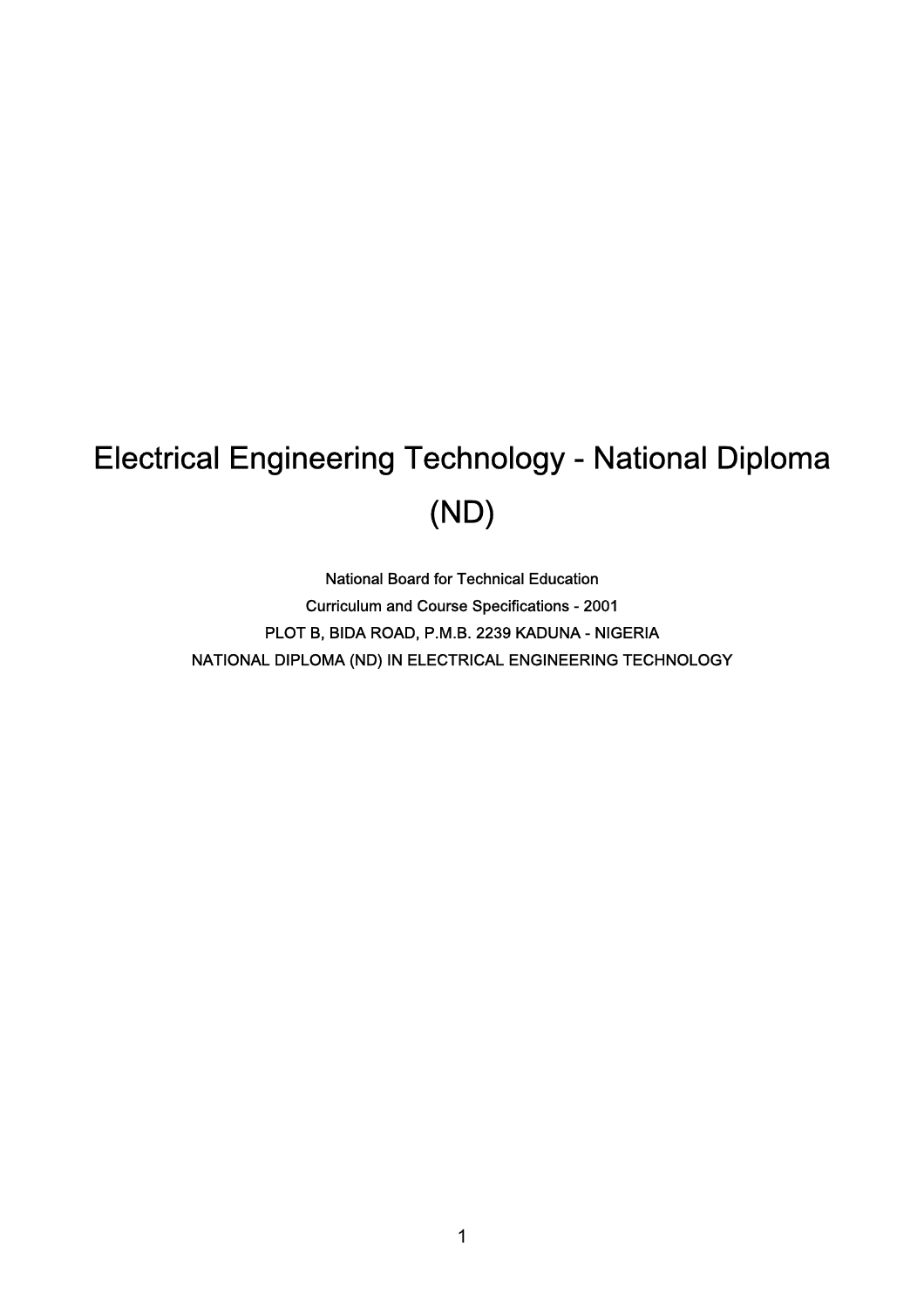### Table of contents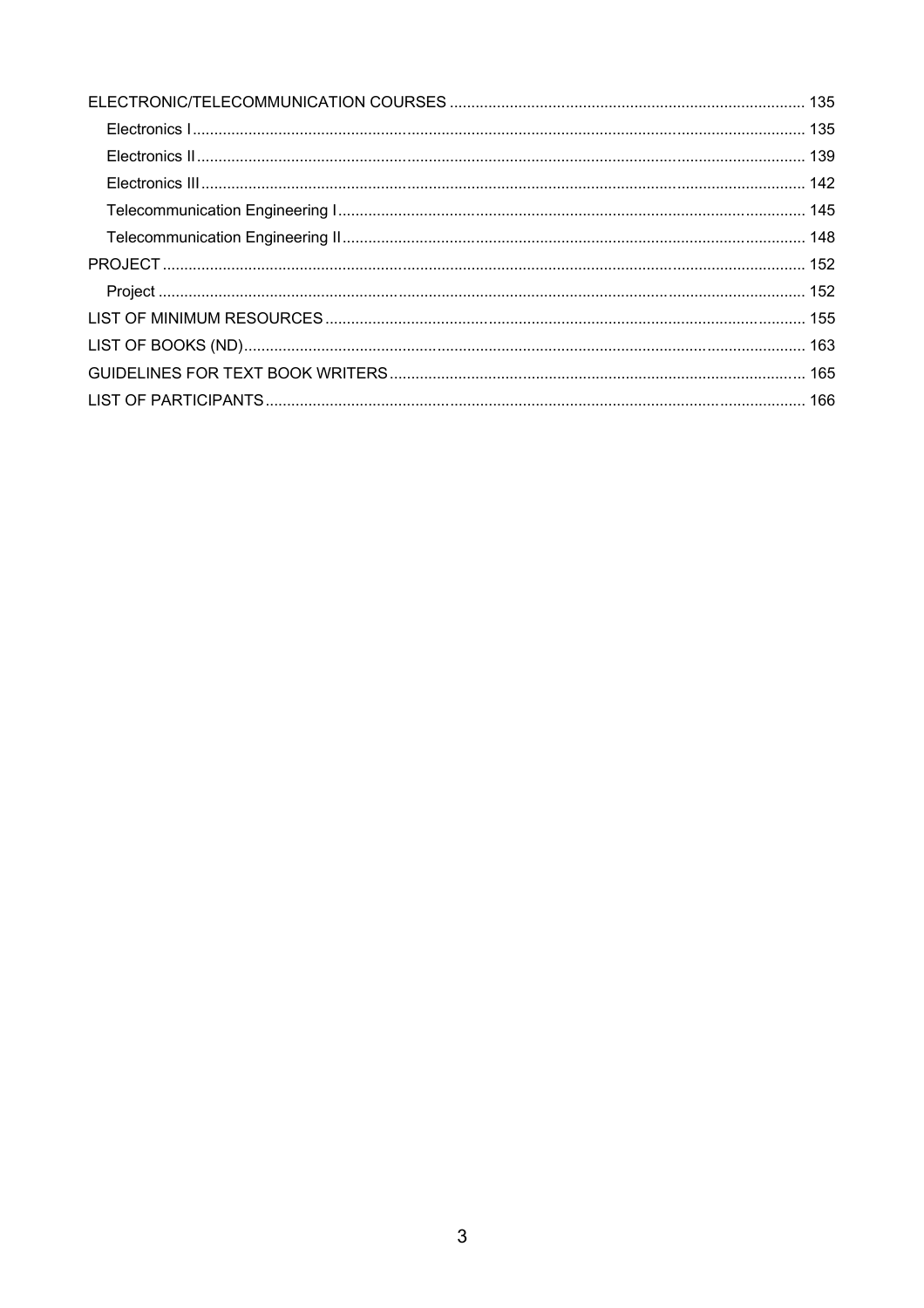### GENERAL INFORMATION

GOAL AND OBJECTIVES

The programme is designed to produce electrical engineering technicians for the following industries; manufacturing, assembling, servicing, power generation, transmission distribution and utilisation, telecommunications and other related industries. More specifically, diplomates of the programme should be able to:

1) Construct simple electrical and electronic circuits when necessary for use in modification or as a part of a system;

2) Assemble, install and test-run simple electrical and electronic equipment;

3) Carry out both preventive and corrective maintenance on simple electronic/electrical installation, equipment and appliances;

4) Select and use appropriate instruments to carry out simple tests and measurement on all types of electrical and electronic installation and equipment under various operating conditions.

5) Operate relevant equipment and installations whenever required;

6) Prepare simple bills of quantities and specifications related to electrical/electronic engineering works;

7) Coordinate and supervise craftsmen in activities related to electrical/electronic engineering services

8) Maintain a personal logbook to record his daily and weekly activities for each semester.

#### 1.0 GENERAL ENTRY REQUIREMENTS

#### National Diploma (ND)

The entry requirements for National Diploma in Electrical Engineering Technology are:

1. Four credit level passes at senior school certificate examination (SSCE) or its equivalent at not more than TWO sittings. The four subjects must include Mathematics, Physics and any TWO other science subjects. At least a pass in English Language is required. 2. The National Technician Certificate (NTC) in electrical trade with credit passes in Mathematics, Physics and ONE other subject. Also a pass in English Language is mandatory.

3. Four credit passes in an NBTE recognised preliminary ND course offered in a polytechnics or similar post secondary technical institution. The credit passes must include Mathematics, Physics any TWO science subjects. Candidates must in addition obtain at least a pass in English language.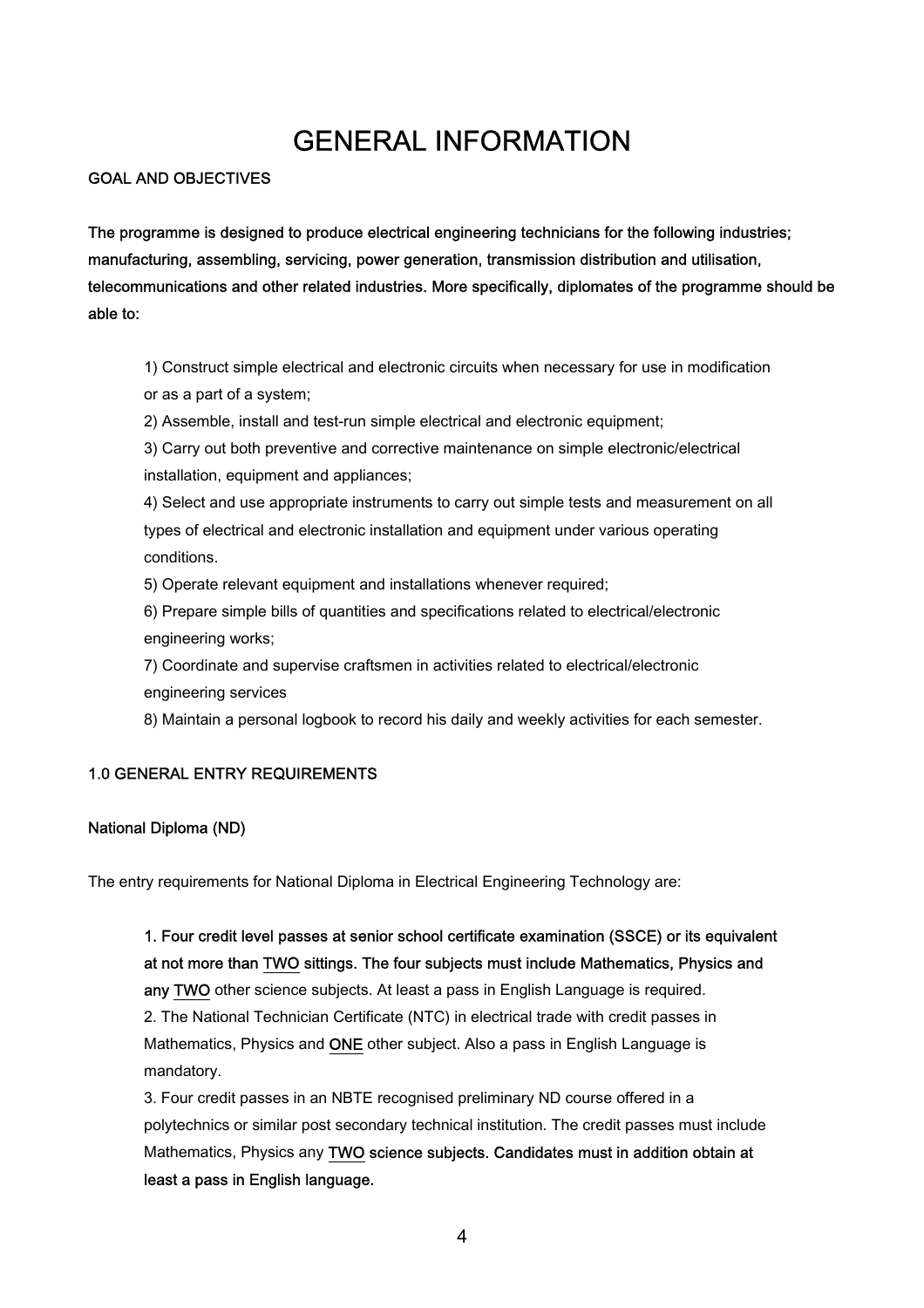#### 2.0 CURRICULUM

#### 1. The curriculum of all ND programme consists of four main components. These are:

- 1. General studies/Education
- 2. Foundation courses
- 3. Professional courses
- 4. Supervised Industrial Work Experience Scheme (SIWES)

2. The General studies/education component shall include course in:

i. Art and Humanities - English language, communication. These are compulsory

ii. Mathematics and Science

iii. Social Studies - Citizenship, political science, sociology, philosophy, geography, entrepreneurship studies. The courses in citizen, entrepreneurship are compulsory.

3. The General Education/studies components shall account for not more than 15% of the total contact hours for the programmes

4. Foundation courses include courses in Mathematics, Pure Science., Computer Science, Technical Drawing, Descriptive Geometry and Statistics, etc. The number of hour will vary with the programme and many account of hours will vary with the programme and many account for about 10-15% of the total contact hour depending on the programmes.

5. Professional courses are course which give the student the theory and practical skills he needs to practice his field of specialisation at the technician/technologist level. These may account for between 60-70% of the contact hours depending on the programme.

6. Supervised industrial work experience (SIWES) shall be taken during the long vacation following the end of the second semester of the first year. See detail of SIWES at Paragraph 7.0.

#### 3.0 CURRICULUM STRUCTURE

#### ND programme

The structure of the ND programme consists of four semester of class room, laboratory, field and workshop activities in the college - and a semester (SIWES). Each semester shall be of seventeen (17) weeks duration made up as follows.

- 1. 15 contact weeks of teaching, i.e lecture, recitation and practical exercise, etc and
- 2. 2 weeks for test, quizzes, examination and registration SIWES shall take place at the end of the second semester of the first year for the ND programme.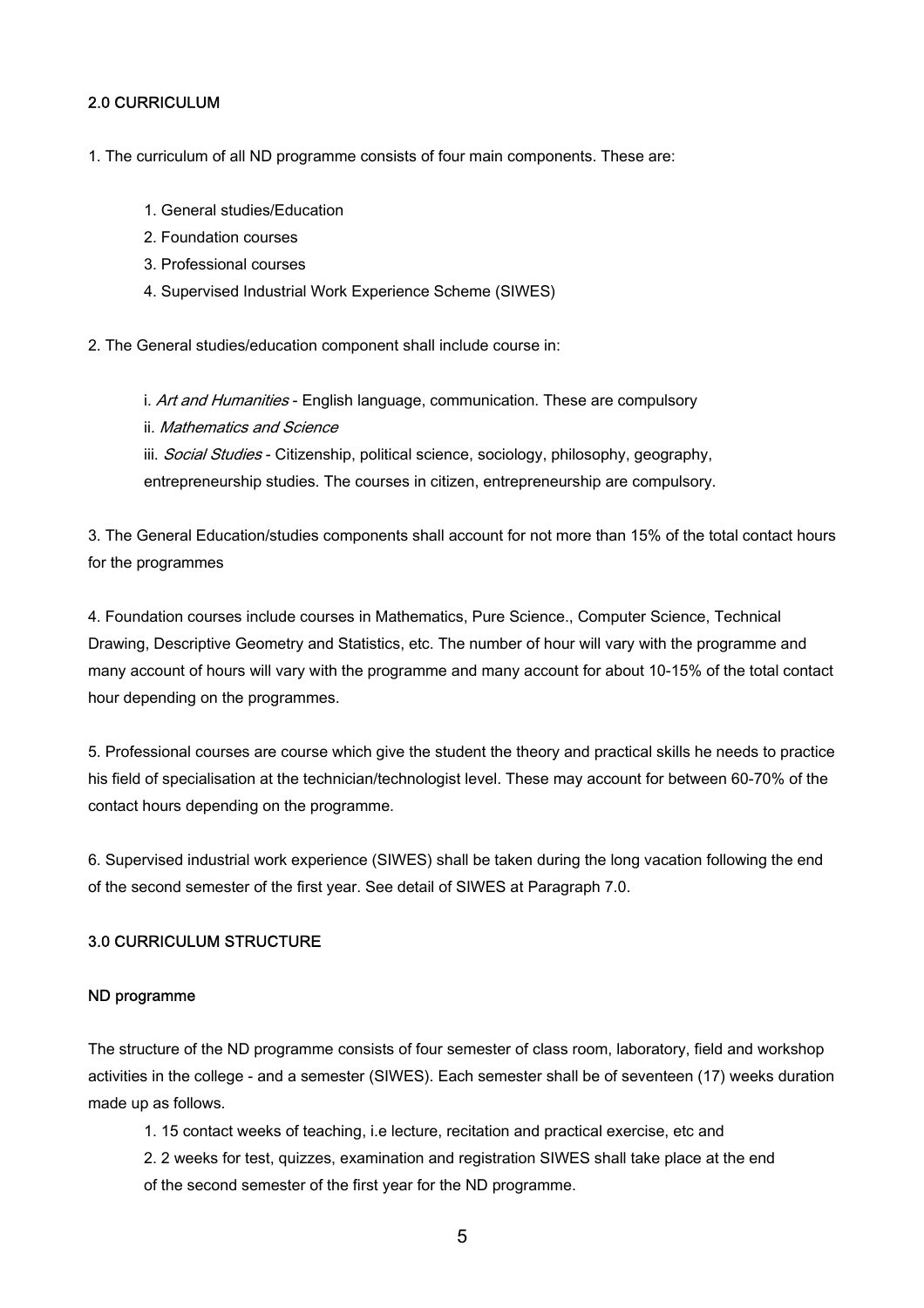#### 4.0 ACCREDITATION

Each programme offered either at the ND and HND level shall be accredited by the NBTE before the diplomates can be awarded either of the two diploma certificate. Details about the process of accreditation for the award of the ND or HND programmes are available from the Executive Secretary, National Board for Technical Education, Plot B, Bida Road, P.M.B 2239, Kaduna, Nigeria.

#### 5.0 CONDITIONS FOR THE AWARD OF THE NATIONAL DIPLOMA

Institutions offering accredited programmes will award the National Diploma to candidates who successfully completed the programme after passing prescribed course work, examination, diploma project and the supervised industrial work experience. Such candidates should have completed a minimum of between 65 - 75 semester credit units depending on the programme.

#### Diploma shall be classified as follows:

Distinction - GPA of 3.50 - 4.00 Upper Credit - GPA of 3.00 - 3.49 Lower Credit - GPA of 2.50 - 2.99 Pass - GPA of 2.00 - 2.49 Fail - GPA of below 2.00

#### 6.0 GUIDANCE NOTES FOR TEACHERS TEACHING THE PROGRAMME

6.1 The new curriculum is drawn in unit curses. This is in keeping with the provisions of the National Policy on Education which stress the need to introduce the semester credit units which will enable a student who so wish to transfer the units already completed in an institution of similar standards from which he is transferring.

6.2 In designing the units, the principle of the modular system by the product has been adopted; thus making each of the professional modules, when completed provides the students with technician operative skills, which can be used for the employment purposes. Also, he cam move ahead for post ND studies.

6.3 As the success of the credit unit system depends on the articulation of the programmes between the institution and industry, the curriculum content has been written in behavioural objectives, so that it is clear to all, the expected performance of the student who successfully completed some of the courses to the diplomate of the programme. There is slight departure in the presentation of the performance based curriculum which requires the conditions under which the performance are expected to be carried out and the criteria for the acceptable levels of performance. It is a deliberate attempt to further involve the staff of thee department teaching the programme to write their own curriculum stating the conditions existing in their institution under which the performance can take place and to follow that with the criteria for determining an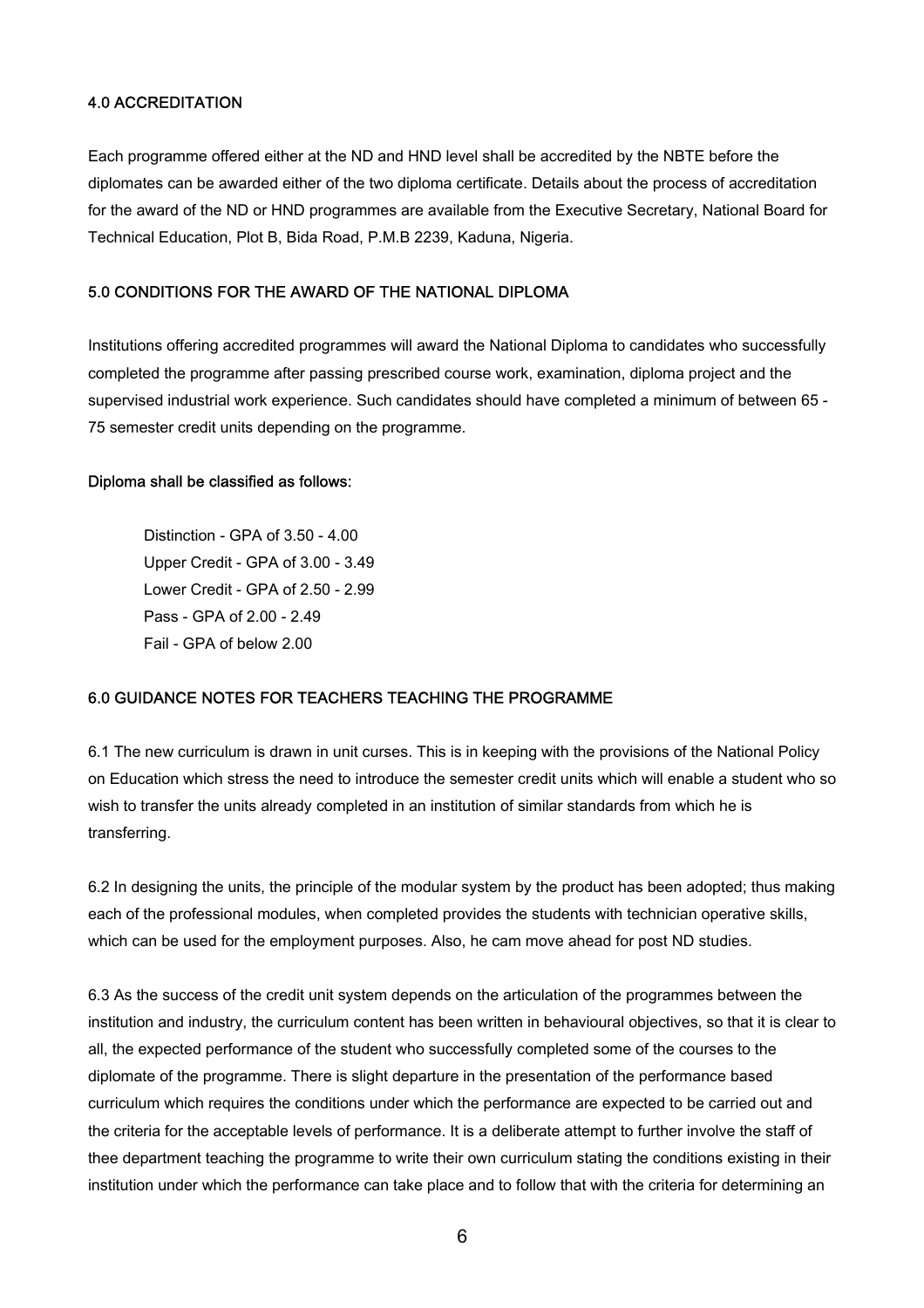acceptable level of performance. Departmental submission of the final curriculum may be vetted by the Academic Board of the institution for ensuring minimum standard and quality of education in the programmes offered throughout the polytechnic system.

6.4 The teaching of the theory and practical work should, as much as possible, be integrated. Practical exercises, especially those in profession course and laboratory work should bo be taught in isolation from the theory. For each course, there should be a balance of theory practice in the ratio of 50:50 or 60:40 or the reverse.

#### 7.0 GUIDELINES ON SIWES PROGRAMME

7.1 For the smooth operation of the SIWES the following guidelines shall apply:

#### i. RESPONSIBILITY FOR PLACEMENT OF STUDENTS

1. Institution offering the ND programme shall arrange to place the students in the industry. By April 30 of each year; six copies of the master list showing where each student has been placed shall be submitted to the executive secretary, NBTE which shall, in turn authenticate the list and forward it to the Industrial Training Fund, Jos.

2. The Placement Officer should discuss and agree with industry on the following:

i. A task inventory of what the students should be expected to experience during the period of attachment. It may be wise to adopt the one already approved for each field.

ii. The industry - based supervisor of the students during the period likewise the institution based supervisor.

iii. The evaluation of the students during the period. It should be noted that the final grading of the student during the period of attachment should be weighted on the evaluation by his industry-based supervisor.

#### ii. EVALUATION OF STUDENTS DURING SIWES

In the evaluation of the student, cognisance should be taken of the following items:

- a. Punctuality
- b. Attendance
- c. General Attitude to work
- d. Respect for authority
- e. Interest in the field/technical area
- f. Technical competence as a potential technician in his field.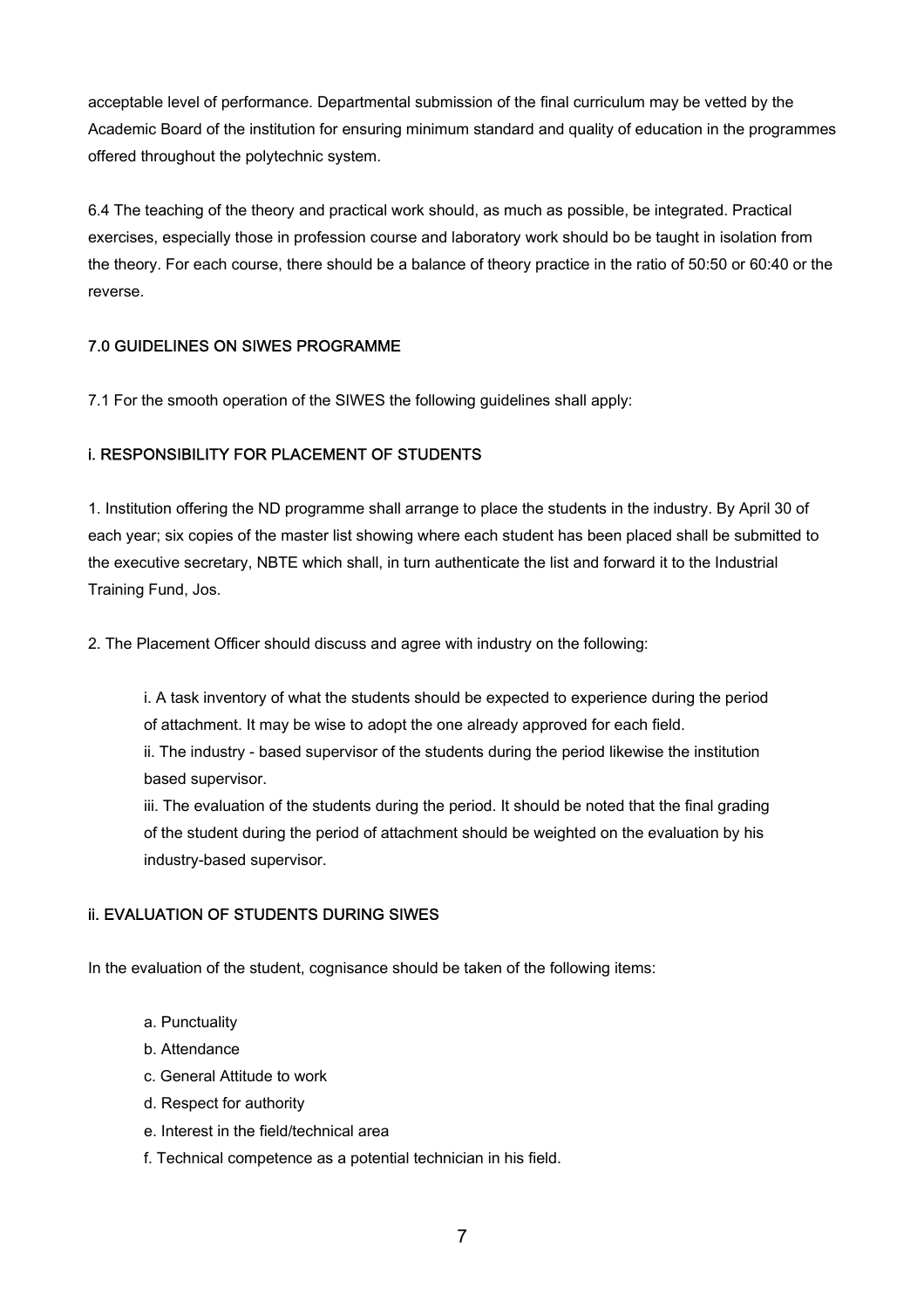#### 7.2 GRADING OF SIWES

To ensure uniformity of grading scale, the institution should ensure that uniform grading of student s work which has been agreed to by all polytechnics is adopted.

#### 7.3 THE INSTITUTION BASED SUPERVISOR

The institution-based supervisor should initial the log book during each visit. This will enable him to check and determine to what extent the objectives of the scheme are being met and to assist students having any problems regarding the specific assignments given to them by their industry-based supervisor.

#### 7.4 FREQUENCY OF VISIT

Institution should ensure that students placed on attachment are visited within one month of their placement. Other visits shall be arranged so that

- 1. There is another visit six weeks after the first visit; and
- 2. A final visit in the last month of the attachment.

#### 7.5 STIPEND FOR STUDENTS IN SIWES

The rate of stipend payable shall be determined from time to time by the Federal Government after due consultation with the Federal Ministry of Education, the Industrial Training Fund and the NBTE.

#### 7.6 SIWES AS A COMPONENT OF THE CURRICULUM

The completion of SIWES is important in the final determination of whether the student is successful in the programme or not. Failure in the SIWES is an indication that the student has not shown sufficient interest in the field or has no potential to become a skilled technician in his field. The SIWES should be graded also on credit unit system. Where a students has satisfied all other requirements but failed SIWES, he may only be allowed to repeat another four months SIWES at his own expense.

#### 8.0 LOG BOOK

The candidates are expected to record and up-keep a personal logbook. This will contain daily and weekly summary of curricular activities carried out by the candidates for each semester. The ND programme coordinator of the department will supervise the assessment and evaluation of the log book.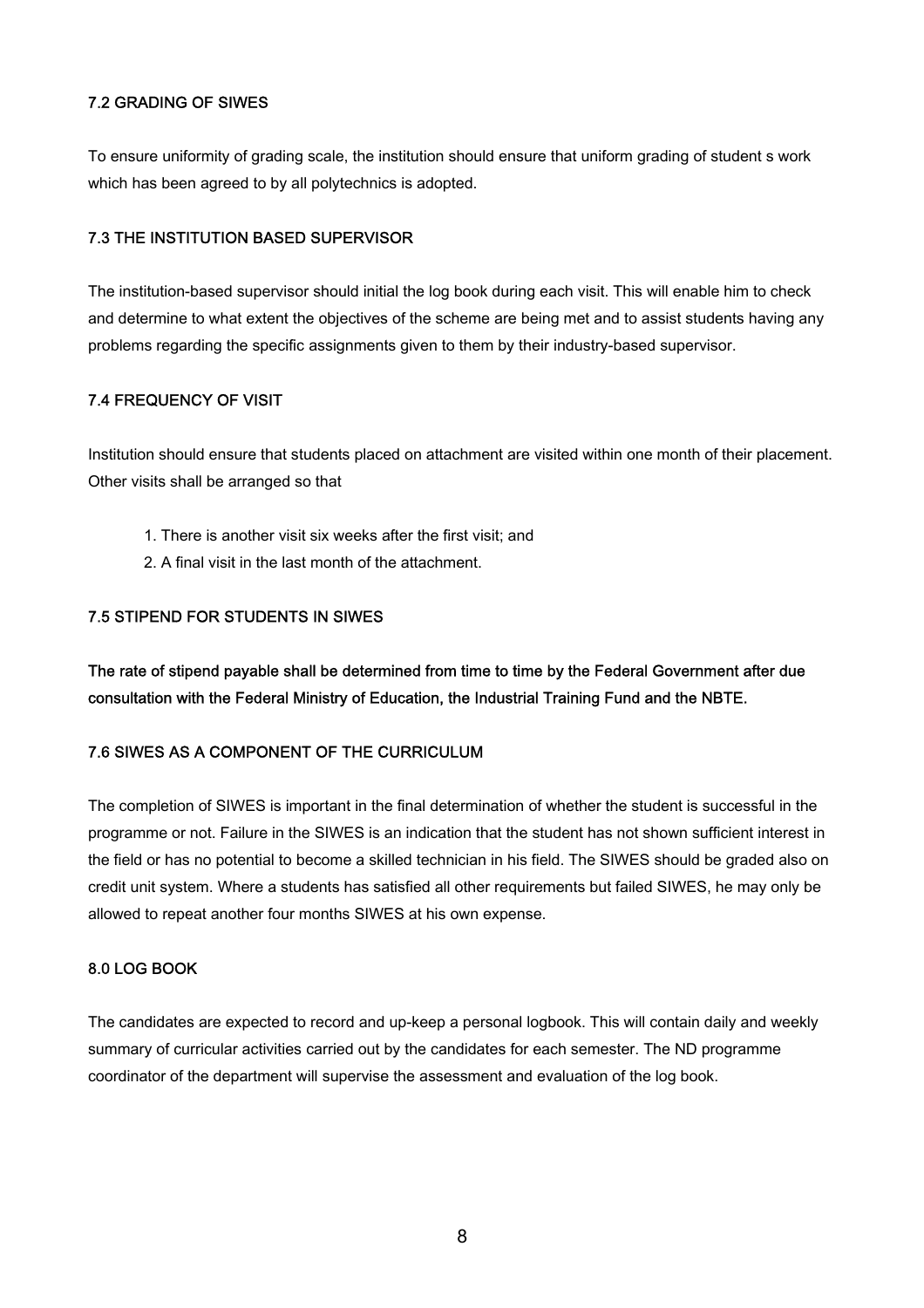### CURRICULUM TABLE

#### ND PROGRAMME IN ELECTRICAL ENGINEERING TECHNOLOGY

#### 1st SEMESTER

| <b>Course Code</b> | <b>Course Title</b>                      | L | Tl  | P              |                | CU∣CH∣ |
|--------------------|------------------------------------------|---|-----|----------------|----------------|--------|
| GNS 101            | Use of English                           | 2 | 0   | 0              | 2              | 2      |
| MTH 112            | Algebra and Elementary Trigonometry      | 1 | 1   | 0              | $\overline{2}$ | 2      |
| SDV 201            | <b>Business Entrepreneurship</b>         | 2 | 0   | 0              | 2              | 2      |
| <b>MEC 111</b>     | <b>Technical Drawing</b>                 | 0 | 0 4 |                | 1              | 4      |
| <b>MEC 112</b>     | Basic Workshop Technology and Practice 1 |   | 0   | $ 2\rangle$    | 2              | 3      |
| <b>EEC 114</b>     | <b>Report Writing</b>                    | 1 | 0   | 3              | 2              | 4      |
| <b>EEC 112</b>     | Introduction to Computer Software        | 1 | 0   | 2              | 2              | 3      |
| <b>EEC 117</b>     | Computer Hardware I                      | 1 |     | 0 2            | 2              | 3      |
| <b>EEC 111</b>     | <b>Electrical Graphics</b>               | 1 | 0   | 3              | 2              | 14     |
| <b>EEC 115</b>     | <b>Electrical Engineering Science 1</b>  | 1 | 0   | $\overline{2}$ | 2              | 3      |
| TOTAL              |                                          |   |     |                | 18 19          | 30     |

#### 2<sup>ND</sup> SEMESTER

| Course Code                                           | <b>Course Title</b>                      | L | т          | P  | <b>CUCH</b>    |                |
|-------------------------------------------------------|------------------------------------------|---|------------|----|----------------|----------------|
| GNS 102                                               | <b>Communication Skills I</b>            | 2 | 10 IO      |    | 2              | 2              |
| <b>MTH 211</b>                                        | Calculus                                 | 1 | 1          | 10 | 2              | $\overline{2}$ |
| <b>MEC 124</b>                                        | Machine Tools Technology & Practice 1    |   |            | 02 | 2              | 3              |
| <b>EFC 122</b>                                        | <b>Electrical Power I</b>                | 1 |            | 02 | 12             | 3              |
| <b>EEC 123</b>                                        | Electrical Machine I                     | 1 |            | 02 | 2              | 3              |
| <b>EEC 124</b>                                        | Electronics I                            | 1 | 0 2        |    | 2              | 3              |
| <b>EEC 125</b>                                        | <b>Electrical Engineering Science II</b> | 1 | $0\vert 2$ |    | 1              | 3              |
| <b>EEC 126</b>                                        | Electrical and Electronic Instrument I   | 1 |            | 03 | $\overline{2}$ | 14             |
| <b>EEC 128</b>                                        | <b>Telecommunications I</b>              | 1 |            | 02 | 2              | 3              |
| <b>EEC 129</b><br>Electrical Installation of Building |                                          | 1 |            | 02 | 2              | 3              |
|                                                       | TOTAL                                    |   |            |    |                |                |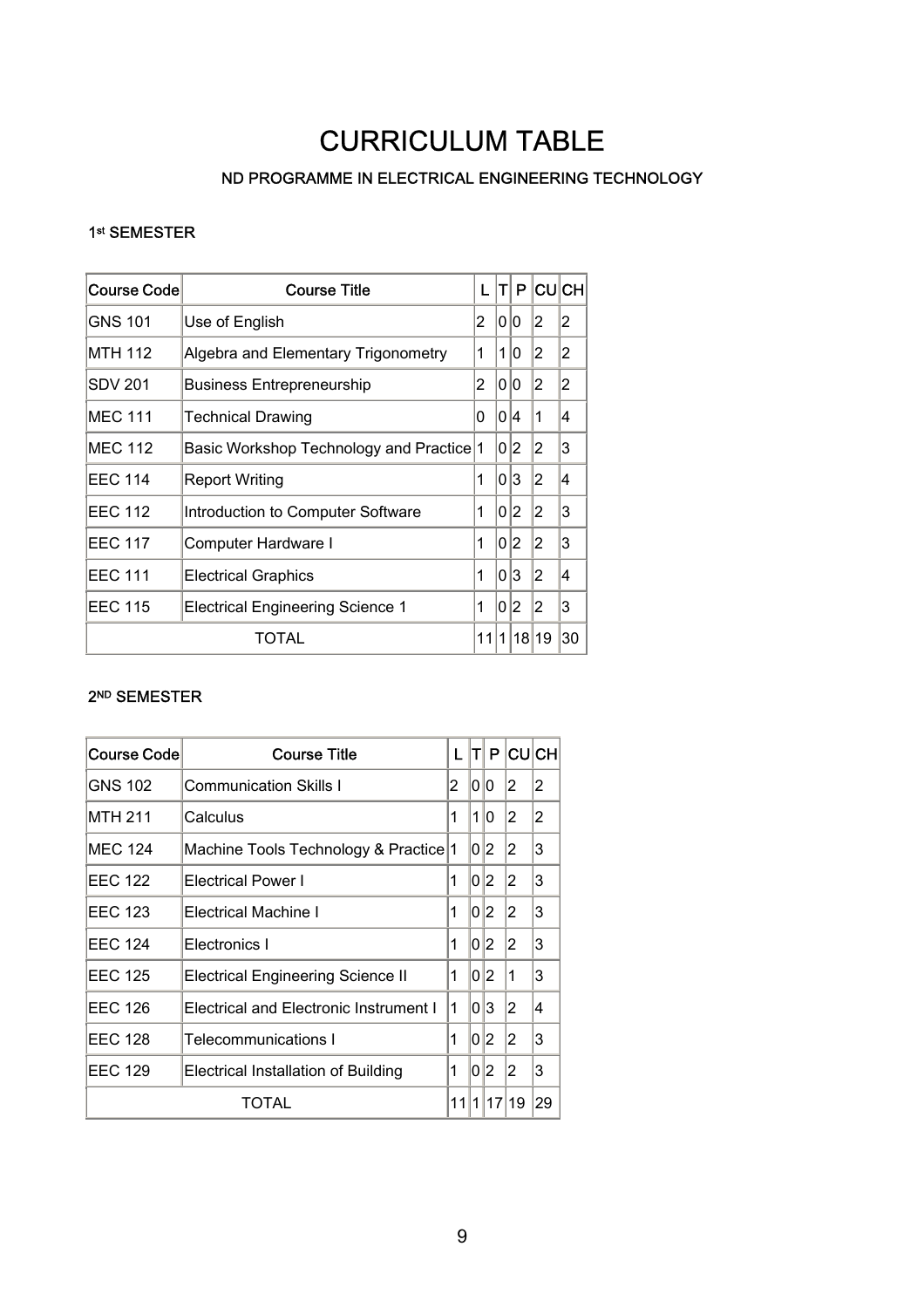#### 3RD SEMESTER

| Course Code    | <b>Course Title</b>                           |                | П     | P     |    | <b>CUCH</b> |
|----------------|-----------------------------------------------|----------------|-------|-------|----|-------------|
| <b>GNS 111</b> | Citizen Education                             | $\overline{2}$ | 1010  |       | 2  | 2           |
| <b>MTH 202</b> | Logic and Linear Algebra                      |                | 1110  |       | 2  | 12          |
| <b>EEC 232</b> | <b>Electrical Power II</b>                    | 11             | 0     | 12.   | 2  | 3           |
| EEC 233        | <b>Electrical Machines II</b>                 |                | 110   | 12.   | 12 | Ι3          |
| <b>EEC 234</b> | Electronics II                                |                |       | 1 0 3 | 2  | 14          |
| <b>EEC 236</b> | Electrical and Electronic Instrument II 1 0 2 |                |       |       | 12 | 13          |
| <b>EEC 238</b> | <b>Telecommunications II</b>                  |                |       | 02    | 2  | 3           |
| <b>EEC 239</b> | <b>Electric Circuit Theory I</b>              |                | 1 0 2 |       | 2  | Ι3          |
|                | TOTAL                                         | 9              | 1     | 13    | 16 | 23          |

#### 4TH SEMESTER

| Course Code    | <b>Course Title</b>               |   | TI    | P     | <b>CUCH</b> |    |
|----------------|-----------------------------------|---|-------|-------|-------------|----|
| <b>GNS 202</b> | <b>Communication Skills II</b>    |   | 200   |       | 12          | 2  |
| <b>MTH 122</b> | Trig. And Analytical Geometry 1   |   | 110   |       | 12          | 2  |
| <b>EEC247</b>  | Computer Hardware II              |   | 1 0 2 |       | 2           | 3  |
| <b>EEC 242</b> | <b>Electrical Power III</b>       |   | 1 0 2 |       | 12          | 3  |
| <b>EEC 244</b> | Electronics III                   | 1 | 0 3   |       | 12          | 4  |
| <b>EEC 249</b> | <b>Electric Circuit Theory II</b> |   | 1 0 2 |       | 12          | 3  |
| <b>EEC 280</b> | Project                           |   | 0 0 3 |       | 1           | 3  |
|                | <b>TOTAL</b>                      | 7 |       | 12 13 |             | 20 |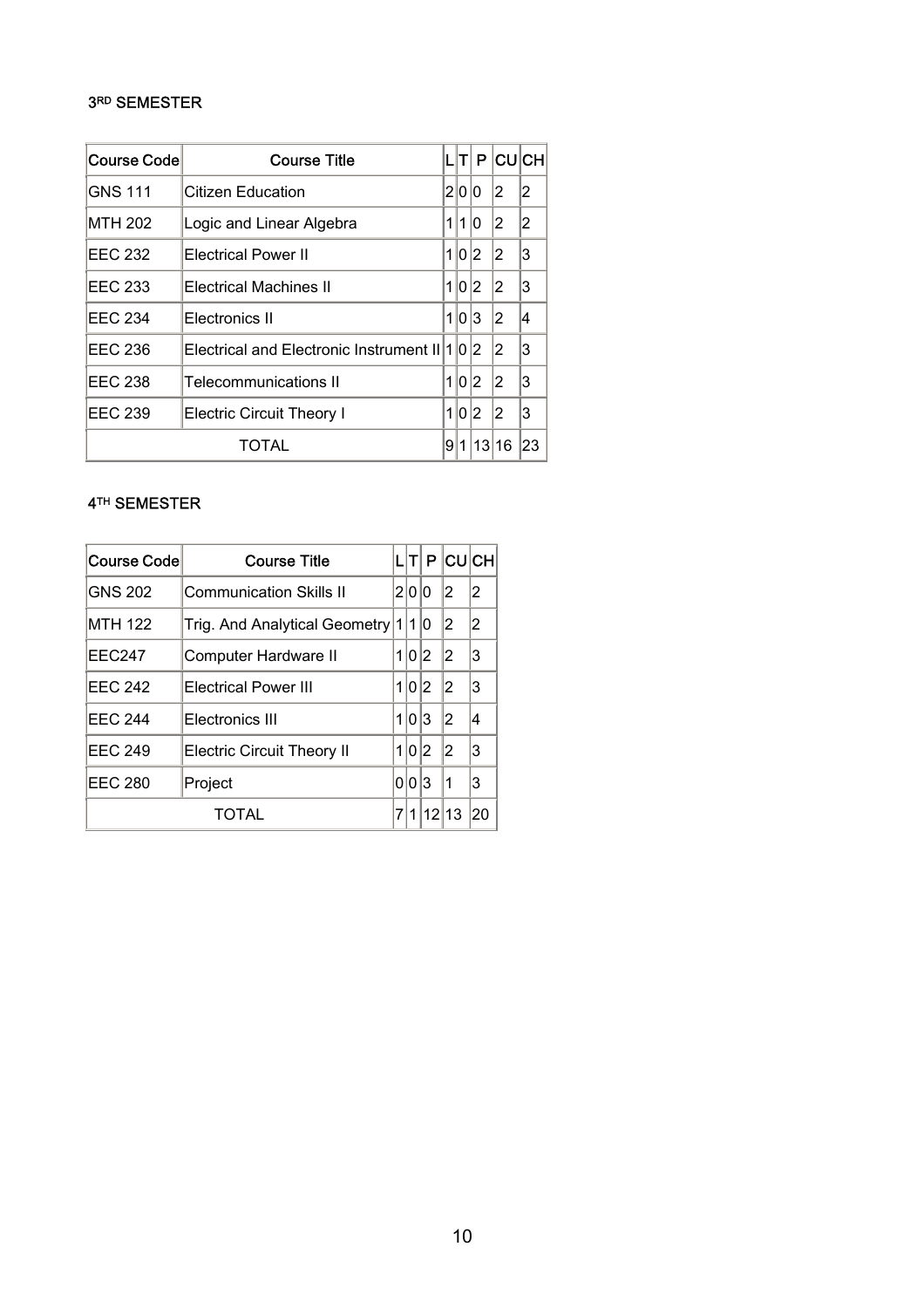## GENERAL STUDIES COURSES

### **Use of English**

#### PROGRAMME: NATIONAL DIPLOMA ELECTRICAL ENGINEERING

#### Course: USE OF ENGLISH I (GRAMMAR) Course Code: GNS 101 Contact Hours:

30Hrs Lectures

#### Course Specification: Theoretical Content

|         | General Objective 1.0: It will promote the necessary language skills which will enable student to cope<br>effectively. |                              |                  |  |  |
|---------|------------------------------------------------------------------------------------------------------------------------|------------------------------|------------------|--|--|
|         | <b>Week Specific Learning Outcome</b>                                                                                  | <b>Teacher Activities</b>    | <b>Resources</b> |  |  |
|         | 1.1 Explain the necessity for acquiring                                                                                | Ask the students:            | Chalkboard,      |  |  |
|         | good note-taking/making techniques                                                                                     | - the techniques of note-    | Duster,          |  |  |
|         | 1.2 List the methods of note-taking/making                                                                             | taking/making and list the   | Recommended      |  |  |
|         | 1.3 Explain the use of dictionary                                                                                      | various methods              | textbooks.       |  |  |
|         | 1.4 Explain the use of the library                                                                                     | - the correct ways of using  |                  |  |  |
|         | 1.5 Explain the type of information sources                                                                            | the dictionary               |                  |  |  |
|         | in the library                                                                                                         | - the best ways of using the |                  |  |  |
| $1 - 3$ | 1.6 Identify good reading habits                                                                                       | library                      |                  |  |  |
|         | 1.7 Explain the different methods of                                                                                   | - to list the various        |                  |  |  |
|         | reading viz, scan, skim, normal and study                                                                              | information sources in the   |                  |  |  |
|         | 1.8 Use the different methods of reading                                                                               | library and how to locate    |                  |  |  |
|         | explained in 1.7 above                                                                                                 | these information sources    |                  |  |  |
|         |                                                                                                                        | - the different methods of   |                  |  |  |
|         |                                                                                                                        | reading and the difference   |                  |  |  |
|         |                                                                                                                        | between the methods          |                  |  |  |
|         | General Objective 2.0: Understand the basic roles of grammar, know the nature of the language,                         |                              |                  |  |  |
|         | appreciate literary words in English                                                                                   |                              |                  |  |  |
|         | <b>Week Specific Learning Outcome</b>                                                                                  | <b>Teacher Activities</b>    | <b>Resources</b> |  |  |
|         |                                                                                                                        |                              |                  |  |  |

|        | week∣Specific Learning Outcome             | I eacher Activities         | <b>Resources</b>  |
|--------|--------------------------------------------|-----------------------------|-------------------|
|        | 2.1 Explain the concept of language        | Ask the students:           | Chalk and         |
|        | 2.2 List the characteristics of language   | - the basic concept of      | <b>Blackboard</b> |
|        | 2.3 Explain the four language skills, viz: | language                    |                   |
|        | speaking, listening, writing, readings     | - to mention the            |                   |
|        | 2.4 Explain the functions of language      | characteristics of          |                   |
| l4 - 6 | 2.5 List the uses of English language in   | language                    |                   |
|        | Nigeria, e.g as the language of research,  | - to identify the functions |                   |
|        | government, commerce etc.                  | of language                 |                   |
|        |                                            | - to list the uses of       |                   |
|        |                                            | English language in         |                   |
|        |                                            | Nigeria                     |                   |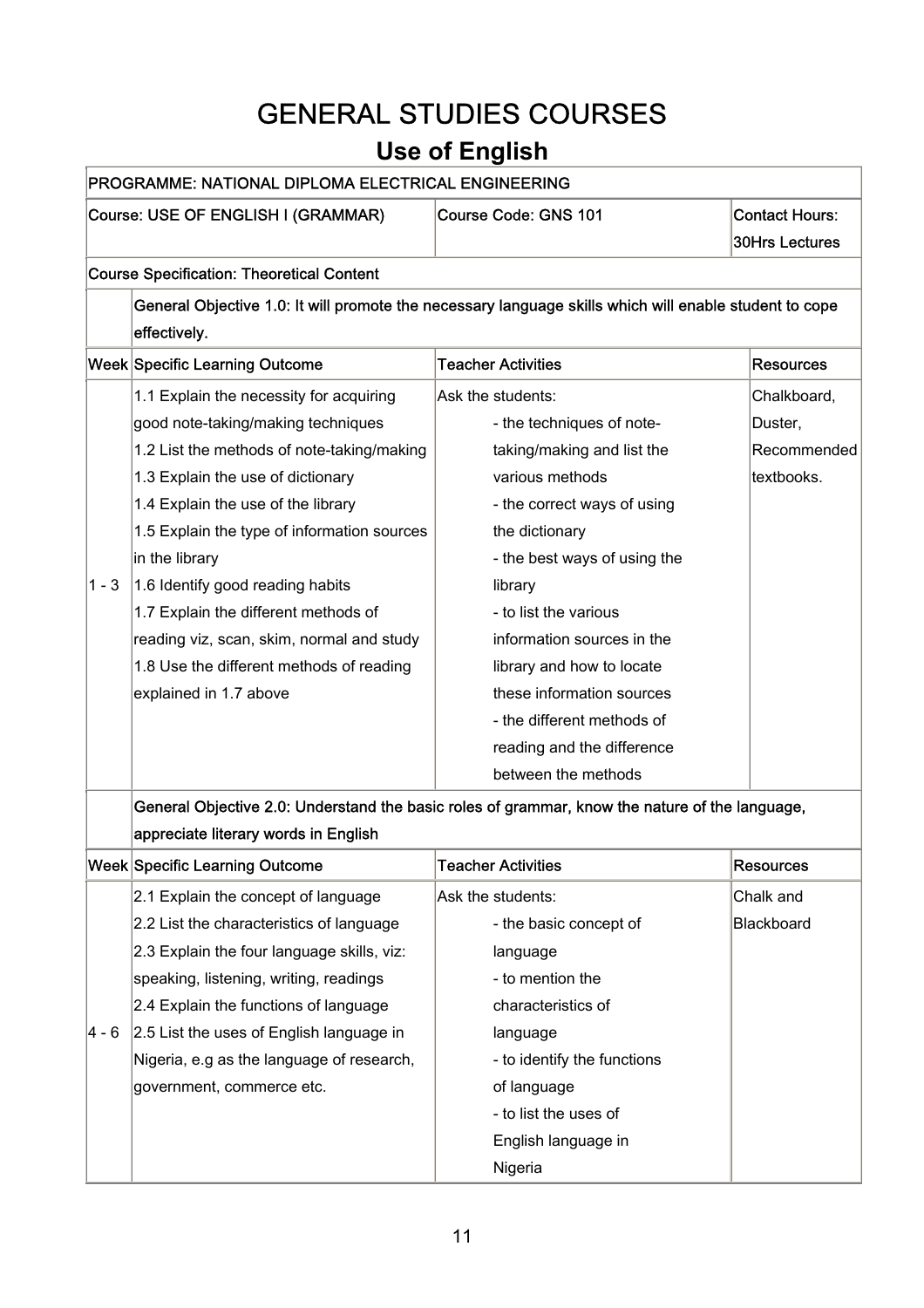|          | PROGRAMME: NATIONAL DIPLOMA ELECTRICAL ENGINEERING           |                           |                                                |  |  |  |
|----------|--------------------------------------------------------------|---------------------------|------------------------------------------------|--|--|--|
|          | Course: USE OF ENGLISH I (GRAMMAR)                           | Course Code: GNS 101      | <b>Contact Hours:</b><br><b>30Hrs Lectures</b> |  |  |  |
|          | <b>Course Specification: Theoretical Content</b>             |                           |                                                |  |  |  |
|          | General Objective 3.0: Understand the basic rules of grammar |                           |                                                |  |  |  |
|          | Week Specific Learning Outcome                               | <b>Teacher Activities</b> | <b>Resources</b>                               |  |  |  |
|          | 3.1 Explain grammar                                          | Ask the students:         | Chalk, Blackboard,                             |  |  |  |
|          | 3.2 Explain parts of speech                                  | - to explain              | Duster                                         |  |  |  |
|          | 3.3 Analyse the use of parts of speech in                    | grammar, parts of         |                                                |  |  |  |
|          | sentences                                                    | speech and how to         |                                                |  |  |  |
|          | 3.4 Correct common errors in the use of                      | apply them in a           |                                                |  |  |  |
|          | parts of speech in sentences                                 | sentence                  |                                                |  |  |  |
|          | 3.5 Explain how to construct sentences                       | - to identify common      |                                                |  |  |  |
|          | with correct syntactic arrangement                           | errors in the use of      |                                                |  |  |  |
|          | 3.6 List punctuation marks                                   | parts of speech in        |                                                |  |  |  |
|          | 3.7 Enumerate the uses of punctuation                        | sentences                 |                                                |  |  |  |
|          | marks and explain how to punctuate a                         | - to construct            |                                                |  |  |  |
| $7 - 10$ | given passage                                                | sentences with            |                                                |  |  |  |
|          | 3.8 Explain idioms, figures of speech and                    | correct syntactic         |                                                |  |  |  |
|          | affrication                                                  | arrangement               |                                                |  |  |  |
|          |                                                              | - to identify             |                                                |  |  |  |
|          |                                                              | punctuation marks         |                                                |  |  |  |
|          |                                                              | and their uses, and       |                                                |  |  |  |
|          |                                                              | how to punctuate a        |                                                |  |  |  |
|          |                                                              | given passage             |                                                |  |  |  |
|          |                                                              | - to construct            |                                                |  |  |  |
|          |                                                              | sentences to              |                                                |  |  |  |
|          |                                                              | illustrate idioms,        |                                                |  |  |  |
|          |                                                              | figure of speech and      |                                                |  |  |  |
|          |                                                              | affixes                   |                                                |  |  |  |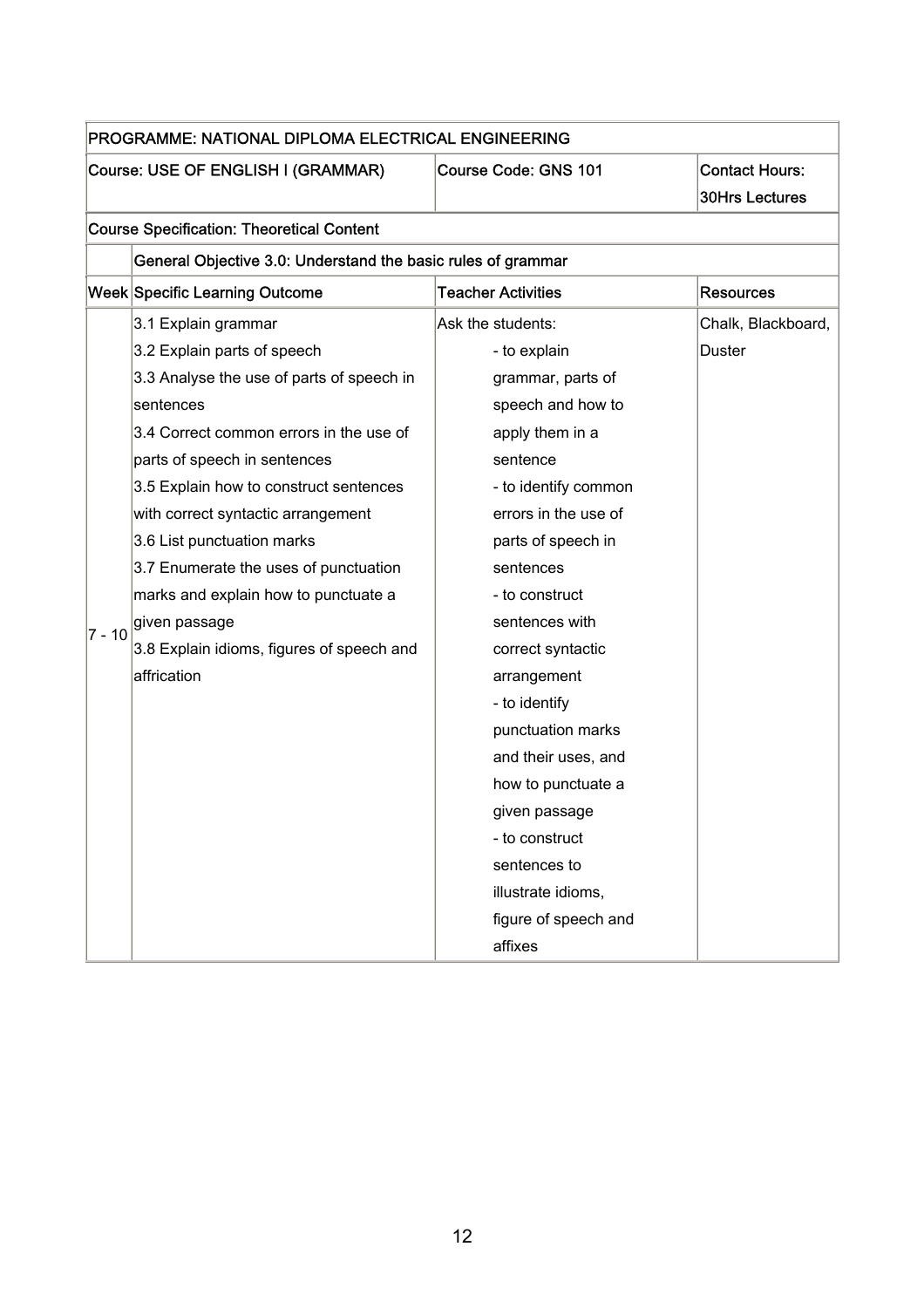|        | Course: USE OF ENGLISH I (GRAMMAR)                                        | Course Code: GNS 101      | <b>Contact Hours:</b><br><b>30Hrs Lectures</b> |
|--------|---------------------------------------------------------------------------|---------------------------|------------------------------------------------|
|        | <b>Course Specification: Theoretical Content</b>                          |                           |                                                |
|        | General Objective 4.0: Understanding the essential qualities of paragraph |                           |                                                |
|        | Week Specific Learning Outcome                                            | <b>Teacher Activities</b> | <b>Resources</b>                               |
|        | 4.1 Define a paragraph                                                    | Ask the students:         | Chalk, Blackboard                              |
|        | 4.2 Name the parts of a paragraph viz:                                    | - to define a             | and Duster                                     |
|        | topic, sentence, development and                                          | paragraph and to          |                                                |
|        | conclusion/transition                                                     | name the part of a        |                                                |
|        | 4.3 Explain the thematic qualities of a                                   | paragraph                 |                                                |
|        | paragraph viz, unity, coherence and                                       | - what the                |                                                |
|        | emphasis                                                                  | understand by the         |                                                |
|        | 4.4 Explain methods of paragraph                                          | thematic qualities of     |                                                |
| $11 -$ | development viz, example, definition,                                     | a paragraph               |                                                |
| 13     | comparison and contrast etc                                               | - to explain the          |                                                |
|        | 4.5 Explain methods of ordering details in a                              | various methods of        |                                                |
|        | paragraph, viz, less complex to more                                      | paragraph                 |                                                |
|        | complex and vice versa, less important to                                 | development and the       |                                                |
|        | more important and vice versa, spatial,                                   | methods of ordering       |                                                |
|        | chronological etc.                                                        | details in a              |                                                |
|        | 4.6 Write specific paragraphs to illustrate                               | paragraph                 |                                                |
|        | 4.2 to 4.5 above                                                          | Assess the students       |                                                |
|        | General Objective 5.0: Appreciating Literary works in English             |                           |                                                |
|        | Week Specific Learning Outcome                                            | <b>Teacher Activities</b> | <b>Resources</b>                               |
|        | 5.1 Give the meaning of literature                                        | Ask the students:         | Chalk, blackboard,                             |
|        | 5.2 Trace the development of literature                                   | - the meaning of          | duster                                         |
|        | 5.3 Differentiate between the literary                                    | literature and the        |                                                |
|        | genres                                                                    | development of            |                                                |
| $14 -$ | 5.4 Explain the functions of literature                                   | literature                |                                                |
| 15     | 5.5 Explain the terminology of prose fiction,                             | - the functions of        |                                                |
|        | e.g plot setting, characterization etc                                    | literature and the        |                                                |
|        | 5.6 Answer an essay question on a given                                   | terminology of Prose      |                                                |
|        | novel                                                                     | fiction                   |                                                |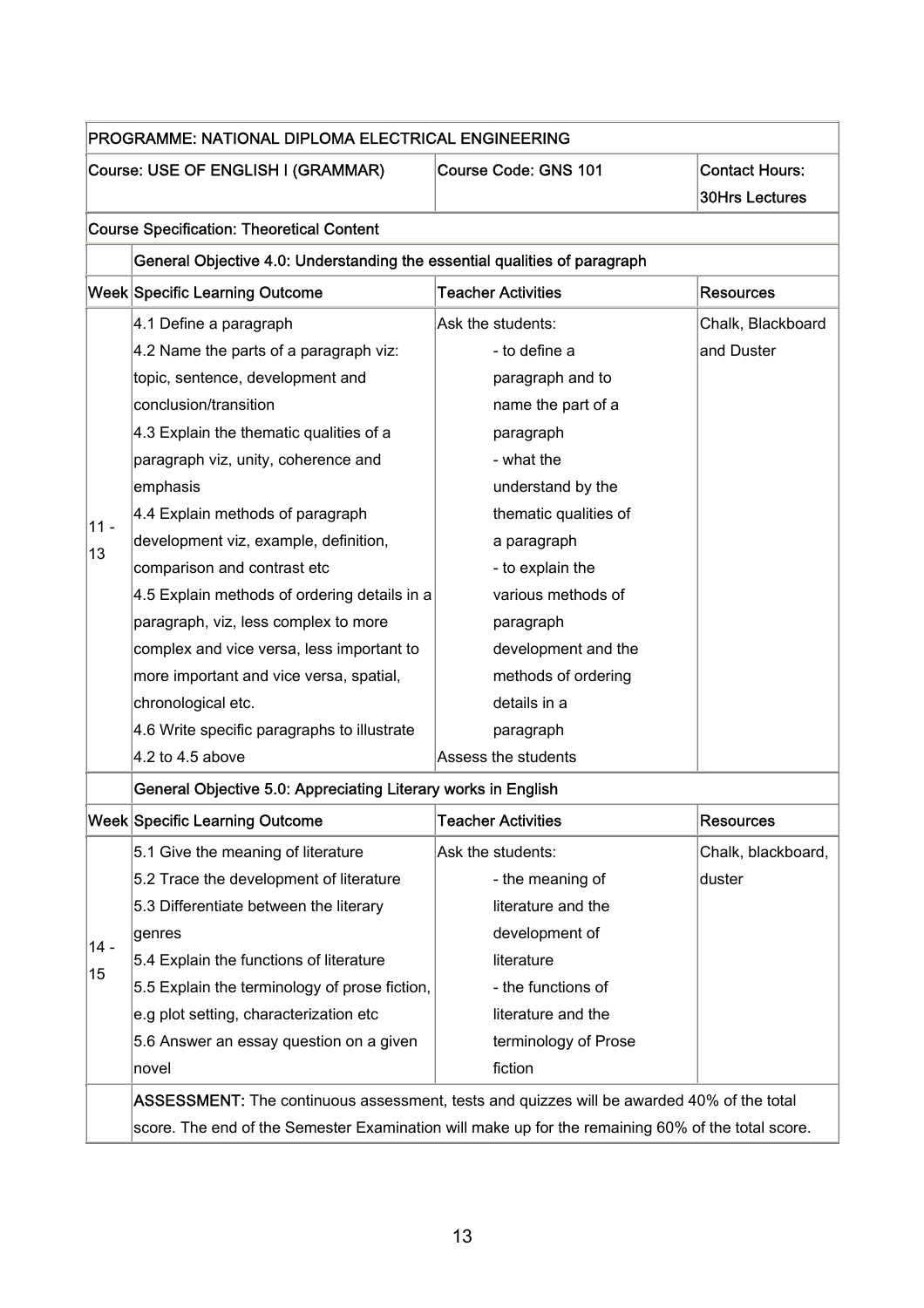### **Communication Skills I**

|         | PROGRAMME: NATIONAL DIPLOMA ELECTRICAL ENGINEERING                                              |                            |                             |  |  |  |  |
|---------|-------------------------------------------------------------------------------------------------|----------------------------|-----------------------------|--|--|--|--|
|         | <b>Course: COMMUNICATION SKILL I</b>                                                            | Course Code: GNS 102       | <b>Contact Hours 30 HRS</b> |  |  |  |  |
|         |                                                                                                 |                            | <b>LECTURES</b>             |  |  |  |  |
|         | <b>Course Specification: Theoretical Content</b>                                                |                            |                             |  |  |  |  |
|         | General Objective 1.0: Acquire the necessary Communication Skills, techniques of correspondence |                            |                             |  |  |  |  |
|         | and comprehend within materials                                                                 |                            |                             |  |  |  |  |
|         | Week Specific Learning Outcome:                                                                 | <b>Teachers Activities</b> | <b>Resources</b>            |  |  |  |  |
|         | <b>COMMUNICATION</b>                                                                            | • Teachers are expected to | Chalk boards; Text-         |  |  |  |  |
|         | 1.1 Define Communication                                                                        | involve the students in    | books, Samples of           |  |  |  |  |
|         | 1.2 Analyse the process of Communication                                                        | Communication Skills, and  | Formal and informal         |  |  |  |  |
|         | 1.3 Analyse the purposes of Communication Speed intonation.                                     |                            | letters.                    |  |  |  |  |
|         | 1.4 Explain the relationship between                                                            |                            |                             |  |  |  |  |
| $1 - 4$ | communication and language.                                                                     |                            |                             |  |  |  |  |
|         | 1.5 Explain the impact of interference on                                                       |                            |                             |  |  |  |  |
|         | communication at various levels e.g.                                                            |                            |                             |  |  |  |  |
|         | Phonological, syntactic, e.t.c.                                                                 |                            |                             |  |  |  |  |
|         | 1.6 Explain code-mixing, code-switching and                                                     |                            |                             |  |  |  |  |
|         | dissonance in communication.                                                                    |                            |                             |  |  |  |  |
|         | <b>ORAL PRESENTATION</b>                                                                        |                            |                             |  |  |  |  |
|         | 2.1 Label a diagram of the organs of speech                                                     |                            |                             |  |  |  |  |
|         | 2.2 Describe the functions of the organs in                                                     |                            |                             |  |  |  |  |
|         | 2.1 above in speech production.                                                                 |                            |                             |  |  |  |  |
|         | 2.3 List the phonemes of English                                                                |                            |                             |  |  |  |  |
|         | 2.4 Produce correctly each of the phonemes                                                      |                            |                             |  |  |  |  |
|         | listed in 2.3 above.                                                                            |                            |                             |  |  |  |  |
| $5 - 8$ | 2.5 Pronounce correctly by making                                                               |                            |                             |  |  |  |  |
|         | distinctions between the different sound                                                        |                            |                             |  |  |  |  |
|         | contrasts in the consonantal and vowel                                                          |                            |                             |  |  |  |  |
|         | systems of English.                                                                             |                            |                             |  |  |  |  |
|         | 2.6 Explain the principles of effective                                                         |                            |                             |  |  |  |  |
|         | speaking, viz; correct use of stress, rhythm,                                                   |                            |                             |  |  |  |  |
|         | and information patterns.                                                                       |                            |                             |  |  |  |  |
|         | 2.7 Read fluently.                                                                              |                            |                             |  |  |  |  |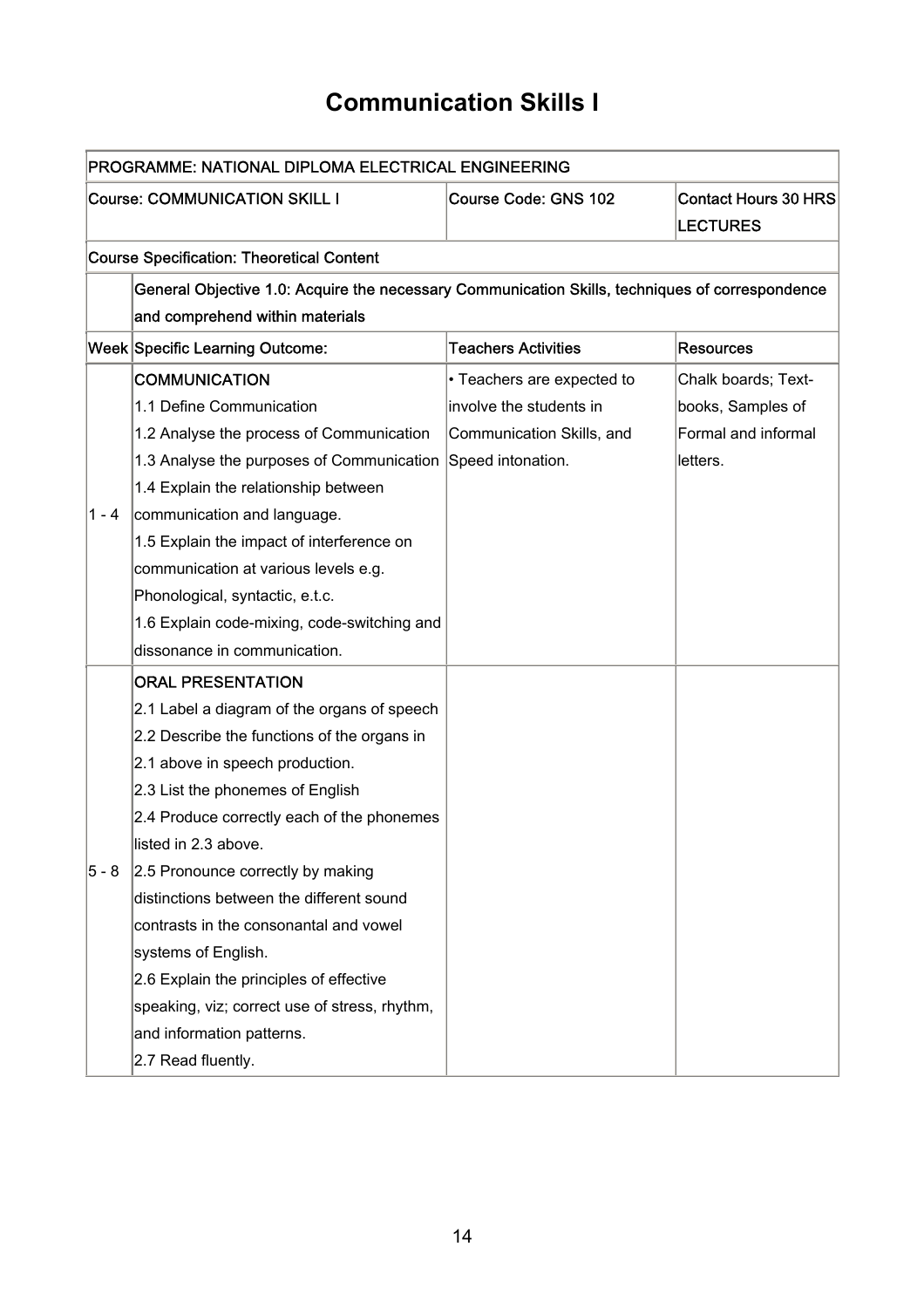|        | PROGRAMME: NATIONAL DIPLOMA ELECTRICAL ENGINEERING                                                |                                                     |                             |  |  |  |
|--------|---------------------------------------------------------------------------------------------------|-----------------------------------------------------|-----------------------------|--|--|--|
|        | <b>Course: COMMUNICATION SKILL I</b>                                                              | <b>Course Code: GNS 102</b>                         | <b>Contact Hours 30 HRS</b> |  |  |  |
|        |                                                                                                   |                                                     | <b>LECTURES</b>             |  |  |  |
|        | <b>Course Specification: Theoretical Content</b>                                                  |                                                     |                             |  |  |  |
|        | General Objective 1.0: Acquire the necessary Communication Skills, techniques of correspondence   |                                                     |                             |  |  |  |
|        | and comprehend within materials                                                                   |                                                     |                             |  |  |  |
|        | <b>CORRESPONDENCE</b>                                                                             | Give students assignments on                        | Chalk boards; Text-         |  |  |  |
|        | 3.1 List the various stype of correspondence, various tyope of                                    |                                                     | books, Samples of           |  |  |  |
|        | e.g. letter, memo, circular, e.t.c.                                                               | correspondence.                                     | Formal and informal         |  |  |  |
|        | 3.2 Explain the various parts of a letter.                                                        |                                                     | letters.                    |  |  |  |
|        | 3.3 Differentiate between formal and                                                              |                                                     |                             |  |  |  |
|        | 9 - 11 informal letter format.                                                                    |                                                     |                             |  |  |  |
|        | 3.4 Explain the characteristics of styles                                                         |                                                     |                             |  |  |  |
|        | suitable for formal and informal letters.                                                         |                                                     |                             |  |  |  |
|        | 3.5 Explain the functions of the first, middle                                                    |                                                     |                             |  |  |  |
|        | and last paragraphs.                                                                              |                                                     |                             |  |  |  |
|        | 3.6 Write a formal and informal letter.                                                           |                                                     |                             |  |  |  |
|        | <b>COMPREHENSION AND</b>                                                                          | Teachers should give necessary * Chalk board; Text- |                             |  |  |  |
|        | <b>INTERPRETATION</b>                                                                             | aids that will assist the                           | books, Samples of           |  |  |  |
|        | 4.1 Identify main ideas in a given passage.                                                       | comprehension of passage.                           | Formal and informal         |  |  |  |
|        | 4.2 Differentiate the main ideas from the                                                         |                                                     | letters.                    |  |  |  |
|        | details in a passage.                                                                             |                                                     |                             |  |  |  |
|        | 4.3 Use the main idea to anticipate specific                                                      |                                                     |                             |  |  |  |
|        | details in a passage.                                                                             |                                                     |                             |  |  |  |
| $12 -$ | 4.4 Use context clues to aid comprehension.                                                       |                                                     |                             |  |  |  |
| 15     | 4.5 Identify relationship patterns of ideas in a                                                  |                                                     |                             |  |  |  |
|        | passage.                                                                                          |                                                     |                             |  |  |  |
|        | 4.6 Use context clues such as definitions,                                                        |                                                     |                             |  |  |  |
|        | restatements and examples to derive                                                               |                                                     |                             |  |  |  |
|        | meanings.                                                                                         |                                                     |                             |  |  |  |
|        | 4.4 Interpret figurative language in a                                                            |                                                     |                             |  |  |  |
|        | passage.                                                                                          |                                                     |                             |  |  |  |
|        | 4.5 Draw conclusions from available                                                               |                                                     |                             |  |  |  |
|        | information.                                                                                      |                                                     |                             |  |  |  |
|        | ASSESSMENT: The continuous assessment, tests and quizzes will be awarded 40% of the total         |                                                     |                             |  |  |  |
|        | score. The end of the Semester Examination will make up for the remaining 60% of the total score. |                                                     |                             |  |  |  |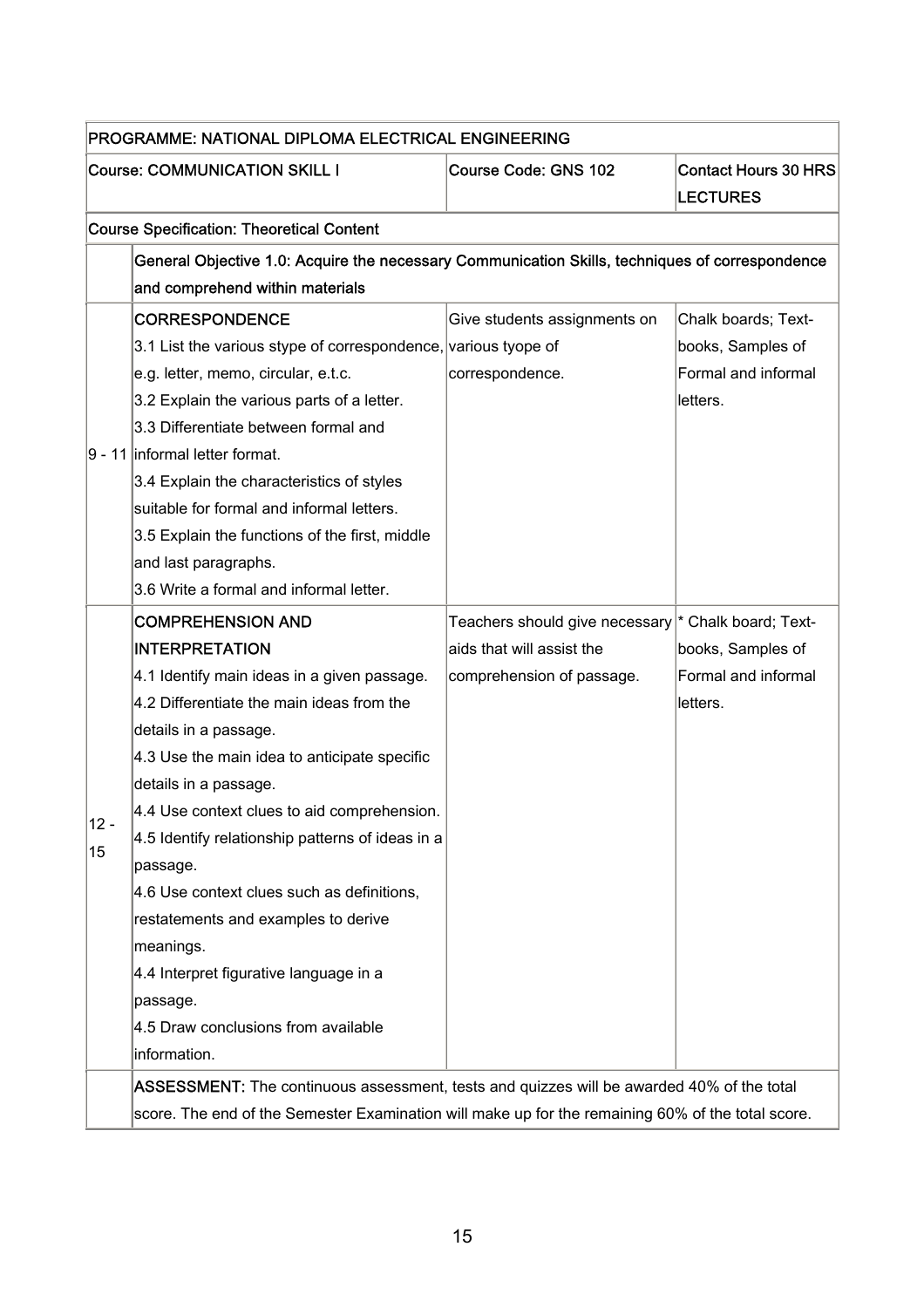### **Communication Skills II**

|         | PROGRAMME: NATIONAL DIPLOMA ELECTRICAL ENGINEERING                                                  |                              |                              |
|---------|-----------------------------------------------------------------------------------------------------|------------------------------|------------------------------|
|         | <b>Course: COMMUNICATION SKILL II</b><br><b>Course Code: GNS 202</b><br><b>LECTURES</b>             |                              | <b>Contact Hours 30 HRS</b>  |
|         | <b>Course Specification : Theoretical Content</b>                                                   |                              |                              |
|         | General Objective 1.0: Communicate clearly and effectively in both general and specific situations. |                              |                              |
|         | Week Specific Learning Outcome:                                                                     | <b>Teacher Activities</b>    | <b>Resources</b>             |
|         | <b>REGISTERS</b>                                                                                    | • Teachers to emphasize on   | Text-books, Blackboard,      |
|         | 1.1 Explain registers.                                                                              | the items and importance of  | Chalk, Publications, samples |
|         | 1.2 Explain factors influencing register,                                                           | registers to different       | of correspondence, Registers |
|         | viz; field (profession), mode (speech or                                                            | professions.                 | and reports.                 |
|         | writing), tenor (relationship between the                                                           |                              |                              |
| $1 - 4$ | interacting parties).                                                                               |                              |                              |
|         | 1.3 List some items of register peculiar to                                                         |                              |                              |
|         | different professions.                                                                              |                              |                              |
|         | 1.4 Identify items of register in a given                                                           |                              |                              |
|         | passage.                                                                                            |                              |                              |
|         | 1.5 State appropriate use of jargon.                                                                |                              |                              |
|         | <b>CORRESPONDENCE</b>                                                                               | • Give exercises to students |                              |
|         | 2.1 Describe different types of business                                                            | on letter writing and        |                              |
|         | letter e.g., applications, enquiries,                                                               | correspondences and          |                              |
| $5 - 7$ | invitations and complaints, with their                                                              | assess.                      |                              |
|         | replies.                                                                                            |                              |                              |
|         | 2.2 Use suitable language for a specific                                                            |                              |                              |
|         | type of letter.                                                                                     |                              |                              |
|         | 2.3 Write the letter listed in 2.1 above.                                                           |                              |                              |
|         | <b>WRITING FOR PUBLICATION</b>                                                                      | • Teachers should involve    |                              |
|         | 3.1 Explain techniques of writing for                                                               | the class in the analysis of |                              |
|         | publication.                                                                                        | published essays and texts.  |                              |
|         | 3.2 Write essays on topical and current                                                             |                              |                              |
| 8 - 11  | issues.                                                                                             |                              |                              |
|         | 3.3 Analyse published essay of literacy                                                             |                              |                              |
|         | value.                                                                                              |                              |                              |
|         | 3.4 Evaluate the development of ideas in                                                            |                              |                              |
|         | a given article.                                                                                    |                              |                              |
|         | 3.5 Write good articles for publication.                                                            |                              |                              |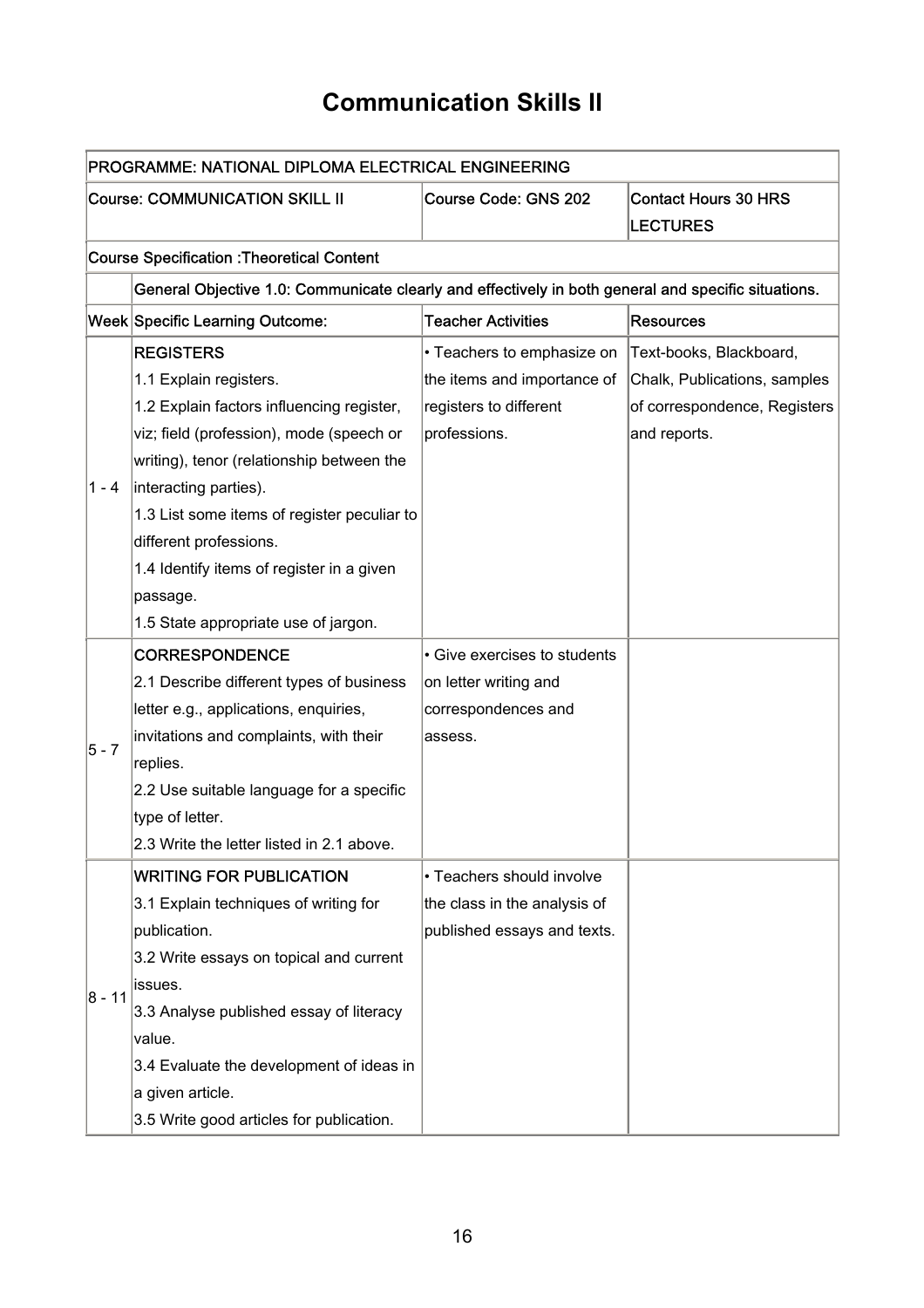|        | PROGRAMME: NATIONAL DIPLOMA ELECTRICAL ENGINEERING                                                  |                                                         |                              |
|--------|-----------------------------------------------------------------------------------------------------|---------------------------------------------------------|------------------------------|
|        | <b>Course: COMMUNICATION SKILL II</b>                                                               | <b>Contact Hours 30 HRS</b><br>Course Code: GNS 202     |                              |
|        |                                                                                                     |                                                         | <b>LECTURES</b>              |
|        | <b>Course Specification : Theoretical Content</b>                                                   |                                                         |                              |
|        | General Objective 1.0: Communicate clearly and effectively in both general and specific situations. |                                                         |                              |
|        | <b>REPORT</b>                                                                                       | • Give detail of report writing Text-books, blackboard, |                              |
|        | 4.1 Define a report                                                                                 | to students.                                            | Chalk, Publications, samples |
|        | 4.2 List the types of report                                                                        |                                                         | of correspondence, Registers |
| $12 -$ | 4.3 Enumerate uses of report                                                                        |                                                         | and reports.                 |
| 15     | 4.4 List the characteristics of a good                                                              |                                                         |                              |
|        | report                                                                                              |                                                         |                              |
|        | 4.5 Outline the stage of writing a report                                                           |                                                         |                              |
|        | 4.6 Evaluate a given report                                                                         |                                                         |                              |
|        | 4.7 Write a report.                                                                                 |                                                         |                              |
|        | ASSESSMENT: The continuous assessment, tests and quizzes will be awarded 40% of the total           |                                                         |                              |
|        | score. The end of the Semester Examination will make up for the remaining 60% of the total score.   |                                                         |                              |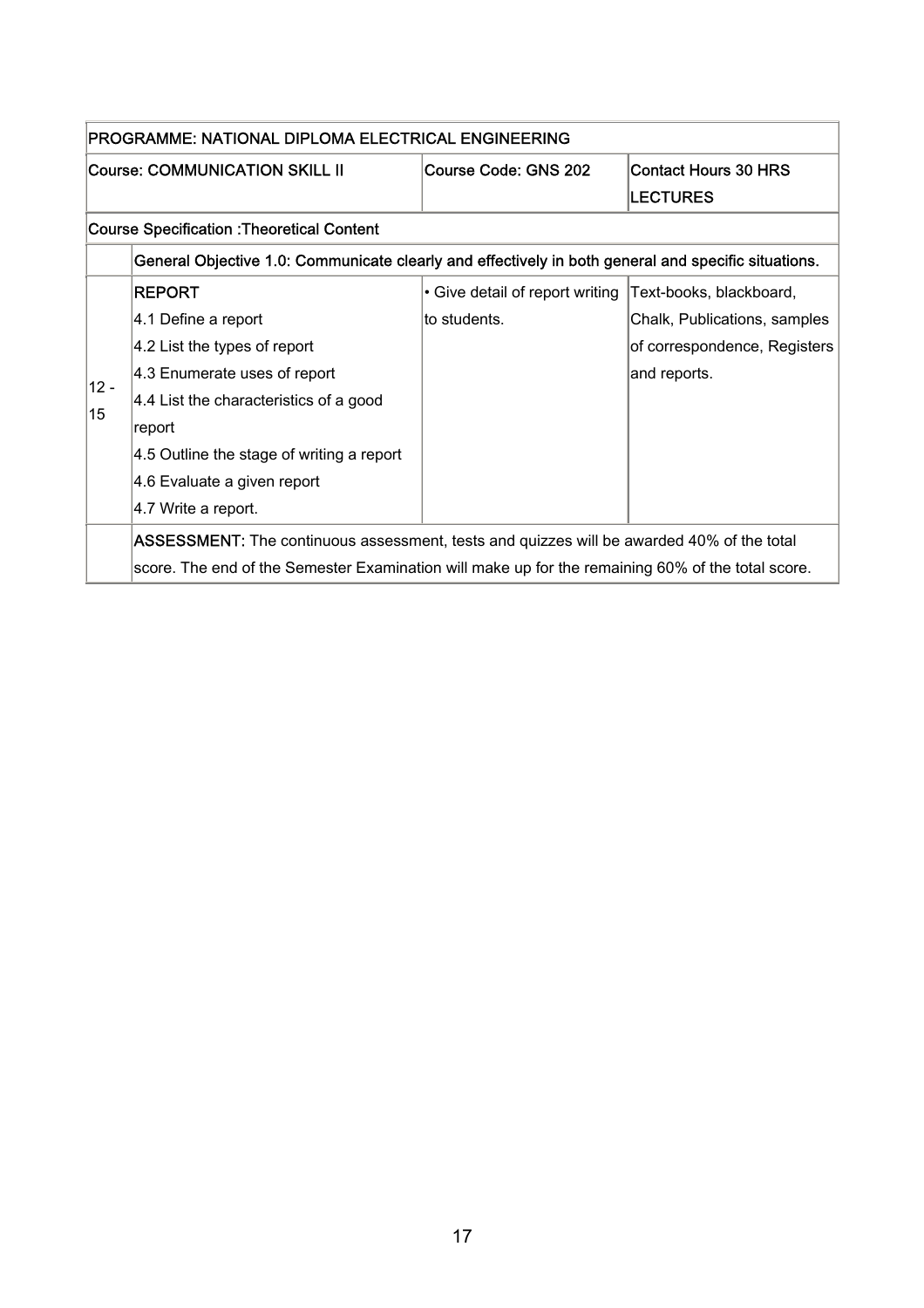### **Report Writing**

#### REPORT WRITING Y1/1ST SEMESTER 1/0/3HRS/WEEK.

#### General Objectives

On completion of this course, the student should be able to:

- 1. Understand how to fill a log book for all technical works carried out
- 2. Understand how to present project proposal in the standard format
- 3. Understand the purpose and method of presenting different sections of a project report
- 4. Understand how to write non-technical report.

#### LIST OF ACTIVITIES/EXERCISES

#### The student is expected to carry out assignments on:

1. Writing sample log book and laboratory experiments.

2. Writing samples of project proposal based on assumed projects.

3. Writing preliminary pages of a project report (i.e. cover page, title page, Approval page,

Declaration page, Table of Contents, Acknowledgments, Abstract/Summary, List of

symbols/Abbreviation, List of Tables, and List of Figures).

4. Writing body of a report laid out chapter-by-chapter.(i.e. Chapter 1: Introduction; Chapter

#### 2: Literature Review; Chapter 3: Construction work; Chapter 4: Testing, Results and Discussion; Chapter 5: Conclusion & Recommendation.)

5. Writing References to a report from different information sources such as: textbooks, journals, past students' projects, Lecturers' notes, Newspaper/Magazine, seminar/workshops etc.

6. Writing appendices to a report (including may be, tables, diagrams, parts list, graphs etc in the appendix).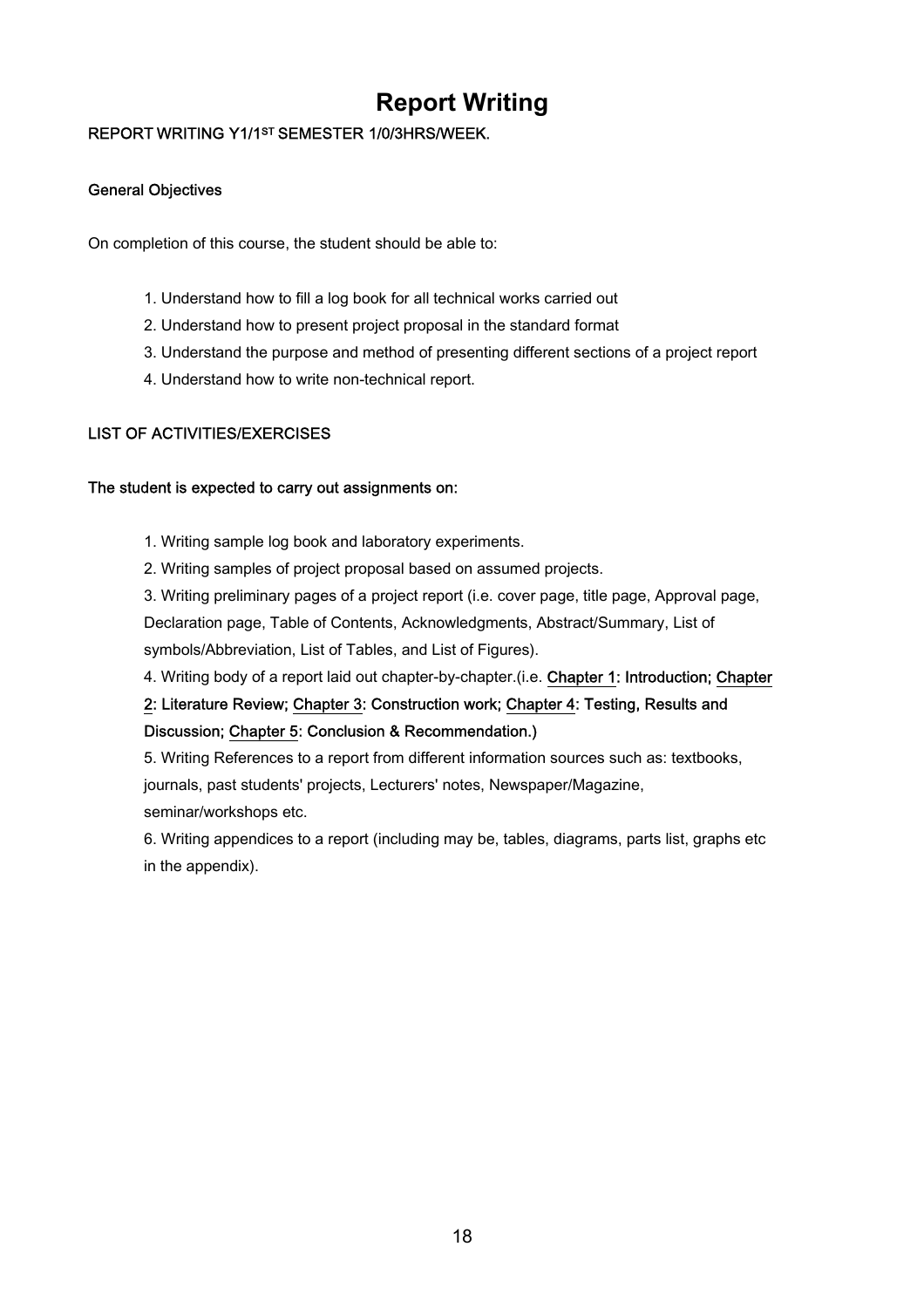|          | <b>Course: REPORT WRITING</b>                                                                                                                                                                                                                                                                                                                                                                                                                                            | Course Code: EEC 114 Contact Hours:                                                                                                                                                                              | 1/0/3                                                   |
|----------|--------------------------------------------------------------------------------------------------------------------------------------------------------------------------------------------------------------------------------------------------------------------------------------------------------------------------------------------------------------------------------------------------------------------------------------------------------------------------|------------------------------------------------------------------------------------------------------------------------------------------------------------------------------------------------------------------|---------------------------------------------------------|
|          | <b>Course Specification: Theoretical Content</b>                                                                                                                                                                                                                                                                                                                                                                                                                         |                                                                                                                                                                                                                  |                                                         |
|          | General Objective 1.0: Understand how to fill a log book for all technical works carried out.                                                                                                                                                                                                                                                                                                                                                                            |                                                                                                                                                                                                                  |                                                         |
|          | Week Specific Learning Outcome                                                                                                                                                                                                                                                                                                                                                                                                                                           | <b>Teacher Activities</b>                                                                                                                                                                                        | <b>Resources</b>                                        |
| $1 - 4$  | 1.1 Fill a log book based on works carried out<br>1.2 Write report of a laboratory experiment carried out.<br>(to include: Title of Experiment, Objectives, Background<br>information (theory), Components, Equipment Procedure, book<br>schematic diagram(s), Result Analysis, Answers to<br>questions.)<br>1.3 Carry out assignment(s) on 1.1.<br>1.4 Carry out exercise(s) on 1.2.                                                                                    | • let the students know<br>what a log book is.<br>$\cdot$ Ask student to fill a log<br>• Ask students to write a<br>simple laboratory report                                                                     | • Log book;<br>$\cdot$ Experiments,<br>Data, chalkboard |
| $5 - 8$  | 2.1 Explain the purpose of the following sections in<br>writing project proposal:<br>1. Clients requirements<br>2. Specification<br>3. Proposed drawing<br>4. Cost estimate of materials, labour etc.<br>5. Execution period.<br>2.2 Write samples of project proposals based on the<br>items listed in (2.1)                                                                                                                                                            | • Let the students know<br>the importance of each<br>sections in writing<br>project proposal<br>• Ask students to list<br>various clients<br>requirement with their<br>specifications of the<br>proposed diagram | · Samples of<br>Project proposal,<br>chalkboard.        |
| $9 - 12$ | 3.1 Explain the purpose of each of the following sections<br>of a project report:<br>1. Cover page<br>2. Title page<br>3. Approval page<br>4. Declaration page<br>5. Table of contents<br>6. Acknowledgements<br>7. Abstract/Summary<br>8. List of Symbols/Abbreviation<br>9. List of Tables<br>10. List of Figures<br>11. Body of the project report, divided<br>into chapters<br>References i. Appendices.<br>3.2 Write a project report based on items listed in 3.1. | • Ask the students to<br>identify each section of a Technical Report,<br>project report.<br>• State them in the right<br>order.<br>• Ask them to write out<br>each section separately.                           | · Samples of a<br>chalk, chalkboard.                    |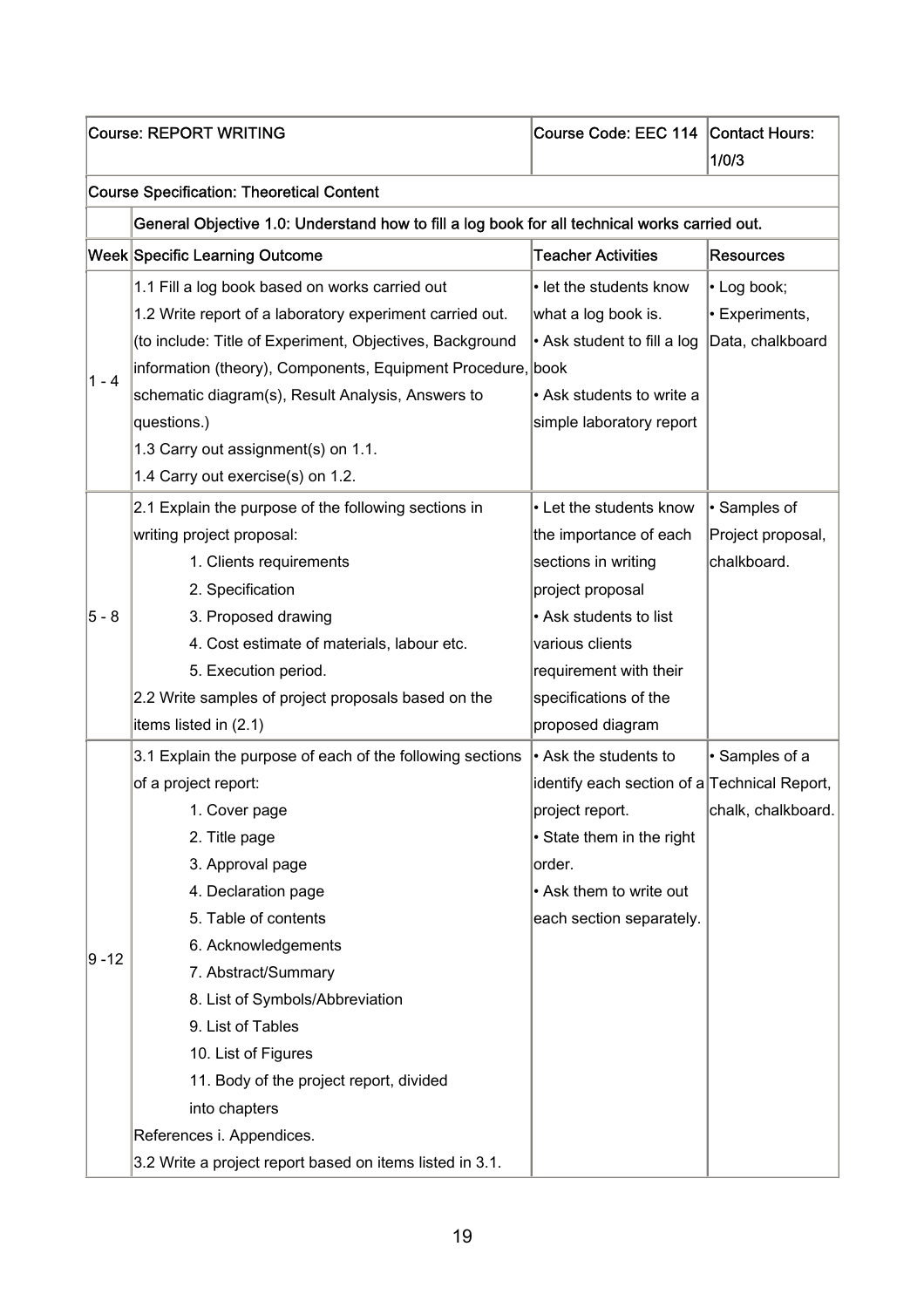|        | <b>Course: REPORT WRITING</b>                                                                     | <b>Course Code: EEC</b>   | Contact             |
|--------|---------------------------------------------------------------------------------------------------|---------------------------|---------------------|
|        |                                                                                                   | 114                       | <b>Hours: 1/0/3</b> |
|        | <b>Course Specification: Theoretical Content</b>                                                  |                           |                     |
|        | General Objective 1.0: Understand how to fill a log book for all technical works carried out.     |                           |                     |
|        | <b>Week Specific Learning Outcome</b>                                                             | <b>Teacher Activities</b> | <b>Resources</b>    |
|        | 4.1 Explain the purpose of non-technical Report writing                                           | • Prepare a non -         | • Samples of a      |
|        | 4.2 Explain the purpose and approximate contents of a non-                                        | technical Report          | Non-Technical       |
|        | technical report including the following:                                                         | • Ask students to         | Report,             |
| $13 -$ | 1. Background information on project                                                              | identify the              | Chalkboard.         |
| 15     | 2. Progress report                                                                                | importance of its         |                     |
|        | 3. New Development (if any)                                                                       | contents.                 |                     |
|        | 4. Response to correspondence (if any).                                                           | l• Ask students to        |                     |
|        | 5. Recommendation.                                                                                | write out each of the     |                     |
|        | 4.3 Write a non-technical report based on items in 4.2 above.                                     | contents separately.      |                     |
|        | ASSESSMENT: The continuous assessment, tests and quizzes will be awarded 40% of the total         |                           |                     |
|        | score. The end of the Semester Examination will make up for the remaining 60% of the total score. |                           |                     |

|       | <b>Course: REPORT WRITING</b>                                                                  | <b>Course Code: EEC</b>   | Contact             |
|-------|------------------------------------------------------------------------------------------------|---------------------------|---------------------|
|       |                                                                                                | 114                       | <b>Hours: 0/0/3</b> |
|       | <b>Course Specification: Practicals</b>                                                        |                           |                     |
|       | General Objective : 1.0 Understand how to fill a log book for all technical works carried out. |                           |                     |
|       | <b>Week Specific Learning Outcomes:</b>                                                        | <b>Teacher Activities</b> | <b>Resources</b>    |
|       | LOGBOOK.                                                                                       | • Considerable            | • Log book,         |
|       | Ex 1. With the help of the instructor, Design an experiment to                                 | general guidance will     | samples of          |
|       | verify the measurement of OHMS LAW, having been given a                                        | be required from the      | project             |
|       | rod of IRON with a resistance of about 10 ohms, and using a dc instructor.                     |                           | proposal,           |
|       | source of 2.0 volts.                                                                           | • Preparation of some     | • Technical         |
|       | Set out all section of the entries with some fictitious readings.                              | relevant data will be     | Reports,            |
|       | Ex 2. Take an example from the field of Electrical Installation to needed for the              |                           | $\cdot$ Non-        |
| 5 - 6 | provide a lighting circuit to a room from a mains board. In this                               | students to use in the    | <b>Technical</b>    |
|       | case diagrams could be important and should be given careful                                   | assignments.              | Reports.            |
|       | consideration.                                                                                 | · Some cost guidance      |                     |
|       | Ex.3. Using information given by the instructor on an                                          | should also be            |                     |
|       | assignment of installing an aerial, you are required to provide a                              | provided by the           |                     |
|       | TV aerial for a customer at his home.                                                          | instructor                |                     |
|       | Write the log on the basis of what you feel it will involve,                                   |                           |                     |
|       | including some imaginary costs of transport, and time taken.,                                  |                           |                     |
|       | costed at some price.                                                                          |                           |                     |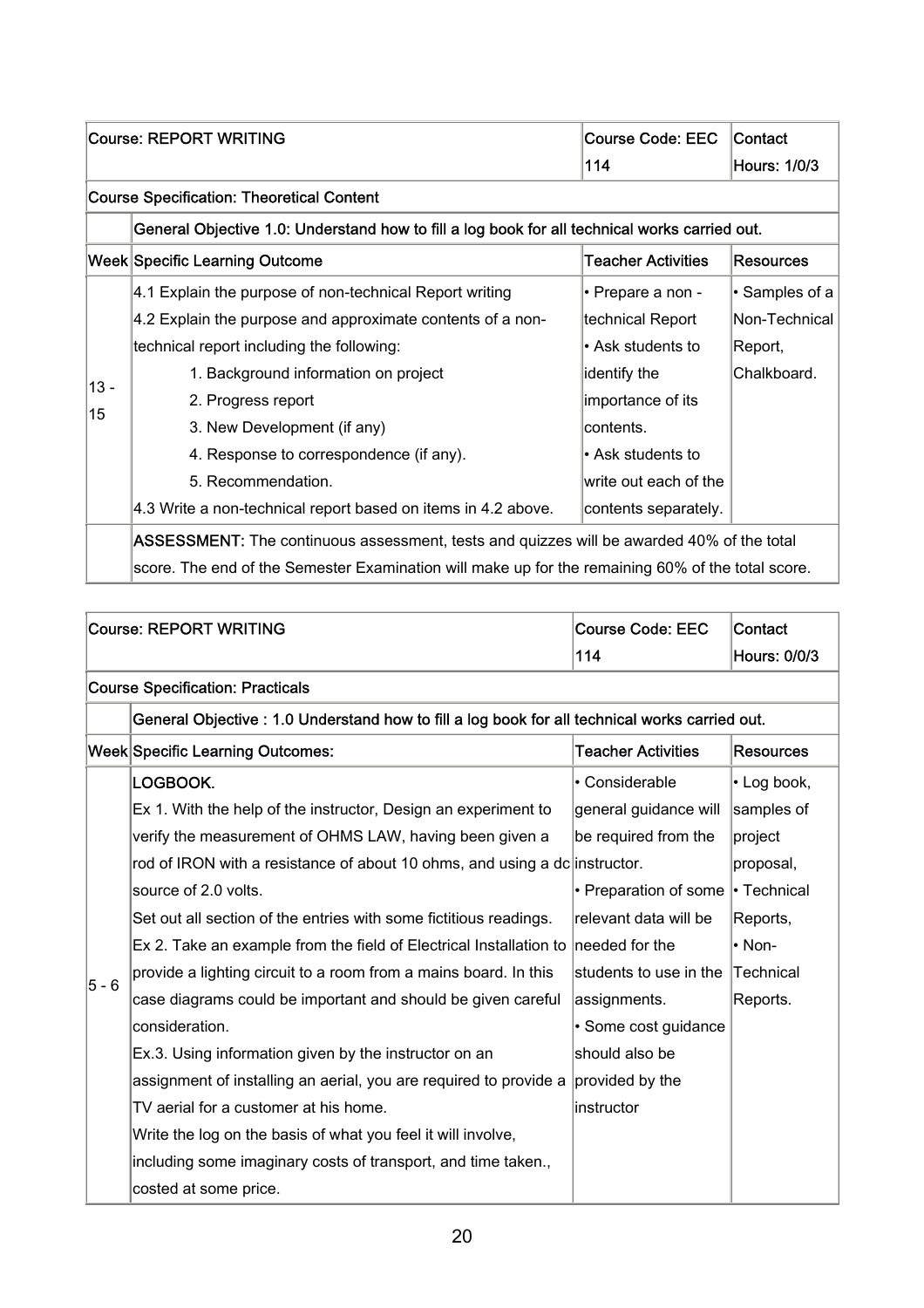| <b>Course: REPORT WRITING</b>                                                                     | Course Code: EEC 114      | <b>Contact Hours:</b> |
|---------------------------------------------------------------------------------------------------|---------------------------|-----------------------|
|                                                                                                   |                           | 0/0/3                 |
| <b>Course Specification: Practicals</b>                                                           |                           |                       |
| General Objective : 1.0 Understand how to fill a log book for all technical works carried out.    |                           |                       |
| <b>Week Specific Learning Outcomes:</b>                                                           | <b>Teacher Activities</b> | <b>Resources</b>      |
| <b>PROJECT PROPOSALS</b>                                                                          |                           |                       |
| Write a project proposal for the customer requiring the                                           |                           |                       |
| Aerial Installation.                                                                              |                           |                       |
| <b>LABORATORY ASSIGNMENTS</b>                                                                     |                           |                       |
| Write a Laboratory report on the Verification of Ohms                                             |                           |                       |
| Law.                                                                                              |                           |                       |
| <b>WORKSHOP ASSIGNMENTS</b>                                                                       | -do-                      | -do-                  |
| Write a report on the wiring of the room assignment.                                              | -do-                      | -do-                  |
| 7 - 15 TECHNICAL REPORT                                                                           |                           |                       |
| Write essays on some research topic such as the                                                   |                           |                       |
| supply of electrical energy to a typical house in                                                 |                           |                       |
| Nigeria.                                                                                          |                           |                       |
| <b>NON TECHNICAL REPORT</b>                                                                       |                           |                       |
| About midway in the Aerial Installation assignment                                                |                           |                       |
| your Manager (Non Technical) has asked you to give                                                |                           |                       |
| him a progress report of about one page length.                                                   |                           |                       |
| Provide one.                                                                                      |                           |                       |
| ASSESSMENT: The continuous assessment, tests and quizzes will be awarded 40% of the total         |                           |                       |
| score. The end of the Semester Examination will make up for the remaining 60% of the total score. |                           |                       |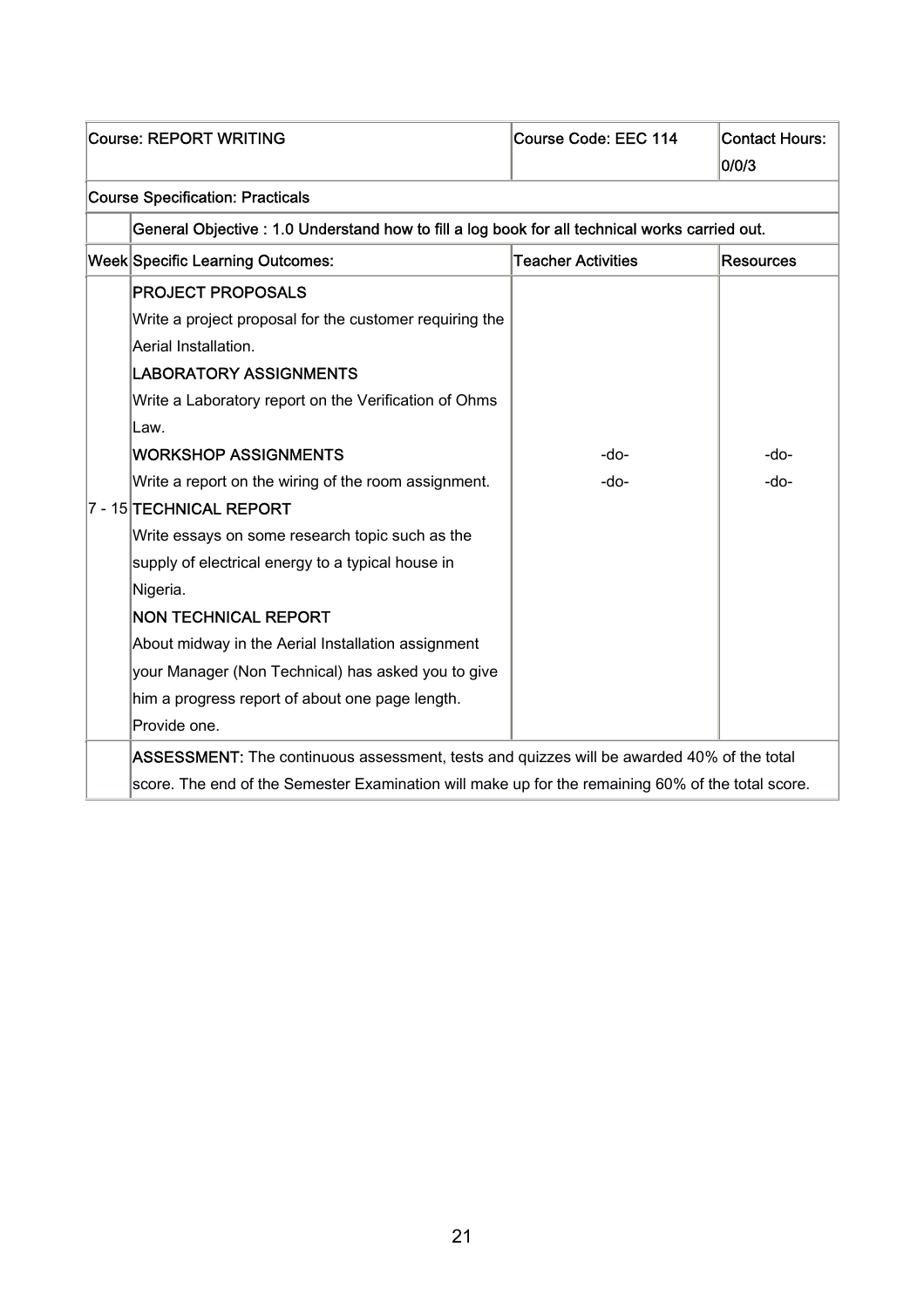### **Citizen Education**

٦

|         | PROGRAMME: NATIONAL DIPLOMA ELECTRICAL ENGINEERING            |                                 |                      |  |
|---------|---------------------------------------------------------------|---------------------------------|----------------------|--|
|         | <b>Course: CITIZEN EDUCATION</b>                              | <b>Course Code: GNS 111</b>     | <b>Contact Hours</b> |  |
|         |                                                               |                                 | <b>2HRS/WEEK</b>     |  |
|         | <b>Course Specification: Theoretical Content</b>              |                                 |                      |  |
|         | General Objective 1.0: Understand the Constitution of Nigeria |                                 |                      |  |
|         | Week Specific Learning Outcome:                               | <b>Teacher Activities</b>       | <b>Resources</b>     |  |
|         | 1.1 Explain the term constitution                             | Ask the students:               | Chalkboard,          |  |
|         | 1.2 Distinguish the different types of                        | 1. what their understand by     | duster               |  |
|         | constitution                                                  | the term constitution and to    |                      |  |
|         | 1.3 Highlight some provisions of an                           | distinguish the different rules |                      |  |
|         | <b>International Constitution</b>                             | of constitution known           |                      |  |
|         | 1.4 Explain the effectiveness of                              | 2. to explain the               |                      |  |
|         | <b>International Constitution</b>                             | effectiveness of International  |                      |  |
|         | 1.5 Explain the supremacy of the                              | Constitution                    |                      |  |
|         | Nigerian Constitution to other laws with                      | 3. to explain Nigerian          |                      |  |
| $1 - 4$ | emphasis on the 1989 constitution                             | Constitution to other laws.     |                      |  |
|         | 1.6 Evaluate the main parts of the                            | 4. To identify the main parts   |                      |  |
|         | Nigeria Constitution                                          | of the Nigerian Constitution.   |                      |  |
|         | 1.7 Draft a constitution for an                               | 5. Assess to the students by    |                      |  |
|         | association                                                   | given the assignment to         |                      |  |
|         | 1.8 Trace the historical development of                       | draft a constitution for an     |                      |  |
|         | the Nigerian Constitution                                     | association                     |                      |  |
|         | 1.9 Discuss the merits and demerits of                        |                                 |                      |  |
|         | each of the Nigerian constitutions                            |                                 |                      |  |
|         | 1.10 Explain the concept of "rule of law"                     |                                 |                      |  |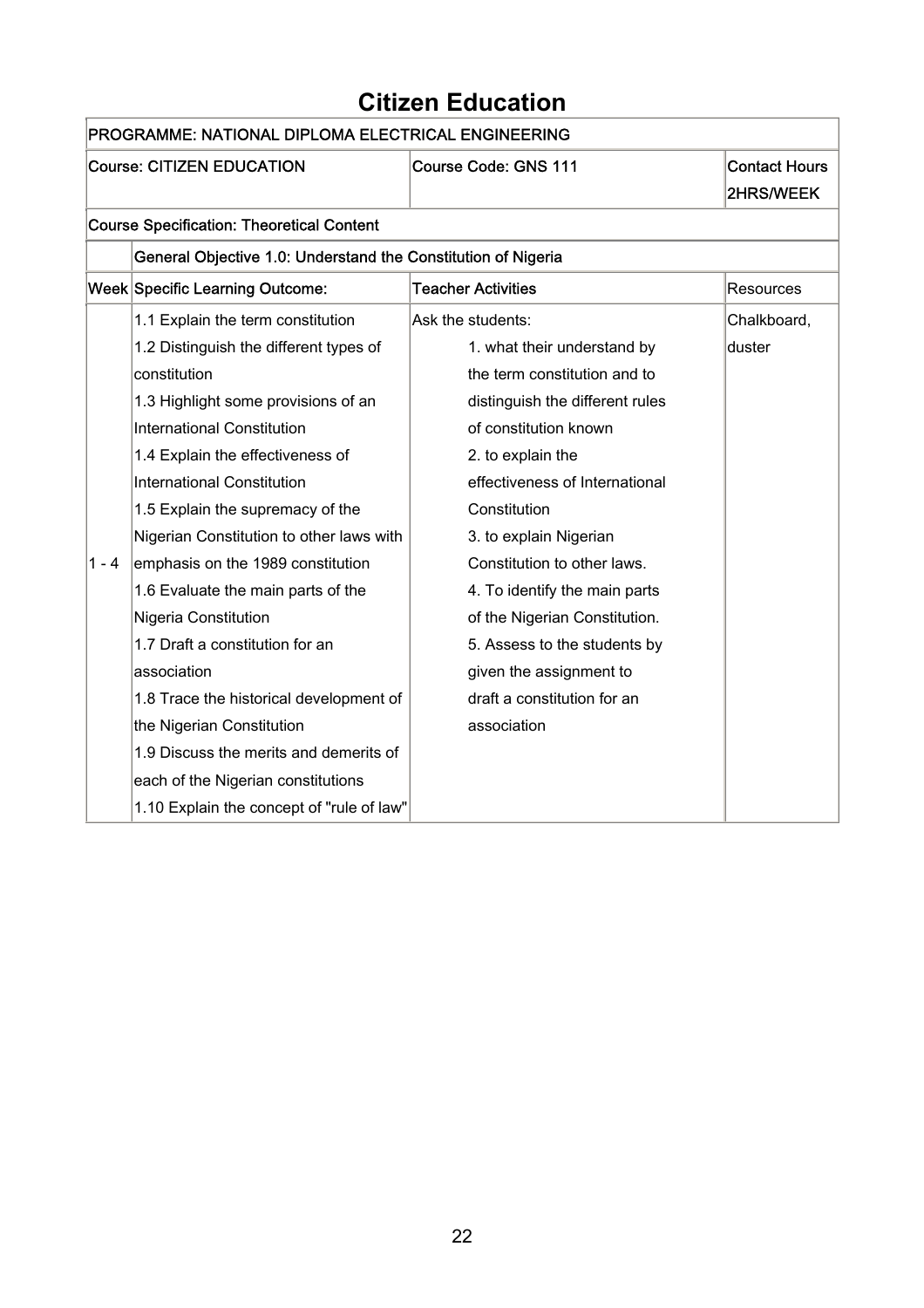|         | PROGRAMME: NATIONAL DIPLOMA ELECTRICAL ENGINEERING |                                                                                            |                                   |
|---------|----------------------------------------------------|--------------------------------------------------------------------------------------------|-----------------------------------|
|         | <b>Course: CITIZEN EDUCATION</b>                   | <b>Course Code: GNS 111</b>                                                                | <b>Contact Hours</b><br>2HRS/WEEK |
|         | <b>Course Specification: Theoretical Content</b>   |                                                                                            |                                   |
|         |                                                    | General Objective 2.0: Understand the federal system of government in Nigeria              |                                   |
|         | Week Specific Learning Outcome:                    | <b>Teacher Activities</b>                                                                  | Resources                         |
|         | 2.1 Describe a federation                          | Ask the students:                                                                          | Chalk,                            |
|         | 2.2 Distinguish a federation from a                | 6. to describe a federation                                                                | blackboard,                       |
|         | confederation                                      | and to differentiate between                                                               | duster                            |
|         | 2.3 Outline the basis for the federal              | a federation and a                                                                         |                                   |
|         | system in Nigeria                                  | confederation                                                                              |                                   |
|         | 2.4 Examine the evolution, structure               | 7. to define the functions of                                                              |                                   |
|         | and functions of the federal system in             | the federal system in Nigeria                                                              |                                   |
| $5 - 7$ | Nigeria.                                           | and the relationship among                                                                 |                                   |
|         | 2.5 Analyse the relationships among                | the three tiers of government                                                              |                                   |
|         | the three tiers of government in Nigeria           | 8. to evaluate the revenue                                                                 |                                   |
|         | 2.6 Evaluate the revenue allocation                | allocation formula operation                                                               |                                   |
|         | formula in operation in Nigeria                    | in Nigeria                                                                                 |                                   |
|         | 2.7 Compare and contrast other                     |                                                                                            |                                   |
|         | federation with Nigeria                            |                                                                                            |                                   |
|         |                                                    | General Objective 3.0: Know the constitutional rights and obligations of Nigerian citizens |                                   |
|         | Week Specific Learning Outcome:                    | <b>Teacher Activities</b>                                                                  | Resources                         |
|         | 3.1 Examine the significance of rights             | Ask the students to identify the                                                           | Chalk,                            |
|         | and obligations in Nigeria                         | responsibilities and duties of Nigerian                                                    | blackboard,                       |
|         | 3.2 Assess government's protection of              | citizenship                                                                                | duster                            |
|         | fundamental rights as contained in the             |                                                                                            |                                   |
|         | Nigerian constitution                              |                                                                                            |                                   |
|         | 3.3 Evaluate the responsibilities and              |                                                                                            |                                   |
| $8 - 9$ | duties of Nigerian citizenships and the            |                                                                                            |                                   |
|         | benefits for performing them                       |                                                                                            |                                   |
|         | 3.4 Assess the responsibilities and                |                                                                                            |                                   |
|         | duties of constituted authority to the             |                                                                                            |                                   |
|         | people                                             |                                                                                            |                                   |
|         | 3.5 Evaluate the responsibilities and              |                                                                                            |                                   |
|         | duties of government to the people                 |                                                                                            |                                   |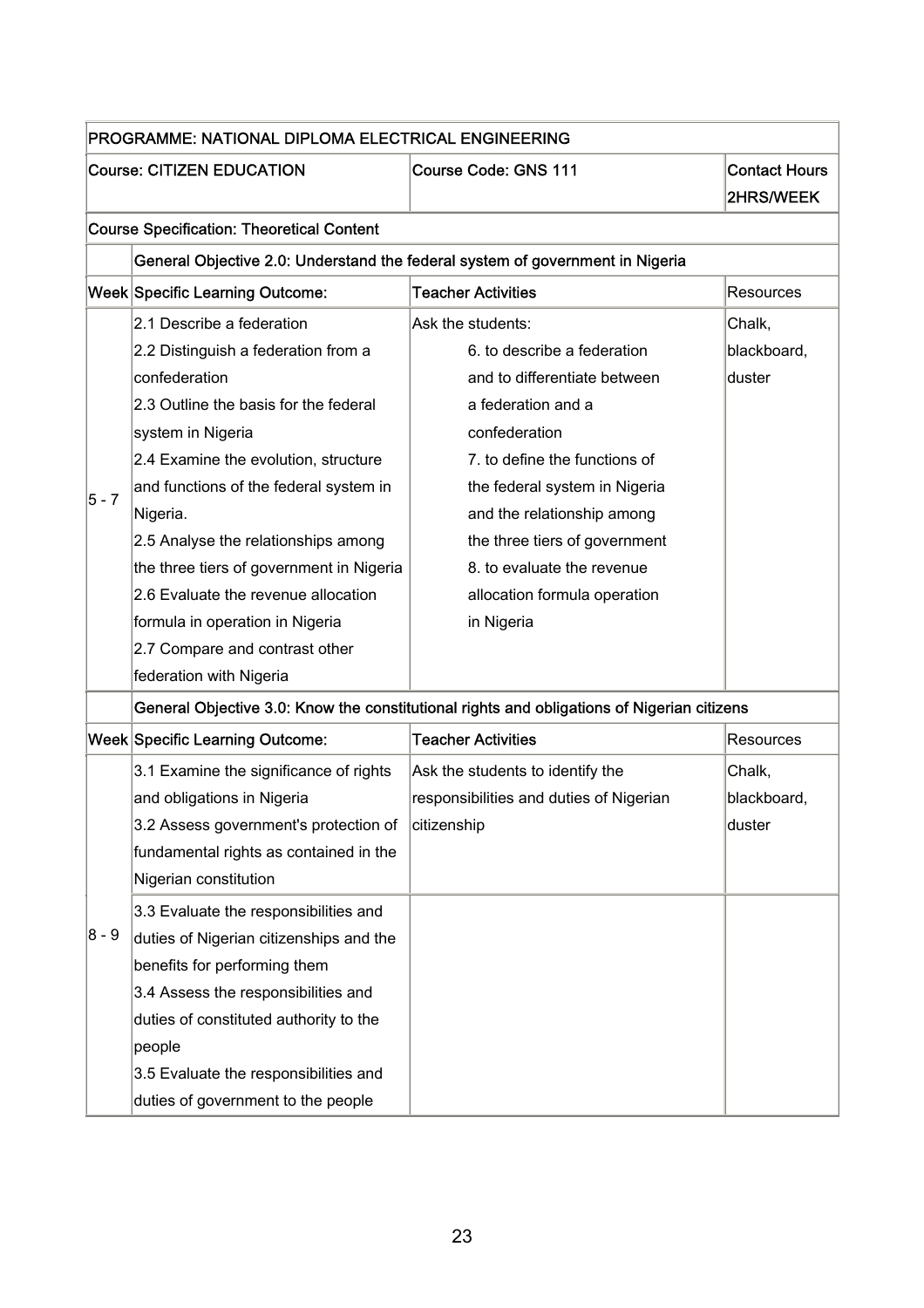|        | PROGRAMME: NATIONAL DIPLOMA ELECTRICAL ENGINEERING                                                   |                                    |                                   |
|--------|------------------------------------------------------------------------------------------------------|------------------------------------|-----------------------------------|
|        | <b>Course: CITIZEN EDUCATION</b>                                                                     | Course Code: GNS 111               | <b>Contact Hours</b><br>2HRS/WEEK |
|        | <b>Course Specification: Theoretical Content</b>                                                     |                                    |                                   |
|        | General Objective 4.0: Understand Citizenships                                                       |                                    |                                   |
|        | Week Specific Learning Outcome:                                                                      | <b>Teacher Activities</b>          | Resources                         |
|        | 4.1 Discuss the significance of citizenship                                                          | Ask the students:                  | Chalk,                            |
|        | 4.2 Analyse the principles and benefits of citizenship                                               | - to discuss and                   | blackboard,                       |
|        | 4.3 Explain the difference in the modes of acquiring                                                 | analyse the                        | duster                            |
|        | citizenship                                                                                          | principles and                     |                                   |
|        | 4.4 Evaluate the merits and demerits of each type of                                                 | benefits of                        |                                   |
| $10 -$ | citizenship                                                                                          | citizenship                        |                                   |
| 12     | 4.5 Analyse the basis for the acquisition and withdrawal                                             | - to analyse the                   |                                   |
|        | of Nigerian citizenship                                                                              | basis for the                      |                                   |
|        | 4.6 Examine the benefits derivable from Nigeria                                                      | acquisition and                    |                                   |
|        | citizenship                                                                                          | withdrawal of                      |                                   |
|        |                                                                                                      | Nigerian                           |                                   |
|        |                                                                                                      | citizenship                        |                                   |
|        | General Objective 5.0: Fundamental objectives and directive principles of state policy in Nigeria    |                                    |                                   |
|        | <b>Week Specific Learning Outcome:</b>                                                               | <b>Teacher Activities</b>          | Resources                         |
|        | 5.1 State the fundamental obligations of government as                                               | Ask the students to explain the    | Chalk,                            |
|        | provided in the constitution                                                                         | directive principles and policy of | blackboard,                       |
|        | 5.2 Explain the general provisions of the fundamental                                                | the Nigerian government on         | duster                            |
|        | objectives and directive principles of state policy                                                  | cultures, the mass media,          |                                   |
|        | 5.3 Explain the political, economic, social and education national ethnics and duties of the         |                                    |                                   |
|        | policies of Nigeria                                                                                  | citizen                            |                                   |
|        | 5.4 Explain the directive principles and policy of the                                               |                                    |                                   |
| $13 -$ | Nigerian government on culture, the mass media,                                                      |                                    |                                   |
| 15     | national ethics and duties of the citizen                                                            |                                    |                                   |
|        | 5.5 Assess the conformity observance and application of                                              |                                    |                                   |
|        | the fundamental objectives and directive principles of                                               |                                    |                                   |
|        | state policy by governments and people of Nigeria.                                                   |                                    |                                   |
|        | 5.6 Recommend improvements on the provision                                                          |                                    |                                   |
|        | conformity, observance and application of the                                                        |                                    |                                   |
|        | fundamental objectives and directive principles of state                                             |                                    |                                   |
|        | policy                                                                                               |                                    |                                   |
|        | ASSESSMENT: The continuous assessment, tests and quizzes will be awarded 40% of the total score. The |                                    |                                   |
|        |                                                                                                      |                                    |                                   |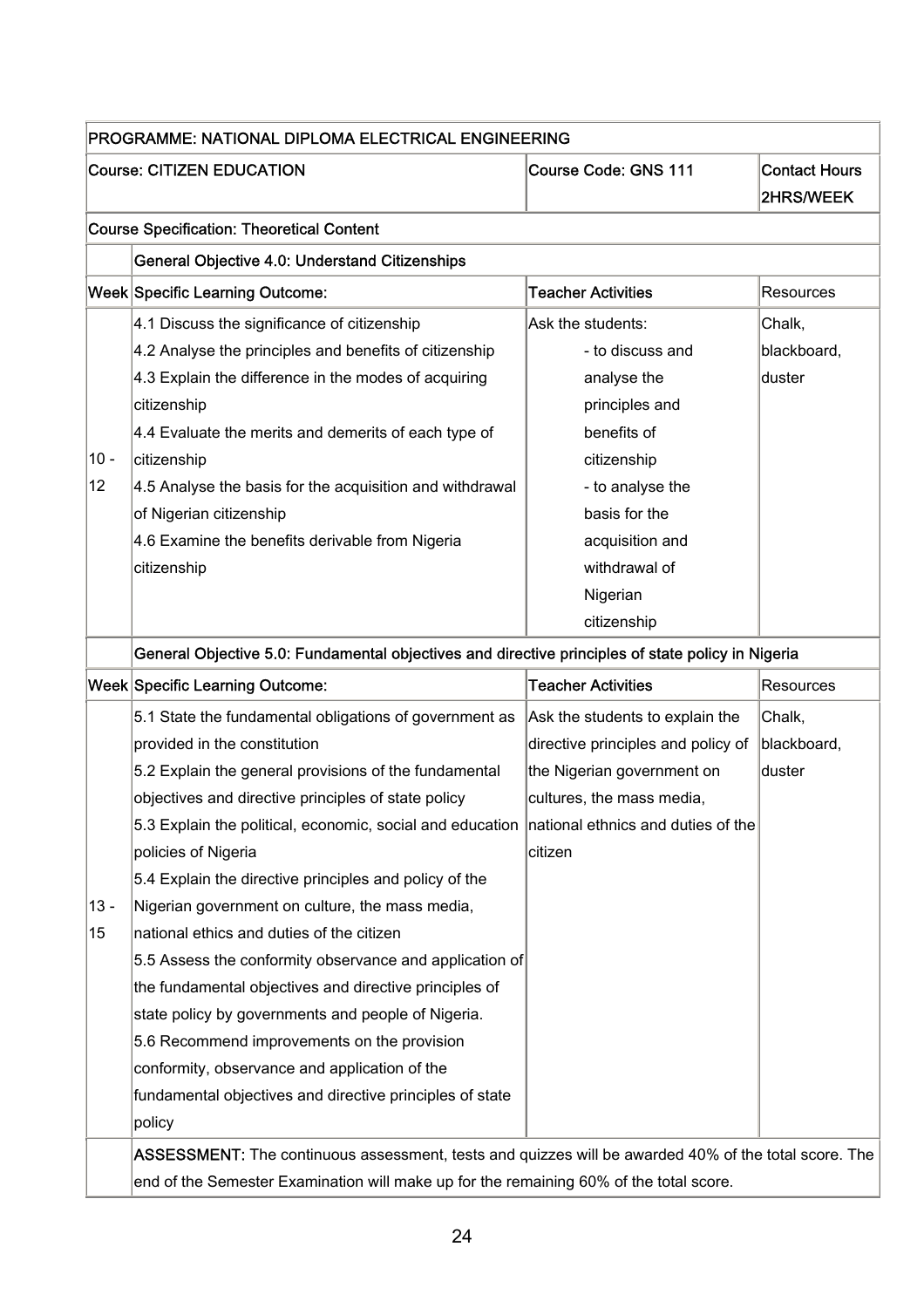### MATHEMATICS COURSES **Algebra and Elementary Trigonometry**

#### General Objectives

On completion of this course the student will be able to:

1. Understand the laws of indices and their application in simplifying algebraic expressions.

2. Understand the theory of logarithms and surds and their applications in manipulating expressions.

- 3. Understand principles underlying the construction of charts and graphs.
- 4. Know the different methods of solving quadratic equations.
- 5. Understand permutation and combination
- 6. Understand the concept of set theory
- 7. Understand the properties of arithmetic and geometric progressions
- 8. Understand the binomial theorem and it's application in the expansion of expressions and in approximations.

9. Understand the basic concepts and manipulation of vectors and their applications to the solution of engineering problems.

10. Understand the concept of equations and methods of solving different types of equations and apply same to engineering problems.

11. Understand the definition, manipulation and application of trigonometric functions.

|   | COURSE: ALGEBRA AND ELEMENTARY              | <b>COURSE CODE: MTH</b>                                                                         | <b>CONTACT HOURS:</b>    |
|---|---------------------------------------------|-------------------------------------------------------------------------------------------------|--------------------------|
|   | <b>TRIGONOMETRY</b>                         | 112                                                                                             | <b>15 HRS LECTURE 15</b> |
|   |                                             |                                                                                                 | <b>IHRS TUTORIAL</b>     |
|   | Course Specification: Theoretical Content   |                                                                                                 |                          |
|   |                                             | General Objective 1.0: Understand laws of indices and their applications in simplifying algebra |                          |
|   | expressions                                 |                                                                                                 |                          |
|   | <b>Week Specific Learning Outcomes</b>      | <b>Teacher Activities</b>                                                                       | Resources                |
|   | 1.1 Define index                            |                                                                                                 | l∙ Chalkboard.           |
| 1 | 1.2 Establish the laws of indices           |                                                                                                 | Textbooks,               |
|   | 1.3 Solve simple problems using the laws of |                                                                                                 | Calculators.             |
|   | indices.                                    |                                                                                                 |                          |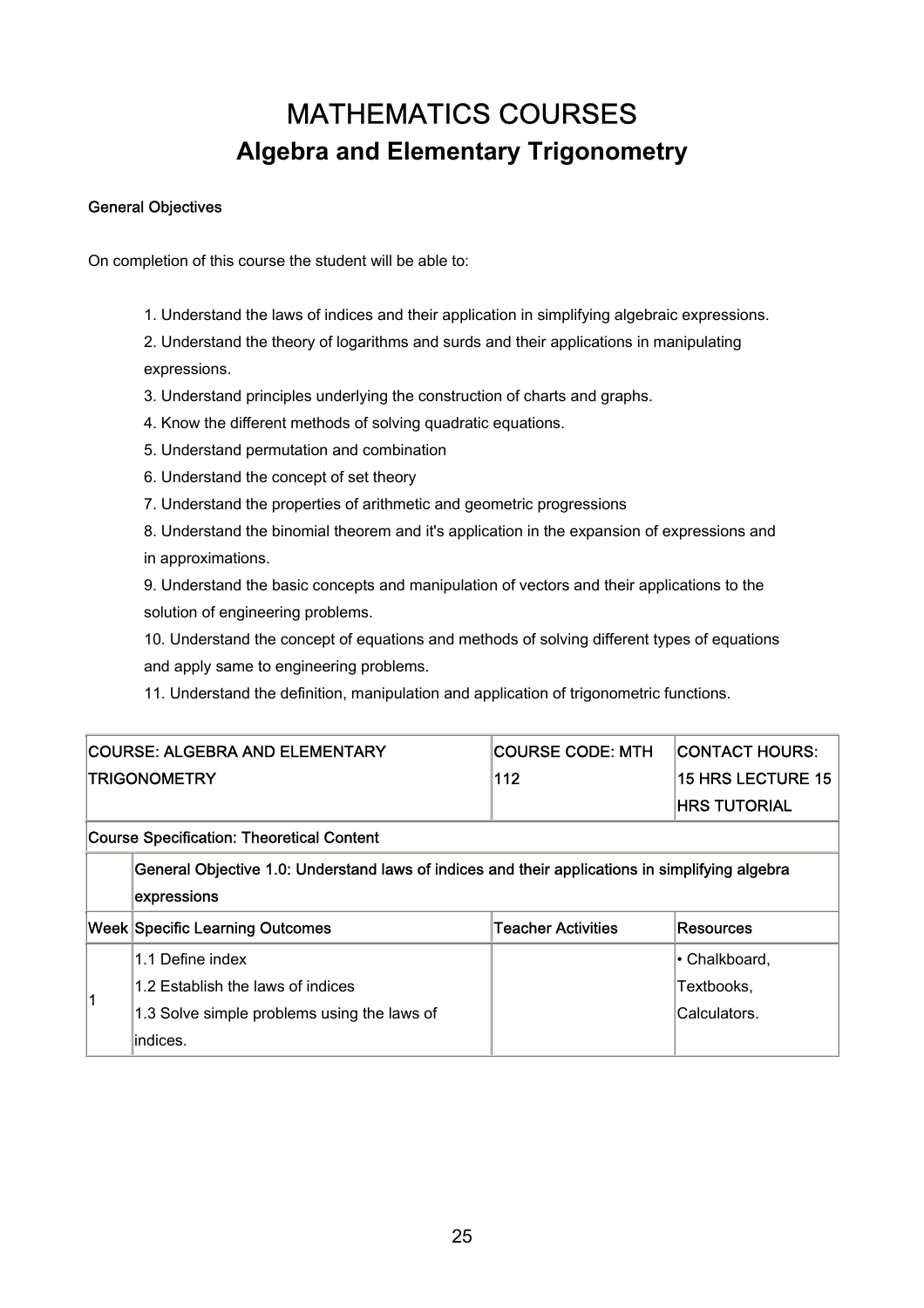| <b>COURSE: ALGEBRA AND ELEMENTARY</b>                                                               | <b>COURSE CODE: MTH</b>   | <b>CONTACT HOURS:</b>    |
|-----------------------------------------------------------------------------------------------------|---------------------------|--------------------------|
| <b>TRIGONOMETRY</b>                                                                                 | 112                       | <b>15 HRS LECTURE 15</b> |
|                                                                                                     |                           | <b>HRS TUTORIAL</b>      |
| <b>Course Specification: Theoretical Content</b>                                                    |                           |                          |
| General Objective 2.0: Understand Theory of logarithms surds and their applications in manipulating |                           |                          |
| expression                                                                                          |                           |                          |
| Week Specific Learning Outcomes                                                                     | <b>Teacher Activities</b> | <b>Resources</b>         |
| 2.1 Define logarithm                                                                                | • Ask the students to     | - do -                   |
| 2.2 Establish the four basic laws of logarithm                                                      | solve logarithmic and     |                          |
| 2.3 Solve simple logarithm problem                                                                  | surd related problems     |                          |
| 2.4 Define natural logarithm and common                                                             |                           |                          |
| logarithm.                                                                                          |                           |                          |
| 2.5 Define characteristic and mantissa                                                              |                           |                          |
| 2.6 Read the logarithmic table for given numbers                                                    |                           |                          |
| 2.7 Simplify numerical expressions using log tables                                                 |                           |                          |
| e.g.                                                                                                |                           |                          |

|           | 2.7 Simplify numerical expressions using log tables                                        |  |
|-----------|--------------------------------------------------------------------------------------------|--|
|           | le.g.                                                                                      |  |
| $ 2 - 3 $ | $\vert_{\text{e.g.}}$ 18D = 3 $\sqrt{4 \text{JPC}^2}$ $\Delta M^B$ , find D when J = 0935, |  |
|           | e.g. $\Phi$ = 35, P = 1.6 10 <sup>6</sup> , C = 55, M = 0 0025. $\Pi$ =                    |  |
|           | 3.142                                                                                      |  |
|           | 2.8 Apply logarithm in solving non-linear equations.                                       |  |
|           | e.g. y = ax <sup>n</sup> ; logy - loga + nlogx; y = bc <sup>x</sup> = logy =               |  |
|           | $\log b$ + xlogc; Y = a + bx <sup>n</sup> - Log (Y - D) = Logb +                           |  |
|           | nlogx.,                                                                                    |  |
|           | 2.9 Define surds                                                                           |  |
|           | 2.10 Reduce a surd into it's simplest form                                                 |  |
|           | 2.11 Solve simple problems on surds                                                        |  |

#### General Objective 3.0: Understand Principles underlying the construction of Charts and graphs

|    | <b>Week Specific Learning Outcomes</b>                                          | <b>Teacher Activities</b> | Resources |
|----|---------------------------------------------------------------------------------|---------------------------|-----------|
|    | 3.1 Construct graphs of functions fractions such as $\cdot$ Ask the students to |                           | -do-      |
|    | $Y = ax +b, n = 1,2$                                                            | draw graphs               |           |
|    | $Y = CST$ (a+x) $Y = ax^k$ , including cases of                                 |                           |           |
| 14 | asymbles                                                                        |                           |           |
|    | 3.2 Apply knowledge from 3.1 in determination as                                |                           |           |
|    | laws from experimental data.                                                    |                           |           |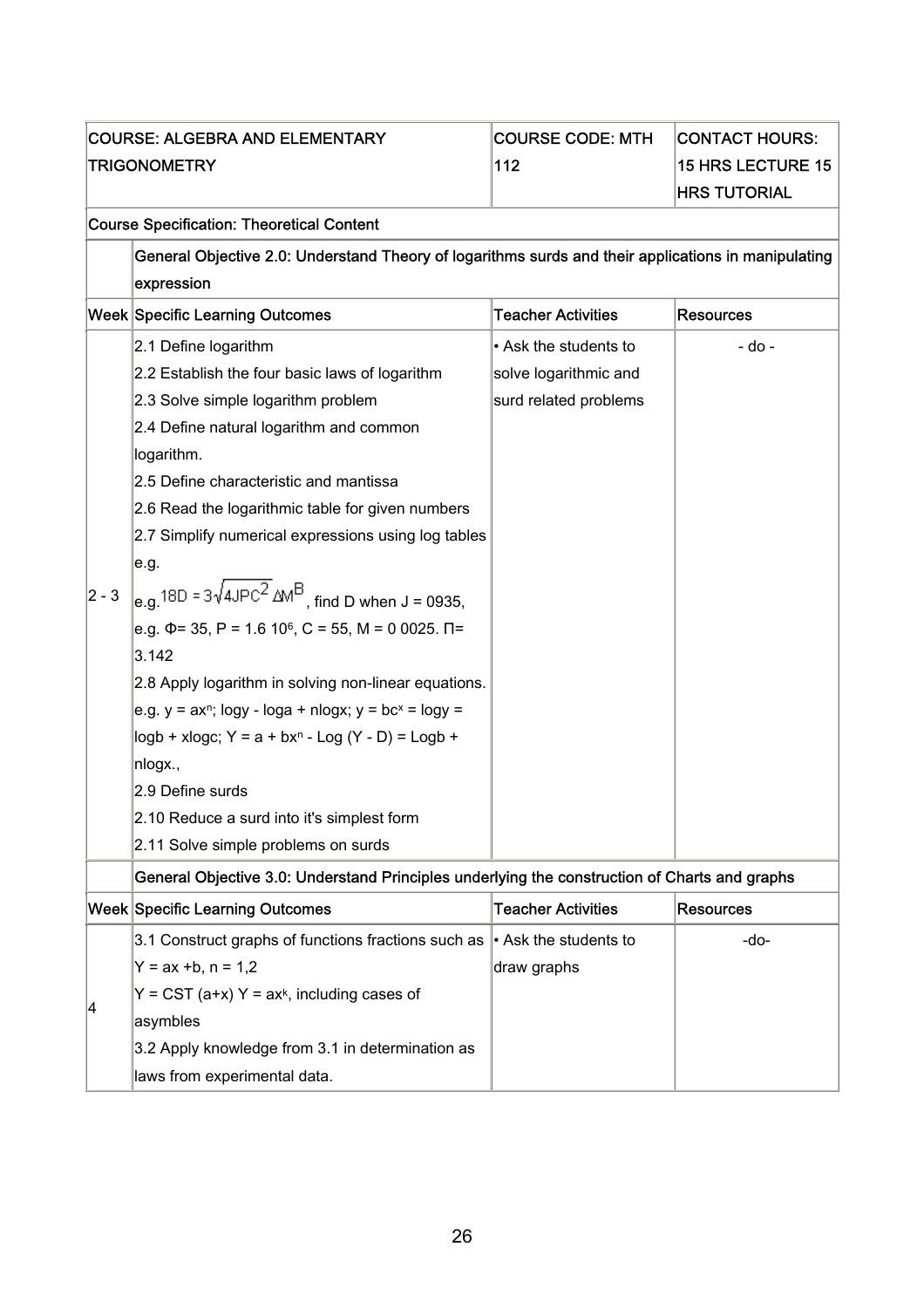|   | <b>COURSE: ALGEBRA AND ELEMENTARY</b>                                            | <b>COURSE CODE: MTH</b>   | <b>CONTACT HOURS:</b>    |  |  |  |  |
|---|----------------------------------------------------------------------------------|---------------------------|--------------------------|--|--|--|--|
|   | TRIGONOMETRY                                                                     | 112                       | <b>15 HRS LECTURE 15</b> |  |  |  |  |
|   |                                                                                  |                           | <b>HRS TUTORIAL</b>      |  |  |  |  |
|   | <b>Course Specification: Theoretical Content</b>                                 |                           |                          |  |  |  |  |
|   | General Objective 4.0: Know the different methods of solving quadratic equations |                           |                          |  |  |  |  |
|   | Week Specific Learning Outcomes                                                  | <b>Teacher Activities</b> | <b>Resources</b>         |  |  |  |  |
|   | 4.1 Solve quadratic equations by factorization                                   | • Ask the students to     | -do-                     |  |  |  |  |
|   | 4.2 Solve quadratic equations by method of                                       | solve quadratic equations |                          |  |  |  |  |
|   | completing squares.                                                              |                           |                          |  |  |  |  |
| 5 | 4.3 Solve quadratic equations by formula                                         |                           |                          |  |  |  |  |
|   | 4.4 Discriminate the roots.                                                      |                           |                          |  |  |  |  |
|   | 4.5 Form equations whose roots are given in                                      |                           |                          |  |  |  |  |
|   | different methods.                                                               |                           |                          |  |  |  |  |
|   | General Objective 5.0: Understand Permutations and Combinations                  |                           |                          |  |  |  |  |
|   | Week Specific Learning Outcomes                                                  | <b>Teacher Activities</b> | <b>Resources</b>         |  |  |  |  |
|   | 5.1 Define permutation                                                           | · Give exercises on       | -do-                     |  |  |  |  |
|   | 5.2 State examples of permutations                                               | permutation and           |                          |  |  |  |  |
|   | 5.3 Define combination                                                           | combination to them       |                          |  |  |  |  |
| 6 | 5.4 State examples of combination                                                |                           |                          |  |  |  |  |
|   | 5.5 Establish the theorem $nPr = n!/[(n-r)!]$ giving                             |                           |                          |  |  |  |  |
|   | examples e.g. number of ways of collecting two out                               |                           |                          |  |  |  |  |
|   | of 8 balls                                                                       |                           |                          |  |  |  |  |
|   | General Objective 6.0: Understand the concept of set theory                      |                           |                          |  |  |  |  |
|   | Week Specific Learning Outcomes                                                  | <b>Teacher Activities</b> | <b>Resources</b>         |  |  |  |  |
|   | 6.1 Establish $nC_r = nC_n - r$ .                                                | -do-                      | -do-                     |  |  |  |  |
|   | 6.2 Define sets, subsets, and null sets                                          |                           |                          |  |  |  |  |
|   | 6.3 Define union, inter-section and completion of                                |                           |                          |  |  |  |  |
| 7 | sets                                                                             |                           |                          |  |  |  |  |
|   | 6.4 Draw Venn diagrams to demonstrate the                                        |                           |                          |  |  |  |  |
|   | concepts in 6.1 - 6.3 above.                                                     |                           |                          |  |  |  |  |
|   | 6.5 Calculate the size or number of elements in a                                |                           |                          |  |  |  |  |
|   | given set.                                                                       |                           |                          |  |  |  |  |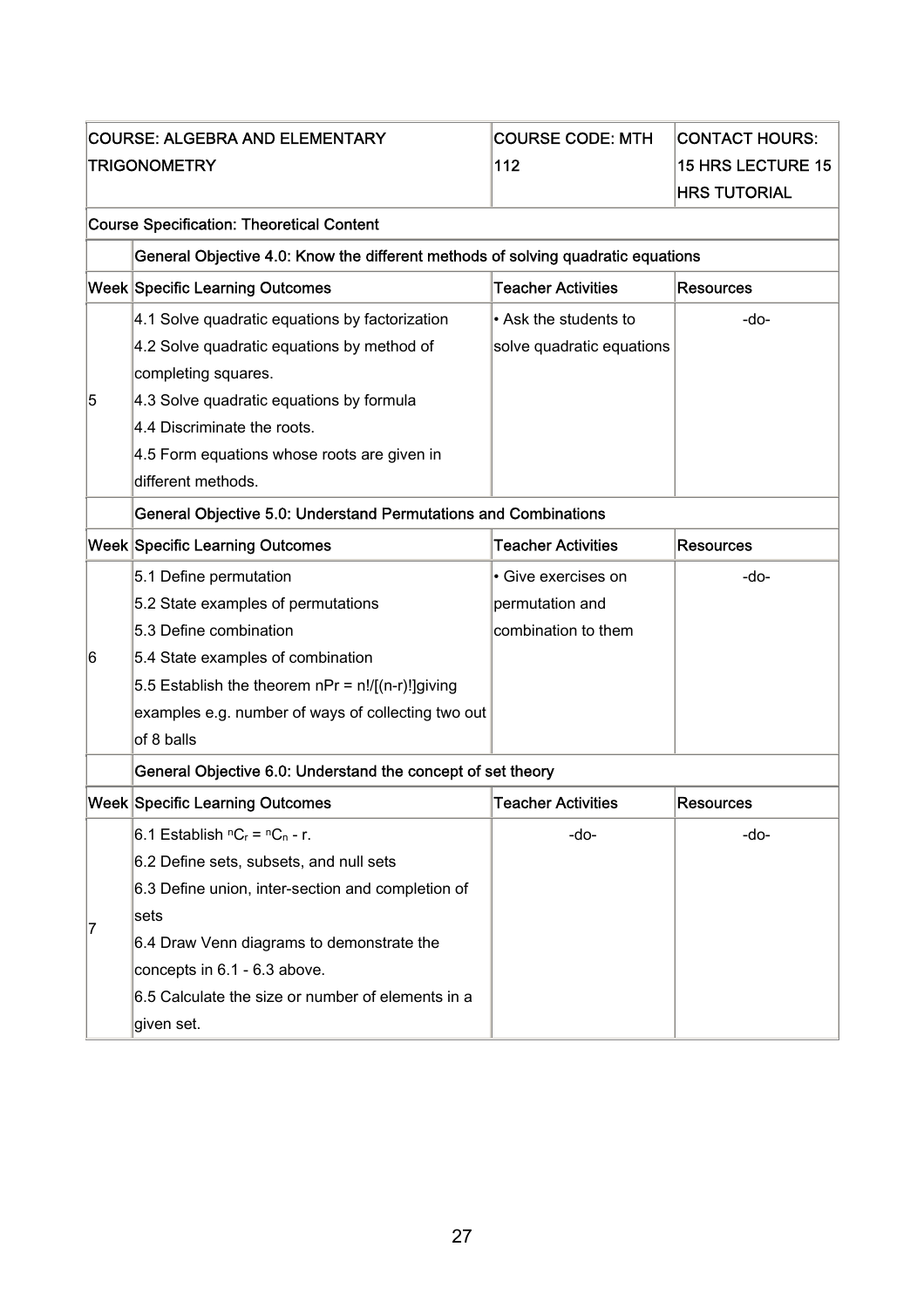|              | <b>COURSE: ALGEBRA AND ELEMENTARY</b>                                                      | <b>COURSE CODE: MTH</b>   | <b>CONTACT HOURS:</b>    |  |  |  |
|--------------|--------------------------------------------------------------------------------------------|---------------------------|--------------------------|--|--|--|
| TRIGONOMETRY |                                                                                            | 112                       | <b>15 HRS LECTURE 15</b> |  |  |  |
|              |                                                                                            |                           | <b>HRS TUTORIAL</b>      |  |  |  |
|              | <b>Course Specification: Theoretical Content</b>                                           |                           |                          |  |  |  |
|              | General Objectives 7.0: Understand the properties of arithmetic and geometric progressions |                           |                          |  |  |  |
|              | Week Specific Learning Outcomes                                                            | <b>Teacher Activities</b> | <b>Resources</b>         |  |  |  |
|              | 7.1 Define an Arithmetic progression (A.P.)                                                | Ask the students to apply | -do-                     |  |  |  |
|              | 7.2 Obtain the formula for nth term and the first n                                        | progression to solve      |                          |  |  |  |
|              | lterms of an A.P.                                                                          | problems                  |                          |  |  |  |
|              | 7.3 Give examples of the above e.g. find the 20 <sup>th</sup>                              |                           |                          |  |  |  |
|              | term of the series e.g. $2 + 4 + 6 + \frac{1}{4}$ . Find also the                          |                           |                          |  |  |  |
|              | series of the first 20 terms.                                                              |                           |                          |  |  |  |
|              | 7.4 Define a geometric progression (G.P.)                                                  |                           |                          |  |  |  |
|              | 7.5 Obtain the formula for the nth term and the first                                      |                           |                          |  |  |  |

 $\vert_{8}$  - 9

n terms of a geometric series.

the sum of the 1<sup>st</sup> 2o terms.

7.8 Define convergency of series. 7.9 Define divergence of series.

Mean (G.M.)

7.6 State examples of 7.5 above e.g. given the sequences 1/3, 1,3  $\frac{1}{4}$  find the 20<sup>th</sup> term and hence

7.7 Define Arithmetic Mean (AM) and Geometric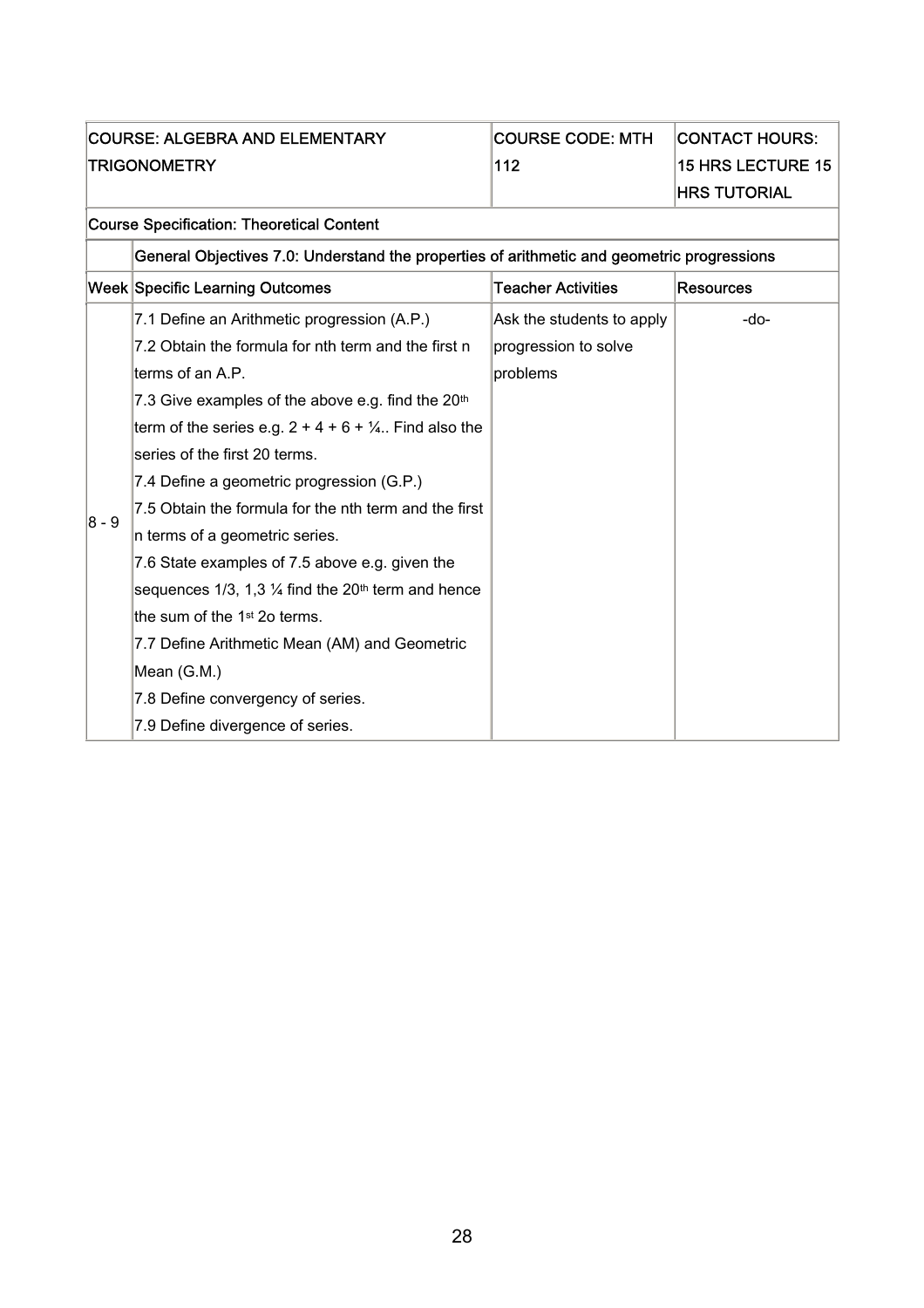| <b>COURSE: ALGEBRA AND ELEMENTARY TRIGONOMETRY</b> |                                                                                                  | <b>COURSE</b>     | <b>CONTACT HOURS:</b> |  |  |  |
|----------------------------------------------------|--------------------------------------------------------------------------------------------------|-------------------|-----------------------|--|--|--|
|                                                    |                                                                                                  | <b>CODE: MTH</b>  | 15 HRS LECTURE 15     |  |  |  |
|                                                    |                                                                                                  | 112               | <b>HRS TUTORIAL</b>   |  |  |  |
|                                                    | <b>Course Specification: Theoretical Content</b>                                                 |                   |                       |  |  |  |
|                                                    | General Objectives 8.0: Understand the binomial theorem and it's application in the expansion of |                   |                       |  |  |  |
|                                                    | expressions and in approximations.                                                               |                   |                       |  |  |  |
|                                                    | <b>Week Specific Learning Outcomes</b>                                                           | <b>Teacher</b>    | <b>Resources</b>      |  |  |  |
|                                                    |                                                                                                  | <b>Activities</b> |                       |  |  |  |
|                                                    | 8.1 Explain the method of mathematical induction                                                 | • State the       | -do-                  |  |  |  |
|                                                    | 8.2 State and prove the binomial theorem for a positive integral index. importance               |                   |                       |  |  |  |
|                                                    | 8.3 Expand expressions of the forms $(x + y)^2$ , $(x^2 - 1)^s$ applying                         | and               |                       |  |  |  |
|                                                    | binominal theorem                                                                                | application of    |                       |  |  |  |
|                                                    | 8.4 Find the coefficient of a particular term in the expansion of simple                         | the theorem       |                       |  |  |  |
|                                                    | binomial expressions.                                                                            |                   |                       |  |  |  |
| 10                                                 | 8.5 Find the middle term in the expansion of binomial expression                                 |                   |                       |  |  |  |
|                                                    | 8.6 State the binomial theorem for a rational index.                                             |                   |                       |  |  |  |
|                                                    | 8.7 Expand expressions of the form: $(1 + x)^{-1}$ , $(1 - x)^{1/2}$ , $(1 - x)$ -               |                   |                       |  |  |  |
|                                                    | applying binomial theorem                                                                        |                   |                       |  |  |  |
|                                                    | 8.8 Expand and approximate expressions of the type $(1.001)^n$ ,                                 |                   |                       |  |  |  |
|                                                    | $(0.998)^n$ , $(1 + x)$ <sup>1/2</sup> (1 - x)-to a stated degree of accuracy applying I         |                   |                       |  |  |  |
|                                                    | scalar expressions.                                                                              |                   |                       |  |  |  |
|                                                    | 9.1 State the definitions and representations of vectors.                                        | Apply the         | -do-                  |  |  |  |
|                                                    | 9.2 Define a position vector.                                                                    | techniques of     |                       |  |  |  |
|                                                    | 9.3 Define unit vector                                                                           | vectors to        |                       |  |  |  |
|                                                    | 9.4 Explain scalar multiple of a vector                                                          | solve various     |                       |  |  |  |
|                                                    | 9.5 List the characteristics of parallel vectors                                                 | problems          |                       |  |  |  |
|                                                    | 9.6 Identify quantities that may be classified as vector e.g.                                    |                   |                       |  |  |  |
|                                                    | displacement velocity, acceleration, force etc.                                                  |                   |                       |  |  |  |
|                                                    | 9.7 Compute the modulus of any given vector up to 2 and 3                                        |                   |                       |  |  |  |
|                                                    | dimensions.                                                                                      |                   |                       |  |  |  |
| 11                                                 | 9.8 State the parallelogram law in solving problems including addition                           |                   |                       |  |  |  |
|                                                    | and subtraction of vectors                                                                       |                   |                       |  |  |  |
|                                                    | 9.9 Apply the parallelogram law in solving problems including addition                           |                   |                       |  |  |  |
|                                                    | and subtraction of vectors.                                                                      |                   |                       |  |  |  |
|                                                    | 9.10 Explain the concept of components of a vector and the meaning                               |                   |                       |  |  |  |
|                                                    | of orthogonal components.                                                                        |                   |                       |  |  |  |
|                                                    | 9.11 Resolve a vector into its orthogonal components.                                            |                   |                       |  |  |  |
|                                                    | 9.12 List characteristics of coplanar localized vectors.                                         |                   |                       |  |  |  |
|                                                    | 9.13 Define the resultant or composition of coplanar vectors.                                    |                   |                       |  |  |  |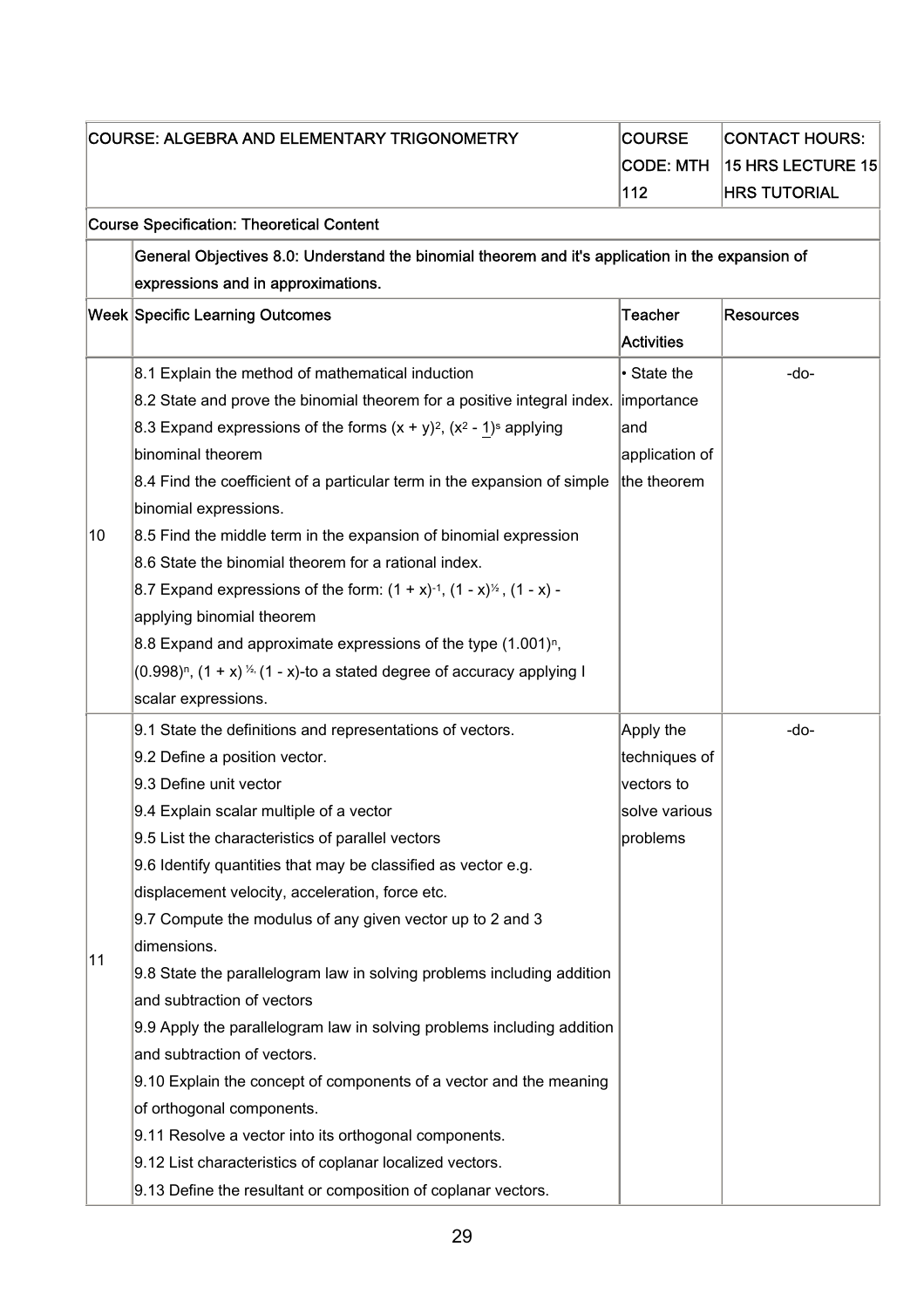|              | COURSE: ALGEBRA AND ELEMENTARY TRIGONOMETRY                                                                                                                                                                                                                                                                                                                                                                                                                                                                                                                                                                                                                                                                           | <b>COURSE</b><br><b>CODE: MTH</b><br>112                                               | <b>CONTACT HOURS:</b><br>15 HRS LECTURE 15<br><b>HRS TUTORIAL</b> |  |  |
|--------------|-----------------------------------------------------------------------------------------------------------------------------------------------------------------------------------------------------------------------------------------------------------------------------------------------------------------------------------------------------------------------------------------------------------------------------------------------------------------------------------------------------------------------------------------------------------------------------------------------------------------------------------------------------------------------------------------------------------------------|----------------------------------------------------------------------------------------|-------------------------------------------------------------------|--|--|
|              | <b>Course Specification: Theoretical Content</b>                                                                                                                                                                                                                                                                                                                                                                                                                                                                                                                                                                                                                                                                      |                                                                                        |                                                                   |  |  |
|              | General Objectives 9.0: Understand the basic concepts and manipulation of vectors and their applications to<br>the solutions of engineering problems                                                                                                                                                                                                                                                                                                                                                                                                                                                                                                                                                                  |                                                                                        |                                                                   |  |  |
|              | <b>Week Specific Learning Outcomes</b>                                                                                                                                                                                                                                                                                                                                                                                                                                                                                                                                                                                                                                                                                | <b>Teacher</b><br><b>Activities</b>                                                    | <b>Resources</b>                                                  |  |  |
| 12           | 9.14 Compute the resultant of coplanar forces acting at a point using<br>algebraic and graphical methods.<br>9.15 Apply the techniques of resolution and resultant to the solution of vector to<br>problems involving coplanar forces.<br>9.16 Apply vectoral techniques in solving problems involving relative<br>velocity.<br>9.17 State the scalar product of two vectors.<br>9.18 Compute the scalar product of given vectors.<br>9.19 Define the cross product of the vector product or two vectors.<br>9.20 Calculate the direction ratios of given vectors.<br>9.21 Calculate the angle between two vectors using the scalar<br>product.                                                                       | • Apply the<br>techniques of<br>solve various<br>problems                              | $-do-$                                                            |  |  |
|              | General Objectives 10.0: Understand the Concept of equations and apply same to engineering problems<br><b>Week Specific Learning Outcomes</b>                                                                                                                                                                                                                                                                                                                                                                                                                                                                                                                                                                         | <b>Teacher</b><br><b>Activities</b>                                                    | <b>Resources</b>                                                  |  |  |
| $13 -$<br>14 | 10.1 Explain the concept of equation, ie. $A = B$ where A and B are<br>expressions.<br>10.2 List different types of equations:- Linear, quadratic, cubic, etc.<br>10.3 State examples of linear simultaneous equations with two<br>unknowns and simultaneous equations with at least one quadratic<br>equation.<br>10.4 Apply algebraic and graphical methods in solving two<br>simultaneous equations involving a linear equation and a quadratic<br>equation.<br>10.5 Apply the algebraic and graphical methods in solving two<br>simultaneous quadratic equations.<br>10.6 Define a determinant of n <sup>th</sup> order.<br>10.7 Apply determinants of order 2 and 3 in solving simultaneous<br>linear equations. | • Ask the<br>student to<br>solve various<br>equations as<br>indicated in<br>section 10 | -do-                                                              |  |  |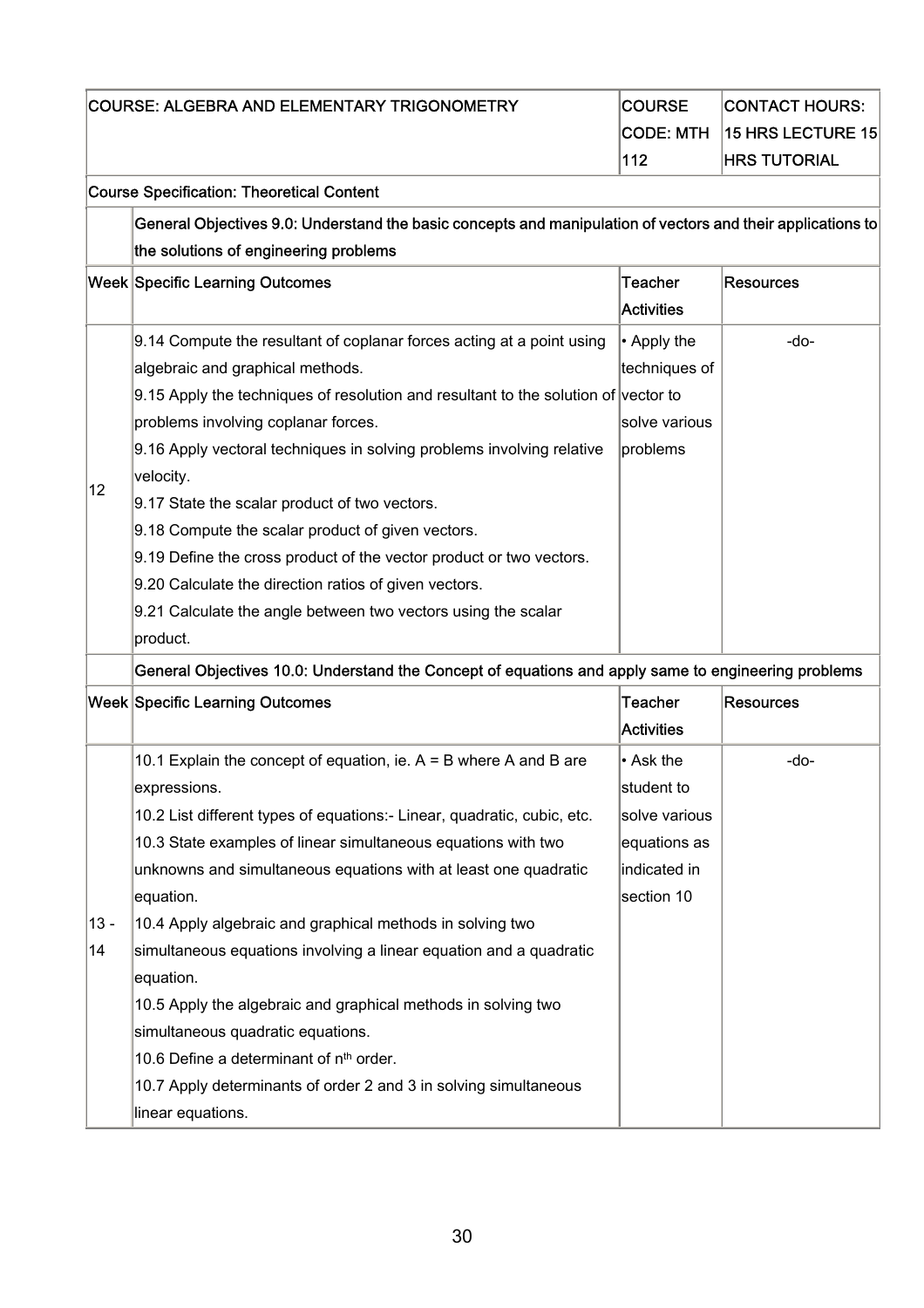| COURSE: ALGEBRA AND ELEMENTARY TRIGONOMETRY |                                                                                                             | <b>COURSE</b>     | <b>CONTACT HOURS:</b> |  |
|---------------------------------------------|-------------------------------------------------------------------------------------------------------------|-------------------|-----------------------|--|
|                                             | <b>CODE: MTH</b>                                                                                            |                   | 15 HRS LECTURE 15     |  |
|                                             |                                                                                                             | 112               | <b>HRS TUTORIAL</b>   |  |
|                                             | <b>Course Specification: Theoretical Content</b>                                                            |                   |                       |  |
|                                             | General Objectives 11.0: Understand the definition, manipulation and application of trigonometric functions |                   |                       |  |
|                                             | <b>Week Specific Learning Outcomes</b>                                                                      | Teacher           | <b>Resources</b>      |  |
|                                             |                                                                                                             | <b>Activities</b> |                       |  |
|                                             | 11.1 Define the basic trigonometric ratios, sine, cosine and tangent of $\cdot$ Define and                  |                   | -do-                  |  |
|                                             | an angle.                                                                                                   | Derive the        |                       |  |
|                                             | 11.2 Derive the other trigonometric ratios; cosecant, secant and                                            | trigonometric     |                       |  |
| 15                                          | cotangent using the basic trigonometric ratios in 11.1 above.                                               | ratios and        |                       |  |
|                                             | 11.3 Derive identities involving the trigonometric ratios of the form;                                      | identities        |                       |  |
|                                             | $Cos^{2}\Phi + Sin^{2}\Phi = 1$ , $Sec^{2}\Phi = 1 + tan^{2}\Phi$ , etc.                                    |                   |                       |  |
|                                             | 11.4 Derive the compound angle formulae for sin (A+B), Cos (A+B)                                            |                   |                       |  |
|                                             | and Tan (A+B).                                                                                              |                   |                       |  |
|                                             | ASSESSMENT: The continuous assessment, tests and quizzes will be awarded 40% of the total score. The        |                   |                       |  |
|                                             | end of the Semester Examination will make up for the remaining 60% of the total score.                      |                   |                       |  |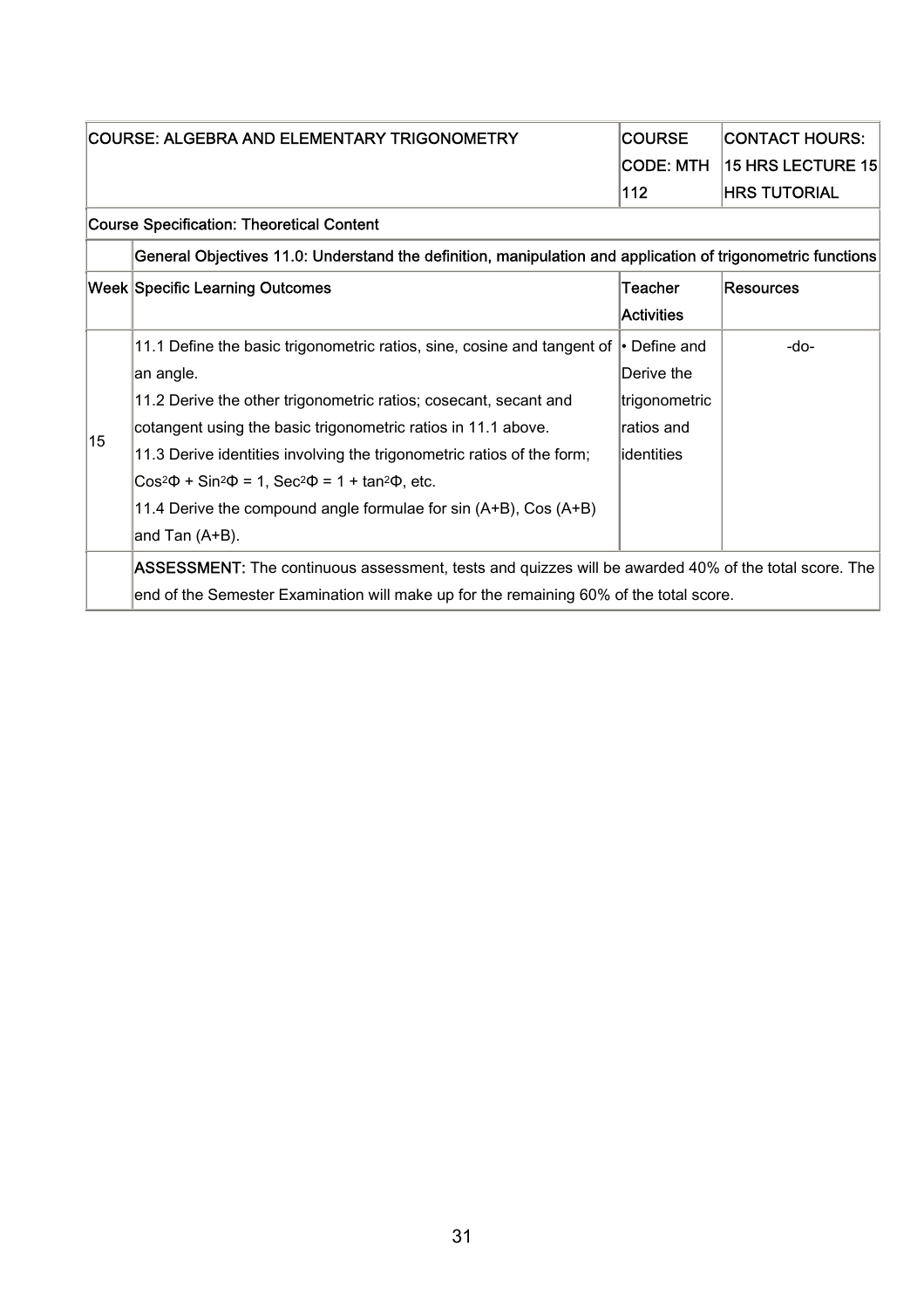### **Calculus**

#### General Objectives

On completion of this course the student will be able to:

1. Understand the basic concepts of differential calculus and its application in solving engineering problems.

2. Know integration as the reverse of differentiation and its application to engineering problems.

3. Understand first order homogenous linear ordinary differential equation's with constant coefficients as applied to simple circuits.

4. Understand the basic concepts of partial differentiation and apply same to engineering problems.

| <b>PROGRAMME: NATIONAL DIPLOMA IN ELECTRICAL ENGINEERING</b> |                      |                        |  |
|--------------------------------------------------------------|----------------------|------------------------|--|
| <b>COURSE : CALCULUS</b>                                     | Course Code: MTH 211 | Contact Hours<br>3/0/0 |  |

Course Specification: Theoretical Content

| General Objective: 1.0 Understand the basic concepts of differential Calculus and in application in |                            |           |  |
|-----------------------------------------------------------------------------------------------------|----------------------------|-----------|--|
| solving engineering problems                                                                        |                            |           |  |
| Week Specific Learning Outcome                                                                      | <b>Teachers Activities</b> | Resources |  |
|                                                                                                     |                            |           |  |

|         | 1.1 Define limits with examples                                                                                | Teachers are to give and | Chalkboard,        |
|---------|----------------------------------------------------------------------------------------------------------------|--------------------------|--------------------|
|         | 1.2 State and prove basic theorems on limits                                                                   | solve simple engineering | textbooks, lecture |
|         | 1.3 Prove that lim sin $\Phi/\Phi$ , lim Tan $\Phi/\Phi$ = 1 as $\Phi\rightarrow 0$ and technological problems |                          | notes, chalk       |
|         | 1.4 Define differentiation as an incremental notation                                                          |                          |                    |
|         | or a function.                                                                                                 |                          |                    |
|         | 1.5 Differentiate a function from first principles.                                                            |                          |                    |
|         | 1.6 Prove the formulae for derivative of functions,                                                            |                          |                    |
|         | Function of a function, products, and quotient of                                                              |                          |                    |
| $1 - 4$ | functions.                                                                                                     |                          |                    |
|         | 1.7 Differentiate simple algebraic, trigonometric,                                                             |                          |                    |
|         | logarithmic, exponential, hyperbolic parametric,                                                               |                          |                    |
|         | inverse and implicit functions.                                                                                |                          |                    |
|         | 1.8 Derive second derivative of a function.                                                                    |                          |                    |
|         | 1.9 Apply differentiation to simple engineering and                                                            |                          |                    |
|         | technological problems.                                                                                        |                          |                    |
|         | 1.10 Explain the rate of change of a function                                                                  |                          |                    |
|         | 1.11 Explain the condition for turning point of a                                                              |                          |                    |
|         | function.                                                                                                      |                          |                    |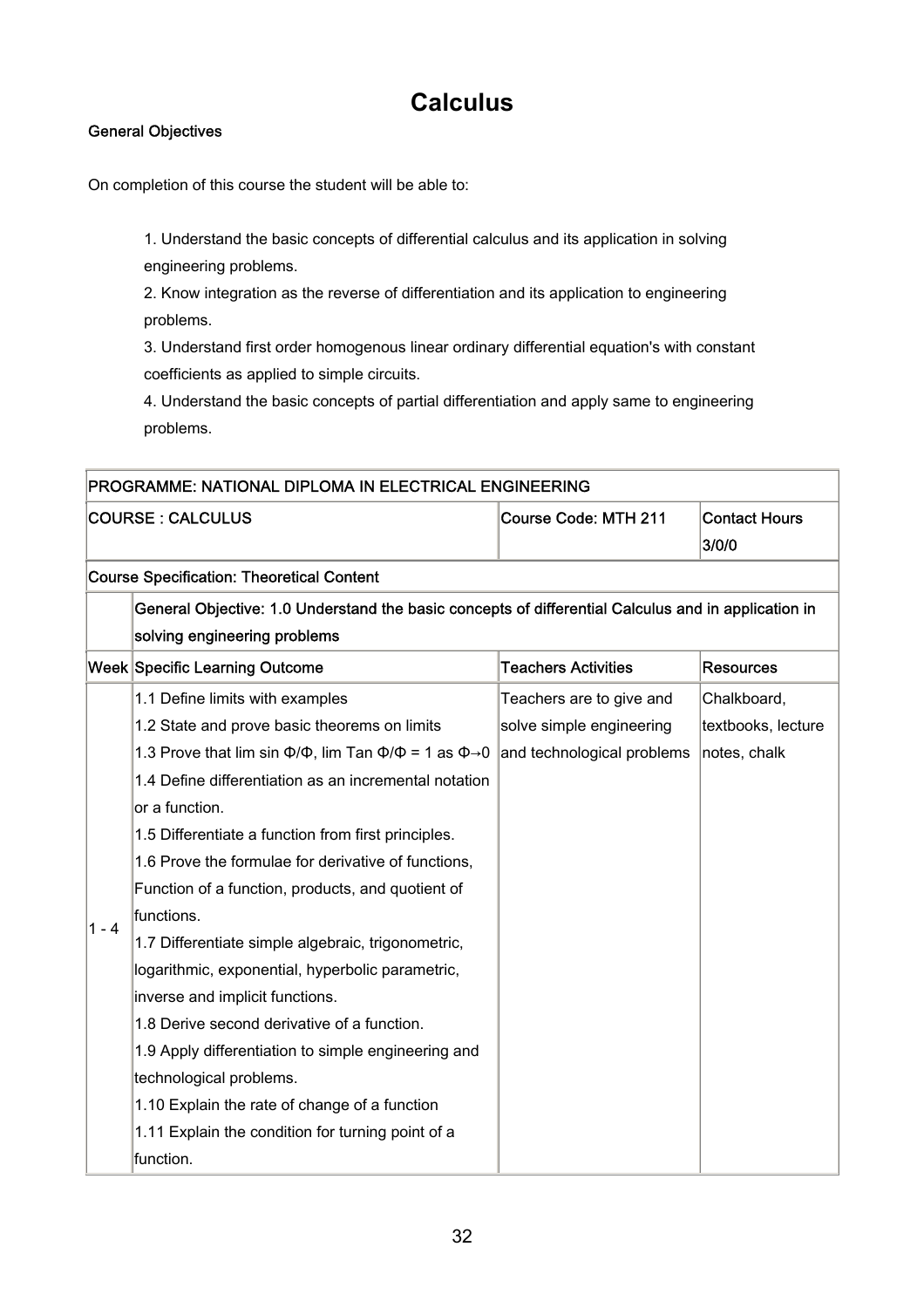|                                                  | PROGRAMME: NATIONAL DIPLOMA IN ELECTRICAL ENGINEERING                                               |                             |                               |
|--------------------------------------------------|-----------------------------------------------------------------------------------------------------|-----------------------------|-------------------------------|
|                                                  | <b>COURSE : CALCULUS</b>                                                                            | <b>Course Code: MTH 211</b> | <b>Contact Hours</b><br>3/0/0 |
| <b>Course Specification: Theoretical Content</b> |                                                                                                     |                             |                               |
|                                                  | General Objective: 1.0 Understand the basic concepts of differential Calculus and in application in |                             |                               |
|                                                  | solving engineering problems                                                                        |                             |                               |
|                                                  | Week Specific Learning Outcome                                                                      | <b>Teachers Activities</b>  | <b>Resources</b>              |
|                                                  | 1.12 Distinguish between maximum and minimum value of a function.                                   |                             |                               |
|                                                  | 1.13 Sketch the graph of a function showing its maximum and minimum points and points of inflexion. |                             |                               |
|                                                  | 1.14 Estimate error quantities from the small increment of a function.                              |                             |                               |
|                                                  | 1.15 Determine the tangent to a curve.                                                              |                             |                               |
|                                                  | 1.16 Determine the normal to a curve.                                                               |                             |                               |
|                                                  | General Objective 2.0: Know integration as the reverse of differentiation and its application to    |                             |                               |
|                                                  | engineering problems                                                                                |                             |                               |
|                                                  | Week Specific Learning Outcome                                                                      | <b>Teachers Activities</b>  | <b>Resources</b>              |
|                                                  | 2.1 Define integration as the reverse of                                                            | Ask students to apply       | -do-                          |
|                                                  | differentiation.                                                                                    | integral calculus to simple |                               |
|                                                  | 2.2 Explain integration as a limit of summation of a                                                | function                    |                               |
|                                                  | function.                                                                                           |                             |                               |
|                                                  | 2.3 Distinguish between indefinite and definite                                                     |                             |                               |
|                                                  | integrals.                                                                                          |                             |                               |
|                                                  | 2.4 Determine the indefinite and definite integrals.                                                |                             |                               |
|                                                  | 2.5 Determine the definite integral of a function.                                                  |                             |                               |
|                                                  | 2.6 Integrate algebraic, logarithmic, trigonometric                                                 |                             |                               |
|                                                  | and exponential simple functions.                                                                   |                             |                               |
|                                                  | 2.7 List possible methods of integration.                                                           |                             |                               |
|                                                  | 2.8 Integrate algebraic and trigonometric functions                                                 |                             |                               |
| $5 - 8$                                          | by the substitution method                                                                          |                             |                               |
|                                                  | 2.9 Integrate trigonometric and exponential                                                         |                             |                               |
|                                                  | functions by parts                                                                                  |                             |                               |
|                                                  | 2.10 Integrate algebraic functions by partial fraction.                                             |                             |                               |
|                                                  | 2.11 Integrate trigonometric and logarithmic                                                        |                             |                               |
|                                                  | functions applying reduction formula.                                                               |                             |                               |
|                                                  | 2.12 State standard forms of some basic integrals.                                                  |                             |                               |
|                                                  | 2.13 Calculate length of arc, area under a curve,                                                   |                             |                               |
|                                                  | area between two curves, volume of revolution,                                                      |                             |                               |
|                                                  | center of gravity, center of surface area, second                                                   |                             |                               |
|                                                  | moment and moment of inertia.                                                                       |                             |                               |
|                                                  | 2.14 Define Trapezoidal and Simpson's rule as                                                       |                             |                               |
|                                                  | methods of approximating areas under given                                                          |                             |                               |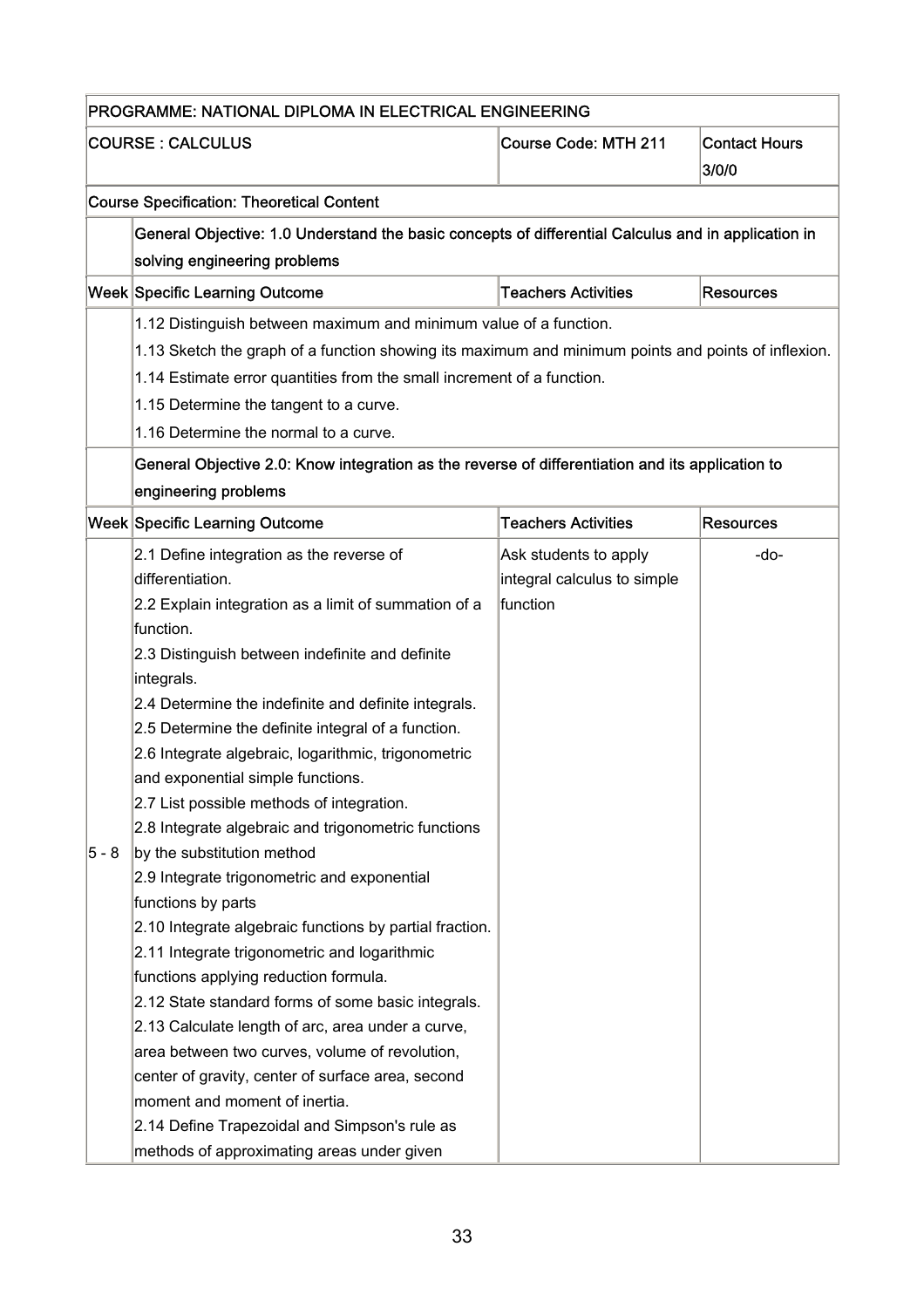| PROGRAMME: NATIONAL DIPLOMA IN ELECTRICAL ENGINEERING |                                                                                                                          |                             |                               |  |
|-------------------------------------------------------|--------------------------------------------------------------------------------------------------------------------------|-----------------------------|-------------------------------|--|
|                                                       | <b>COURSE : CALCULUS</b>                                                                                                 | <b>Course Code: MTH 211</b> | <b>Contact Hours</b><br>3/0/0 |  |
|                                                       | <b>Course Specification: Theoretical Content</b>                                                                         |                             |                               |  |
|                                                       | General Objective 2.0: Know integration as the reverse of differentiation and its application to<br>engineering problems |                             |                               |  |
|                                                       | Week Specific Learning Outcome                                                                                           | <b>Teachers Activities</b>  | <b>Resources</b>              |  |
|                                                       | curves.                                                                                                                  |                             |                               |  |
|                                                       | 2.15 Find approximate area under a curve applying Trapezoidal method.                                                    |                             |                               |  |
|                                                       | 2.16 Find approximate area under a curve applying Simpson's rule.                                                        |                             |                               |  |
|                                                       | 2.17 Compare result obtained from Trapezoidal and Simpson's rules with the results by direct                             |                             |                               |  |
|                                                       | integration.                                                                                                             |                             |                               |  |
|                                                       | 2.18 Apply integration to kinematics.                                                                                    |                             |                               |  |
|                                                       | General Objective 3.0: Understand first order homogenous linear ordinary equations with constant                         |                             |                               |  |
|                                                       | coefficients as applied to simple engineering problems                                                                   |                             |                               |  |
|                                                       | Week Specific Learning Outcome                                                                                           | <b>Teachers Activities</b>  | <b>Resources</b>              |  |
|                                                       | 3.1 Define first order differential equation                                                                             | Ask students to apply       | $-do-$                        |  |
|                                                       | 3.2 List order, degree, general solution, boundary or differential equation to solve                                     |                             |                               |  |
|                                                       | initial conditions and particular solution of differential engineering problerns                                         |                             |                               |  |
|                                                       | equations.                                                                                                               |                             |                               |  |
|                                                       | 3.3 List examples of various types of first order                                                                        |                             |                               |  |
|                                                       | differential equations.                                                                                                  |                             |                               |  |
|                                                       | 3.4 Define first order homogenous differential                                                                           |                             |                               |  |
|                                                       | equations                                                                                                                |                             |                               |  |
|                                                       | 3.5 List the methods of solving differential equations                                                                   |                             |                               |  |
|                                                       | by separable variables.                                                                                                  |                             |                               |  |
|                                                       | $9 - 12$ 3.6 Identify differential equations reducible to the                                                            |                             |                               |  |
|                                                       | homogenous form.                                                                                                         |                             |                               |  |
|                                                       | 3.7 Explain exact differential equations.                                                                                |                             |                               |  |
|                                                       | 3.8 Solve exact differential equations, e.g. (a) Show                                                                    |                             |                               |  |
|                                                       | that $(3x^2 + y \cos x) dx+(sin x-4y^3) dy = 0$ is an exact                                                              |                             |                               |  |
|                                                       | differential equation. (b) Find its general solution.                                                                    |                             |                               |  |
|                                                       | 3.9 Define integrating factors.                                                                                          |                             |                               |  |
|                                                       | 3.10 Determine the solution of differential equations                                                                    |                             |                               |  |
|                                                       | using integrating factors.                                                                                               |                             |                               |  |
|                                                       | 3.11 Define linear differential equations of the first                                                                   |                             |                               |  |
|                                                       | order.                                                                                                                   |                             |                               |  |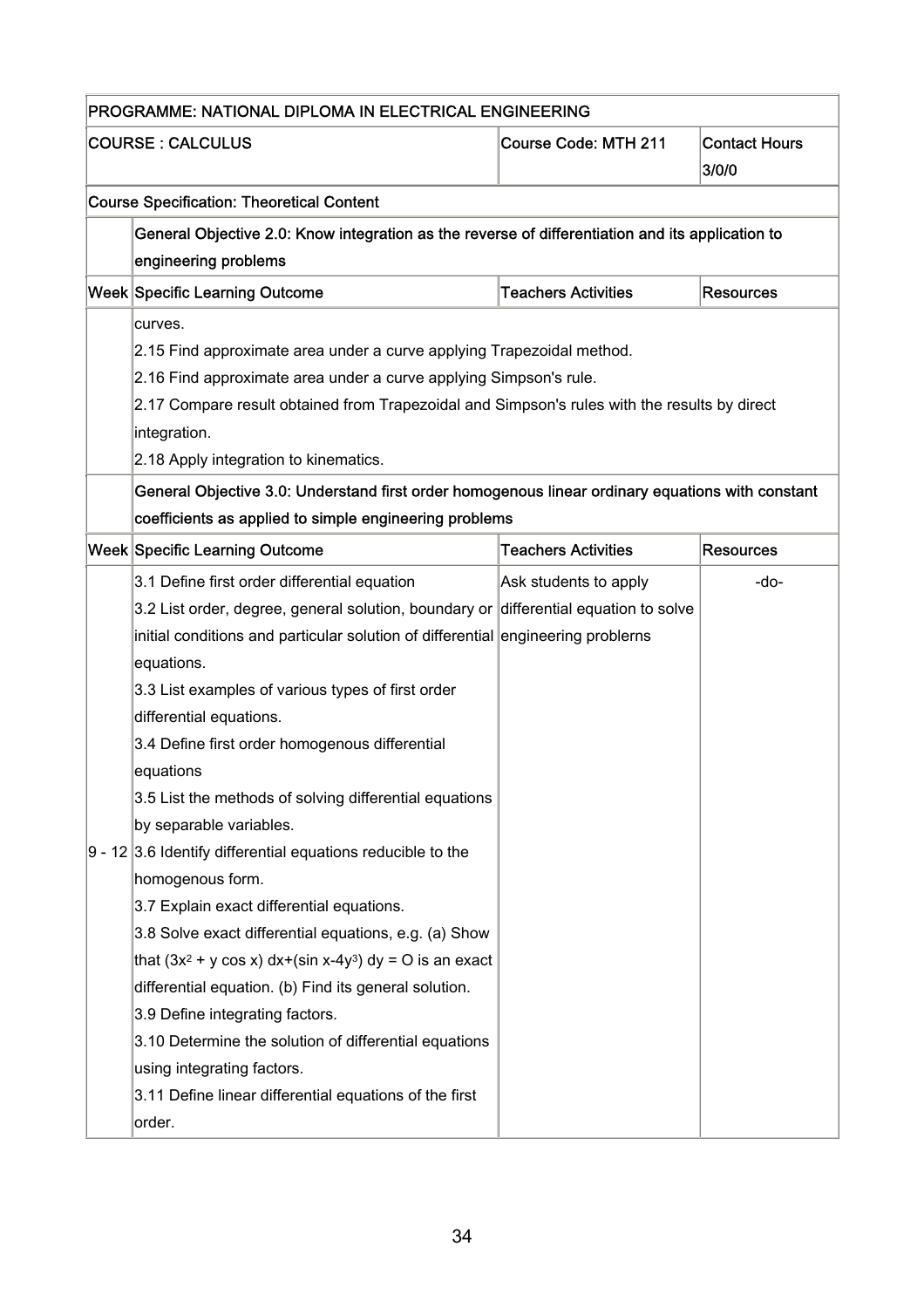| PROGRAMME: NATIONAL DIPLOMA IN ELECTRICAL ENGINEERING |                                                                                                                                                                                                                                                                          |                                            |                               |  |
|-------------------------------------------------------|--------------------------------------------------------------------------------------------------------------------------------------------------------------------------------------------------------------------------------------------------------------------------|--------------------------------------------|-------------------------------|--|
|                                                       | <b>COURSE: CALCULUS</b>                                                                                                                                                                                                                                                  | Course Code: MTH 211                       | <b>Contact Hours</b><br>3/0/0 |  |
|                                                       | <b>Course Specification: Theoretical Content</b>                                                                                                                                                                                                                         |                                            |                               |  |
|                                                       | General Objective 4.0: Understand the basic concepts of partial differentiation and apply same to<br>engineering problems                                                                                                                                                |                                            |                               |  |
|                                                       | <b>Week Specific Learning Outcome</b>                                                                                                                                                                                                                                    | <b>Teachers Activities</b>                 | <b>Resources</b>              |  |
| $13 -$<br>15                                          | 4.1 Define partial differentiation<br>4.2 List and explain the uses of partial derivatives.<br>4.3 Solve problems on partial differentiation. e.g. f<br>$(x, y) = x^2 + y^2 = 2xy$<br>find dy/dx, dx/dy<br>4.4 Apply partial differentiation to engineering<br>problems. | Solve problems on partial<br>ldifferential | -do-                          |  |
|                                                       | <b>Assessment:</b> The continuous assessment, test and quizzes will be awarded 40% of the total score.<br>The end of the semester Examination will make up for the remaining 60% of the score                                                                            |                                            |                               |  |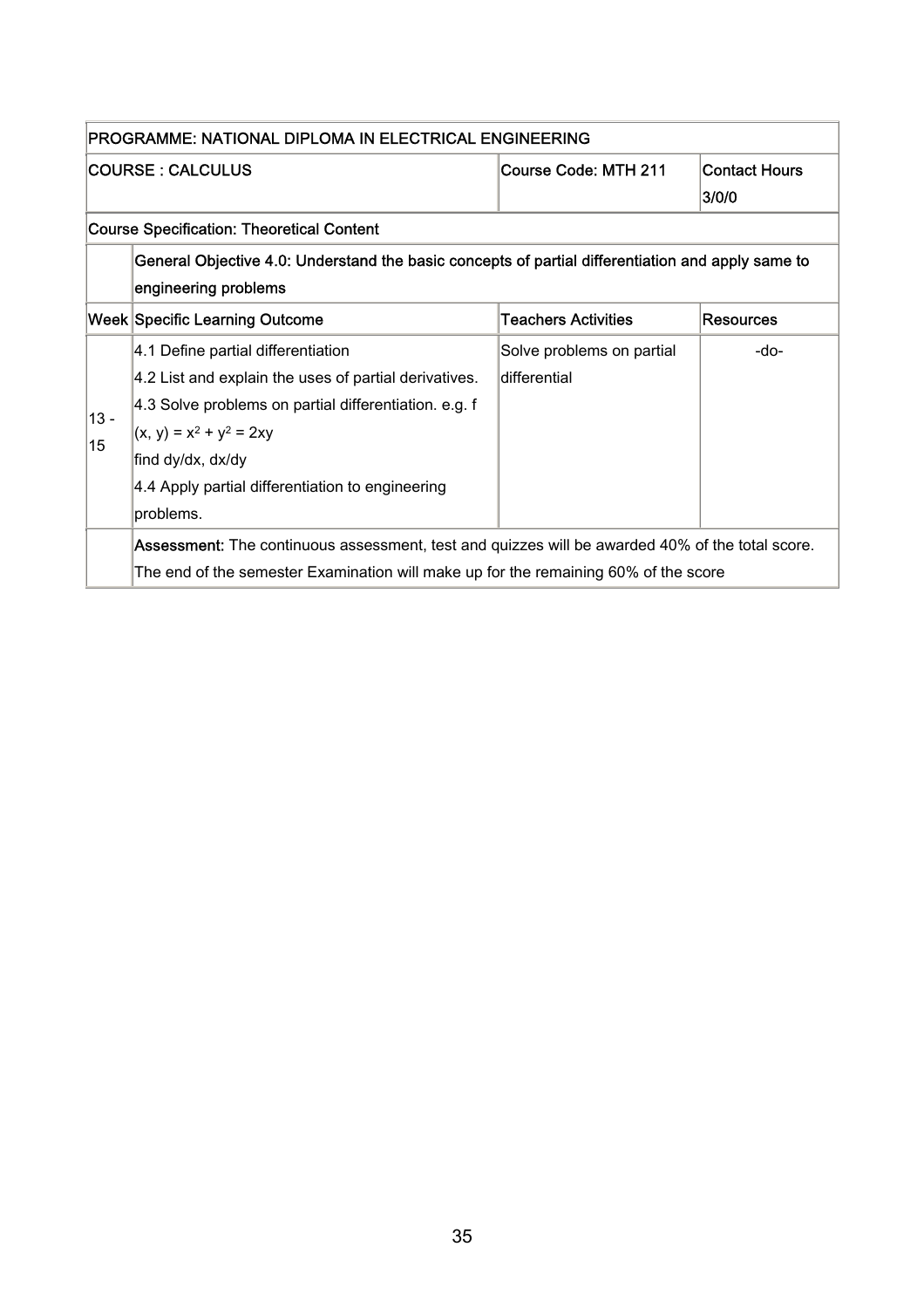### **Logic and Linear Algebra**

#### General Objectives

On completion of this course the student will be able to:

1. Understand the basic rules of mathematical logic and their application to mathematical proofs.

2. Know permutations and combinations

3. Compute the binomial expansion of algebraic expansions.

4. Understand the algebraic operations of matrices and determinants as well as solve simultaneous linear equations by the methods of matrices.

| <b>COURSE: LOGIC AND LINEAR ALGEBRA</b>          |                                                                                      | <b>COURSE CODE: MTH 202</b>        | <b>CONTACT HOURS:</b>  |
|--------------------------------------------------|--------------------------------------------------------------------------------------|------------------------------------|------------------------|
|                                                  |                                                                                      |                                    | <b>15 HRS LECTURE</b>  |
|                                                  |                                                                                      |                                    | <b>15 HRS TUTORIAL</b> |
| <b>Course Specification: Theoretical Content</b> |                                                                                      |                                    |                        |
|                                                  | General Objective 1.0: On completion of this course, the students should be able to: |                                    |                        |
|                                                  | Week Specific Learning Outcome:                                                      | <b>Teachers Activities</b>         | Resources              |
| $1 - 2$                                          | 1.1 The essential connectives, negation,                                             | Explain and illustrate 1.1 to 1.6  | Lecture notes,         |
|                                                  | conjunction, disjunction, implication and bi-                                        | and ask the students to find the   | Recommended            |
|                                                  | implication                                                                          | truth value of the logic statement | textbooks, charts,     |
|                                                  | 1.2 State the essential connectives defined                                          | Assess the student                 | chalkboard             |
|                                                  | in 1.1 above.                                                                        |                                    |                        |
|                                                  | 1.3 Explain grouping and parenthesis in                                              |                                    |                        |
|                                                  | logic,                                                                               |                                    |                        |
|                                                  | 1.4 Explain Truth Tables.                                                            |                                    |                        |
|                                                  | 1.5 Define tautology                                                                 |                                    |                        |
|                                                  | 1.6 Give examples of types of tautology. e.g.                                        |                                    |                        |
|                                                  | 5. If P and Q are distinct atomic sentences,                                         |                                    |                        |
|                                                  | which of the following are tautologies?                                              |                                    |                        |
|                                                  | (a) $P - Q$ (b) $PUQ - QUP$ (c) $PV(P^*Q)$                                           |                                    |                        |
|                                                  | ii. Let $P =$ Jane Austen was a contemporary                                         |                                    |                        |
|                                                  | of Beethoven.                                                                        |                                    |                        |
|                                                  | $Q =$ Beethoven was a contemporary of                                                |                                    |                        |
|                                                  | Gauss.                                                                               |                                    |                        |
|                                                  | $R =$ Gauss was a contemporary of                                                    |                                    |                        |
|                                                  | Napoleon                                                                             |                                    |                        |
|                                                  | S = 'Napoleon was a contemporary of Julius                                           |                                    |                        |
|                                                  | Caesar'.                                                                             |                                    |                        |
|                                                  | (Thus P, Q and R and true, and S is false).                                          |                                    |                        |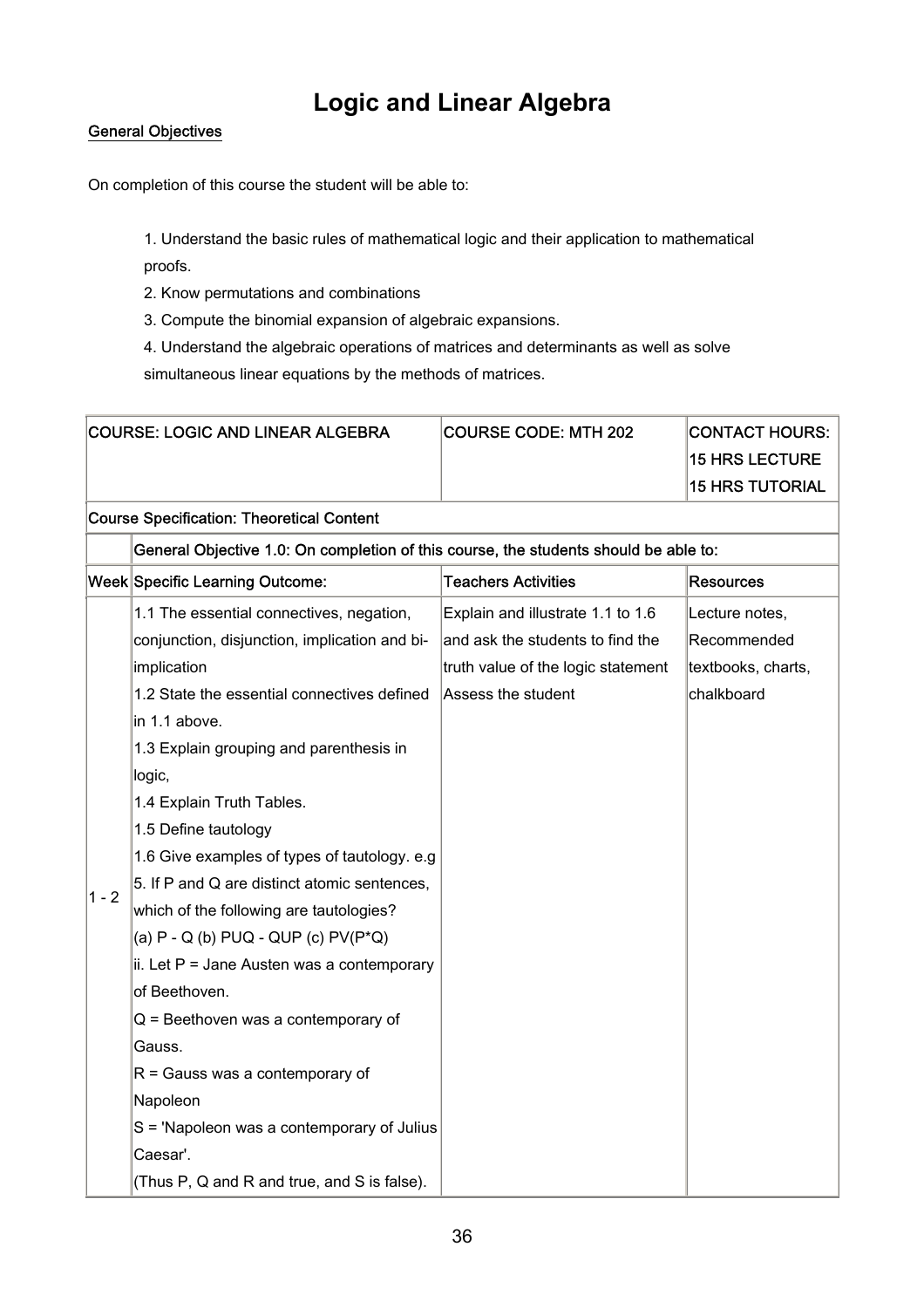|         | <b>COURSE: LOGIC AND LINEAR ALGEBRA</b>                                                                                                                                                                                                                                                                                                                                                                                                                                                                                                      | <b>COURSE CODE: MTH 202</b>                                                                                                                                                                                                              | <b>CONTACT HOURS:</b>                                            |
|---------|----------------------------------------------------------------------------------------------------------------------------------------------------------------------------------------------------------------------------------------------------------------------------------------------------------------------------------------------------------------------------------------------------------------------------------------------------------------------------------------------------------------------------------------------|------------------------------------------------------------------------------------------------------------------------------------------------------------------------------------------------------------------------------------------|------------------------------------------------------------------|
|         |                                                                                                                                                                                                                                                                                                                                                                                                                                                                                                                                              |                                                                                                                                                                                                                                          | <b>15 HRS LECTURE</b>                                            |
|         |                                                                                                                                                                                                                                                                                                                                                                                                                                                                                                                                              |                                                                                                                                                                                                                                          | <b>15 HRS TUTORIAL</b>                                           |
|         | <b>Course Specification: Theoretical Content</b>                                                                                                                                                                                                                                                                                                                                                                                                                                                                                             |                                                                                                                                                                                                                                          |                                                                  |
|         | General Objective 1.0: On completion of this course, the students should be able to:                                                                                                                                                                                                                                                                                                                                                                                                                                                         |                                                                                                                                                                                                                                          |                                                                  |
|         | <b>Week Specific Learning Outcome:</b>                                                                                                                                                                                                                                                                                                                                                                                                                                                                                                       | <b>Teachers Activities</b>                                                                                                                                                                                                               | <b>Resources</b>                                                 |
|         | Then find the truth values of sentences:-<br>(a) $(P * Q) = R$<br>$(b)$ $(P - Q)$<br>(c) $P * Q - R - S$                                                                                                                                                                                                                                                                                                                                                                                                                                     |                                                                                                                                                                                                                                          |                                                                  |
| $3 - 4$ | 1.7 Define universal quantifier and<br>existential quantifier.<br>1.8 Translate sentences into symbolic form<br>using quantifiers. e.g. 'some freshmen are<br>intelligent' can be stated as for some x, x, is<br>a freshman and x is intelligent' can translate<br>in symbols as $(\overline{x})$ (Fx & lx).<br>1.9 Define the scope of a quantifier<br>1.10 Define 'bound' and 'free' variables<br>1.11 Define 'term' and formula'<br>1.12 Give simple examples of each of 1.9 to<br>$1.11$ above.<br>1.13 Explain the validity of formulae | Explain and illustrate 1.7 to 1.2<br>and asked the students to solve<br>problems on 1.7 to 1.11                                                                                                                                          | Recommended<br>textbooks, lecture<br>notes, chalkboard,<br>chalk |
|         | General Objective 2.0: Know permutation and combination                                                                                                                                                                                                                                                                                                                                                                                                                                                                                      |                                                                                                                                                                                                                                          |                                                                  |
|         | Week Specific Learning Outcome:                                                                                                                                                                                                                                                                                                                                                                                                                                                                                                              | <b>Teachers Activities</b>                                                                                                                                                                                                               | Resources                                                        |
| $5 - 7$ | 2.1 Define permutations and combinations<br>2.2 Give illustrative examples of each of 2.1<br>above<br>2.3 State and approve the fundamental<br>principle of permutation.<br>2.4 Give illustrative examples of the<br>fundamental principles of permutation.<br>2.5 Establish the formula $P_r = n!/(n - r)!$<br>2.6 Prove that $nPr = (n - r + 1) \times nP (r - 1)$ .<br>2.7 Solve problems of permutations with<br>restrictions on some of the objects.                                                                                    | Explain and illustrate the activities<br>in 2.1 to 2.15 and ask the student<br>to:<br>- establish the<br>formula NPr =<br>$n!/(n-r)!$<br>- Prove that $nPr =$<br>$(n-r+1)(nP(r-1))$<br>- Establish the<br>formula Ncr =<br>$n!/[n-r!r!]$ | Recommended<br>textbooks, lecture<br>notes, chalkboard,<br>chalk |
|         | 2.8 Solve problems of permutations in which<br>the objects may be repeated.                                                                                                                                                                                                                                                                                                                                                                                                                                                                  | - Prove that $nCr =$<br>$nC_{n-r}$                                                                                                                                                                                                       |                                                                  |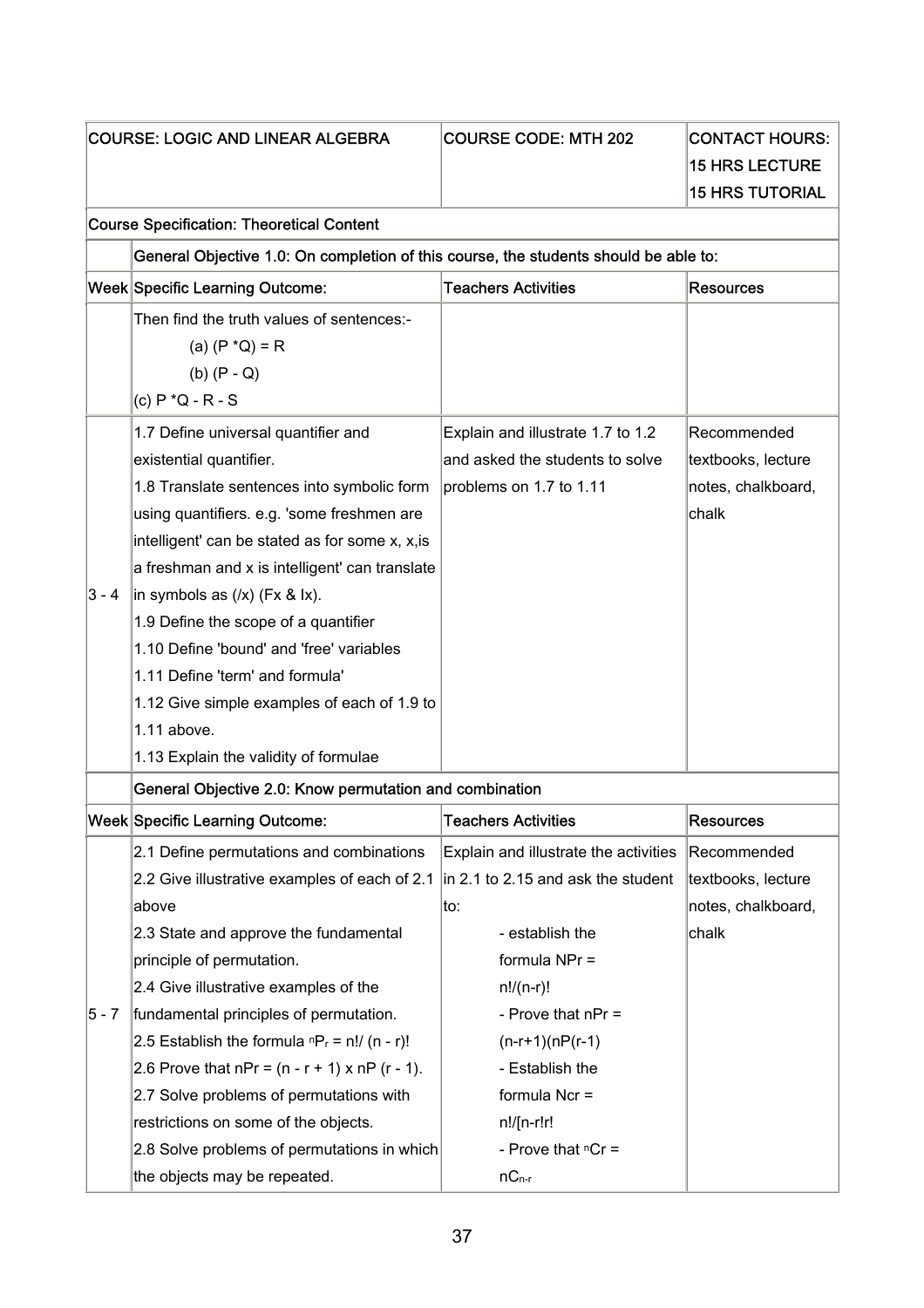| <b>COURSE: LOGIC AND LINEAR ALGEBRA</b>                     |                                                                                       | <b>COURSE CODE: MTH 202</b>          | <b>CONTACT HOURS:</b>  |  |
|-------------------------------------------------------------|---------------------------------------------------------------------------------------|--------------------------------------|------------------------|--|
|                                                             |                                                                                       |                                      | <b>15 HRS LECTURE</b>  |  |
|                                                             |                                                                                       |                                      | <b>15 HRS TUTORIAL</b> |  |
|                                                             | <b>Course Specification: Theoretical Content</b>                                      |                                      |                        |  |
|                                                             | General Objective 2.0: Know permutation and combination                               |                                      |                        |  |
|                                                             | Week Specific Learning Outcome:                                                       | <b>Teachers Activities</b>           | <b>Resources</b>       |  |
|                                                             | 2.9 Describe circular permutations.                                                   |                                      |                        |  |
|                                                             | 2.10 Solve problems of permutation of N things not all different.                     |                                      |                        |  |
| 2.11 Establish the formula ${}^{n}C_{r}$ = n!/[(n - r)! r!] |                                                                                       |                                      |                        |  |
| 5 - 7                                                       | 2.12 Solve example 2.11                                                               |                                      |                        |  |
|                                                             | 2.13 State and prove the theorem ${}^{n}C_{r} = {}^{n}C_{n-r}$ .                      |                                      |                        |  |
|                                                             | 2.14 Solve problems of combinations with restrictions on some of the objects.         |                                      |                        |  |
|                                                             | 2.15 Solve problems of combinations of n different things taken any number at a time. |                                      |                        |  |
|                                                             | General Objective 3.0: Know binomial theorem                                          |                                      |                        |  |
|                                                             | Week Specific Learning Outcome:                                                       | <b>Teachers Activities</b>           | <b>Resources</b>       |  |
|                                                             | 3.1 Explain with illustrative examples - the                                          | Explain and illustrate activities in | • Recommended          |  |
|                                                             | method of mathematical induction.                                                     | 3.1 to 3.7 and ask the students to   | textbooks, lecture     |  |
|                                                             | 3.2 State and prove binomial theorem for                                              | solve them                           | notes, chalkboard,     |  |
|                                                             | positive integral index.                                                              |                                      | chalk, etc             |  |
|                                                             | 3.3 Explain the properties of binomial                                                |                                      |                        |  |
|                                                             | expansion.                                                                            |                                      |                        |  |
|                                                             | 3.4 State at least seven (7) examples of 3.3                                          |                                      |                        |  |
|                                                             | above. e.g.                                                                           |                                      |                        |  |
|                                                             | i. A $(x^2 - 1/x)$                                                                    |                                      |                        |  |
|                                                             | ii. Find the constant term in                                                         |                                      |                        |  |
| $8 - 10$                                                    | the expansion of $(x + 1/x)^{A}$                                                      |                                      |                        |  |
|                                                             | iii. Find the co-efficient of xv                                                      |                                      |                        |  |
|                                                             | in the expansion of $(x + k)^A$                                                       |                                      |                        |  |
|                                                             | where v is a number lying                                                             |                                      |                        |  |
|                                                             | between -n and n-                                                                     |                                      |                        |  |
|                                                             | 3.5 State the binomial theorem for a rational                                         |                                      |                        |  |
|                                                             | number                                                                                |                                      |                        |  |
|                                                             | 3.6 State the properties of binomial co-                                              |                                      |                        |  |
|                                                             | efficients.                                                                           |                                      |                        |  |
|                                                             | 3.7 Apply binomial expansion in                                                       |                                      |                        |  |
|                                                             | approximations (simple examples only).                                                |                                      |                        |  |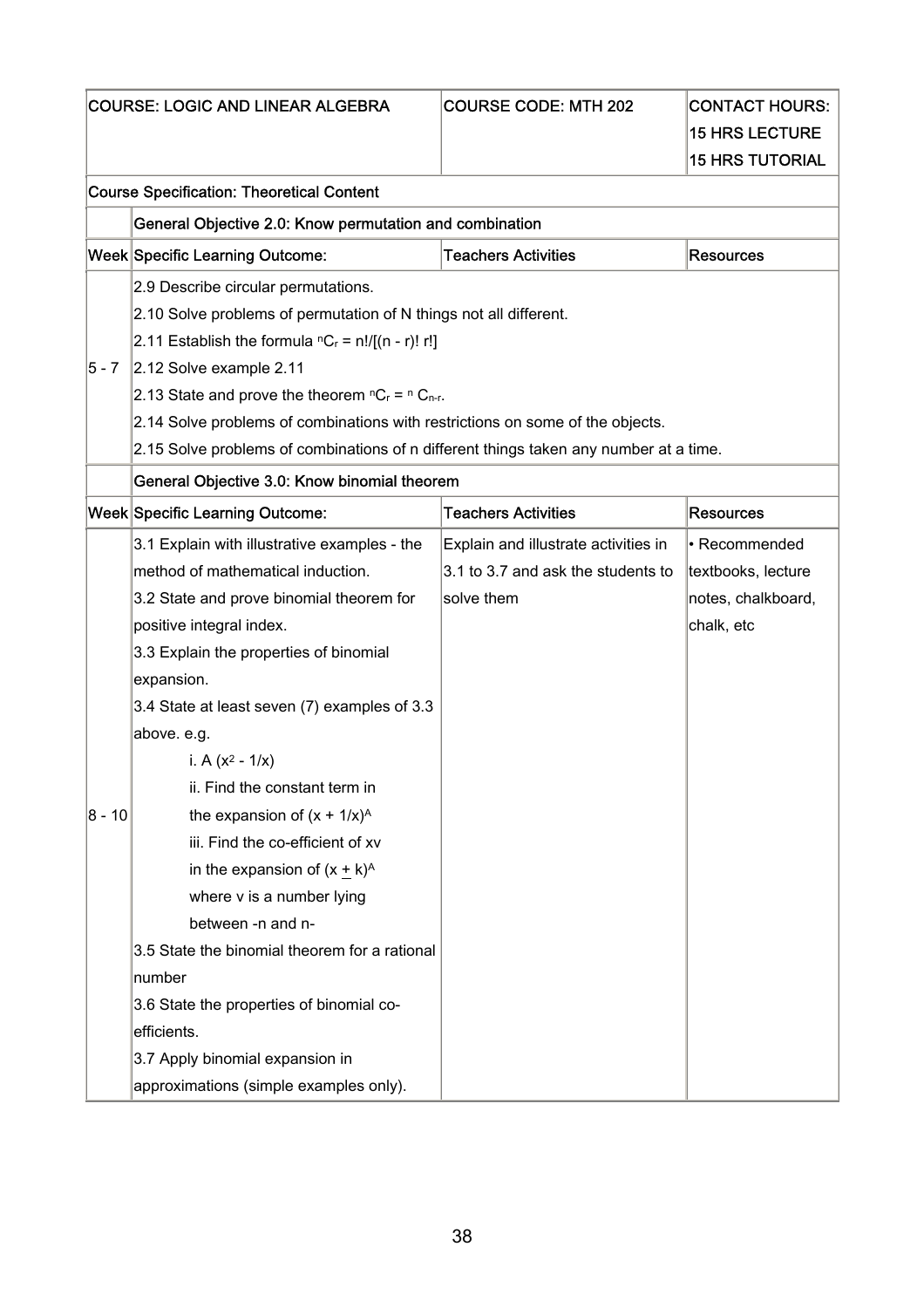| <b>COURSE: LOGIC AND LINEAR ALGEBRA</b> |                                                       | <b>COURSE CODE: MTH 202</b>           | <b>CONTACT HOURS:</b>  |
|-----------------------------------------|-------------------------------------------------------|---------------------------------------|------------------------|
|                                         |                                                       |                                       | <b>15 HRS LECTURE</b>  |
|                                         |                                                       |                                       | <b>15 HRS TUTORIAL</b> |
|                                         | <b>Course Specification: Theoretical Content</b>      |                                       |                        |
|                                         | General Objective 4.0: Know matrices and determinants |                                       |                        |
|                                         | Week Specific Learning Outcome:                       | <b>Teachers Activities</b>            | <b>Resources</b>       |
|                                         | 4.1 Define Matrix                                     | Explain and illustrate the activities | • Recommended          |
|                                         | 4.2 Define the special matrices - zero                | in 4.1 to 4.19. Ask the student to    | textbooks, lecture     |
|                                         | matrix, identify matrix - square matric,              | prove the theorems and solve          | notes, chalkboard,     |
|                                         | triangular matrix, symmetric matrix, skero            | problems on the illustrated           | chalk, etc             |
|                                         | symmetric matrix.                                     | activities. Assess the student        |                        |
|                                         | 4.3 State example for each of the matrices            |                                       |                        |
|                                         | in 4-2 above.                                         |                                       |                        |
|                                         | 4.4 State the laws of addition and                    |                                       |                        |
|                                         | multiplication of matrices.                           |                                       |                        |
|                                         | 4.5 Illustrate the commutative, associative,          |                                       |                        |
|                                         | and distributive nature of the laws states in         |                                       |                        |
|                                         | 4.4 above.                                            |                                       |                        |
|                                         | 4.6 Explain the transpose of a matrix.                |                                       |                        |
|                                         | 4.7 Determine a determinant for 2by <sup>2</sup> and  |                                       |                        |
|                                         | 3by <sup>2</sup> matrices.                            |                                       |                        |
|                                         | 4.8 Define the minors and cofactors of a              |                                       |                        |
| $11 -$<br>15                            | determinant.                                          |                                       |                        |
|                                         | 4.9 Explain the method of evaluating                  |                                       |                        |
|                                         | determinants.                                         |                                       |                        |
|                                         | 4.10 State and prove the theorem "Two                 |                                       |                        |
|                                         | rows or two columns of a matrix are                   |                                       |                        |
|                                         | identical, then the value of it's determinant is      |                                       |                        |
|                                         | zero".                                                |                                       |                        |
|                                         | 4.11 State and prove the theorem "If two              |                                       |                        |
|                                         | rows or two columns of a matrix are                   |                                       |                        |
|                                         | interchanged, the sign of the value of its            |                                       |                        |
|                                         | determinant is changed".                              |                                       |                        |
|                                         | 4.12 State and prove the theorem "If any              |                                       |                        |
|                                         | one row or one column of a matrix is                  |                                       |                        |
|                                         | multiplied by a constant, the determinant             |                                       |                        |
|                                         | itself is multiplied by the constant".                |                                       |                        |
|                                         | 4.13 State and prove the theorem "If a                |                                       |                        |
|                                         | constant times the elements of a row or a             |                                       |                        |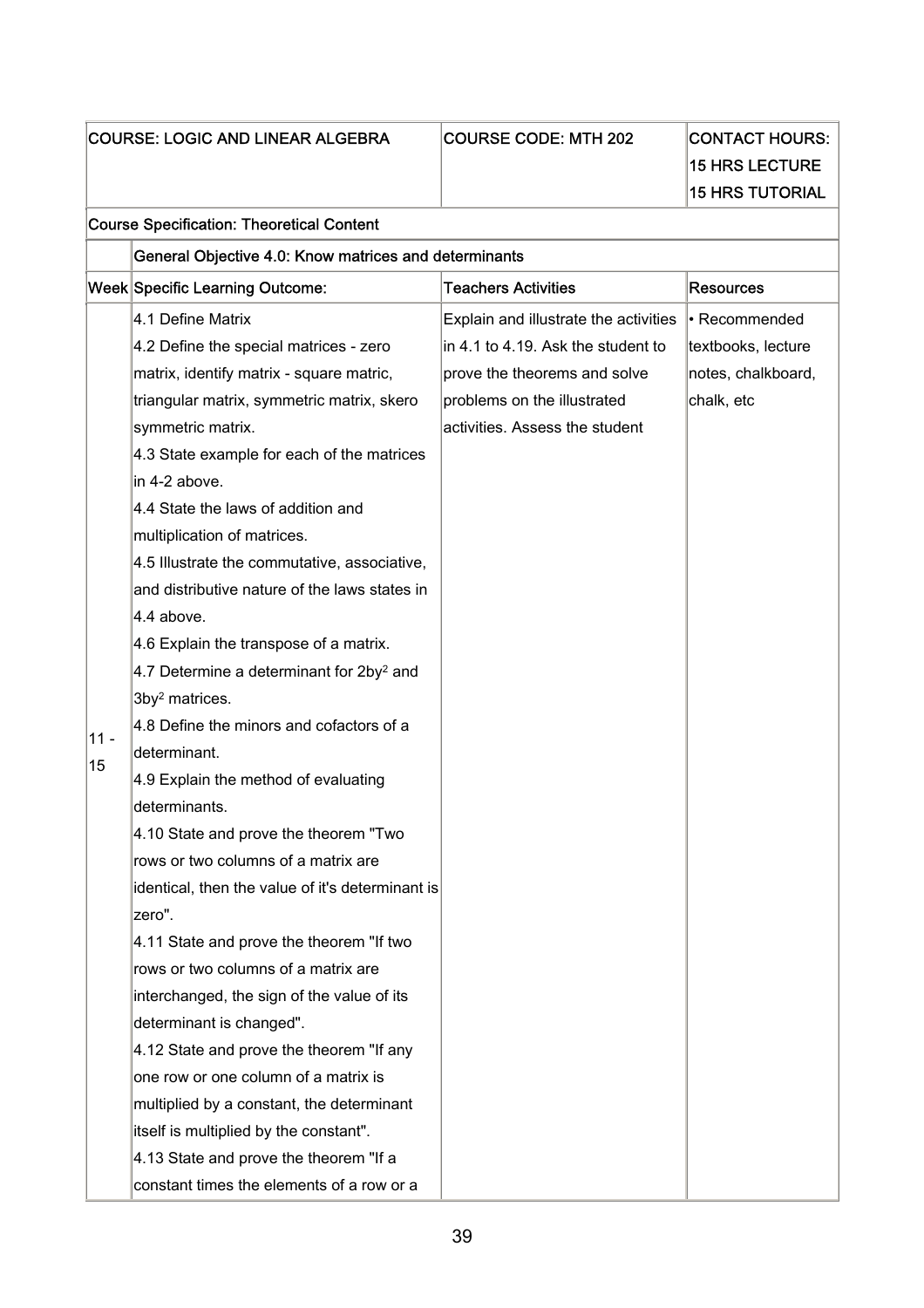| <b>COURSE: LOGIC AND LINEAR ALGEBRA</b> |                                                                                                                           | <b>COURSE CODE: MTH 202</b> | <b>CONTACT HOURS:</b><br><b>15 HRS LECTURE</b><br><b>15 HRS TUTORIAL</b> |  |  |  |
|-----------------------------------------|---------------------------------------------------------------------------------------------------------------------------|-----------------------------|--------------------------------------------------------------------------|--|--|--|
|                                         | <b>Course Specification: Theoretical Content</b>                                                                          |                             |                                                                          |  |  |  |
|                                         | General Objective 4.0: Know matrices and determinants                                                                     |                             |                                                                          |  |  |  |
|                                         | Week Specific Learning Outcome:                                                                                           | <b>Teachers Activities</b>  | <b>Resources</b>                                                         |  |  |  |
|                                         | column are added to the corresponding elements of any other row or column, the value of the                               |                             |                                                                          |  |  |  |
|                                         | determinant itself is multiplied by the constant".<br>4.14 State five examples of each of the theorems in 4.10-413 above. |                             |                                                                          |  |  |  |
| $11 -$                                  | 4.15 Define the adjoint of a matrix                                                                                       |                             |                                                                          |  |  |  |
| 15                                      | 4.16 Explain the inverse of a matrix.                                                                                     |                             |                                                                          |  |  |  |
|                                         | 4.17 State the linear transformations on the rows and columns of a matrix.                                                |                             |                                                                          |  |  |  |
|                                         | 4.18 Apply Crammer's rule in solving simultaneous linear equation.                                                        |                             |                                                                          |  |  |  |
|                                         | 4.19 Apply Linear transformation in solving simultaneous linear equations.                                                |                             |                                                                          |  |  |  |
|                                         | Assessment: The continuous assessment, tests and quizzes will be awarded 40% of the total score.                          |                             |                                                                          |  |  |  |
|                                         | The end of the Semester Examination will make up for the remaining 60% of the total score                                 |                             |                                                                          |  |  |  |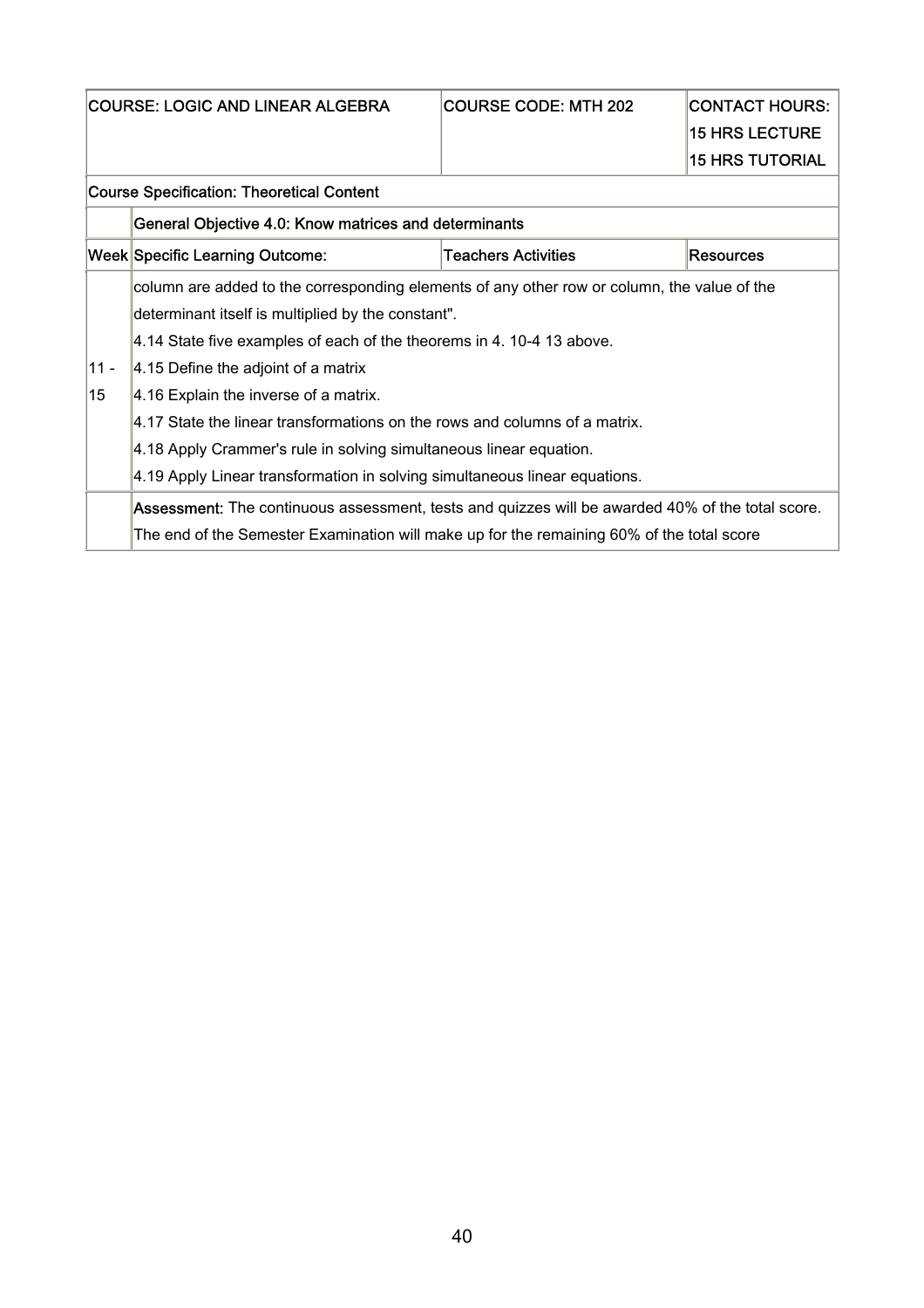## **Trigonometry and Analytical Geometry**

### General Objectives

On completion of this course the student will be able to:

- 1. Understand the manipulation of Trigonometric Formulae and equations
- 2. Understand the concept of Mensuration and its application to Engineering problems.
- 3. Understand concept of Analytical Geometry and their applications.
- 4. Know the different forms of conics such as ellipse, Parabola and hyperbola.

| COURSE: TRIGONOMETRY AND ANALYTICAL GEOMETRY |                                                                                                                                | <b>COURSE</b>              | <b>CONTACT</b>                         |
|----------------------------------------------|--------------------------------------------------------------------------------------------------------------------------------|----------------------------|----------------------------------------|
|                                              | <b>CODE: MTH</b>                                                                                                               |                            | <b>HOUR: 2/0/0</b>                     |
|                                              |                                                                                                                                | 122                        |                                        |
|                                              | <b>Course Specification: Theoretical Content</b>                                                                               |                            |                                        |
|                                              | General Objective 1.0: Understand the manipulation of trigonometric equations                                                  |                            |                                        |
|                                              | <b>Week Specific Learning Outcome:</b>                                                                                         | <b>Teachers</b>            | <b>Resources</b>                       |
|                                              |                                                                                                                                | <b>Activities</b>          |                                        |
|                                              | 1.1 Convert sums and differences of trigonometric ratios to                                                                    |                            | • Illustrate with • Recommended        |
|                                              | products:                                                                                                                      |                            | good examples textbooks, lecture       |
|                                              |                                                                                                                                |                            | activities in 1.1   notes, chalkboard, |
|                                              |                                                                                                                                | to 1.10 and ask chalk, etc |                                        |
|                                              | SinA + SinB = $2$ Sin $\frac{(A+B)}{2}$ Cos $\frac{(A+B)}{2}$<br>CosA + CosB = $2$ Cos $\frac{(A+B)}{2}$ Cos $\frac{(A+B)}{2}$ | the students to            |                                        |
|                                              |                                                                                                                                | solve problems             |                                        |
|                                              | 1.2 Prove the sine and cosine formulae of triangles                                                                            | on them.                   |                                        |
|                                              | 1.3 Solve triangles using the sine and cosine formulae e.g.:- The                                                              | • Assess the               |                                        |
|                                              | sides a,b,c, of a triangle are 4cm, 5cm, and 6cm respectively. Find                                                            | student                    |                                        |
|                                              | the angles.                                                                                                                    |                            |                                        |
| $1 - 3$                                      | 1.4 Calculate angles of elevation and depression using                                                                         |                            |                                        |
|                                              | trigonometric ratios e.g.:- From the top of a tree 120m high an                                                                |                            |                                        |
|                                              | observer sees a boat 560m away. Calculate the angle of                                                                         |                            |                                        |
|                                              | depression.                                                                                                                    |                            |                                        |
|                                              | 1.5 Compute bearings, heights and distances of inaccessible                                                                    |                            |                                        |
|                                              | objects and projections, e.g. - A man walks 3 km due N, and the 3                                                              |                            |                                        |
|                                              | km N.52° W. How far is the of his starting point? What is his                                                                  |                            |                                        |
|                                              | bearing from his original position.                                                                                            |                            |                                        |
|                                              | 1.6 Derive half angle formulae fro sin, cos and tan.                                                                           |                            |                                        |
|                                              | 1.7 Define inverse circular function.                                                                                          |                            |                                        |
|                                              | 1.8 Explain inverse circular functions graphically.                                                                            |                            |                                        |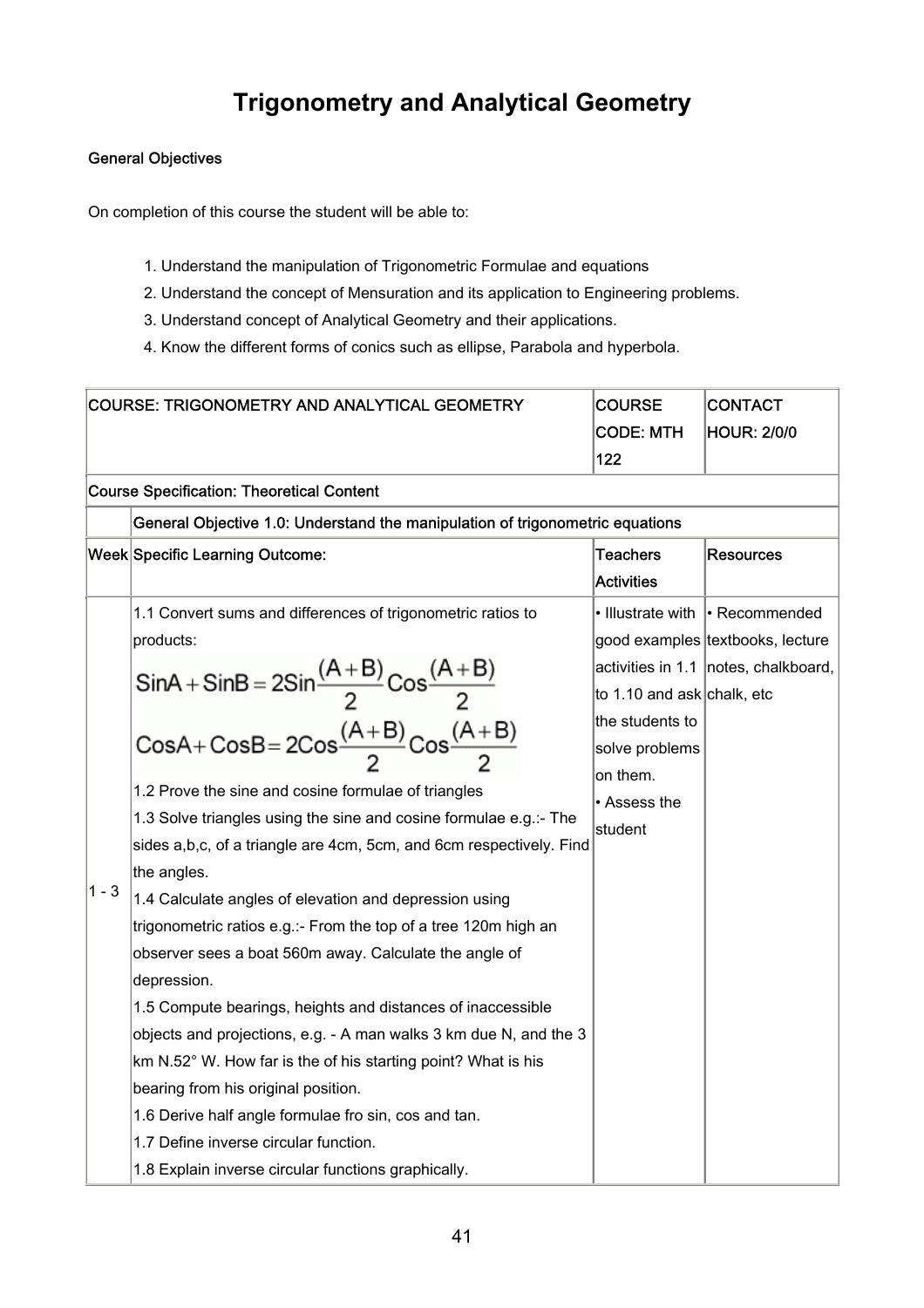|          | COURSE: TRIGONOMETRY AND ANALYTICAL GEOMETRY                                                    |                            | <b>CONTACT</b>                   |
|----------|-------------------------------------------------------------------------------------------------|----------------------------|----------------------------------|
|          |                                                                                                 |                            | <b>HOUR: 2/0/0</b>               |
|          |                                                                                                 | <b>CODE: MTH</b><br>122    |                                  |
|          |                                                                                                 |                            |                                  |
|          | <b>Course Specification: Theoretical Content</b>                                                |                            |                                  |
|          | General Objective 1.0: Understand the manipulation of trigonometric equations                   |                            |                                  |
|          | Week Specific Learning Outcome:                                                                 | <b>Teachers</b>            | <b>Resources</b>                 |
|          |                                                                                                 | <b>Activities</b>          |                                  |
|          | 1.9 Solve problems involving 1.8 and e.g.:- Draw the graph of 1/(cos 2è)                        |                            |                                  |
|          | Taking values from Q° to 90° inclusive.                                                         |                            |                                  |
|          | 1.10 Apply the concepts in 1.8 above to three dimensional problems.                             |                            |                                  |
|          | General Objective 2.0: Understand the concept of mensuration and its application to engineering |                            |                                  |
|          | problems                                                                                        |                            |                                  |
|          | Week Specific Learning Outcome:                                                                 | <b>Teachers</b>            | <b>Resources</b>                 |
|          |                                                                                                 | <b>Activities</b>          |                                  |
|          | 2.1 Explain circular measure                                                                    |                            |                                  |
|          | 2.2 State the relation between radians and degrees                                              |                            |                                  |
|          | 2.3 Prove the formulae for arc length and area of a sector.                                     |                            |                                  |
|          | 2.4 Identify segment and chord of a circle.                                                     |                            |                                  |
|          | 2.5 Determine the area of a segment and the chord of length of a                                |                            |                                  |
|          | given circle.                                                                                   |                            |                                  |
| $4 - 5$  | 2.6 Calculate the surface areas and volumes of simples shapes                                   |                            |                                  |
|          | such as cylinder, sphere and cone. E.g. A solid sphere has radius                               |                            |                                  |
|          | 8cm. Calculate its volume.                                                                      |                            |                                  |
|          | 2.7 Determine the areas and volumes of irregular shapes applying                                |                            |                                  |
|          | Simpsons rule.                                                                                  |                            |                                  |
|          | 2.8 Apply mid-ordinate rule to determine the areas and volumes                                  |                            |                                  |
|          | applying mid-ordinate rule.                                                                     |                            |                                  |
|          |                                                                                                 |                            |                                  |
|          | General Objective 3.0: Understand the concept of analytical geometry and their applications     |                            |                                  |
|          | Week Specific Learning Outcome:                                                                 | <b>Teachers</b>            | <b>Resources</b>                 |
|          |                                                                                                 | <b>Activities</b>          |                                  |
|          | 3.1 Explain two dimensional coordinate systems: Cartesian and                                   | · Illustrate the           | • Lecture notes,                 |
|          | Polar-coordinate systems.                                                                       | activities in 3.1          | recommended                      |
|          | 3.2 Explain plotting and sketching of graphs w.r.t. the two                                     | to 3.20 with               | textbooks,                       |
|          | coordinate systems.                                                                             | good examples chalkboards, |                                  |
| $ 6 - 9$ | 3.3 Relate Cartesian coordinate to polar coordinates.                                           | and ask the                | chalk, duster etc.               |
|          | 3.4 Explain the slope of a line in relation to the above concepts in                            | students to                | • Recommended                    |
|          | 3.3. above.                                                                                     |                            | solve problems textbook, lecture |
|          | 3.5 Explain the intercept of a line.                                                            | on them.                   | notes, chalkboard,               |
|          | 3.6 Derive the formula for the gradient of line passing through two                             | $\bullet$ Assess the       | chalk etc.                       |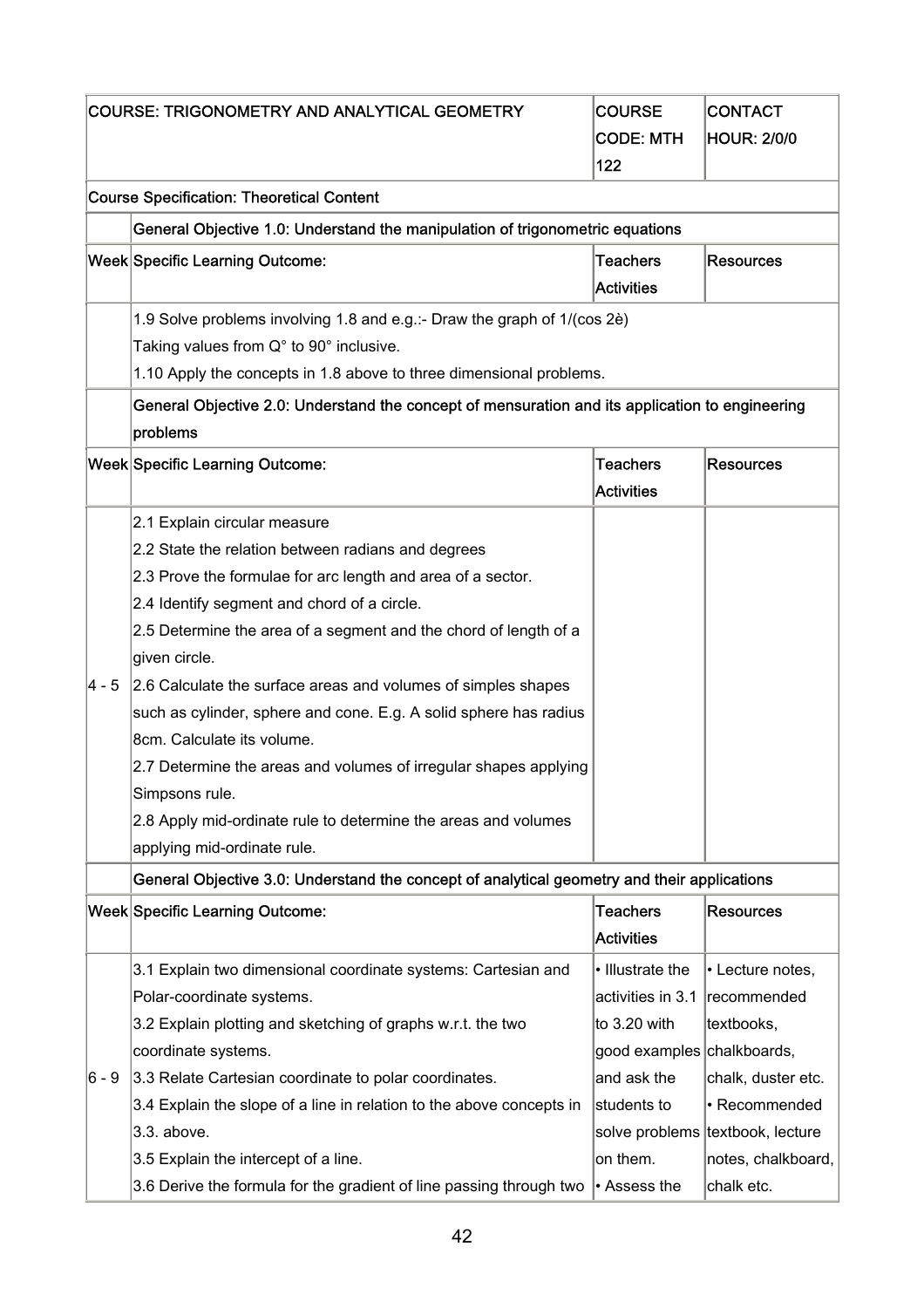| <b>COURSE: TRIGONOMETRY AND ANALYTICAL GEOMETRY</b> |                                                                                             | <b>COURSE</b>     | <b>CONTACT</b>     |
|-----------------------------------------------------|---------------------------------------------------------------------------------------------|-------------------|--------------------|
|                                                     | <b>CODE: MTH</b>                                                                            |                   | <b>HOUR: 2/0/0</b> |
|                                                     |                                                                                             | 122               |                    |
|                                                     | <b>Course Specification: Theoretical Content</b>                                            |                   |                    |
|                                                     | General Objective 3.0: Understand the concept of analytical geometry and their applications |                   |                    |
|                                                     | Week Specific Learning Outcome:<br><b>Teachers</b>                                          |                   | <b>Resources</b>   |
|                                                     |                                                                                             | <b>Activities</b> |                    |
|                                                     | points.                                                                                     | students          |                    |
|                                                     | 3.7 Derive the equation of a straight line given the gradient and                           | • Illustrate the  |                    |
|                                                     | the co-ordinates of a point.                                                                | activities in     |                    |
|                                                     | 3.8 Reduce a given linear equation to the intercept form. $x/a + y/b$                       | 3.21 to 3.26      |                    |
|                                                     | $= 1$                                                                                       | and ask the       |                    |
|                                                     | 3.9 Determine the coordinates of the point of intersection of two                           | students to       |                    |
|                                                     | straight lines.                                                                             | solve problems    |                    |
|                                                     | 3.10 Define locus                                                                           | on them           |                    |
|                                                     | 3.11 Derive the slope-intercept form of the equation of a straight                          |                   |                    |
|                                                     | line: $y = mx + c$                                                                          |                   |                    |
|                                                     | 3.12 Derive the point - slope form of the equation of a straight line:                      |                   |                    |
|                                                     | $y - y_1 = m(x - x_1)$                                                                      |                   |                    |
|                                                     | 3.13 Derive the double - point form of the equations of the straight                        |                   |                    |
|                                                     | line:                                                                                       |                   |                    |
|                                                     | $y - y_1 = \frac{y_2 - y_1}{x_2 - x_1}(x - x_1)$                                            |                   |                    |
|                                                     | 3.14 Derive the perpendicular form of the equation of a straight                            |                   |                    |
|                                                     | line                                                                                        |                   |                    |
|                                                     | 3.15 Solve examples of 3.11 to 3.14 above.                                                  |                   |                    |
|                                                     | 3.16 Find the angle $(Q)$ between two lines whose slopes, ( $m_1$ , and                     |                   |                    |
|                                                     | m <sub>2</sub> ) are Known: Q = tan $(m_2 - m_1)/1 + m_1 m_2$                               |                   |                    |
|                                                     | 3.17 Determine the conditions for two lines to be parallel and to be                        |                   |                    |
|                                                     | perpendicular.                                                                              |                   |                    |
|                                                     | 3.18 Derive the expression for the perpendicular distance from a                            |                   |                    |
|                                                     | point to a line.                                                                            |                   |                    |
|                                                     | 3.19 Draw a circle.                                                                         |                   |                    |
|                                                     | 3.20 Derive the equation of a circle with center at the origin and<br>radius r.             |                   |                    |
|                                                     | 3.21 Derive the equation of a circle with center outside the origin.                        |                   |                    |
|                                                     | 3.22 State general equation of a circle.                                                    |                   |                    |
| $10 -$                                              | 3.23 Determine the coordinates of the center of a circle from a                             |                   |                    |
| 11                                                  | given equation of a circle.                                                                 |                   |                    |
|                                                     | 3.24 Draw orthogonal circles                                                                |                   |                    |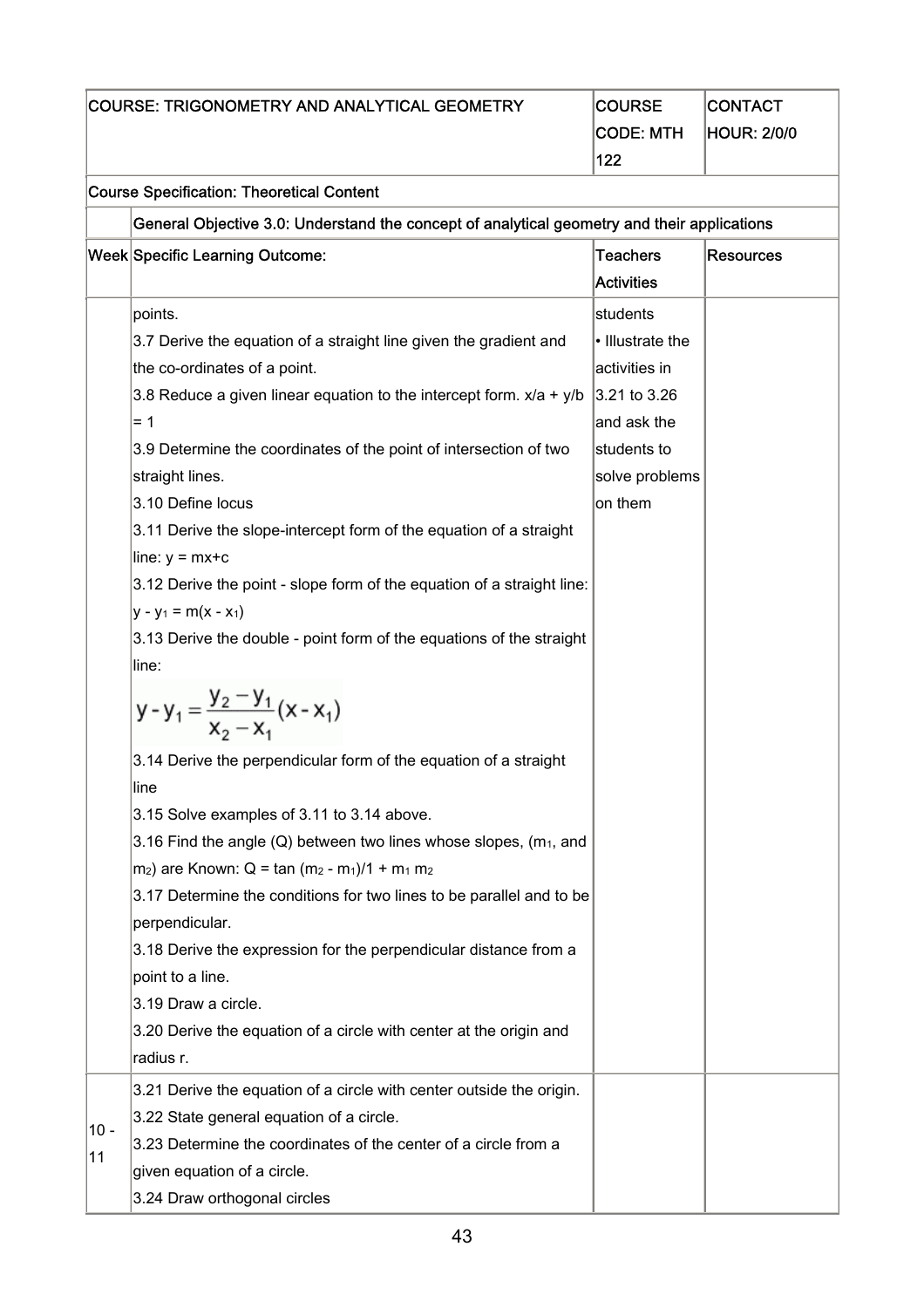| <b>COURSE: TRIGONOMETRY AND ANALYTICAL GEOMETRY</b> |                                                                                                  | <b>COURSE</b>     | <b>CONTACT</b>     |
|-----------------------------------------------------|--------------------------------------------------------------------------------------------------|-------------------|--------------------|
|                                                     | <b>CODE: MTH</b>                                                                                 |                   | <b>HOUR: 2/0/0</b> |
|                                                     |                                                                                                  | 122               |                    |
|                                                     | <b>Course Specification: Theoretical Content</b>                                                 |                   |                    |
|                                                     | General Objective 3.0: Understand the concept of analytical geometry and their applications      |                   |                    |
|                                                     | Week Specific Learning Outcome:                                                                  | <b>Teachers</b>   | <b>Resources</b>   |
|                                                     |                                                                                                  | <b>Activities</b> |                    |
|                                                     | 3.25 Find the equations of the tangent and the normal at a point                                 |                   |                    |
|                                                     | circle                                                                                           |                   |                    |
|                                                     | 3.26 List illustrative examples of each of 3.20 to 3.25 above                                    |                   |                    |
|                                                     | 4.1 Define the Parabola                                                                          |                   |                    |
|                                                     | 4.2 Derive the standard equation of a Parabola $y^2$ = 4ax                                       |                   |                    |
|                                                     | 4.3 State the properties of the parabola                                                         |                   |                    |
|                                                     | 4.4 Define the focal chord, axis and lotus rectum of the parabola                                |                   |                    |
|                                                     | 4.5 Determine the equation of the tangent and normal from a                                      |                   |                    |
|                                                     | given point to the parabola.                                                                     |                   |                    |
|                                                     | 4.6 Solve problems on parabola e.g. Write down the equation of                                   |                   |                    |
|                                                     | the parabola and state its vertex if the focus - is $(2,0)$ and the                              |                   |                    |
|                                                     | directex $x = -2$ .                                                                              |                   |                    |
|                                                     | 4.7 Define and ellipse                                                                           |                   |                    |
|                                                     | 4.8 Derive the equation of an ellipse $x^2/G^2 + y^2/b^2 = 1$                                    |                   |                    |
|                                                     | 4.9 State the properties of the ellipse                                                          |                   |                    |
| $12 -$                                              | 4.10 Determine the equation of the tangent and the normal to an                                  |                   |                    |
| 15                                                  | ellipse from a given point.                                                                      |                   |                    |
|                                                     | 4.11 Define focal chord and axes of ellipse                                                      |                   |                    |
|                                                     | 4.12 Solve problems on ellipses e.g. Find the length of the axes                                 |                   |                    |
|                                                     | and the eccentricity for the ellipse: $4x^2 + 9y^2 = 36$                                         |                   |                    |
|                                                     | 4.13 Define the Hyperbola                                                                        |                   |                    |
|                                                     | 4.14 Derive the equation of the Hyperbola                                                        |                   |                    |
|                                                     | 4.15 Identify the properties of the Hyperbola.                                                   |                   |                    |
|                                                     | 4.16 Define asymptotes, chord, tangent and normal to a                                           |                   |                    |
|                                                     | hyperbola.                                                                                       |                   |                    |
|                                                     | 4.17 Solve problems on hyperbola e.g. Find the foci and                                          |                   |                    |
|                                                     | directrices for hyperbola: $x^2/16 - y^2/9 = 1$                                                  |                   |                    |
|                                                     | 4.18 Explain rectangular hyperbola                                                               |                   |                    |
|                                                     | 4.19 Determine tangent and normal to the rectangular hyperbola.                                  |                   |                    |
|                                                     | Assessment: The continuous assessment, tests and quizzes will be awarded 40% of the total score. |                   |                    |
|                                                     | The end of the Semester Examination will make up for the remaining 60% of the total score        |                   |                    |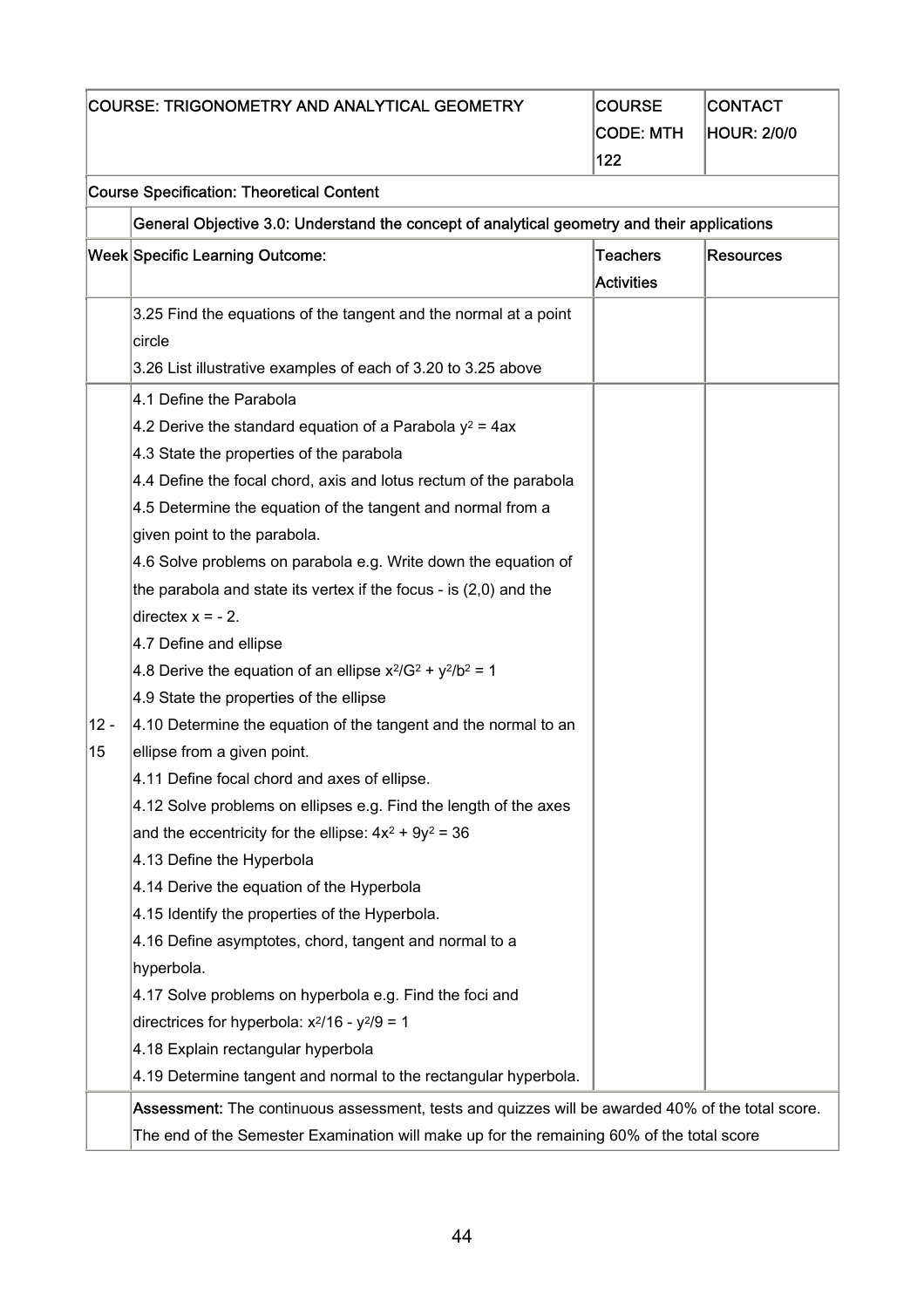## BUSINESS COURSES

## **Entrepreneurship Development I**

|                                                                                              | <u>Elitiebieliedisilip Developilielit i</u> |                                                                                                                                                                                                                                                                            |
|----------------------------------------------------------------------------------------------|---------------------------------------------|----------------------------------------------------------------------------------------------------------------------------------------------------------------------------------------------------------------------------------------------------------------------------|
|                                                                                              |                                             |                                                                                                                                                                                                                                                                            |
| <b>Course: Entrepreneurship Development I</b>                                                | Course Code: SDV 210                        | Contact Hours: 2 - 0                                                                                                                                                                                                                                                       |
|                                                                                              |                                             | - 0                                                                                                                                                                                                                                                                        |
| <b>Course Specification: Theoretical Content</b>                                             |                                             |                                                                                                                                                                                                                                                                            |
|                                                                                              |                                             |                                                                                                                                                                                                                                                                            |
| Week Special Learning Objectives                                                             | <b>Teachers Activities</b>                  | <b>Resources</b>                                                                                                                                                                                                                                                           |
| 1.1 Define entrepreneurship,                                                                 | Lecture and site examples of each.          | Chalkboard                                                                                                                                                                                                                                                                 |
| entrepreneur, small business and self-                                                       |                                             |                                                                                                                                                                                                                                                                            |
| employment.                                                                                  |                                             |                                                                                                                                                                                                                                                                            |
| 1.2 State the entrepreneurship                                                               |                                             |                                                                                                                                                                                                                                                                            |
| philosophy and identify entrepreneurial                                                      |                                             |                                                                                                                                                                                                                                                                            |
| characteristics.                                                                             |                                             |                                                                                                                                                                                                                                                                            |
| 1.3 Identify entrepreneurial                                                                 |                                             |                                                                                                                                                                                                                                                                            |
| characteristics.                                                                             |                                             |                                                                                                                                                                                                                                                                            |
| 1.4 Define development enterprise.                                                           |                                             |                                                                                                                                                                                                                                                                            |
| General Objective 2.0: Understand the historical perspective of entrepreneurship development |                                             |                                                                                                                                                                                                                                                                            |
| Week Special Learning Objectives                                                             | <b>Teachers Activities</b>                  | <b>Resources</b>                                                                                                                                                                                                                                                           |
| 2.1 Historical perspective.                                                                  | Trace the historical evolution of           | Chalkboard                                                                                                                                                                                                                                                                 |
| 2.2 Trace the origin of entrepreneurship.                                                    | business enterprise citing example          |                                                                                                                                                                                                                                                                            |
| 2.3 Explain organizational structure.                                                        | Highlight the reasons for their             |                                                                                                                                                                                                                                                                            |
| 2.4 Explain the role of an entrepreneur.                                                     | failure/success.                            |                                                                                                                                                                                                                                                                            |
| 2.5 Explain the reasons for business                                                         |                                             |                                                                                                                                                                                                                                                                            |
| failure.                                                                                     |                                             |                                                                                                                                                                                                                                                                            |
|                                                                                              |                                             |                                                                                                                                                                                                                                                                            |
| Week Special Learning Objectives                                                             | <b>Teachers Activities</b>                  | <b>Resources</b>                                                                                                                                                                                                                                                           |
| 3.1 Define the concepts: planning,                                                           | Lecture and illustrate with examples.       | Chalkboard                                                                                                                                                                                                                                                                 |
| business enterprise and project.                                                             | Highlight to the students the initial       |                                                                                                                                                                                                                                                                            |
| 3.2 Explain the importance of planning to                                                    | problems likely to be faced                 |                                                                                                                                                                                                                                                                            |
| a business enterprise.                                                                       | Invite a successful entrepreneur to         |                                                                                                                                                                                                                                                                            |
| 3.3 Analyse the skills and Techniques of                                                     | deliver lecture to the students.            |                                                                                                                                                                                                                                                                            |
| starting and managing small business                                                         |                                             |                                                                                                                                                                                                                                                                            |
| successfully.                                                                                |                                             |                                                                                                                                                                                                                                                                            |
|                                                                                              |                                             | Chalkboard                                                                                                                                                                                                                                                                 |
| 3.5 Manage a small business profitably.                                                      | the formats of various project              |                                                                                                                                                                                                                                                                            |
|                                                                                              | proposals.                                  |                                                                                                                                                                                                                                                                            |
|                                                                                              |                                             | PROGRAMMES: ELECTRICAL ENGINEERING<br>General Objective: 1.0 Understand the basic concept of entrepreneurship<br>General Objective 3.0: Know how to plan a business enterprise/project.<br>3.4 Prepare and present project proposal. Lecture and introduce the students to |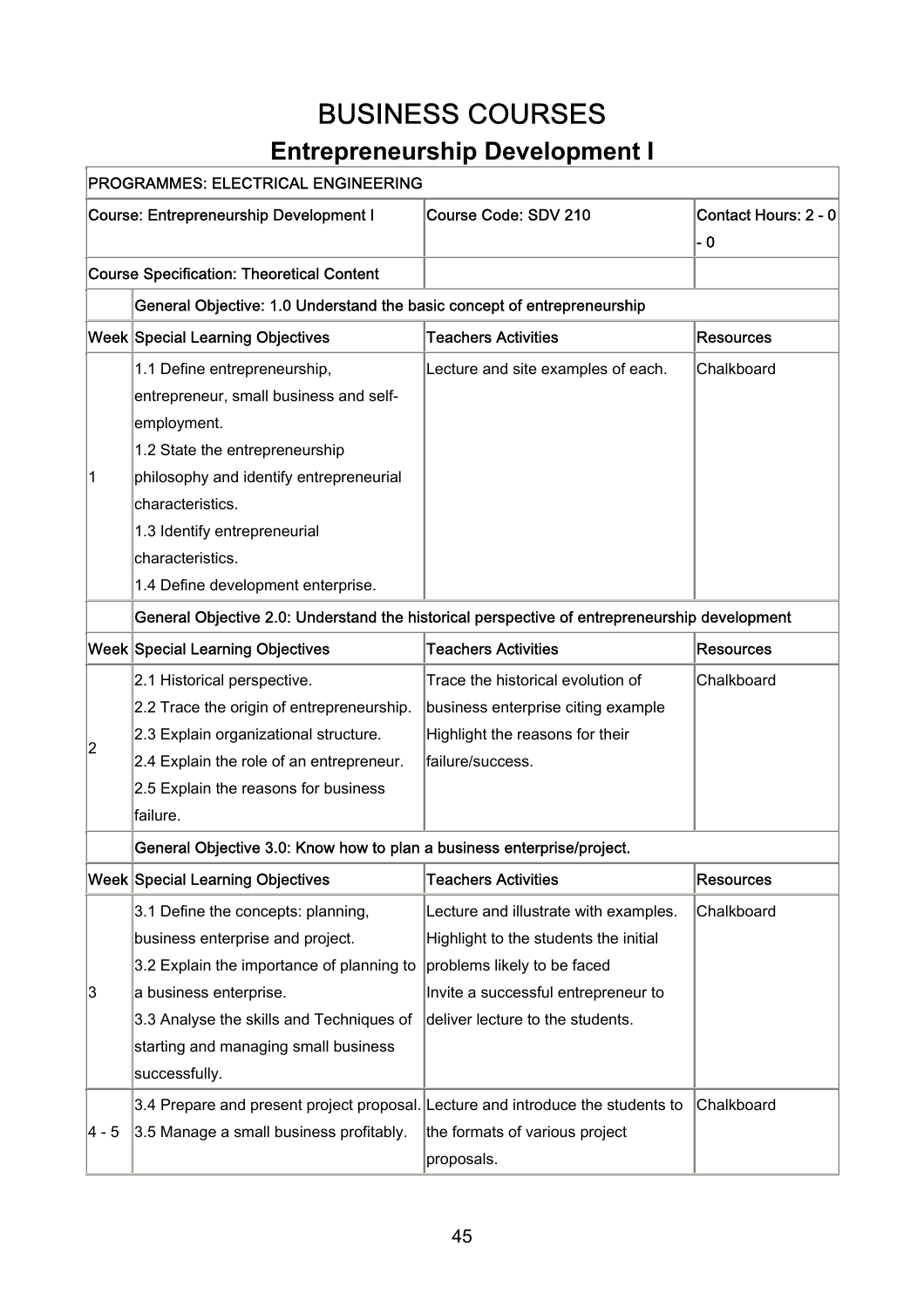|       | <b>PROGRAMMES: ELECTRICAL ENGINEERING</b>                                        |                                       |                             |  |
|-------|----------------------------------------------------------------------------------|---------------------------------------|-----------------------------|--|
|       | <b>Course: Entrepreneurship Development I</b>                                    | Course Code: SDV 210                  | Contact Hours: 2 - 0<br>- 0 |  |
|       | General Objective 4.0: Know how to operate simple stock keeping records          |                                       |                             |  |
|       | Week Special Learning Objectives                                                 | <b>Teachers Activities</b>            | <b>Resources</b>            |  |
|       | 4.1 Ordering spare parts/materials 4.2                                           | Lecture and demonstrate to students   | Store or any                |  |
|       | Receipt of parts/materials 4.3 Storage of                                        | how to write receipt and keep records | storage facility            |  |
| 6     | parts/materials4.4 Issue of                                                      | of ordering, storage and issue        | Record note-books.          |  |
|       | parts/materials                                                                  | materials.                            |                             |  |
|       | General Objective 5.0: Know how to prepare and operate cash flow on spreadsheets |                                       |                             |  |
|       | Week Special Learning Objectives                                                 | <b>Teachers Activities</b>            | <b>Resources</b>            |  |
|       | 5.1 Need for different records (capital,                                         | Lecture and demonstrate for the       | Chalkboard and              |  |
| 7 - 8 | revenue, credit transaction, tax)                                                | students to appreciate Give practical | Computer                    |  |
|       | 5.2 Formatting spreadsheet                                                       | exercise to students.                 |                             |  |
|       | 5.3 Operating spreadsheet                                                        |                                       |                             |  |
|       | General Objective 6.0: Understand employment issues                              |                                       |                             |  |
|       | Week Special Learning Objectives                                                 | <b>Teachers Activities</b>            | <b>Resources</b>            |  |
|       | <b>Employment Issues</b>                                                         | Lecture and cite examples.            | Chalkboard.                 |  |
|       | 6.1 Define the terms: education, training                                        |                                       |                             |  |
|       | and development.                                                                 |                                       |                             |  |
|       | 6.2 Relate education, training and                                               |                                       |                             |  |
|       | development to employment.                                                       |                                       |                             |  |
|       | 6.3 Distinguish between skills and                                               |                                       |                             |  |
|       | employment.                                                                      |                                       |                             |  |
| 9     | 6.4 Explain the role of the private sector                                       |                                       |                             |  |
|       | in employment generation.                                                        |                                       |                             |  |
|       | 6.5 Identify the forms and informal                                              |                                       |                             |  |
|       | sectors.                                                                         |                                       |                             |  |
|       | 6.6 Explain the issues of: (i) Rural youth                                       |                                       |                             |  |
|       | and employment (ii) Urban youth and                                              |                                       |                             |  |
|       | employment.                                                                      |                                       |                             |  |
|       | General Objective 7.0: Understand the Nigerian Legal System                      |                                       |                             |  |
|       | Week Special Learning Objectives                                                 | <b>Teachers Activities</b>            | <b>Resources</b>            |  |
|       | 7.1 Explain the nature of law.                                                   | Lecture                               | Chalkboard                  |  |
|       | 7.2 Analyse the sources of Nigerian laws.                                        |                                       |                             |  |
| 10    | 7.3 Evaluate the characteristics of                                              |                                       |                             |  |
|       | Nigerian Legal System.                                                           |                                       |                             |  |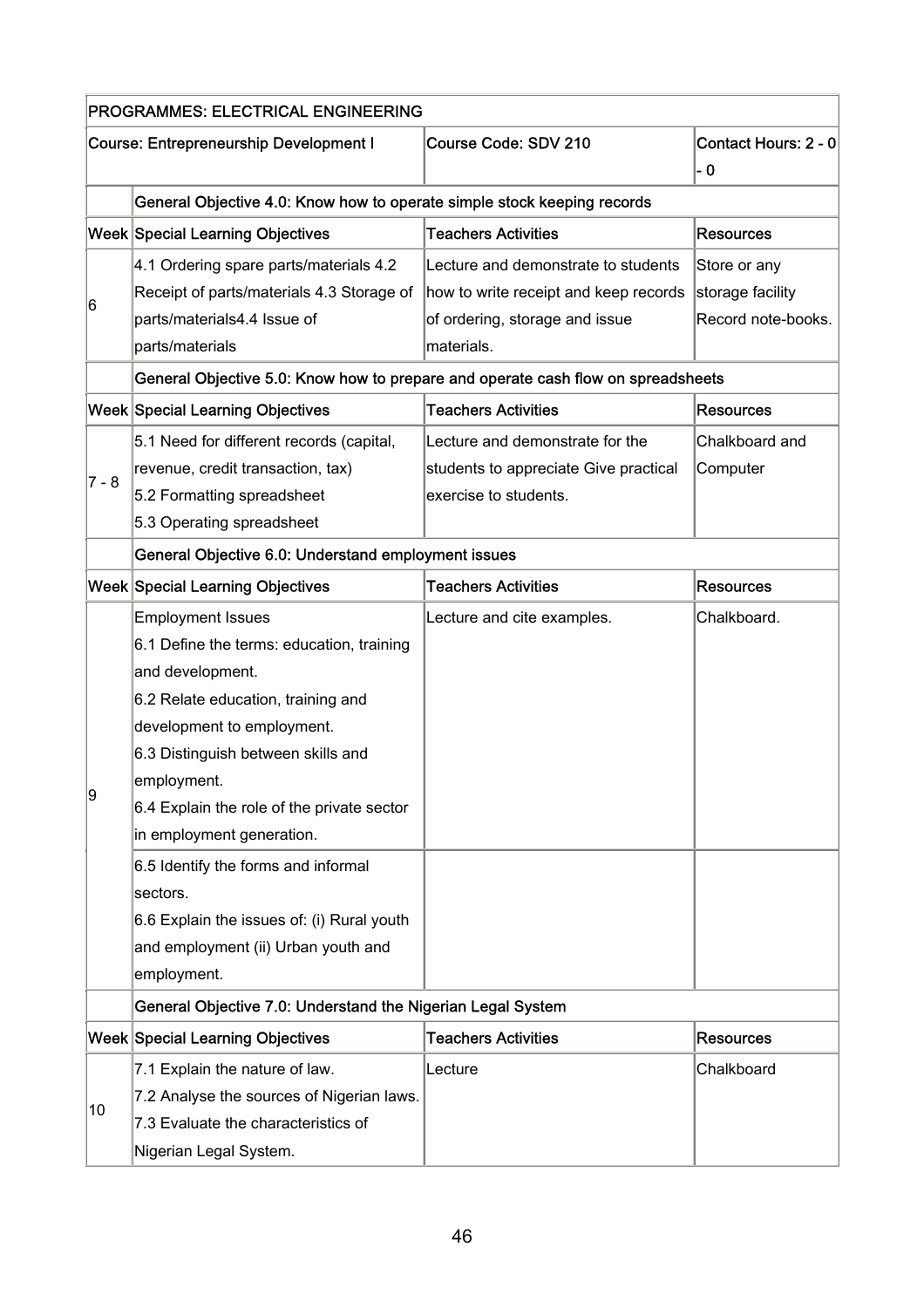| PROGRAMMES: ELECTRICAL ENGINEERING |                                                                                                                                                                                                                                                          |                            |                             |
|------------------------------------|----------------------------------------------------------------------------------------------------------------------------------------------------------------------------------------------------------------------------------------------------------|----------------------------|-----------------------------|
|                                    | <b>Course: Entrepreneurship Development I</b>                                                                                                                                                                                                            | Course Code: SDV 210       | Contact Hours: 2 - 0<br>- 0 |
|                                    | General Objective 8.0: Comprehend the nature of contract and tort                                                                                                                                                                                        |                            |                             |
|                                    | Week Special Learning Objectives                                                                                                                                                                                                                         | <b>Teachers Activities</b> | <b>Resources</b>            |
| 11                                 | Nature of Contract and Tort<br>8.1 Define contract.<br>8.2 Explain types of contracts<br>8.3 State the basic requirements for a<br>valid contract.<br>8.4 Analyse contractual terms.                                                                     | Lecture                    | Chalkboard                  |
| 12 <sub>2</sub>                    | 8.5 Examine vitiating terms.<br>8.6 Explain breach of contract and<br>remedies.<br>8.7 Define Tort.<br>8.8 Explain types of Tort.<br>8.9 Discuss tortuous liabilities and<br>remedies.                                                                   | Lecture                    | Chalkboard                  |
|                                    | General Objective 9.0: Understand Agency and Partnership                                                                                                                                                                                                 |                            |                             |
|                                    | Week Special Learning Objectives                                                                                                                                                                                                                         | <b>Teachers Activities</b> | <b>Resources</b>            |
| $13 -$                             | Agency and Partnership<br>9.1 Define agency<br>9.2 Explain creation of agency<br>9.3 Explain authority of the agent.<br>9.4 Analyse the rights and duties of<br>principal agent and third parties.<br>9.5 Explain termination of agency and<br>remedies. | Lecture                    | Chalkboard                  |
| 15                                 | 9.6 Define partnership.<br>9.7 Examine creation of partnership.<br>9.8 Explain relations of partners to one<br>another and to persons dealing with<br>them.<br>9.9 Analyse dissolution of partnership<br>and remedies                                    | Lecture and cite examples  | Chalkboard                  |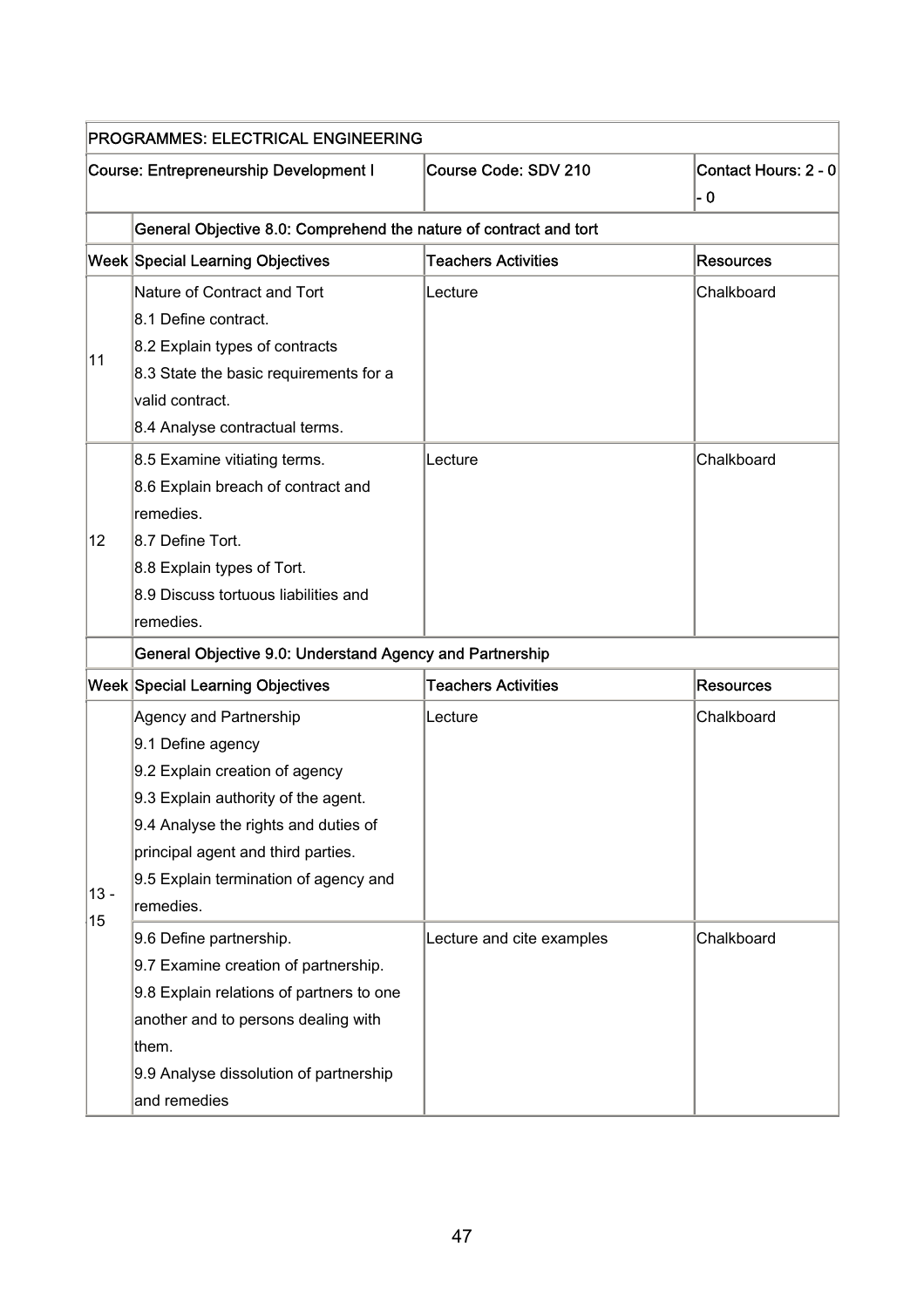|                                         | PROGRAMMES: ELECTRICAL ENGINEERING                                                                         |  |     |  |  |
|-----------------------------------------|------------------------------------------------------------------------------------------------------------|--|-----|--|--|
|                                         | Contact Hours: 2 - 0<br>Course Code: SDV 210<br>Course: Entrepreneurship Development I                     |  |     |  |  |
|                                         |                                                                                                            |  | - 0 |  |  |
|                                         | General Objective 8.0: Comprehend the nature of contract and tort                                          |  |     |  |  |
| <b>Week Special Learning Objectives</b> | Resources                                                                                                  |  |     |  |  |
|                                         | Assessment: Coursework 20% Course tests 20% Practical 0% Examination 60%.                                  |  |     |  |  |
|                                         | lReferences:<br>1. Wole Adewumi, "Business Management An Introduction", McMillan Nig. Ltd.<br>Lagos. 1988. |  |     |  |  |
|                                         |                                                                                                            |  |     |  |  |
|                                         |                                                                                                            |  |     |  |  |
|                                         | 2. Soji Olokoyo, "Small Business Management Guide Entrepreneurs", Ola Jamon                                |  |     |  |  |
|                                         | Printers and Publishers, Kaduna.                                                                           |  |     |  |  |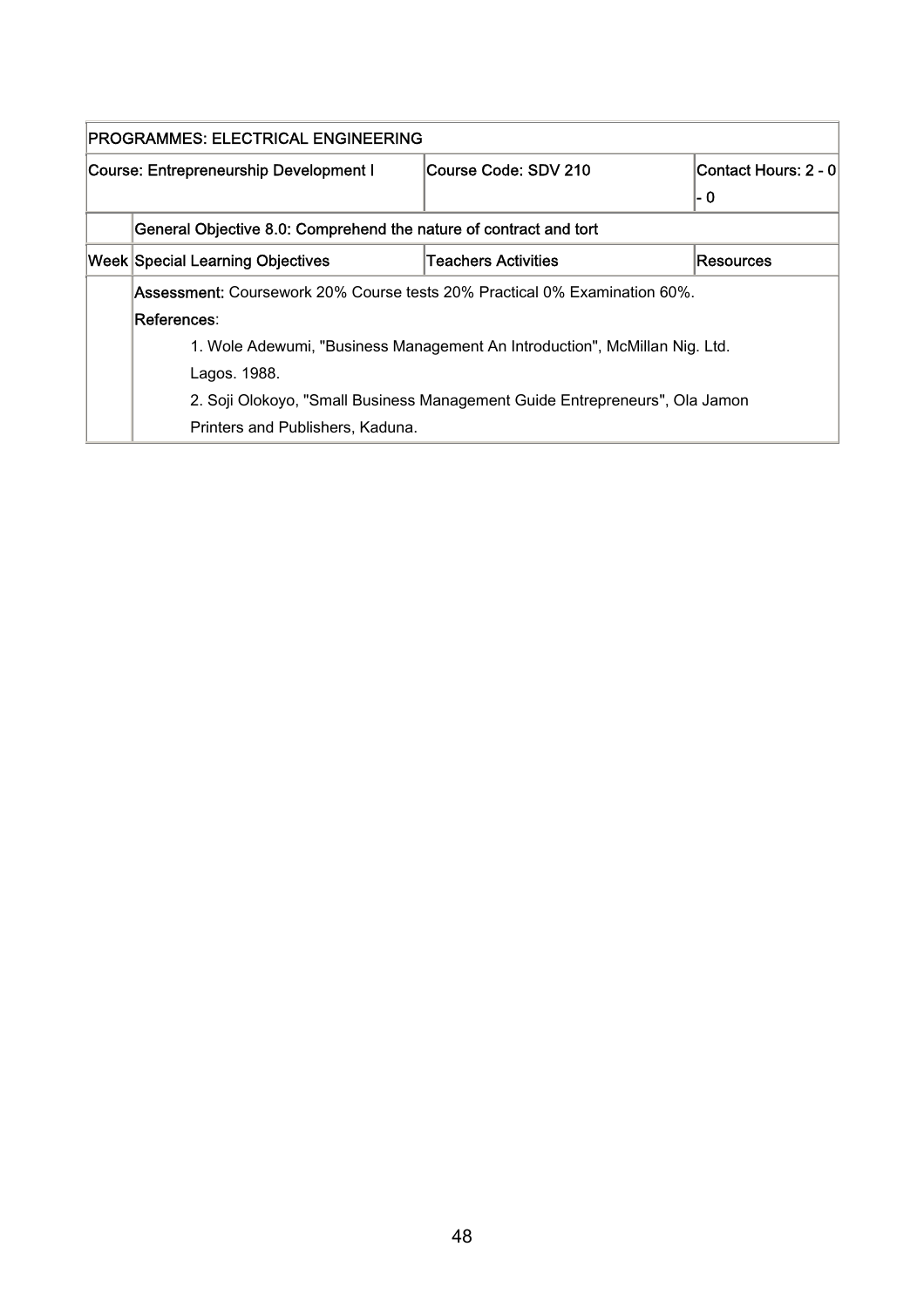# COMPUTER COURSES

## **Introduction to Computer Software**

### EEC 112 INTRODUCTION TO COMPUTER SOFTWARE Y1/1<sup>ND</sup> SEM 1/0/2 HRS/WK

### Outcomes:

On completion of this module, the student should be able to:

- 1. Understand the basics functions of a computer as a human-machine interacting system.
- 2. The relationship between the computer human interface.
- 3. Operating Language of Individual packages and their functions.

### PROGRAMME: WORD PROCESSING

| Course: Introduction to Computer software Course Code: EEC 112 | <b>Contact Hours:</b> |
|----------------------------------------------------------------|-----------------------|
|                                                                | 2/0/3                 |

Course Objectives: To give the students the skill needed to appreciate the use of computers and us specialist software Packages in a competent manner, within their own engineering specialty. The learning methodology should be student centered, with the student using various available packages in order to be competent when using them. The use of student workbooks or guided learning materials is recommended.

|                | <b>Week Specific Learning Outcome</b> | <b>Teacher's Activities</b>                | <b>Resources</b>  |
|----------------|---------------------------------------|--------------------------------------------|-------------------|
|                | a. Define what is meant by a          | • Define what is meant by a Computer.      | • Maximum of 4    |
|                | computer.                             | • Teach the history of Computers           | students to 1     |
|                | b. Know the history of computer       | developments. (Briefly).                   | computer.         |
|                | development (briefly).                | • Teach the uses of computers and the      | • Maximum of 4    |
|                | c. State the uses of computers and    | impact of PC on the society: home, office, | computers to a    |
|                | understand the impact of the PC on    | banks etc.                                 | printer except    |
|                | computer technology.                  |                                            | when a Network is |
|                | d. Differentiate between hardware     |                                            | in use.           |
|                | and software.                         |                                            | • 1 Ream of A4    |
|                | e. Understand the input-process-      |                                            | papers to 10      |
|                | output algorithm (hardware).          |                                            | students.         |
|                | i. Central processor                  |                                            | • 4 Ink cartridge |
|                | ii. Input                             |                                            | per printer per   |
|                | mechanisms                            |                                            | semester.         |
|                | iii. Output                           |                                            |                   |
|                | mechanisms                            |                                            |                   |
|                | Know how data is stored               | • Explain the need for data storage.       |                   |
|                | i. RAM                                | Dismantle a computer system and show the   |                   |
| $\overline{2}$ | ii. ROM                               | students the RAM card, the Hard Disk and   |                   |
|                | iii. Fixed discs                      | the Processors.                            |                   |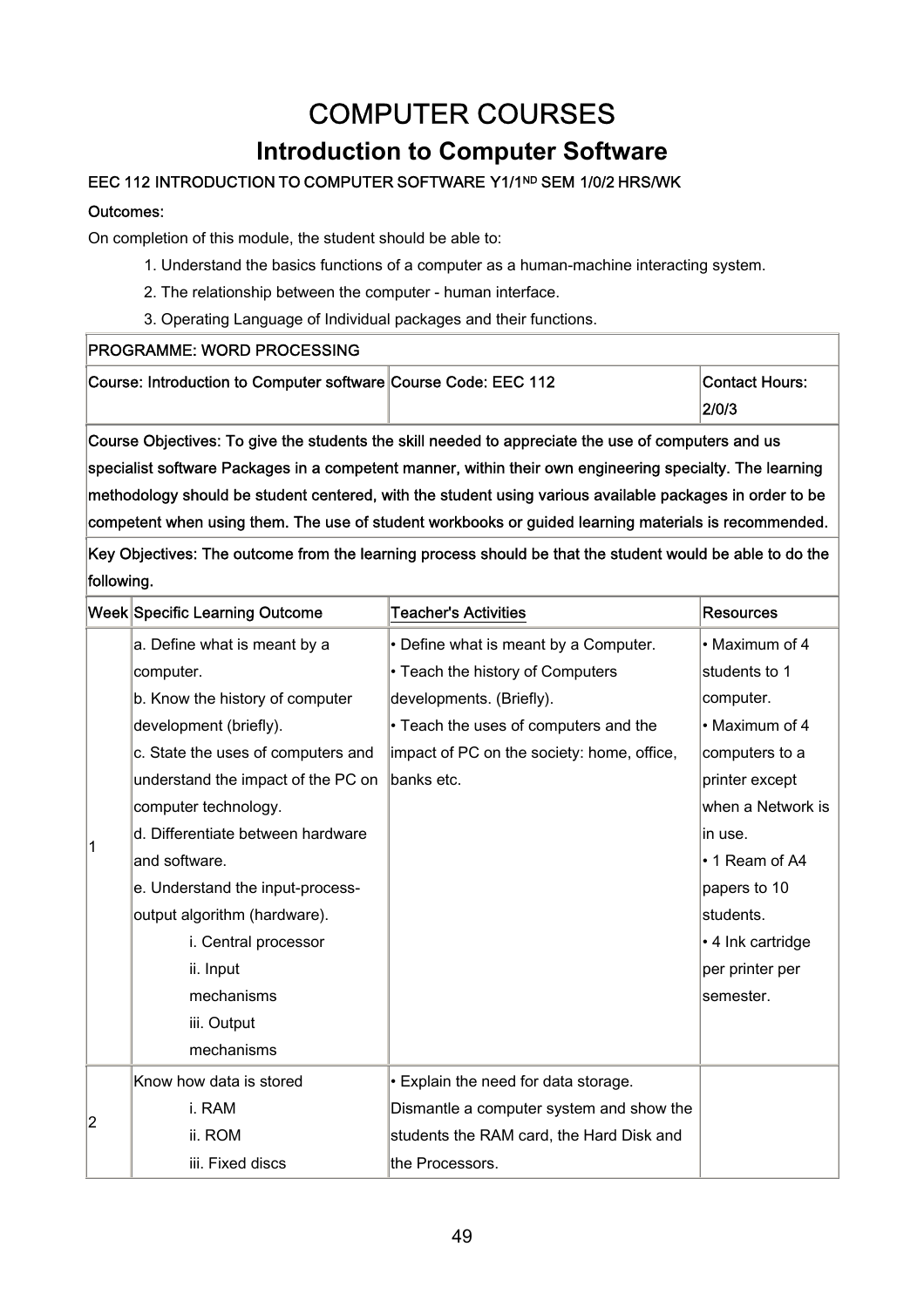| <b>PROGRAMME: WORD PROCESSING</b>                                                                            |  |                          |
|--------------------------------------------------------------------------------------------------------------|--|--------------------------|
| Course: Introduction to Computer software Course Code: EEC 112                                               |  | Contact Hours:<br> 2/0/3 |
| $C_{\alpha}$ uno Objectivos: Te sive the ctudente the cliff needed to conseciete the use of computere and us |  |                          |

Course Objectives: To give the students the skill needed to appreciate the use of computers and us  $|$ specialist software Packages in a competent manner, within their own engineering specialty. The learning methodology should be student centered, with the student using various available packages in order to be competent when using them. The use of student workbooks or guided learning materials is recommended.

|                | <b>Week Specific Learning Outcome</b> | <b>Teacher's Activities</b>                   | <b>Resources</b> |
|----------------|---------------------------------------|-----------------------------------------------|------------------|
|                | iv. Removable discs                   | • Explain the concept of an operating         |                  |
|                | Understand the concept of an          | system.                                       |                  |
|                | operating system                      |                                               |                  |
| $\overline{2}$ | i. PC-DOS/MS-DOS                      |                                               |                  |
|                | ii. Windows                           |                                               |                  |
|                | iii. Linux                            |                                               |                  |
|                | iv. Unix                              |                                               |                  |
|                | Access computers correctly through    | • Discuss the advantage of the Windows        |                  |
|                | Windows operating system.             | Operating System.                             |                  |
|                | i. Open/Close a                       | • Explain the windows menu and tools. Each    |                  |
|                | window                                | student must be given an opportunity to start |                  |
| 3              | ii. Program                           | a computer, open/close the window             |                  |
|                | Manager                               | operating system, understand the program      |                  |
|                | iii. Button bars/scroll               | manager and move around in the windows        |                  |
|                | bars/menu bars                        | environment.                                  |                  |
|                | iv. Moving from one                   |                                               |                  |
|                | window to another                     |                                               |                  |
|                | Understand file management and        | • Explain the process of creating a file,     |                  |
|                | how to manage files.                  | manipulating the file and use of the print    |                  |
|                | i. Creating a file and                | manager.                                      |                  |
|                | folder.                               |                                               |                  |
|                | ii. Manipulating files                |                                               |                  |
|                | (moving, copying,                     |                                               |                  |
| 4              | saving, deleting).                    |                                               |                  |
|                | iii. Print manager.                   |                                               |                  |
|                | Understand the concept of a           | • Load MS Office with the students and        |                  |
|                | software package.                     | explain the various packages that make up     |                  |
|                | i. MS Office                          | MS Office. Load MS.                           |                  |
|                | ii. Lotus Smartsuite                  | • Encarta and discuss its use with the        |                  |
|                | iii. MS Encarta                       | students.                                     |                  |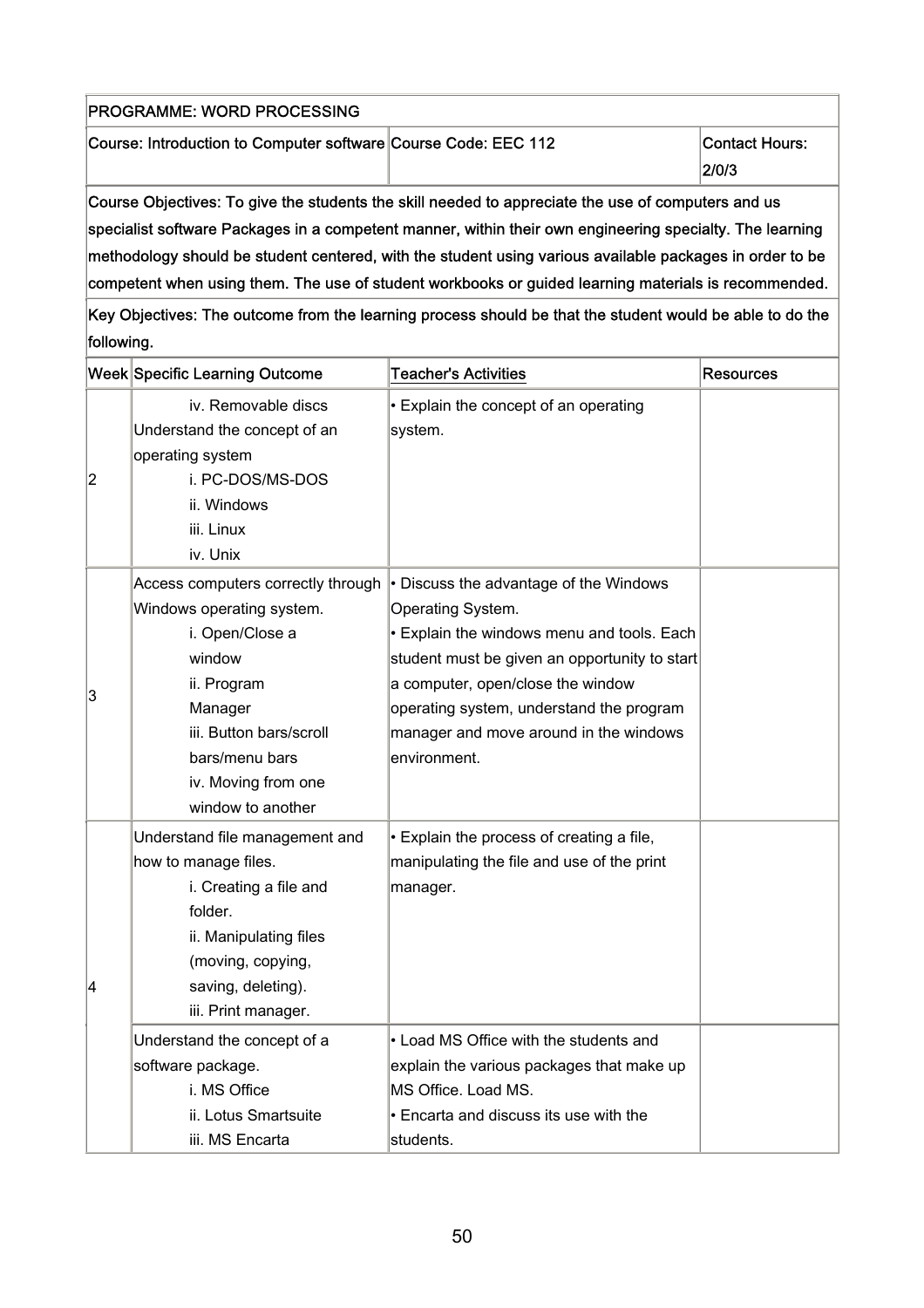| <b>PROGRAMME: WORD PROCESSING</b>                                                                  |  |                          |
|----------------------------------------------------------------------------------------------------|--|--------------------------|
| Course: Introduction to Computer software Course Code: EEC 112                                     |  | Contact Hours:<br> 2/0/3 |
| Course Objectives: To give the students the skill needed to appreciate the use of computers and us |  |                          |

Course Objectives: To give the students the skill needed to appreciate the use of computers and us specialist software Packages in a competent manner, within their own engineering specialty. The learning methodology should be student centered, with the student using various available packages in order to be competent when using them. The use of student workbooks or guided learning materials is recommended.

|         | <b>Week Specific Learning Outcome</b>                                | <b>Teacher's Activities</b>                                                      | <b>Resources</b> |
|---------|----------------------------------------------------------------------|----------------------------------------------------------------------------------|------------------|
|         |                                                                      | Demonstrate ability in the competent   Demonstrate the installation of MS Words. |                  |
|         | use of a word-processing package                                     | • Identify the different features of the                                         |                  |
|         | such as MS Word (or equivalent                                       | software.                                                                        |                  |
|         | standard).                                                           | • Ask students to type a short document and                                      |                  |
|         | i. Entering text                                                     | save it.                                                                         |                  |
|         | ii. Formatting text                                                  | • Ask students to edit a document and carry                                      |                  |
|         | (emboldening, font                                                   | out a spelling check.                                                            |                  |
|         | size, italicizing).                                                  | • Demonstrate the use of tables.                                                 |                  |
|         | iii. Creating and                                                    |                                                                                  |                  |
| $5 - 6$ | Saving text files                                                    |                                                                                  |                  |
|         | iv. Editing and                                                      |                                                                                  |                  |
|         | moving text                                                          |                                                                                  |                  |
|         | v. Importing objects                                                 |                                                                                  |                  |
|         | vi. Spelling and                                                     |                                                                                  |                  |
|         | Grammar Checking.                                                    |                                                                                  |                  |
|         | vii. Creating and                                                    |                                                                                  |                  |
|         | manipulating tables,                                                 |                                                                                  |                  |
|         | text boxes,                                                          |                                                                                  |                  |
|         | equations.                                                           |                                                                                  |                  |
|         | viii. Printing                                                       |                                                                                  |                  |
|         | Demonstrate ability in the competent <sup> </sup> • Load Corel Draw. |                                                                                  |                  |
|         | use of a graphics package such as                                    | $\cdot$ Explain features of the soft wares.                                      |                  |
|         |                                                                      | Corel Draw (or equivalent standard). • Demonstrate the creating and saving of    |                  |
|         | i. Drawing tools                                                     | images.                                                                          |                  |
| $7 - 9$ | ii. Text as graphics                                                 | • Edit the images saved.                                                         |                  |
|         | iii. Creating and                                                    | • Export the graphics to other packages.                                         |                  |
|         | saving image files                                                   | • Demonstrate the manipulation (re-sizing)                                       |                  |
|         | iv. Editing and                                                      | of images.                                                                       |                  |
|         | moving images                                                        |                                                                                  |                  |
|         | v. Importing and                                                     |                                                                                  |                  |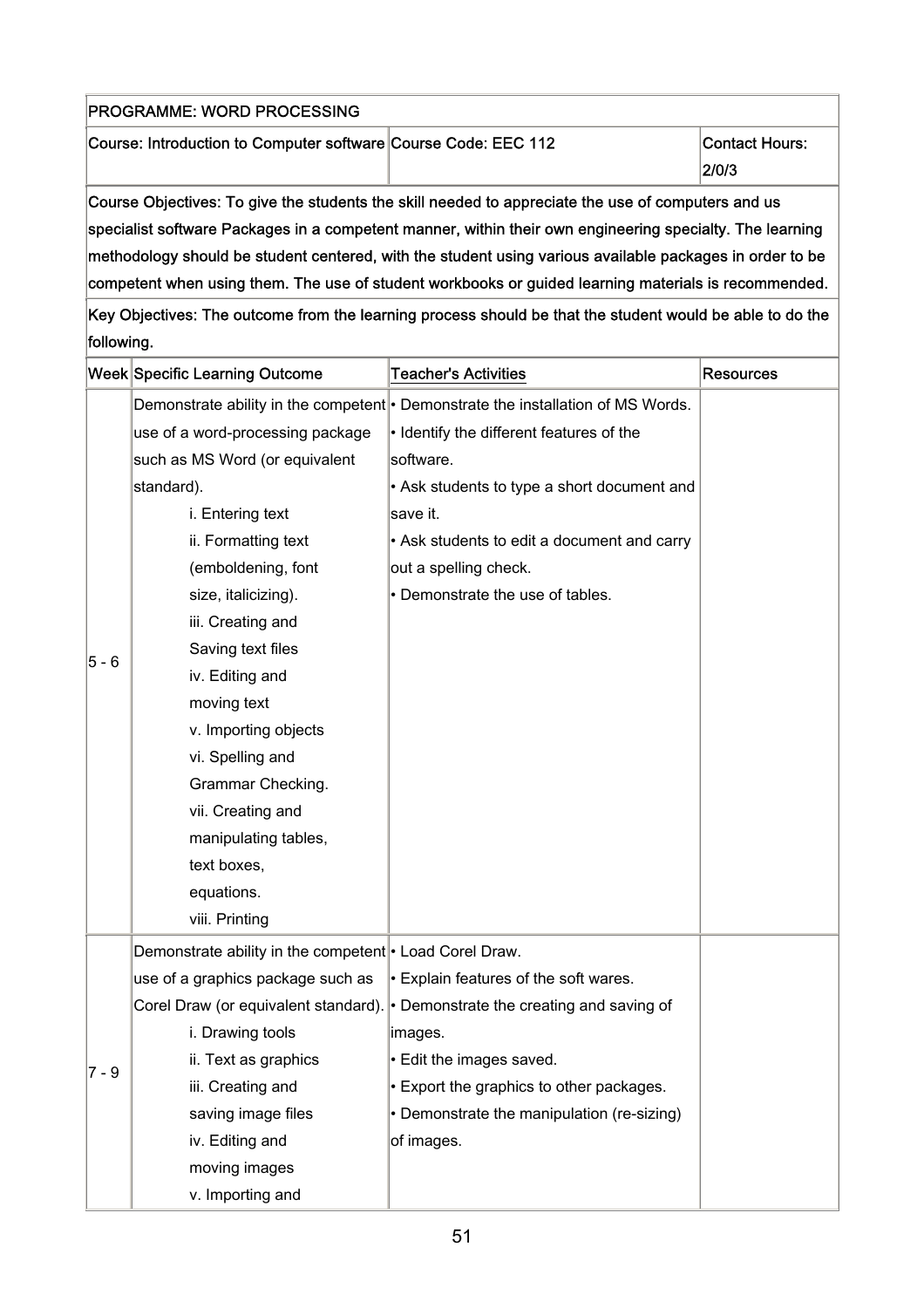| <b>PROGRAMME: WORD PROCESSING</b>                              |  |                          |
|----------------------------------------------------------------|--|--------------------------|
| Course: Introduction to Computer software Course Code: EEC 112 |  | Contact Hours:<br> 2/0/3 |
|                                                                |  |                          |

Course Objectives: To give the students the skill needed to appreciate the use of computers and us specialist software Packages in a competent manner, within their own engineering specialty. The learning methodology should be student centered, with the student using various available packages in order to be competent when using them. The use of student workbooks or guided learning materials is recommended.

|         | <b>Week Specific Learning Outcome</b>                                       | <b>Teacher's Activities</b>             | <b>Resources</b> |
|---------|-----------------------------------------------------------------------------|-----------------------------------------|------------------|
|         | exporting graphics                                                          |                                         |                  |
|         | vi. Windows                                                                 |                                         |                  |
|         | 'Clipboard' facility                                                        |                                         |                  |
|         | vii. Creating and                                                           |                                         |                  |
|         | manipulating                                                                |                                         |                  |
| $7 - 9$ | images (re-sizing                                                           |                                         |                  |
|         | etc).                                                                       |                                         |                  |
|         | viii. Image file                                                            |                                         |                  |
|         | standard (JPEG,                                                             |                                         |                  |
|         | PCX, GIF etc)                                                               |                                         |                  |
|         | ix. Printing                                                                |                                         |                  |
|         | Demonstrate ability in the competent • Load MS Excel.                       |                                         |                  |
|         | use of a spreadsheet package such $\cdot$ Explain features of the software. |                                         |                  |
|         | as MS Excel (or equivalent                                                  | • Create a worksheet and edit it.       |                  |
|         | standard).                                                                  | • Demonstrate how to format a workshop. |                  |
|         | i. Setting up the                                                           |                                         |                  |
|         | worksheet                                                                   |                                         |                  |
|         | ii. Entering data                                                           |                                         |                  |
|         | iii. Formatting data                                                        |                                         |                  |
| $10 -$  | (decimal places,                                                            |                                         |                  |
| 11      | alpha-numeric)                                                              |                                         |                  |
|         | iv. Creating and                                                            |                                         |                  |
|         | saving worksheets                                                           |                                         |                  |
|         | v. Creating a                                                               |                                         |                  |
|         | formula in cells                                                            |                                         |                  |
|         | vi. Importing objects                                                       |                                         |                  |
|         | vii. Exporting the                                                          |                                         |                  |
|         | worksheet                                                                   |                                         |                  |
|         | viii. Creating and                                                          |                                         |                  |
|         | manipulating                                                                |                                         |                  |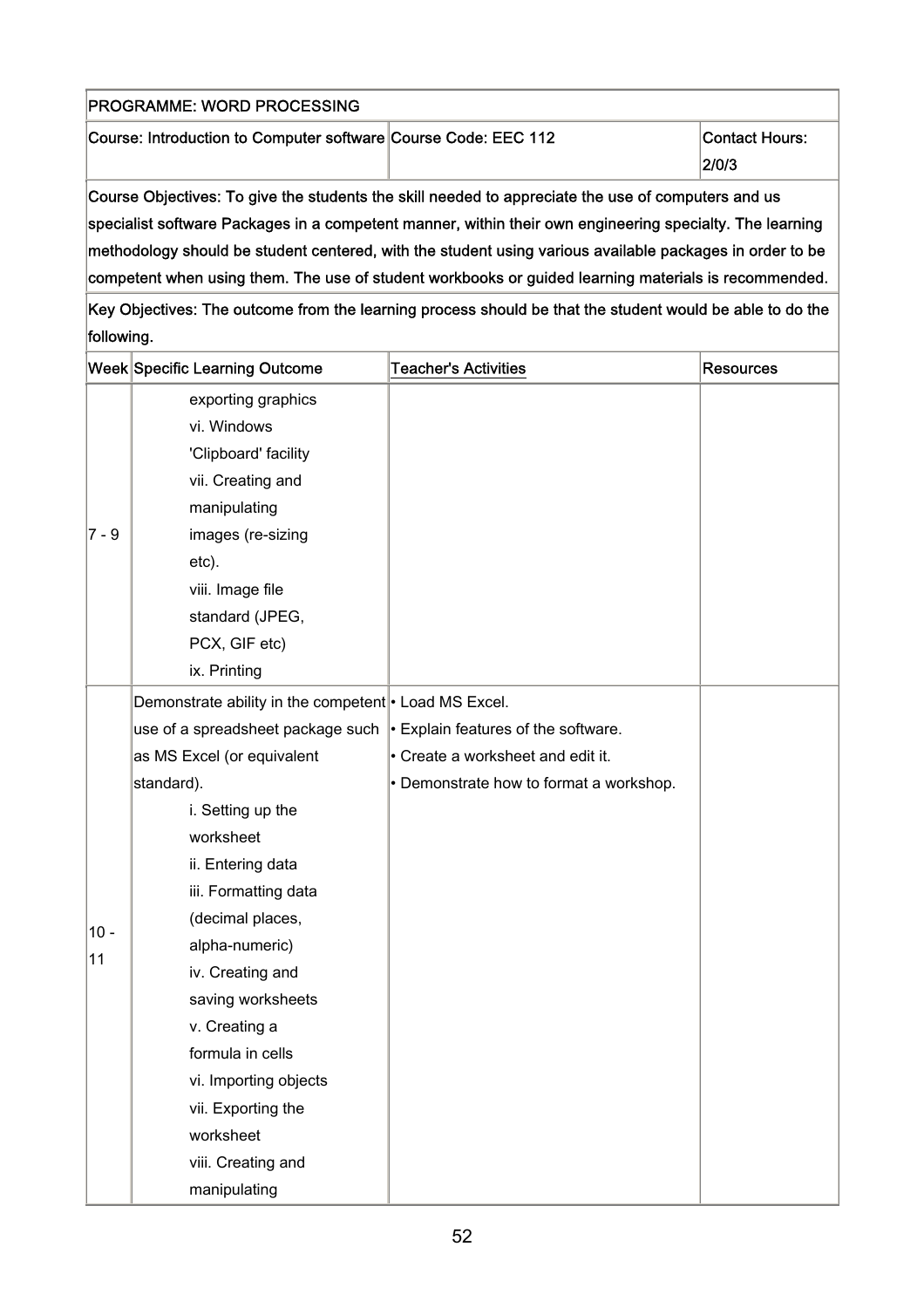| <b>PROGRAMME: WORD PROCESSING</b>                              |                                |
|----------------------------------------------------------------|--------------------------------|
| Course: Introduction to Computer software Course Code: EEC 112 | <b>Contact Hours:</b><br>2/0/3 |
|                                                                |                                |

Course Objectives: To give the students the skill needed to appreciate the use of computers and us specialist software Packages in a competent manner, within their own engineering specialty. The learning methodology should be student centered, with the student using various available packages in order to be competent when using them. The use of student workbooks or guided learning materials is recommended.

|        | <b>Week Specific Learning Outcome</b>                  | <b>Teacher's Activities</b>                                                       | <b>Resources</b> |
|--------|--------------------------------------------------------|-----------------------------------------------------------------------------------|------------------|
|        | graphical                                              |                                                                                   |                  |
| $10 -$ | representations of                                     |                                                                                   |                  |
| 11     | data                                                   |                                                                                   |                  |
|        | ix. Printing                                           |                                                                                   |                  |
|        | Demonstrate ability in the competent • Load MS Access. |                                                                                   |                  |
|        |                                                        | use of a database package such as $\cdot$ Explain the features and working of the |                  |
|        | MS Access (or equivalent standard). software.          |                                                                                   |                  |
|        | i. Drawing tools                                       | • Use students record as example and enter                                        |                  |
|        | ii. Text as graphics                                   | the records in the structure query modify                                         |                  |
|        | iii. Creating &                                        | and produce typical report.                                                       |                  |
|        | saving image files                                     | • Show how to index and sort files in                                             |                  |
|        | iv. Editing & moving                                   | alphabetical order.                                                               |                  |
|        | images                                                 |                                                                                   |                  |
| $12 -$ | v. Importing &                                         |                                                                                   |                  |
| 13     | exporting graphics                                     |                                                                                   |                  |
|        | vi. Windows                                            |                                                                                   |                  |
|        | 'Clipboard' facility                                   |                                                                                   |                  |
|        | vii. Creating &                                        |                                                                                   |                  |
|        | manipulating                                           |                                                                                   |                  |
|        | images (re-sizing                                      |                                                                                   |                  |
|        | etc)                                                   |                                                                                   |                  |
|        | viii. Image file                                       |                                                                                   |                  |
|        | standards (JPEG,                                       |                                                                                   |                  |
|        | PCX, GIF etc)                                          |                                                                                   |                  |
|        | ix. Printing                                           |                                                                                   |                  |
|        | Use the Internet to retrieve                           | • Show students how to look on to the                                             |                  |
| $14 -$ | information.                                           | Internet.                                                                         |                  |
|        | i. World Wide Web                                      | • Write and send an email.                                                        |                  |
| 15     | (WWW)                                                  | Surf the net.                                                                     |                  |
|        | ii. Download                                           |                                                                                   |                  |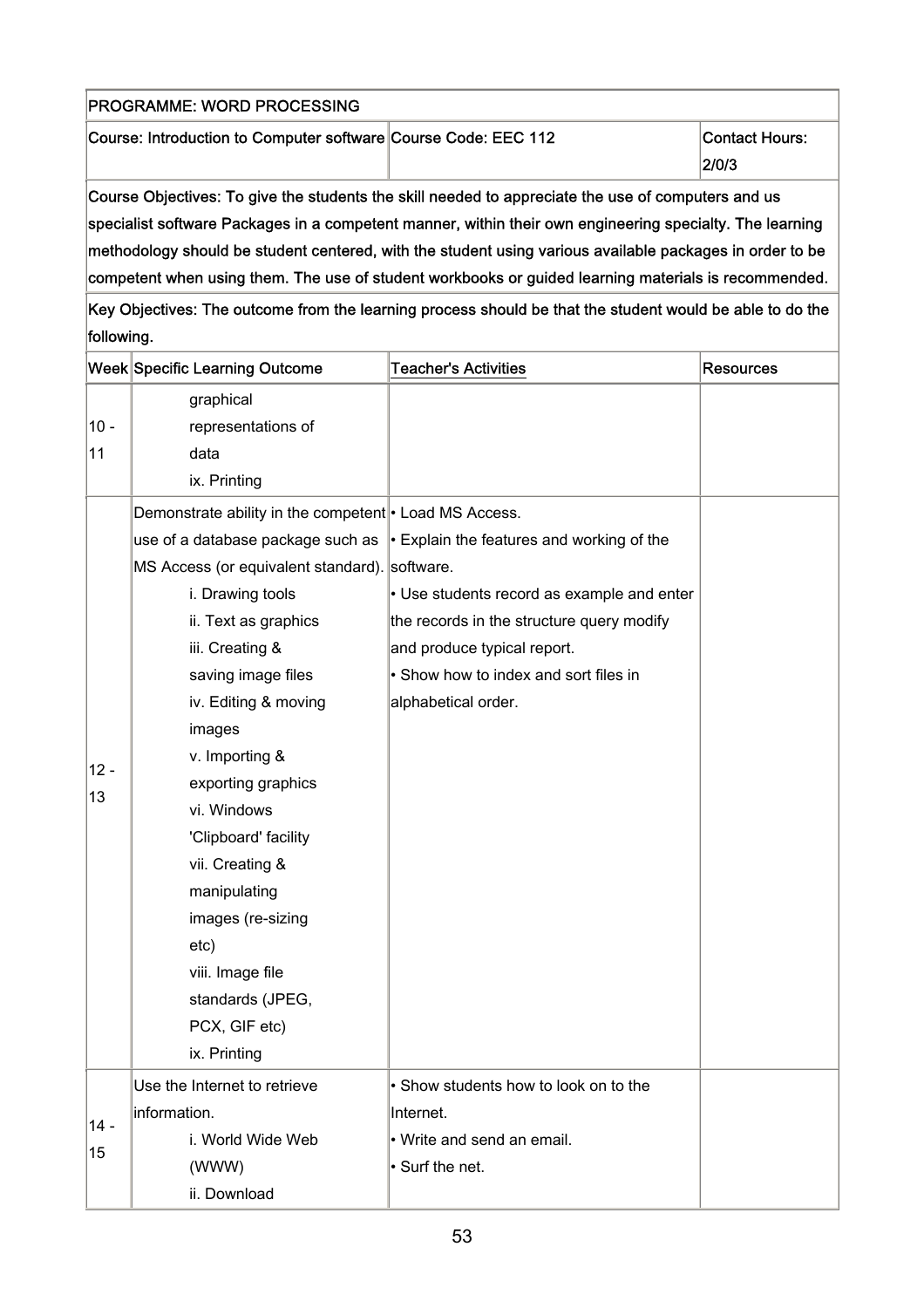| PROGRAMME: WORD PROCESSING                                     |                                                                                                          |                                |  |  |
|----------------------------------------------------------------|----------------------------------------------------------------------------------------------------------|--------------------------------|--|--|
| Course: Introduction to Computer software Course Code: EEC 112 |                                                                                                          | <b>Contact Hours:</b><br>2/0/3 |  |  |
|                                                                | Course Objectives: To give the students the skill needed to appreciate the use of computers and us       |                                |  |  |
|                                                                | specialist software Packages in a competent manner, within their own engineering specialty. The learning |                                |  |  |
|                                                                | methodology should be student centered, with the student using various available packages in order to be |                                |  |  |
|                                                                | competent when using them. The use of student workbooks or guided learning materials is recommended.     |                                |  |  |
|                                                                | Key Objectives: The outcome from the learning process should be that the student would be able to do the |                                |  |  |
| following.                                                     |                                                                                                          |                                |  |  |
| Week Specific Learning Outcome                                 | <b>Teacher's Activities</b>                                                                              | <b>Resources</b>               |  |  |
| information                                                    |                                                                                                          |                                |  |  |
|                                                                | iii. Paste retrieved information into an appropriate application                                         |                                |  |  |
|                                                                | iv. Use e-mail to send and receive messages.                                                             |                                |  |  |
| v. National and international e-mail                           |                                                                                                          |                                |  |  |
| vi. E-mail attachments (sending & receiving)                   |                                                                                                          |                                |  |  |
|                                                                | Assessment: Coursework 20%; Course test 20%; Practical 10%; Examination 50%.                             |                                |  |  |
|                                                                | Competency: The student should be expose to understand basic computer programming.                       |                                |  |  |
| References:                                                    |                                                                                                          |                                |  |  |
|                                                                | 1. Chapra, S.C. and Canale, R.P. "Introduction to Computing for Civil Engineers,                         |                                |  |  |
| Mcgrew hil, 1994                                               |                                                                                                          |                                |  |  |
|                                                                | 2. Press, W.H., Teukolsky, S.A., Vetterling, W.T. and Fannery, B.P. "Numerical                           |                                |  |  |
| recipes". Cambridge Univ. Press, 1993.                         |                                                                                                          |                                |  |  |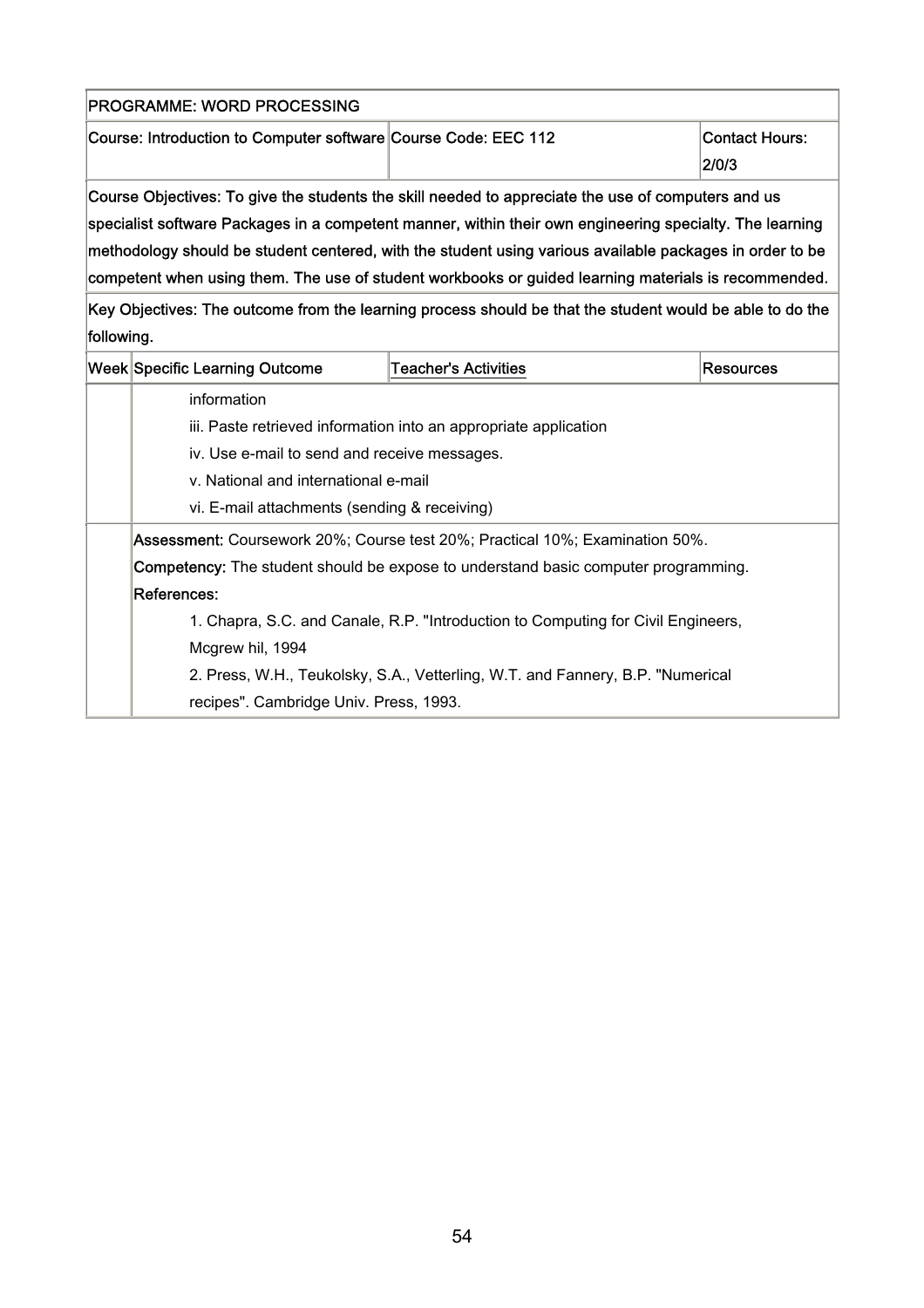## **Introduction to Computer Hardware I**

## EEC 117 COMPUTER HARDWARE I Y1/2NDSEM 1/0/2 HRS/WK

### OUTCOME:

On completion of this module, the student should be able to identify and assemble computer units and make them operational.

|         | <b>COURSE: COMPUTER HARDWARE I</b>                                                  |                             |                                    |  |
|---------|-------------------------------------------------------------------------------------|-----------------------------|------------------------------------|--|
|         | Course Specification: Theoretical Content COURSE CODE: EEC 117 CONTACT HOUR: 15 HRS |                             |                                    |  |
|         |                                                                                     |                             | <b>LECTURE 15 HRS PRACTICAL</b>    |  |
|         | General Objective: 1.0 Diagnose simple faults on a computer and rectify them        |                             |                                    |  |
|         | <b>Week Specific Learning Outcome</b>                                               | <b>Teachers activities</b>  | <b>Resources</b>                   |  |
| $1 - 3$ | 1.1 Explain briefly the evolution of                                                | • Introduce the students to | Computer auxiliary units, Computer |  |
|         | Computer from ENIAC to present                                                      | technical aspects of cables | peripherals, tools and measuring   |  |
|         | technology.                                                                         | connecting the units.       | instruments and central processing |  |
|         | 1.2 List major sub units of a                                                       | • Explain how data is       | units, I/O devices.                |  |
|         | Computer (Mother board (XT and                                                      | transferred down the cables |                                    |  |
| $ 4-5 $ | AT), Drives (Hard disk, Floppy, CD-                                                 | and the type of hand-shake  |                                    |  |
|         | ROM, Zip), Ports.                                                                   | methods used.               |                                    |  |
|         | 1.3 Explain briefly the operation of                                                |                             |                                    |  |
|         | Computer                                                                            |                             |                                    |  |
|         | 1.4 Draw a block diagram showing                                                    |                             |                                    |  |
|         | the interconnection of the Sub-units                                                |                             |                                    |  |
|         | of the mother board.                                                                |                             |                                    |  |
|         | 1.5 Identify the memory, ports, CPU,                                                |                             |                                    |  |
|         | power supply, battery supply for                                                    |                             |                                    |  |
|         | memory retention                                                                    |                             |                                    |  |
| $6 - 7$ | 1.6 Identify the protocols of various                                               | - do -                      | - do -                             |  |
|         | types port: Parallel, Serial; USP.                                                  |                             |                                    |  |
|         | 1.7 Explain the functions of the                                                    |                             |                                    |  |
|         | Ports listed 3.1 above.                                                             |                             |                                    |  |
|         | 1.8 Demonstrate how to connect                                                      |                             |                                    |  |
|         | Computer Ports to peripherals.                                                      |                             |                                    |  |
| 8 - 9   | 1.9 Explain the characteristics of                                                  |                             |                                    |  |
|         | monitors such as Scanning Speed,                                                    |                             |                                    |  |
|         | Colour resolution etc.                                                              |                             |                                    |  |
|         | 1.10 Explain briefly the functions                                                  |                             |                                    |  |
|         | and operation of monitors                                                           |                             |                                    |  |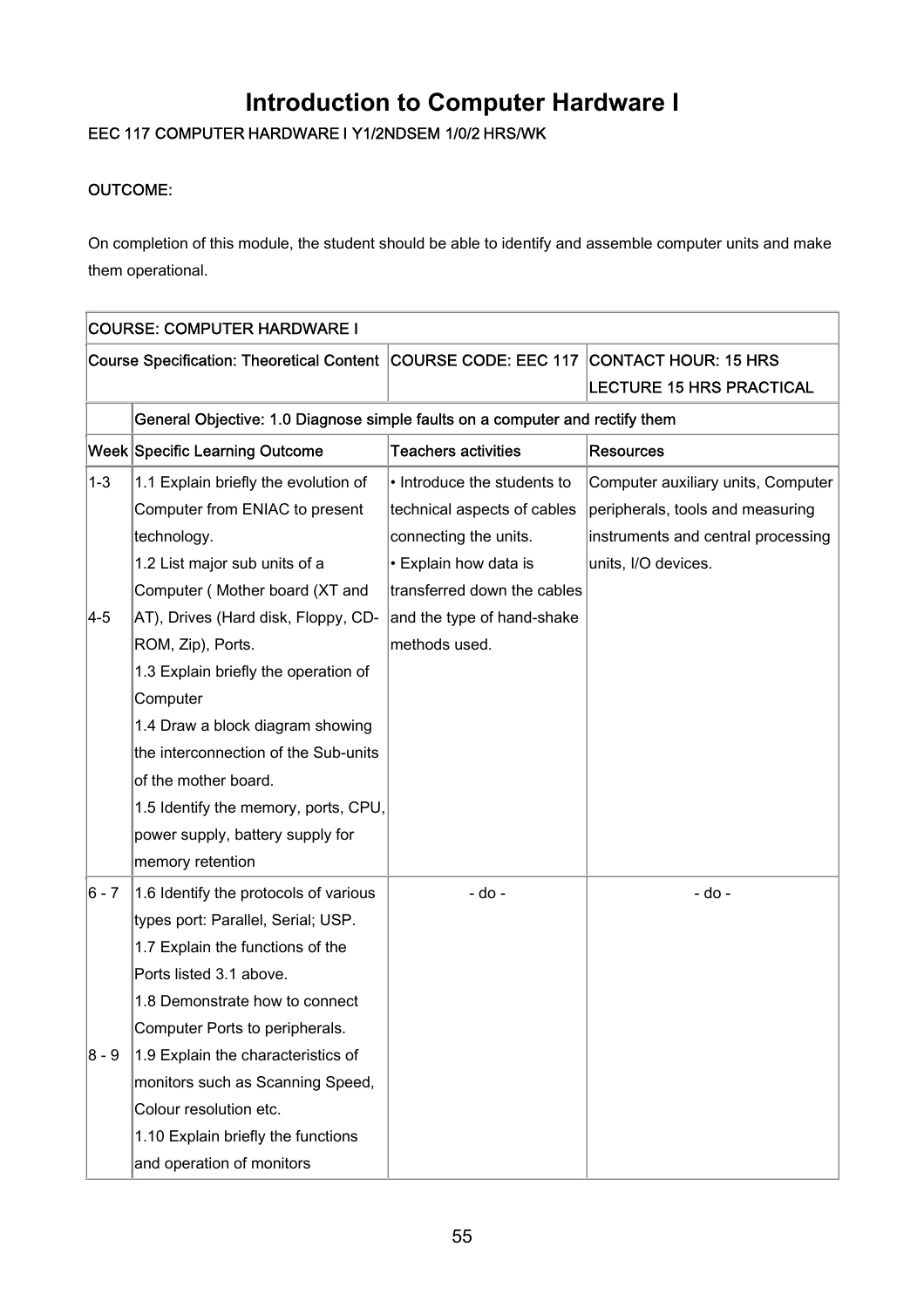|              | <b>COURSE: COMPUTER HARDWARE I</b>                                                                                                                                                                                                                           |                            |                                 |  |  |
|--------------|--------------------------------------------------------------------------------------------------------------------------------------------------------------------------------------------------------------------------------------------------------------|----------------------------|---------------------------------|--|--|
|              | Course Specification: Theoretical Content COURSE CODE: EEC 117 CONTACT HOUR: 15 HRS                                                                                                                                                                          |                            |                                 |  |  |
|              |                                                                                                                                                                                                                                                              |                            | <b>LECTURE 15 HRS PRACTICAL</b> |  |  |
|              | General Objective: 1.0 Diagnose simple faults on a computer and rectify them                                                                                                                                                                                 |                            |                                 |  |  |
|              | <b>Week Specific Learning Outcome</b>                                                                                                                                                                                                                        | <b>Teachers activities</b> | <b>Resources</b>                |  |  |
| $8 - 9$      | 1.11 Select monitors for different<br>mother boards speed and                                                                                                                                                                                                |                            |                                 |  |  |
|              | resolution.                                                                                                                                                                                                                                                  |                            |                                 |  |  |
| $10 -$<br>11 | 1.12 Explain briefly the operation of<br>a Printer.<br>1.13 List different types of Printer<br>(e.g. Line, Dot, Laser, Deskjet etc.)<br>1.14 Understand the difference<br>between various types of Printer<br>heads.<br>1.15 Identify pin connection role of |                            |                                 |  |  |
|              | Printer Ports such as Parallel, Serial<br>USP.<br>1.16 Identify a modem                                                                                                                                                                                      |                            |                                 |  |  |
| $12 -$       | 1.17 Draw a block diagram of a<br>modem<br>1.18 Explain briefly the operation of<br>a modem<br>1.19 Explain the classification of<br>modems (V Series and X Series)                                                                                          |                            |                                 |  |  |
| 15           | 1.20 Identify Modem Ports<br>1.21 Demonstrate the connection of<br>a Modem to Computer.<br>1.22 Understand what determines<br>Modem Speed Introduce briefly the<br>concepts of networking.                                                                   |                            |                                 |  |  |
|              | ASSESSMENT:- The Practical class will be awarded 40% of the total score. Continuous assessment,<br>test and quizzes will take 10% of the total score, while the remaining 50% will be for the end of the<br>semester examination                             |                            |                                 |  |  |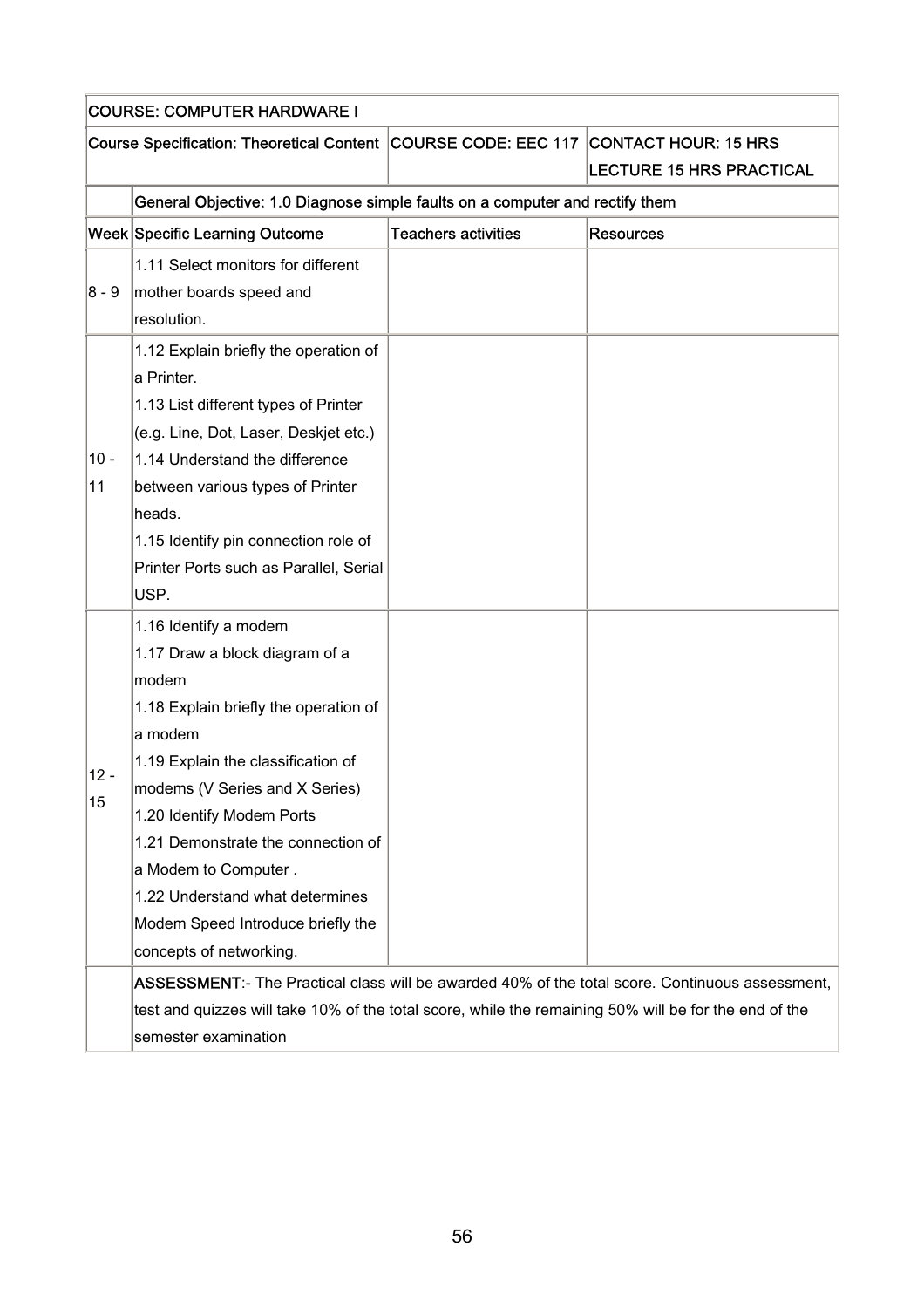## **Computer Hardware II**

## EEC 247 Computer Hardware II Y2/4<sup>th</sup> SEMESTER 1/0/2 Hrs/wk

### OUTCOMES:

On completion of this module, the student should be able to diagnose simple faults on a computer and rectify them.

|         | PROGRAMME: ND IN ELECTRICAL ENGINEERING TECHNOLOGY                         |                                                             |                             |
|---------|----------------------------------------------------------------------------|-------------------------------------------------------------|-----------------------------|
|         | Course: COMPUTER SOFTWARE II                                               | Course Code: EEC 247                                        | <b>Contact Hour: 15hrs</b>  |
|         |                                                                            |                                                             | Theory, 15hrs. Practical    |
|         | <b>Course Specification: Theoretical Content</b>                           |                                                             |                             |
|         | General Objective: : Diagnose simple faults on a computer and rectify them |                                                             |                             |
|         | <b>Week Specific Learning Outcome</b>                                      | <b>Teachers Activities</b>                                  | <b>Resources</b>            |
| $1 - 2$ | Simple Fault finding on Computers.                                         | • In this module Instructors                                | • Computer auxiliary units, |
|         | 1.1 Draw up a list of possible faults that                                 | should give students activity to computer peripheral units, |                             |
| 4 - 3   | could be easily identified from external                                   | explore with ample time to                                  | central processing          |
|         | symptoms. (Area of concern are Power                                       | absorb the difficult issues                                 | units(CPU), I/O devices,    |
| 5 - 6   | supplies, Clocks, Memory battery low, I/O                                  | involved, and to ask questions                              | tools and measuring         |
|         | ports, disk drives voltages, keyboard,                                     | almost on a one to one basis.                               | instruments.                |
|         | monitors, disc drives, scratches on discs)                                 | • Instructor should help the                                |                             |
|         | 1.2 Identify faults on the mother-board                                    | students draw the list of faults                            |                             |
|         | from symptoms on the monitor.                                              | to build up a database for                                  |                             |
|         | 1.3 Evaluate if fault is hard ware or soft                                 | diagnosis.                                                  |                             |
|         | ware                                                                       | • Instructor should attempt to                              |                             |
|         | 1.4 Connect drives to Mother board                                         | collect faulty boards for                                   |                             |
|         | 1.5 Test                                                                   | student use whenever                                        |                             |
|         |                                                                            | possible and use them in the                                |                             |
|         |                                                                            | workshop.                                                   |                             |
| $7 - 8$ | 1.6 Install and Remove Memory Modules                                      |                                                             |                             |
|         | $9 - 11$ 1.7 Identify various cards installed in bus                       |                                                             |                             |
| 12      | slots.                                                                     |                                                             |                             |
|         | 1.8 Identify different types of slots and                                  |                                                             |                             |
|         | their purpose                                                              |                                                             |                             |
|         | 1.9 Do a literature survey of peripherals                                  |                                                             |                             |
|         | available in the market. Note the trends of                                |                                                             |                             |
|         | data transfer methods and ports used.                                      |                                                             |                             |
|         | 1.10 Install a Modem                                                       |                                                             |                             |
|         | 1.11 Set modem parameters on the                                           |                                                             |                             |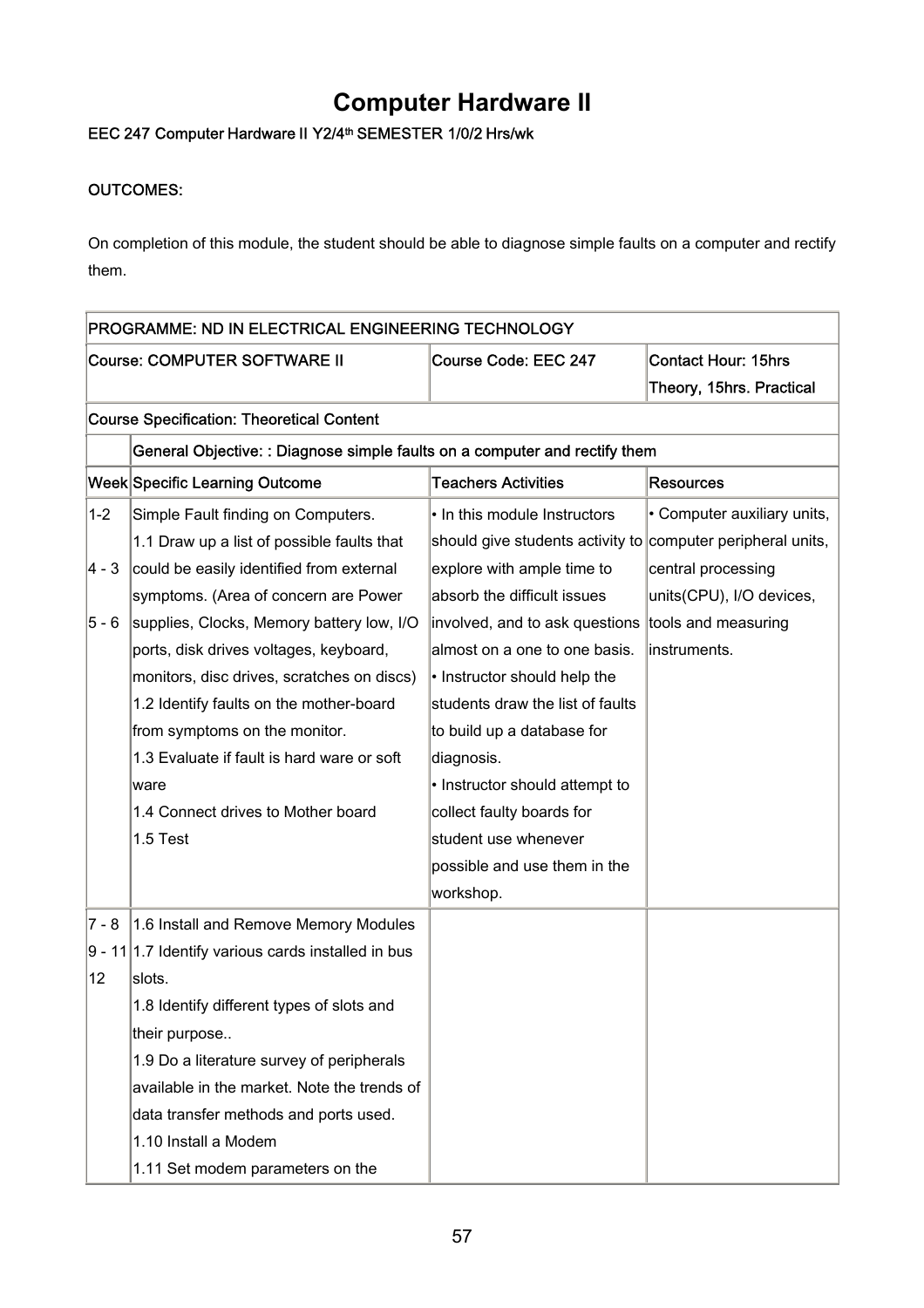|    | PROGRAMME: ND IN ELECTRICAL ENGINEERING TECHNOLOGY                                                   |                            |                            |
|----|------------------------------------------------------------------------------------------------------|----------------------------|----------------------------|
|    | <b>Course: COMPUTER SOFTWARE II</b>                                                                  | Course Code: EEC 247       | <b>Contact Hour: 15hrs</b> |
|    |                                                                                                      |                            | Theory, 15hrs. Practical   |
|    | <b>Course Specification: Theoretical Content</b>                                                     |                            |                            |
|    | General Objective: : Diagnose simple faults on a computer and rectify them                           |                            |                            |
|    | <b>Week Specific Learning Outcome</b>                                                                | <b>Teachers Activities</b> | Resources                  |
|    | $ 9 - 11 $ computer                                                                                  |                            |                            |
| 12 |                                                                                                      |                            |                            |
| 13 | 1.12 Install a UPS device making a                                                                   |                            |                            |
|    | 14-15 suitable cable.                                                                                |                            |                            |
|    | 1.13 Note different types of MICE                                                                    |                            |                            |
|    | 1.14 Make RS-232-C interface Cable                                                                   |                            |                            |
|    | 1.15 Assembling and disassembling a                                                                  |                            |                            |
|    | Computer System                                                                                      |                            |                            |
|    | <b>ASSESSMENT:</b> The Practical class will be awarded 40% of the total score. The continuous        |                            |                            |
|    | assessments, tests and quizzes will take 10% of the total score, while the remaining 50% will be for |                            |                            |
|    | the end of the Semester Examination score                                                            |                            |                            |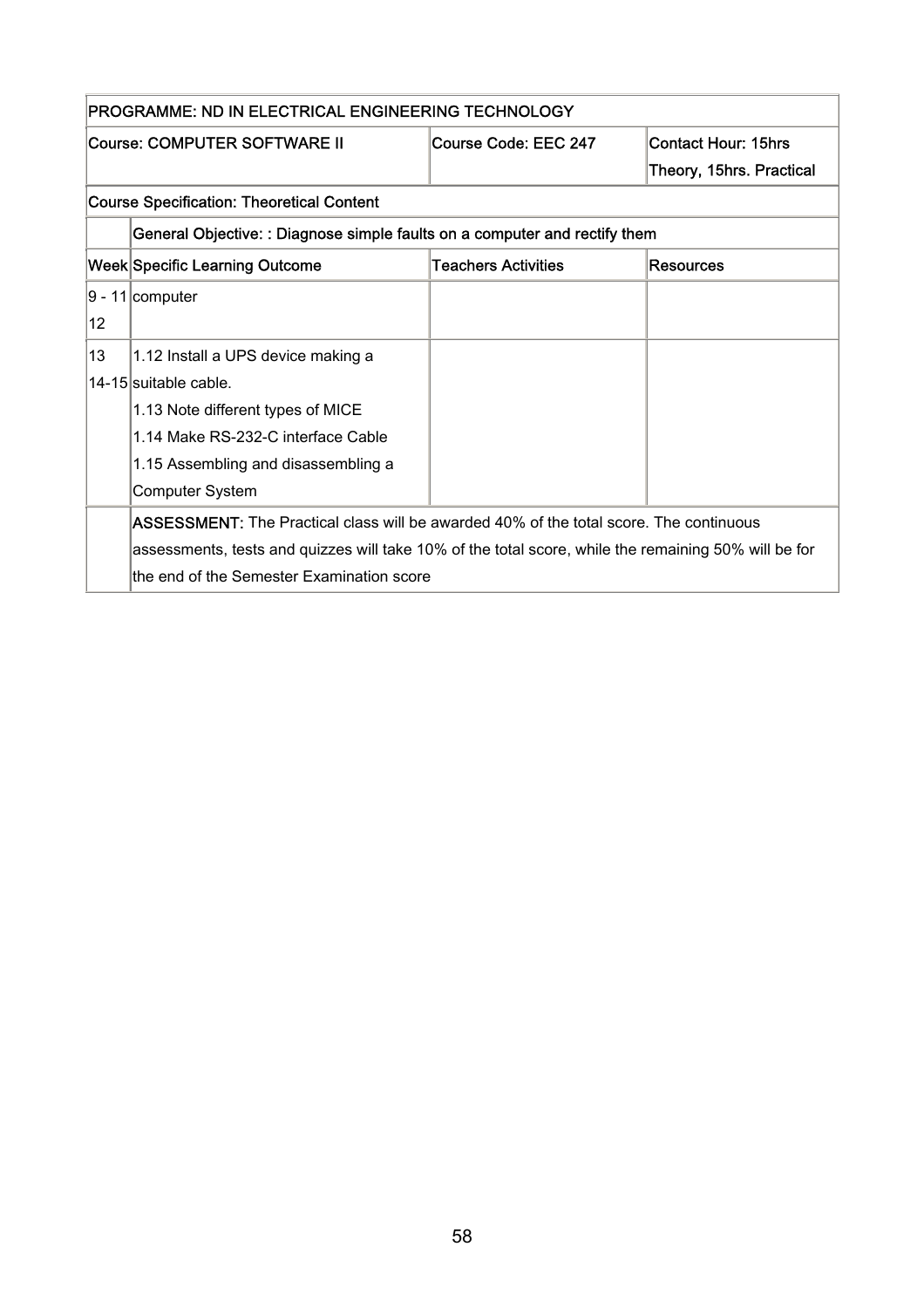## MECHANICAL ENGINEERING COURSES

## **Basic Workshop Technology and Practice**

### MEC 112 BASIC WORKSHOP TECHNOLOGY AND PRACTICE YI/1ST SEMESTER 1/0/2 Hrs/Wk

#### OUTCOMES:

On completion of this module, the student should be able to:

- 1. Know safety precautions.
- 2. Use and maintain various bench tools.
- 3. Use simple measuring and testing requirements.
- 4. Know drilling and reaming operation.
- 5. Know various metal joining operation.
- 6. Cut and joint metal by gas welding.
- 7. Know various metal arc welding operations.
- 8. Know the various wood working tools and operations.
- 9. Know simple operations on plastics.

|         | <b>PROGRAMME: NATIONAL DIPLOMA IN MECHANICAL ENGINEERING</b> |                                |                          |
|---------|--------------------------------------------------------------|--------------------------------|--------------------------|
|         | COURSE: Basic Workshop Technology & Practice CODE: MEC 112   |                                | <b>CONTACT HOURS: 1</b>  |
|         |                                                              |                                | <b>HOUR PER WEEK</b>     |
|         | <b>Course Specification: Theoretical Content</b>             |                                |                          |
|         | General Objective 1.0: Know safety precautions               |                                |                          |
|         | Week Specific Learning Outcome:                              | <b>Teachers Activities</b>     | Resources                |
|         | 1.1 Observe safety precautions                               | Ask students to observe safely | Chalkboard, textbooks,   |
|         | 1.2 Use protective wears                                     | precaution in the workshop     | micrometer screw         |
|         | 1.3 Observe all safety rules and regulation.                 | Discuss some unsafe acts in    | gauge, vernier calliper, |
|         |                                                              | the workshop.                  | steel rule, drill bits.  |
|         |                                                              | Ask students to list out       |                          |
|         |                                                              | protective wears in the        |                          |
| $1 - 4$ |                                                              | workshop.                      |                          |
|         |                                                              | Discuss the types.             |                          |
|         |                                                              | Discuss and list out safety    |                          |
|         |                                                              | rules in the workshop          |                          |
|         |                                                              | Discuss and differentiate      |                          |
|         |                                                              | between measuring and          |                          |
|         |                                                              | testing.                       |                          |
|         |                                                              | Explain the principle and      |                          |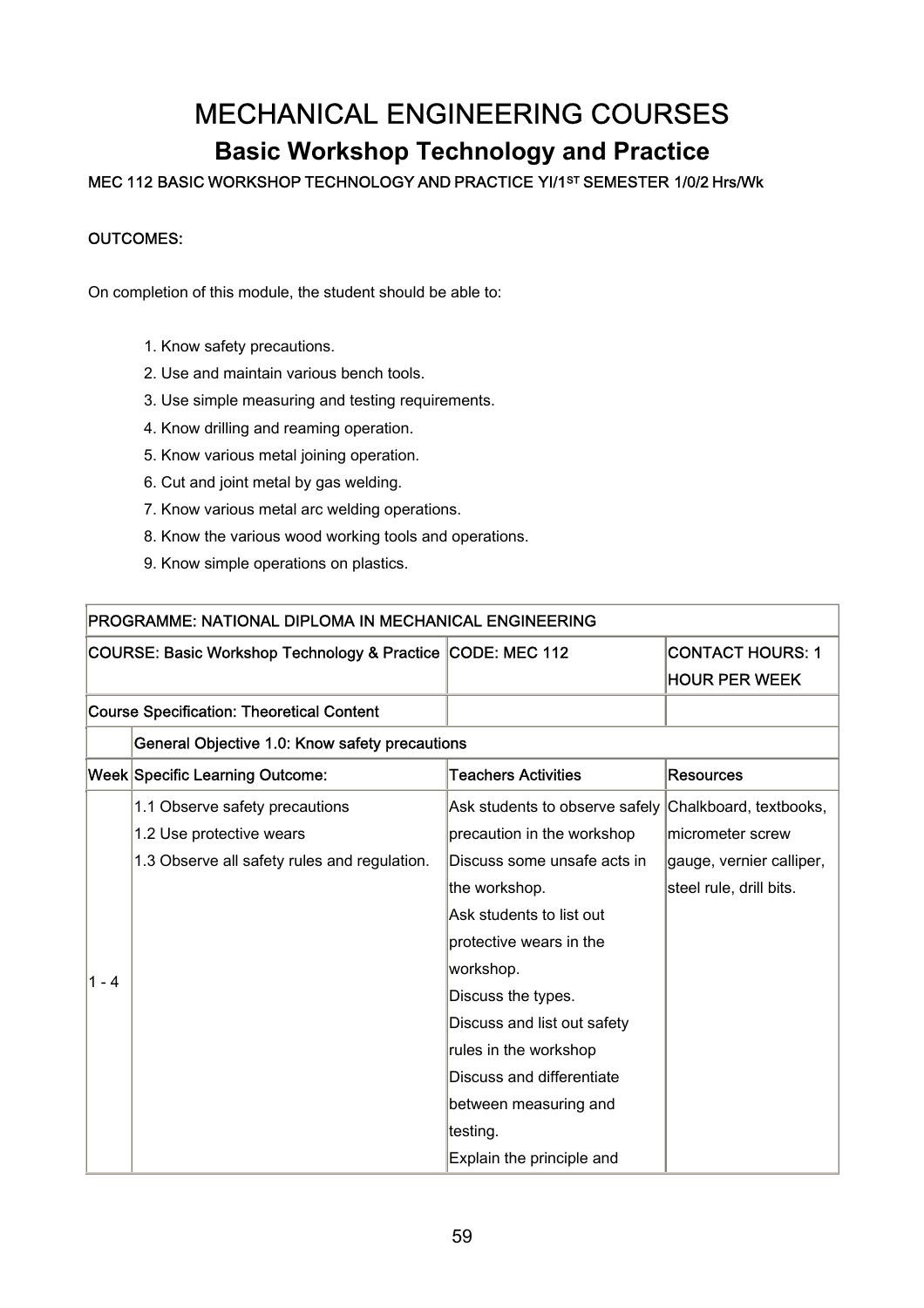|         | PROGRAMME: NATIONAL DIPLOMA IN MECHANICAL ENGINEERING                                                                                                                                                                |                                                                                                                                                                                                                                                                                                                                                                     |                                                 |
|---------|----------------------------------------------------------------------------------------------------------------------------------------------------------------------------------------------------------------------|---------------------------------------------------------------------------------------------------------------------------------------------------------------------------------------------------------------------------------------------------------------------------------------------------------------------------------------------------------------------|-------------------------------------------------|
|         | COURSE: Basic Workshop Technology & Practice CODE: MEC 112                                                                                                                                                           |                                                                                                                                                                                                                                                                                                                                                                     | <b>CONTACT HOURS: 1</b><br><b>HOUR PER WEEK</b> |
|         | <b>Course Specification: Theoretical Content</b>                                                                                                                                                                     |                                                                                                                                                                                                                                                                                                                                                                     |                                                 |
|         | General Objective 1.0: Know safety precautions                                                                                                                                                                       |                                                                                                                                                                                                                                                                                                                                                                     |                                                 |
|         | Week Specific Learning Outcome:                                                                                                                                                                                      | <b>Teachers Activities</b>                                                                                                                                                                                                                                                                                                                                          | <b>Resources</b>                                |
| $1 - 4$ |                                                                                                                                                                                                                      | construction of micrometer<br>screw gauge and vernier<br>calipers.<br>Perform simple measuring<br>exercises using steel rule,<br>vernier calipers and                                                                                                                                                                                                               |                                                 |
|         |                                                                                                                                                                                                                      | micrometers                                                                                                                                                                                                                                                                                                                                                         |                                                 |
|         | General Objective 2.0: Know drilling operations                                                                                                                                                                      |                                                                                                                                                                                                                                                                                                                                                                     |                                                 |
|         | <b>Week Specific Learning Outcome:</b>                                                                                                                                                                               | <b>Teachers Activities</b>                                                                                                                                                                                                                                                                                                                                          | <b>Resources</b>                                |
| $5 - 7$ | 2.1 Discuss the nomenclature of a twist drill<br>2.2 Discuss the formulae for calculation of<br>speed of various sizes of drills<br>$n = v \times 1000$<br>λxd<br>$n = no$ . of rev/min<br>$d = dia of drill in min$ | Ask student to grind drill bits<br>accurately Ask students to<br>select correct drilling speed                                                                                                                                                                                                                                                                      | -do-                                            |
|         | $v =$ cutting speed                                                                                                                                                                                                  |                                                                                                                                                                                                                                                                                                                                                                     |                                                 |
|         | General Objective 3.0: Know various metal joining operations                                                                                                                                                         |                                                                                                                                                                                                                                                                                                                                                                     |                                                 |
|         | Week Specific Learning Outcome:                                                                                                                                                                                      | <b>Teachers Activities</b>                                                                                                                                                                                                                                                                                                                                          | <b>Resources</b>                                |
| 8 - 9   | 3.1 Select correct tapping drill size<br>3.2 Select correct taps<br>3.3 Fabricate metal container by knock-up<br>joining<br>3.4 Carry out soft soldering                                                             | • Calculate the tapping drill<br>size for v-threads.<br>• Discuss and indicate how<br>thread are characterised a.<br>Pitch b. No. of starts c. Profile<br>of thread d. Direction of thread<br>• Discuss in detail<br>• Discuss the various metal<br>joining methods<br>• Distinguish between<br>soldering and brazing<br>• Discuss the importance of<br>using flux. |                                                 |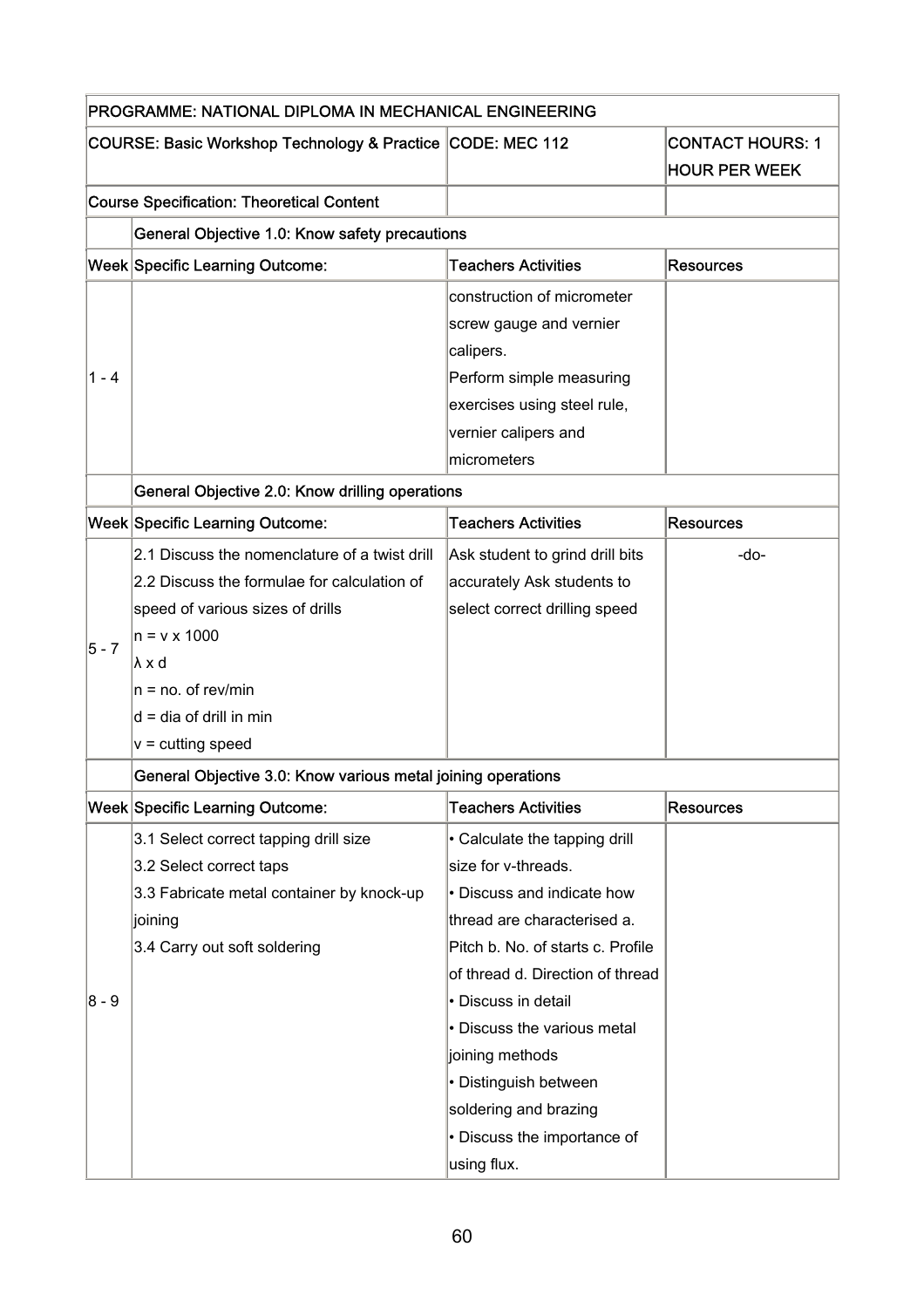|        | PROGRAMME: NATIONAL DIPLOMA IN MECHANICAL ENGINEERING                     |                                           |                                                 |
|--------|---------------------------------------------------------------------------|-------------------------------------------|-------------------------------------------------|
|        | COURSE: Basic Workshop Technology & Practice CODE: MEC 112                |                                           | <b>CONTACT HOURS: 1</b><br><b>HOUR PER WEEK</b> |
|        | <b>Course Specification: Theoretical Content</b>                          |                                           |                                                 |
|        | General Objective 4.0: Know the various wood working tools and operations |                                           |                                                 |
|        | Week Specific Learning Outcome:                                           | <b>Teachers Activities</b>                | <b>Resources</b>                                |
|        | 4.1 Know and state the applications of the                                | List and state the applications           | • Try Square                                    |
|        | following:                                                                | of this tools                             | • Divider                                       |
|        | 9. Geometric/marking out                                                  | Discuss with the student in               | · gauges                                        |
|        | tools e.g. try square, dividers                                           | more details the use of this              | • Jack planes                                   |
|        | and gauges                                                                | tools                                     | • Smooths                                       |
|        | 10. Planning tools e.g. Jack,                                             | Ask students to identify the              | • Try plane                                     |
|        | smooth, try planes, spoke                                                 | tools in 4.1 and describe them.           | • Panel saws                                    |
|        | shaves, etc.                                                              | • Ask students to explain the             | • Chisels                                       |
|        | 11. Cutting tools e.g. saws                                               | use and operation of the tool in • Knives |                                                 |
|        | chisels, knives, boring tools                                             | 4.1                                       | • Boring tools                                  |
|        | 12. Impelling tools e.g.                                                  | • Ask students to use the tools           | • Hammers                                       |
|        | hammer and mallets                                                        | in 4.4 for the operations on an           | • Mallets                                       |
|        | 13. Pneumatic tools                                                       | exercise or training model.               | • Portable saw                                  |
|        | 4.2 Describe portable electric hand tools in                              | • Ask student to identify the             | • Portable planer                               |
|        | wood work, e.g. portable saw, portable                                    | machines in                               | • Portable drill                                |
| $10 -$ | planer, portable drill, portable sander and jig                           | $ 4.5 \cdot \text{State}$ the safety      | • Portable sander                               |
| 15     | saw.                                                                      | precaution on the machines in             | • Jig saw                                       |
|        | 4.3 Explain the operations of the tools in 4.1                            | 4.5                                       |                                                 |
|        | 4.4 Carry out various woodwork operations                                 |                                           |                                                 |
|        | using the tools in 4.1                                                    |                                           |                                                 |
|        | 4.5 List basic wood working machine's such                                |                                           |                                                 |
|        | as                                                                        |                                           |                                                 |
|        | 1. Surface planning and                                                   |                                           |                                                 |
|        | thickening machine                                                        |                                           |                                                 |
|        | 2. Circular sawing machine                                                |                                           |                                                 |
|        | 3. Morticing machine                                                      |                                           |                                                 |
|        | 4. Drilling machine                                                       |                                           |                                                 |
|        | 5. Single ended tenning                                                   |                                           |                                                 |
|        | machine                                                                   |                                           |                                                 |
|        | 6. Band sawing machines                                                   |                                           |                                                 |
|        | and safety precaution in                                                  |                                           |                                                 |
|        | their operations                                                          |                                           |                                                 |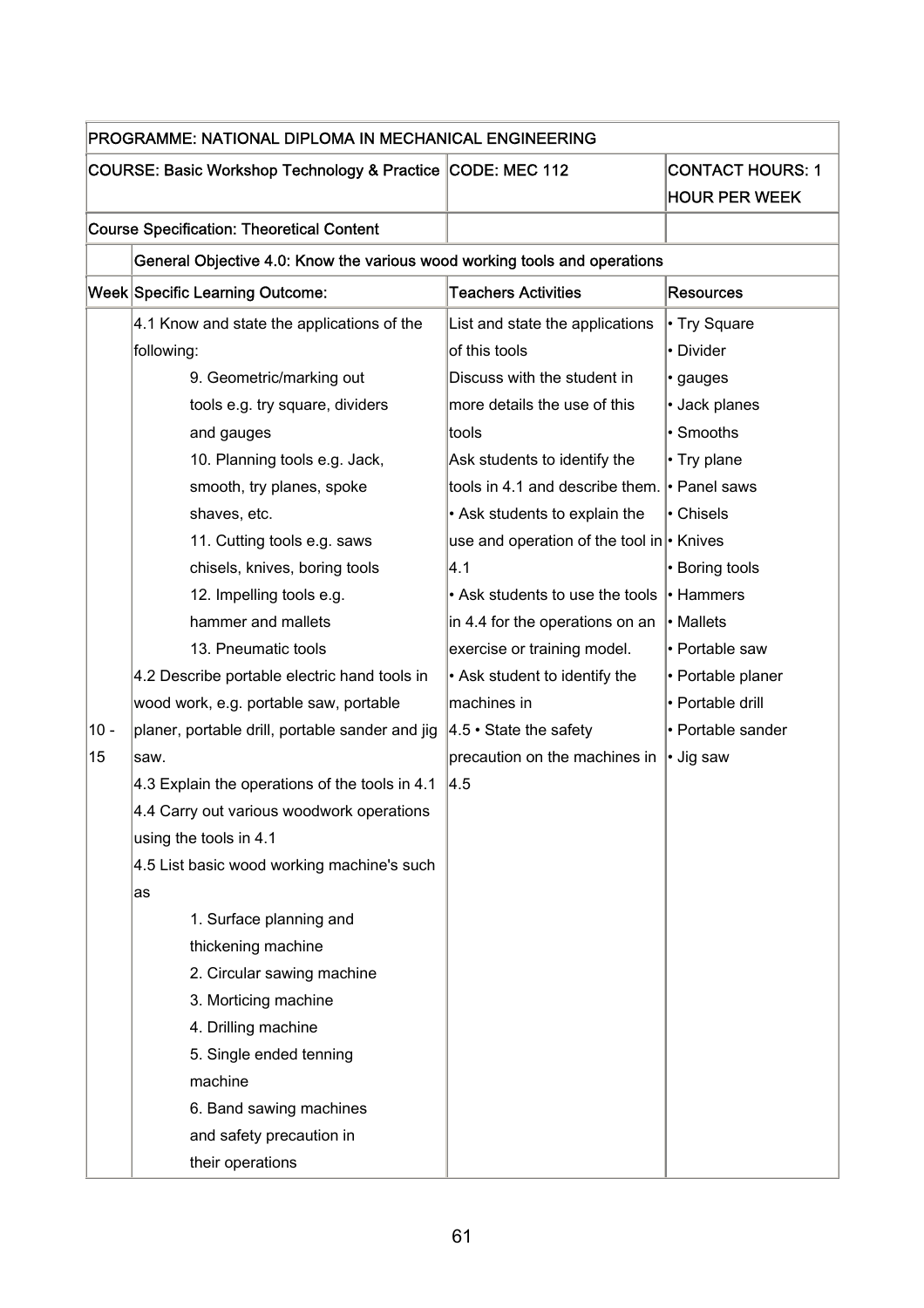| PROGRAMME: NATIONAL DIPLOMA IN MECHANICAL ENGINEERING      |                                                                           |                     |                      |
|------------------------------------------------------------|---------------------------------------------------------------------------|---------------------|----------------------|
| COURSE: Basic Workshop Technology & Practice CODE: MEC 112 |                                                                           |                     | ICONTACT HOURS: 1    |
|                                                            |                                                                           |                     | <b>HOUR PER WEEK</b> |
|                                                            | <b>Course Specification: Theoretical Content</b>                          |                     |                      |
|                                                            | General Objective 4.0: Know the various wood working tools and operations |                     |                      |
|                                                            | <b>Week Specific Learning Outcome:</b>                                    | Teachers Activities | <b>Resources</b>     |

ASSESSMENT: - The practical class will be awarded 40% of the total score. The continuous assessment, tests and quizzes will be 10% of the total score, while the remaining 50% will be for the end of the Semester Examination score.

|                                               | <b>COURSE: BASIC WORKSHOP</b>                   | <b>COURSE CODE: MEC 112</b>                       | <b>CONTACT HOURS: L</b>                   |
|-----------------------------------------------|-------------------------------------------------|---------------------------------------------------|-------------------------------------------|
|                                               | <b>TECHNOLOGY &amp; PRACTICE</b>                |                                                   | = 1, P= 2 3HRS Per                        |
|                                               |                                                 |                                                   | <b>MK</b>                                 |
| <b>Theoretical Content: PRACTICAL CONTENT</b> |                                                 |                                                   |                                           |
|                                               | General Objective 1.0: Know safety precautions. |                                                   |                                           |
|                                               | <b>Week Specific Learning Outcome:</b>          | <b>Teachers Activities</b>                        | <b>Resources</b>                          |
|                                               | 1.1 Observe safety                              | • Let students know that when accident            | $\cdot$ CO <sub>2</sub> fire extinguisher |
|                                               | precautions                                     | happens on the workshop, they are caused          | • Water hose                              |
|                                               | 1.2 Operate safety equipment                    | a. Discuss some unsafe acts                       | · Sand buckets                            |
|                                               | e.g. fire extinguishers, safety                 | and condition in the workshop                     |                                           |
|                                               | water hose etc.                                 | • Let students know why the workshop is           |                                           |
|                                               | 1.3 Use of protective wears                     | arranged as it is vis-a-vis                       |                                           |
|                                               | 1.4 Observe all safety rules                    | a. gangway                                        |                                           |
|                                               | and regulations                                 | b. exit doors                                     |                                           |
|                                               |                                                 | c. machine layout                                 |                                           |
|                                               |                                                 | d. illumination/ventilation                       |                                           |
| $1 - 2$                                       |                                                 | • Ask students to differentiate between           |                                           |
|                                               |                                                 | a. type of fires and medium to                    |                                           |
|                                               |                                                 | extinguish them operate fire                      |                                           |
|                                               |                                                 | extinguishers.                                    |                                           |
|                                               |                                                 | • List types of protective wears suitable for the |                                           |
|                                               |                                                 | mechanical workshop                               |                                           |
|                                               |                                                 | a. Overall                                        |                                           |
|                                               |                                                 | b. Safety boots                                   |                                           |
|                                               |                                                 | c. Eye glasses (safety)                           |                                           |
|                                               |                                                 | d. Hand gloves etc.                               |                                           |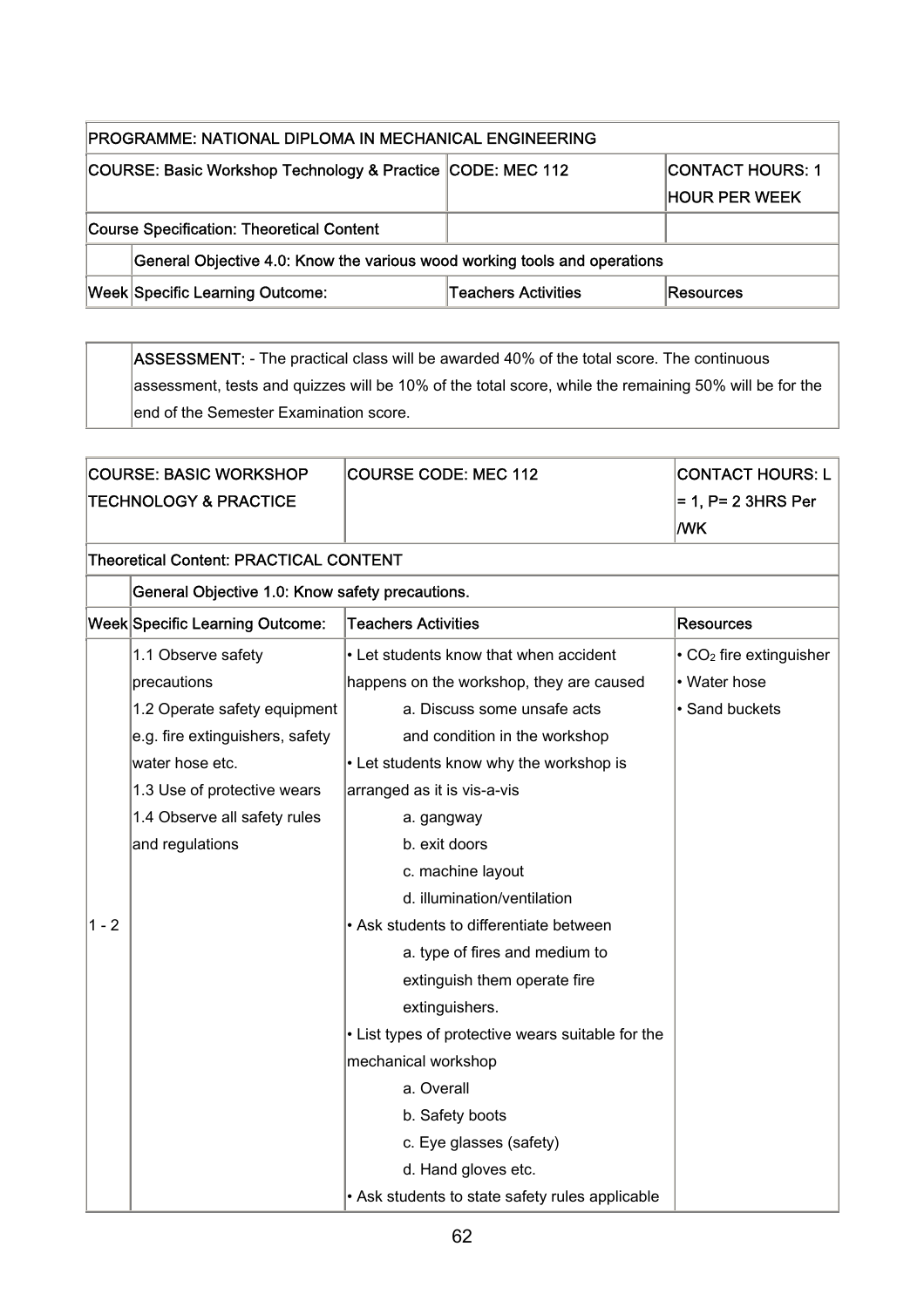COURSE: BASIC WORKSHOP TECHNOLOGY & PRACTICE

## COURSE CODE: MEC 112 CONTACT HOURS: L

 $= 1$ , P= 2 3HRS Per

|       |                                                 |                                                | <b>MK</b>            |
|-------|-------------------------------------------------|------------------------------------------------|----------------------|
|       | <b>Theoretical Content: PRACTICAL CONTENT</b>   |                                                |                      |
|       | General Objective 1.0: Know safety precautions. |                                                |                      |
|       | Week Specific Learning Outcome:                 | <b>Teachers Activities</b>                     | <b>Resources</b>     |
| 1 - 2 |                                                 | to mechanical workshop                         |                      |
|       | 2.1 Use marking-out tools on                    | • Ask students to differentiate between        | • Work bench         |
|       | the bench correctly                             | a. Hand tools and machine                      | • Bench vice         |
|       | 2.2 Produce simple objects                      | tools                                          | • Hammers            |
|       | using bench/hand tools such                     | b. Bench tools and machine                     | • Set of drills      |
|       | as files, chisels, scrapers,                    | cutting tools                                  | • Steel rule         |
|       | saws etc.                                       | • Ask students to list out marking out tools   | • Scribers           |
|       | 2.3 Maintain files, dividers,                   | used on the bench typical workshop practical   | • Scribing blocks    |
|       | saws, gauges try squares,                       | exercises.                                     | • Inside and outside |
|       | bevel edge square etc.                          | a. Ask students to identify this               | caliper              |
|       |                                                 | bench cutting tools                            | · Surface place      |
|       |                                                 | b. Ask students to write                       | • Dividers           |
|       |                                                 | process sheet or operation                     | • Centre punches,    |
| 3     |                                                 | layout for the component to be                 | hammers              |
|       |                                                 | produced.                                      | • Files              |
|       |                                                 | • Explain the use of this tools and their care | • Chisels            |
|       |                                                 | • Explain the effect of not using this tools   | • Scrapers           |
|       |                                                 | properly and keeping them in good working      | • Hook saw           |
|       |                                                 | condition                                      | • Bench drilling     |
|       |                                                 |                                                | machine & access     |
|       |                                                 |                                                | • Sets of drills     |
|       |                                                 |                                                | · Bevel edge sq.     |
|       |                                                 |                                                | • File card or wine  |
|       |                                                 |                                                | brush                |
|       |                                                 |                                                | • Chamous cloth      |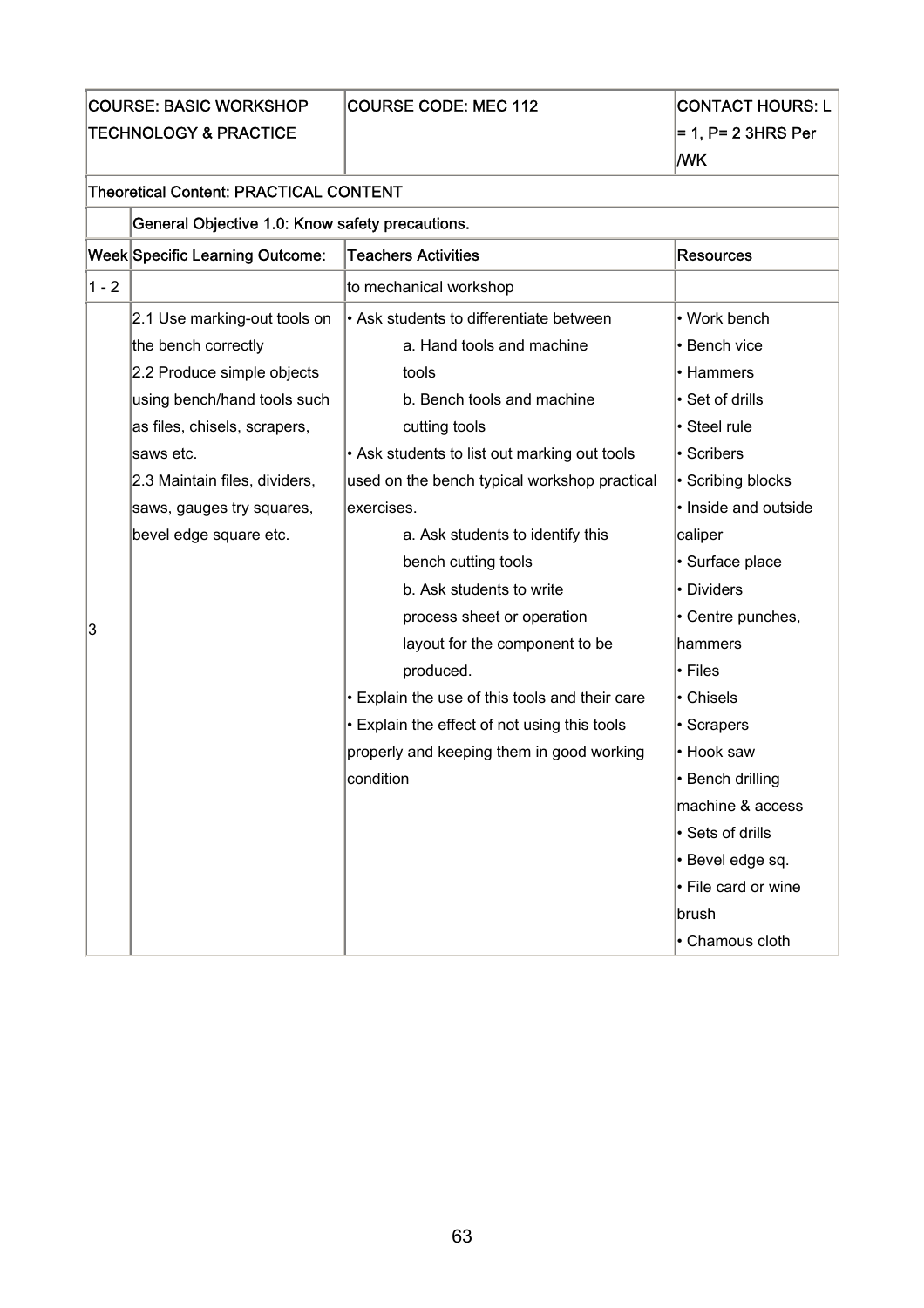|                                               | <b>COURSE: BASIC WORKSHOP</b><br><b>TECHNOLOGY &amp; PRACTICE</b> | <b>COURSE CODE: MEC 112</b>                                       | <b>CONTACT HOURS: L</b><br>$= 1$ , P= 2 3HRS Per<br><b>MK</b> |
|-----------------------------------------------|-------------------------------------------------------------------|-------------------------------------------------------------------|---------------------------------------------------------------|
| <b>Theoretical Content: PRACTICAL CONTENT</b> |                                                                   |                                                                   |                                                               |
|                                               |                                                                   | General Objective 3.0: Use simple measuring and testing equipment |                                                               |
|                                               | Week Specific Learning Outcome:                                   | <b>Teachers Activities</b>                                        | <b>Resources</b>                                              |
|                                               | 3.1 Perform simple measuring                                      | $\cdot$ Ask students to differentiate the differing               | • Micrometers-                                                |
|                                               | exercises using steel rules,                                      | between measuring and testing in the                              | external & internal                                           |
|                                               | vernier calipers and                                              | workshop.                                                         | • Vernier calipers                                            |
|                                               | micrometers.                                                      | Ask students to use                                               | · Steel rule                                                  |
|                                               | 3.2 Use dial indicators to (i)                                    | a. measuring instruments                                          | • Test mandrel/test bar                                       |
|                                               | set up job jobs on the lathe (ii)                                 | b. testing instruments                                            | • 070 x 300mm long                                            |
|                                               | roundness testing etc.                                            | Explain                                                           | dial indicator with                                           |
|                                               | 3.3 Carry out exercises                                           | a. the principle and                                              | stand                                                         |
|                                               | involving flatness squareness,                                    | construction of a micrometer                                      |                                                               |
|                                               | straightness and surface finish                                   | screw gauge                                                       |                                                               |
|                                               | ∣test.                                                            | b. the least count of                                             |                                                               |
|                                               |                                                                   | micrometer                                                        |                                                               |
| 4 - 5                                         |                                                                   | c. principle and construction of                                  |                                                               |
|                                               |                                                                   | a vernier caliper and the least                                   |                                                               |
|                                               |                                                                   | count.                                                            |                                                               |
|                                               |                                                                   | d. The types of micrometers                                       |                                                               |
|                                               |                                                                   | e. The types of vernier calipers                                  |                                                               |
|                                               |                                                                   | f. Accuracy of a steel rule                                       |                                                               |
|                                               |                                                                   | Explain to the students the principle and                         |                                                               |
|                                               |                                                                   | construction of a dial indicator, their types and                 |                                                               |
|                                               |                                                                   | their accuracy                                                    |                                                               |
|                                               |                                                                   | Show students the following:                                      |                                                               |
|                                               |                                                                   | a. Types of surface finish                                        |                                                               |
|                                               |                                                                   | achievable in the workshop                                        |                                                               |
|                                               |                                                                   | b. Differentiate between                                          |                                                               |
|                                               |                                                                   | flatness, and straightness.                                       |                                                               |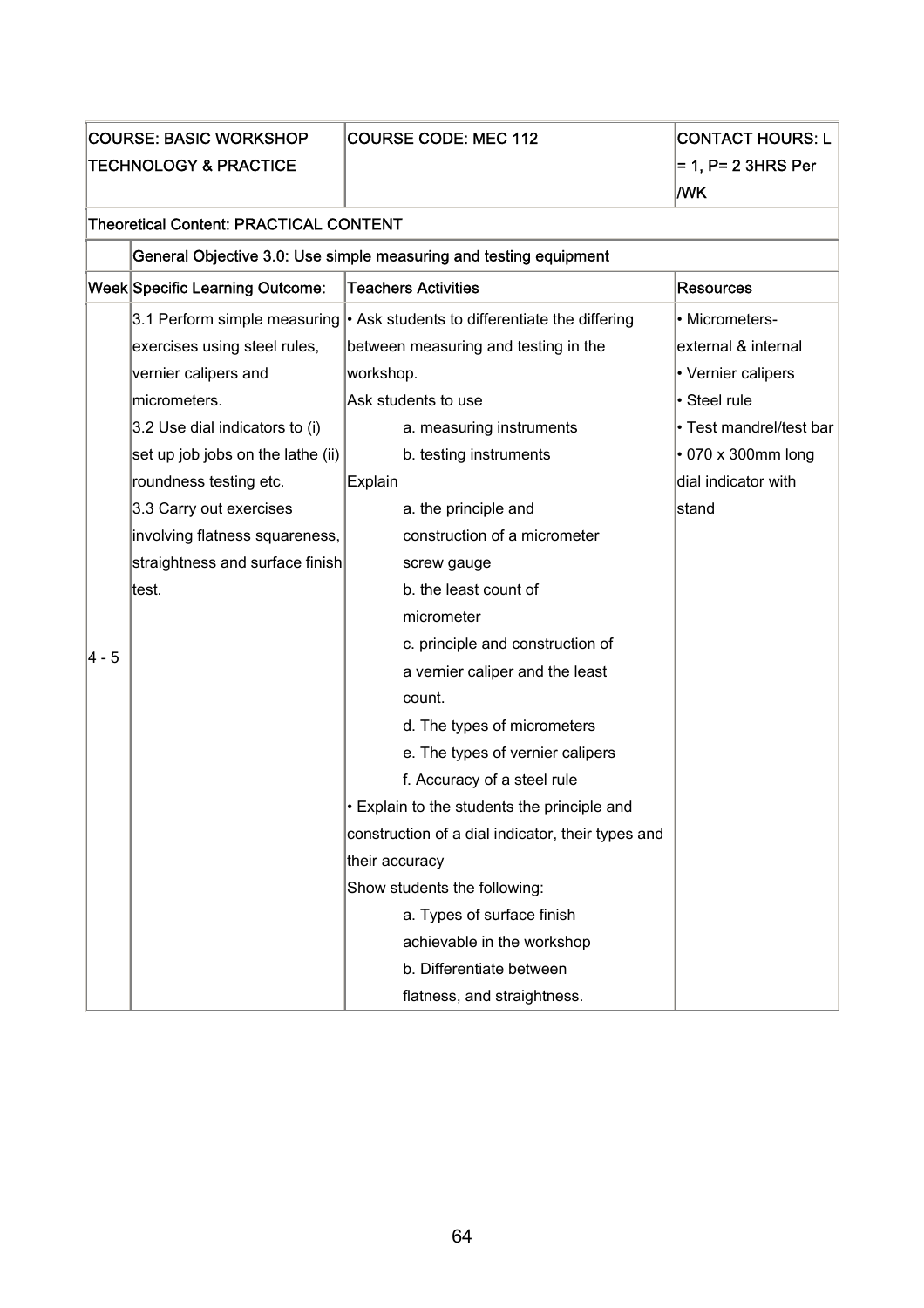| <b>COURSE: BASIC WORKSHOP</b><br><b>TECHNOLOGY &amp; PRACTICE</b> |                                                                                                                                                                                                                | <b>COURSE CODE: MEC 112</b>                                                                                                                                                                                                                                                                                  | <b>CONTACT HOURS: L</b><br>$= 1$ , P= 2 3HRS Per<br><b>MK</b>                                                                                                                                                                                                   |
|-------------------------------------------------------------------|----------------------------------------------------------------------------------------------------------------------------------------------------------------------------------------------------------------|--------------------------------------------------------------------------------------------------------------------------------------------------------------------------------------------------------------------------------------------------------------------------------------------------------------|-----------------------------------------------------------------------------------------------------------------------------------------------------------------------------------------------------------------------------------------------------------------|
|                                                                   | <b>Theoretical Content: PRACTICAL CONTENT</b>                                                                                                                                                                  |                                                                                                                                                                                                                                                                                                              |                                                                                                                                                                                                                                                                 |
|                                                                   |                                                                                                                                                                                                                | General Objective 3.0: Use simple measuring and testing equipment                                                                                                                                                                                                                                            |                                                                                                                                                                                                                                                                 |
|                                                                   | Week Specific Learning Outcome:                                                                                                                                                                                | <b>Teachers Activities</b>                                                                                                                                                                                                                                                                                   | <b>Resources</b>                                                                                                                                                                                                                                                |
| 4 - 5                                                             | 3.4 Perform taper<br>measurement on jobs using<br>vernier protractor and sine<br>bars.<br>3.5 Inspect jobs using simple<br>comparators                                                                         | a. Discuss different between the use of Vernier   · spirit level<br>protractor and sine bar and their limitations.<br>b. Ask students to state types of comparators<br>and use them to inspect jobs.                                                                                                         | · surface roughness<br>tester (portable type)<br>· SURF TEST 4<br>• 90 <sup>0</sup> angle gauge<br>• straight edge<br>• vernier protractor<br>• sine bar<br>• set of standard slip<br>gauges<br>• marking out table<br>• bench comparator<br>$\cdot 0 - 100$ mm |
|                                                                   | General Objective 4.0: Know drilling operations                                                                                                                                                                |                                                                                                                                                                                                                                                                                                              | • S-d Test mandrels                                                                                                                                                                                                                                             |
|                                                                   | Week Specific Learning Outcome:                                                                                                                                                                                | <b>Teachers Activities</b>                                                                                                                                                                                                                                                                                   | <b>Resources</b>                                                                                                                                                                                                                                                |
| 5                                                                 | 4.1 Operate different types of<br>drilling machine<br>4.2 Carry out drilling<br>operations such as counter-<br>boring and counter-sinking<br>4.3 Grind drill bits accurately<br>Select correct drilling speeds | Differentiate between<br>a. drilling and boring<br>operations<br>b. radial drilling and sensitive<br>drilling machine<br>Ask students other types of drilling machine<br>a. Pillar<br>b. Column<br>c. Multi spindle etc<br>Ask students to differentiate between<br>a. Counter boring and counter<br>sinking | • Radial drilling<br>machine<br>• Bench drilling<br>machine<br>• Pillar drilling machine<br>• Column type drilling<br>machine                                                                                                                                   |
| 6                                                                 |                                                                                                                                                                                                                | Ask students to indicate the nomenclature of a<br>twist drill.<br>a. clearance angle<br>b. ruke angle                                                                                                                                                                                                        | • Counter boring drills<br>• Counter sinking drills<br>• Centre drills.<br>• Pedestal grinding                                                                                                                                                                  |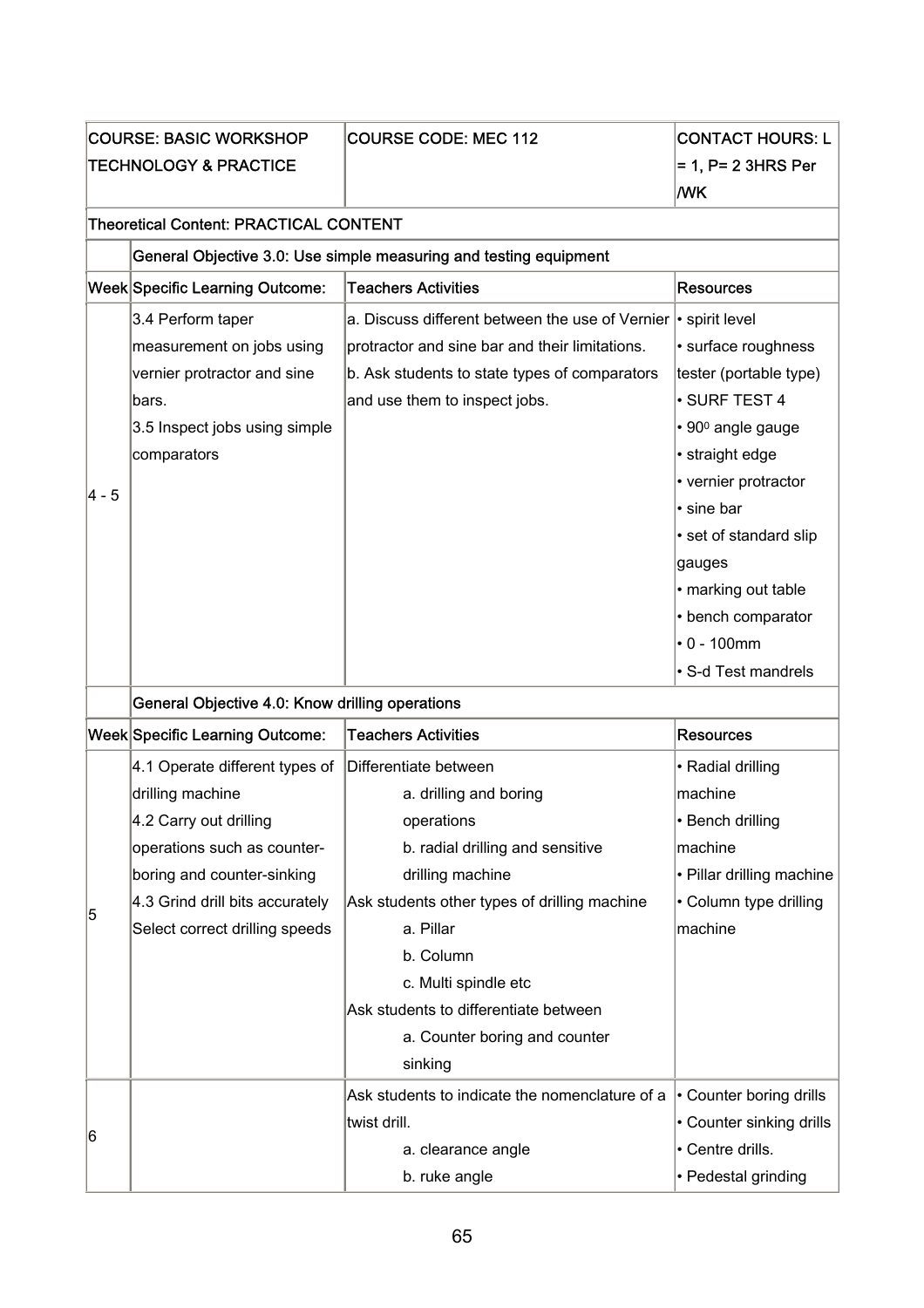| <b>COURSE: BASIC WORKSHOP</b> | <b>COURSE CODE: MEC 112</b> |
|-------------------------------|-----------------------------|
| TECHNOLOGY & PRACTICE         |                             |

## CONTACT HOURS: L  $= 1$ , P= 2 3HRS Per /WK

#### Theoretical Content: PRACTICAL CONTENT

|   | <b>Week Specific Learning Outcome:</b> | <b>Teachers Activities</b>                                             | Resources             |
|---|----------------------------------------|------------------------------------------------------------------------|-----------------------|
| 6 |                                        | c. point angle etc.                                                    | machine attached with |
|   |                                        | Ask students to calculate the speeds of various a twist drill grinding |                       |
|   |                                        | sizes of drills using appropriate formulae                             | attachment.           |
|   |                                        | ln = v x 1000                                                          |                       |
|   |                                        | lπ x d                                                                 |                       |
|   |                                        | $ v = c$ utting speed                                                  |                       |
|   |                                        | $d = dia of drill in (mm)$                                             |                       |
|   |                                        | $ n = no$ . of rcvs/min.                                               |                       |
|   |                                        |                                                                        |                       |

## General Objective 5.0: Know reaming operations

|   | <b>Week Specific Learning Outcome:</b> | <b>Teachers Activities</b>                      | Resources                 |
|---|----------------------------------------|-------------------------------------------------|---------------------------|
|   | 5.1 Carry out reaming                  | • Ask students to do reaming operation on a     | • Hand reamers            |
|   | operations                             | practical workshop exercise as figure 2         | • Machine reamers         |
|   | a, on the                              | • Ask students to drill a ream small; and large | • Tap wrench              |
|   | bench                                  | holes using correct speeds and feed and         | · Jacobs chuck and        |
|   | b. on                                  | appropriate lubricants.                         | ∣key                      |
| 7 | drilling/lathe                         |                                                 | • Medium size Lathe       |
|   | 5.2 Select correct speeds for          |                                                 | • Reduction sleeves       |
|   | reaming small and large                |                                                 | l• Radial drilling        |
|   | holes.                                 |                                                 | machine                   |
|   |                                        |                                                 | • Pillar drilling machine |
|   |                                        |                                                 | • Reamers (machine)       |

General Objective 6.0: Know tapping operations

|   | <b>Week Specific Learning Outcome:</b> | Teachers Activities                                                    | Resources                 |
|---|----------------------------------------|------------------------------------------------------------------------|---------------------------|
|   |                                        | 6.1 Select correct tapping drill Ask students - the purpose of tapping | • Taps and wrenches       |
|   | lsize                                  | operation                                                              | • Drill chuck and key     |
|   | 6.2 Select correct taps                | a. Calculate tapping drill size                                        | l• Lathe machine -        |
|   | 6.3 Carry out tapping                  | using appropriate formulae                                             | lmedium size              |
| 8 | operation (i) on the work              | Ask students to indicate how taps are                                  | • Bench drilling          |
|   | bench (ii) on drilling machine         | Icharacterized                                                         | machine                   |
|   | (iii) on lathe                         | a. pitch of the thread                                                 | • Pillar drilling machine |
|   |                                        | b. number of starts                                                    | $\cdot$ Cutting fluid or  |
|   |                                        | c. profile of the thread                                               | llubricants               |
|   |                                        | d. direction of the thread                                             |                           |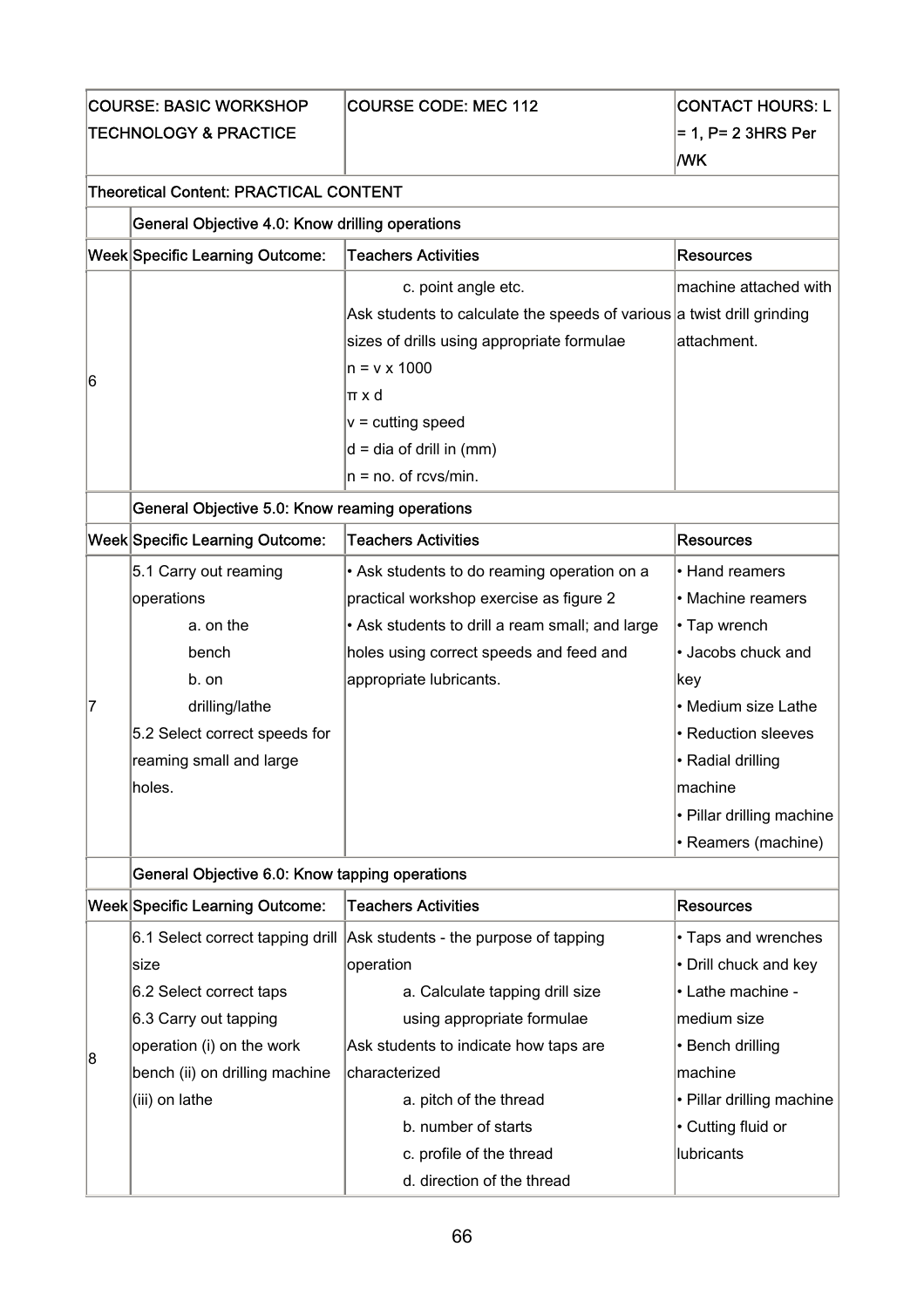COURSE: BASIC WORKSHOP TECHNOLOGY & PRACTICE

## COURSE CODE: MEC 112 CONTACT HOURS: L

 $= 1$ , P= 2 3HRS Per /WK

### Theoretical Content: PRACTICAL CONTENT

|   | General Objective 6.0: Know tapping operations                 |                                             |           |
|---|----------------------------------------------------------------|---------------------------------------------|-----------|
|   | Week Specific Learning Outcome:                                | <b>Teachers Activities</b>                  | Resources |
|   |                                                                | show students the correct method of holding |           |
|   |                                                                | ∣taps                                       |           |
|   |                                                                | a. at the bench                             |           |
| 8 |                                                                | b. on the drilling machine                  |           |
|   |                                                                | c. on the lathe                             |           |
|   |                                                                | Ask students to top some of holes already   |           |
|   |                                                                | ldrilled                                    |           |
|   | General Objective: 7.0: Know various metal joining operations. |                                             |           |
|   | Week Specific Learning Outcome:                                | <b>Teachers Activities</b>                  | Resources |

|    | <b>Treet opective Learning Outcome.</b> | ו ספטווסו א רוסווסט                            | n cauul uga          |
|----|-----------------------------------------|------------------------------------------------|----------------------|
|    | 7.1 Fabricate metal container           | • Ask students the various metal joining       | • OXY-acetylene gas  |
|    | by Knock-up joining                     | operations                                     | welding set          |
|    | 7.2 Join metals by the                  | • Ask students to fabricate metal container by | • Manual rolling     |
|    | grooving technique                      | Knock-up joining                               | machine              |
| 19 | 7.3 Carry out soft soldering            | • Join metals by grooving technique.           | • Guillotine shear   |
|    |                                         |                                                | • Assorted cutting   |
|    |                                         |                                                | snips                |
|    |                                         |                                                | $\cdot$ Bending      |
|    |                                         |                                                | machine/press brake. |

### General Objective 8.0: Cut and join metals by gas welding

|    | Week Specific Learning Outcome:               | Teachers Activities                            | Resources             |
|----|-----------------------------------------------|------------------------------------------------|-----------------------|
|    | 8.1 Assemble OXY-acetylene                    | • Ask students to distinguish between soft     | • Blow lamps          |
|    | welding plant                                 | soldering and brazing                          | • Soldering iron      |
|    | 8.2 Select various welding                    | • Ask students to carryout soft soldering      | • Soldering flux      |
|    | regulators, clips, blow pipe                  | exercise using appropriate soldering flux and  | • Safety welding      |
|    | and nozzles.                                  | assess                                         | goggles               |
|    | 8.3 Perform gas welding by                    | • Ask students to list out all the component   | • Oxygen gas cylinder |
| 10 | various welding techniques                    | parts of an OXY-acetylene welding plant and    | • Acetylene gas       |
|    | Gut by flame cutting technique identify them. |                                                | cylinder              |
|    |                                               | • Ask students to assemble them                | • Regulators, clips,  |
|    |                                               | • Ask students to identify this components and | nozzles               |
|    |                                               | select appropriately for welding exercise and  | • Hoses, flash gas    |
|    |                                               | assess                                         | lighter               |
|    |                                               | • Ask students the various welding techniques  | • Welding nozzles     |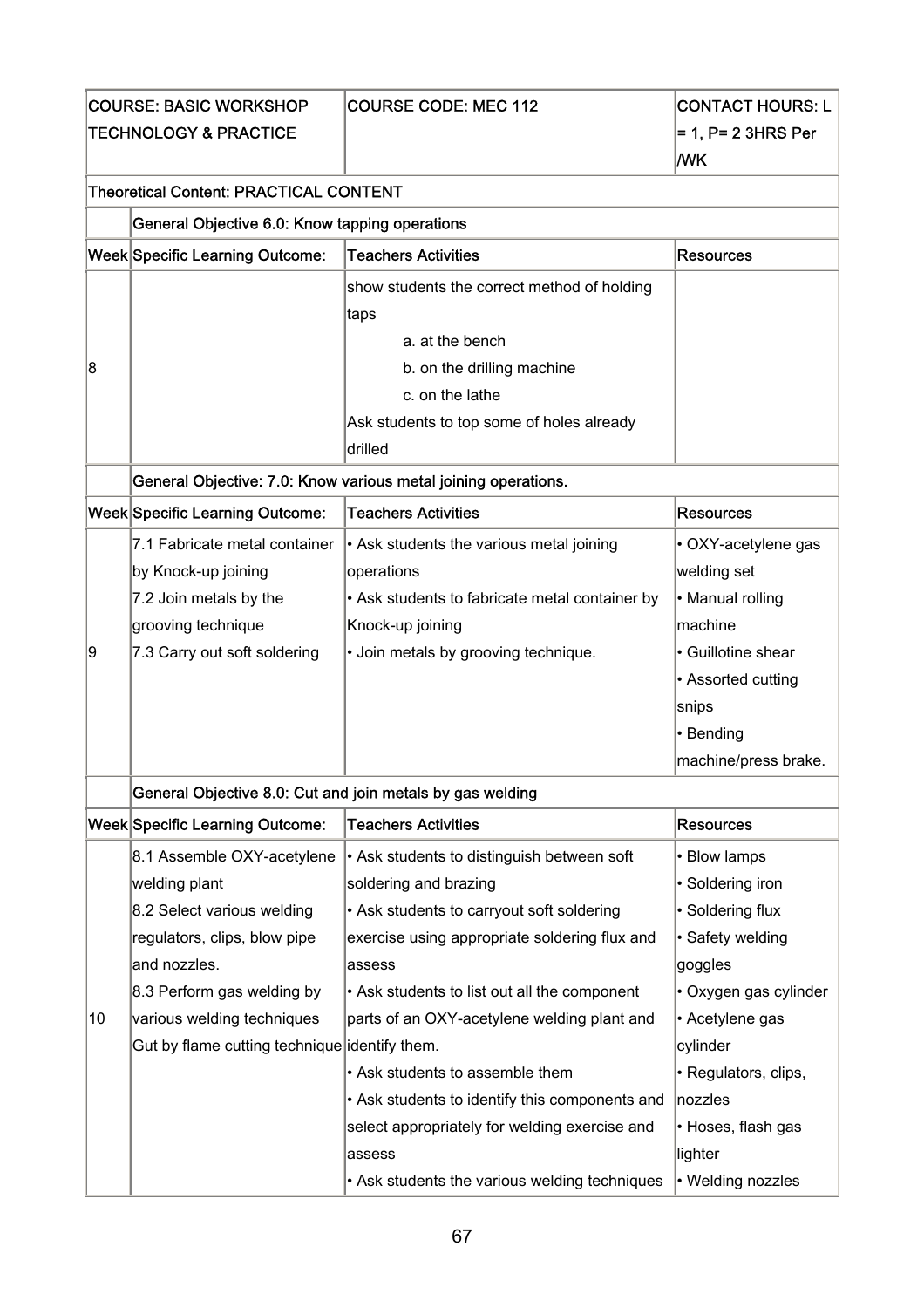| <b>ICOURSE: BASIC WORKSHOP</b>    | <b>COURSE CODE: MEC 112</b> |
|-----------------------------------|-----------------------------|
| <b>ITECHNOLOGY &amp; PRACTICE</b> |                             |

## CONTACT HOURS: L  $\mid$ = 1, P= 2 3HRS Per

#### /WK

| General Objective 8.0: Cut and join metals by gas welding |  |
|-----------------------------------------------------------|--|
|                                                           |  |

| Week Specific Learning Outcome: | <b>Teachers Activities</b>                                    | Resources                  |
|---------------------------------|---------------------------------------------------------------|----------------------------|
|                                 | $\cdot$ Ask students to perform gas welding using             | $\cdot$ Gas welding set    |
|                                 | the various techniques                                        | $\cdot$ Chipping hammer    |
|                                 | • Ask students to adjust the flame appropriately • Wire brush |                            |
|                                 | for cutting                                                   | $\cdot$ Flame cutting blow |
|                                 |                                                               | pipe (nozzle)              |
|                                 |                                                               | $\cdot$ Gas welding set    |

### General Objective 9.0: Know various metal arc welding operations

|    | <b>Week Specific Learning Outcome:</b> | <b>Teachers Activities</b>                                      | Resources                |
|----|----------------------------------------|-----------------------------------------------------------------|--------------------------|
|    | 9.1 Regulate current and               | • Ask students to determine polarity for metal                  | l• Electric arc welding  |
|    | determine polarity for metal           | arc welding and regulate current.                               | • Machine                |
|    | arc welding                            | • Ask students to distinguish between down                      | l• Face shield           |
|    | 9.2 Determine polarity and             | welding and up welding operation                                | • Welding table          |
|    | select current                         | • Perform down and up welding operation                         | $\cdot$ Welding chipping |
|    | 9.3 Perform various arc-               | • Ask students to prepare appropriate metal                     | lhammer                  |
| 11 |                                        | welding joints by down and up edges for various metal thickness | • Wire brush             |
|    | and hand operation.                    |                                                                 | • Hand gloves            |
|    | 9.4 Select and prepare metal           |                                                                 | • Leather apron's        |
|    | edges for various thickness            |                                                                 | l• Hand grinder          |
|    | and technique welding                  |                                                                 | • Pedestal grinding      |
|    |                                        |                                                                 | ∣machine                 |

### General Objective 10.0: Employ various techniques for controlling distortion in welding operations

|    | Week Specific Learning Outcome: | Teachers Activities                                         | Resources                     |
|----|---------------------------------|-------------------------------------------------------------|-------------------------------|
|    | 10.1 Apply correctly the stop   | • Ask students to distinguish between stop                  | $\vdash$ Electric arc welding |
|    | back and skip method of         | back and skip method of controlling distortion              | machine                       |
|    | controlling distortion          | in welding.                                                 | • OXY-acetylene               |
|    | 10.2 Apply pre and post         | • Apply these methods in welding exercise and welding plant |                               |
|    | heating technique               | compare the results.                                        |                               |
| 13 |                                 | • Ask students to distinguish between pre and               |                               |
|    |                                 | post heating techniques in controlling distortion           |                               |
|    |                                 | in welding operation                                        |                               |
|    |                                 | • Ask students to state what materials require              |                               |
|    |                                 | pre and post heating when welding.                          |                               |
|    |                                 | • Ask students to apply this technique in                   |                               |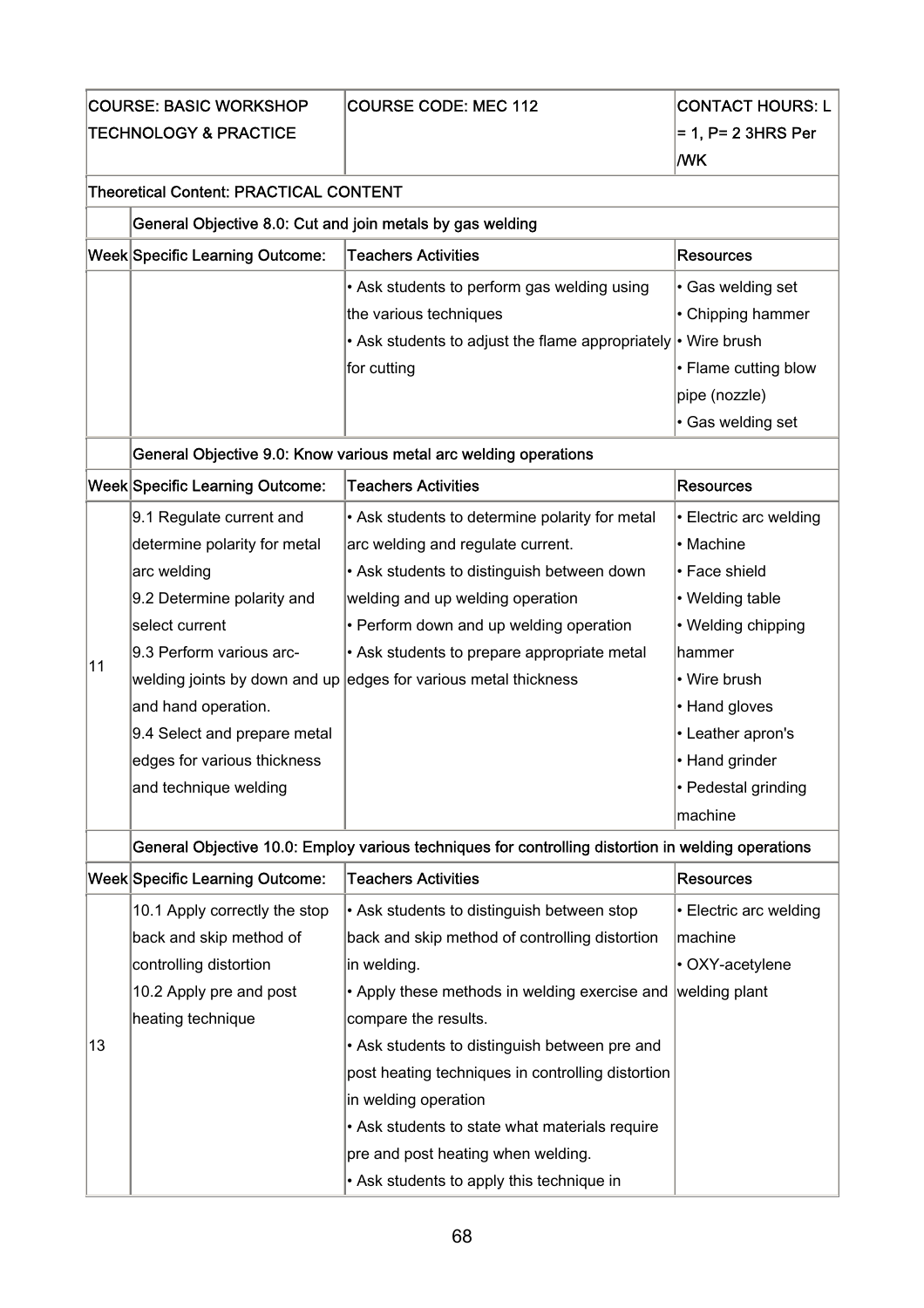|                                  | <b>COURSE: BASIC WORKSHOP</b>                                              | <b>COURSE CODE: MEC 112</b>                                                                        | <b>CONTACT HOURS: L</b> |  |
|----------------------------------|----------------------------------------------------------------------------|----------------------------------------------------------------------------------------------------|-------------------------|--|
| <b>TECHNOLOGY &amp; PRACTICE</b> |                                                                            |                                                                                                    | $= 1$ , P= 2 3HRS Per   |  |
|                                  |                                                                            |                                                                                                    | <b>MK</b>               |  |
|                                  | <b>Theoretical Content: PRACTICAL CONTENT</b>                              |                                                                                                    |                         |  |
|                                  |                                                                            | General Objective 10.0: Employ various techniques for controlling distortion in welding operations |                         |  |
|                                  | <b>Week Specific Learning Outcome:</b>                                     | <b>Teachers Activities</b>                                                                         | <b>Resources</b>        |  |
|                                  |                                                                            | welding exercises.                                                                                 |                         |  |
|                                  | General Objective 11.0: Know the various wood working tools and operations |                                                                                                    |                         |  |
|                                  | <b>Week Specific Learning Outcome:</b>                                     | <b>Teachers Activities</b>                                                                         | <b>Resources</b>        |  |
|                                  | 11.1 List and state the                                                    | • Ask students to list and state the applications                                                  | $\cdot$ Try square      |  |
|                                  | applications of the following                                              | of this tools $(a) - (e)$                                                                          | • Dividers              |  |
|                                  | 1. Geometric                                                               | • Ask students to mark out and prepare wood                                                        | Gauges                  |  |
|                                  | /marking out                                                               | to using tools in 11.1 on a practical exercise                                                     | · Jack plane            |  |
|                                  | tools e.g. try                                                             | • Ask students to maintain tools in 11.1 using                                                     | • Smooth plane          |  |
|                                  | square,                                                                    | appropriate materials and tools.                                                                   | • Try plane             |  |
|                                  | dividers and                                                               | • Ask students to use the tools in 11.4 for the                                                    | • Panel saws            |  |
|                                  | gauges.                                                                    | operations on an exercise or training model                                                        | • Chisels               |  |
|                                  | 2. Planing                                                                 |                                                                                                    | • Knives                |  |
|                                  | tools e.g.                                                                 |                                                                                                    | • Boring tools          |  |
|                                  | jack, smooth,                                                              |                                                                                                    | • Hammers               |  |
|                                  | try planes,                                                                |                                                                                                    | • Mallets               |  |
|                                  | spoke shaves                                                               |                                                                                                    | • Oil stone             |  |
|                                  | etc.                                                                       |                                                                                                    | • Bench/table grinder   |  |
|                                  | 3. Cutting                                                                 |                                                                                                    | l• Oil can              |  |
| 14                               | tools, e.g.                                                                |                                                                                                    | • Portable saw          |  |
|                                  | saws, chisels,                                                             |                                                                                                    | • Portable planner      |  |
|                                  | knives, boring                                                             |                                                                                                    | l• Portable drill       |  |
|                                  | tools.                                                                     |                                                                                                    | • Portable sander       |  |
|                                  | 4. Impelling                                                               |                                                                                                    | • Jig saw               |  |
|                                  | tools e.g.                                                                 |                                                                                                    |                         |  |
|                                  | hammers and                                                                |                                                                                                    |                         |  |
|                                  | mallets.                                                                   |                                                                                                    |                         |  |
|                                  | 5. Pneumatic                                                               |                                                                                                    |                         |  |
|                                  | tools.                                                                     |                                                                                                    |                         |  |
|                                  | 11.2 Mark out and prepare                                                  |                                                                                                    |                         |  |
|                                  | wood to give using the tools in                                            |                                                                                                    |                         |  |
|                                  | 11.1                                                                       |                                                                                                    |                         |  |
|                                  | 11.3 Maintain all tools in 11.1                                            |                                                                                                    |                         |  |
|                                  | 11.4 Carry out various wood                                                |                                                                                                    |                         |  |
|                                  | work operations using the                                                  |                                                                                                    |                         |  |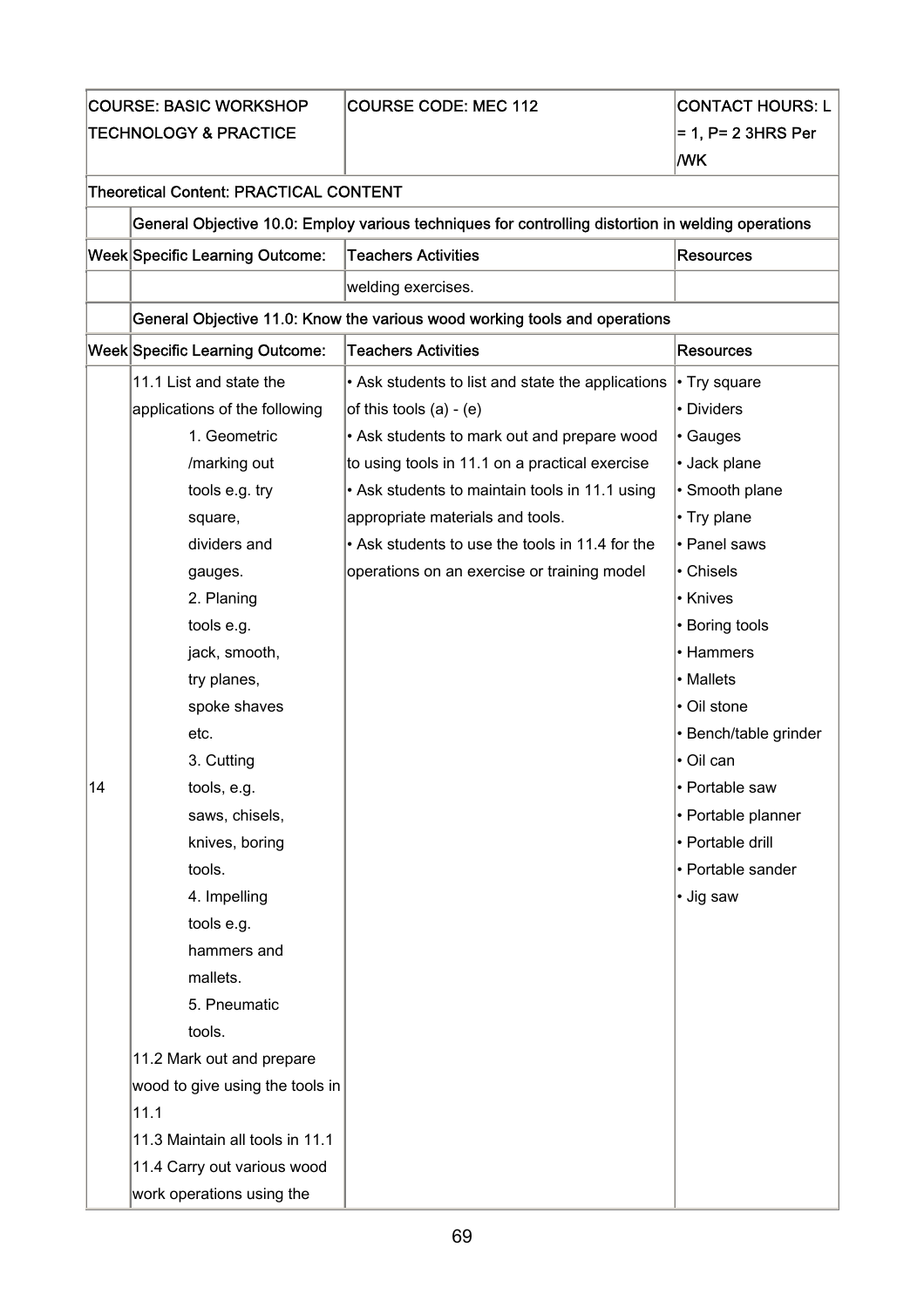| <b>COURSE: BASIC WORKSHOP</b>    |                                                            | <b>COURSE CODE: MEC 112</b>                                                                            | <b>CONTACT HOURS: L</b> |
|----------------------------------|------------------------------------------------------------|--------------------------------------------------------------------------------------------------------|-------------------------|
| <b>TECHNOLOGY &amp; PRACTICE</b> |                                                            |                                                                                                        | = 1, P= 2 3HRS Per      |
|                                  |                                                            |                                                                                                        | <b>MK</b>               |
|                                  | <b>Theoretical Content: PRACTICAL CONTENT</b>              |                                                                                                        |                         |
|                                  |                                                            | General Objective 11.0: Know the various wood working tools and operations                             |                         |
|                                  | Week Specific Learning Outcome:                            | <b>Teachers Activities</b>                                                                             | Resources               |
|                                  | tools in 11.4                                              |                                                                                                        |                         |
|                                  | General Objective 12.0: Know simple operations on plastics |                                                                                                        |                         |
|                                  | Week Specific Learning Outcome:                            | <b>Teachers Activities</b>                                                                             | <b>Resources</b>        |
|                                  |                                                            | 12.1 Describe various types of • Ask students to distinguish between thermo-                           | • Set of drill          |
|                                  | plastic groups such as                                     | setting and thermo-plastic.                                                                            | • Wood turning lathe    |
|                                  | thermo-setting and thermo-                                 | • Ask students the characteristics of each type.                                                       | • HSS cutting tools     |
|                                  | plastic                                                    | • Ask students to use conventional metal                                                               | • Evostic glue          |
|                                  | 12.2 Use conventional metal                                | cutting tools for operation on thermo-setting                                                          |                         |
|                                  | cutting tools to perform                                   | and thermo-setting plastic. What is the result of                                                      |                         |
| 15                               | operations on each type in                                 | each operation?                                                                                        |                         |
|                                  | 12.1                                                       | • Ask students to join the thermo-setting and                                                          |                         |
|                                  | 12.3 Carry out joining                                     | thermo-plastic.                                                                                        |                         |
|                                  | operations using plastics in                               |                                                                                                        |                         |
|                                  | 12.1                                                       |                                                                                                        |                         |
|                                  | 12.4 Review previous                                       |                                                                                                        |                         |
|                                  | activities and assess students.                            |                                                                                                        |                         |
|                                  |                                                            | ASSESSMENT: The practical class will be awarded 40% of the total score. The continuous                 |                         |
|                                  |                                                            | assessments, tests and quizzes will be 10% of the total score, while the remaining 50% will be for the |                         |
|                                  | end of Semester Examination score.                         |                                                                                                        |                         |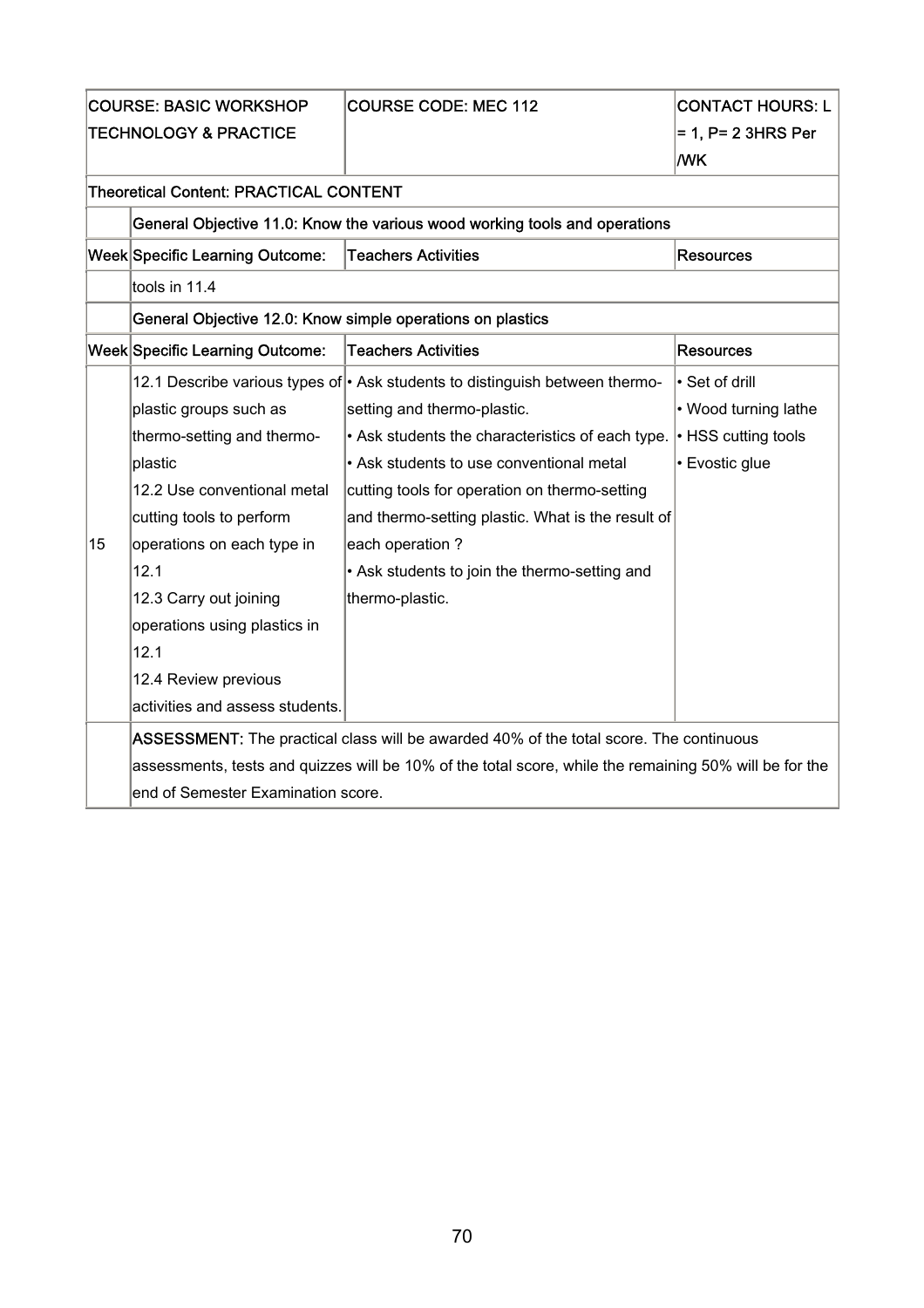## **Machine tools Technology and Practice**

### MEC 124 MACHINE TOOLS TECHNOLOGY AND PRACTICE YI/2ND SEM 1/0/2 Hrs/Wk

#### OUTCOME:

On completion of this module, the students should be able to:

- 1. Understand cutting action in machining operation.
- 2. Understand the importance of cutting fluid in machining operation.
- 3. Know various types of lathes, their functions and operations.
- 4. Understand the features, functions and uses of shaping machines.
- 5. Understand the features, functions and uses of milling machines.
- 6. Know the features, functions and uses of grinding machines.
- 7. Understand and apply sheet metal work techniques.

#### PROGRAMME: NATIONAL DIPLOMA IN MECHANICAL ENGINEERING TECHNOLOGY

| COURSE: MACHINE TOOLS TECHNOLOGY & | Course Code: MEC 124 | Contact Hours: 6  |
|------------------------------------|----------------------|-------------------|
| <b>IPRACTICE</b>                   |                      | <b>Hrs Per/WK</b> |

#### Course Specification: Theoretical /Practical Contents

#### General Objective: 1.0: Understand cutting action in machining Operation

|   | Week Specific Learning Outcome:                  | <b>Teachers Activities</b>             | Resources |
|---|--------------------------------------------------|----------------------------------------|-----------|
|   | 1.1 Explain the theory of metal cutting          | $\cdot$ Ask students to explain the    |           |
|   | 1.2 Define forces acting at a tool point         | theory of metal cutting                |           |
|   | 1.3 Sketch a diagram of forces acting at tool    | • Ask students to list forces acting   |           |
|   | point                                            | at and tool point                      |           |
|   | 1.4 Relate the tool angles to cutting efficiency | $\cdot$ Ask students to draw a diagram |           |
| 1 | 1.5 List the types of chip for motion            | of forces acting at tool point         |           |
|   | 1.6 Sketch diagram for 1.4                       | $\cdot$ Ask students to name the types |           |
|   | 1.7 List factors affecting 1.5                   | of chips that may be formed            |           |
|   |                                                  | • Ask students to list factors         |           |
|   |                                                  | affecting the types of chips that      |           |
|   |                                                  | may be formed in cutting               |           |

### General Objective 2.0: Understand the importance of cutting fluids in machining operation

|  | <b>Week Specific Learning Outcome:</b>   | <b>Teachers Activities</b>          | Resources         |
|--|------------------------------------------|-------------------------------------|-------------------|
|  | 2.1 Explain how heat is generated during | $\cdot$ Ask students to explain the | l• Power saw      |
|  | cutting                                  | function of cutting fluids in       | cooling suds.     |
|  | 2.2 List common types of cutting fluid   | machining operation.                | • Mild steel bars |
|  | 2.3 State functions of cutting fluid     | Ask students to cut metal bars      |                   |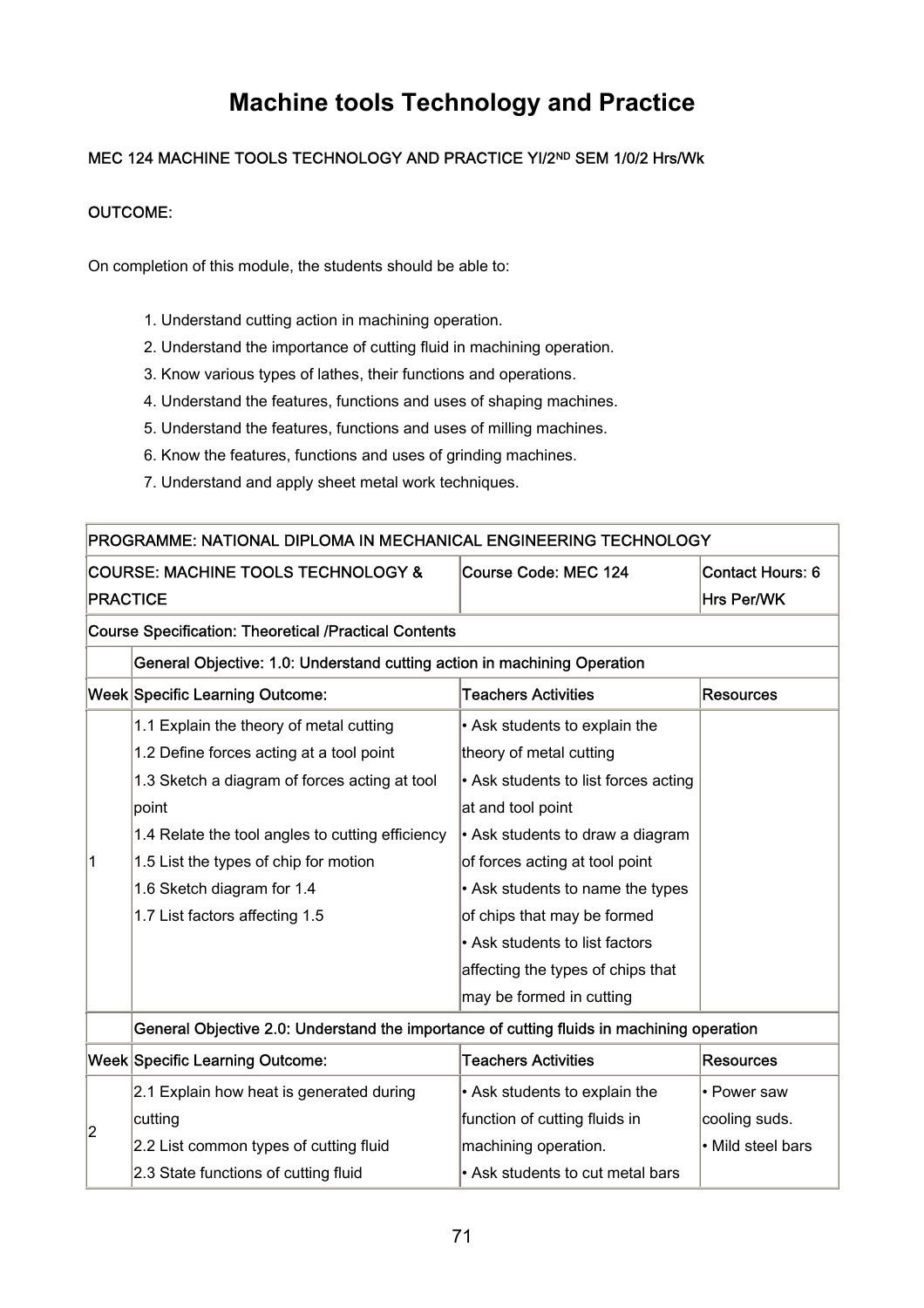| PROGRAMME: NATIONAL DIPLOMA IN MECHANICAL ENGINEERING TECHNOLOGY                                                                                                                                                                                                                                                                                                                        |                                                                                                                                                                                                                                                                                         |                                                                                                                                                                                                                                                                                                                                |  |  |
|-----------------------------------------------------------------------------------------------------------------------------------------------------------------------------------------------------------------------------------------------------------------------------------------------------------------------------------------------------------------------------------------|-----------------------------------------------------------------------------------------------------------------------------------------------------------------------------------------------------------------------------------------------------------------------------------------|--------------------------------------------------------------------------------------------------------------------------------------------------------------------------------------------------------------------------------------------------------------------------------------------------------------------------------|--|--|
| <b>COURSE: MACHINE TOOLS TECHNOLOGY &amp;</b><br><b>PRACTICE</b>                                                                                                                                                                                                                                                                                                                        | Course Code: MEC 124                                                                                                                                                                                                                                                                    | <b>Contact Hours: 6</b><br>Hrs Per/WK                                                                                                                                                                                                                                                                                          |  |  |
| <b>Course Specification: Theoretical /Practical Contents</b>                                                                                                                                                                                                                                                                                                                            |                                                                                                                                                                                                                                                                                         |                                                                                                                                                                                                                                                                                                                                |  |  |
| General Objective 2.0: Understand the importance of cutting fluids in machining operation                                                                                                                                                                                                                                                                                               |                                                                                                                                                                                                                                                                                         |                                                                                                                                                                                                                                                                                                                                |  |  |
| Week Specific Learning Outcome:                                                                                                                                                                                                                                                                                                                                                         | <b>Teachers Activities</b>                                                                                                                                                                                                                                                              | <b>Resources</b>                                                                                                                                                                                                                                                                                                               |  |  |
| 2.4 Outline the characteristics of cutting fluid<br>2.5 Identify cutting fluids used for machining<br>different materials                                                                                                                                                                                                                                                               | with and without cooling fluid to<br>show the effect of the fluid                                                                                                                                                                                                                       |                                                                                                                                                                                                                                                                                                                                |  |  |
|                                                                                                                                                                                                                                                                                                                                                                                         |                                                                                                                                                                                                                                                                                         |                                                                                                                                                                                                                                                                                                                                |  |  |
| Week Specific Learning Outcome:                                                                                                                                                                                                                                                                                                                                                         | <b>Teachers Activities</b>                                                                                                                                                                                                                                                              | <b>Resources</b>                                                                                                                                                                                                                                                                                                               |  |  |
| 3.1 Out line the properties of cutting tools<br>materials<br>3.2 List common types of cutting tools.<br>3.3 Outline constituents in 3.2<br>3.4 Select cutting tools for various machine<br>operations                                                                                                                                                                                   | • Ask students to list properties of<br>cutting tools.<br>• Ask students to list types of<br>cutting tools and state the<br>materials from which they are<br>made.<br>• Ask students to select cutting<br>tools for some machining<br>operations e.g turning or shaping.<br>And assess. |                                                                                                                                                                                                                                                                                                                                |  |  |
| General Objective 4.0: Know various types of lathes and their functions                                                                                                                                                                                                                                                                                                                 |                                                                                                                                                                                                                                                                                         |                                                                                                                                                                                                                                                                                                                                |  |  |
| Week Specific Learning Outcome:                                                                                                                                                                                                                                                                                                                                                         | <b>Teachers Activities</b>                                                                                                                                                                                                                                                              | <b>Resources</b>                                                                                                                                                                                                                                                                                                               |  |  |
| 4.1 Describe main types of lathes (such as<br>capstan, turret, centre and bench lathes) and<br>their accessories<br>4.2 Identify the various lathe types in 4.1<br>above<br>be carried out on the lathe<br>4.4 Identify any attachment necessary for the<br>various operations on the lathe<br>working on the lathe machine<br>4.6 List the various methods of carrying out<br>cutting. | lathe types<br>• Ask students to sketch any type<br>of lathe.<br>• Ask students to turn some mild<br>• Ask students to turn tapers on<br>mild steel bars<br>• Ask students to take all<br>machining operations                                                                          |                                                                                                                                                                                                                                                                                                                                |  |  |
|                                                                                                                                                                                                                                                                                                                                                                                         |                                                                                                                                                                                                                                                                                         | General Objective 3.0: Appreciate the importance of cutting tool materials<br>• Ask students to identify the main • bars.<br>4.3 Describe the different operations that could steel bars.<br>4.5 List the safety precautions necessary while precautions for safety during<br>various operations e.g. taper turning, set screw |  |  |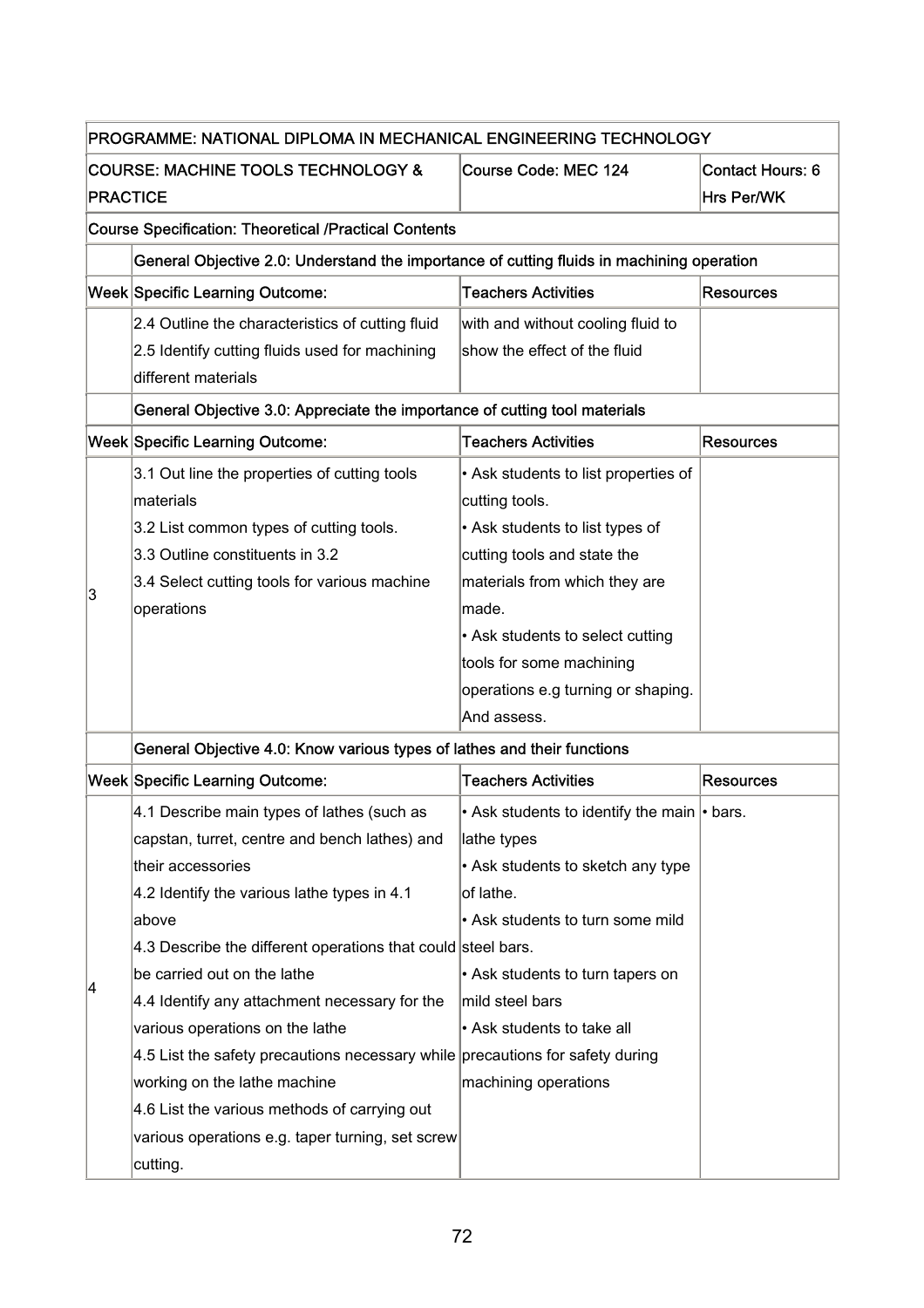|                 | PROGRAMME: NATIONAL DIPLOMA IN MECHANICAL ENGINEERING TECHNOLOGY                         |                                     |                         |  |
|-----------------|------------------------------------------------------------------------------------------|-------------------------------------|-------------------------|--|
|                 | <b>COURSE: MACHINE TOOLS TECHNOLOGY &amp;</b>                                            | <b>Course Code: MEC 124</b>         | <b>Contact Hours: 6</b> |  |
| <b>PRACTICE</b> |                                                                                          |                                     | Hrs Per/WK              |  |
|                 | <b>Course Specification: Theoretical /Practical Contents</b>                             |                                     |                         |  |
|                 | General Objective 5.0: Know various machining operations on the centre lathe             |                                     |                         |  |
|                 | Week Specific Learning Outcome:                                                          | <b>Teachers Activities</b>          | <b>Resources</b>        |  |
|                 | 5.1 Perform the following using centre lathe                                             | • Ask students to turn a mild steel | $\cdot$ Mild steel bars |  |
|                 | 1. facing operation                                                                      | bar to various diameter             | and lathe machine       |  |
|                 | 2. Cylindrical turning                                                                   | • Ask students to turn steps and    | • Assorted cutting      |  |
|                 | 3. step turning                                                                          | tapers                              | tools                   |  |
|                 | 4. taper turning                                                                         | • Ask students to use lathe for     | • Cutting fluid         |  |
|                 | 5. drilling                                                                              | boring, parting, knurling, reaming. |                         |  |
|                 | 6. boring                                                                                | • Ask students to cut threads on    |                         |  |
| 5               | 7. parting                                                                               | mild steel bars.                    |                         |  |
|                 | 8. knurling                                                                              | • See figure 4 for example and      |                         |  |
|                 | 9. reaming                                                                               | assess                              |                         |  |
|                 | 5.2 Carry out thread cutting operations on the                                           |                                     |                         |  |
|                 | lathe                                                                                    |                                     |                         |  |
|                 | 5.3 Carry out exercises involving operations in                                          |                                     |                         |  |
|                 | 5.1 and 5.2                                                                              |                                     |                         |  |
|                 | General Objectives 6.0: Understand the features, functions and uses of shaping machines. |                                     |                         |  |
|                 | Week Specific Learning Outcome:                                                          | <b>Teachers Activities</b>          | <b>Resources</b>        |  |
|                 | 6.1 Describe the main features of shaping                                                | • Ask students to list the features | • Shaping machine.      |  |
|                 | machines                                                                                 | of shaping machines.                | • Assorted tools        |  |
|                 | 6.2 Describe how to adjust the length and                                                | • Ask students to carry out the     | and Accessories.        |  |
|                 | position of the stroke of the shaping machine.                                           | adjustment of length and position   | · Mild steel.           |  |
|                 | 6.3 Describe the table feed on a shaping                                                 | of the stroke of a shaping          |                         |  |
|                 | machine                                                                                  | machine                             |                         |  |
|                 | 6.4 Explain how to set ht e clapper box of a                                             | • Ask students to carry out         |                         |  |
| 16              | given operation.                                                                         | shaping operations on mild steel.   |                         |  |
|                 | 6.5 List the advantages of a swan-necked tool                                            | • Ask students to cut various       |                         |  |
|                 | on a shaping machine                                                                     | surface forms with different        |                         |  |
|                 | 6.6 Describe the methods of how to set up                                                | shaping tools                       |                         |  |
|                 | work-pieces on the shaping machine                                                       |                                     |                         |  |
|                 | 6.7 Identify appropriate shaping tools for                                               |                                     |                         |  |
|                 | different surface forms.                                                                 |                                     |                         |  |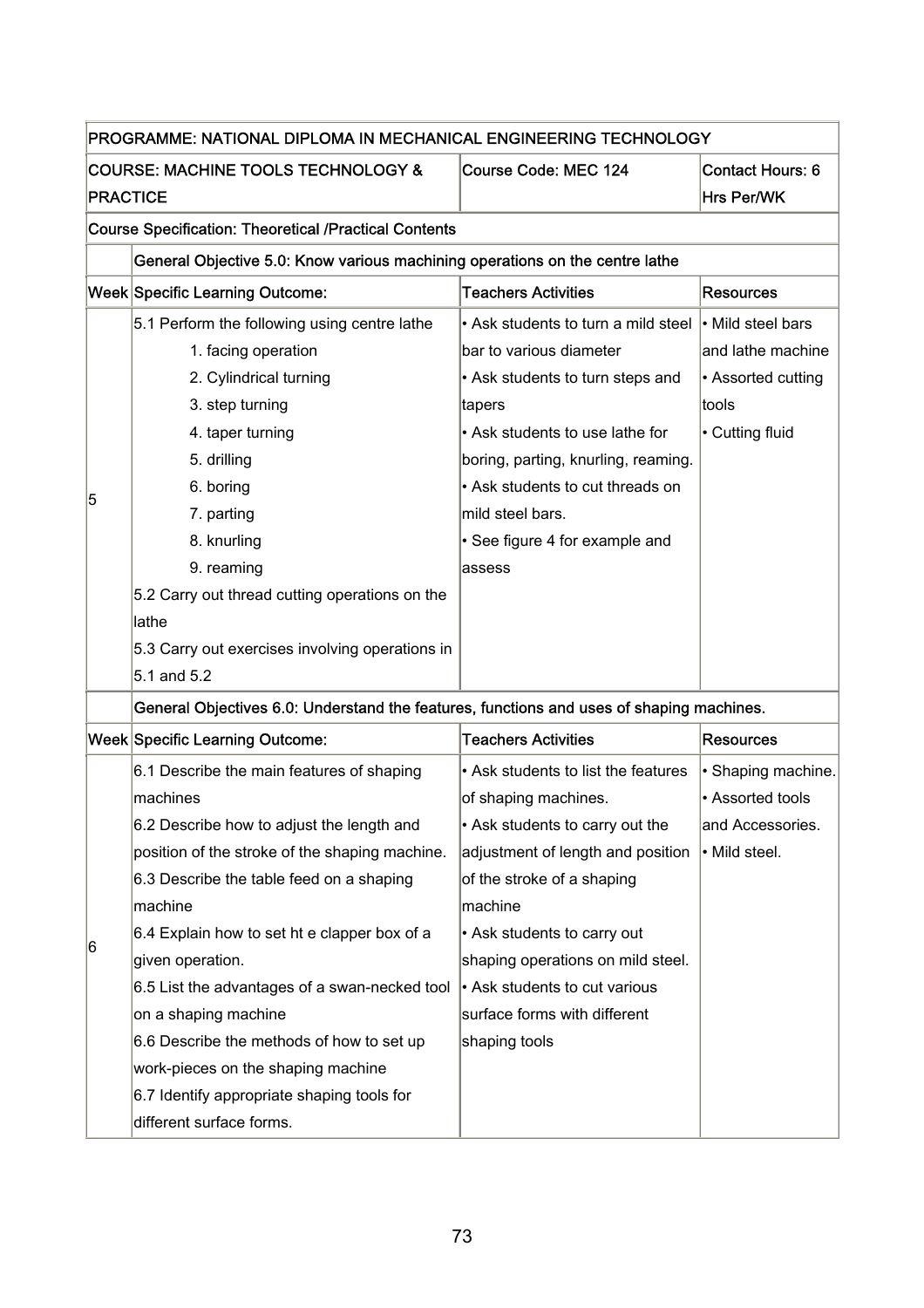|                                                                  | PROGRAMME: NATIONAL DIPLOMA IN MECHANICAL ENGINEERING TECHNOLOGY                      |                                      |                                       |  |
|------------------------------------------------------------------|---------------------------------------------------------------------------------------|--------------------------------------|---------------------------------------|--|
| <b>COURSE: MACHINE TOOLS TECHNOLOGY &amp;</b><br><b>PRACTICE</b> |                                                                                       | Course Code: MEC 124                 | <b>Contact Hours: 6</b><br>Hrs Per/WK |  |
| <b>Course Specification: Theoretical /Practical Contents</b>     |                                                                                       |                                      |                                       |  |
|                                                                  | General Objective 7.0: Know shaping operations on shaping machines.                   |                                      |                                       |  |
|                                                                  | Week Specific Learning Outcome:                                                       | <b>Teachers Activities</b>           | <b>Resources</b>                      |  |
|                                                                  | 7.1 Perform simple operations on a shaping                                            | • Ask students to carry out simple   |                                       |  |
|                                                                  | machine                                                                               | shaping operations                   |                                       |  |
|                                                                  | 7.2 Cut key-way, slots etc, on shaping                                                | • Ask students to use shaping        |                                       |  |
|                                                                  | machines.                                                                             | machines for slots and key-ways.     |                                       |  |
|                                                                  | 7.3 Select the correct work holding devices for Assess                                |                                      |                                       |  |
|                                                                  | different operations on the shaping machine.                                          |                                      |                                       |  |
|                                                                  | 7.4 Select appropriate tools for different                                            |                                      |                                       |  |
|                                                                  | shaping operations                                                                    |                                      |                                       |  |
|                                                                  | General Objective 8.0: Understand the feature, function and uses of milling machines. |                                      |                                       |  |
|                                                                  | Week Specific Learning Outcome:                                                       | <b>Teachers Activities</b>           | <b>Resources</b>                      |  |
|                                                                  | 8.1 Describe the main features of milling                                             | • Ask student to identify various    | • Milling machine,                    |  |
|                                                                  | machines                                                                              | cutters used in milling machines     | • Assorted cutters                    |  |
|                                                                  | 8.2 Describe how to mount cutters on the                                              | • Ask students to select tools and   | including arbor,                      |  |
|                                                                  | milling machine                                                                       | carry out milling operations e.g.    | plain shank etc.                      |  |
|                                                                  | 8.3 Describe the various work piece and cutter surface milling.                       |                                      | • Dividing Head,                      |  |
|                                                                  | holding devices and attachments used on the                                           | • Ask students to choose cutters     | Brass, Mild steel,                    |  |
|                                                                  | milling machine                                                                       | for the milling of mild steel, brass | High Carbon Steel.                    |  |
|                                                                  | 8.4 List and state the use of different types of                                      | or high carbon steel                 |                                       |  |
| 7                                                                | milling cutters, e.g. arbor cutters - plain cutters,                                  |                                      |                                       |  |
|                                                                  | shank cutters - and mills, T-slot side and mill                                       |                                      |                                       |  |
|                                                                  | cutters etc.                                                                          |                                      |                                       |  |
|                                                                  | 8.5 Describe the features and working                                                 |                                      |                                       |  |
|                                                                  | principle of the dividing head.                                                       |                                      |                                       |  |
|                                                                  | 8.6 Explain various methods of indexing e.g.                                          |                                      |                                       |  |
|                                                                  | direct, simple, differential, angular indexing.                                       |                                      |                                       |  |
|                                                                  | 8.7 Identify cutters according to materials to be                                     |                                      |                                       |  |
|                                                                  | milled and type of milling operations                                                 |                                      |                                       |  |
|                                                                  | General Objective 9.0: Understand milling operations                                  |                                      |                                       |  |
|                                                                  | Week Specific Learning Outcome:                                                       | <b>Teachers Activities</b>           | <b>Resources</b>                      |  |
|                                                                  | 9.1 Define feed and cutting speed as applied                                          | • Ask students to explain feed and   |                                       |  |
| 8                                                                | to milling and state factors which influence                                          | cutting speed.                       |                                       |  |
|                                                                  | cutting speed determination for milling work,                                         | • Ask students to explain            |                                       |  |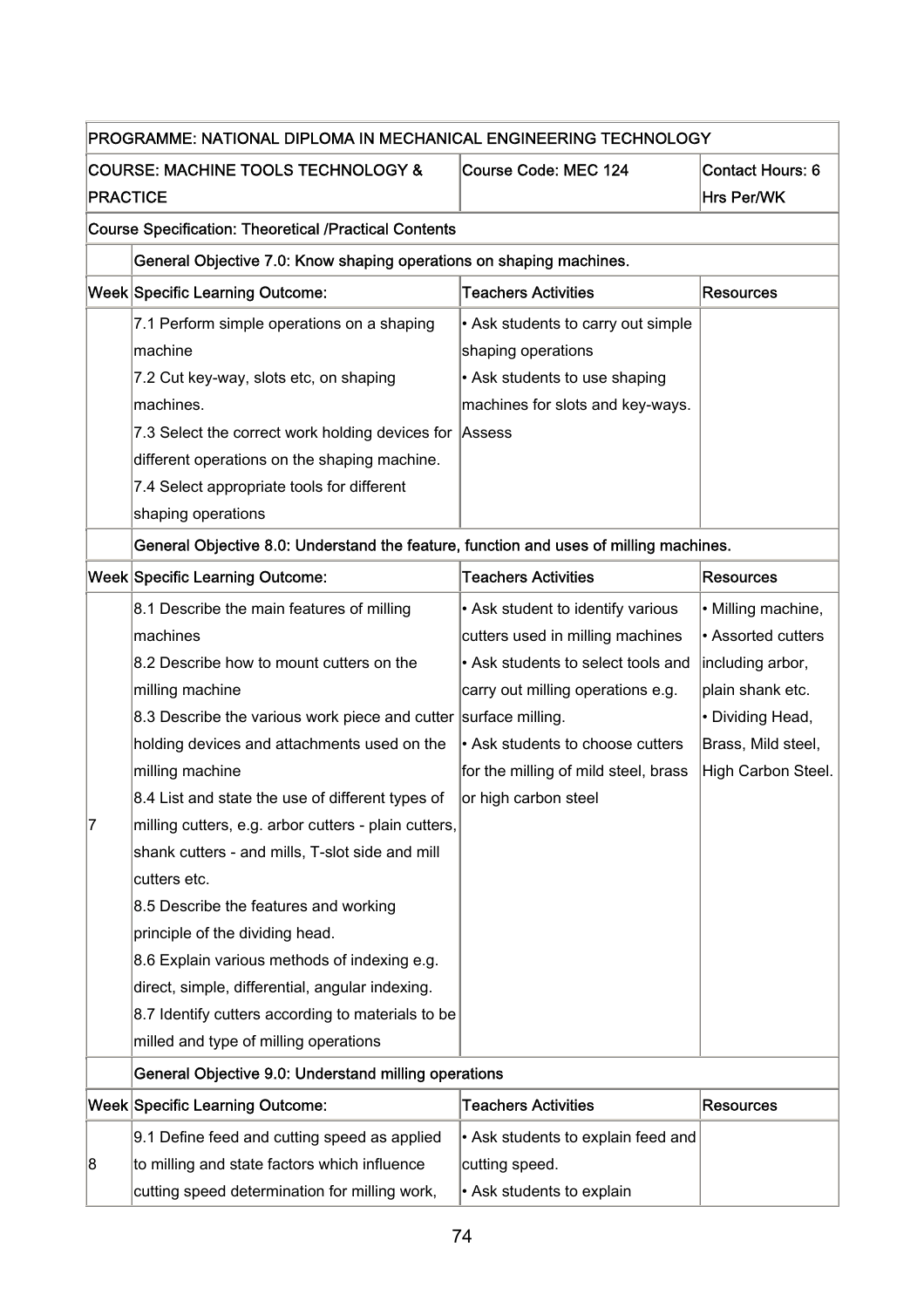| PROGRAMME: NATIONAL DIPLOMA IN MECHANICAL ENGINEERING TECHNOLOGY |                                                                                    |                                                        |                         |  |
|------------------------------------------------------------------|------------------------------------------------------------------------------------|--------------------------------------------------------|-------------------------|--|
|                                                                  | <b>COURSE: MACHINE TOOLS TECHNOLOGY &amp;</b>                                      | Course Code: MEC 124                                   | <b>Contact Hours: 6</b> |  |
| <b>PRACTICE</b>                                                  |                                                                                    |                                                        | Hrs Per/WK              |  |
|                                                                  | <b>Course Specification: Theoretical /Practical Contents</b>                       |                                                        |                         |  |
|                                                                  | General Objective 9.0: Understand milling operations                               |                                                        |                         |  |
|                                                                  | <b>Week Specific Learning Outcome:</b>                                             | <b>Teachers Activities</b>                             | <b>Resources</b>        |  |
|                                                                  | e.g. material to be cut, use of coolant, type of                                   | relationship between feed and                          |                         |  |
|                                                                  | finish etc.                                                                        | cutting speed.                                         |                         |  |
|                                                                  | 9.2 Determine cutting speeds and feeds for a                                       | • Ask students to carry out some                       |                         |  |
|                                                                  | given milling work.                                                                | milling operations while taking all                    |                         |  |
|                                                                  | 9.3 Out line the safety and operational                                            | necessary safety precautions                           |                         |  |
|                                                                  | precautions to be observed when milling                                            |                                                        |                         |  |
|                                                                  | 9.4 Describe up and down milling                                                   |                                                        |                         |  |
|                                                                  | 9.5 Describe straddle and gang milling                                             |                                                        |                         |  |
|                                                                  | 9.6 Describe the various features of the tool                                      |                                                        |                         |  |
|                                                                  | and cutter grinder                                                                 |                                                        |                         |  |
|                                                                  | General Objective 10.0: Demonstrate skills in the use of milling machines          |                                                        |                         |  |
|                                                                  | <b>Week Specific Learning Outcome:</b>                                             | <b>Teachers Activities</b>                             | <b>Resources</b>        |  |
|                                                                  | 10.1 Select and mount different types of                                           | • Ask students to carry out various • Assorted Cutter, |                         |  |
|                                                                  | cutters for appropriate jobs.                                                      | type of milling jobs with different                    | Dividing head,          |  |
|                                                                  | 10.2 Select and use various types of work and type of cutters.                     |                                                        | Index plates.           |  |
|                                                                  | cutter holding devices for different types of                                      | • Ask students to carry out up                         |                         |  |
|                                                                  | liobs.                                                                             | milling, down milling and gang                         |                         |  |
|                                                                  | 10.3 Perform milling exercises using the                                           | milling.                                               |                         |  |
| 9                                                                | dividing head and index plates.                                                    | • Ask students to do many milling                      |                         |  |
|                                                                  | 10.4 Carry out milling using the following                                         | exercises using dividing head and                      |                         |  |
|                                                                  | methods:                                                                           | index plates.                                          |                         |  |
|                                                                  | (i) Up milling                                                                     |                                                        |                         |  |
|                                                                  | (ii) Down milling                                                                  |                                                        |                         |  |
|                                                                  | (iii) Gang milling                                                                 |                                                        |                         |  |
|                                                                  | 10.5 Use tool grinder to sharpen milling                                           |                                                        |                         |  |
|                                                                  | cutters.                                                                           |                                                        |                         |  |
|                                                                  | General Objective 11.0: Understand the features and functions of grinding machines |                                                        |                         |  |
|                                                                  | <b>Week Specific Learning Outcome:</b>                                             | <b>Teachers Activities</b>                             | <b>Resources</b>        |  |
|                                                                  | 11.1 Describe different types of grinding                                          | • Ask students to name and                             | • Grinding              |  |
|                                                                  | machines.                                                                          | identify in the workshop, different                    | machines Assorted       |  |
| 10                                                               | 11.2 Identify the main features of grinding                                        | types of grinding machines                             | grinding wheels.        |  |
|                                                                  | machines in 11.1                                                                   | • Ask students to select                               |                         |  |
|                                                                  | 11.3 Describe the structure of grinding wheels. appropriate grinding wheels for    |                                                        |                         |  |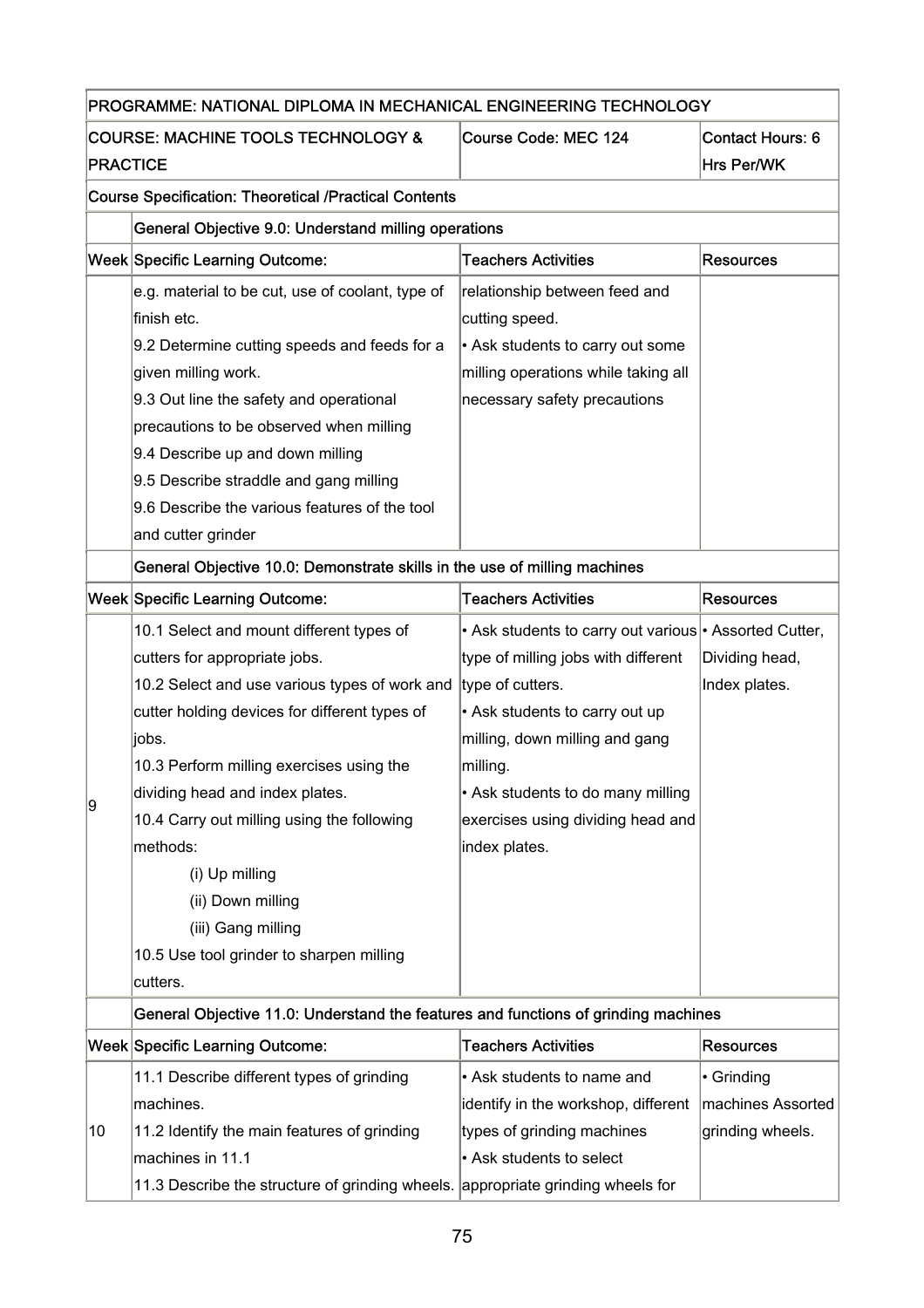|                 | PROGRAMME: NATIONAL DIPLOMA IN MECHANICAL ENGINEERING TECHNOLOGY                                   |                                   |                                       |  |  |
|-----------------|----------------------------------------------------------------------------------------------------|-----------------------------------|---------------------------------------|--|--|
| <b>PRACTICE</b> | <b>COURSE: MACHINE TOOLS TECHNOLOGY &amp;</b>                                                      | <b>Course Code: MEC 124</b>       | <b>Contact Hours: 6</b><br>Hrs Per/WK |  |  |
|                 | <b>Course Specification: Theoretical /Practical Contents</b>                                       |                                   |                                       |  |  |
|                 | General Objective 11.0: Understand the features and functions of grinding machines                 |                                   |                                       |  |  |
|                 | <b>Week Specific Learning Outcome:</b>                                                             | <b>Teachers Activities</b>        | <b>Resources</b>                      |  |  |
|                 | 11.4 Identify wheels for grinding different types different types of grinding                      |                                   |                                       |  |  |
|                 | of materials.                                                                                      | machines.                         |                                       |  |  |
|                 | General Objective 12.0: Know the uses of grinding machines.                                        |                                   |                                       |  |  |
|                 | <b>Week Specific Learning Outcome:</b>                                                             | <b>Teachers Activities</b>        | <b>Resources</b>                      |  |  |
|                 | 12.1 Explain the surface grinding operation                                                        | • Ask students to carry out       |                                       |  |  |
|                 | 12.2 Explain taper grinding operation                                                              | surface, taper, tool and cutter,  |                                       |  |  |
| 10              | 12.3 Explain tool and cutter grinding                                                              | and centreless                    |                                       |  |  |
|                 | 12.4 Explain centreless grinding                                                                   | • Ask students to describe gauge  |                                       |  |  |
|                 | 12.5 Describe gauge grinding                                                                       | grinding                          |                                       |  |  |
|                 | General Objective 13.0: Understand testing, mounting, balancing, alignment and trueing of grinding |                                   |                                       |  |  |
| wheels.         |                                                                                                    |                                   |                                       |  |  |
|                 | <b>Week Specific Learning Outcome:</b>                                                             | <b>Teachers Activities</b>        | <b>Resources</b>                      |  |  |
|                 | 13.1 Explain wheel testing and mounting                                                            | • Ask students to explain wheel   |                                       |  |  |
|                 | 13.2 Explain wheel balancing and alignment.                                                        | testing and mounting.             |                                       |  |  |
| 11              | 13.3 Describe wheel dressing and trueing.                                                          | • Ask students to explain wheel   |                                       |  |  |
|                 |                                                                                                    | balancing and alignment as well   |                                       |  |  |
|                 |                                                                                                    | as wheel dressing and trueing.    |                                       |  |  |
|                 | General Objective 14.0: Demonstrate skills in the use of grinding machines.                        |                                   |                                       |  |  |
|                 | <b>Week Specific Learning Outcome:</b>                                                             | <b>Teachers Activities</b>        | <b>Resources</b>                      |  |  |
|                 | 14.1 Select work holding devices and use                                                           | • Ask students to sharpen cutters |                                       |  |  |
|                 | them on grinding machine                                                                           |                                   |                                       |  |  |
|                 | 14.2 Carry out different types of grinding                                                         |                                   |                                       |  |  |
| 12 <sub>2</sub> | operation                                                                                          |                                   |                                       |  |  |
|                 | 14.3 Select the appropriate shapes, types and                                                      |                                   |                                       |  |  |
|                 | sizes of grinding wheels for various                                                               |                                   |                                       |  |  |
|                 | applications                                                                                       |                                   |                                       |  |  |
|                 | General Objective 15.0: Demonstrate skills in wheel grinding, trueing and dressing                 |                                   |                                       |  |  |
|                 | <b>Week Specific Learning Outcome:</b>                                                             | <b>Teachers Activities</b>        | <b>Resources</b>                      |  |  |
|                 | 15.1 Balance grinding wheel.                                                                       |                                   |                                       |  |  |
|                 | 15.2 Carry out wheel trueing and dressing                                                          |                                   |                                       |  |  |
| 13              | 15.3 Perform grinding exercise involving                                                           |                                   |                                       |  |  |
|                 | surface sylindrical, taper, tool, crank shaft and                                                  |                                   |                                       |  |  |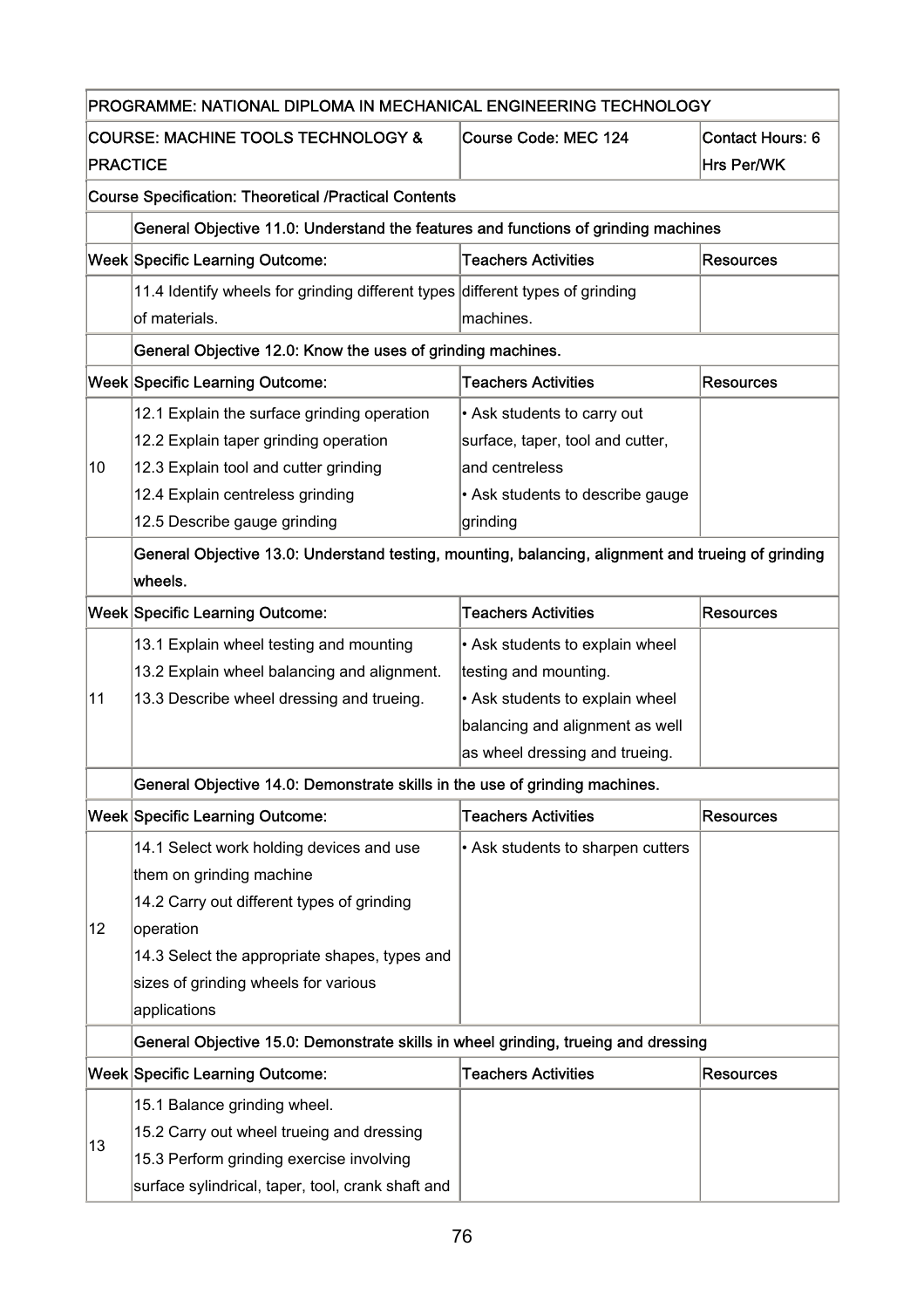|                                                              | Course Code: MEC 124<br>COURSE: MACHINE TOOLS TECHNOLOGY &<br><b>Contact Hours: 6</b> |                                 |                  |  |  |
|--------------------------------------------------------------|---------------------------------------------------------------------------------------|---------------------------------|------------------|--|--|
| <b>PRACTICE</b>                                              |                                                                                       |                                 | Hrs Per/WK       |  |  |
| <b>Course Specification: Theoretical /Practical Contents</b> |                                                                                       |                                 |                  |  |  |
|                                                              | General Objective 15.0: Demonstrate skills in wheel grinding, trueing and dressing    |                                 |                  |  |  |
|                                                              | <b>Week Specific Learning Outcome:</b>                                                | <b>Teachers Activities</b>      | <b>Resources</b> |  |  |
| 13                                                           | internal grinding.                                                                    |                                 |                  |  |  |
|                                                              | General Objective 16.0: Understand and apply sheet metal work techniques              |                                 |                  |  |  |
|                                                              | <b>Week Specific Learning Outcome:</b>                                                | <b>Teachers Activities</b>      | <b>Resources</b> |  |  |
|                                                              | 16.1 Carry out cutting operations                                                     | • Ask the students to carry out |                  |  |  |
|                                                              | 16.2 Carry out bending operations                                                     | cutting, bending and rolling of |                  |  |  |
|                                                              | 16.3 Carry out Rolling operations                                                     | sheet metal                     |                  |  |  |
|                                                              |                                                                                       | • Ask the students to develop   |                  |  |  |
| $14 -$                                                       |                                                                                       |                                 |                  |  |  |
| 15                                                           |                                                                                       | graphically and produce from    |                  |  |  |
|                                                              |                                                                                       | sheet metal a vessel with spout |                  |  |  |
|                                                              |                                                                                       | that intersect e.g. oil can,    |                  |  |  |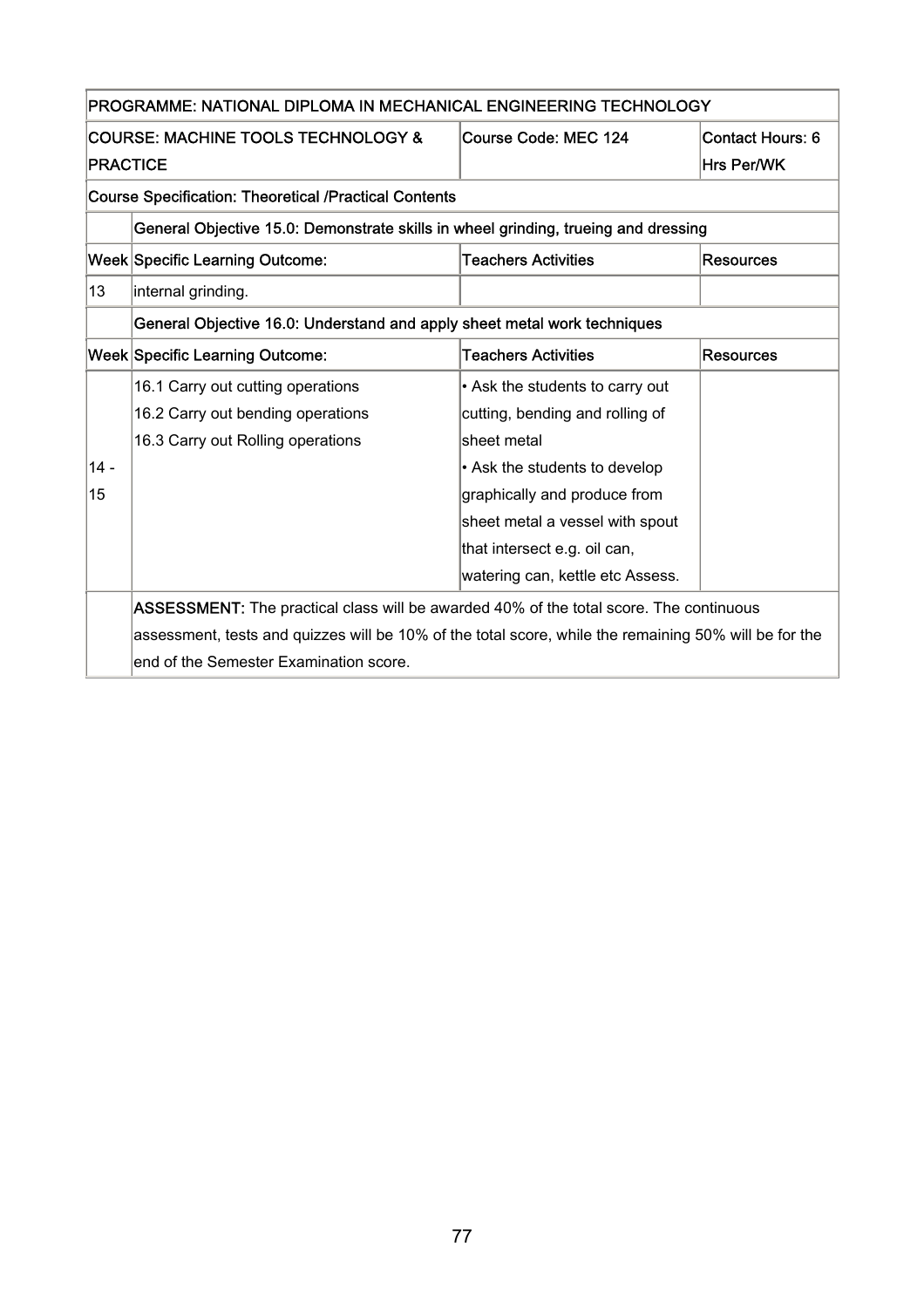# DRAWING COURSES

### **Technical Drawing**

### MEC 111 TECHNICAL DRAWING YI/1ST SEM 0/0/4 Hrs/WK

#### OUTCOMES:

On completion of this module, the student should be able to:

- 1. Know different drawing instruments, equipment and materials used in technical drawing.
- 2. Know graphical communication.
- 3. Know the construction of simple geometrical figures and shapes.
- 4. Know Isometric and Oblique Protections.
- 5. Know single orthographic projections.
- 6. Understand the interactions of regular solids.

|   | PROGRAMME: NATIONAL DIPLOMA IN MECHANICAL ENGINEERING                                                |                                    |                  |  |  |
|---|------------------------------------------------------------------------------------------------------|------------------------------------|------------------|--|--|
|   | <b>COURSE: TECHNICAL DRAWING</b>                                                                     | Course Code: MEC 111               | Contact          |  |  |
|   |                                                                                                      |                                    | Hours: 60        |  |  |
|   |                                                                                                      |                                    | hrs.             |  |  |
|   | <b>Course Specification: Theoretical Content</b>                                                     |                                    |                  |  |  |
|   | General Objective 1.0: Know different drawing instruments, equipment and materials used in technical |                                    |                  |  |  |
|   | drawing.                                                                                             |                                    |                  |  |  |
|   | <b>Week Specific Learning Outcome:</b>                                                               | <b>Teachers Activities</b>         | <b>Resources</b> |  |  |
|   | 1.1 Identify the different types of drawing                                                          | • Present the students all drawing | $\cdot$ Black    |  |  |
|   | instruments, equipment and materials.                                                                | instruments:                       | board ruler      |  |  |
|   | 1.2 Outline the uses of the various instruments.                                                     | a. Drawing set                     | (1m)             |  |  |
|   | equipment and materials.                                                                             | b. T-Square                        | $\cdot$ Black    |  |  |
|   | 1.3 State the precautions necessary to preserve                                                      | c. Drawing board                   | board Tee-       |  |  |
|   | items 1.1 above.                                                                                     | d. Set squares                     | Square           |  |  |
|   | 1.4 Use each of the items in 1.1 above.                                                              | e. Types of pencils                | • Black          |  |  |
| 1 | 1.5 Maintain the various instruments and                                                             | (H to B)                           | board            |  |  |
|   | equipment.                                                                                           | f. Show to                         | compass          |  |  |
|   |                                                                                                      | demonstrate and                    | • Blackboard     |  |  |
|   |                                                                                                      | explain the uses of                | protector        |  |  |
|   |                                                                                                      | all of the above.                  | • Adjustable     |  |  |
|   |                                                                                                      |                                    | set-square       |  |  |
|   |                                                                                                      |                                    | $\cdot$ 60 set   |  |  |
|   |                                                                                                      |                                    | square           |  |  |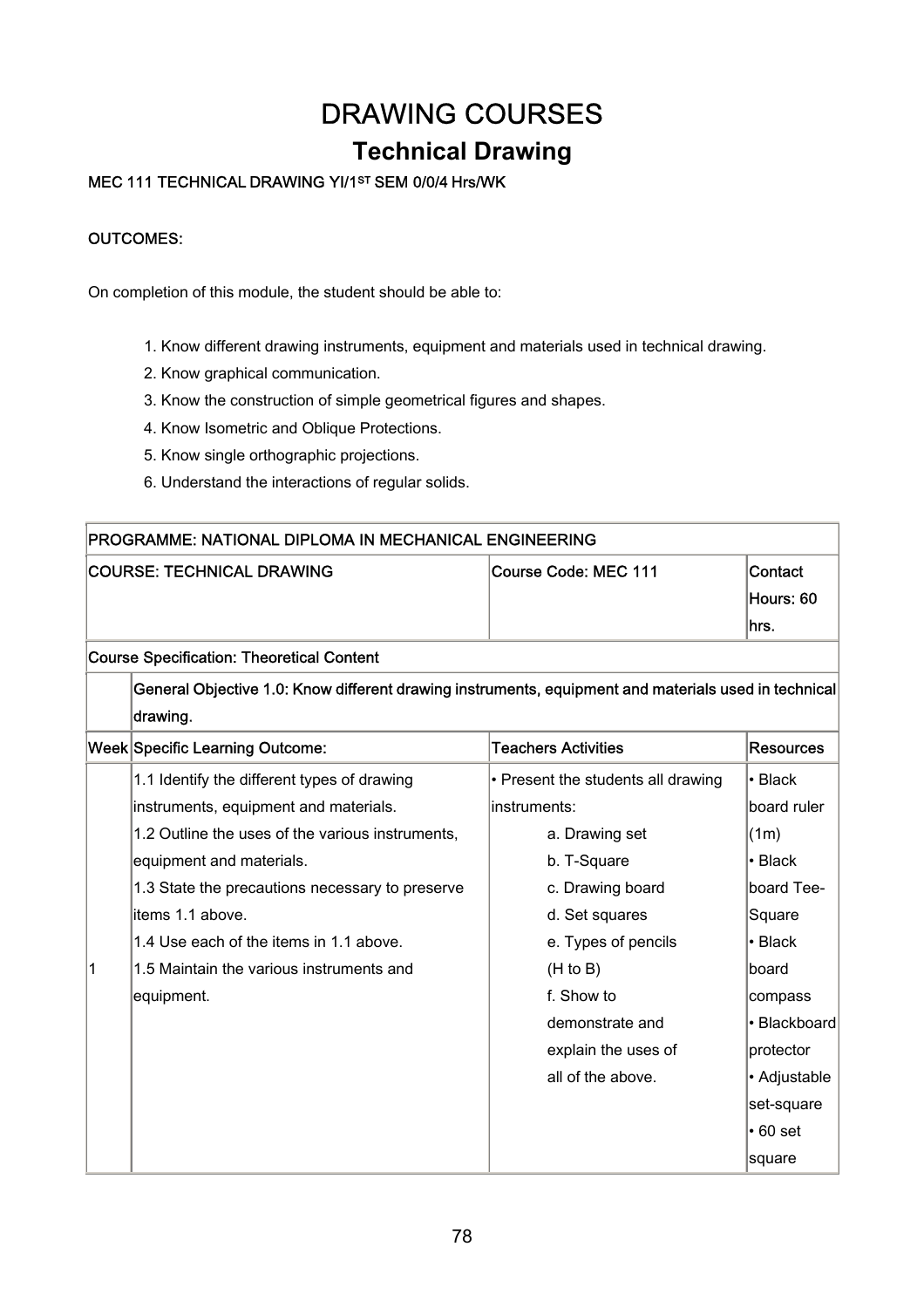|                | PROGRAMME: NATIONAL DIPLOMA IN MECHANICAL ENGINEERING                                                            |                                         |                  |  |
|----------------|------------------------------------------------------------------------------------------------------------------|-----------------------------------------|------------------|--|
|                | <b>COURSE: TECHNICAL DRAWING</b>                                                                                 | <b>Course Code: MEC 111</b>             | Contact          |  |
|                |                                                                                                                  |                                         | Hours: 60        |  |
|                |                                                                                                                  |                                         | hrs.             |  |
|                | <b>Course Specification: Theoretical Content</b>                                                                 |                                         |                  |  |
|                | General Objective 1.0: Know different drawing instruments, equipment and materials used in technical<br>drawing. |                                         |                  |  |
|                | Week Specific Learning Outcome:                                                                                  | <b>Teachers Activities</b>              | <b>Resources</b> |  |
|                |                                                                                                                  |                                         | $\cdot$ 45 set   |  |
|                |                                                                                                                  |                                         | square           |  |
|                |                                                                                                                  |                                         | • French         |  |
|                |                                                                                                                  |                                         | curve set        |  |
|                |                                                                                                                  |                                         | • Templates      |  |
| 1              |                                                                                                                  |                                         | • Duster         |  |
|                |                                                                                                                  |                                         | • Chalk          |  |
|                |                                                                                                                  |                                         | • Complete       |  |
|                |                                                                                                                  |                                         | drawing          |  |
|                |                                                                                                                  |                                         | table            |  |
|                | General Objective 2.0: Know Graphical Communication                                                              |                                         |                  |  |
|                | Week Specific Learning Outcome:                                                                                  | <b>Teachers Activities</b>              | <b>Resources</b> |  |
|                | 2.1 Explain graphics and the different types of                                                                  | • Ask the students to illustrate in a   | - do -           |  |
|                | graphic present                                                                                                  | drawing the various types of lines      |                  |  |
|                | 2.2 Illustrate the various convention present in                                                                 | based on BS 308 1972 Part 2. and        |                  |  |
| $\overline{2}$ | graphical productions of construction lines, finished assess.                                                    |                                         |                  |  |
|                | lines, hidden and overhead details projections,                                                                  | • Ask the students to set drawing       |                  |  |
|                | centre lines, break lines, dimensioning of plane,                                                                | area on A1 paper with a title block     |                  |  |
|                | elevation and sections of objects.                                                                               | and the boarder lines and assess.       |                  |  |
|                | 2.3 Layout of drawing sheets with the following (a)                                                              | • Ask students to illustrate technical  |                  |  |
|                | Margins (b) Title block etc.                                                                                     | lettering in capital and small letters, |                  |  |
|                | 2.4 State the various standards of drawing sheets.                                                               | using, free hand and using letter       |                  |  |
|                | 2.5 Print letters and figures of various forms and                                                               | stencils and assess.                    |                  |  |
| 3              | characters.                                                                                                      | • Ask students to identify the various  |                  |  |
|                | 2.6 Illustrate conventional signs, symbols and                                                                   | standard sheets Ao -A4 and assess       |                  |  |
|                | appropriate lettering characters.                                                                                | • Ask students to draw conventional     |                  |  |
|                |                                                                                                                  | signs and symbols                       |                  |  |
|                |                                                                                                                  | • and assess                            |                  |  |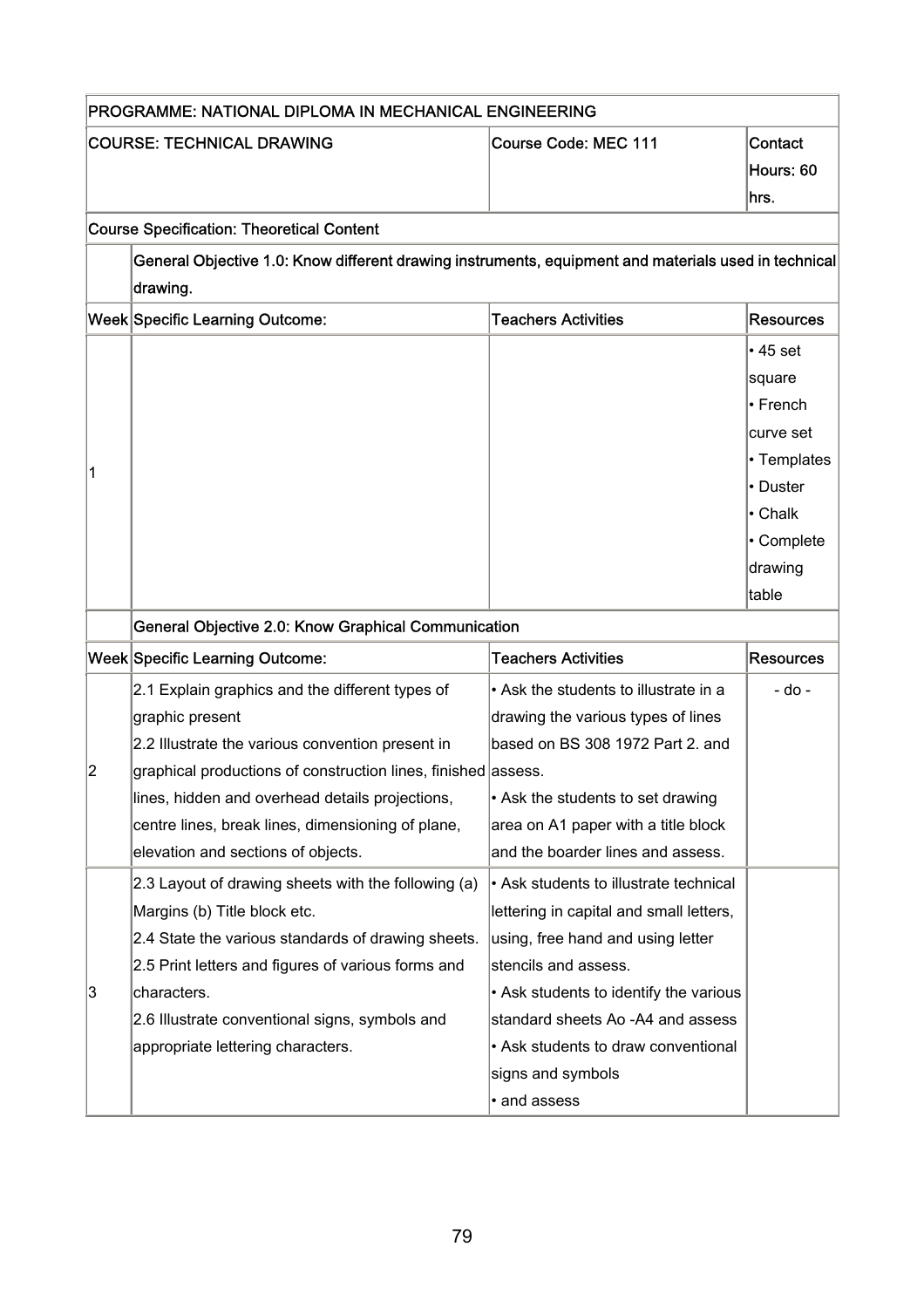| PROGRAMME: NATIONAL DIPLOMA IN MECHANICAL ENGINEERING |                                                                                          |                                      |                  |  |  |
|-------------------------------------------------------|------------------------------------------------------------------------------------------|--------------------------------------|------------------|--|--|
|                                                       | <b>COURSE: TECHNICAL DRAWING</b>                                                         | <b>Course Code: MEC 111</b>          | Contact          |  |  |
|                                                       |                                                                                          |                                      | Hours: 60        |  |  |
|                                                       |                                                                                          |                                      | hrs.             |  |  |
|                                                       | <b>Course Specification: Theoretical Content</b>                                         |                                      |                  |  |  |
|                                                       | General Objective: 3.0 Know the construction of simple geometrical figures and shapes.   |                                      |                  |  |  |
|                                                       | Week Specific Learning Outcome:                                                          | <b>Teachers Activities</b>           | <b>Resources</b> |  |  |
|                                                       | 3.1 Explain the purpose of geometrical construction • Ask students to illustrate the     |                                      |                  |  |  |
|                                                       | in drawing parallel.                                                                     | construction of simple geometrical   |                  |  |  |
|                                                       | 3.2 Construct parallel and perpendicular lines                                           | figures and shapes and assess        |                  |  |  |
|                                                       | 3.3 Construct and bisect lines, angles and areas                                         | • Ask students to construct parallel |                  |  |  |
|                                                       | 3.4 Divide a straight line into given number of equal and perpendicular lines and assess |                                      |                  |  |  |
|                                                       | parts.                                                                                   | • Ask students to construct and      |                  |  |  |
|                                                       |                                                                                          | bisect lines, angles and areas and   |                  |  |  |
|                                                       |                                                                                          | assess                               |                  |  |  |
|                                                       |                                                                                          | • Ask students to divide a straight  |                  |  |  |
|                                                       |                                                                                          | line into a graph number of equal    |                  |  |  |
|                                                       |                                                                                          | parts using the compasses and        |                  |  |  |
| 14                                                    |                                                                                          | assess                               |                  |  |  |
|                                                       | 3.5 Identify polygons (regular or irregular)                                             | • Ask students to different between  |                  |  |  |
|                                                       | 3.6 Construct regular polygons with N sides in a                                         | regular and irregular polygons and   |                  |  |  |
|                                                       | given circle, given (a) distance across flats (b)                                        | assess                               |                  |  |  |
|                                                       | distance across corners                                                                  | • Ask students to construct regular  |                  |  |  |
|                                                       | 3.7 Define a circle                                                                      | polygon with N side                  |                  |  |  |
|                                                       | 3.8 Explain the properties of a circle, e.g. radius,                                     | • and assess                         |                  |  |  |
|                                                       | diameter, normal, tangent, circumference etc.                                            | • Ask students to differentiate      |                  |  |  |
|                                                       |                                                                                          | between regular and irregular        |                  |  |  |
|                                                       |                                                                                          | polygons and assess                  |                  |  |  |
|                                                       |                                                                                          | • Ask students to construct regular  |                  |  |  |
|                                                       |                                                                                          | polygon with N-sides                 |                  |  |  |
|                                                       |                                                                                          | • and assess                         |                  |  |  |
|                                                       | General Objective 4.0: Know the construction of simple geometrical figures and shapes.   |                                      |                  |  |  |
|                                                       | <b>Week Specific Learning Outcome:</b>                                                   | <b>Teachers Activities</b>           | <b>Resources</b> |  |  |
|                                                       | 4.1 Carry out simple geometrical constructions on                                        | Ask students to explain the various  | - do -           |  |  |
|                                                       | circles e.g. (a) diameter of a circle of a circle of a                                   | properties of a circle and assess    |                  |  |  |
| 5                                                     | given circumference. (b) the circumference to a                                          |                                      |                  |  |  |
|                                                       | circle of a given diameter (c) a circle to pass                                          |                                      |                  |  |  |
|                                                       | through 3 points (d) a circle to pass through 2                                          |                                      |                  |  |  |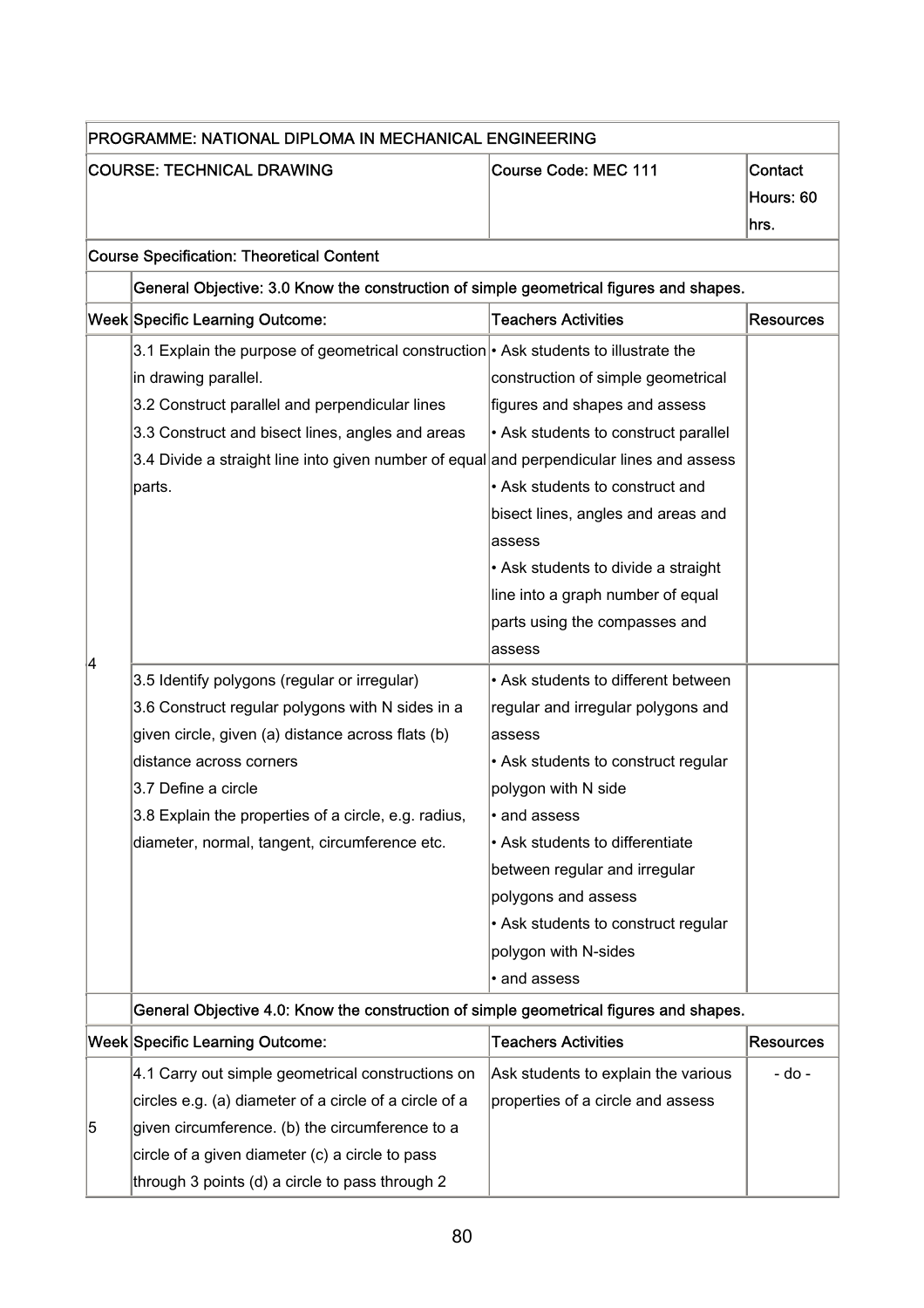|        | PROGRAMME: NATIONAL DIPLOMA IN MECHANICAL ENGINEERING                                                                                                                                                                                                                                                                                                                     |                                                                                                                                                                                                                                                                                                                                              |                              |  |
|--------|---------------------------------------------------------------------------------------------------------------------------------------------------------------------------------------------------------------------------------------------------------------------------------------------------------------------------------------------------------------------------|----------------------------------------------------------------------------------------------------------------------------------------------------------------------------------------------------------------------------------------------------------------------------------------------------------------------------------------------|------------------------------|--|
|        | <b>COURSE: TECHNICAL DRAWING</b>                                                                                                                                                                                                                                                                                                                                          | <b>Course Code: MEC 111</b>                                                                                                                                                                                                                                                                                                                  | Contact<br>Hours: 60<br>hrs. |  |
|        | <b>Course Specification: Theoretical Content</b>                                                                                                                                                                                                                                                                                                                          |                                                                                                                                                                                                                                                                                                                                              |                              |  |
|        | General Objective 4.0: Know the construction of simple geometrical figures and shapes.                                                                                                                                                                                                                                                                                    |                                                                                                                                                                                                                                                                                                                                              |                              |  |
|        | <b>Week Specific Learning Outcome:</b>                                                                                                                                                                                                                                                                                                                                    | <b>Teachers Activities</b>                                                                                                                                                                                                                                                                                                                   | <b>Resources</b>             |  |
| 5      | points and touch a given line (e) a circle to touch a<br>given smaller circle and a given line (f) tangents to<br>circles at various points (g) an arc of radius tangent<br>to two lines at an angle to less than and more than<br>90 (h) an are externally tangent to two circles (i)                                                                                    |                                                                                                                                                                                                                                                                                                                                              |                              |  |
| 6      | inscribing and circumscribing circles<br>4.2 Define an ellipse<br>4.3 Construct ellipse by using (a) trammal method<br>(b) concentric circle method.<br>4.4 Explain the following draughting techniques (a)<br>Projection method (b) Measurement method (c)<br>Transposition method.<br>4.5 Construct plane scales and diagonal scales,<br>using appropriate instruments. | • Ask students to differentiate the<br>different methods of constructing<br>ellipses and assess<br>Ask students to construct an<br>ellipse using the various methods<br>and assess<br>• Ask students to explain the various<br>draughting techniques and assess<br>• Ask students to construct plane<br>and diagonal scales<br>· and assess. |                              |  |
|        | General Objective 5.0: Know Isometric and Oblique Projections.                                                                                                                                                                                                                                                                                                            |                                                                                                                                                                                                                                                                                                                                              |                              |  |
|        | <b>Week Specific Learning Outcome:</b>                                                                                                                                                                                                                                                                                                                                    | <b>Teachers Activities</b>                                                                                                                                                                                                                                                                                                                   | <b>Resources</b>             |  |
| 7<br>8 | 5.1 Explain isometric and oblique projections.<br>5.2 Draw a square in isometric and oblique forms<br>5.3 Draw a circle in Isometric and oblique forms                                                                                                                                                                                                                    | • Ask students to differentiate<br>between Isometric and oblique<br>projections and assess                                                                                                                                                                                                                                                   |                              |  |
| 9      | 5.4 Draw an ellipse in Isometric and oblique forms.<br>5.5 Draw a polygon with a minimum of eight sides<br>in Isometric and oblique forms                                                                                                                                                                                                                                 | • Ask students to construct a square<br>and circle in isometric and oblique<br>projections and assess                                                                                                                                                                                                                                        |                              |  |
| 10     | 5.6 Dimension holes, circles, arcs and angles<br>correctly on isometric and obliques.<br>5.7 Use appropriate convention symbols and<br>abbreviations.                                                                                                                                                                                                                     | • Ask students to draw a polygon in<br>isometric and oblique projections<br>and assess<br>• Ask students to construct and<br>dimension holes circles, arcs and<br>angles in isometric and oblique<br>projection and label with appropriate<br>conventional symbols and                                                                       |                              |  |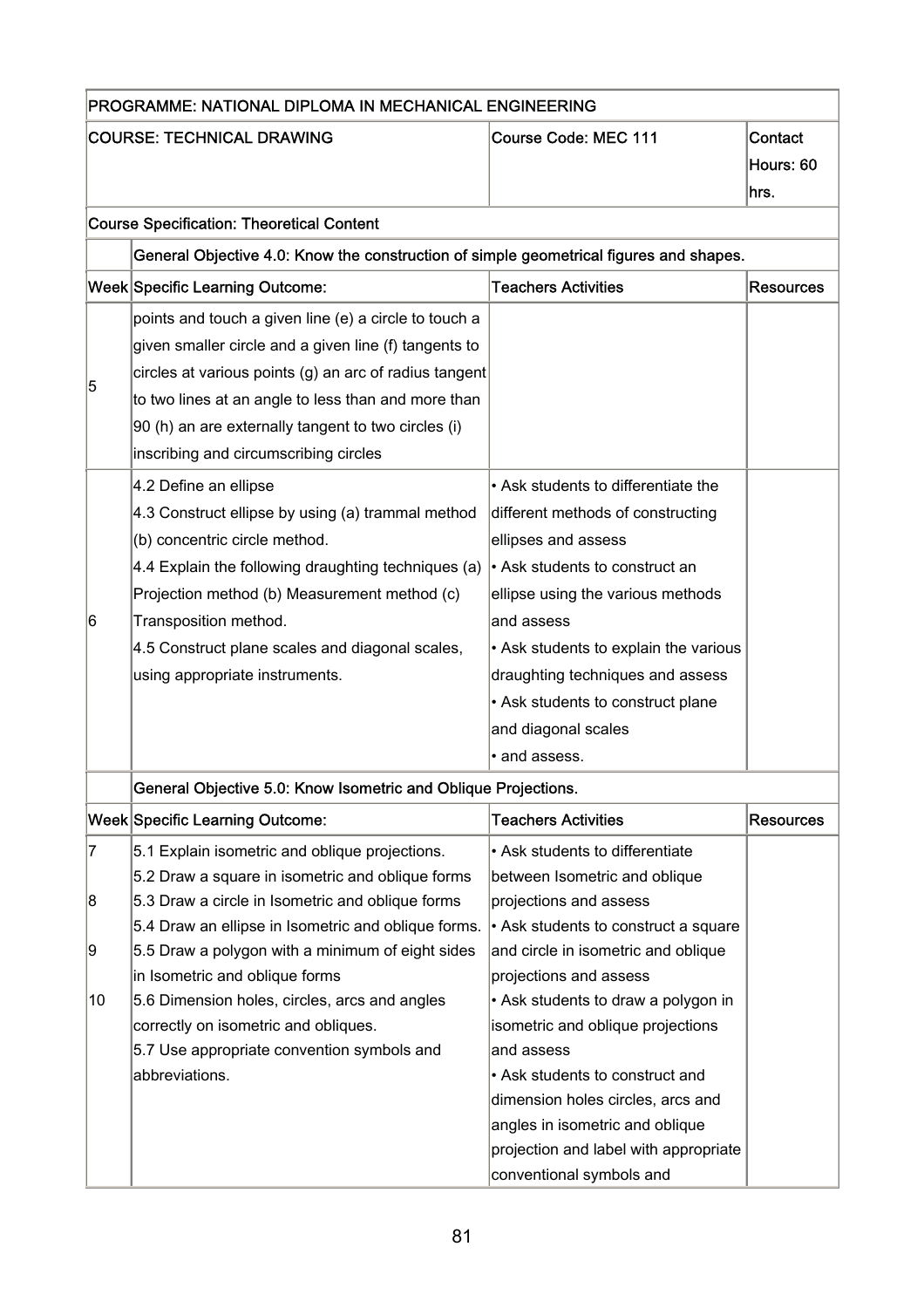|        | PROGRAMME: NATIONAL DIPLOMA IN MECHANICAL ENGINEERING                  |                                        |                  |  |
|--------|------------------------------------------------------------------------|----------------------------------------|------------------|--|
|        | <b>COURSE: TECHNICAL DRAWING</b>                                       | Course Code: MEC 111                   | Contact          |  |
|        |                                                                        |                                        | Hours: 60        |  |
|        |                                                                        |                                        | hrs.             |  |
|        | <b>Course Specification: Theoretical Content</b>                       |                                        |                  |  |
|        | General Objective 5.0: Know Isometric and Oblique Projections.         |                                        |                  |  |
|        | Week Specific Learning Outcome:                                        | <b>Teachers Activities</b>             | <b>Resources</b> |  |
|        |                                                                        | abbreviations and assess               |                  |  |
|        | General Objective 6.0: Know single orthographic projections.           |                                        |                  |  |
|        | <b>Week Specific Learning Outcome:</b>                                 | <b>Teachers Activities</b>             | <b>Resources</b> |  |
|        | 6.1 Explain the principle of orthographic projection.                  | • Ask students to differentiate        |                  |  |
|        | 6.2 Illustrate the principle planes of projection (a)                  | between first and third angle          |                  |  |
|        | Vertical plane (b) Horizontal plane.                                   | orthographic projection and assess     |                  |  |
|        | 6.3 Explain why the first and third angles are used                    | • Ask students to explain the vertical |                  |  |
| $11 -$ | and the second and fourth angles not used.                             | and horizontal planes in               |                  |  |
| 12     | 6.4 Project views of three-dimensional objects on                      | orthographic projection and assess     |                  |  |
|        | to the basic planes of projection in both first and                    | • Ask students to construct            |                  |  |
|        | third angle to obtain (a) the front view or elevation                  | orthographic projections of simple     |                  |  |
|        | (b) the top view or plan.                                              | objects in first and third angle       |                  |  |
|        |                                                                        | orthographic projections and assess    |                  |  |
|        | General Objective: 7.0 Understand the intersections of regular solids. |                                        |                  |  |
|        | <b>Week Specific Learning Outcome:</b>                                 | <b>Teachers Activities</b>             | <b>Resources</b> |  |
|        | 7.1 Explain interpretation or intersections of solids.                 | • Ask students to give examples of     |                  |  |
|        | 7.2 Draw the lines of intersections of the following                   | intersection of solids                 |                  |  |
|        | regular solids and planes in both first and third                      | • Ask students to construct:           |                  |  |
|        | angles.                                                                | • Two square-prisms meeting at         |                  |  |
|        | a. Two square-prisms meeting at                                        | right angles                           |                  |  |
|        | right angles.                                                          | a. Two dissimilar                      |                  |  |
|        | b. Two dissimilar square prisms                                        | square prisms                          |                  |  |
| $13 -$ | meeting at and angle.                                                  | merely at "                            |                  |  |
| 15     | c. Two dissimilar square prisms                                        | b. Two dissimilar                      |                  |  |
|        | meeting to an angle                                                    | square prisms                          |                  |  |
|        | d. A hexagonal prism meeting a                                         | meeting 60                             |                  |  |
|        | square prism at right                                                  | c. An hexagonal                        |                  |  |
|        | e. angles.                                                             | prism meeting a                        |                  |  |
|        | f. Two dissimilar cylinders meeting                                    | square prism                           |                  |  |
|        | at an angle.                                                           | d. Two dissimilar                      |                  |  |
|        | g. Two dissimilar cylinders meeting                                    | cylinders meeting at                   |                  |  |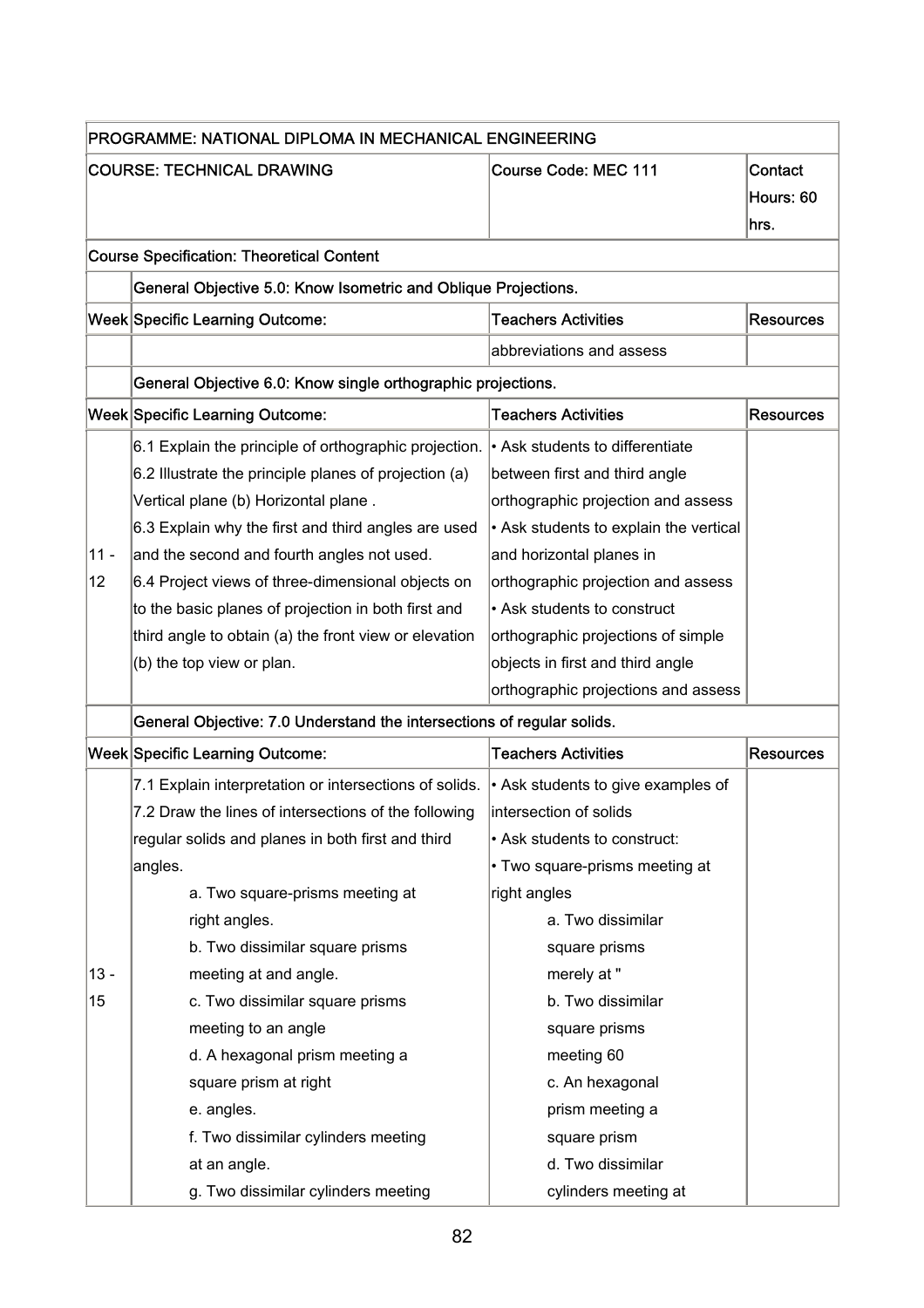|        | PROGRAMME: NATIONAL DIPLOMA IN MECHANICAL ENGINEERING                                    |                            |                  |  |
|--------|------------------------------------------------------------------------------------------|----------------------------|------------------|--|
|        | <b>COURSE: TECHNICAL DRAWING</b>                                                         | Course Code: MEC 111       | Contact          |  |
|        |                                                                                          |                            | Hours: 60        |  |
|        |                                                                                          |                            | lhrs.            |  |
|        | <b>Course Specification: Theoretical Content</b>                                         |                            |                  |  |
|        | General Objective: 7.0 Understand the intersections of regular solids.                   |                            |                  |  |
|        | <b>Week Specific Learning Outcome:</b>                                                   | <b>Teachers Activities</b> | <b>Resources</b> |  |
|        | at right angle, their centres not being in the                                           | an angle                   |                  |  |
|        | same vertical plane.                                                                     | e. Two dismal              |                  |  |
|        |                                                                                          | cylinders meeting at       |                  |  |
| $13 -$ |                                                                                          | right angle, then          |                  |  |
| 15     |                                                                                          | centres at long in         |                  |  |
|        |                                                                                          | the same vertical          |                  |  |
|        |                                                                                          | place.                     |                  |  |
|        |                                                                                          | f. As in $6.2$             |                  |  |
|        | ASSESSMENT: The continuous assessments, tests and quizzes will be awarded 40%, while the |                            |                  |  |
|        | remaining 60% will be for the end of the Semester Examination Score.                     |                            |                  |  |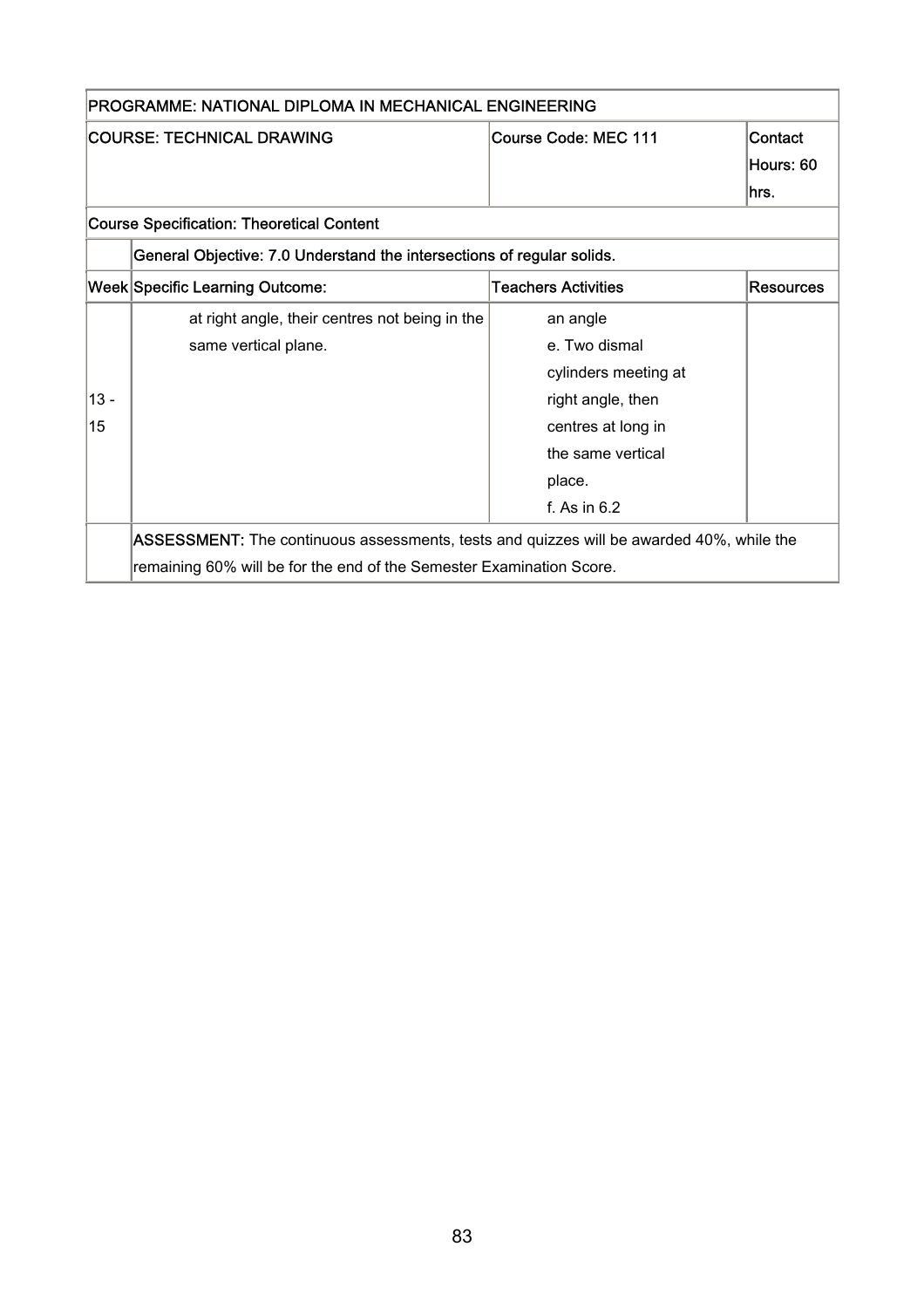## **Electrical Graphics**

### EEC111 ELECTRICAL GRAPHICS PRACTICAL Y1/1st SEMESTER 1/0/3 hrs/wk

#### Objectives:

On completion of this module, the student should be able to:

- 1. Read and interpret Electrical and Electronic drawings.
- 2. Draw Electrical Installation, machines, and electronic circuits using standard symbols.
- 3. Use a computer package to do simple computer graphics.

|         | <b>COURSE: ELECTRICAL GRAPHICS COURSE</b>                                                             | CODE: EEC111                | <b>CONTACT HOUR: 15</b> |  |  |
|---------|-------------------------------------------------------------------------------------------------------|-----------------------------|-------------------------|--|--|
|         |                                                                                                       |                             | <b>HRS LECTURE 45</b>   |  |  |
|         |                                                                                                       |                             | <b>HRS TUT.</b>         |  |  |
|         | <b>Course Specification: Theoretical Content</b>                                                      |                             |                         |  |  |
|         | General Objective: Interpret and draw electrical and electronics diagrams using symbols and software. |                             |                         |  |  |
|         | Week Specific Learning Outcome:                                                                       | <b>Teacher's activities</b> | <b>Resources</b>        |  |  |
| $1 - 3$ | 1.1 Identify and learn electrical and electronic                                                      | • Try and obtain samples    | · Chalkboards,          |  |  |
|         | symbols for                                                                                           | of all the components       | Textbooks, Templates,   |  |  |
| 4 - 5   | a. Machines                                                                                           | identified by the list to   | Drawing Materials and   |  |  |
|         | b. Wiring diagrams with codes                                                                         | show the students and       | equipment, Computer     |  |  |
| 6 - 7   | c. Switch gear, fuses, relays etc.                                                                    | circulate round the class.  | Systems.                |  |  |
|         | d. Voltage sources and current                                                                        | · Obtain copies of relevant |                         |  |  |
| 8 - 9   | sources.                                                                                              | drawings to give to         |                         |  |  |
|         | e. Semi-conductor devices.                                                                            | students for each section   |                         |  |  |
| 10 -    | f. Integrated chips of the 74                                                                         | of the course.              |                         |  |  |
| 11      | series                                                                                                |                             |                         |  |  |
|         | g. Resistors, Capacitors,                                                                             |                             |                         |  |  |
| 12      | Inductors, Transformers.                                                                              |                             |                         |  |  |
|         | 1.2 Practise reading and interpreting Electrical,                                                     |                             |                         |  |  |
| $13 -$  | Building and Electronic diagrams.                                                                     |                             |                         |  |  |
| 15      | 1.3 Distinguish between SYMBOLIC and                                                                  |                             |                         |  |  |
|         | COMPONENT diagrams.                                                                                   |                             |                         |  |  |
|         | 1.4 Practise drawing Symbolic Electrical circuits                                                     |                             |                         |  |  |
|         | as used in text books.                                                                                |                             |                         |  |  |
|         | 1.5 Practice drawing Building wiring diagrams                                                         |                             |                         |  |  |
|         | showing all components, wiring, conduits, switch                                                      |                             |                         |  |  |
|         | boxes, wall plugs.                                                                                    |                             |                         |  |  |
|         | 1.6 Practise translating drawings of "Electrical                                                      |                             |                         |  |  |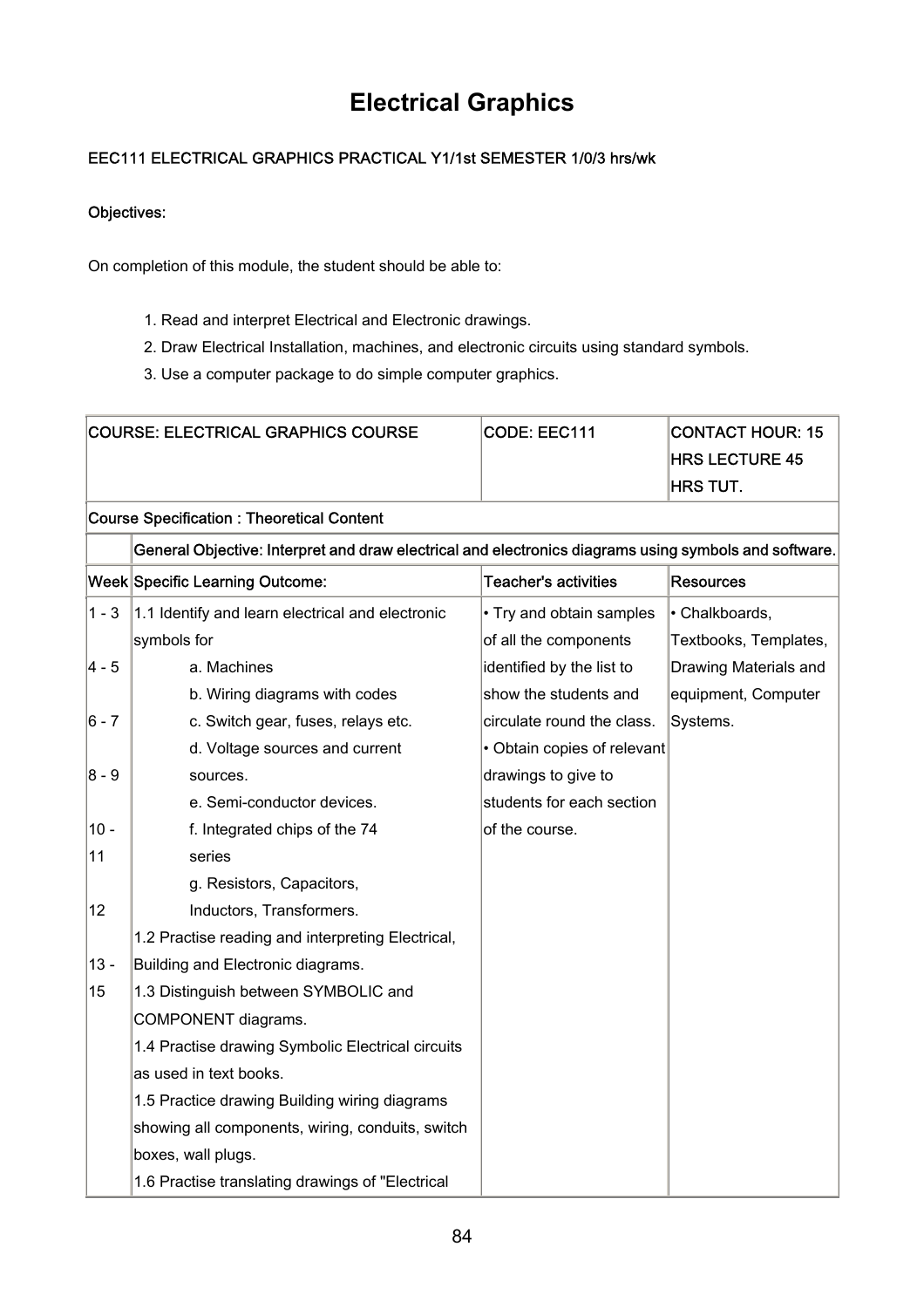|  |  | <b>COURSE: ELECTRICAL GRAPHICS COURSE</b> |  |  |
|--|--|-------------------------------------------|--|--|
|--|--|-------------------------------------------|--|--|

|  | <b>CODE: EEC111</b> |  |
|--|---------------------|--|
|  |                     |  |

 $\vert$ CODE: EEC111  $\vert$ CONTACT HOUR: 15 **HRS LECTURE 45**  $\ln$  $\sigma$  TUT.

|        |                                                                                                       |                      | HRS IUI.         |  |  |
|--------|-------------------------------------------------------------------------------------------------------|----------------------|------------------|--|--|
|        | <b>Course Specification: Theoretical Content</b>                                                      |                      |                  |  |  |
|        | General Objective: Interpret and draw electrical and electronics diagrams using symbols and software. |                      |                  |  |  |
|        | Week Specific Learning Outcome:                                                                       | Teacher's activities | <b>Resources</b> |  |  |
| $13 -$ | Power experiments" from the symbolic diagrams                                                         |                      |                  |  |  |
| 15     | to wiring diagrams showing terminals and earth                                                        |                      |                  |  |  |
|        | points and how " 2 input Oscilloscopes" should be                                                     |                      |                  |  |  |
|        | connected without shorting the circuit                                                                |                      |                  |  |  |
|        | 1.7 Pay special attention to component layout on                                                      |                      |                  |  |  |
|        | the diagram.                                                                                          |                      |                  |  |  |
|        | 1.8 Practise drawing Electronic circuit diagrams                                                      |                      |                  |  |  |
|        | using different semi-conductor components and                                                         |                      |                  |  |  |
|        | Integrated chip components.                                                                           |                      |                  |  |  |
|        | 1.9 If computers are available practice using                                                         |                      |                  |  |  |
|        | some drawing package, even if only the drawing                                                        |                      |                  |  |  |
|        | component of "Microsoft WORD".                                                                        |                      |                  |  |  |
|        | <b>ASSESSMENT:</b> The Practical class will be awarded 40% of the total score. The continuous         |                      |                  |  |  |
|        | assessments, tests and quizzes will take 10% of the total score, while the remaining 50% will be for  |                      |                  |  |  |
|        | the end of the semester examination score.                                                            |                      |                  |  |  |
|        |                                                                                                       |                      |                  |  |  |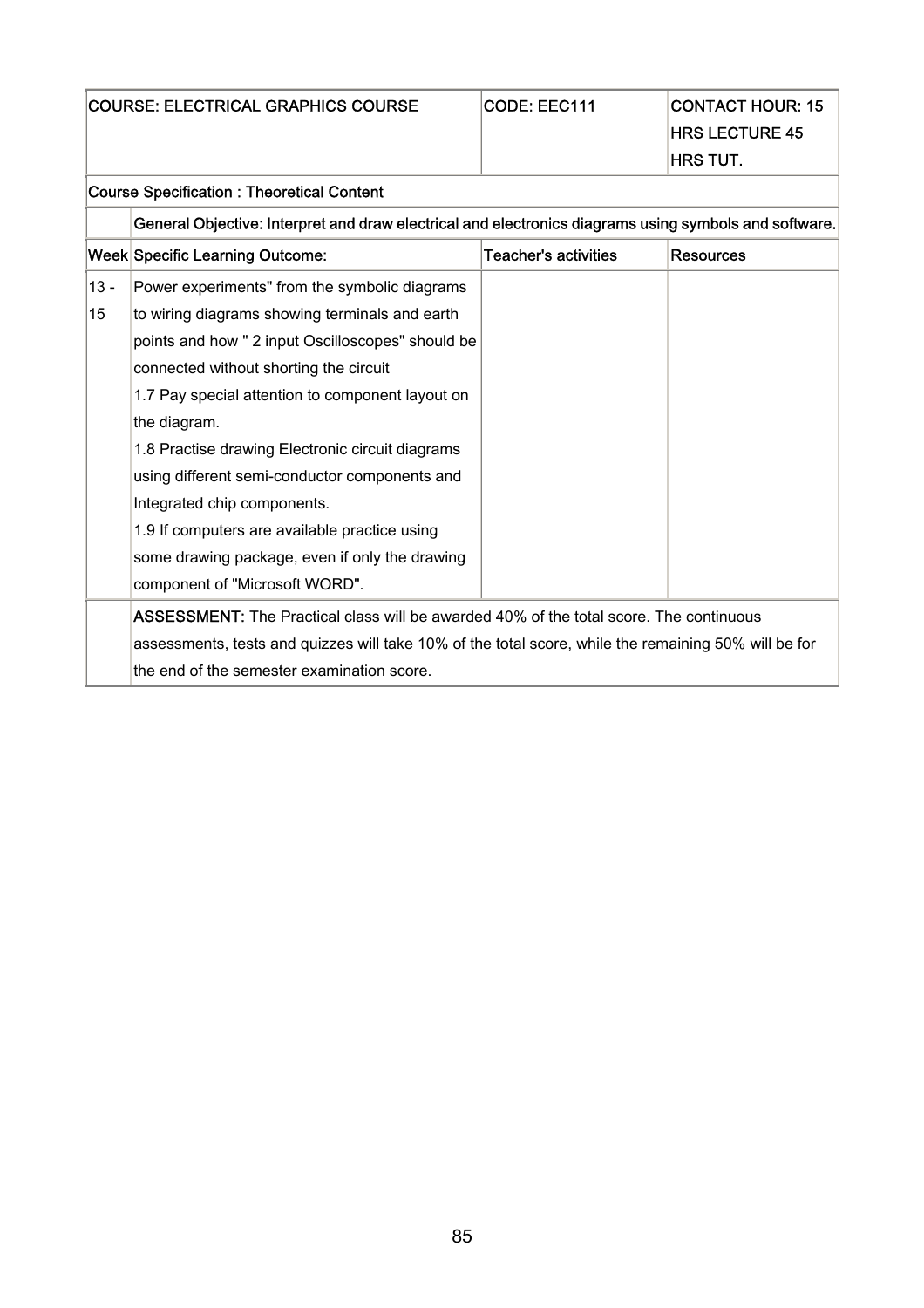## **Electrical Installation of Building**

### EEC 129 ELECTRICAL INSTALLATION OF BUILDING YI/2ND SEM 1/0/2 HRS/WK

#### OUTCOMES:

On completion of this module, the student should be able to:

- 1. Identify and draw electrical/electronic graphical symbols.
- 2. Know and draft various wiring diagrams
- 3. Draft and interpret various architectural drawings and symbols.
- 4. Know different sizes and applications of cables
- 5. Understand installation of various electrical/electronic systems

|                | <b>Course: WORKSHOP EXERCISES ON ELECTRICAL</b>                                                                        | Course Code: EEC 129       | <b>Contact Hours: 15</b> |
|----------------|------------------------------------------------------------------------------------------------------------------------|----------------------------|--------------------------|
|                | <b>INSTALLATION OF BUILDING</b>                                                                                        |                            | <b>Hrs Lecture</b>       |
|                | <b>Course Specification: Practical</b>                                                                                 |                            |                          |
|                | General Objective: Draw and produce various installation diagrams for domestic, industrial and<br>commercial purposes. |                            |                          |
|                | <b>Week Specific Learning Outcome:</b>                                                                                 | <b>Teachers Activities</b> | Resources                |
| $\overline{1}$ | 1.1 Draw electrical/electronic graphical symbols                                                                       | • The teacher should give  | · Graphical              |
| $2 - 3$        | 1.2 Draft various electrical/electronic schematic                                                                      | assignments to students    | symbol, charts,          |
| $4 - 5$        | diagrams                                                                                                               | and assess them            | drawing sets             |
| $6 - 7$        | 1.3 Draft various electrical installation/wiring                                                                       |                            |                          |
| $8 - 9$        | diagrams                                                                                                               |                            |                          |
| $10 -$         | 1.4 Draft architectural drawings of simple buildings                                                                   |                            |                          |
| 11             | e.g. 3-bedroom flat etc                                                                                                |                            |                          |
| $12 -$         | 1.5 Produce elevation drawings for architectural                                                                       |                            |                          |
| 13             | drawings                                                                                                               |                            |                          |
| $14 -$         | 1.6 Draft electrical services for a residential building                                                               |                            |                          |
| 15             | e.g. 3-bedroom flat                                                                                                    |                            |                          |
|                | 1.7 Draft electrical supply for a 3-bedroom building                                                                   |                            |                          |
|                | 1.8 Draw the installation diagram for a single phase                                                                   |                            |                          |
|                | and three-phase energy meters in domestic and                                                                          |                            |                          |
|                | commercial/industrial premises.                                                                                        |                            |                          |
|                | Assessment: The Practical class will be awarded 40% of the total score. The continuous                                 |                            |                          |
|                | assessments, test and quizzes will take 10% of the total score while the remaining 50 % will be for the                |                            |                          |
|                | end of the semester examination score                                                                                  |                            |                          |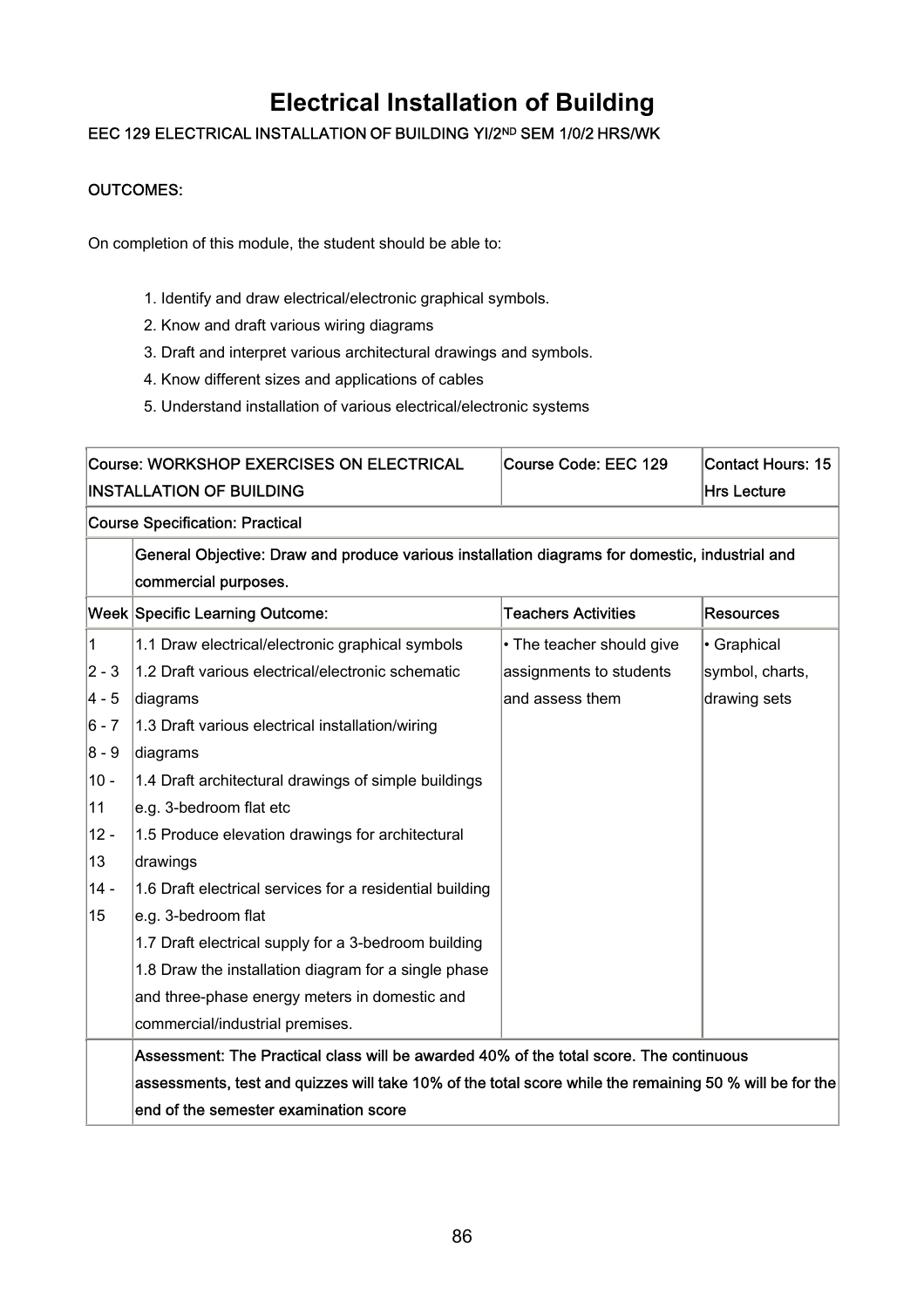|         | Course: ELECTRICAL INSTALLATION OF BUILDING Course Code: EEC 129                                       |                                | <b>Contact Hours: 15</b> |
|---------|--------------------------------------------------------------------------------------------------------|--------------------------------|--------------------------|
|         |                                                                                                        |                                | hrs lecture              |
|         | <b>Course Specification: Theoretical Content</b>                                                       |                                |                          |
|         | General Objective: 1.0 Understand the basic knowledge and skill in electrical installation of building |                                |                          |
|         | and systems.                                                                                           |                                |                          |
|         | Week Specific Learning Outcome:                                                                        | <b>Teachers Activities</b>     | <b>Resources</b>         |
|         | Graphic symbols                                                                                        | • The teacher should show      | Charts showing           |
|         | 1.1 Identify electrical/electronic graphical                                                           | and draw electrical/electronic | graphical symbols        |
|         | symbols                                                                                                | graphical symbols to the       | must be available in     |
|         | a. Resistor                                                                                            | students.                      | the laboratory.          |
|         | b. Capacitor                                                                                           |                                |                          |
|         | c. Inductor                                                                                            |                                |                          |
|         | d. Diodes                                                                                              |                                |                          |
|         | e. Thyristor                                                                                           |                                |                          |
|         | f. Diac                                                                                                |                                |                          |
|         | g. Triac                                                                                               |                                |                          |
|         | h. Operational Amplifier                                                                               |                                |                          |
| $1 - 2$ | i. Logic gates                                                                                         |                                |                          |
|         | j. Linear IC                                                                                           |                                |                          |
|         | k. Power Switches                                                                                      |                                |                          |
|         | I. Sockets                                                                                             |                                |                          |
|         | m. Isolator Switch                                                                                     |                                |                          |
|         | n. Breakers                                                                                            |                                |                          |
|         | o. Motors                                                                                              |                                |                          |
|         | p. Fans                                                                                                |                                |                          |
|         | q. ELCB.                                                                                               |                                |                          |
|         | 1.2 Draw symbols in 1.1 above using                                                                    |                                |                          |
|         | appropriate instruments.                                                                               |                                |                          |
|         | <b>Schematic and Wiring Diagrams</b>                                                                   | • The teacher should draft     | • Drawing Instrument     |
|         | 2.1 Explain schematic and Wiring Diagrams                                                              | various schematic diagram for  | and drawing boards.      |
| 3       | 2.2 State the merits and demerits of schematic                                                         | electrical/electronic circuits | • Typical samples of     |
|         | diagrams                                                                                               | and panel to the students.     | architectural            |
|         | 2.3 Draft various schematic diagrams e.g                                                               | • Teacher to draft various     | drawings must be         |
|         | Transistor circuits panel etc.                                                                         | wiring diagrams to students    | available in the Lab.    |
| 4 - 5   | 2.4 Explain wiring diagram                                                                             |                                | and workshop.            |
|         | 2.5 State the merits and demerits of wiring                                                            |                                |                          |
|         | diagrams                                                                                               |                                |                          |
|         | 2.6 Draft various wiring diagrams.                                                                     |                                |                          |
|         | 2.7 Explain methods of preventing hazards.                                                             |                                |                          |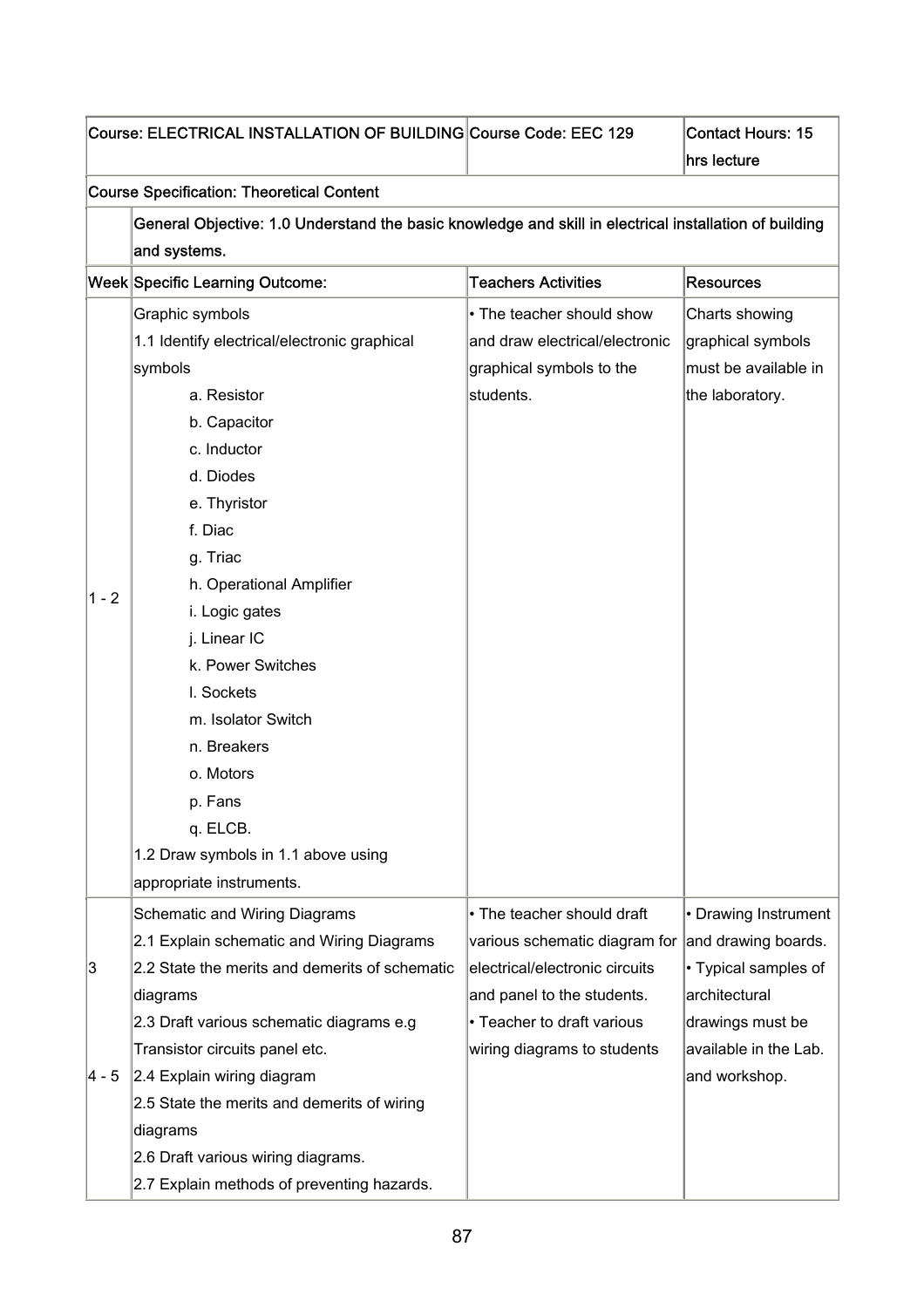|         | Course: ELECTRICAL INSTALLATION OF BUILDING Course Code: EEC 129                                       |                                                     | <b>Contact Hours: 15</b> |
|---------|--------------------------------------------------------------------------------------------------------|-----------------------------------------------------|--------------------------|
|         |                                                                                                        |                                                     | hrs lecture              |
|         | <b>Course Specification: Theoretical Content</b>                                                       |                                                     |                          |
|         | General Objective: 1.0 Understand the basic knowledge and skill in electrical installation of building |                                                     |                          |
|         | and systems.                                                                                           |                                                     |                          |
|         | Week Specific Learning Outcome:                                                                        | <b>Teachers Activities</b>                          | <b>Resources</b>         |
|         | 2.8 Define earth continuity conductor, earth                                                           |                                                     |                          |
|         | electrode, consumer's earth terminal.                                                                  |                                                     |                          |
|         | 2.9 Explain the necessity for earthling and state                                                      |                                                     |                          |
|         | the relevant regulations concerning earthling.                                                         |                                                     |                          |
|         | 2.10 Explain the protection of an installation by                                                      |                                                     |                          |
|         | fuse and by ELCB.                                                                                      |                                                     |                          |
|         | 2.11 Distinguish between solid earthling                                                               |                                                     |                          |
|         | practice and earth leakage circuit breaker                                                             |                                                     |                          |
|         | protection.                                                                                            |                                                     |                          |
|         | 2.12 State a number of problems associated                                                             |                                                     |                          |
| 4 - 5   | with earth leakage circuit breakers.                                                                   |                                                     |                          |
|         | 2.13 Describe how the human body can                                                                   |                                                     |                          |
|         | become part of an electric circuit.                                                                    |                                                     |                          |
|         | 2.14 Explain how to prevent electric shock.                                                            |                                                     |                          |
|         | 2.15 Explain methods of treating electric shock.                                                       |                                                     |                          |
|         | 2.16 Explain artificial respiration                                                                    |                                                     |                          |
|         | a) mouth resuscitation                                                                                 |                                                     |                          |
|         | b) revised Holger Nelson                                                                               |                                                     |                          |
|         | resuscitation                                                                                          |                                                     |                          |
|         | c) external cardio compression/cardio-                                                                 |                                                     |                          |
|         | pulmonary resuscitation.                                                                               |                                                     |                          |
|         | Sectional and Architectural Drawing                                                                    | • Teacher to draft architectural • Chalk and Board. |                          |
|         | 3.1 Explain architectural drawings and symbols                                                         | drawings of simple building                         |                          |
|         | 3.2 Interpret architectural drawings                                                                   | e.g. 3-bedroom flat.                                |                          |
| $6 - 7$ | 3.3 Draft architectural drawings of simple                                                             |                                                     |                          |
|         | buildings e.g 3 bedroom flat                                                                           |                                                     |                          |
|         | 3.4 Produce elevation drawings from                                                                    |                                                     |                          |
|         | architectural drawings.                                                                                |                                                     |                          |
|         | <b>Cable Sizes</b>                                                                                     | • The teacher should show to                        | • Films                  |
|         | 4.1 Define the following diversity factor ambient the student various cable                            |                                                     | • Computers to aid       |
|         | 8 - 10 temperature, class of excess current protection, sizes used in wiring and                       |                                                     | drafting. (Auto CAD)     |
|         | and disposition of cable                                                                               | services building.                                  |                          |
|         | 4.2 Explain the use of relevant IEE tables for                                                         | • Draw typical electrical supply                    |                          |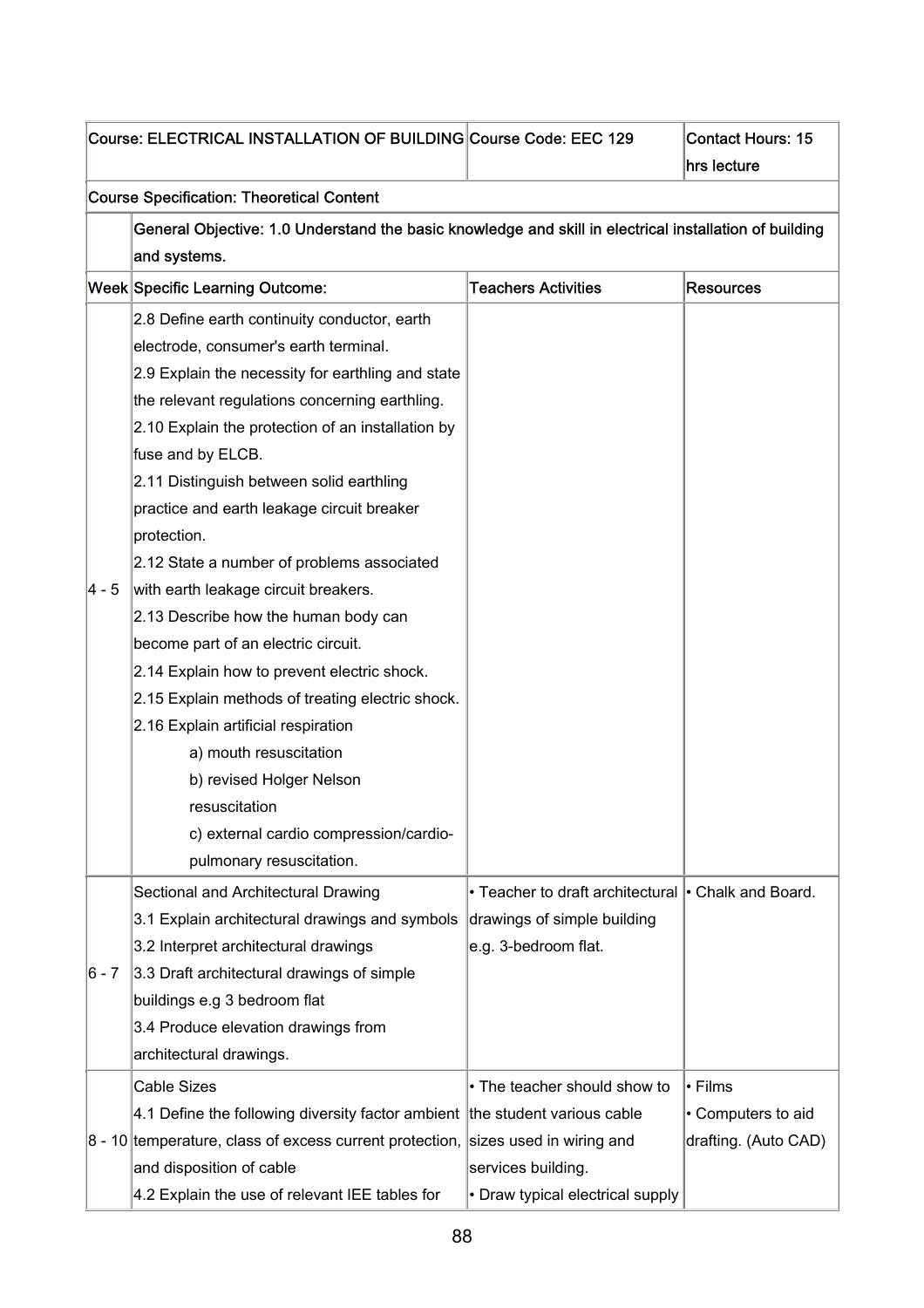|        | Course: ELECTRICAL INSTALLATION OF BUILDING Course Code: EEC 129                                       |                            | <b>Contact Hours: 15</b> |
|--------|--------------------------------------------------------------------------------------------------------|----------------------------|--------------------------|
|        |                                                                                                        |                            | hrs lecture              |
|        | <b>Course Specification: Theoretical Content</b>                                                       |                            |                          |
|        | General Objective: 1.0 Understand the basic knowledge and skill in electrical installation of building |                            |                          |
|        | and systems.                                                                                           |                            |                          |
|        | <b>Week Specific Learning Outcome:</b>                                                                 | <b>Teachers Activities</b> | <b>Resources</b>         |
|        | cable selection.                                                                                       | systems for building.      |                          |
|        | 4.3 Apply 4.1 and 4.2 for close selection                                                              |                            |                          |
|        | 4.4 Design an external supply system for a 3-                                                          |                            |                          |
|        | bedroom building                                                                                       |                            |                          |
|        | 4.5 Draft electrical services for a simple 3-                                                          |                            |                          |
|        | bedroom building                                                                                       |                            |                          |
|        | 4.6 Calculate the total load current for a final                                                       |                            |                          |
|        | sub circuit in the building                                                                            |                            |                          |
|        | 4.7 List the main types of insulating and                                                              |                            |                          |
|        | conducting materials.                                                                                  |                            |                          |
|        | 4.8 Distinguish between conductors and                                                                 |                            |                          |
|        | insulators.                                                                                            |                            |                          |
|        | 4.9 Describe, with the aid of sketches, the                                                            |                            |                          |
|        | construction of different types of cables.                                                             |                            |                          |
|        | 4.10 State the advantages and disadvantages                                                            |                            |                          |
|        | $8 - 10$ when using:                                                                                   |                            |                          |
|        | a. PVE - Insulated, PVC -                                                                              |                            |                          |
|        | sheathed cables.                                                                                       |                            |                          |
|        | b. Mineral - Insulated metal -                                                                         |                            |                          |
|        | sheathed cables                                                                                        |                            |                          |
|        | c. Armoured PVC - insulated,                                                                           |                            |                          |
|        | PVC - sheathed cables                                                                                  |                            |                          |
|        | d. Steel and PVC conducts                                                                              |                            |                          |
|        | e. Steel and PVC trunking.                                                                             |                            |                          |
|        | f. Flexible cabled and cord etc.                                                                       |                            |                          |
|        | 4.11 Explain the general I.E.E. Regulation                                                             |                            |                          |
|        | related to cables and their uses.                                                                      |                            |                          |
|        | 4.12 Identify the cable colour coding, commonly                                                        |                            |                          |
|        | used in Nigeria.                                                                                       |                            |                          |
|        | 4.13 Demonstrate various types of joints using                                                         |                            |                          |
|        | PVC and flexible cables.                                                                               |                            |                          |
|        | <b>Estimating Procedure</b>                                                                            | • Prepare typical bills of |                          |
| $11 -$ | 5.1 Produce item quantities from drawings                                                              | quantities for electrical  |                          |
| 12     | 5.2 Assess cost of materials                                                                           | installations.             |                          |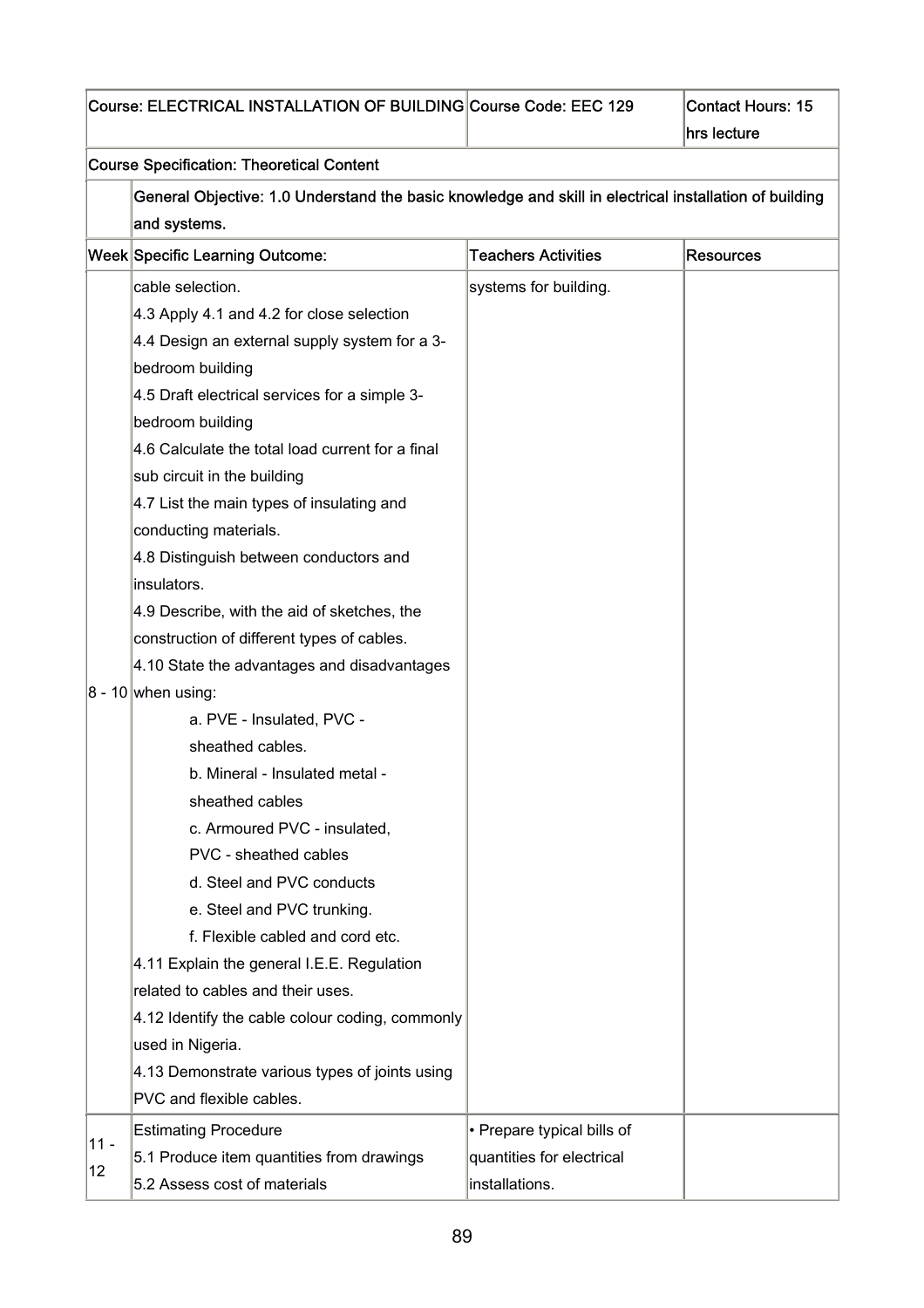| Course: ELECTRICAL INSTALLATION OF BUILDING Course Code: EEC 129 |
|------------------------------------------------------------------|
|------------------------------------------------------------------|

### Course Specification: Theoretical Content

| General Objective: 1.0 Understand the basic knowledge and skill in electrical installation of building |
|--------------------------------------------------------------------------------------------------------|
| and systems.                                                                                           |

|                 | Week Specific Learning Outcome:                                                                         | <b>Teachers Activities</b>      | <b>Resources</b>       |
|-----------------|---------------------------------------------------------------------------------------------------------|---------------------------------|------------------------|
| $11 -$          | 5.3 Prepare typical bills of engineering                                                                | • Give students practices and   |                        |
| 12 <sub>2</sub> | measurements and materials for an electrical                                                            | mark them.                      |                        |
|                 | installation.                                                                                           |                                 |                        |
|                 | Electronic/Electrical Systems Installation                                                              | • The teacher should illustrate | • Samples of           |
|                 | 6.1 Installation of public address system                                                               | the installation of the system  | installation diagrams. |
|                 | 6.2 Installation of television system                                                                   | with appropriate diagram and    |                        |
| $13 -$          | 6.3 Installation of computer system                                                                     | procedure.                      |                        |
| 15              | 6.4 Electrical services of residential and                                                              |                                 |                        |
|                 | commercial/industrial premises 6.5 Installation                                                         |                                 |                        |
|                 | of single phase and three-phase energy meters                                                           |                                 |                        |
|                 | in domestic and commercial/industrial premises.                                                         |                                 |                        |
|                 | <b>Assessment:</b> The Practical class will be awarded 40% of the total score. The continuous           |                                 |                        |
|                 | assessments, test and quizzes will take 10% of the total score while the remaining 50 % will be for the |                                 |                        |
|                 | lend of the semester examination score                                                                  |                                 |                        |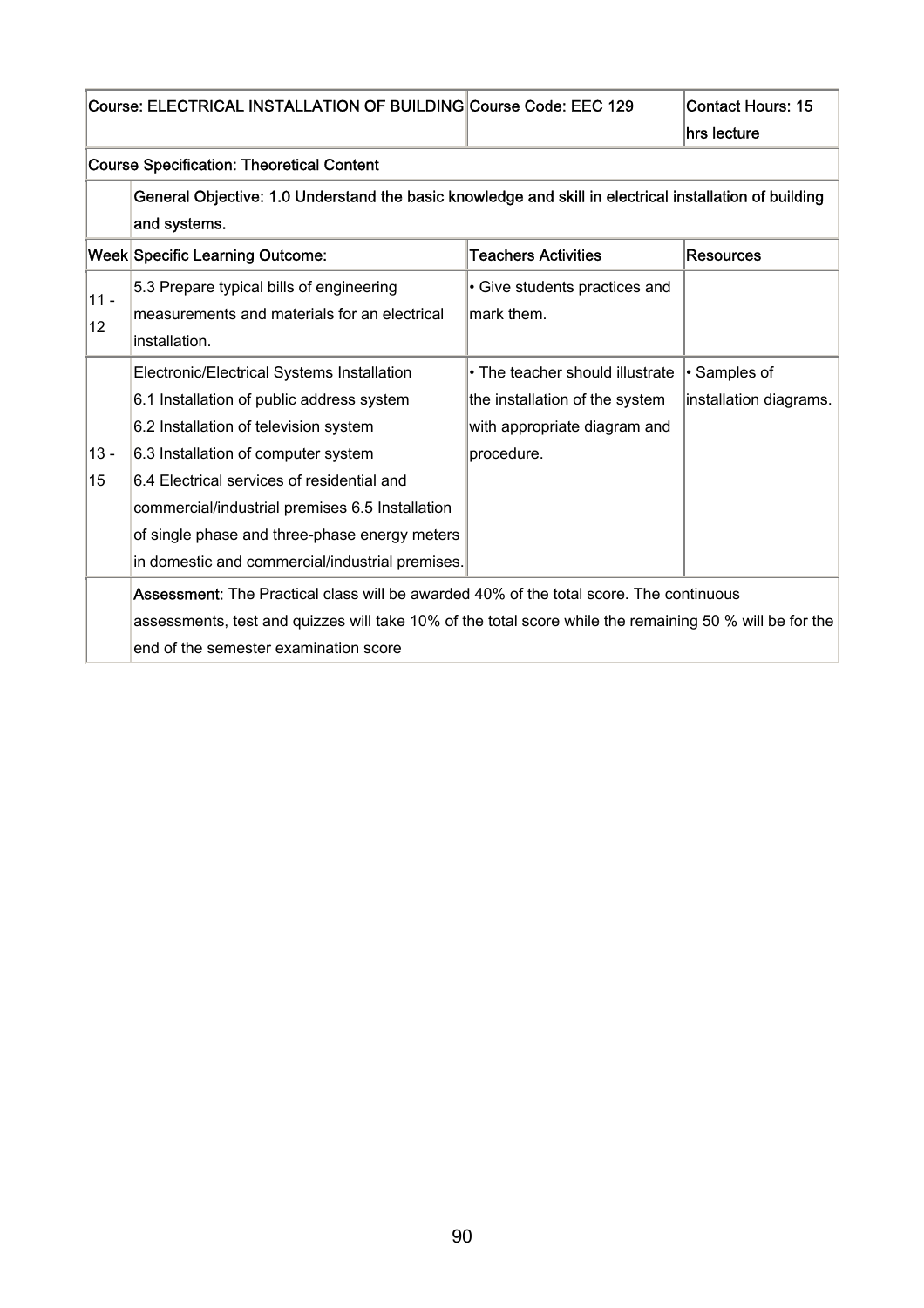## MEASUREMENT/INSTRUMENT COURSES

### **Electrical/Electronics Instrumentation I**

EEC 126 ELECTRICAL/ELECTRONIC INSTRUMENTS I Y1/2ND SEMESTER 1/0/3 HRS/WK

#### OUTCOME:

On completion of the module, the students should be able to:

- 1. Identify various types of electrical and electronic instruments.
- 2. Understand different types of error in measurement.
- 3. Know the features, functions and uses of moving coil instruments.
- 4. Know the operation of bridge circuits
- 5. Understand the working principle and construction of ohmmeter and megger.

|         | Course: ELECTRICAL/ELECTRONIC INSTRUMENTS                                                    | Course Code: EEC 126                                     | Contact Hours: 1/0/3<br>hrs |
|---------|----------------------------------------------------------------------------------------------|----------------------------------------------------------|-----------------------------|
|         | <b>Course Specification: Theoretical Content</b>                                             |                                                          |                             |
|         | General Objective 1.0: Understand the basic knowledge and skill in measurement and measuring |                                                          |                             |
|         | instruments                                                                                  |                                                          |                             |
|         | <b>Week Specific Learning Outcome:</b>                                                       | <b>Teachers Activities</b>                               | <b>Resources</b>            |
|         | 1.1 List various types of Electrical and Electronic                                          | $\cdot$ Ask students to identify the $\cdot$ Chalkboard, |                             |
|         | <b>Measurement Instruments:</b>                                                              | items in section 1.1                                     | Textbooks, Measuring        |
|         | a. Moving iron                                                                               |                                                          | Instruments                 |
|         | b. Moving Coil                                                                               |                                                          |                             |
|         | c. Voltmeter                                                                                 |                                                          |                             |
|         | d. Ammeter                                                                                   |                                                          |                             |
|         | e. Cathode ray Oscilloscope                                                                  |                                                          |                             |
|         | (C.R.O.)                                                                                     |                                                          |                             |
|         | f. Megger                                                                                    |                                                          |                             |
| $1 - 2$ | g. Wheatstone bridge                                                                         |                                                          |                             |
|         | h. Wattmeter                                                                                 |                                                          |                             |
|         | i. Digital Voltmeter                                                                         |                                                          |                             |
|         | j. Frequency Counters                                                                        |                                                          |                             |
|         | k. Clip ammeter etc.                                                                         |                                                          |                             |
|         | 1.2 Identify the instruments listed in 1.1 above                                             |                                                          |                             |
|         | 1.3 State the applications of the instruments                                                |                                                          |                             |
|         | listed in 1.1 above                                                                          |                                                          |                             |
|         | 1.4 State the range of type of each where                                                    |                                                          |                             |
|         | necessary.                                                                                   |                                                          |                             |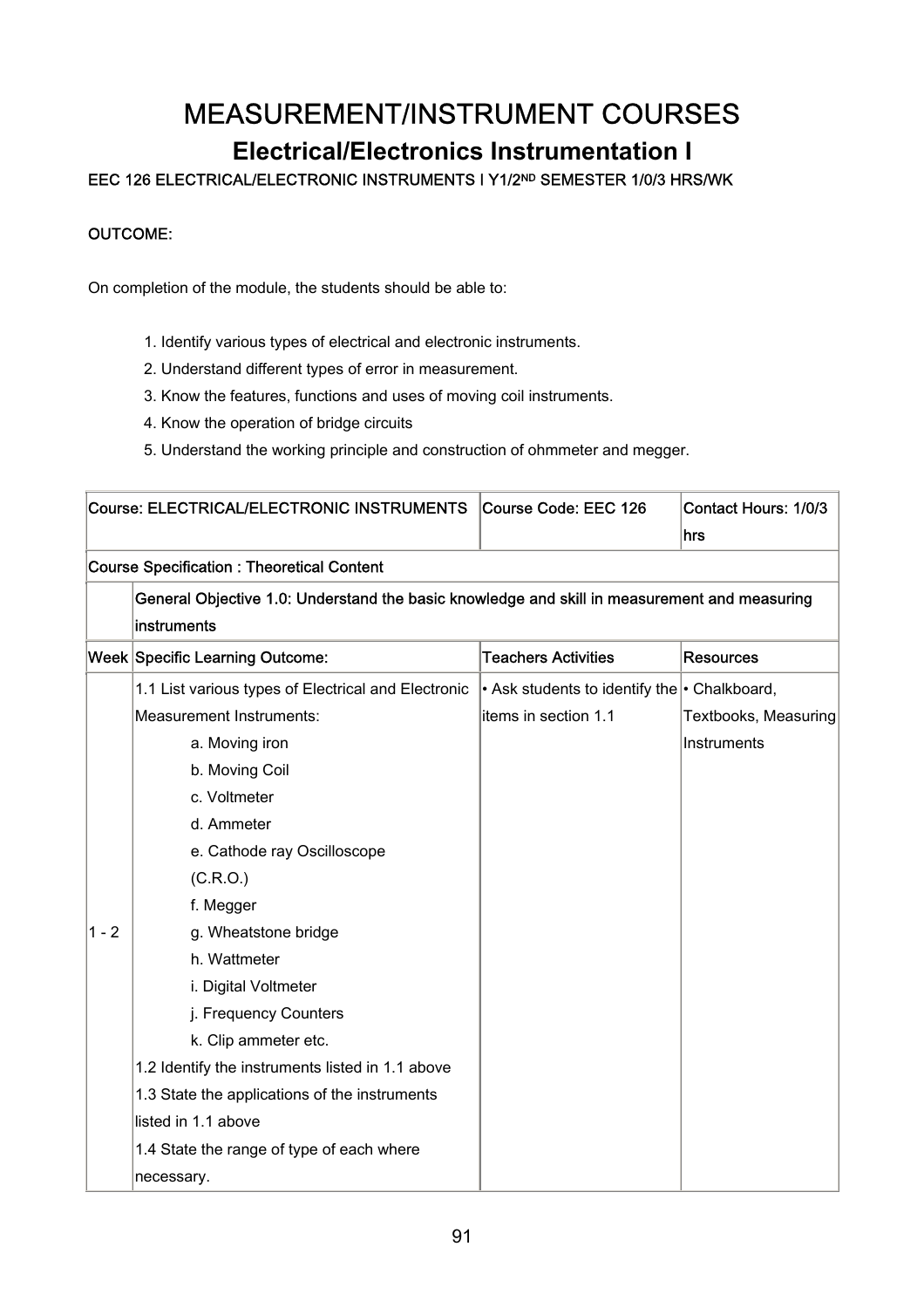|         | Course: ELECTRICAL/ELECTRONIC INSTRUMENTS                                                    | Course Code: EEC 126           | Contact Hours: 1/0/3 |  |  |
|---------|----------------------------------------------------------------------------------------------|--------------------------------|----------------------|--|--|
|         |                                                                                              |                                | hrs                  |  |  |
|         | <b>Course Specification: Theoretical Content</b>                                             |                                |                      |  |  |
|         | General Objective 1.0: Understand the basic knowledge and skill in measurement and measuring |                                |                      |  |  |
|         | instruments                                                                                  |                                |                      |  |  |
|         | Week Specific Learning Outcome:                                                              | <b>Teachers Activities</b>     | <b>Resources</b>     |  |  |
|         | 2.1 State different types of errors                                                          | • State the types of errors in | -do-                 |  |  |
|         | a. Random                                                                                    | practical examples             |                      |  |  |
|         | b. Systematic                                                                                |                                |                      |  |  |
| $3 - 4$ | c. Static                                                                                    |                                |                      |  |  |
|         | 2.2 Define the errors Stated in 2.1 above.                                                   |                                |                      |  |  |
|         | 2.3 Give practical examples of the errors stated in                                          |                                |                      |  |  |
|         | 2.1 above.                                                                                   |                                |                      |  |  |
|         | 3.1 Sketch the permanent magnet moving Coil                                                  | • Illustrate the operating     | -do-                 |  |  |
|         | Instrument                                                                                   | principle with diagram(s)      |                      |  |  |
|         | 3.2 Explain the operation of moving Coil                                                     |                                |                      |  |  |
|         | Instrument                                                                                   |                                |                      |  |  |
|         | 3.3 Show how the moving Coil Instrument can be                                               |                                |                      |  |  |
|         | used as                                                                                      |                                |                      |  |  |
|         | a. Ammeter and                                                                               |                                |                      |  |  |
|         | b. Voltmeter.                                                                                |                                |                      |  |  |
| $5 - 7$ | 3.4 Show how a multiplier and Shunt can be used                                              |                                |                      |  |  |
|         | to increase the range of Voltmeter and ammeter                                               |                                |                      |  |  |
|         | respectively.                                                                                |                                |                      |  |  |
|         | 3.5 Calculate the Values of the multiplier and                                               |                                |                      |  |  |
|         | shunt.                                                                                       |                                |                      |  |  |
|         | 3.6 Calibrate a moving Coil Instrument. 3.7                                                  |                                |                      |  |  |
|         | Measure Voltage and Current by connecting                                                    |                                |                      |  |  |
|         | Multiplier and Shunt respectively.                                                           |                                |                      |  |  |
|         | 4.1 Draw a block diagram of the following Digital                                            | • Give the essential features  | -do-                 |  |  |
|         | Meters:                                                                                      | of Digital Instrument          |                      |  |  |
|         | a. Digital Voltmeter                                                                         |                                |                      |  |  |
|         | b. Frequency Counter                                                                         |                                |                      |  |  |
|         | $\vert$ 8 - 10 4.2 Explain the operation of the instruments in 4.1                           |                                |                      |  |  |
|         | above.                                                                                       |                                |                      |  |  |
|         | 4.3 Use DVM to measure Voltage                                                               |                                |                      |  |  |
|         | 4.4 Use Frequency Counter to measure                                                         |                                |                      |  |  |
|         | frequencies up to 100KHz                                                                     |                                |                      |  |  |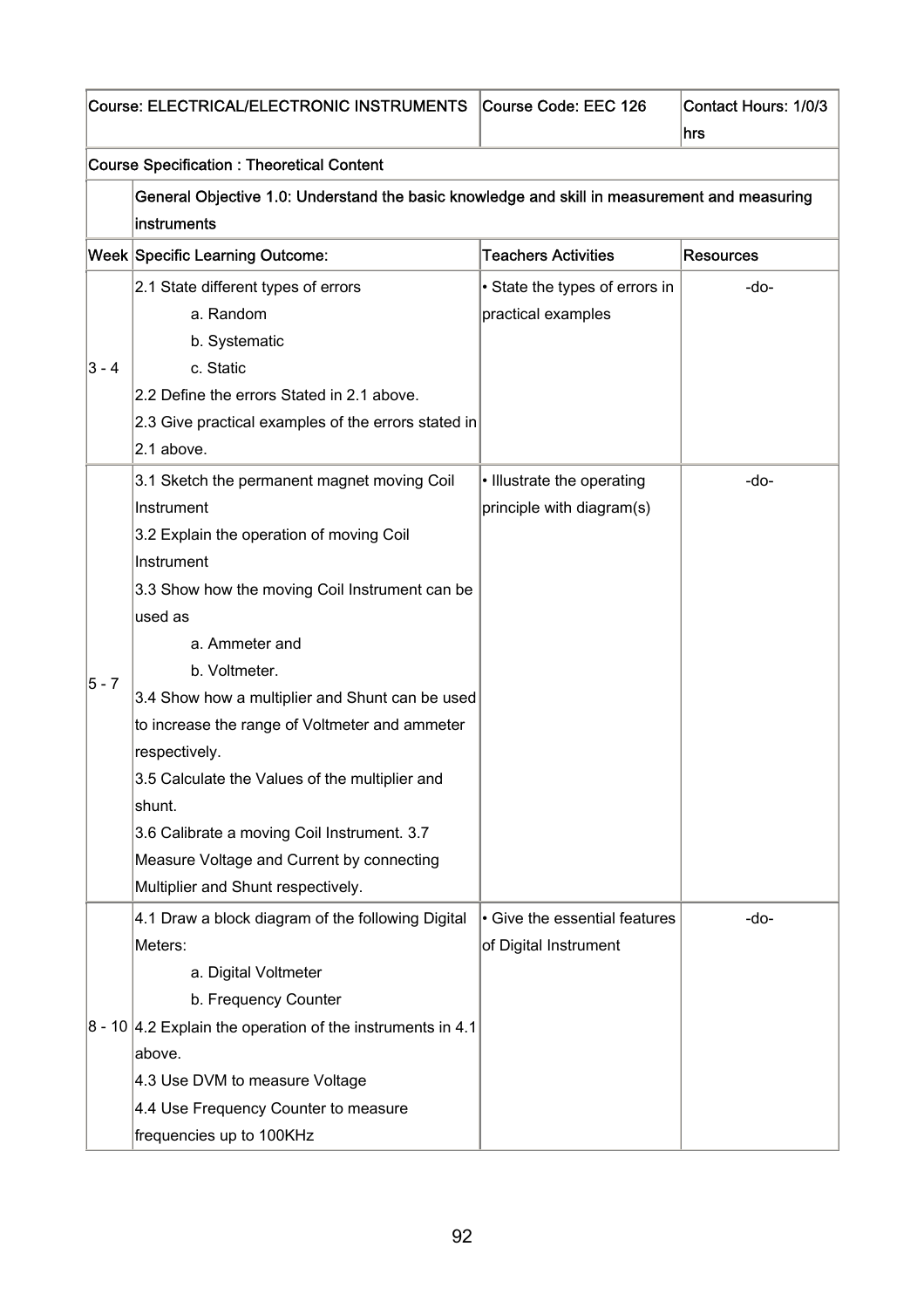| Course: ELECTRICAL/ELECTRONIC INSTRUMENTS |                                                                                                         | Course Code: EEC 126          | Contact Hours: 1/0/3<br>hrs |  |  |  |
|-------------------------------------------|---------------------------------------------------------------------------------------------------------|-------------------------------|-----------------------------|--|--|--|
|                                           | <b>Course Specification: Theoretical Content</b>                                                        |                               |                             |  |  |  |
|                                           | General Objective 1.0: Understand the basic knowledge and skill in measurement and measuring            |                               |                             |  |  |  |
|                                           | instruments                                                                                             |                               |                             |  |  |  |
|                                           | <b>Week Specific Learning Outcome:</b>                                                                  | <b>Teachers Activities</b>    | <b>Resources</b>            |  |  |  |
|                                           | 5.1 List various types of bridge Circuit                                                                | • Ask students to explain the | -do-                        |  |  |  |
|                                           | a. Wheat Stone,                                                                                         | operation and applications    |                             |  |  |  |
|                                           | b. Capacitance                                                                                          | of bridge circuits            |                             |  |  |  |
|                                           | c. Inductance.                                                                                          |                               |                             |  |  |  |
| $11 -$                                    | 5.2 State the industrial applications of the bridges                                                    |                               |                             |  |  |  |
| 13                                        | listed in 5.1 above.                                                                                    |                               |                             |  |  |  |
|                                           | 5.3 Explain the operation of the bridge circuits                                                        |                               |                             |  |  |  |
|                                           | listed in 5.1 above.                                                                                    |                               |                             |  |  |  |
|                                           | 5.4 Explain the operation of a null detector                                                            |                               |                             |  |  |  |
|                                           | 5.5 Use Wheatstone bridge to measure                                                                    |                               |                             |  |  |  |
|                                           | resistance.                                                                                             |                               |                             |  |  |  |
|                                           | 6.1 Sketch the diagram of Ohmmeter and Megger <sup></sup> Ask students to state the                     |                               | -do-                        |  |  |  |
|                                           | 6.2 Describe the Construction and Operation of                                                          | differences Ohmmeter and      |                             |  |  |  |
| $14 -$                                    | the instruments in 6.1 above                                                                            | Megger                        |                             |  |  |  |
| 15                                        | 6.3 Identify an earth point                                                                             |                               |                             |  |  |  |
|                                           | 6.4 Use Megger to Measure the following:                                                                |                               |                             |  |  |  |
|                                           | a. Earth resistance and                                                                                 |                               |                             |  |  |  |
|                                           | b. Insulation resistance.                                                                               |                               |                             |  |  |  |
|                                           | Assessment: The practical class will be awarded 40% of the total score. The continuous                  |                               |                             |  |  |  |
|                                           | assessments, test and quizzes will take 10% of the total score, while the remaining 50% will be for the |                               |                             |  |  |  |
|                                           | end of the semester examination score                                                                   |                               |                             |  |  |  |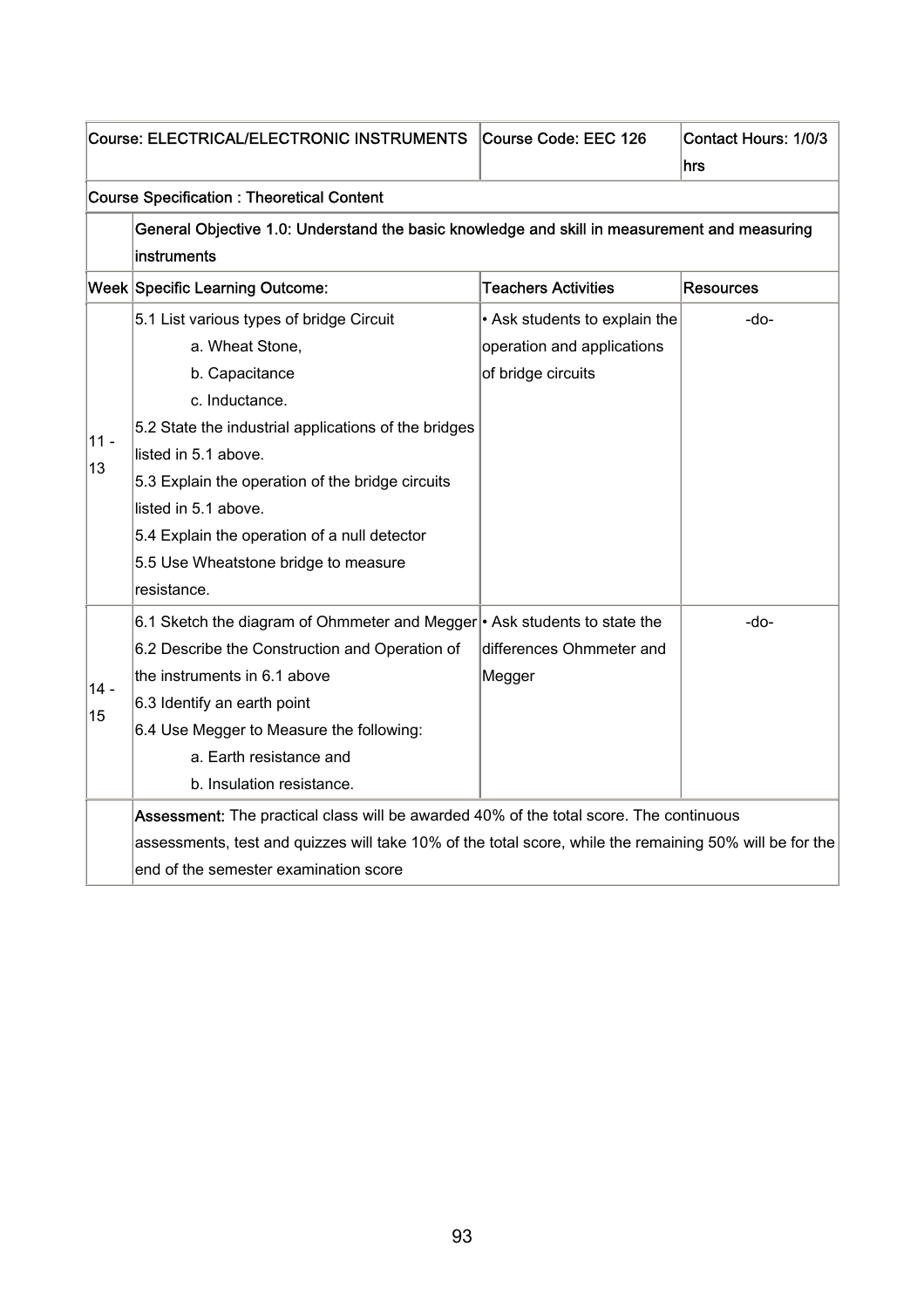|              | Course: ELECTRICAL/ELECTRONIC<br><b>INSTRUMENTS I</b>                                                                                                                                                                   | Course Code: EEC 126                                                                | <b>Contact Hours: 45 hrs</b><br><b>Practical</b>                                  |  |  |  |
|--------------|-------------------------------------------------------------------------------------------------------------------------------------------------------------------------------------------------------------------------|-------------------------------------------------------------------------------------|-----------------------------------------------------------------------------------|--|--|--|
|              | <b>Course Specification: Practical tasks</b>                                                                                                                                                                            |                                                                                     |                                                                                   |  |  |  |
|              | General Objective 1.0 Utilize and measure electrical quantities with electrical/electronic instruments                                                                                                                  |                                                                                     |                                                                                   |  |  |  |
|              | <b>Week Specific Learning Outcome:</b>                                                                                                                                                                                  | <b>Teachers Activities</b>                                                          | <b>Resources</b>                                                                  |  |  |  |
| $1 - 2$      | 1.1 Demonstrate ohm's law using<br>variable resistance<br>1.2 Demonstrate ohm's law using<br>variable e.m.f                                                                                                             | • Ask students to verify ohm's<br>law                                               | · e.m.f sources, variable and<br>fixed resistances, cables,<br>voltmeter, ammeter |  |  |  |
| $3 - 5$      | 2.1 Determine the resistivity of<br>materials<br>2.2 Determine the resistance of<br>serial and parallel circuit<br>2.3 Verification of Kirchoff's current<br>and voltage law<br>2.4 Demonstrate superposition<br>theory | • Ask students to compare their<br>results with the theory of<br>experiment         | -do-                                                                              |  |  |  |
| $6 - 7$      | 3.1 Demonstrate charging and<br>discharging of capacitors<br>3.2 Demonstrate charging and<br>discharging of inductors                                                                                                   | • The teacher should assist to<br>charge and discharge the circuit<br>elements      | • Capacitors, inductor, e.m.f<br>sources, voltmeter and<br>ammeter                |  |  |  |
| $8 - 10$     | 4.1 Calibrate and measure with<br>moving coil instruments<br>4.2 Calibrate and measure with<br>moving iron instrument                                                                                                   | • The teacher should<br>demonstrate the process of<br>calibration with the students | • Moving coil instrument,<br>moving iron instrument,<br>drawing sets              |  |  |  |
| $11 -$<br>13 | 5.1 Determine the resistance using<br>wheatstone bridge<br>5.2 Demonstrate bridge circuits to<br>measure<br>a. inductance<br>b. capacitance<br>c. frequency                                                             | • Ask students to comment<br>bridge circuit                                         | • Wheatstone bridge and other<br>bridge circuits                                  |  |  |  |
| $14 -$<br>15 | 6.1 Measure d.c voltage in<br>experiments using moving coil<br>instrument<br>6.2 Measure a.c voltage in<br>experiments using suitable<br>instruments                                                                    | • Involve the students in the<br>measurement using suitable<br>instruments          | • A.C and d.c voltmeters                                                          |  |  |  |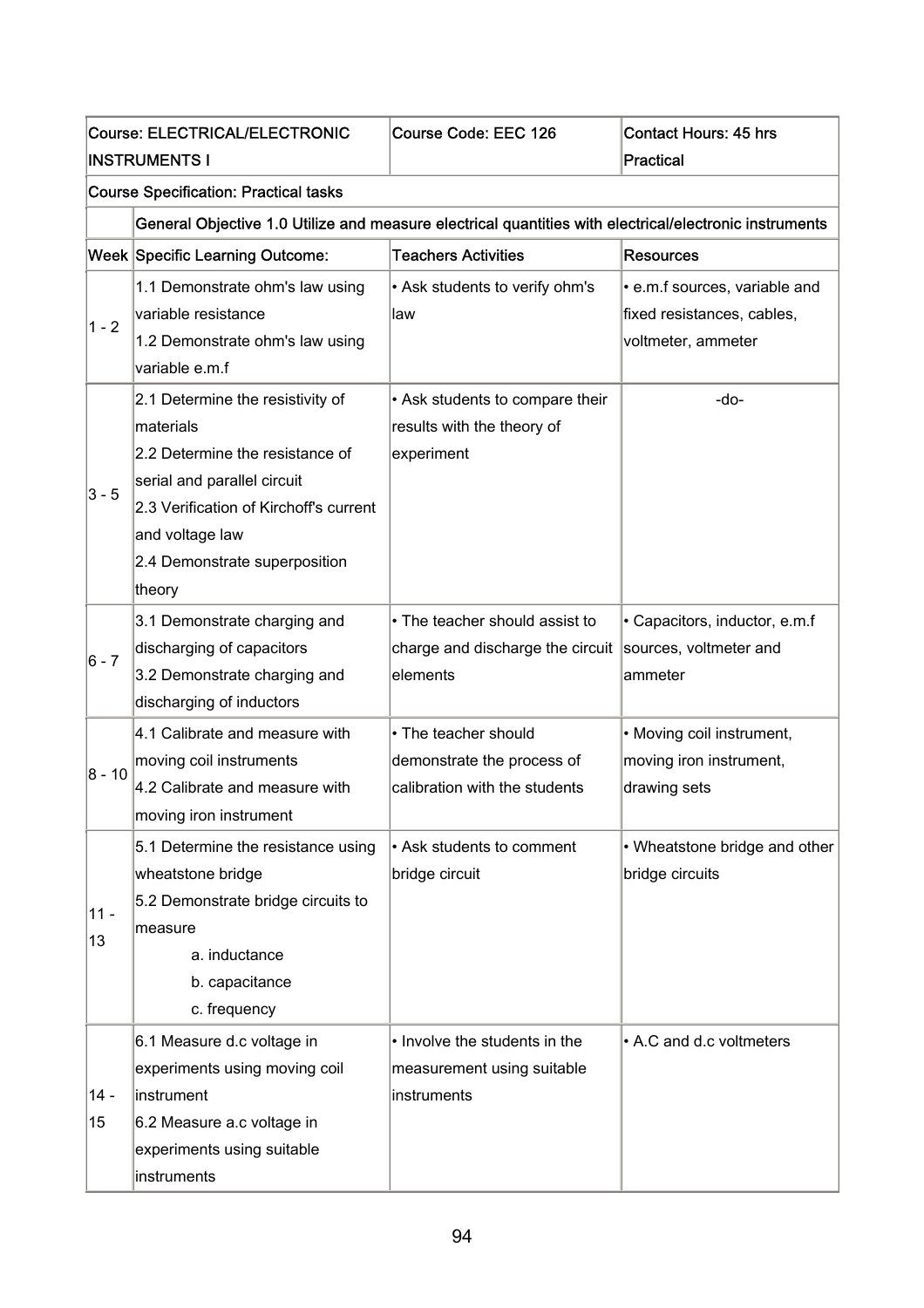| Course: ELECTRICAL/ELECTRONIC                |                                                                                                         | Course Code: EEC 126       | lContact Hours: 45 hrs |  |
|----------------------------------------------|---------------------------------------------------------------------------------------------------------|----------------------------|------------------------|--|
|                                              | INSTRUMENTS I                                                                                           |                            | lPractical             |  |
| <b>Course Specification: Practical tasks</b> |                                                                                                         |                            |                        |  |
|                                              | General Objective 1.0 Utilize and measure electrical quantities with electrical/electronic instruments  |                            |                        |  |
|                                              | <b>Week Specific Learning Outcome:</b>                                                                  | <b>Teachers Activities</b> | Resources              |  |
|                                              | <b>Assessment:</b> The practical class will be awarded 40% of the total score. The continuous           |                            |                        |  |
|                                              | assessments, test and quizzes will take 10% of the total score, while the remaining 50% will be for the |                            |                        |  |
|                                              | end of the semester examination score                                                                   |                            |                        |  |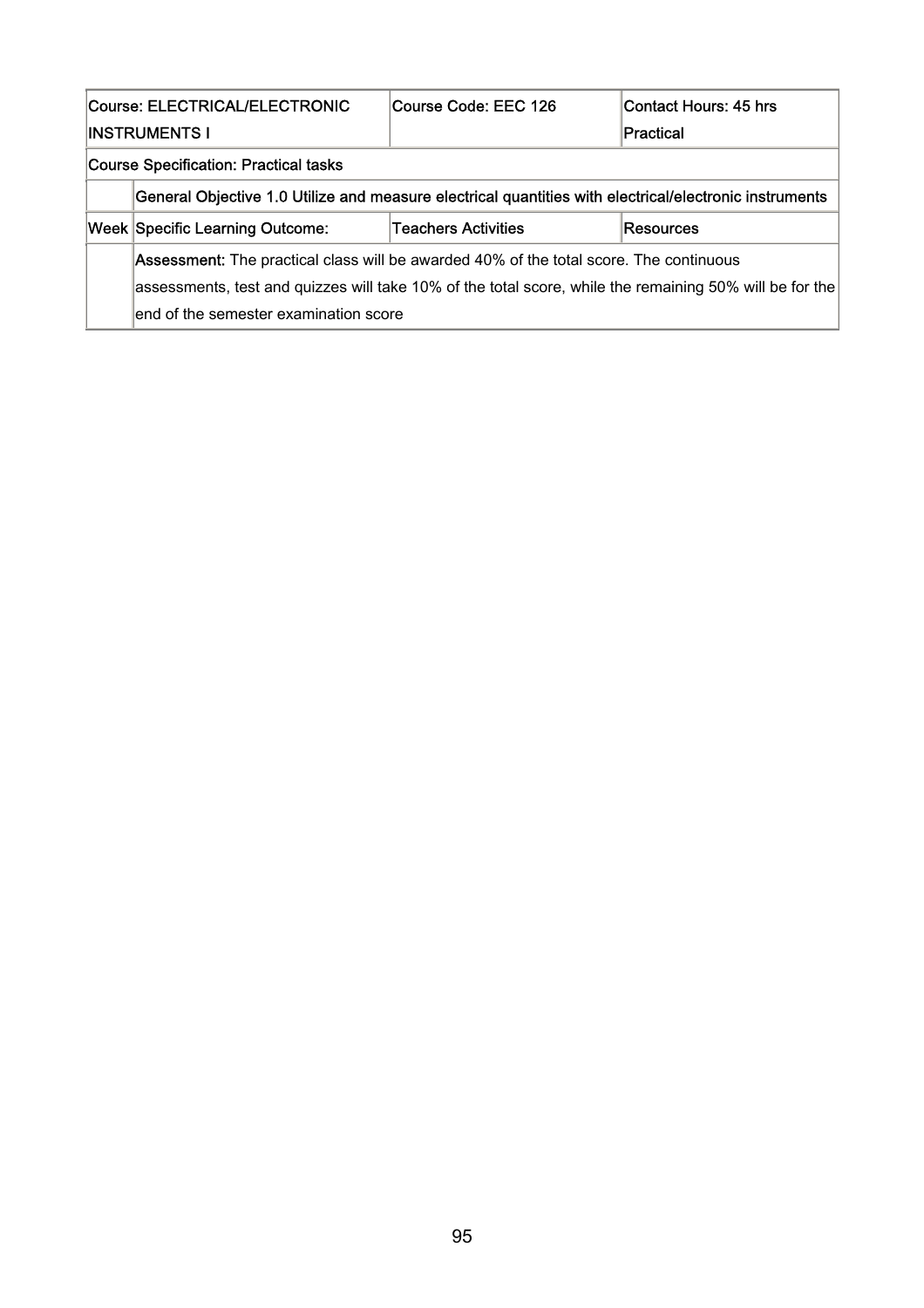## **Electrical/Electronics Instrumentation II**

### EEC 236 ELECTRICAL/ELECTRONIC INSTRUMENTS II Y2/3<sup>rd</sup> semester 1/0/2 hrs/wk

#### OUTCOMES:

On completion of the module, the students should be able to:

- 1. Understand and Utilize the cathode ray oscilloscope.
- 2. Know the operation and utilize wattmeters
- 3. Understand the factors for selection of instruments.
- 4. Know the importance of instrumentation in industries

| Course: ELECTRICAL/ELECTRONIC |                                                                                                   | Course Code: EEC 236                 | <b>Contact Hours: 1/0/2</b> |
|-------------------------------|---------------------------------------------------------------------------------------------------|--------------------------------------|-----------------------------|
|                               | <b>INSTRUMENTS II</b>                                                                             |                                      | hrs                         |
|                               | <b>Course Specification: Theoretical Content</b>                                                  |                                      |                             |
|                               | General Objective : Acquaint the students with operation and application of electrical/electronic |                                      |                             |
|                               | instruments for laboratory and industrial measurements                                            |                                      |                             |
|                               | Week Specific Learning Outcome:                                                                   | <b>Teachers Activities</b>           | <b>Resources</b>            |
|                               | 1.1 Draw the block diagram of CRO                                                                 | • Ask the students to draw and       | • Chalk, Board,             |
|                               | 1.2 Explain the function of each block                                                            | explain the functions of CRO's block | Textbooks, Cathode          |
|                               | 1.3 Draw the diagram of Cathode Ray                                                               | diagram                              | ray tube, wattmeter         |
|                               | Tube (CRT)                                                                                        |                                      |                             |
|                               | 1.4 Explain the operation of C.R.T.                                                               |                                      |                             |
|                               | a. CRT Vertical and                                                                               |                                      |                             |
|                               | horizontal amplifiers                                                                             |                                      |                             |
| 1 - 4                         | b. Time base,                                                                                     |                                      |                             |
|                               | c. Triggering                                                                                     |                                      |                             |
|                               | d. Sweep generator                                                                                |                                      |                             |
|                               | 1.5 Measure D.C. Voltage with C.R.O.                                                              |                                      |                             |
|                               | 1.6 Measure the following a/c.                                                                    |                                      |                             |
|                               | parameters using C.R.O:                                                                           |                                      |                             |
|                               | a. Amplitude                                                                                      |                                      |                             |
|                               | b. Phase and                                                                                      |                                      |                             |
|                               | c. Frequency                                                                                      |                                      |                             |
|                               | 2.1 Sketch electrodynamics Power                                                                  | • The teacher should demonstrate     | -do-                        |
| $5 - 8$                       | meter                                                                                             | the use of wattmeter for power       |                             |
|                               | 2.2 Explain the operation of the meter                                                            | measurement                          |                             |
|                               | 2.3 Explain the use of three meters and                                                           |                                      |                             |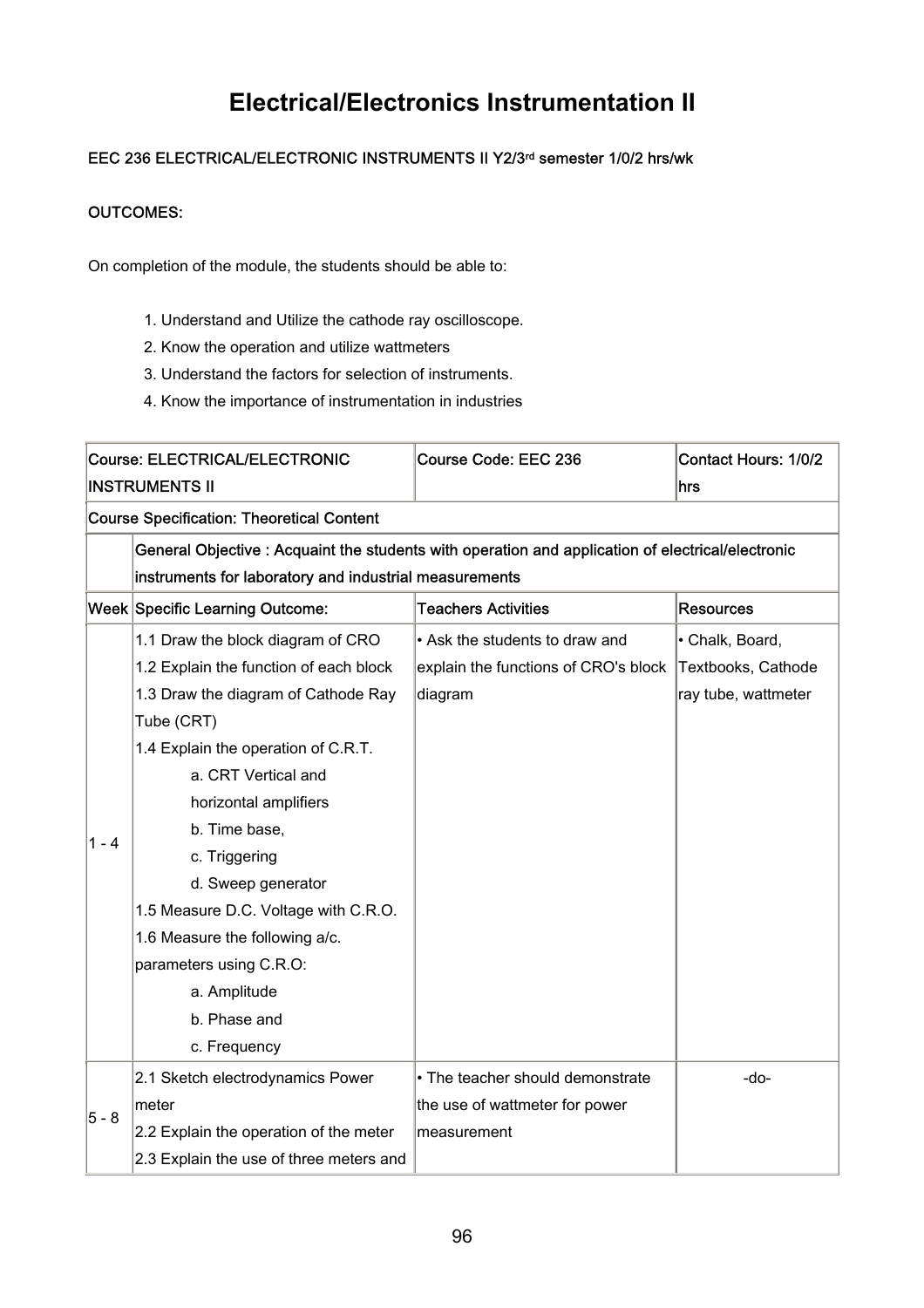|        | <b>Course: ELECTRICAL/ELECTRONIC</b>                                                              | Course Code: EEC 236                | <b>Contact Hours: 1/0/2</b> |  |  |
|--------|---------------------------------------------------------------------------------------------------|-------------------------------------|-----------------------------|--|--|
|        | <b>INSTRUMENTS II</b>                                                                             |                                     | hrs                         |  |  |
|        | <b>Course Specification: Theoretical Content</b>                                                  |                                     |                             |  |  |
|        | General Objective : Acquaint the students with operation and application of electrical/electronic |                                     |                             |  |  |
|        | instruments for laboratory and industrial measurements                                            |                                     |                             |  |  |
|        | <b>Week Specific Learning Outcome:</b>                                                            | <b>Teachers Activities</b>          | <b>Resources</b>            |  |  |
|        | two meters in measuring power in 3-Æ                                                              |                                     |                             |  |  |
|        | Circuit                                                                                           |                                     |                             |  |  |
| 5 - 8  | 2.4 Measure Power in Single phase                                                                 |                                     |                             |  |  |
|        | Circuit                                                                                           |                                     |                             |  |  |
|        | 2.5 Measure Power in 3-Æ Circuit                                                                  |                                     |                             |  |  |
|        | 2.6 Calculate Power factor.                                                                       |                                     |                             |  |  |
|        | 3.1 Explain the importance of the                                                                 | • Ask the students to explain the   | • Chalk and board           |  |  |
| 9 - 10 | following factors in selecting                                                                    | fabric in selecting measurement     |                             |  |  |
|        | measurement instruments:                                                                          | instruments                         |                             |  |  |
|        | a. Range                                                                                          |                                     |                             |  |  |
|        | b. Accuracy                                                                                       |                                     |                             |  |  |
|        | c. Response                                                                                       |                                     |                             |  |  |
|        | d. Stability                                                                                      |                                     |                             |  |  |
|        | e. Reliability                                                                                    |                                     |                             |  |  |
|        | f. Sensitivity                                                                                    |                                     |                             |  |  |
|        | 4.1 Explain the importance of                                                                     | • The teachers should emphasize on  | - do-                       |  |  |
|        | instrument in industries                                                                          | all the industrial measurements and |                             |  |  |
|        | 4.2 List important measurement                                                                    | instruments' classification         |                             |  |  |
|        | industries                                                                                        |                                     |                             |  |  |
|        | a. Pressure                                                                                       |                                     |                             |  |  |
|        | b. Temperature                                                                                    |                                     |                             |  |  |
|        | c. Level                                                                                          |                                     |                             |  |  |
|        | d. Flowrate                                                                                       |                                     |                             |  |  |
| $11 -$ | e. Density                                                                                        |                                     |                             |  |  |
| 15     | f. Viscosity                                                                                      |                                     |                             |  |  |
|        | g. Humidity, etc.                                                                                 |                                     |                             |  |  |
|        | 4.3 Explain why the variables in 4.2                                                              |                                     |                             |  |  |
|        | above are important.                                                                              |                                     |                             |  |  |
|        | 4.4 Classify instruments into the                                                                 |                                     |                             |  |  |
|        | following:                                                                                        |                                     |                             |  |  |
|        | a. Indicating                                                                                     |                                     |                             |  |  |
|        | b. Recording                                                                                      |                                     |                             |  |  |
|        | c. Controlling                                                                                    |                                     |                             |  |  |
|        | 4.5 Give examples of each in 4.3 above                                                            |                                     |                             |  |  |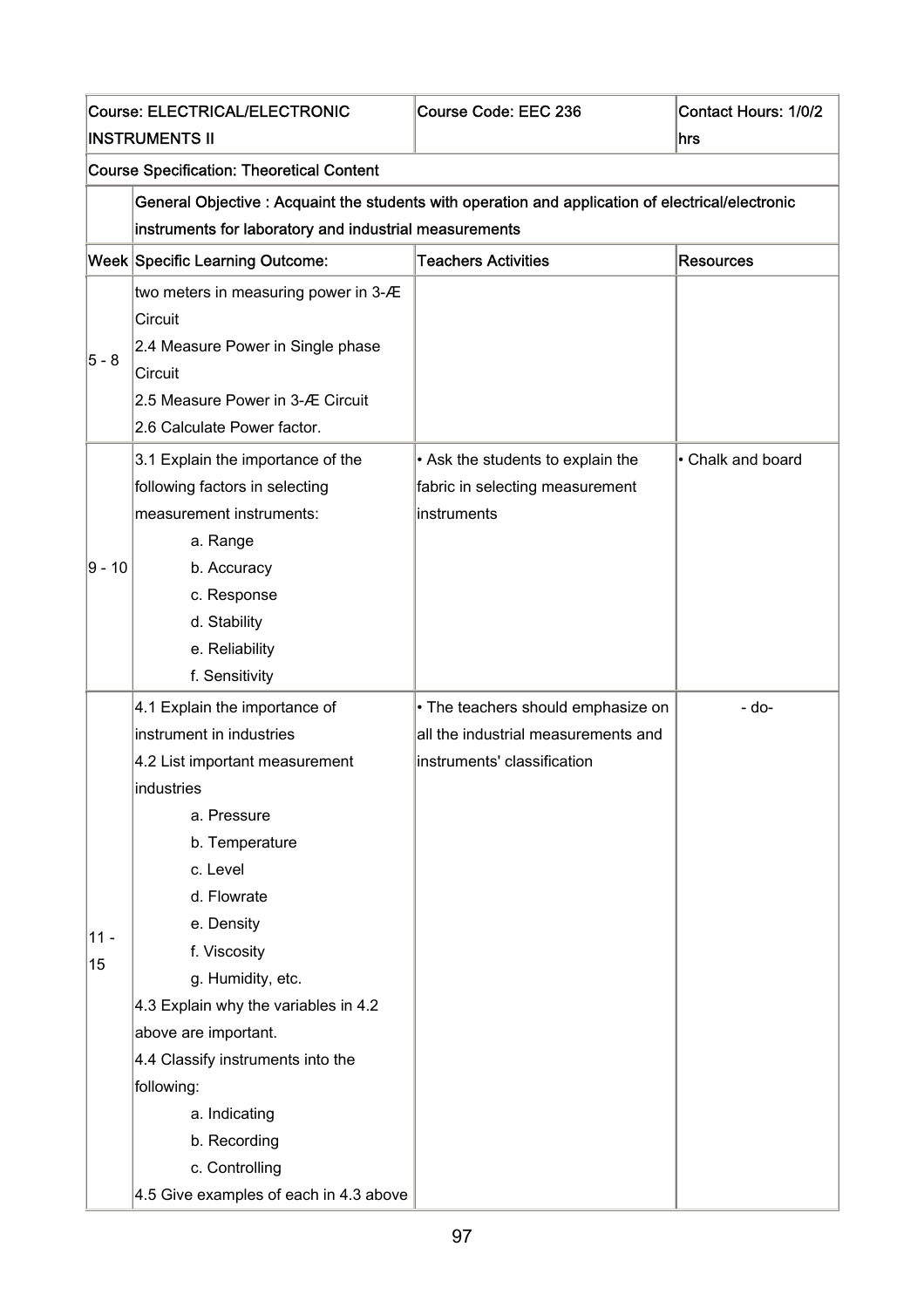|                                      | <b>Course: ELECTRICAL/ELECTRONIC</b>                                                                                                                                                                                                       | Course Code: EEC 236       |  | <b>Contact Hours: 1/0/2</b>            |  |
|--------------------------------------|--------------------------------------------------------------------------------------------------------------------------------------------------------------------------------------------------------------------------------------------|----------------------------|--|----------------------------------------|--|
|                                      | <b>INSTRUMENTS II</b>                                                                                                                                                                                                                      |                            |  | hrs                                    |  |
|                                      | <b>Course Specification: Theoretical Content</b>                                                                                                                                                                                           |                            |  |                                        |  |
|                                      | General Objective : Acquaint the students with operation and application of electrical/electronic<br>instruments for laboratory and industrial measurements                                                                                |                            |  |                                        |  |
|                                      | Week Specific Learning Outcome:                                                                                                                                                                                                            | <b>Teachers Activities</b> |  | <b>Resources</b>                       |  |
| $11 -$<br>15                         | 4.6 State the applications of Instruments<br>lin 4.3 above.                                                                                                                                                                                |                            |  |                                        |  |
|                                      | Assessment: The practical class will be awarded 40% of the total score. The continuous<br>assessments, test and quizzes will take 10% of the total score, while the remaining 50% will be for the<br>end of the semester examination score |                            |  |                                        |  |
| <b>Course: ELECTRICAL/ELECTRONIC</b> |                                                                                                                                                                                                                                            | Course Code: EEC 236       |  | <b>Contact Hours: 30hrs Practicals</b> |  |

| <b>INSTRUMENTS II</b> |                                                                                                       |                             |                                                                 |  |  |
|-----------------------|-------------------------------------------------------------------------------------------------------|-----------------------------|-----------------------------------------------------------------|--|--|
|                       | <b>Course Specification Practical tasks</b>                                                           |                             |                                                                 |  |  |
|                       | General Objective : Apply the electrical/electronic instruments for measuring electrical and physical |                             |                                                                 |  |  |
|                       | quantities                                                                                            |                             |                                                                 |  |  |
|                       | Week Specific Learning Outcome:                                                                       | <b>Teachers Activities</b>  | <b>Resources</b>                                                |  |  |
|                       | 1.1 Measurement of d.c voltage in                                                                     | • Ask students to take      | • CRO, signal generator, d.c/a.c                                |  |  |
|                       | experiments using CRO                                                                                 | measurements during         | power supplies, probe                                           |  |  |
|                       | 1.2 Measurement of a.c voltage in                                                                     | experiments                 |                                                                 |  |  |
| $1 - 5$               | experiments using CRO                                                                                 |                             |                                                                 |  |  |
|                       | 1.3 Measurement of range of                                                                           |                             |                                                                 |  |  |
|                       | frequencies with CRO                                                                                  |                             |                                                                 |  |  |
|                       | 1.4 Measurement of phase angles                                                                       |                             |                                                                 |  |  |
|                       | with CRO                                                                                              |                             |                                                                 |  |  |
|                       | 2.1 Carry out experiment on d.c                                                                       |                             | • The teacher should involve $\cdot$ Wattmeter, power supplies, |  |  |
|                       | power measurement                                                                                     | the students in power       | single and three phase circuits                                 |  |  |
|                       | 2.2 Perform experiment on a.c power   measurement                                                     |                             |                                                                 |  |  |
|                       | measurement in single phase circuit                                                                   |                             |                                                                 |  |  |
| $6 - 9$               | 2.3 Carry out experiment on a.c                                                                       |                             |                                                                 |  |  |
|                       | power measurement in three phase                                                                      |                             |                                                                 |  |  |
|                       | circuit                                                                                               |                             |                                                                 |  |  |
|                       | 2.4 Perform experiment on power                                                                       |                             |                                                                 |  |  |
|                       | factor measurement                                                                                    |                             |                                                                 |  |  |
|                       | 3.1 Perform experiment to determine                                                                   | • Give students experiments | • Resistances, semi-conductor                                   |  |  |
| $10 -$                | temperature effect on resistance                                                                      | to perform with necessary   | diodes, digital thermometers,                                   |  |  |
| 15                    | 3.2 Carry out experiment to verify                                                                    | guidance                    | power supplies, cables                                          |  |  |
|                       | temperature effect on semi conductor                                                                  |                             |                                                                 |  |  |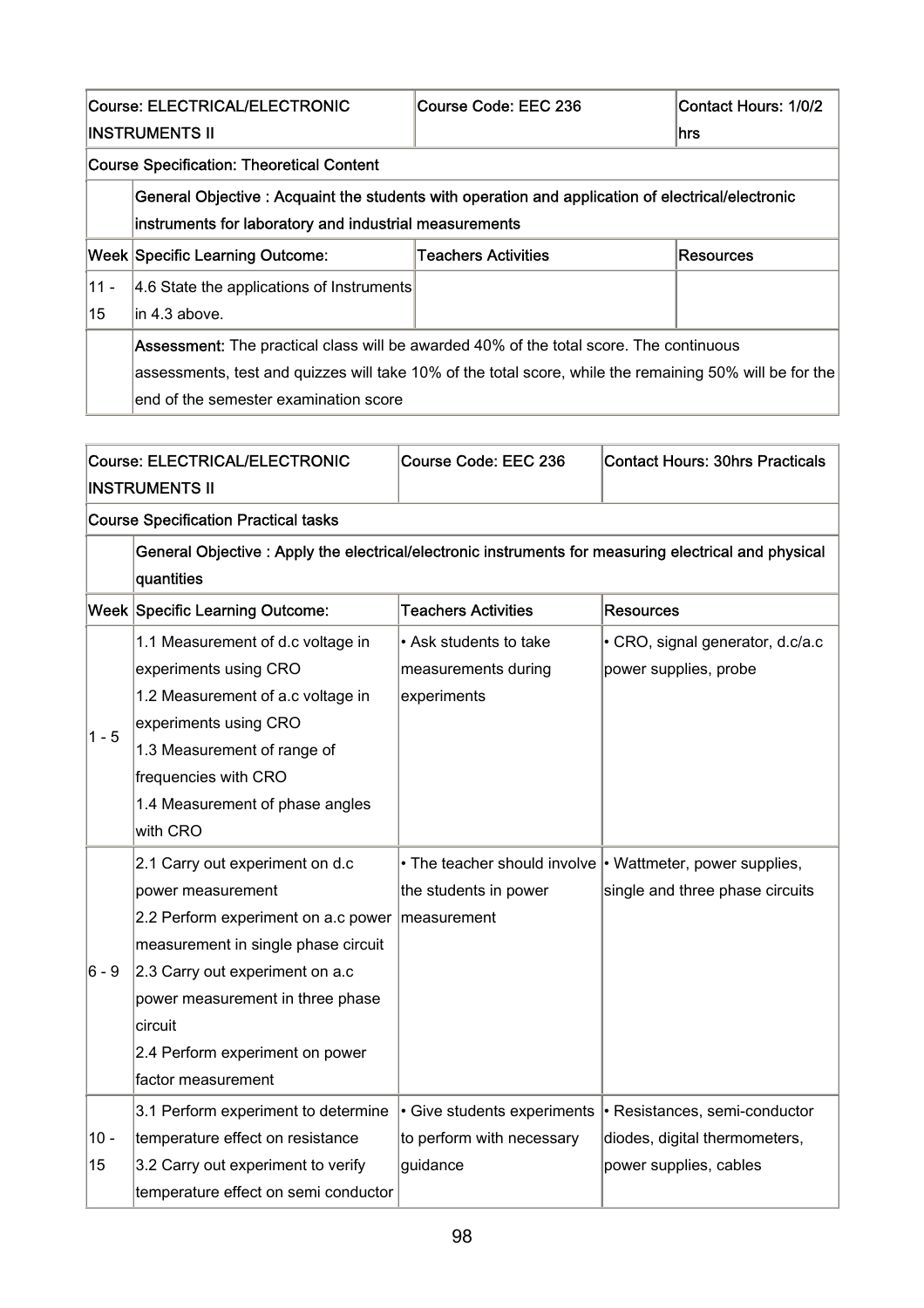| Course: ELECTRICAL/ELECTRONIC<br>INSTRUMENTS II                                                                                                                                                                                                   |                                                                      | Course Code: EEC 236 | <b>Contact Hours: 30hrs Practicals</b> |
|---------------------------------------------------------------------------------------------------------------------------------------------------------------------------------------------------------------------------------------------------|----------------------------------------------------------------------|----------------------|----------------------------------------|
|                                                                                                                                                                                                                                                   | <b>Course Specification Practical tasks</b>                          |                      |                                        |
| General Objective : Apply the electrical/electronic instruments for measuring electrical and physical<br>quantities                                                                                                                               |                                                                      |                      |                                        |
|                                                                                                                                                                                                                                                   | <b>Week Specific Learning Outcome:</b>                               | Teachers Activities  | <b>Resources</b>                       |
| $10 -$<br>15                                                                                                                                                                                                                                      | ldiode<br>3.3 Measure temperature range using<br>digital thermometer |                      |                                        |
| <b>Assessment:</b> The practical class will be awarded 40% of the total score. The continuous<br>assessments, test and quizzes will take 10% of the total score, while the remaining 50% will be for the<br>end of the semester examination score |                                                                      |                      |                                        |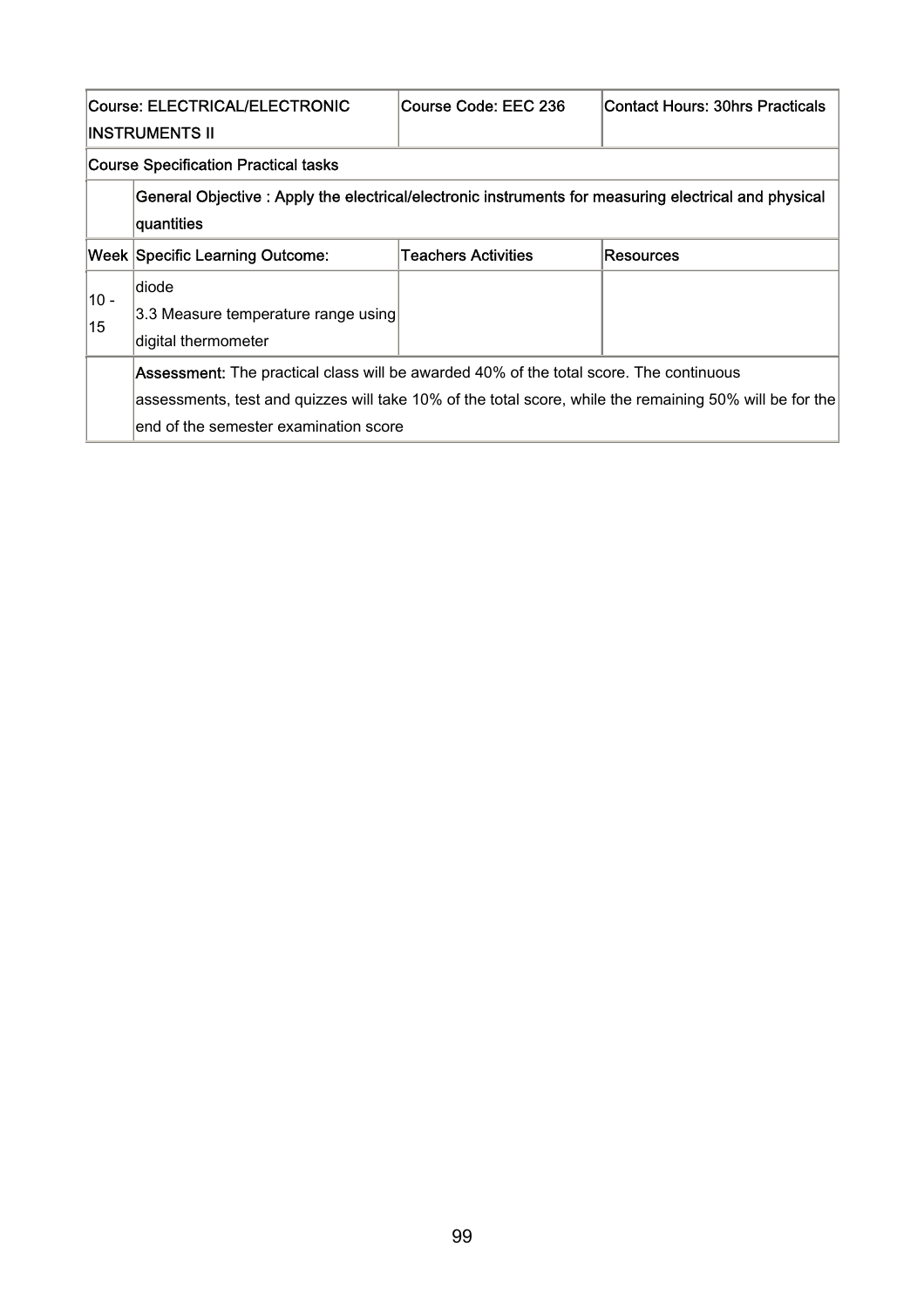## ELECTRICAL ENGINEERING COURSES

### **Electric Power I**

### EEC 122 ELECTRICAL POWER I Y1/2nd SEM 1/0/2 HRS/WK

#### **OUTCOMES**

On completion of this course, the student should be able to understand

- 1. The principles of generation of electrical energy
- 2. The principles of distribution of electrical power
- 3. The methods used for protection of electrical power systems.

| Course: ELECTRICAL POWER I                                                 |                                                                          | <b>Course Code: EEC 122</b>               | <b>Contact Hours: 15hrs</b> |  |
|----------------------------------------------------------------------------|--------------------------------------------------------------------------|-------------------------------------------|-----------------------------|--|
|                                                                            |                                                                          |                                           | Lecture; 30hrs Practicals   |  |
| Course Specification: Theoretical content and Practical (Industrial visit) |                                                                          |                                           |                             |  |
|                                                                            | General Objective 1.0: The principles of generation of electrical energy |                                           |                             |  |
|                                                                            | Week Specific Learning Outcome:                                          | <b>Teacher's Activities</b>               | <b>Resources</b>            |  |
|                                                                            | 1.1 Describe with the aid of lay out                                     | • Instructor should use photographs       | • Chalk, board,             |  |
|                                                                            | diagrams the operation of;                                               | extensively in describing some            | textbooks, industrial       |  |
|                                                                            | a. Steam plant                                                           | installations.                            | visits, samples of the      |  |
|                                                                            | b. Diesel plant                                                          | • A site visit would also help in getting | available equipment and     |  |
|                                                                            | c. Gas plant                                                             | a realistic impression of the             | materials                   |  |
| $1 - 3$                                                                    | d. Solar and wind                                                        | generators/alternator set.                |                             |  |
|                                                                            | plant.                                                                   |                                           |                             |  |
|                                                                            | 1.2 Be able to draw a general layout                                     |                                           |                             |  |
|                                                                            | for generation transmission and                                          |                                           |                             |  |
|                                                                            | distribution of electrical power                                         |                                           |                             |  |
|                                                                            | systems.                                                                 |                                           |                             |  |
|                                                                            | 1.3 Differentiate between                                                | • A plan of the Nigerian Grid would be    |                             |  |
|                                                                            | transmission and distribution.                                           | useful to provide the students with an    |                             |  |
|                                                                            | 1.4 State the various voltage levels                                     | idea how power reaches their homes.       |                             |  |
|                                                                            | between the generating station and                                       | • Atypical house load diagram over        |                             |  |
| 4 - 6                                                                      | the consumer                                                             | 24hrs period should be compared with      |                             |  |
|                                                                            | 1.5 Distinguish between short and                                        | a load diagram from a small industrial    |                             |  |
|                                                                            | medium transmission lines.                                               | lunit.                                    |                             |  |
|                                                                            | 1.6 Understand the principles of                                         |                                           |                             |  |
|                                                                            | protection system.                                                       |                                           |                             |  |
|                                                                            | 1.7 State types of conductors and                                        |                                           |                             |  |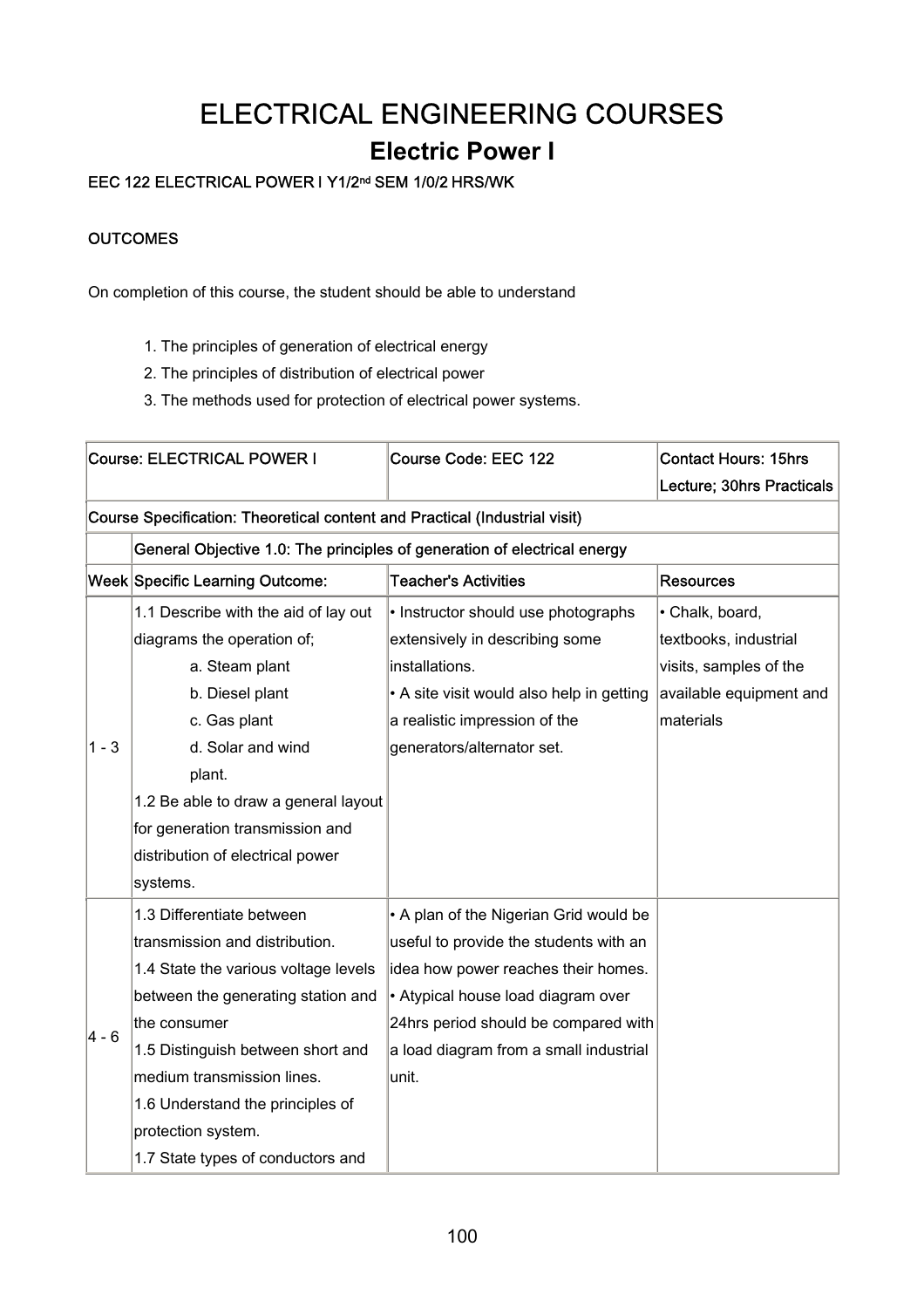|         | Course: ELECTRICAL POWER I                                                      | <b>Course Code: EEC 122</b>                                                            | <b>Contact Hours: 15hrs</b> |  |  |
|---------|---------------------------------------------------------------------------------|----------------------------------------------------------------------------------------|-----------------------------|--|--|
|         |                                                                                 |                                                                                        | Lecture; 30hrs Practicals   |  |  |
|         | Course Specification: Theoretical content and Practical (Industrial visit)      |                                                                                        |                             |  |  |
|         | General Objective 1.0: The principles of generation of electrical energy        |                                                                                        |                             |  |  |
|         | <b>Week Specific Learning Outcome:</b>                                          | <b>Teacher's Activities</b>                                                            | <b>Resources</b>            |  |  |
|         | sizes.                                                                          |                                                                                        |                             |  |  |
|         | 1.8 Describe the construction of                                                |                                                                                        |                             |  |  |
|         | underground cables.                                                             |                                                                                        |                             |  |  |
|         | 1.9 Solve problems involving simple                                             |                                                                                        |                             |  |  |
|         | short transmission lines.                                                       |                                                                                        |                             |  |  |
|         |                                                                                 | General Objective 2.0 Understand the basic principles of distribution systems          |                             |  |  |
|         | <b>Week Specific Learning Outcome:</b>                                          | <b>Teacher's Activities</b>                                                            | <b>Resources</b>            |  |  |
|         | 2.1 Explain the difference between                                              | • Give the students the problem of                                                     |                             |  |  |
|         | distributors and feeders                                                        | estimating the power Consumption of                                                    |                             |  |  |
|         | 2.2 Solve problems involving                                                    | your local town.                                                                       |                             |  |  |
| $7 - 9$ | voltage drops in simple distribution                                            | • Try to identify what protection                                                      |                             |  |  |
|         | systems.                                                                        | devices exist in your home town.                                                       |                             |  |  |
|         |                                                                                 | • Arrange a visit to your local                                                        |                             |  |  |
|         |                                                                                 | distribution station.                                                                  |                             |  |  |
|         |                                                                                 | General Objective: 3.0 Understand the basic principles of protection in power systems. |                             |  |  |
|         | <b>Week Specific Learning Outcome:</b>                                          | <b>Teacher's Activities</b>                                                            | <b>Resources</b>            |  |  |
|         | 3.1 Describe the component parts of $\cdot$ Get students to write short reports |                                                                                        |                             |  |  |
|         | a fuse                                                                          | on such visit.                                                                         |                             |  |  |
|         | 3.2 Explain the purpose of a fuse                                               | • Show samples of different insulators                                                 |                             |  |  |
|         | 3.3 Define fusing currents, current                                             | obtained from your local electricity                                                   |                             |  |  |
|         | rating and fusing factor.                                                       | workshop.                                                                              |                             |  |  |
| $10 -$  | 3.4 Describe the moulded case of a                                              |                                                                                        |                             |  |  |
| 13      | circuit breaker                                                                 |                                                                                        |                             |  |  |
|         | 3.5 Define the interruption capacity                                            |                                                                                        |                             |  |  |
|         | of a circuit breaker                                                            |                                                                                        |                             |  |  |
|         | 3.6 Define an isolator                                                          |                                                                                        |                             |  |  |
|         | 3.7 Explain the difference between a                                            |                                                                                        |                             |  |  |
|         | circuit breaker and an isolator                                                 |                                                                                        |                             |  |  |
|         |                                                                                 | General Objective: 4.0 Understand different types of insulators and supports.          |                             |  |  |
|         | <b>Week Specific Learning Outcome:</b>                                          | <b>Teacher's Activities</b>                                                            | <b>Resources</b>            |  |  |
|         | 4.1 Describe with the aid of                                                    | - do -                                                                                 | - do -                      |  |  |
| $14 -$  | diagrams, different types of                                                    |                                                                                        |                             |  |  |
| 15      | insulators such as (i) past cap type                                            |                                                                                        |                             |  |  |
|         | (ii) pin type (iii) shackle ring                                                |                                                                                        |                             |  |  |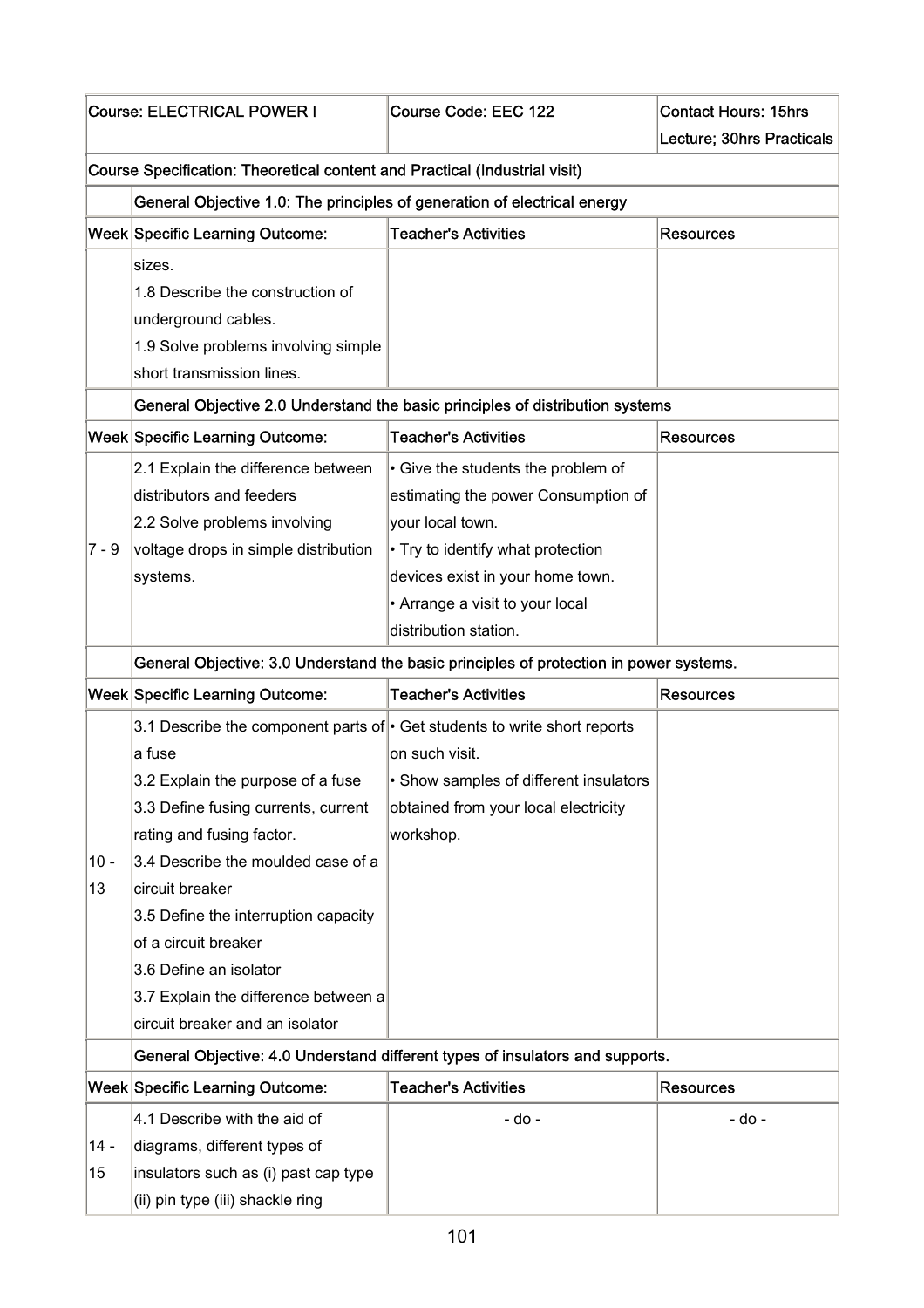| Course: ELECTRICAL POWER I |                                                                                                                                     | Course Code: EEC 122                                                          | <b>Contact Hours: 15hrs</b> |  |  |
|----------------------------|-------------------------------------------------------------------------------------------------------------------------------------|-------------------------------------------------------------------------------|-----------------------------|--|--|
|                            |                                                                                                                                     |                                                                               | Lecture; 30hrs Practicals   |  |  |
|                            | Course Specification: Theoretical content and Practical (Industrial visit)                                                          |                                                                               |                             |  |  |
|                            |                                                                                                                                     | General Objective: 4.0 Understand different types of insulators and supports. |                             |  |  |
|                            | Week Specific Learning Outcome:                                                                                                     | <b>Teacher's Activities</b>                                                   | <b>Resources</b>            |  |  |
|                            | 4.2 State the applications of the                                                                                                   |                                                                               |                             |  |  |
| $14 -$                     | linsulators in 4.1                                                                                                                  |                                                                               |                             |  |  |
| 15                         | 4.3 Describe different types of                                                                                                     |                                                                               |                             |  |  |
|                            | insulating materials and their                                                                                                      |                                                                               |                             |  |  |
|                            | applications.                                                                                                                       |                                                                               |                             |  |  |
|                            | Assessment: The practical class will be awarded 40% of the total score. The continuous assessments,                                 |                                                                               |                             |  |  |
|                            | test and quizzes will take 10% of the total score, while the remaining 50% will be for the end of the<br>semester examination score |                                                                               |                             |  |  |
|                            |                                                                                                                                     |                                                                               |                             |  |  |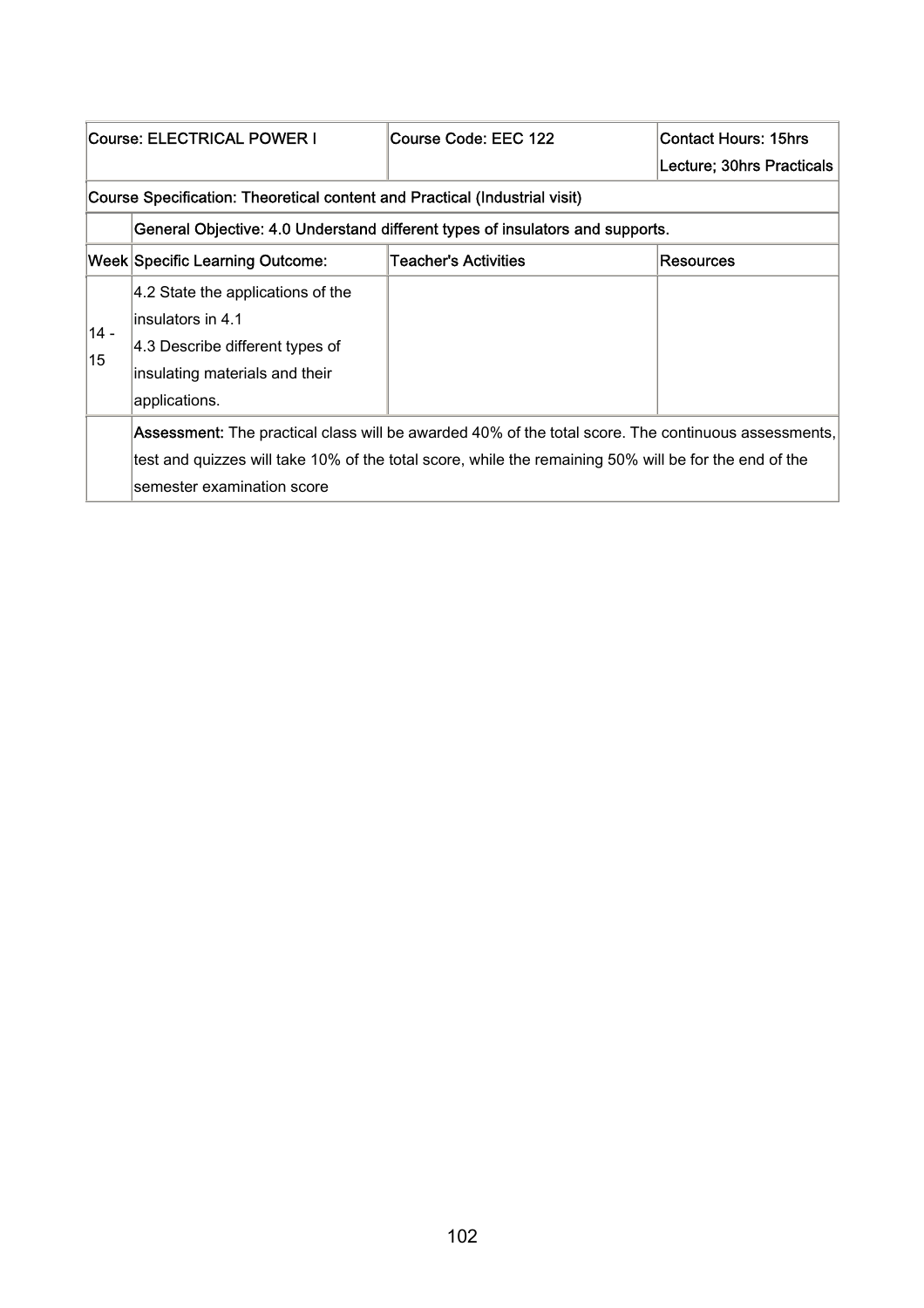### **Electric Power II**

### ELECTRICAL POWER II EEC 232 Y2/3RD SEMESTER 1/0/2 HRS/WK

On completion of this course, the students should be able to:

- 1. Understand other methods of Electricity Generation
- 2. Understand the principles of transmission, distribution and protection
- 3. Understand the performance of short and medium transmission lines.

|         | Course Specification ELECTRICAL POWER II Course Code: EEC 232                          |                                | <b>Contact Hours: 15hrs</b>   |
|---------|----------------------------------------------------------------------------------------|--------------------------------|-------------------------------|
|         | <b>Theoretical Content and Practical (Industrial</b>                                   |                                | lecture 30hrs practicals      |
| Visits) |                                                                                        |                                |                               |
|         | General Objective: Understand the transmission lines and cable with their performances |                                |                               |
|         | <b>Week Specific Learning Outcome:</b>                                                 | <b>Teachers Activities</b>     | <b>Resources</b>              |
|         | 1.1 Describe with the aid of diagrams the $\cdot$ A site visit will be required to     |                                | • Chalk, board, textbooks,    |
|         | following:                                                                             | understand layout diagram of   | industrial visits, samples of |
|         | a. hydro electricity                                                                   | power system                   | available equipment and       |
|         | generation                                                                             | • A plan of the Nigerian Grid  | materials                     |
|         | b. Nuclear generation                                                                  | would assist the students to   |                               |
|         | c. MHD generation                                                                      | comprehend the national grid   |                               |
|         | 1.2 Explain factors affecting the choice                                               | system                         |                               |
|         | of site for items in 1.1                                                               | • Give the students the        |                               |
|         | 1.3 Explain the advantages and                                                         | problem of estimating the load |                               |
|         | disadvantages of power plant in 1.1                                                    | factor, peak and load demand   |                               |
|         | 1.4 Draw a typical layout diagram for a                                                |                                |                               |
| $1 - 5$ | power system.                                                                          |                                |                               |
|         | 1.5 Identify major items in a power                                                    |                                |                               |
|         | system layout.                                                                         |                                |                               |
|         | 1.6 Describe the National Electric Power                                               |                                |                               |
|         | Grid system as applicable to National                                                  |                                |                               |
|         | Electricity Power Authority (NEPA).                                                    |                                |                               |
|         | 1.7 Identify the types of generators that                                              |                                |                               |
|         | are commonly used for peak and base                                                    |                                |                               |
|         | loads.                                                                                 |                                |                               |
|         | 1.8 Solve problems on load factor, peak                                                |                                |                               |
|         | and base load costs per unit.                                                          |                                |                               |
|         | 1.9 Draw typical load curves                                                           |                                |                               |
|         | 2.1 Describe various types of poles, pole $\cdot$ Teachers should describe the         |                                | -do-                          |
|         | $6 - 10$ supports towers and state their uses.                                         | poles, towers, conductors,     |                               |
|         | 2.2 Explain the line surveying and route                                               | underground cables             |                               |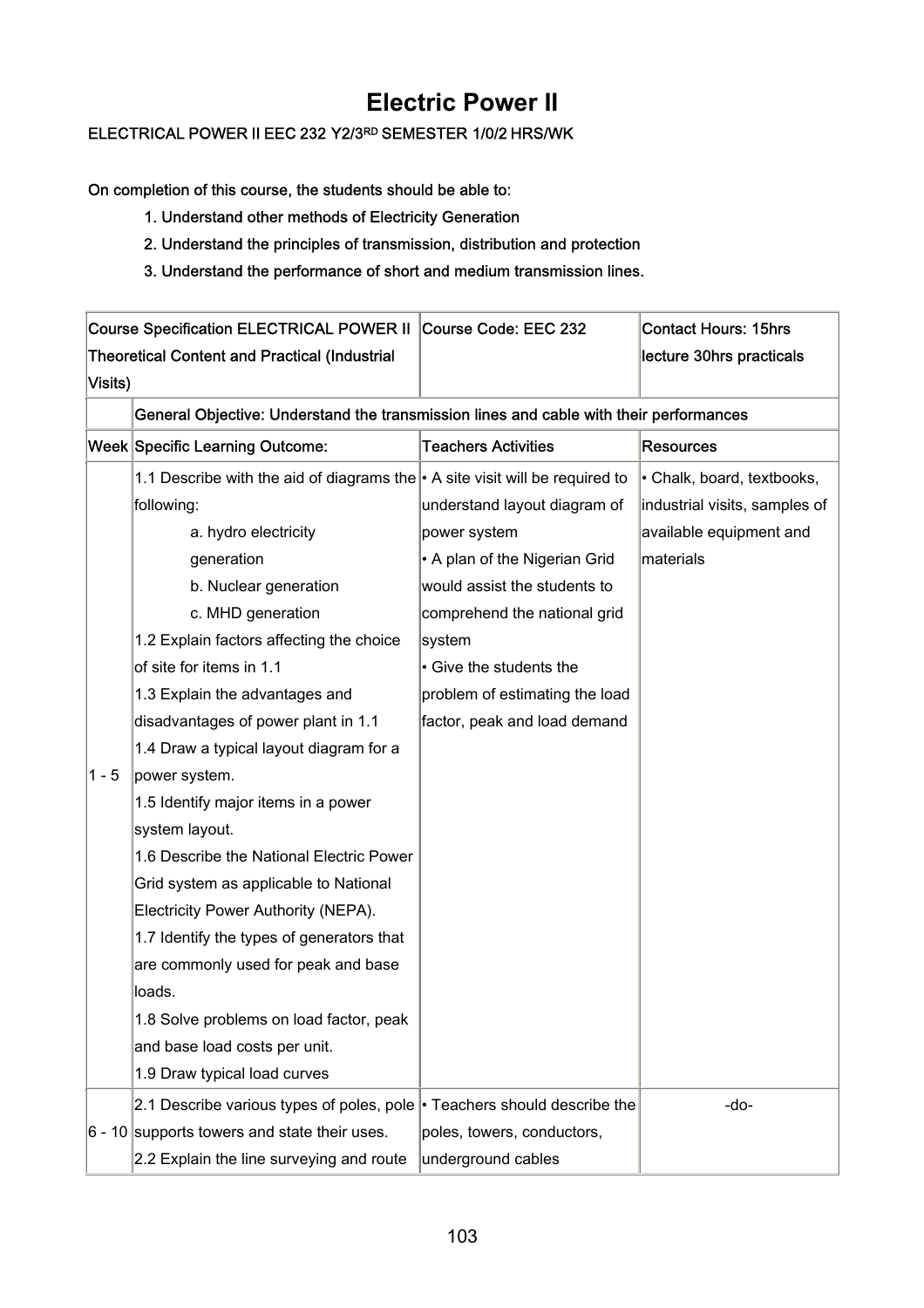| Visits) | Course Specification ELECTRICAL POWER II Course Code: EEC 232<br><b>Theoretical Content and Practical (Industrial</b> |                                | <b>Contact Hours: 15hrs</b><br>lecture 30hrs practicals |
|---------|-----------------------------------------------------------------------------------------------------------------------|--------------------------------|---------------------------------------------------------|
|         | General Objective: Understand the transmission lines and cable with their performances                                |                                |                                                         |
|         | Week Specific Learning Outcome:                                                                                       | <b>Teachers Activities</b>     | <b>Resources</b>                                        |
|         | profile                                                                                                               | • Solve problems involving     |                                                         |
|         | 2.3 Derive expressions for resistance,                                                                                | short and medium               |                                                         |
|         | inductance and capacitance for a single-                                                                              | transmission lines             |                                                         |
|         | phase transmission lines.                                                                                             |                                |                                                         |
|         | 2.4 Solve problems involving short and                                                                                |                                |                                                         |
|         | medium transmission lines with their                                                                                  |                                |                                                         |
|         | parameters.                                                                                                           |                                |                                                         |
|         | 2.5 Describe with the aid of diagrams,                                                                                |                                |                                                         |
|         | the construction of various conductors                                                                                |                                |                                                         |
|         | and their sizes.                                                                                                      |                                |                                                         |
|         | 2.6 Describe with the aid of diagrams the                                                                             |                                |                                                         |
|         | construction of various types of under                                                                                |                                |                                                         |
|         | $6 - 10$ ground cables.                                                                                               |                                |                                                         |
|         | a. Two core cable                                                                                                     |                                |                                                         |
|         | b. Three core cable                                                                                                   |                                |                                                         |
|         | 2.7 State the advantage of 2.6                                                                                        |                                |                                                         |
|         | 2.8 Explain dielectric stress and                                                                                     |                                |                                                         |
|         | ionization in cables.                                                                                                 |                                |                                                         |
|         | 2.9 Derive expression for the                                                                                         |                                |                                                         |
|         | capacitance dielectric stress and                                                                                     |                                |                                                         |
|         | insulation resistance of a single core                                                                                |                                |                                                         |
|         | cable.                                                                                                                |                                |                                                         |
|         | 2.10 State expression for the thermal                                                                                 |                                |                                                         |
|         | resistance for single and three-core                                                                                  |                                |                                                         |
|         | cables.                                                                                                               |                                |                                                         |
|         | 3.1 Understand the principles of                                                                                      | • Ask the students to model    | -do-                                                    |
|         | modelling of transmission lines (short                                                                                | transmission lines.            |                                                         |
|         | and Medium lines)                                                                                                     | • Solve problems involving per |                                                         |
|         | 3.2 Explain the concept of per unit                                                                                   | unit system                    |                                                         |
| $11 -$  | system.                                                                                                               | • Give problems involving      |                                                         |
| 15      | 3.3 Derive expressions for per unit                                                                                   | phasor and appropriate         |                                                         |
|         | power, voltage, current and impedance                                                                                 | equivalent diagrams of         |                                                         |
|         | 3.4 Solve problems involving per unit in                                                                              | transmission network           |                                                         |
|         | 3.3.                                                                                                                  |                                |                                                         |
|         | 3.5 Define voltage at the sending and                                                                                 |                                |                                                         |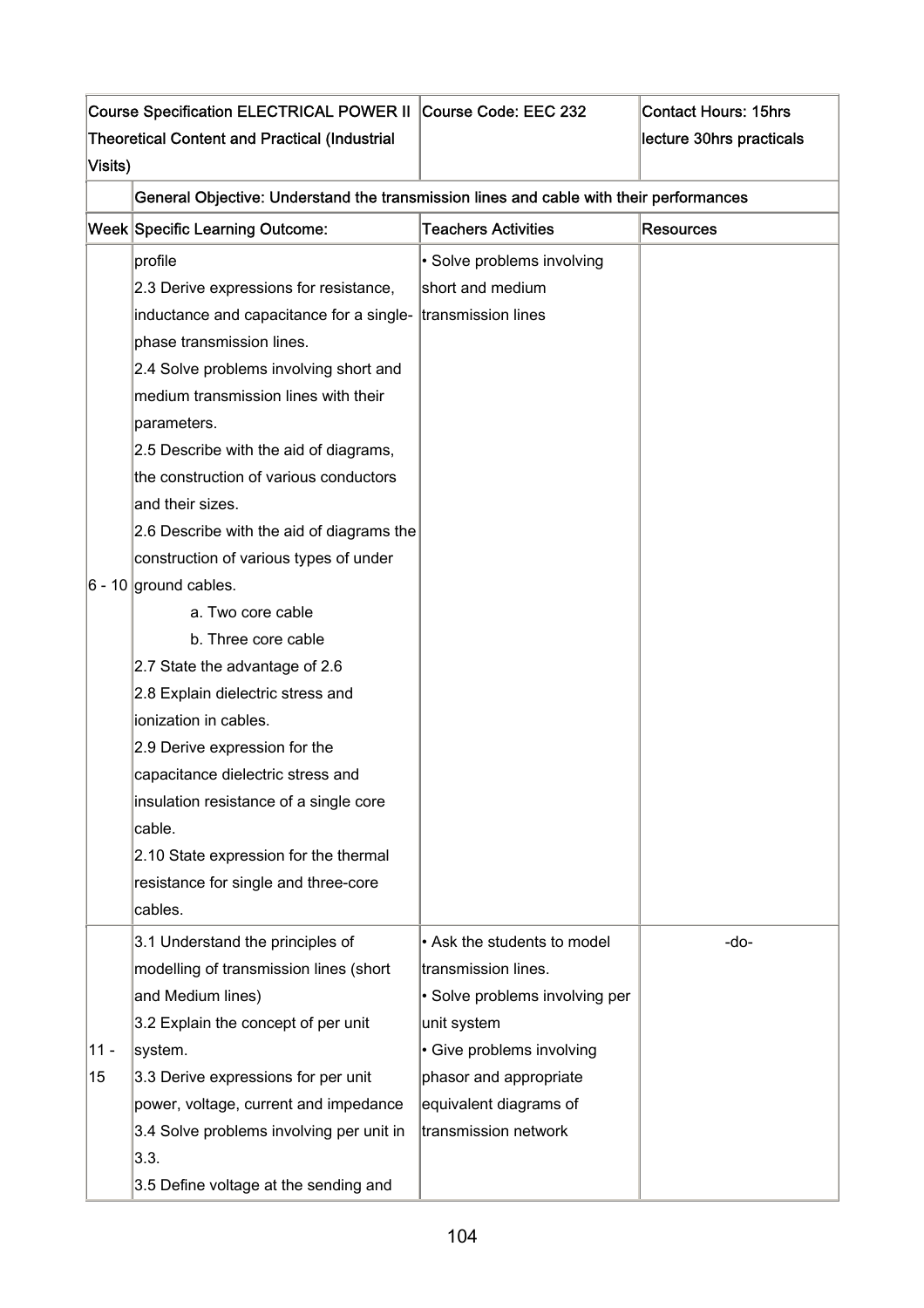|         | Course Specification ELECTRICAL POWER II Course Code: EEC 232                                         |                            | <b>Contact Hours: 15hrs</b> |
|---------|-------------------------------------------------------------------------------------------------------|----------------------------|-----------------------------|
| Visits) | <b>Theoretical Content and Practical (Industrial</b>                                                  |                            | lecture 30hrs practicals    |
|         |                                                                                                       |                            |                             |
|         | General Objective: Understand the transmission lines and cable with their performances                |                            |                             |
|         | <b>Week Specific Learning Outcome:</b>                                                                | <b>Teachers Activities</b> | <b>Resources</b>            |
|         | receiving end of the line.                                                                            |                            |                             |
|         | 3.6 Draw phasor diagram for short                                                                     |                            |                             |
|         | transmission line.                                                                                    |                            |                             |
|         | 3.7 Solve problems in short transmission                                                              |                            |                             |
|         | for voltage drop, voltage regulation,                                                                 |                            |                             |
| $11 -$  | transmission efficiency and copper used                                                               |                            |                             |
| 15      | 3.8 Draw the approximate equivalent                                                                   |                            |                             |
|         | diagrams for nominal $\Pi$ (Pi) and nominal                                                           |                            |                             |
|         | (T) net works.                                                                                        |                            |                             |
|         | 3.9 Evaluate ABCD parameters for 3 - 7                                                                |                            |                             |
|         | 3.10 Draw phasor diagrams for nominal                                                                 |                            |                             |
|         | $\Pi$ (Pi) or nominal $T$ net work systems.                                                           |                            |                             |
|         | Assessment: The practical class will be awarded 40% of the total score. The continuous assessments,   |                            |                             |
|         | test and quizzes will take 10% of the total score, while the remaining 50% will be for the end of the |                            |                             |
|         | semester examination score                                                                            |                            |                             |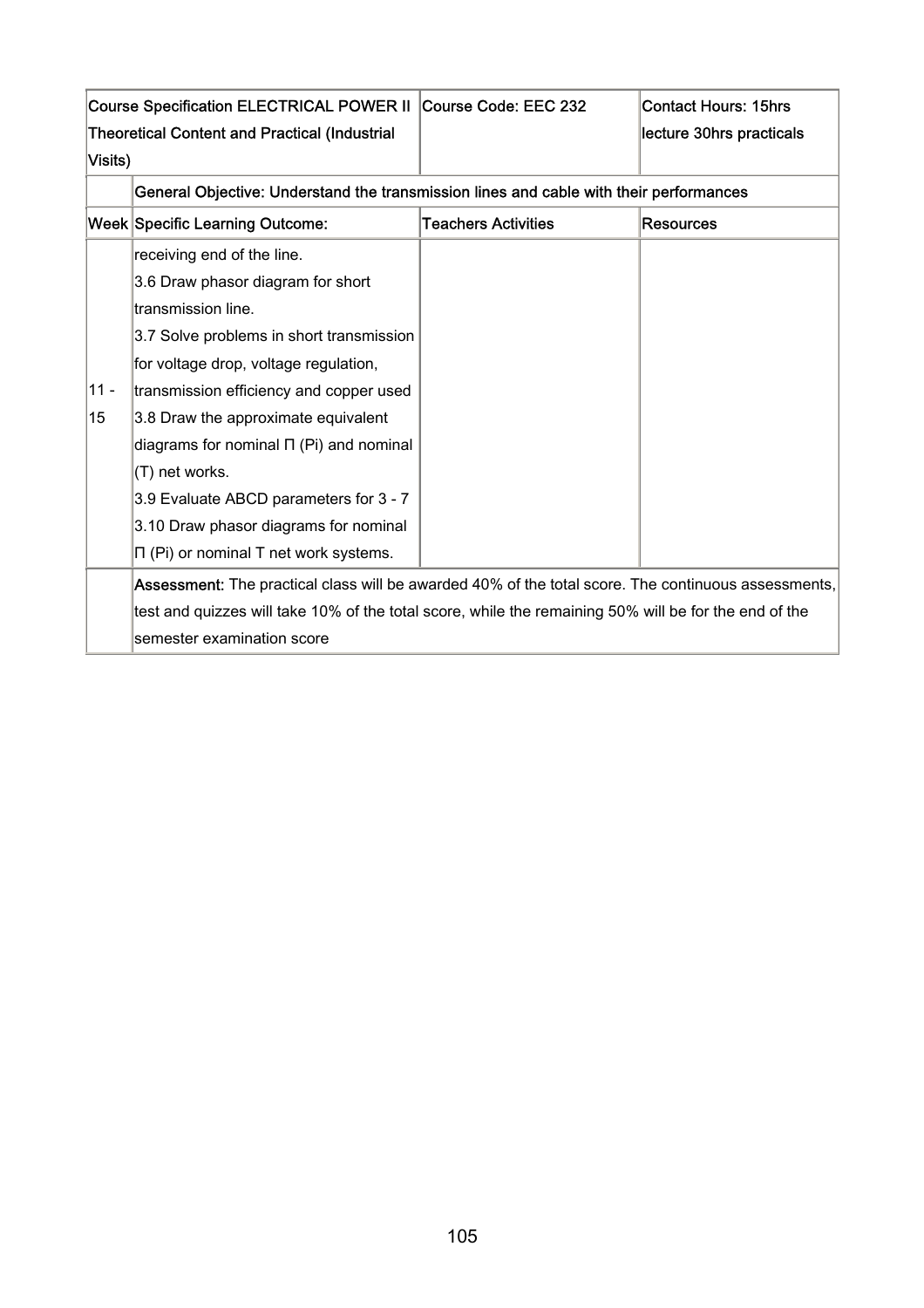### **Electric Power III**

### ELECTRICAL POWER III EEC 242 Y2/4TH SEMESTER 1/0/2HRS/WK

#### General Objectives

On completion of this course, the student should be able to:

- 1. Understand the interconnected in electrical power engineering
- 2. Understand the performance of fault analysis in interconnected systems.
- 3. Describe the system over voltages and insulation requirements
- 4. Understand various types of substations and substation equipment.
- 5. Understand the principles of operation of protection systems and their applications.

| <b>Course ELECTRICAL POWER III Course</b> |                                                                                                 | Course Code: EEC 242              | <b>Contact Hours: 15hrs</b> |  |
|-------------------------------------------|-------------------------------------------------------------------------------------------------|-----------------------------------|-----------------------------|--|
|                                           | <b>Specification: Theoretical Content</b>                                                       |                                   | lecture                     |  |
|                                           | General Objective: Understand the performance of load flow and fault analysis of interconnected |                                   |                             |  |
|                                           | power systems                                                                                   |                                   |                             |  |
|                                           | Week Specific Learning Outcome:                                                                 | <b>Teacher Activities</b>         | <b>Resources</b>            |  |
|                                           | 1.1 Discuss interconnected power                                                                | • The teacher should indicate the | • Chalk, board, digital     |  |
|                                           | systems                                                                                         | essence of load flow analysis to  | computer, samples of        |  |
|                                           | 1.2 State the advantages and                                                                    | power systems                     | application software on     |  |
|                                           | disadvantages of interconnected power                                                           | • Ask the students to solve       | load flow analysis          |  |
|                                           | systems                                                                                         | problems on load flow analysis    |                             |  |
|                                           | 1.3 Construct the power circle diagram.                                                         | • Show how digital computer can   |                             |  |
|                                           | 1.4 Describe the techniques for reducing                                                        | be applied to this analysis       |                             |  |
|                                           | interconnected systems to simple                                                                | • Give written computer program   |                             |  |
|                                           | equivalent diagrams.                                                                            | to perform load flow analysis     |                             |  |
|                                           | 1.5 Solve problems involving 1 - 4 above                                                        |                                   |                             |  |
| 1 - 4                                     | 1.6 Explain the need for load flow                                                              |                                   |                             |  |
|                                           | studies.                                                                                        |                                   |                             |  |
|                                           | 1.7 Explain the advantages and                                                                  |                                   |                             |  |
|                                           | disadvantages of load flow studies.                                                             |                                   |                             |  |
|                                           | 1.8 Formulate the nodal admittance                                                              |                                   |                             |  |
|                                           | matrices for various net work.                                                                  |                                   |                             |  |
|                                           | 1.9 State the various variables (P, Q, S,                                                       |                                   |                             |  |
|                                           | V and $\wp$ ) affecting the load flow in power                                                  |                                   |                             |  |
|                                           | system next work.                                                                               |                                   |                             |  |
|                                           | 1.10 Classify the variables in 1.8 into                                                         |                                   |                             |  |
|                                           | control independent and dependent                                                               |                                   |                             |  |
|                                           | variables.                                                                                      |                                   |                             |  |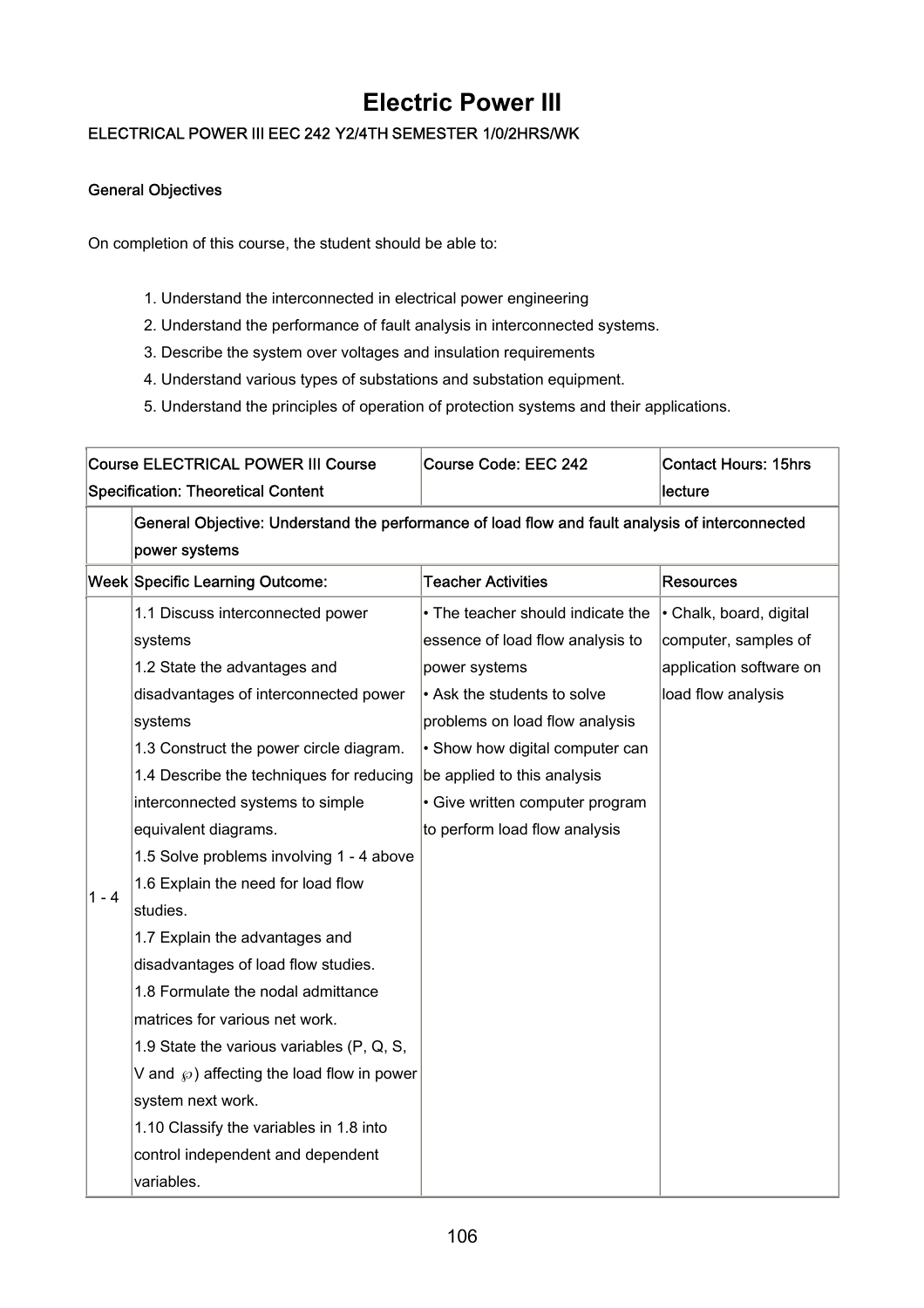| <b>Course ELECTRICAL POWER III Course</b> |                                                                                                 | Course Code: EEC 242               | <b>Contact Hours: 15hrs</b> |  |
|-------------------------------------------|-------------------------------------------------------------------------------------------------|------------------------------------|-----------------------------|--|
|                                           | <b>Specification: Theoretical Content</b>                                                       |                                    | lecture                     |  |
|                                           | General Objective: Understand the performance of load flow and fault analysis of interconnected |                                    |                             |  |
|                                           | power systems                                                                                   |                                    |                             |  |
|                                           | <b>Week Specific Learning Outcome:</b>                                                          | <b>Teacher Activities</b>          | <b>Resources</b>            |  |
|                                           | 1.11 Derive the general form of the load<br>flow equation in                                    |                                    |                             |  |
|                                           | a. Rectangular form                                                                             |                                    |                             |  |
|                                           | b. Polar form                                                                                   |                                    |                             |  |
|                                           | 1.12 Know one method of load flow                                                               |                                    |                             |  |
|                                           | solution (Gaus Seidel)                                                                          |                                    |                             |  |
|                                           | 1.13 Solve problems on load flow                                                                |                                    |                             |  |
| $1 - 4$                                   | analysis for interconnected system.                                                             |                                    |                             |  |
|                                           | 1.14 Explain the application of digital                                                         |                                    |                             |  |
|                                           | computers to load flow studies.                                                                 |                                    |                             |  |
|                                           | 1.15 Write a computer programme to                                                              |                                    |                             |  |
|                                           | perform load flow analysis of a simple                                                          |                                    |                             |  |
|                                           | power network.                                                                                  |                                    |                             |  |
|                                           | 1.16 Execute item 1.16 using a                                                                  |                                    |                             |  |
|                                           | computer.                                                                                       |                                    |                             |  |
|                                           | 2.1 Describe various types of faults that                                                       | • The teacher should be able to    | · Chalk,, board and         |  |
|                                           | can occur on generators transformers                                                            | describe different types of faults | <b>Textbooks</b>            |  |
|                                           | and transmission lines.                                                                         | on generators, transformers and    |                             |  |
|                                           | 2.2 Explain short circuit, open circuit and                                                     | transmission lines                 |                             |  |
|                                           | earth faults on transmission lines.                                                             | • Help the students to determine   |                             |  |
|                                           | 2.3 Define transient and sub-transient                                                          | fault levels on typical power      |                             |  |
|                                           | reactances.                                                                                     | systems                            |                             |  |
|                                           | 2.4 Explain sub-transient and transient                                                         |                                    |                             |  |
|                                           | reactances using the appropriate wave                                                           |                                    |                             |  |
| $6 - 9$                                   | form of a faulted generator.                                                                    |                                    |                             |  |
|                                           | 2.5 Draw typical wave forms of short                                                            |                                    |                             |  |
|                                           | circuit currents in power systems.                                                              |                                    |                             |  |
|                                           | 2.6 Explain a symmetrical fault.                                                                |                                    |                             |  |
|                                           | 2.7 Solve symmetrical fault problems                                                            |                                    |                             |  |
|                                           | using one line diagram and the per unit                                                         |                                    |                             |  |
|                                           | system method.                                                                                  |                                    |                             |  |
|                                           | 2.8 Derive expressions for the                                                                  |                                    |                             |  |
|                                           | symmetrical components for positive,                                                            |                                    |                             |  |
|                                           | negative and zero sequence in terms of                                                          |                                    |                             |  |
|                                           | the line values.                                                                                |                                    |                             |  |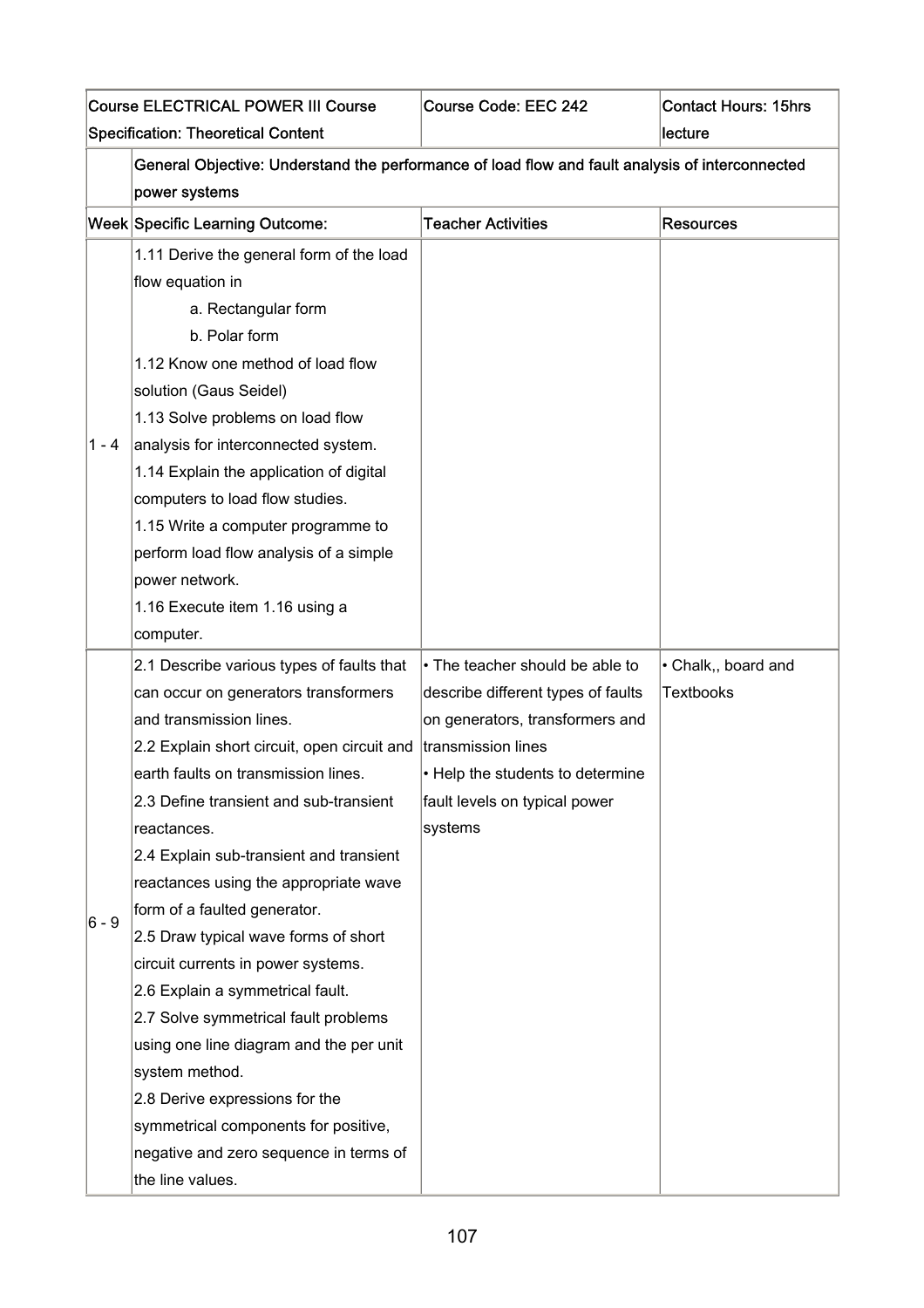| <b>Course ELECTRICAL POWER III Course</b> |                                                                                                 | Course Code: EEC 242      | <b>Contact Hours: 15hrs</b> |  |
|-------------------------------------------|-------------------------------------------------------------------------------------------------|---------------------------|-----------------------------|--|
| <b>Specification: Theoretical Content</b> |                                                                                                 |                           | lecture                     |  |
|                                           | General Objective: Understand the performance of load flow and fault analysis of interconnected |                           |                             |  |
|                                           | power systems                                                                                   |                           |                             |  |
|                                           | Week Specific Learning Outcome:                                                                 | <b>Teacher Activities</b> | <b>Resources</b>            |  |
|                                           | 2.9 State the expression for power in                                                           |                           |                             |  |
|                                           | symmetrical component.                                                                          |                           |                             |  |
|                                           | 2.10 Define unsymmetrical                                                                       |                           |                             |  |
|                                           | (asymmetrical) faults for                                                                       |                           |                             |  |
|                                           | a. Single-line to ground                                                                        |                           |                             |  |
|                                           | b. Double-line to ground                                                                        |                           |                             |  |
|                                           | c. Line - to - line.                                                                            |                           |                             |  |
|                                           | 2.11 Explain unsymmetrical fault                                                                |                           |                             |  |
|                                           | problems using the symmetrical                                                                  |                           |                             |  |
|                                           | component networks.                                                                             |                           |                             |  |
| 6 - 9                                     | 2.12 Identify the sequence impedances                                                           |                           |                             |  |
|                                           | of power system components.                                                                     |                           |                             |  |
|                                           | 2.13 Determine the sequence network                                                             |                           |                             |  |
|                                           | for a given power system.                                                                       |                           |                             |  |
|                                           | 2.14 Solve unsymmetrical fault problems                                                         |                           |                             |  |
|                                           | using the principles of symmetrical                                                             |                           |                             |  |
|                                           | components.                                                                                     |                           |                             |  |
|                                           | 2.15 Determine the MVA fault level on                                                           |                           |                             |  |
|                                           | typical power systems.                                                                          |                           |                             |  |
|                                           | 2.16 Describe methods of selecting                                                              |                           |                             |  |
|                                           | circuit breakers, switch gears bus-bars,                                                        |                           |                             |  |
|                                           | fuses for typical fault levels.                                                                 |                           |                             |  |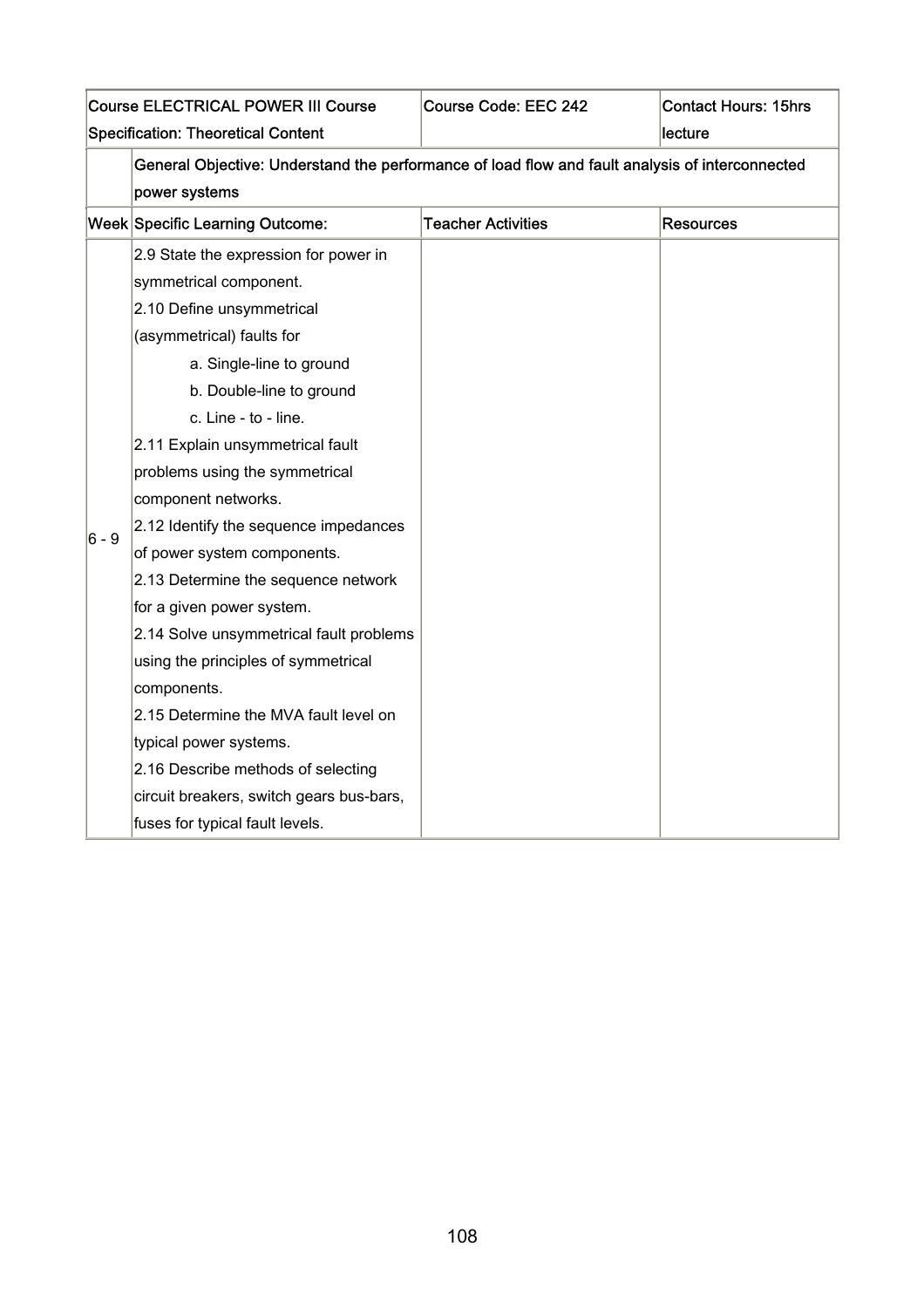|       | <b>Course ELECTRICAL POWER III Course</b><br><b>Specification: Theoretical Content</b>                           | Course Code: EEC 242               | <b>Contact Hours: 15hrs</b><br>lecture |
|-------|------------------------------------------------------------------------------------------------------------------|------------------------------------|----------------------------------------|
|       | General Objective: Understand the performance of load flow and fault analysis of interconnected<br>power systems |                                    |                                        |
|       | Week Specific Learning Outcome:                                                                                  | <b>Teacher Activities</b>          | <b>Resources</b>                       |
|       | 3.1 Describe corona effect and the                                                                               | • Ask the students to identify the | • Chalk, boards,                       |
|       | factors affecting it.                                                                                            | causes of over-voltage in power    | textbooks                              |
|       | 3.2 Derive an expression for the                                                                                 | systems                            |                                        |
|       | disruptive critical voltages for an                                                                              | • Derive expressions for the       |                                        |
|       | overhead line.                                                                                                   | characteristics of transmission    |                                        |
|       | 3.3 Explain the causes of over voltage in                                                                        | line                               |                                        |
|       | power systems.                                                                                                   |                                    |                                        |
|       | 3.4 Draw a typical surge wave-form.                                                                              |                                    |                                        |
|       | 3.5 State the possible effects of a                                                                              |                                    |                                        |
|       | travelling wave on transmission line.                                                                            |                                    |                                        |
|       | 3.6 Derive an equation for surge velocity                                                                        |                                    |                                        |
|       | in a uniform transmission line.                                                                                  |                                    |                                        |
|       | 3.7 Use the expression in 3.6 to solve                                                                           |                                    |                                        |
|       | involving surge velocity in a                                                                                    |                                    |                                        |
|       | a. Single phase line                                                                                             |                                    |                                        |
| 6 - 9 | b. Three phase line                                                                                              |                                    |                                        |
|       | c. Single - phase                                                                                                |                                    |                                        |
|       | concentric cable.                                                                                                |                                    |                                        |
|       | 3.8 Derive an expression for surge                                                                               |                                    |                                        |
|       | impedance $(Z_0)$                                                                                                |                                    |                                        |
|       | 3.9 Explain different types of                                                                                   |                                    |                                        |
|       | terminations                                                                                                     |                                    |                                        |
|       | 3.10 Derive an expression for reflected                                                                          |                                    |                                        |
|       | surge voltage and current.                                                                                       |                                    |                                        |
|       | 3.11 Define                                                                                                      |                                    |                                        |
|       | a. Reflecting factor                                                                                             |                                    |                                        |
|       | coefficient (p)                                                                                                  |                                    |                                        |
|       | b. Transmission factor                                                                                           |                                    |                                        |
|       | coefficient (t)                                                                                                  |                                    |                                        |
|       | 3.12 Solve problems involving 3.8, 3.10                                                                          |                                    |                                        |
|       | and 3.11.                                                                                                        |                                    |                                        |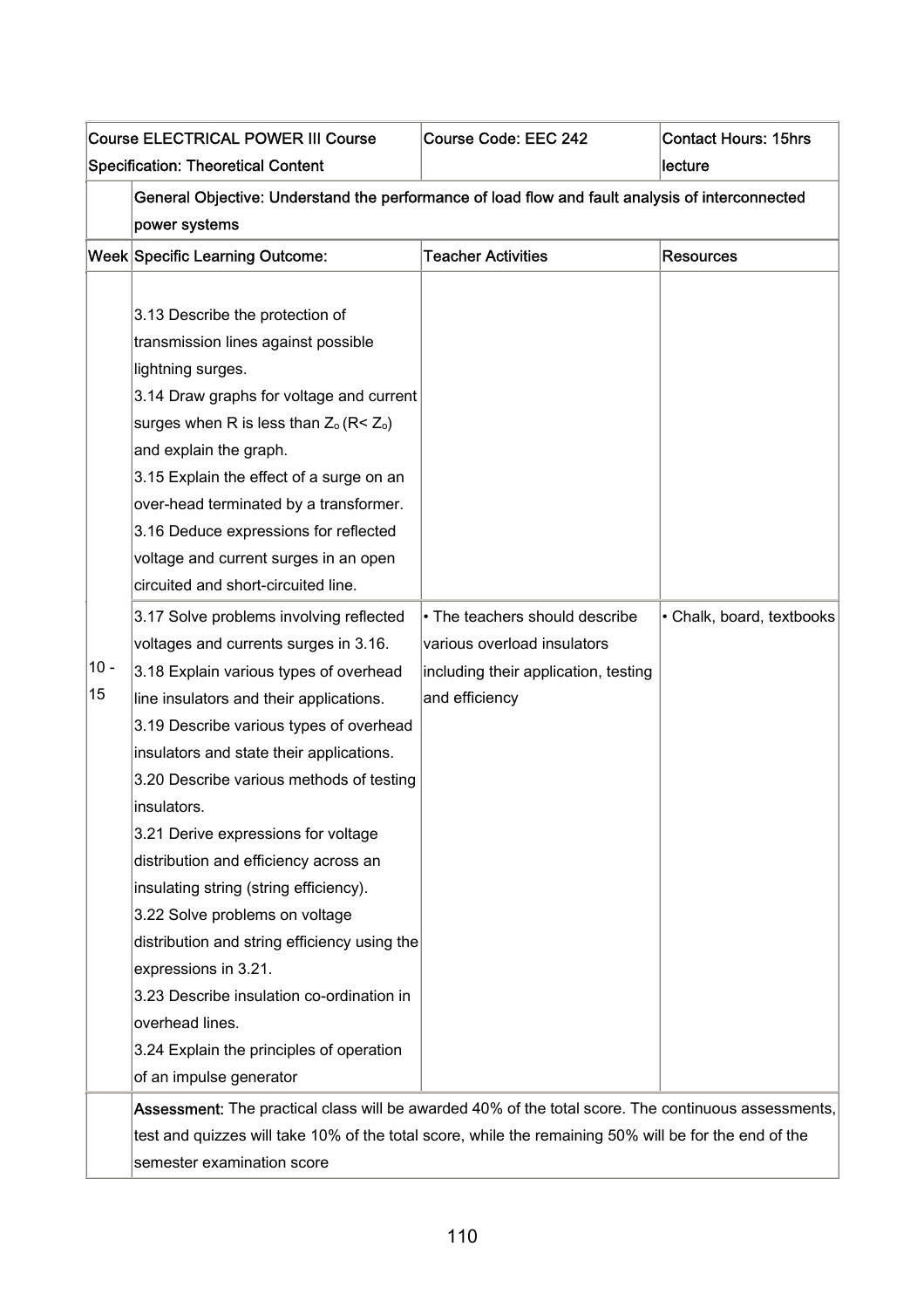|              | <b>Course: ELECTRICAL POWER III</b><br>Course Code: EEC 242<br><b>Contact Hours: 30hrs Practicals</b>                                                                                                                                      |                                                                |                                                                          |  |  |
|--------------|--------------------------------------------------------------------------------------------------------------------------------------------------------------------------------------------------------------------------------------------|----------------------------------------------------------------|--------------------------------------------------------------------------|--|--|
|              | <b>Course Specification: Practical Tasks</b>                                                                                                                                                                                               |                                                                |                                                                          |  |  |
|              | General Objective: Analysis and Troubleshoot of faults on a typical power system                                                                                                                                                           |                                                                |                                                                          |  |  |
|              | <b>Week Specific Learning Outcome:</b>                                                                                                                                                                                                     | <b>Teacher's Activities</b>                                    | <b>Resources</b>                                                         |  |  |
| $1 - 4$      | 1.1 Determine the sending and<br>receiving end voltage of the line<br>1.2 Determine the voltage regulation<br>and transmission efficiency                                                                                                  | • Ask students to carryout<br>the practical as<br>demonstrated | · Transmission line model,<br>ammeter, voltmeter and<br>wattmeter        |  |  |
| 5 - 8        | 2.1 Write computer program to<br>perform load flow analysis of a simple<br>power network                                                                                                                                                   | $-do-$                                                         | • Computer systems and C++<br>software package                           |  |  |
|              | 3.1 Identify the faults on faulted<br>generators, transformers and T-line<br>$9 - 12$ 3.2 Determine the symmetrical and<br>unsymmetrical faults in a power<br>system                                                                       | -do-                                                           | • Wattmeter, voltmeter, ammeter,<br>phase sequence meter,<br>stroboscope |  |  |
| $13 -$<br>15 | 4.1 Demonstrate methods of testing<br>linsulators<br>4.2 Perform experiment to determine<br>voltage distribution and string<br>efficiency                                                                                                  | $-do-$                                                         | • Megger, voltmeter and<br>ammeter                                       |  |  |
|              | Assessment: The practical class will be awarded 40% of the total score. The continuous<br>assessments, test and quizzes will take 10% of the total score, while the remaining 50% will be for the<br>end of the semester examination score |                                                                |                                                                          |  |  |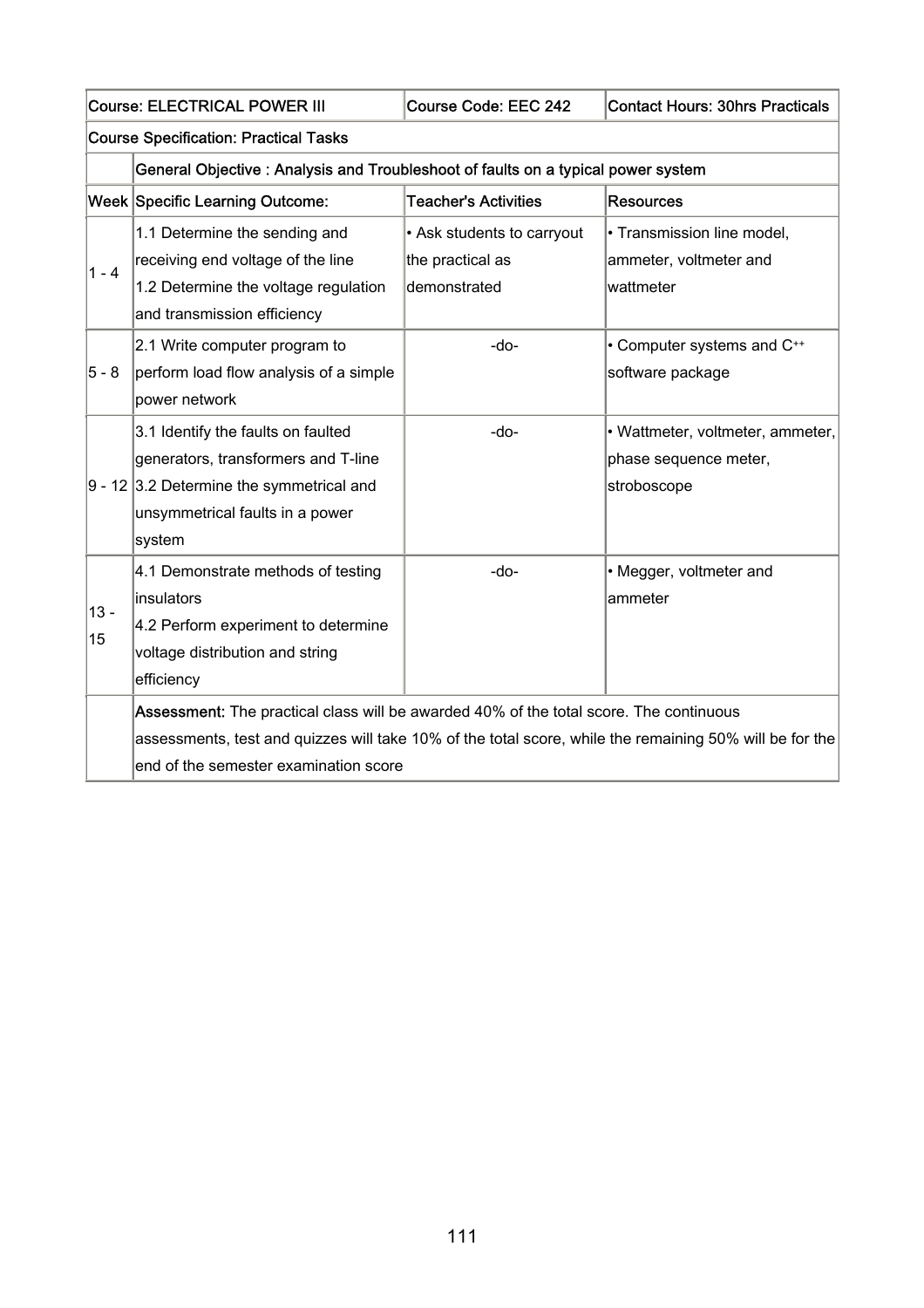## **Electric Machines I**

### EEC 122- ELECTRICAL MACHINE 1 Y1/2ND SEMESTER 1/0/2HRS/WK

### OUTCOMES:

On completion of this course, the student should be able to:

1. Understand the construction, principle of operation, characteristics and application of dc machine

2. Understand the basic principles of a transformer and application

3. Understand the construction, principles of operation and application of Ac machines.

|         | <b>Course: ELECTRICAL MACHINE I</b>                                                                                | Course Code: EEC 123                                        | <b>Contact Hours: 15 hrs</b><br>Lecture |
|---------|--------------------------------------------------------------------------------------------------------------------|-------------------------------------------------------------|-----------------------------------------|
|         | <b>Course Specification: Theoretical Content</b>                                                                   |                                                             |                                         |
|         | General Objective: Understand the construction and principle of operation of d.c, a.c machines and<br>transformers |                                                             |                                         |
|         | Week Specific Learning Outcome:                                                                                    | <b>Teachers Activities</b>                                  | <b>Resources</b>                        |
|         | 1. Describe, with the aid of a labelled                                                                            | • The teacher should give the                               | • Chalk, board,                         |
|         | diagram, the construction of a dc motor.                                                                           | detail construction of d.c machines textbooks, d.c machines |                                         |
|         | 1.2 State materials used in the                                                                                    | • Ask the students to solve                                 |                                         |
|         | Construction of various parts dc                                                                                   | problems on d.c machines                                    |                                         |
|         | machines.                                                                                                          | • Explain the conditions for parallel                       |                                         |
|         | 1.3 State the functions of armature                                                                                | operation of d.c machines                                   |                                         |
|         | windings and field windings                                                                                        |                                                             |                                         |
|         | 1.4 Show the student a typical lap &                                                                               |                                                             |                                         |
|         | wave winding of a dc machine                                                                                       |                                                             |                                         |
|         | 1.5 Differentiate between lap and wave                                                                             |                                                             |                                         |
| $1 - 5$ | windings                                                                                                           |                                                             |                                         |
|         | 1.6 Draw diagrams of Lap and wave                                                                                  |                                                             |                                         |
|         | windings                                                                                                           |                                                             |                                         |
|         | 1.7 Derive emf equation of dc machine                                                                              |                                                             |                                         |
|         | 1.8 Solve problems involving 1.4 and 1.6                                                                           |                                                             |                                         |
|         | 1.9 State factors that affect the emf                                                                              |                                                             |                                         |
|         | equations                                                                                                          |                                                             |                                         |
|         | 1.10 Derive the equation $V=E+I_a R_a$ (for                                                                        |                                                             |                                         |
|         | a motor) Or $E = V + IR$ (for a generator)                                                                         |                                                             |                                         |
|         | 1.11 Explain, with the aid of developed                                                                            |                                                             |                                         |
|         | diagram, armature reaction and methods                                                                             |                                                             |                                         |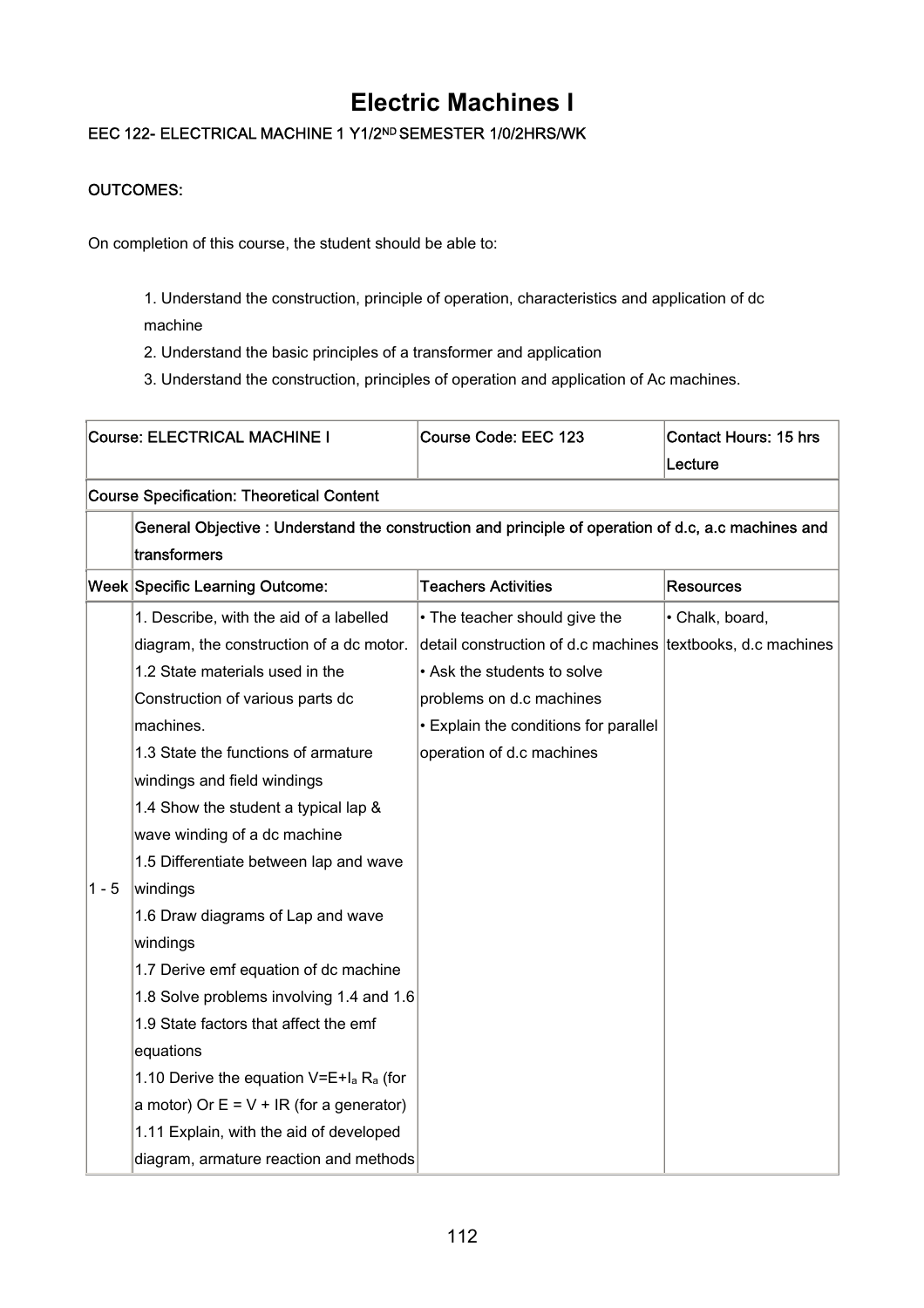| <b>Course: ELECTRICAL MACHINE I</b> |                                                                                                     | Course Code: EEC 123              | <b>Contact Hours: 15 hrs</b><br>Lecture |
|-------------------------------------|-----------------------------------------------------------------------------------------------------|-----------------------------------|-----------------------------------------|
|                                     |                                                                                                     |                                   |                                         |
|                                     | <b>Course Specification: Theoretical Content</b>                                                    |                                   |                                         |
|                                     | General Objective : Understand the construction and principle of operation of d.c, a.c machines and |                                   |                                         |
|                                     | transformers                                                                                        |                                   |                                         |
|                                     | Week Specific Learning Outcome:                                                                     | <b>Teachers Activities</b>        | <b>Resources</b>                        |
|                                     | of minimising it.                                                                                   |                                   |                                         |
|                                     | 1.12 Stop circuit representations of dc                                                             |                                   |                                         |
|                                     | machines and calculate current and                                                                  |                                   |                                         |
|                                     | voltage drop.                                                                                       |                                   |                                         |
|                                     | 1.13 Explain Concept of back emf.                                                                   |                                   |                                         |
|                                     | 1.14 Explain the need for Starters for a                                                            |                                   |                                         |
|                                     | dc motor.                                                                                           |                                   |                                         |
| $1 - 5$                             | 1.15 Describe different Starters for dc                                                             |                                   |                                         |
|                                     | motors.                                                                                             |                                   |                                         |
|                                     | 1.16 Derive the condition for maximum                                                               |                                   |                                         |
|                                     | efficiency of dc machine.                                                                           |                                   |                                         |
|                                     | 1.17 State conditions for parallel                                                                  |                                   |                                         |
|                                     | operation of dc machines.                                                                           |                                   |                                         |
|                                     | 1.18 Solve problems involving 1.15 to                                                               |                                   |                                         |
|                                     | 1.17                                                                                                |                                   |                                         |
|                                     | 2.1 Describe with Labelled diagrams the $\cdot$ The teacher should ensure that                      |                                   | • Chalk, board,                         |
|                                     | construction and principles of operation                                                            | the construction and operation of | textbooks, single and                   |
|                                     | of Single phase transformer                                                                         | transformer is illustrated with   | three phase                             |
|                                     | 2.2 List different types of cores used in                                                           | diagrams                          | transformers                            |
|                                     | transformer construction                                                                            | • Ask the students to solve       |                                         |
|                                     | 2.3 Explain with the aid of phasor                                                                  | problems associated with single   |                                         |
|                                     | diagrams the action of a transformer on                                                             | phase and three phase             |                                         |
|                                     | load and on no-load                                                                                 | transformers                      |                                         |
|                                     | 2.4 Derive transformation equations of a                                                            |                                   |                                         |
|                                     | $6 - 10$ transformer.                                                                               |                                   |                                         |
|                                     | 2.5 Draw an equivalent circuit for a                                                                |                                   |                                         |
|                                     | transformer                                                                                         |                                   |                                         |
|                                     | 2.6 Describe with the aid of an                                                                     |                                   |                                         |
|                                     | equivalent circuit, a practical<br>transformer.                                                     |                                   |                                         |
|                                     |                                                                                                     |                                   |                                         |
|                                     | 2.7 Determine the equivalent circuit of a<br>transformer with parameters referred to                |                                   |                                         |
|                                     | the primary or secondary.                                                                           |                                   |                                         |
|                                     | 2.8 List standard terminal markings for a                                                           |                                   |                                         |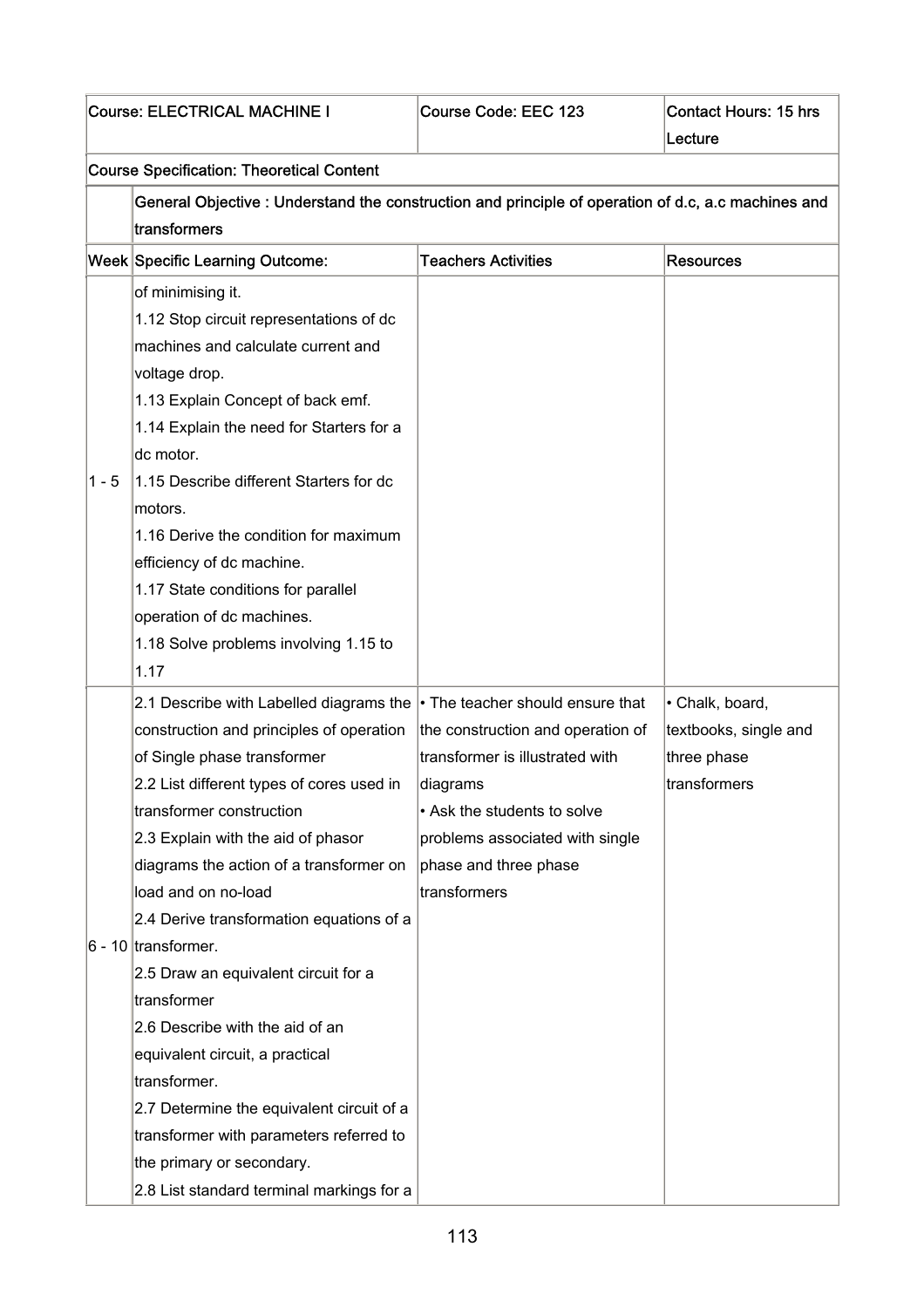|              | Course: ELECTRICAL MACHINE I                                                                                                                                                                                                                                                                                                                                                                                                                                                                                                                                                                                           | Course Code: EEC 123                                                                                            | <b>Contact Hours: 15 hrs</b><br>Lecture |  |  |
|--------------|------------------------------------------------------------------------------------------------------------------------------------------------------------------------------------------------------------------------------------------------------------------------------------------------------------------------------------------------------------------------------------------------------------------------------------------------------------------------------------------------------------------------------------------------------------------------------------------------------------------------|-----------------------------------------------------------------------------------------------------------------|-----------------------------------------|--|--|
|              | <b>Course Specification: Theoretical Content</b>                                                                                                                                                                                                                                                                                                                                                                                                                                                                                                                                                                       |                                                                                                                 |                                         |  |  |
|              | General Objective : Understand the construction and principle of operation of d.c, a.c machines and<br>transformers                                                                                                                                                                                                                                                                                                                                                                                                                                                                                                    |                                                                                                                 |                                         |  |  |
|              | Week Specific Learning Outcome:                                                                                                                                                                                                                                                                                                                                                                                                                                                                                                                                                                                        | <b>Teachers Activities</b>                                                                                      | Resources                               |  |  |
|              | single, 2-phase, and 3-phase<br>transformers as governed by BS171.<br>2.9 Define efficiency of transformers.<br>2.10 Calculate efficiency of a<br>transformers<br>2.11 Derive the expression for maximum<br>efficiency of a transformer (Single and 3-<br>phase)<br>6 - 10 $\vert$ 2.12 Solve problems involving 2.3 to<br>2.11<br>2.13 Explain the principles of operation<br>of an auto transformer.<br>2.14 Describe the construction of a 3-<br>phase transformer<br>2.15 State transformer applications<br>2.16 State various cooling arrangements<br>used in practical 3- phase transformer.                     |                                                                                                                 |                                         |  |  |
| $11 -$<br>15 | 3.1 Discuss how rotating field are<br>produced and how polyphase machines  principles of operation of induction  textbooks and a.c<br>are constructed (use diagrams<br>3.2 Differentiate between synchronous<br>and Induction machines.<br>3.3 Describe the Component parts of a<br>3-phase Induction motor (Squirrel cage<br>and wound type)<br>3.4 Explain the principles of operation of<br>Induction machine.<br>3.5 Define Synchronous speed and slip.<br>3.6 Solve problems relating to 3.4 and<br>3.5<br>3.7 List the component parts of an<br>Alternator<br>3.8 Derive the e.m.f equations of an<br>Alternator | • The teacher should discuss the<br>and synchronous machine<br>• Give simple problems involving<br>a.c machines | Chalk, board,<br>machines               |  |  |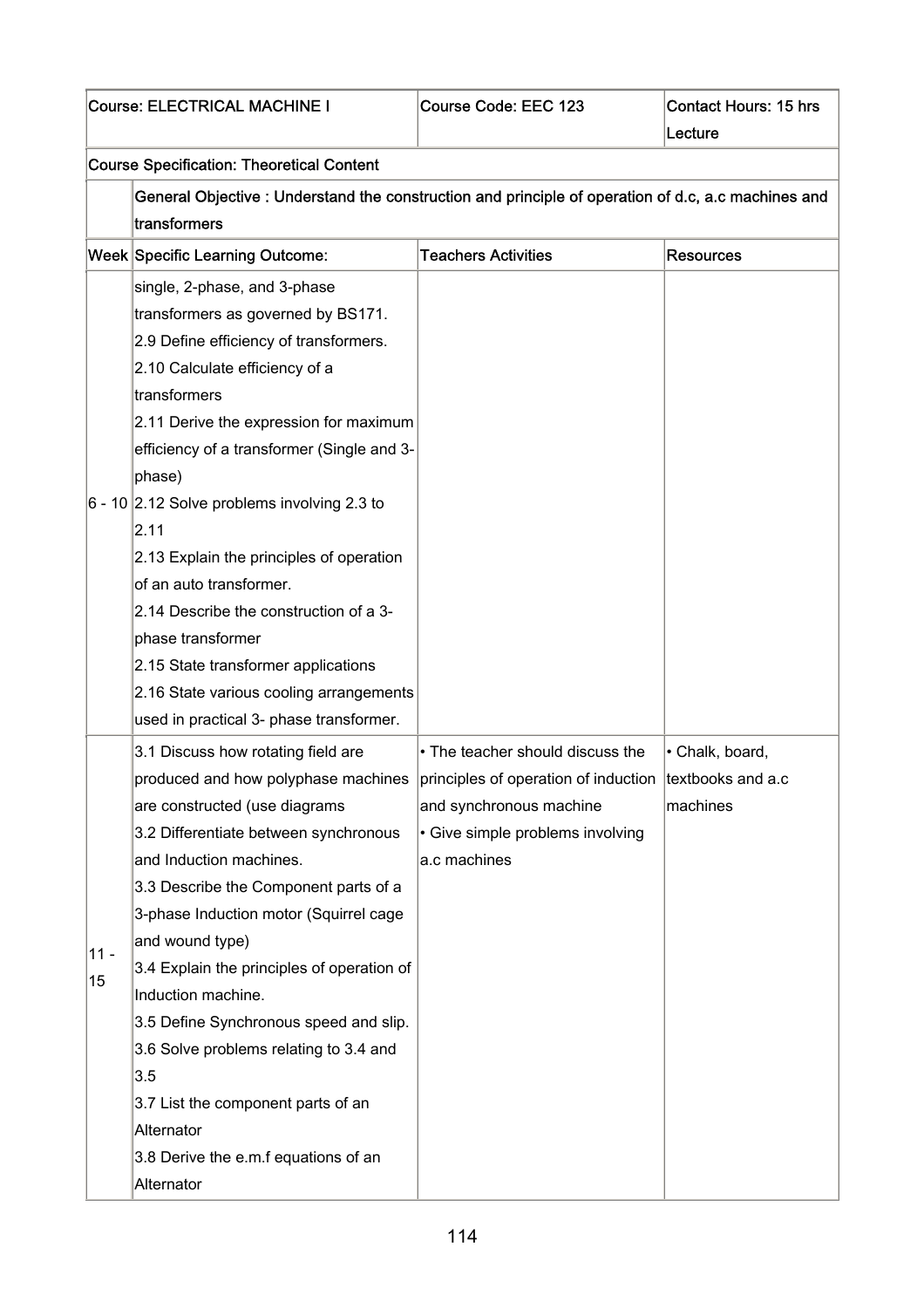| <b>Course: ELECTRICAL MACHINE I</b> |                                                                                                                                                                                                                                                                                                                                                                                                                                                                                                                                                                                                                                                                                                                         | Course Code: EEC 123       | <b>Contact Hours: 15 hrs</b><br>Lecture |
|-------------------------------------|-------------------------------------------------------------------------------------------------------------------------------------------------------------------------------------------------------------------------------------------------------------------------------------------------------------------------------------------------------------------------------------------------------------------------------------------------------------------------------------------------------------------------------------------------------------------------------------------------------------------------------------------------------------------------------------------------------------------------|----------------------------|-----------------------------------------|
|                                     | <b>Course Specification: Theoretical Content</b>                                                                                                                                                                                                                                                                                                                                                                                                                                                                                                                                                                                                                                                                        |                            |                                         |
|                                     | General Objective : Understand the construction and principle of operation of d.c, a.c machines and<br>transformers                                                                                                                                                                                                                                                                                                                                                                                                                                                                                                                                                                                                     |                            |                                         |
|                                     | <b>Week Specific Learning Outcome:</b>                                                                                                                                                                                                                                                                                                                                                                                                                                                                                                                                                                                                                                                                                  | <b>Teachers Activities</b> | <b>Resources</b>                        |
| $11 -$<br>15                        | 3.9 Explain the principle of operation of<br>a single phase Induction motor<br>3.10 Calculate efficiency of an Induction<br>motor<br>3.11 Derive an expression for maximum<br>efficiency of an Induction motor<br>3.12 Explain various applications of an<br>Induction machine<br>3.13 Solve simple problems involving ac<br>machines.<br>3.14 Explain the various types of<br>enclosures and cooling arrangements of<br>electrical machines (dc motors and ac<br>motors)<br>Assessment: The practical class will be awarded 40% of the total score. The continuous assessments,<br>test and quizzes will take 10% of the total score, while the remaining 50% will be for the end of the<br>semester examination score |                            |                                         |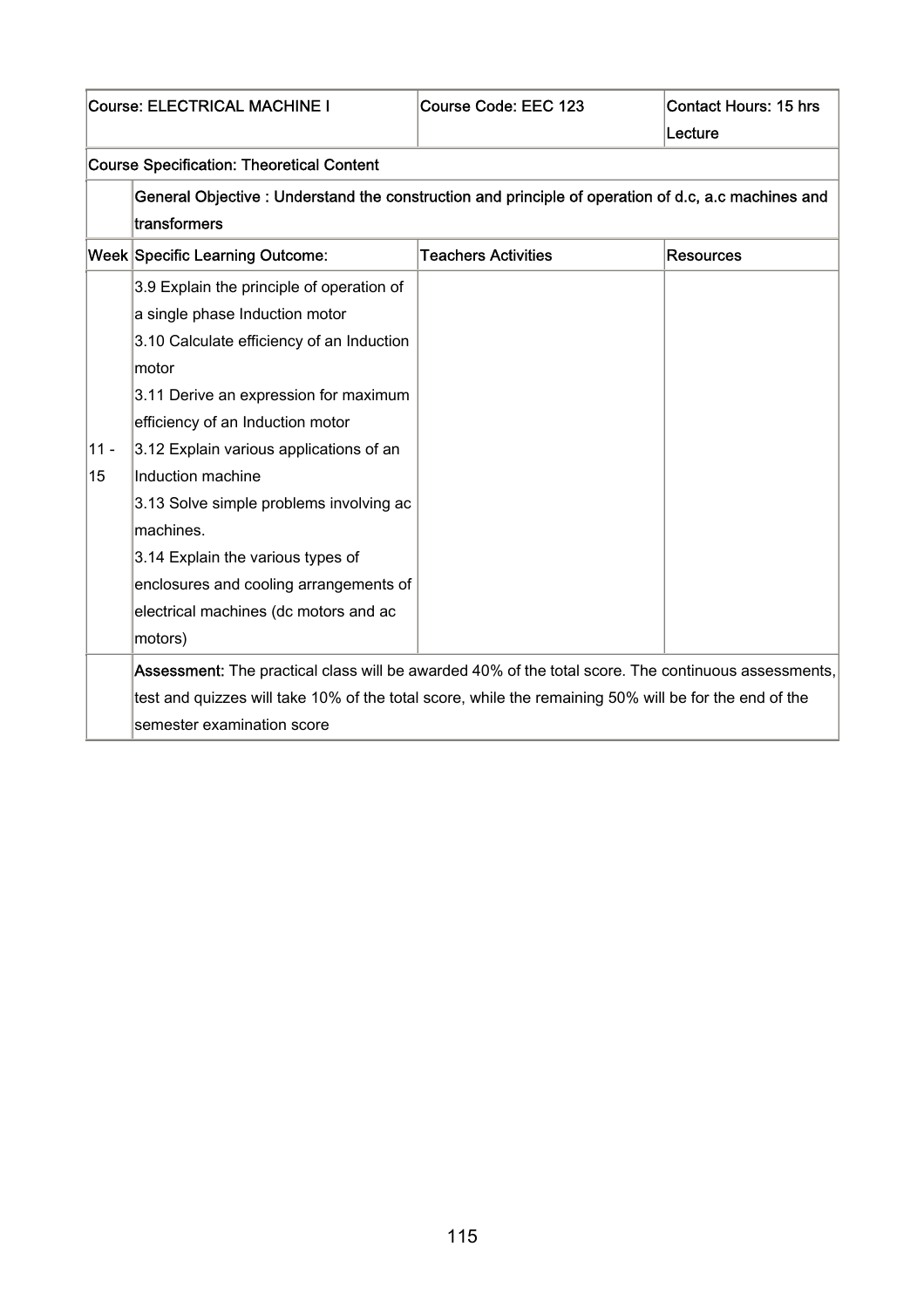#### Course: ELECTRICAL MACHINES II Course Code: ECC 233 Contact Hours: 15 Hrs Lectures Course Specification: Theoretical Content General Objective 1.0: Understand the fundamental principles of electrical machines: Week Specific Learning Outcome: Teachers Activities Resources  $1 - 2$ 1.1 State the principles of induction, interaction and alignment as applied to electrical machines. 1.2 Explain with the aid of sketches how the principles are applied to electrical machines. • Explain with diagrams the principle and operation of inductions motors. • Take students to the machine laboratory and show them the construction of an electrical motors. • Chalkboard, Chalk, textbooks, electrical machines General Objective 2.0: Understand the the principles of electro-mechanical energy conversion Week Specific Learning Outcome: Teachers Activities Resources 3 - 8 2.1 State the major energy conversion principles. 2.2 Derive the general energy balance equation applicable to all situations. 2.3 Represent by suitable block diagrams the energy balance equation. 2.4 Derive induced voltage and electrical • Take students to the machine energy input in singly excited systems. 2.5 Derive the energy in the magnetic field of a singly excited system. 2.6 Derive the mechanical force in the system in 2.5 above. 2.7 Derive energy balance equation. 2.8 Develop the dynamic equation of singly excited electro-mechanical system. 2.9 Solve problems involving 2.2 to 2.7 above. 2.10 Perform an experiment to show the conversion of energy in singly excited systems. • Explain to the students, the principles of synchronous machines. • Indicate the types of synchronous machines. • Explain the basic difference between motors and generator laboratory to see practical generators. • Demonstrate the difference between the types of generators by diagram. -do-

# **Electric Machines II**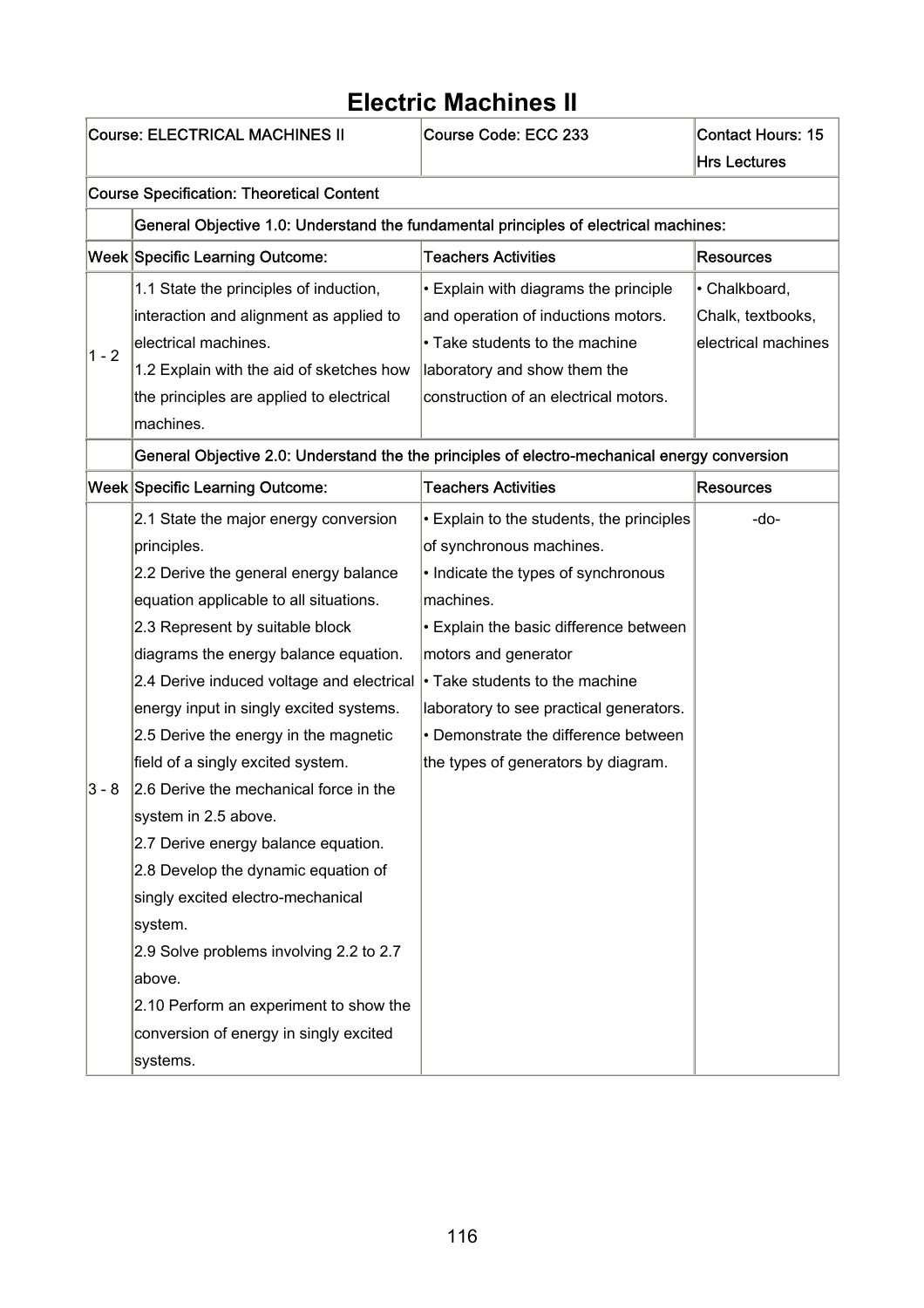| <b>Course: ELECTRICAL MACHINES II</b> |                                                                                          | Course Code: ECC 233                       | <b>Contact Hours: 15</b><br><b>Hrs Lectures</b> |  |  |
|---------------------------------------|------------------------------------------------------------------------------------------|--------------------------------------------|-------------------------------------------------|--|--|
|                                       |                                                                                          |                                            |                                                 |  |  |
|                                       | <b>Course Specification: Theoretical Content</b>                                         |                                            |                                                 |  |  |
|                                       | General Objective 3.0: Know the principles of operation and construction of transformers |                                            |                                                 |  |  |
|                                       | Week Specific Learning Outcome:                                                          | <b>Teachers Activities</b>                 | <b>Resources</b>                                |  |  |
|                                       | 3.1 Explain the working principle of the                                                 | • Explain to the student the working       | - do -                                          |  |  |
|                                       | franformers.                                                                             | principle, types and equivalent circuit    |                                                 |  |  |
|                                       | 3.2 Develop the emf equation of a                                                        | of transformers.                           |                                                 |  |  |
|                                       | transformer.                                                                             | • Solve problems on transformer            |                                                 |  |  |
|                                       | 3.3 Describe the different types of                                                      | • Teachers should demonstrate              |                                                 |  |  |
|                                       | transformer cores and windings.                                                          | possible arrangements of the               |                                                 |  |  |
|                                       | 3.4 Explain resultant flux, magntizing                                                   | transformer windings to provide single     |                                                 |  |  |
|                                       | inductance, leakage fluxes and leakage                                                   | phase and poly-phase transformer.          |                                                 |  |  |
|                                       | inductances.                                                                             | • Give the detail of parallel operation of |                                                 |  |  |
|                                       | 3.5 Explain the phasor diagrams for                                                      | three-phase transformer                    |                                                 |  |  |
|                                       | transformer on no-load and on-load.                                                      |                                            |                                                 |  |  |
|                                       | 3.6 Explain the equivalent circuit of a                                                  |                                            |                                                 |  |  |
|                                       | transformer.                                                                             |                                            |                                                 |  |  |
|                                       | 3.7 Identify the limitations of the                                                      |                                            |                                                 |  |  |
|                                       | equivalent circuit and the approximate                                                   |                                            |                                                 |  |  |
|                                       | equivalent circuit.                                                                      |                                            |                                                 |  |  |
| 9 - 10                                | 3.8 Use the open-circuit test and the                                                    |                                            |                                                 |  |  |
|                                       | short-circuit test to determine the                                                      |                                            |                                                 |  |  |
|                                       | equivalent circuit parameters.                                                           |                                            |                                                 |  |  |
|                                       | 3.9 Describe methods of testing                                                          |                                            |                                                 |  |  |
|                                       | transformers namely:                                                                     |                                            |                                                 |  |  |
|                                       | 3.10 Connect three single phase                                                          |                                            |                                                 |  |  |
|                                       | transformers for three phase operation                                                   |                                            |                                                 |  |  |
|                                       | (i.e. Star/Star, Star/Delta)                                                             |                                            |                                                 |  |  |
|                                       | 3.11 Show with the aid of sketches the                                                   |                                            |                                                 |  |  |
|                                       | possible arrangement of three                                                            |                                            |                                                 |  |  |
|                                       | transformer windings.                                                                    |                                            |                                                 |  |  |
|                                       | 3.12 Group transformers into their vector                                                |                                            |                                                 |  |  |
|                                       | groups                                                                                   |                                            |                                                 |  |  |
|                                       | 3.13 Explain the use of each group and                                                   |                                            |                                                 |  |  |
|                                       | their advantages.                                                                        |                                            |                                                 |  |  |
|                                       | 3.14 Explain the purpose of the tertiary                                                 |                                            |                                                 |  |  |
|                                       | windings in three phase transformers.                                                    |                                            |                                                 |  |  |
|                                       | 3.15 Explain the parallel operation of                                                   |                                            |                                                 |  |  |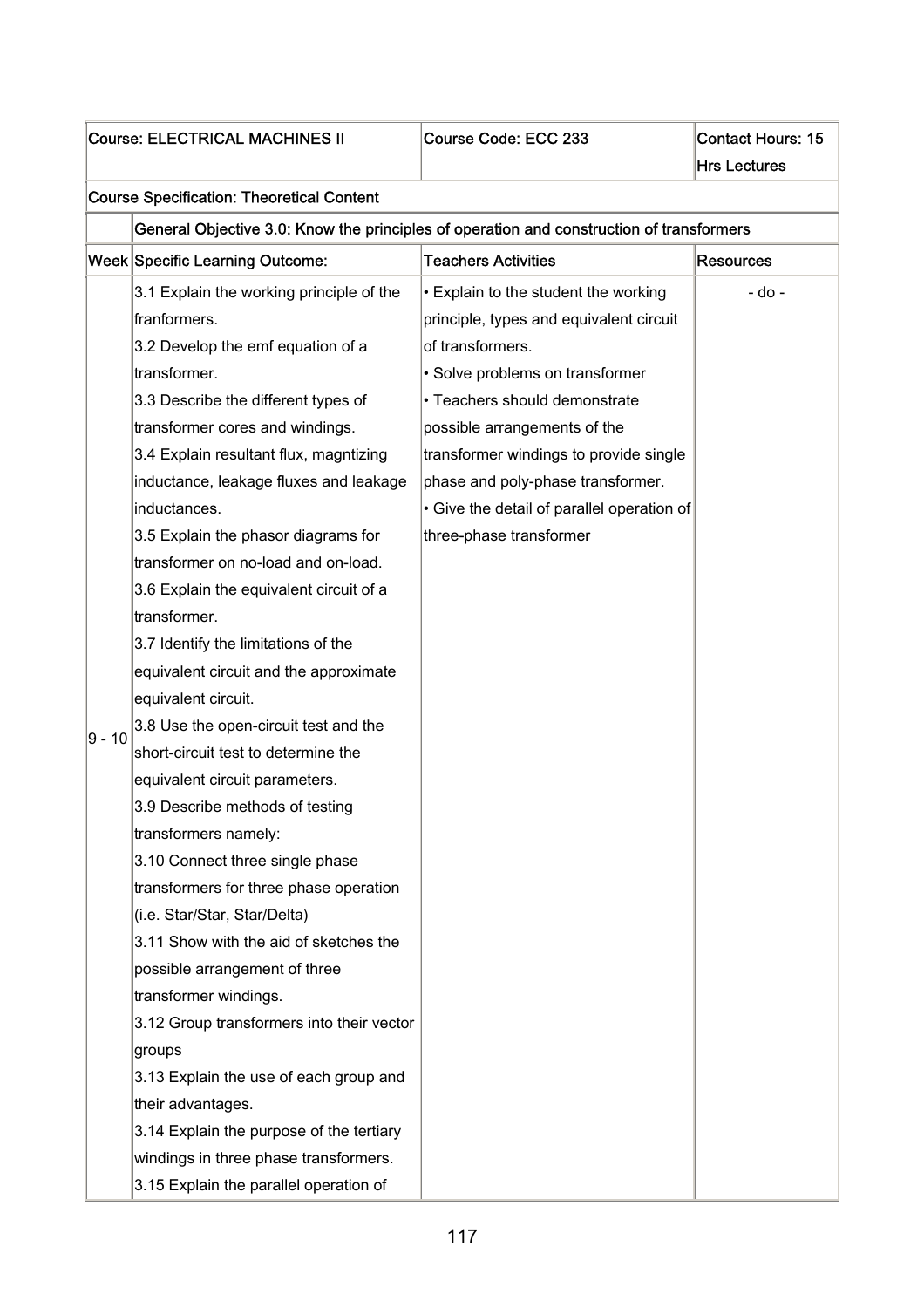|              | <b>Course: ELECTRICAL MACHINES II</b>                                                                                                                                                                                                                                                                                                                                                                                                                                                                                | Course Code: ECC 233                               | <b>Contact Hours: 15</b><br><b>Hrs Lectures</b> |
|--------------|----------------------------------------------------------------------------------------------------------------------------------------------------------------------------------------------------------------------------------------------------------------------------------------------------------------------------------------------------------------------------------------------------------------------------------------------------------------------------------------------------------------------|----------------------------------------------------|-------------------------------------------------|
|              | <b>Course Specification: Theoretical Content</b>                                                                                                                                                                                                                                                                                                                                                                                                                                                                     |                                                    |                                                 |
|              | General Objective 3.0: Know the principles of operation and construction of transformers                                                                                                                                                                                                                                                                                                                                                                                                                             |                                                    |                                                 |
|              | Week Specific Learning Outcome:                                                                                                                                                                                                                                                                                                                                                                                                                                                                                      | <b>Teachers Activities</b>                         | <b>Resources</b>                                |
|              | three phase transformers.<br>$9 - 10$ 3.16 Derive expression for load sharing<br>of transformers connected in parallel.                                                                                                                                                                                                                                                                                                                                                                                              |                                                    |                                                 |
| $11 -$<br>14 | 3.17 Describe methods of testing<br>transformers namely:<br>a. Specialised<br>investigation on<br>particular details of<br>design, performance and<br>operation after<br>manufacture<br>b. Acceptance test<br>c. Routine test during life<br>span of the transformer<br>3.18 Differentiate between power and<br>distribution transformers.<br>3.19 Explain the effects of temperature<br>rise on transformers.<br>3.20 Describe methods of cooling<br>transformers.<br>3.21 Explain the limitation of each<br>method | • Teacher should operate and test a<br>transformer | - do -                                          |
| 15           | 3.22 Explain the source of vibration and<br>noise in transformers.<br>3.23 Explain voltage control by tap<br>changing.<br>3.24 Explain the causes of harmonics in<br>transformers.<br>3.25 Solve related problems involving 3.2<br>$-3.24.$                                                                                                                                                                                                                                                                          |                                                    |                                                 |
|              | Assessment: The practical class will be awarded 40% of the total score. The continuous assessments,<br>test and quizzes will take 10% of the total score, while the remaining 50% will be for the end of the<br>semester examination score                                                                                                                                                                                                                                                                           |                                                    |                                                 |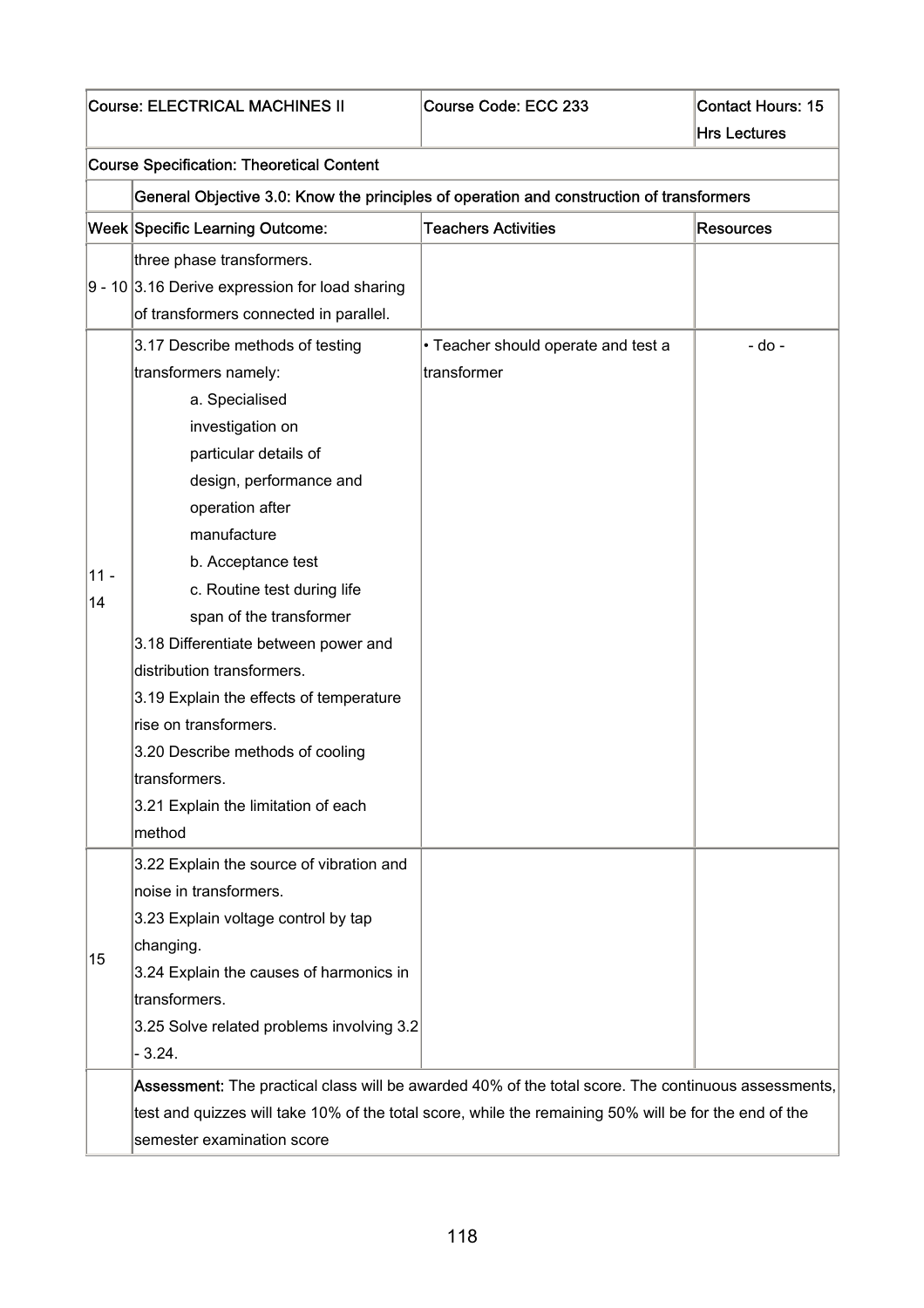|        | <b>Course: ELECTRICAL MACHINES II</b>                                                | Course Code: ECC 233       | Contact Hours: 30 hrs - Practicals                                                                   |  |  |
|--------|--------------------------------------------------------------------------------------|----------------------------|------------------------------------------------------------------------------------------------------|--|--|
|        | <b>Course Specification: Practicals tasks</b>                                        |                            |                                                                                                      |  |  |
|        | General Objective : 1.0 Experiment the fundamental principles of electrical machines |                            |                                                                                                      |  |  |
|        | Week Specific Learning Outcome:                                                      | <b>Teachers Activities</b> | <b>Resources</b>                                                                                     |  |  |
|        | 1.1 Perform experiment on open                                                       | • Teacher should assist    | • Transformers (single and three                                                                     |  |  |
|        | circuit characteristics of a single                                                  | the students when          | phase), a.c machines, starters,                                                                      |  |  |
|        | phase transformer                                                                    | carrying out experiment    | voltmeter, ammeter, tachometer, phase                                                                |  |  |
|        | 1.2 Perform experiment on open                                                       |                            | sequence meter                                                                                       |  |  |
|        | circuit characteristics of three                                                     |                            |                                                                                                      |  |  |
|        | phase transformer                                                                    |                            |                                                                                                      |  |  |
|        | 1.3 Carryout experiment on close                                                     |                            |                                                                                                      |  |  |
|        | 1 - 19 circuit characteristics of a single                                           |                            |                                                                                                      |  |  |
|        | phase transformer                                                                    |                            |                                                                                                      |  |  |
|        | 1.4 Perform experiment on close                                                      |                            |                                                                                                      |  |  |
|        | circuit characteristics of three                                                     |                            |                                                                                                      |  |  |
|        | phase transformer                                                                    |                            |                                                                                                      |  |  |
|        | 1.5 Perform experiment on                                                            |                            |                                                                                                      |  |  |
|        | identifying polarity of a 3-phase                                                    |                            |                                                                                                      |  |  |
|        | transformer                                                                          |                            |                                                                                                      |  |  |
|        | 2.1 Perform experiments on open                                                      | • Teacher should assist    | -do-                                                                                                 |  |  |
|        | and close circuit characteristics of                                                 | the students when          |                                                                                                      |  |  |
|        | a single induction motor                                                             | carrying out experiments   |                                                                                                      |  |  |
| $10 -$ | 2.2 Carryout experiments on open                                                     |                            |                                                                                                      |  |  |
| 15     | and close circuit characteristics of                                                 |                            |                                                                                                      |  |  |
|        | a three phase induction motion                                                       |                            |                                                                                                      |  |  |
|        | 2.3 Carryout experiment on open                                                      |                            |                                                                                                      |  |  |
|        | circuit characteristics of an                                                        |                            |                                                                                                      |  |  |
|        | alternator/a.c generator                                                             |                            |                                                                                                      |  |  |
|        |                                                                                      |                            | Assessment: The practical class will be awarded 40% of the total score. The continuous assessment,   |  |  |
|        |                                                                                      |                            | tests and quizzes will be 10% of the total score, while the remaining 50% will be for the end of the |  |  |
|        | semester score                                                                       |                            |                                                                                                      |  |  |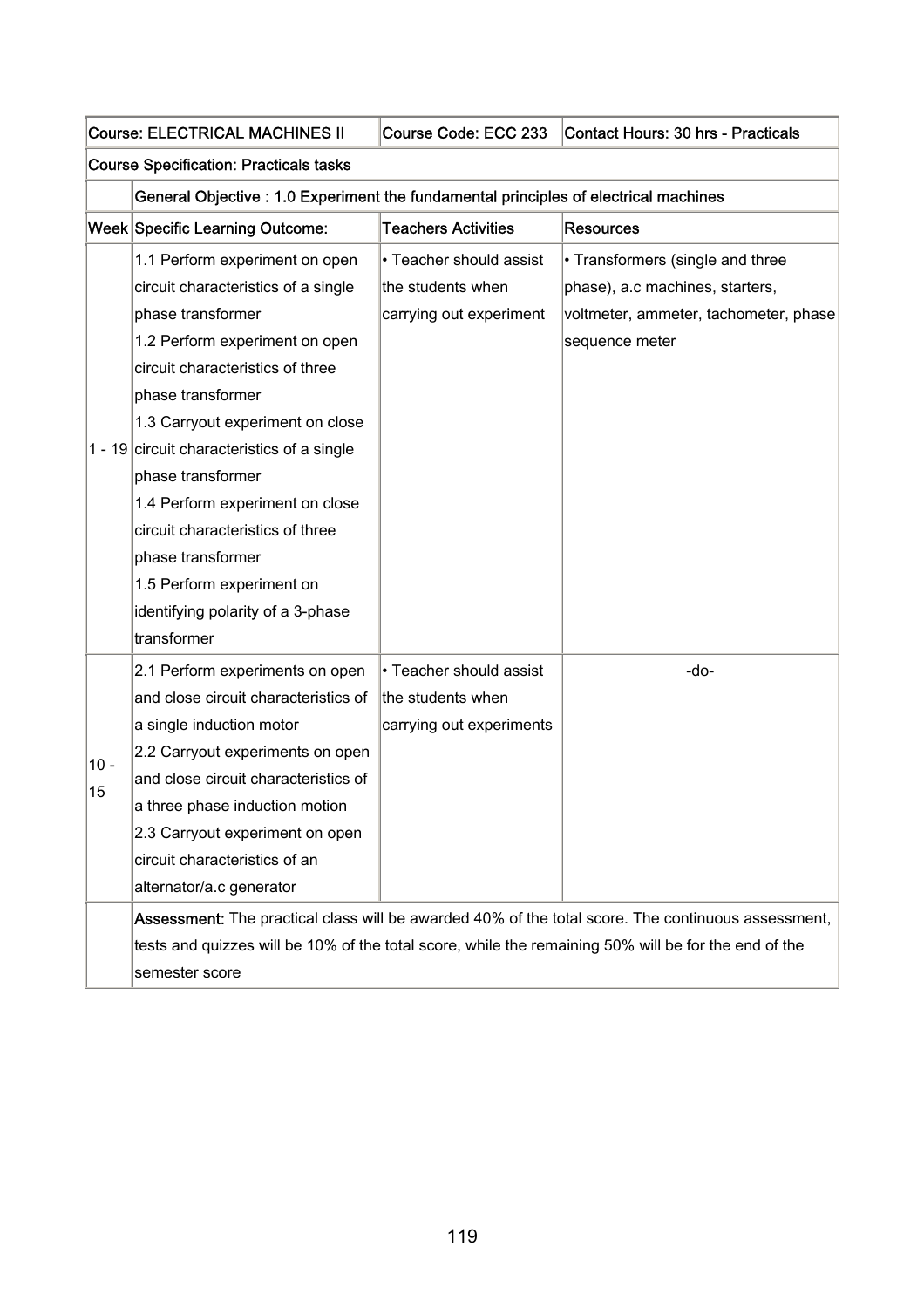## **Electrical Engineering Science I**

### EEC 115 ELECTRICAL ENGINEERING SCIENCE I Y1/1ST SEMESTER 1/0/2 HRS/WK

### OUTCOMES:

On completion of the module, the students should be able:

- 1. Understand the concept of the electric current flow.
- 2. Understand simple d.c circuits.
- 3. Know various types of energy and their inter-relationships.
- 4. Understand the concept of electrostatics, electric charge and capacitance of capacitor.

|                                                  | PROGRAMME: ND IN ELECTRICAL/ELECTRONIC ENGINEERING TECHNIQUES                        |                                               |                       |  |  |
|--------------------------------------------------|--------------------------------------------------------------------------------------|-----------------------------------------------|-----------------------|--|--|
|                                                  | <b>Course: ELECTRICAL ENGINEERING</b>                                                | Course Code: EEC 115                          | <b>Contact Hours:</b> |  |  |
| <b>SCIENCE I</b>                                 |                                                                                      |                                               | 15 Hrs Lecture        |  |  |
| <b>Course Specification: Theoretical Content</b> |                                                                                      |                                               |                       |  |  |
|                                                  | General Objective 1.0: Understand the concept of electric current flow               |                                               |                       |  |  |
|                                                  | Week Specific Learning Outcome:                                                      | <b>Teacher Activities</b>                     | <b>Resources</b>      |  |  |
|                                                  | 1.1 Define an atom                                                                   | • Draw atomic structure to explain to the     | • Chalk Board,        |  |  |
|                                                  | 1.2 Explain the structure and composition student its composition.                   |                                               | Chalk,                |  |  |
|                                                  | of an atom                                                                           | • Explain the electron mobility               | Textbook,             |  |  |
|                                                  | 1.3 Differentiate between conductors,                                                | • Draw the atomic structure to explain the    | Charts                |  |  |
|                                                  | insulators and semi-conductors.                                                      | unique differences in their structure.        |                       |  |  |
|                                                  | 1.4 Explain the concepts of current and                                              | • Explain with the aid of diagrams how the    |                       |  |  |
| $1 - 3$                                          | electron flow                                                                        | current & electron flow.                      |                       |  |  |
|                                                  | 1.5 Define electric current, potential                                               | • Write down the formulae and symbols for     |                       |  |  |
|                                                  | difference electromotive force (e.m.f) and current flow, p.d. or e.m.f., resistance. |                                               |                       |  |  |
|                                                  | resistance, state their units and symbols.                                           | $\cdot$ Explain them to the students.         |                       |  |  |
|                                                  | 1.6 State multiples and sub-multiples of                                             | • Explain quantities of electricity and their |                       |  |  |
|                                                  | Electric quantities; (e.g. Mega 106, kilo-                                           | units.                                        |                       |  |  |
|                                                  | $103$ , etc)                                                                         |                                               |                       |  |  |
|                                                  | General Objective 2.0: Understand simple dc circuits                                 |                                               |                       |  |  |
|                                                  | Week Specific Learning Outcome:                                                      | <b>Teacher Activities</b>                     | <b>Resources</b>      |  |  |
|                                                  | 2.1 Define d.c. Current                                                              | State the definition of current.              |                       |  |  |
|                                                  | 2.2 State the analogy between current                                                | • Explain how flow of current is similar to   |                       |  |  |
| $4 - 6$                                          | flow and water flow.                                                                 | the flow of water.                            |                       |  |  |
|                                                  | 2.3 Describe basic d.c. circuits                                                     | • Draw the basic d.c circuit with source.     |                       |  |  |
|                                                  | 2.4 Explain Ohm's law                                                                | Explain the flow of current.                  |                       |  |  |
|                                                  | 2.5 Verify by experiment the Ohm's law                                               | • Use diagrams to explain Ohms law.           |                       |  |  |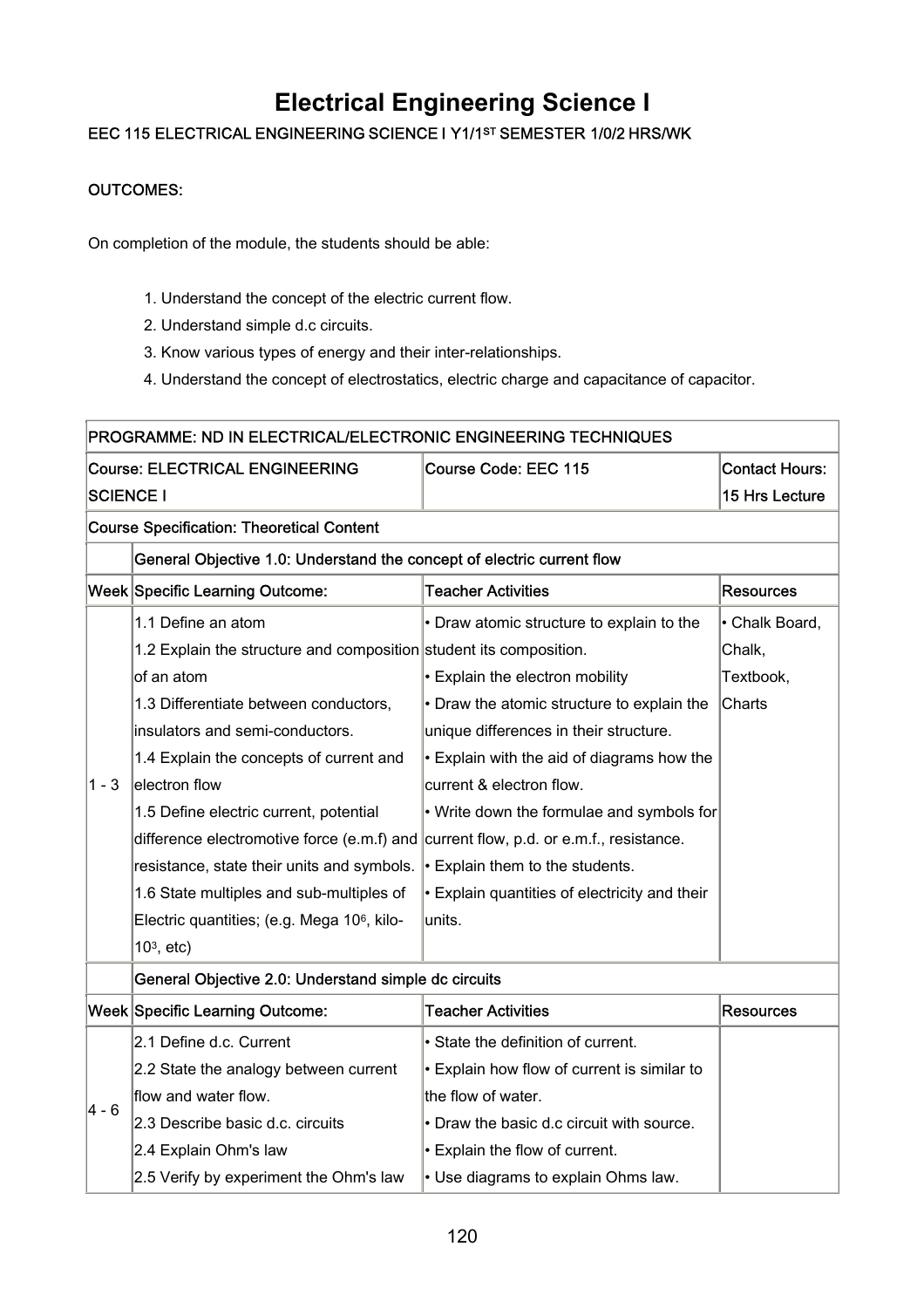|                  | PROGRAMME: ND IN ELECTRICAL/ELECTRONIC ENGINEERING TECHNIQUES                          |                                              |                  |  |  |
|------------------|----------------------------------------------------------------------------------------|----------------------------------------------|------------------|--|--|
|                  | <b>Course: ELECTRICAL ENGINEERING</b><br>Course Code: EEC 115<br><b>Contact Hours:</b> |                                              |                  |  |  |
| <b>SCIENCE I</b> |                                                                                        |                                              | 15 Hrs Lecture   |  |  |
|                  | <b>Course Specification: Theoretical Content</b>                                       |                                              |                  |  |  |
|                  | General Objective 2.0: Understand simple dc circuits                                   |                                              |                  |  |  |
|                  | Week Specific Learning Outcome:                                                        | <b>Teacher Activities</b>                    | <b>Resources</b> |  |  |
|                  | 2.6 Solve problems using Ohm's law                                                     | • Give some circuit with resistive           |                  |  |  |
|                  | 2.7 Define resistivity and conductivity of a components.                               |                                              |                  |  |  |
|                  | conductor.                                                                             | • Verify Ohms laws.                          |                  |  |  |
|                  | 2.8 State the relationship between                                                     | • Explain how to obtain resistivity and      |                  |  |  |
|                  | resistance of a conductor, its resistivity,                                            | conductivity from the formula R = p1/a       |                  |  |  |
|                  | length and area.                                                                       |                                              |                  |  |  |
| 4 - 6            | 2.9 Differentiate between series and                                                   |                                              |                  |  |  |
|                  | parallel circuits.                                                                     |                                              |                  |  |  |
|                  | 2.10 Solve problems involving resistivity                                              |                                              |                  |  |  |
|                  | and conductivity                                                                       |                                              |                  |  |  |
|                  | 2.11 Deduce the equivalent resistance of                                               |                                              |                  |  |  |
|                  | series and parallel circuits.                                                          |                                              |                  |  |  |
|                  | 2.12 Explain Kirchoff's laws.                                                          | • Explain how to obtain resistivity from the |                  |  |  |
|                  | 2.13 Verify by experiment the Kirchoff's                                               | formula R = p1/a                             |                  |  |  |
|                  | laws.                                                                                  | • Draw the circuit diagrams for series and   |                  |  |  |
|                  | 2.14 Explain the Superposition Principles                                              | parallel connections.                        |                  |  |  |
|                  | 2.15 Solve problems involving series and $\cdot$ Explain the differences between the   |                                              |                  |  |  |
|                  | parallel circuits using Kirchoff's laws and                                            | Kirchoff's laws and superposition            |                  |  |  |
|                  | superposition principles.                                                              | principles. Give examples.                   |                  |  |  |
|                  | 2.16 Define temperature coefficient of                                                 | • Explain the relationship between the       |                  |  |  |
| 7 - 9            | resistance                                                                             | temperature and resistance of a wire.        |                  |  |  |
|                  | 2.17 Use the expression for resistance at $\cdot$ Show how to calculate a change in    |                                              |                  |  |  |
|                  | temperature T°k and to calculate change                                                | resistance when the temp changes.            |                  |  |  |
|                  | in resistance.                                                                         | Explain why there is a temperature           |                  |  |  |
|                  | 2.18 See from 2.18 the change in                                                       | change when the current flows through a      |                  |  |  |
|                  | resistance due to change in temperature                                                | wire.                                        |                  |  |  |
|                  | 2.20 Solve problems involving effect of                                                | • Show a typical graph of resistance         |                  |  |  |
|                  | temperature on resistance                                                              | against temperature                          |                  |  |  |
|                  |                                                                                        | Solve problems                               |                  |  |  |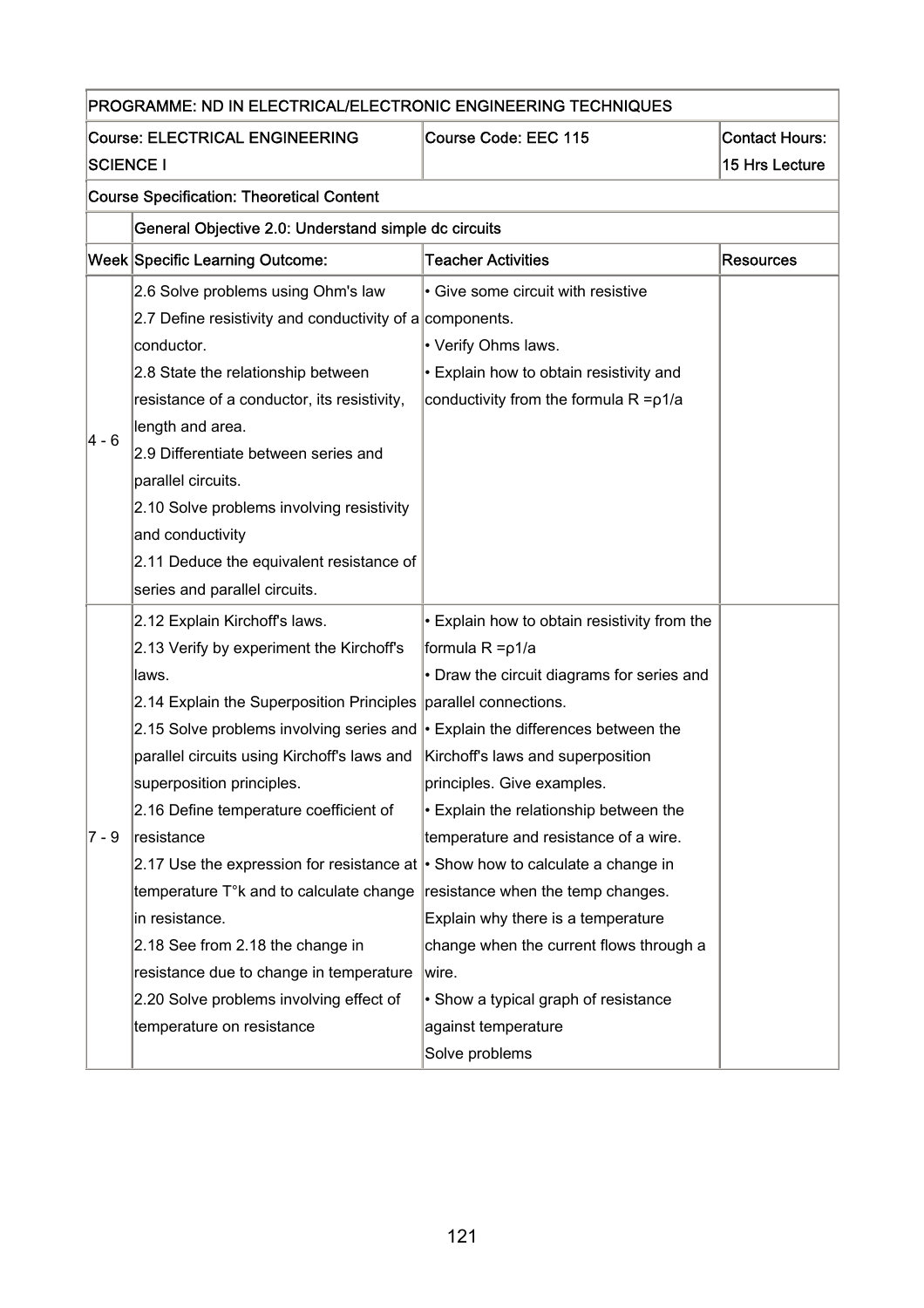|                  | PROGRAMME: ND IN ELECTRICAL/ELECTRONIC ENGINEERING TECHNIQUES |                                                                                                     |                       |  |  |
|------------------|---------------------------------------------------------------|-----------------------------------------------------------------------------------------------------|-----------------------|--|--|
|                  | <b>Course: ELECTRICAL ENGINEERING</b>                         | Course Code: EEC 115                                                                                | <b>Contact Hours:</b> |  |  |
| <b>SCIENCE I</b> |                                                               |                                                                                                     | 15 Hrs Lecture        |  |  |
|                  | <b>Course Specification: Theoretical Content</b>              |                                                                                                     |                       |  |  |
|                  |                                                               | General Objective 3.0: Understand various types of energy and their inter-relationships             |                       |  |  |
|                  | Week Specific Learning Outcome:                               | <b>Teacher Activities</b>                                                                           | Resources             |  |  |
|                  | 3.1 Explain various types of energy                           | Explain the sources of various energy                                                               |                       |  |  |
|                  | 3.2 Explain the relationship between                          | generations.                                                                                        |                       |  |  |
|                  | electrical, mechanical and thermal                            | • Show how they are related to electrical                                                           |                       |  |  |
| $10 -$           | energy.                                                       | energy                                                                                              |                       |  |  |
| 12 <sub>2</sub>  | 3.3 State 5.1 units of various types of                       | • Explain their units.                                                                              |                       |  |  |
|                  | energy in 3.2                                                 | · Solve problems                                                                                    |                       |  |  |
|                  | 3.4 State Joule's law                                         |                                                                                                     |                       |  |  |
|                  | 3.5 Solve problems involving Joule's law                      |                                                                                                     |                       |  |  |
|                  |                                                               | General Objective 4.0: Understand the concept of electrostatics, electric charge and capacitance of |                       |  |  |
|                  | capacitors.                                                   |                                                                                                     |                       |  |  |
|                  | Week Specific Learning Outcome:                               | <b>Teacher Activities</b>                                                                           | <b>Resources</b>      |  |  |
|                  | 4.1 Explain electric charge                                   | • Explain sources of electric charges and                                                           |                       |  |  |
|                  | 4.2 State its unit                                            | electrostatic charges                                                                               |                       |  |  |
|                  | 4.3 State Coulomb's law                                       | • Explain the mathematical formula for the                                                          |                       |  |  |
|                  | 4.4 Solve problems involving coulomb's                        | electric charge, electrostatic charges.                                                             |                       |  |  |
|                  | law                                                           | • Treat energy store in Capacitor.                                                                  |                       |  |  |
|                  | 4.5 Define electric field strength, electric                  |                                                                                                     |                       |  |  |
|                  | flux density, permitivity, relative                           |                                                                                                     |                       |  |  |
| $13 -$           | permitivity, field intensity, potential and                   |                                                                                                     |                       |  |  |
| 14               | electric flux.                                                |                                                                                                     |                       |  |  |
|                  | 4.6 Solve problems involving the terms in                     |                                                                                                     |                       |  |  |
|                  | 4.5                                                           |                                                                                                     |                       |  |  |
|                  | 4.7 Define capacitance                                        |                                                                                                     |                       |  |  |
|                  | 4.8 Derive an expression for the                              |                                                                                                     |                       |  |  |
|                  | capacitance of parallel plate capacitors in                   |                                                                                                     |                       |  |  |
|                  | terms of area, the distance between                           |                                                                                                     |                       |  |  |
|                  | plates and permitivity of the dielectric.                     |                                                                                                     |                       |  |  |
|                  | 4.9 Derive an expression for the                              |                                                                                                     |                       |  |  |
|                  | capacitance of parallel plate capacitors in                   |                                                                                                     |                       |  |  |
| 15               | terms of area, the distance between                           |                                                                                                     |                       |  |  |
|                  | plates and permitivity of the dielectric.                     |                                                                                                     |                       |  |  |
|                  | 4.10 Derive an expression for the                             |                                                                                                     |                       |  |  |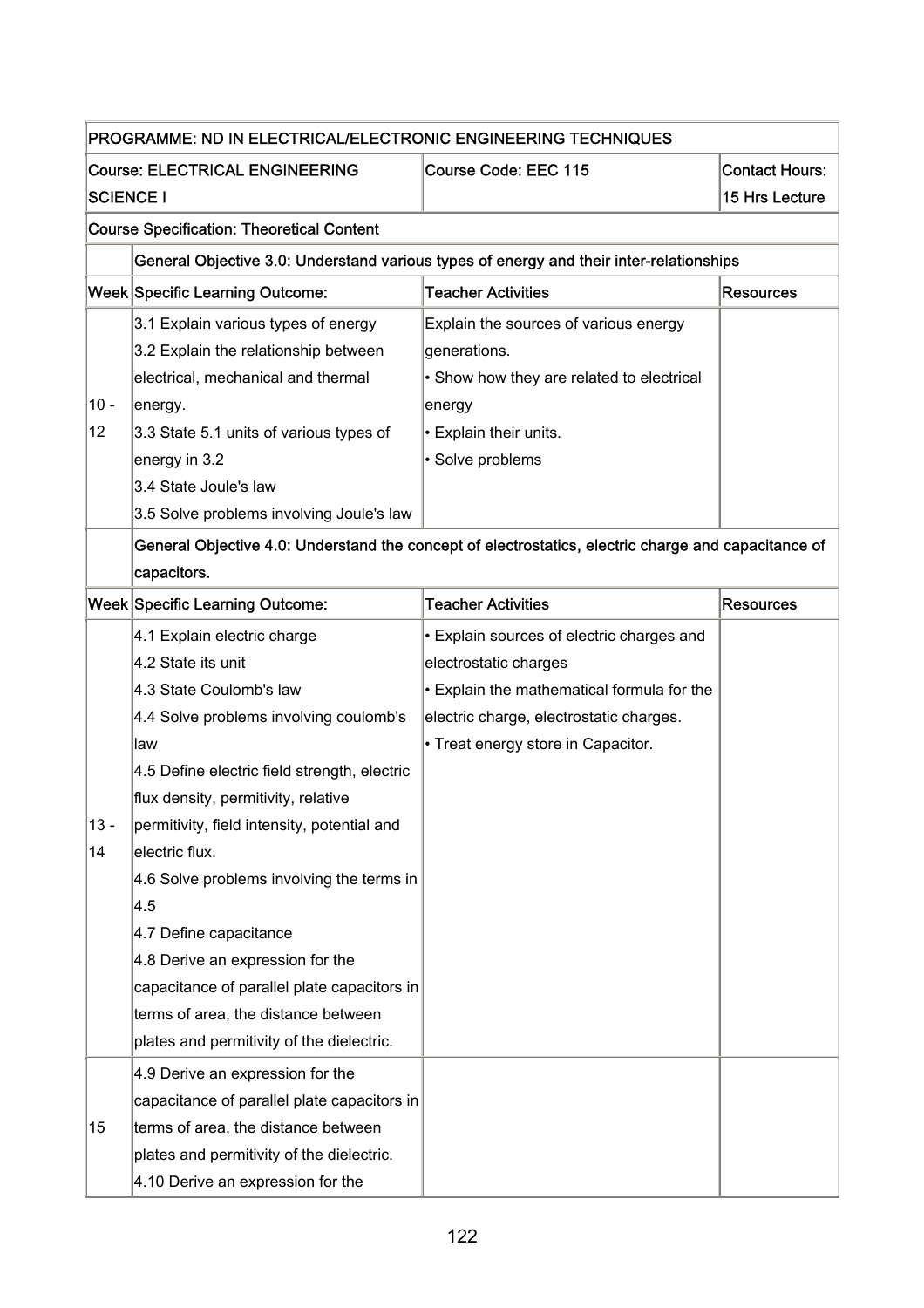|                  | PROGRAMME: ND IN ELECTRICAL/ELECTRONIC ENGINEERING TECHNIQUES |                                                                                                       |                       |  |  |
|------------------|---------------------------------------------------------------|-------------------------------------------------------------------------------------------------------|-----------------------|--|--|
|                  | <b>Course: ELECTRICAL ENGINEERING</b>                         | Course Code: EEC 115                                                                                  | <b>Contact Hours:</b> |  |  |
| <b>SCIENCE I</b> |                                                               |                                                                                                       | 15 Hrs Lecture        |  |  |
|                  | <b>Course Specification: Theoretical Content</b>              |                                                                                                       |                       |  |  |
|                  |                                                               | General Objective 4.0: Understand the concept of electrostatics, electric charge and capacitance of   |                       |  |  |
|                  | capacitors.                                                   |                                                                                                       |                       |  |  |
|                  | <b>Week Specific Learning Outcome:</b>                        | <b>Teacher Activities</b>                                                                             | <b>Resources</b>      |  |  |
|                  | capacitance of a capacitor with                               |                                                                                                       |                       |  |  |
|                  | composite dielectrics                                         |                                                                                                       |                       |  |  |
|                  | 4.11 Derive an expression for the voltage                     |                                                                                                       |                       |  |  |
|                  | distribution between series connected                         |                                                                                                       |                       |  |  |
|                  | capacitors.                                                   |                                                                                                       |                       |  |  |
| 15               | 4.12 Deduce an expression for the                             |                                                                                                       |                       |  |  |
|                  | equivalent capacitance for capacitors                         |                                                                                                       |                       |  |  |
|                  | connected in series and in parallel.                          |                                                                                                       |                       |  |  |
|                  | 4.13 Derive an expression for the energy                      |                                                                                                       |                       |  |  |
|                  | stored in a capacitor                                         |                                                                                                       |                       |  |  |
|                  | 4.14 Solve problems involving 4.8 to                          |                                                                                                       |                       |  |  |
|                  | 4.12.                                                         |                                                                                                       |                       |  |  |
|                  |                                                               | Assessment: The practical class will be awarded 40% of the total score. The continuous assessments,   |                       |  |  |
|                  |                                                               | test and quizzes will take 10% of the total score, while the remaining 50% will be for the end of the |                       |  |  |
|                  | semester examination score                                    |                                                                                                       |                       |  |  |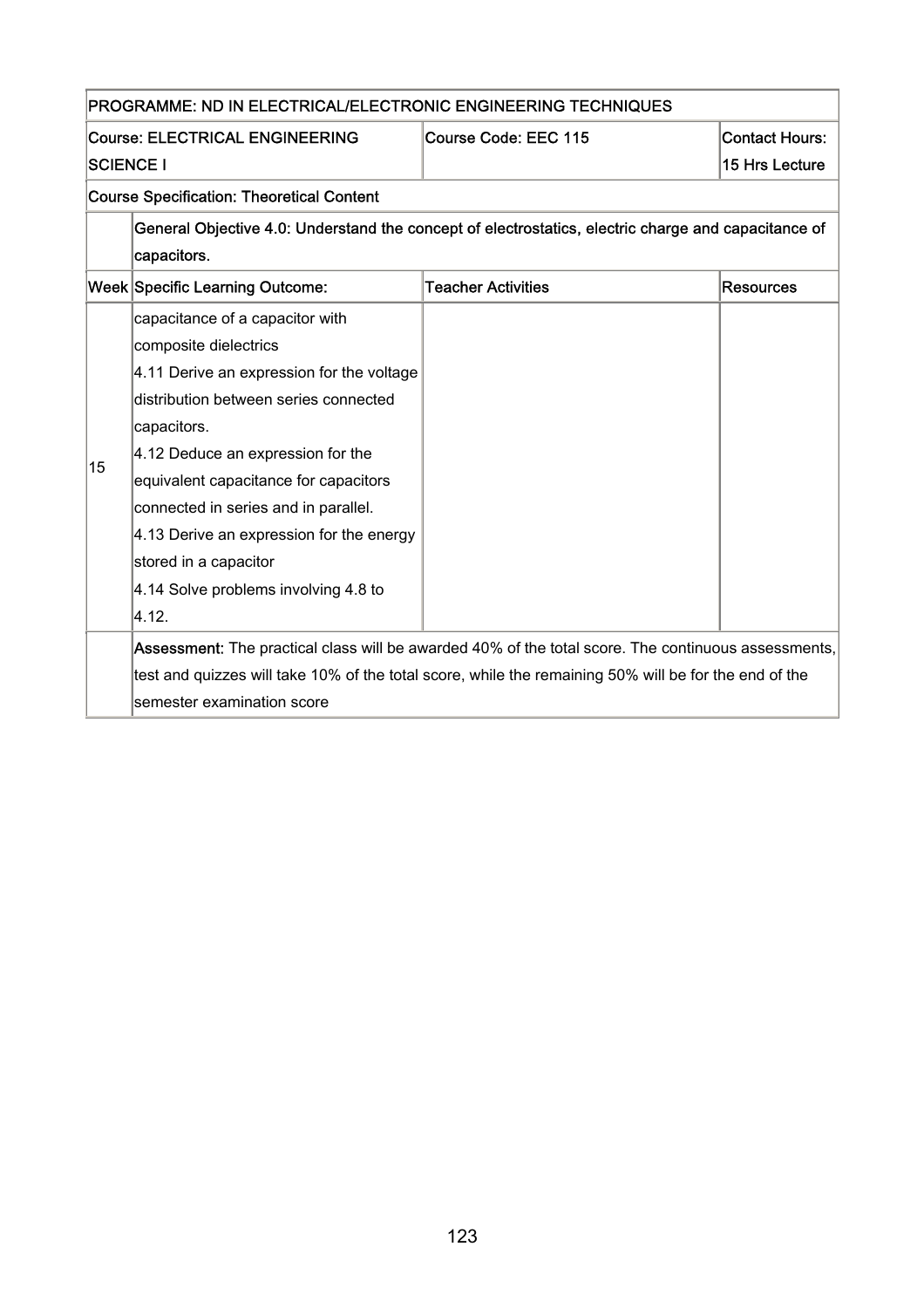| PROGRAMME: ND IN ELECTRICAL/ELECTRONIC ENGINEERING TECHNIQUES |                                                                                             |                                                                                                       |                                                                                                     |  |  |
|---------------------------------------------------------------|---------------------------------------------------------------------------------------------|-------------------------------------------------------------------------------------------------------|-----------------------------------------------------------------------------------------------------|--|--|
|                                                               | <b>Course: ELECTRICAL</b><br>Course Code: EEC 115<br><b>Contact Hours: 30 Hrs Practical</b> |                                                                                                       |                                                                                                     |  |  |
|                                                               | <b>ENGINEERING SCIENCE I</b>                                                                |                                                                                                       |                                                                                                     |  |  |
|                                                               | <b>Course Specification: Practical tasks</b>                                                |                                                                                                       |                                                                                                     |  |  |
|                                                               |                                                                                             | General Objective 1.0: Perform experiments on d.c circuits to understand electrical quantities.       |                                                                                                     |  |  |
|                                                               | Week Special Learning Outcome:                                                              | <b>Teachers Activities</b>                                                                            | <b>Resources</b>                                                                                    |  |  |
|                                                               | 1.1 Perform experiment on a                                                                 | • Teachers should ensure                                                                              | • Resistors, capacitor, voltmeter,                                                                  |  |  |
|                                                               | single loop d.c circuit with                                                                | necessary precautions are taken ammeter, ohmmeter, cable, emf                                         |                                                                                                     |  |  |
|                                                               | variable e.m.f                                                                              | during the experiment.                                                                                | sources, thermometer.                                                                               |  |  |
|                                                               | 1.2 Verify Ohm's law                                                                        |                                                                                                       |                                                                                                     |  |  |
|                                                               | 1.3 Carry out experiments on                                                                |                                                                                                       |                                                                                                     |  |  |
| $1 - 7$                                                       | series and parallel circuits.                                                               |                                                                                                       |                                                                                                     |  |  |
|                                                               | 1.4 Verify Kirchoff's law with                                                              |                                                                                                       |                                                                                                     |  |  |
|                                                               | d.c circuits.                                                                               |                                                                                                       |                                                                                                     |  |  |
|                                                               | 1.5 Verify superposition                                                                    |                                                                                                       |                                                                                                     |  |  |
|                                                               | principles.                                                                                 |                                                                                                       |                                                                                                     |  |  |
|                                                               | 2.1 Determine by experiment                                                                 | -do-                                                                                                  | -do-                                                                                                |  |  |
|                                                               | the temperature coefficient of                                                              |                                                                                                       |                                                                                                     |  |  |
|                                                               | $8 - 11$ resistance.                                                                        |                                                                                                       |                                                                                                     |  |  |
|                                                               | 2.2. Verify by experiment the                                                               |                                                                                                       |                                                                                                     |  |  |
|                                                               | heating effect.                                                                             |                                                                                                       |                                                                                                     |  |  |
|                                                               | 3.1 Perform experiment to                                                                   | -do-                                                                                                  | -do-                                                                                                |  |  |
|                                                               | determine the d.c power                                                                     |                                                                                                       |                                                                                                     |  |  |
| $12 -$                                                        | 3.2 Verify Joules' Law                                                                      |                                                                                                       |                                                                                                     |  |  |
| 15                                                            | 3.3 Perform experiment on                                                                   |                                                                                                       |                                                                                                     |  |  |
|                                                               | charging and discharging of a                                                               |                                                                                                       |                                                                                                     |  |  |
|                                                               | capacitor.                                                                                  |                                                                                                       |                                                                                                     |  |  |
|                                                               |                                                                                             |                                                                                                       | Assessment: The practical class will be awarded 40% of the total score. The continuous assessments, |  |  |
|                                                               |                                                                                             | test and quizzes will take 10% of the total score, while the remaining 50% will be for the end of the |                                                                                                     |  |  |
|                                                               | semester examination score                                                                  |                                                                                                       |                                                                                                     |  |  |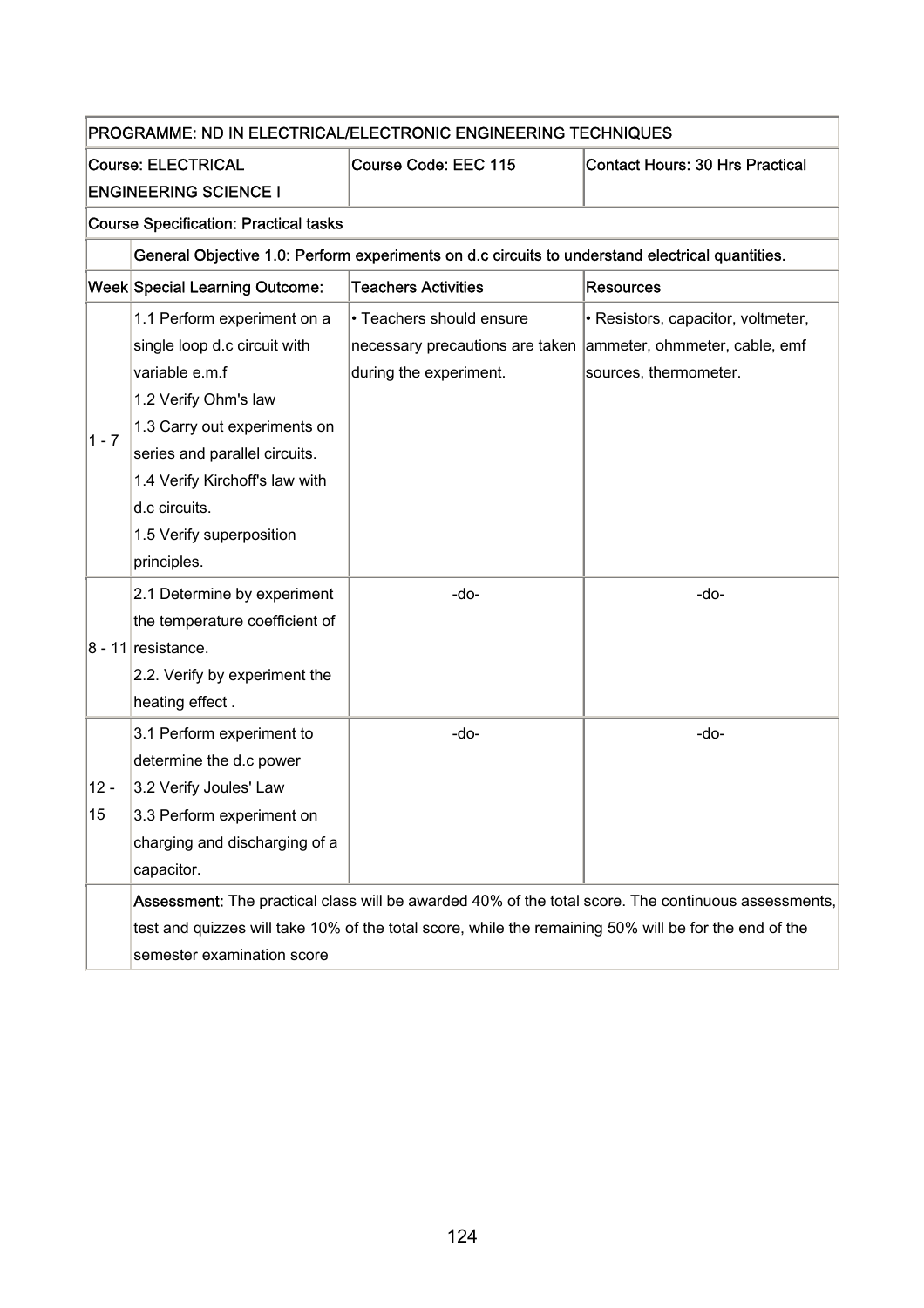# **Electrical Engineering Science II**

|         | PROGRAMME: ND IN ELECTRICAL/ELECTRONIC ENGINEERING TECHNOLOGY                                   |                                                   |                                                |  |  |
|---------|-------------------------------------------------------------------------------------------------|---------------------------------------------------|------------------------------------------------|--|--|
| н       | <b>Course: ELECTRICAL ENGINEERING SCIENCE</b>                                                   | Course Code: EEC 125                              | <b>Contact Hours: 15</b><br><b>HRS Lecture</b> |  |  |
|         | <b>Course Specification: Theoretical Content</b>                                                |                                                   |                                                |  |  |
|         | General Objective: 1.0 Understand the concept of magnetism and magnetic circuits.               |                                                   |                                                |  |  |
|         |                                                                                                 | <b>Teachers Activities</b>                        |                                                |  |  |
|         | <b>Week Specific Learning Outcome:</b>                                                          |                                                   | <b>Resources</b>                               |  |  |
|         | 1.1 Define magnetic flux, magnetic flux                                                         | • State the general concept of                    | • Chalk Board,                                 |  |  |
|         | density magnetic motive force, magnetic                                                         | magnetism and electromagnetism textbooks, coil of |                                                |  |  |
|         | field strength, reluctance, permeability of                                                     | • The teacher is to derive                        | conductor, magnetic                            |  |  |
|         | free space (magnetic constants), relative                                                       | formulae for field strength force                 | materials, magnet.                             |  |  |
|         | permeability.                                                                                   | letc.                                             |                                                |  |  |
|         | 1.2 State the symbols, units and                                                                | • Show analogies between                          |                                                |  |  |
| $1 - 3$ | relationships of terms in 1.1                                                                   | electrical and magnetic circuits.                 |                                                |  |  |
|         | 1.3 Draw the electrical equivalent of a                                                         | • Solve problems in the class.                    |                                                |  |  |
|         | magnetic circuit, with or without air-gap.                                                      |                                                   |                                                |  |  |
|         | 1.4 State analogies between electrical and                                                      |                                                   |                                                |  |  |
|         | magnetic circuits.                                                                              |                                                   |                                                |  |  |
|         | 1.5 Solve simple magnetic circuit problems                                                      |                                                   |                                                |  |  |
|         | 1.6 Distinguish between soft and hard                                                           |                                                   |                                                |  |  |
|         | magnetic materials.                                                                             |                                                   |                                                |  |  |
|         | General Objective: 2.0 Understand the concept of electromagnetism and electromagnetic induction |                                                   |                                                |  |  |
|         | Week Specific Learning Outcome:                                                                 | <b>Teachers Activities</b>                        | <b>Resources</b>                               |  |  |
|         | 2.1 Explain the magnetic affect of electric                                                     | • The teacher to show right hand                  | -do-                                           |  |  |
|         | current                                                                                         | rule and explain the concept of                   |                                                |  |  |
|         | 2.2 Draw magnetic fields around straight                                                        | electric field and electromagnetic                |                                                |  |  |
|         | conductors, adjacent parallel conductors                                                        | Induction.                                        |                                                |  |  |
|         | and solenoids.                                                                                  |                                                   |                                                |  |  |
|         | 2.3 Explain the force on a current carrying                                                     |                                                   |                                                |  |  |
|         | conductor in a magnetic field.                                                                  |                                                   |                                                |  |  |
| 4 - 8   | 2.4 State the direction of the force in 2.4                                                     |                                                   |                                                |  |  |
|         | 2.5 Derive the expression for the magnitude                                                     |                                                   |                                                |  |  |
|         | of the force in 2.4 (i.e. $F = BIL$ Newton)                                                     |                                                   |                                                |  |  |
|         | 2.6 Explain the concept of electromagnetic                                                      |                                                   |                                                |  |  |
|         | induction                                                                                       |                                                   |                                                |  |  |
|         | 2.7 State Faraday's Laws of electromagnetic                                                     |                                                   |                                                |  |  |
|         | induction                                                                                       |                                                   |                                                |  |  |
|         | 2.8 State Lenz's law of electromagnetic<br>induction                                            |                                                   |                                                |  |  |
|         |                                                                                                 |                                                   |                                                |  |  |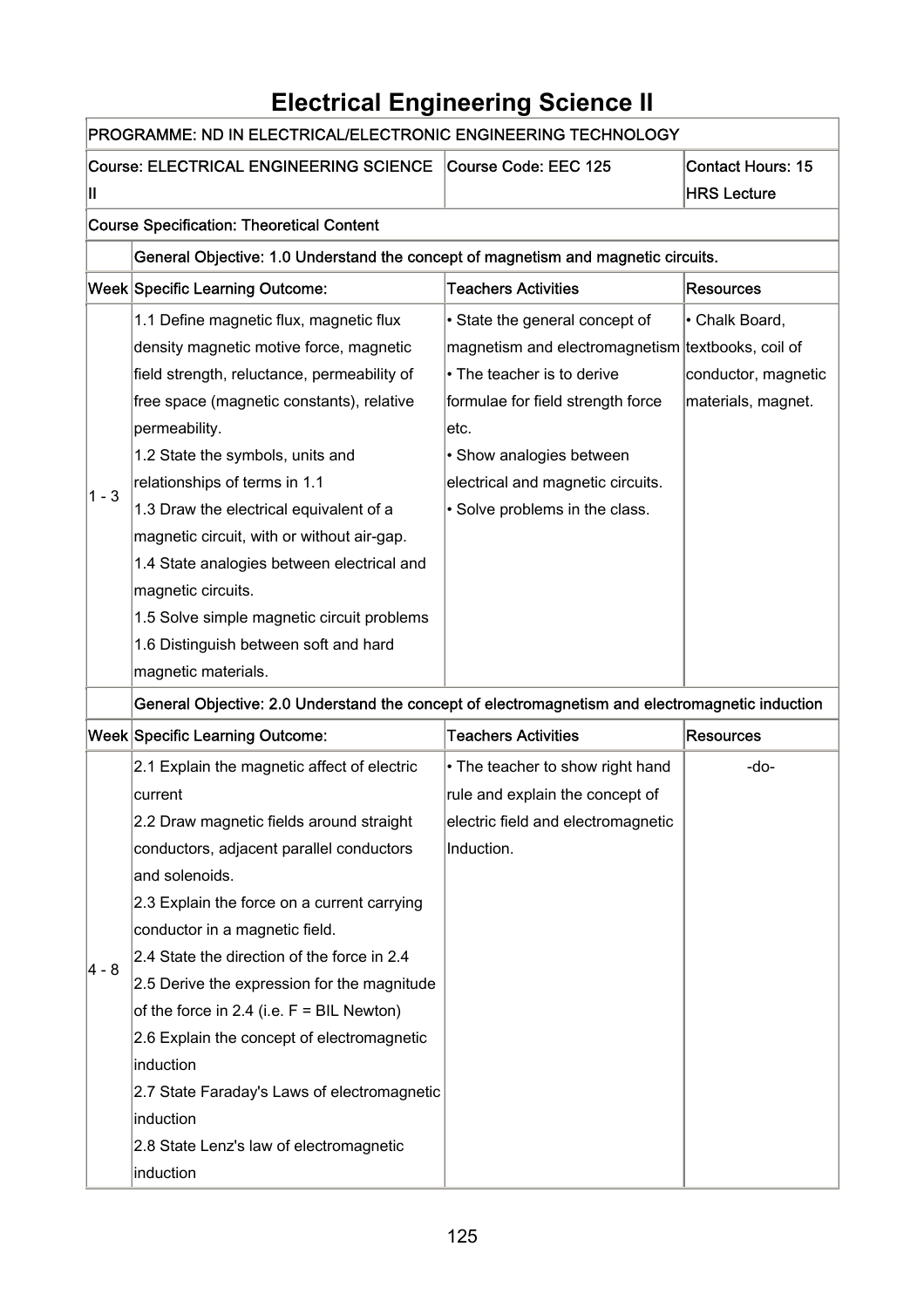|              | PROGRAMME: ND IN ELECTRICAL/ELECTRONIC ENGINEERING TECHNOLOGY                                                                                                                                                                                                                                                                                                                                                                                                                                                                                                                                                             |                                                                                                                             |                                                |
|--------------|---------------------------------------------------------------------------------------------------------------------------------------------------------------------------------------------------------------------------------------------------------------------------------------------------------------------------------------------------------------------------------------------------------------------------------------------------------------------------------------------------------------------------------------------------------------------------------------------------------------------------|-----------------------------------------------------------------------------------------------------------------------------|------------------------------------------------|
| Ш            | Course: ELECTRICAL ENGINEERING SCIENCE Course Code: EEC 125                                                                                                                                                                                                                                                                                                                                                                                                                                                                                                                                                               |                                                                                                                             | <b>Contact Hours: 15</b><br><b>HRS Lecture</b> |
|              | <b>Course Specification: Theoretical Content</b>                                                                                                                                                                                                                                                                                                                                                                                                                                                                                                                                                                          |                                                                                                                             |                                                |
|              | General Objective: 2.0 Understand the concept of electromagnetism and electromagnetic induction                                                                                                                                                                                                                                                                                                                                                                                                                                                                                                                           |                                                                                                                             |                                                |
|              | Week Specific Learning Outcome:                                                                                                                                                                                                                                                                                                                                                                                                                                                                                                                                                                                           | <b>Teachers Activities</b>                                                                                                  | <b>Resources</b>                               |
| 4 - 8        | 2.9 Derive the expressions for magnitude of<br>e.m.f induced in a conductor or a coil.<br>2.10 Solve problems involving 2.6 to 2.10<br>labove.<br>2.11 State the applications of<br>electromagnetic induction.                                                                                                                                                                                                                                                                                                                                                                                                            |                                                                                                                             |                                                |
|              | General Objective: 3.0 Understand the concept of inductance and its applications                                                                                                                                                                                                                                                                                                                                                                                                                                                                                                                                          |                                                                                                                             |                                                |
|              | Week Specific Learning Outcome:                                                                                                                                                                                                                                                                                                                                                                                                                                                                                                                                                                                           | <b>Teachers Activities</b>                                                                                                  | <b>Resources</b>                               |
|              | 3.1 Define self and mutual inductance<br>3.2 State the symbols and units of the terms<br>in 3.1 above<br>3.3 State the expression for the equivalent<br>inductance of inductances connected in<br>series and in parallel<br>3.4 State the expression for the induced<br>voltage across an inductor<br>$9 - 11$ 3.5 State the expression for inductance in<br>coupled coils connected in series aiding or<br>opposing.<br>3.6 Derive an expression for energy stored<br>in an inductor<br>3.7 Solve problem involving 3.3 to 3.6<br>3.8 Describe using suitable diagram, the<br>operation of the induction coiled in a car | · Explain mutual inductance and<br>how to calculate various<br>parameters.<br>• Show with examples how<br>energy stored is. | -do-                                           |
|              | ignition system                                                                                                                                                                                                                                                                                                                                                                                                                                                                                                                                                                                                           |                                                                                                                             |                                                |
|              | General Objective: 4.0 Understand the fundamentals of a.c. theory                                                                                                                                                                                                                                                                                                                                                                                                                                                                                                                                                         |                                                                                                                             |                                                |
|              | Week Specific Learning Outcome:                                                                                                                                                                                                                                                                                                                                                                                                                                                                                                                                                                                           | <b>Teachers Activities</b>                                                                                                  | <b>Resources</b>                               |
| $12 -$<br>15 | 4.1 Describe the production of an alternating • The teacher should explain in<br>e.m.f. by a rotating coil in a magnetic field.<br>4.2 Sketch a.c. waveforms both to scale and<br>not to scale.                                                                                                                                                                                                                                                                                                                                                                                                                           | detail the theory of alternating<br>current and voltage.<br>· Solve problems on a.c circuits.                               | -do-                                           |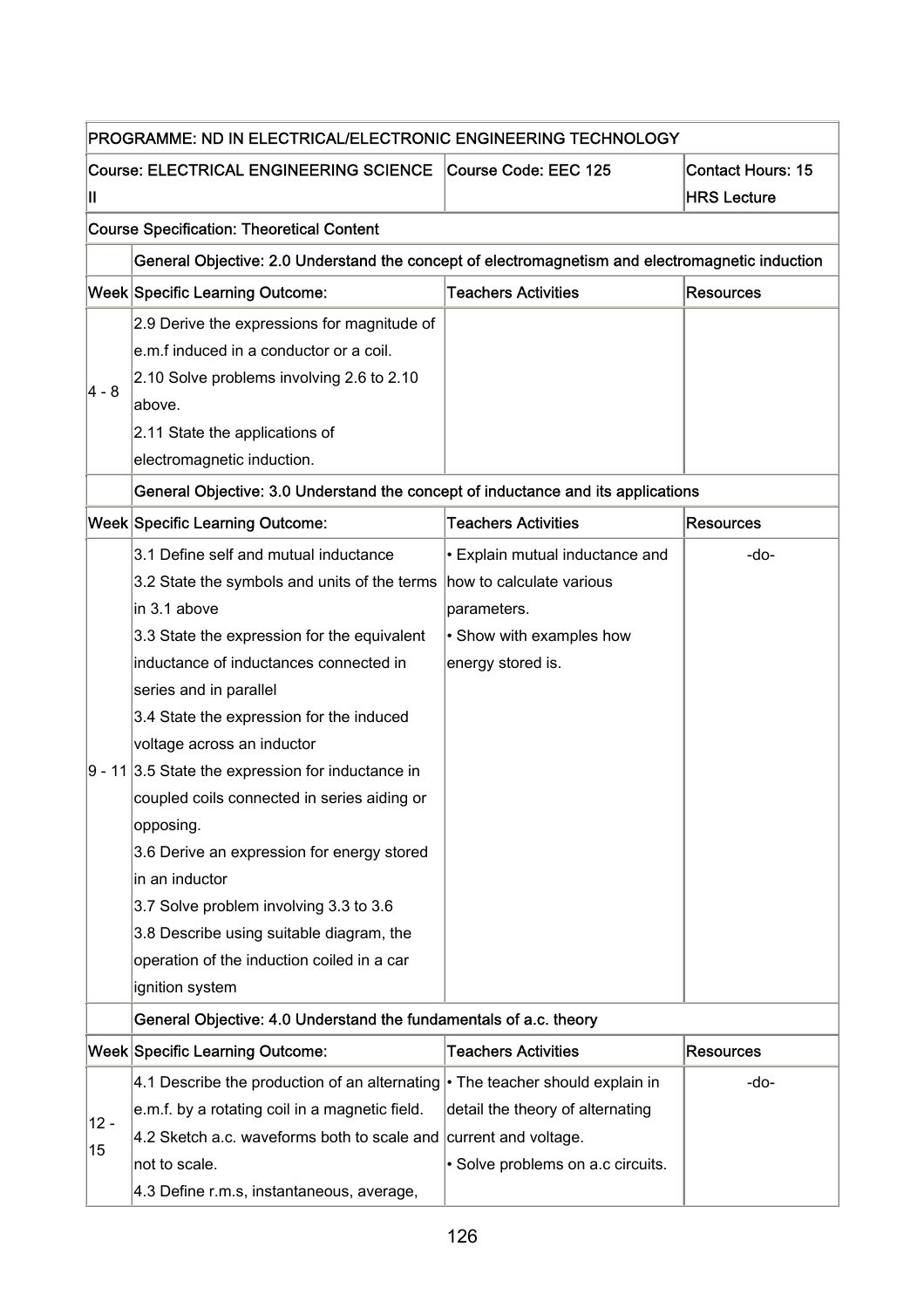| PROGRAMME: ND IN ELECTRICAL/ELECTRONIC ENGINEERING TECHNOLOGY |                                                                                                       |                            |                          |  |
|---------------------------------------------------------------|-------------------------------------------------------------------------------------------------------|----------------------------|--------------------------|--|
|                                                               | <b>Course: ELECTRICAL ENGINEERING SCIENCE</b>                                                         | Course Code: EEC 125       | <b>Contact Hours: 15</b> |  |
| н                                                             |                                                                                                       |                            | <b>HRS Lecture</b>       |  |
|                                                               | <b>Course Specification: Theoretical Content</b>                                                      |                            |                          |  |
|                                                               | General Objective: 4.0 Understand the fundamentals of a.c. theory                                     |                            |                          |  |
|                                                               | Week Specific Learning Outcome:                                                                       | <b>Teachers Activities</b> | <b>Resources</b>         |  |
|                                                               | and peak values, period, and frequency of                                                             |                            |                          |  |
|                                                               | an a.c. waveform.                                                                                     |                            |                          |  |
|                                                               | 4.4 State relationship between                                                                        |                            |                          |  |
|                                                               | instantaneous, and peak valves of a                                                                   |                            |                          |  |
|                                                               | sinusoidal wave.                                                                                      |                            |                          |  |
|                                                               | 4.5 Solve problems involving 4.2. to 4.4                                                              |                            |                          |  |
|                                                               | 4.6 Solve problems graphically on a.c.                                                                |                            |                          |  |
|                                                               | circuits with different combinations of                                                               |                            |                          |  |
| $12 -$                                                        | resistance, inductance and capacitance.                                                               |                            |                          |  |
| 15                                                            | 4.7 Differentiate between series and parallel                                                         |                            |                          |  |
|                                                               | resonance.                                                                                            |                            |                          |  |
|                                                               | 4.8 Explain phase lag or phase lead as                                                                |                            |                          |  |
|                                                               | applied to a.c. circuits.                                                                             |                            |                          |  |
|                                                               | 4.9 Explain the difference between single-                                                            |                            |                          |  |
|                                                               | phase and three-phase supply.                                                                         |                            |                          |  |
|                                                               | 4.10 State advantages and disadvantages of                                                            |                            |                          |  |
|                                                               | three phase supply over single phase                                                                  |                            |                          |  |
|                                                               | supply.                                                                                               |                            |                          |  |
|                                                               | Assessment: The practical class will be awarded 40% of the total score. The continuous assessments,   |                            |                          |  |
|                                                               | test and quizzes will take 10% of the total score, while the remaining 50% will be for the end of the |                            |                          |  |
|                                                               | semester examination score                                                                            |                            |                          |  |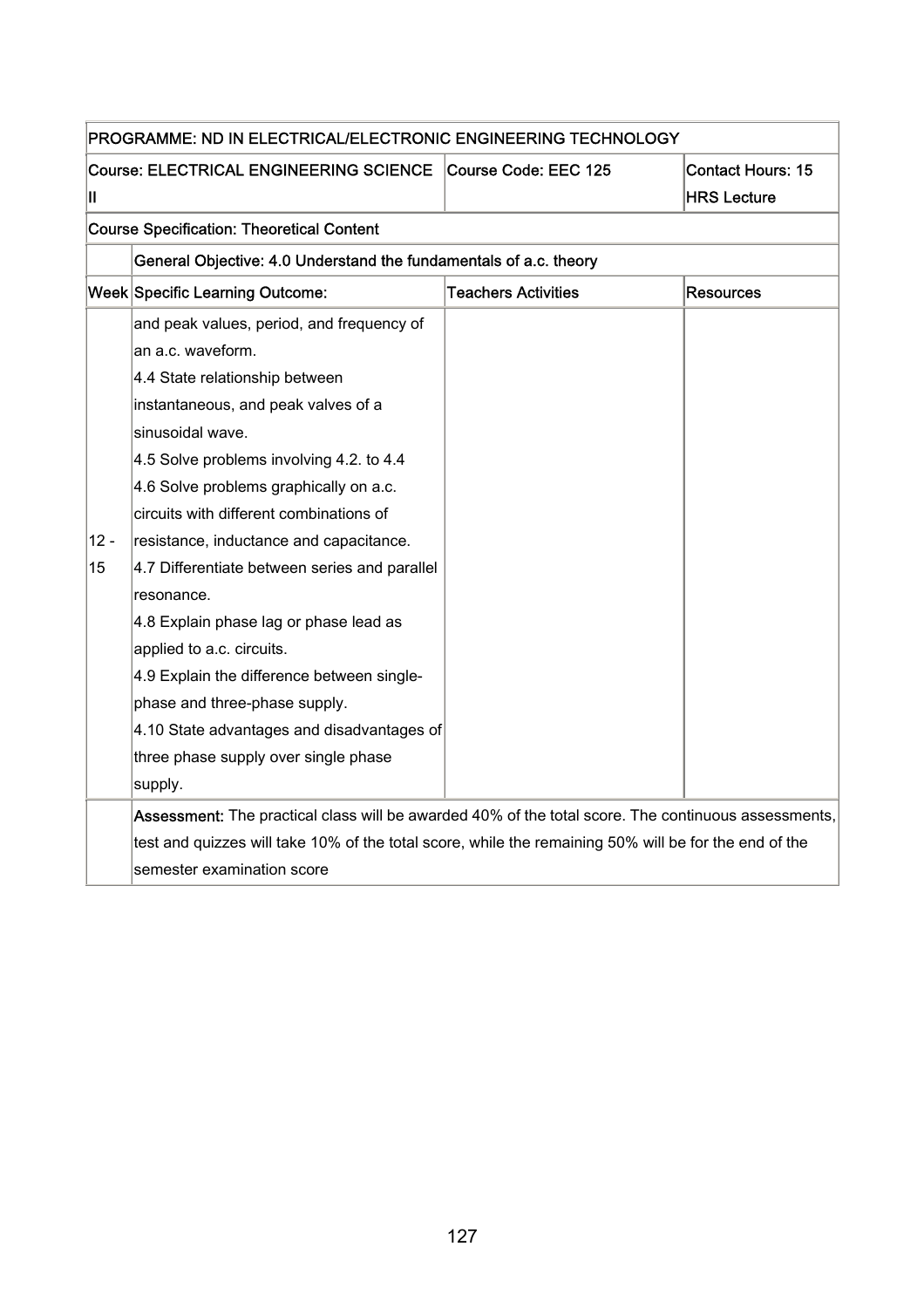| <b>Course: ELECTRICAL ENGINEERING</b> |                                                                                                                                                                                                                                                                                                                                            | Course Code: EEC 125                                                      | <b>Contact Hours: 30 HRS</b>                                                                   |  |  |
|---------------------------------------|--------------------------------------------------------------------------------------------------------------------------------------------------------------------------------------------------------------------------------------------------------------------------------------------------------------------------------------------|---------------------------------------------------------------------------|------------------------------------------------------------------------------------------------|--|--|
| <b>SCIENCE II</b>                     |                                                                                                                                                                                                                                                                                                                                            |                                                                           | <b>PRACTICAL</b>                                                                               |  |  |
|                                       | <b>Course Specification: Practical Tasks</b>                                                                                                                                                                                                                                                                                               |                                                                           |                                                                                                |  |  |
|                                       | General Objective 1.0: Understand through experiments the a.c fundamentals and circuits                                                                                                                                                                                                                                                    |                                                                           |                                                                                                |  |  |
|                                       | <b>Week Specific Learning Outcome:</b>                                                                                                                                                                                                                                                                                                     | <b>Teachers Activities</b>                                                | <b>Resources</b>                                                                               |  |  |
| $1 - 5$                               | 1.1 Determine by experiment the B-H<br>curve for magnetic material<br>(Hysterisis curve)<br>1.2 Perform experiment on a<br>magnetic energy loss in a magnetic<br>material<br>1.3 Verify by experiment faraday's law<br>of electromagnetic induction                                                                                        | $\cdot$ Ask students to perform<br>the experiments with<br>minimum error  | • Magnet, inductors, voltmeter,<br>ammeter, flux meter                                         |  |  |
|                                       | 1.4 Perform experiment on Lenz's law<br>of electromagnetic induction                                                                                                                                                                                                                                                                       |                                                                           |                                                                                                |  |  |
| 6 - 10                                | 2.1 Determine by experiment the<br>inductance of a coil<br>2.2 Perform experiment to determine<br>energy loss in an inductor<br>2.3 Determine by experiment energy<br>loss in an inductor<br>2.4 Perform experiment on serial and<br>parallel inductive circuit                                                                            | -do-                                                                      | -do-                                                                                           |  |  |
| $11 -$<br>15                          | 3.1 Perform experiment to measure<br>the frequency, period and amplitude<br>of sinusoidal signal<br>3.2 Carryout experiment to obtain<br>serial and parallel resonance of a.c<br>circuit<br>3.3 Determine by experiment the Q-<br>factor of a series RLC circuit<br>3.4 Determine by experiment the Q-<br>factor of a parallel RLC circuit | • Teacher should<br>differentiate between d.c<br>circuit and a.c circuits | • Oscilloscope, signal generator,<br>voltmeter, ammeter, resistor,<br>inductors and capacitors |  |  |
|                                       | Assessment: The practical class will be awarded 40% of the total score. The continuous<br>assessments, test and quizzes will take 10% of the total score, while the remaining 50% will be for the<br>end of the semester examination score                                                                                                 |                                                                           |                                                                                                |  |  |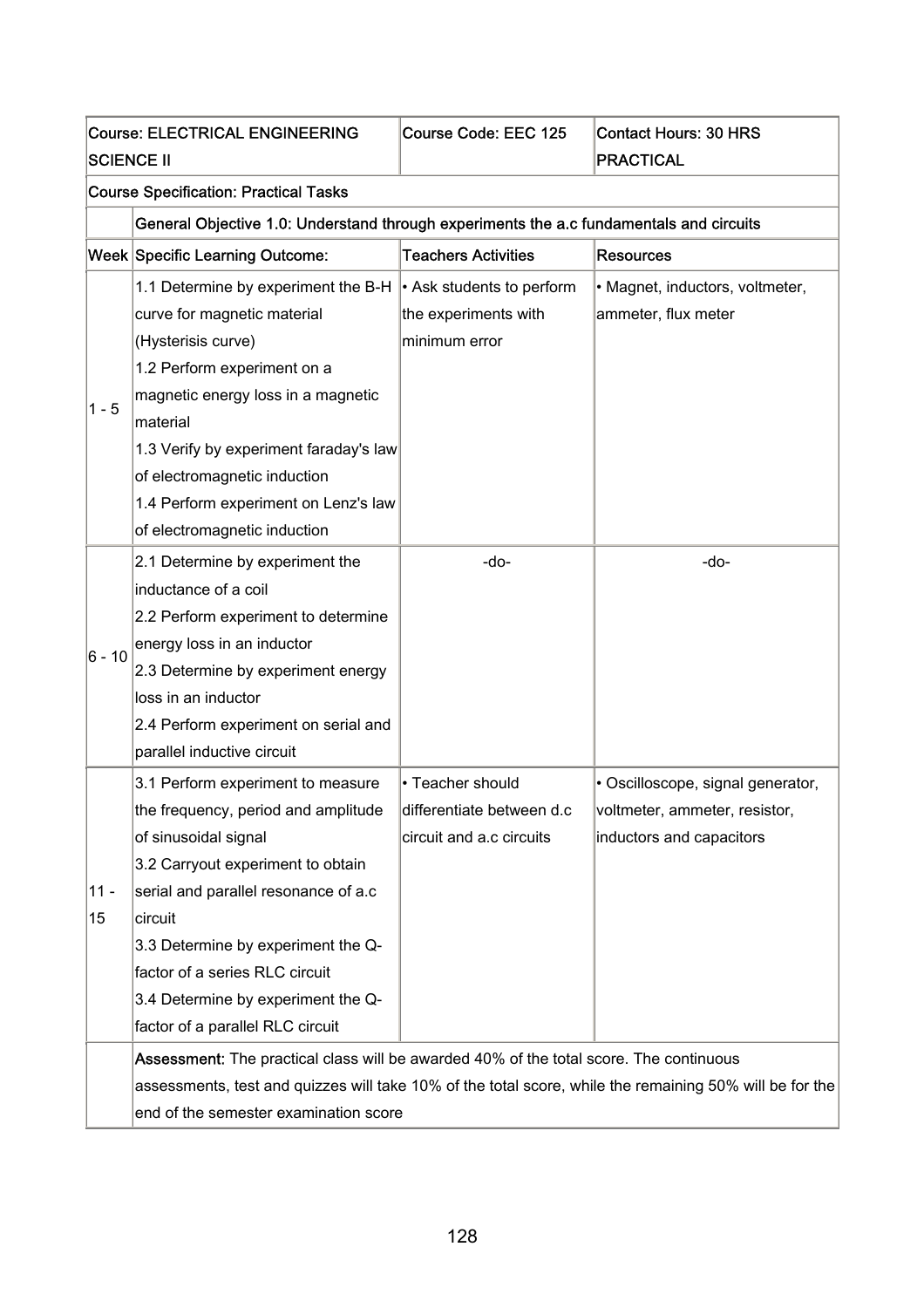## **Electric Circuit Theory I**

### EEC 239 ELECTRIC CIRCUIT THEORY I Y2/3 SEMESTER 1/0/2 HRS/ WEEK

### OUTCOMES:

On completion of the module, the students are expected to:

1. Understand a.c theory and apply it to the solution of simple electrical circuits.

2. Understand mesh and nodal analysis and their applications in solving electrical circuits problems

- 3. Understand and apply network transformation and duality principles
- 4. Understand network theorems and their applications to d.c and a.c circuits

|       | Course: ELECTRICAL CIRCUIT THEORY I                                                                 | Course Code: EEC 239              | <b>Contact Hours:</b><br><b>1/0/2 HRS/WK</b> |
|-------|-----------------------------------------------------------------------------------------------------|-----------------------------------|----------------------------------------------|
|       | <b>Course Specification Theoretical Content</b>                                                     |                                   |                                              |
|       | General Objective: Understand a.c theory and apply it to the solution of simple electrical circuits |                                   |                                              |
|       | Week Specific Learning Outcome:                                                                     | <b>Teachers Activities</b>        | <b>Resources</b>                             |
|       | 1.1 State different mathematical forms of                                                           | • Teacher should explain the a.c  | • Chalk, board,                              |
|       | representing a.c signals eg. Trigonometry, polar                                                    | theory with respect to serial and | textbooks, charts,                           |
|       | and j-notation.                                                                                     | parallel circuit                  | calculator                                   |
|       | 1.2 Convert a.c signal in polar form to the j-                                                      | • Solve many problems involving   |                                              |
|       | notation.                                                                                           | a.c theory and circuits           |                                              |
|       | 1.3 Subtract, add, multiply and divide phasor                                                       |                                   |                                              |
|       | using j-operator                                                                                    |                                   |                                              |
|       | 1.4 Solve simple problems using j-notation                                                          |                                   |                                              |
|       | 1.5 Draw to scale phasor diagrams for a.c                                                           |                                   |                                              |
|       | circuits                                                                                            |                                   |                                              |
| 1 - 4 | 1.6 Show with the aid of phasor diagrams that                                                       |                                   |                                              |
|       | the current in a capacitor circuit leads voltage                                                    |                                   |                                              |
|       | and the current in the inductive circuit lags the                                                   |                                   |                                              |
|       | voltage                                                                                             |                                   |                                              |
|       | 1.7 Distinguish between inductive and capacitive                                                    |                                   |                                              |
|       | reactances                                                                                          |                                   |                                              |
|       | 1.8 Draw voltage and current wave forms on                                                          |                                   |                                              |
|       | same axis to show lagging and leading angles                                                        |                                   |                                              |
|       | 1.9 Draw the phasor diagrams for series and                                                         |                                   |                                              |
|       | parallel a.c circuits                                                                               |                                   |                                              |
|       | 1.10 Calculate voltage, current, power and                                                          |                                   |                                              |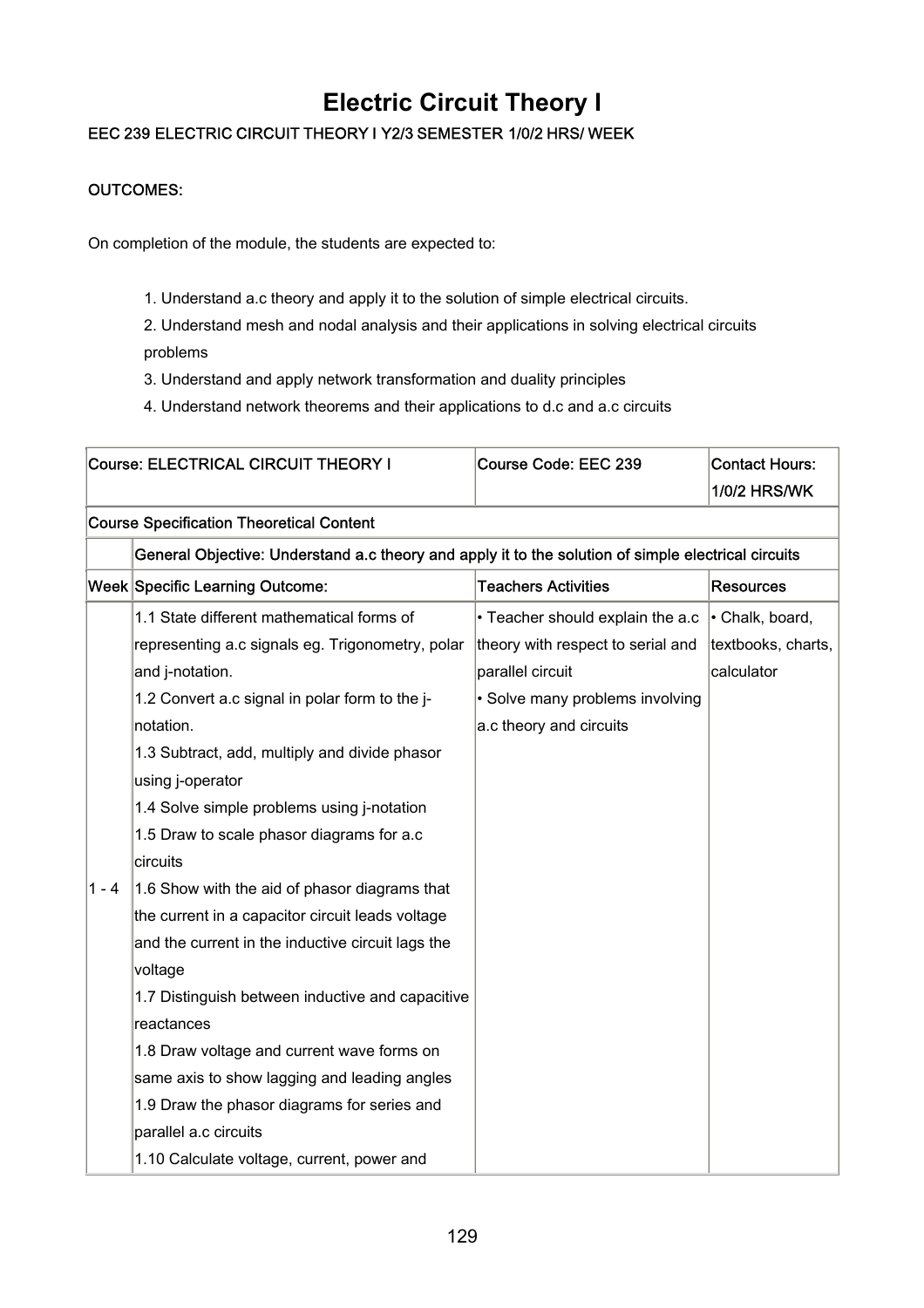|         | Course: ELECTRICAL CIRCUIT THEORY I                                                                 | Course Code: EEC 239          | <b>Contact Hours:</b><br><b>1/0/2 HRS/WK</b> |  |  |
|---------|-----------------------------------------------------------------------------------------------------|-------------------------------|----------------------------------------------|--|--|
|         |                                                                                                     |                               |                                              |  |  |
|         | <b>Course Specification Theoretical Content</b>                                                     |                               |                                              |  |  |
|         | General Objective: Understand a.c theory and apply it to the solution of simple electrical circuits |                               |                                              |  |  |
|         | Week Specific Learning Outcome:                                                                     | <b>Teachers Activities</b>    | <b>Resources</b>                             |  |  |
|         | power factor in series and parallel circuits                                                        |                               |                                              |  |  |
|         | 1.11 Explain series and parallel resonance                                                          |                               |                                              |  |  |
|         | 1.12 State conditions for series and parallel                                                       |                               |                                              |  |  |
|         | resonance                                                                                           |                               |                                              |  |  |
|         | 1.13 Prove the relevant formulae for 2.12 above                                                     |                               |                                              |  |  |
|         | e.g Q-factor, dynamic impedance, bandwidth                                                          |                               |                                              |  |  |
|         | resonance frequency                                                                                 |                               |                                              |  |  |
| $1 - 4$ | 1.14 Sketch I and Z against F for series and                                                        |                               |                                              |  |  |
|         | parallel circuits where $I =$ current, $Z =$                                                        |                               |                                              |  |  |
|         | impedance. F = frequency.                                                                           |                               |                                              |  |  |
|         | 1.15 Calculate the Q-factor for a coil; loss factor                                                 |                               |                                              |  |  |
|         | for a capacitor.                                                                                    |                               |                                              |  |  |
|         | 1.16 Explain, with the aid of a diagram                                                             |                               |                                              |  |  |
|         | bandwidth                                                                                           |                               |                                              |  |  |
|         | 1.17 Solve problems involving bandwidth and                                                         |                               |                                              |  |  |
|         | circuit Q-factor.                                                                                   |                               |                                              |  |  |
|         | 2.1 Explain the following terms used in electric                                                    | • Ask students to solve and   | -do-                                         |  |  |
|         | network:                                                                                            | analysis nodal/mesh network   |                                              |  |  |
|         | a. ideal and practical                                                                              | circuits                      |                                              |  |  |
|         | independent current and voltage                                                                     |                               |                                              |  |  |
|         | series                                                                                              |                               |                                              |  |  |
|         | b. branch                                                                                           |                               |                                              |  |  |
| $5 - 7$ | c. node                                                                                             |                               |                                              |  |  |
|         | d. loop                                                                                             |                               |                                              |  |  |
|         | e. Network                                                                                          |                               |                                              |  |  |
|         | 2.2 Explain the basic principle of mesh circuit                                                     |                               |                                              |  |  |
|         | analysis.                                                                                           |                               |                                              |  |  |
|         | 2.3 Solve problem on items listed in 3.2 above                                                      |                               |                                              |  |  |
|         | 2.4 Explain the basic principle of nodal analysis                                                   |                               |                                              |  |  |
|         | 2.5 Solve problem on 3.4                                                                            |                               |                                              |  |  |
|         | 3.1 Reduce a complex network to its series or                                                       | • Solve network problems with |                                              |  |  |
|         | parallel equivalent                                                                                 | duality principle             |                                              |  |  |
|         | $8 - 11$ 3.2 Identify star and delta networks                                                       |                               |                                              |  |  |
|         | 3.3 Derive the formula for the transformation of a                                                  |                               |                                              |  |  |
|         | delta to a star network and vice versa                                                              |                               |                                              |  |  |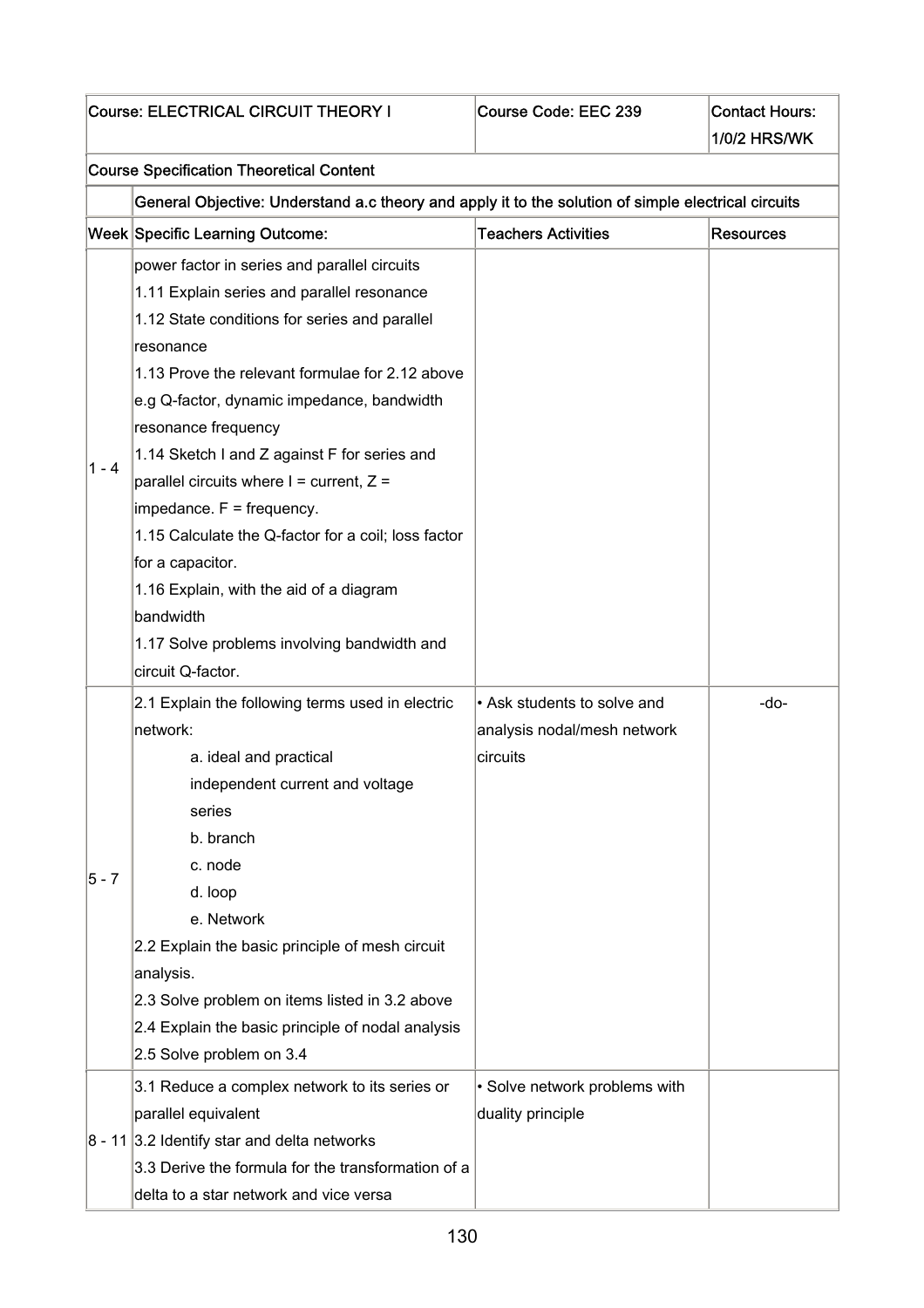|            | <b>Course Specification Theoretical Content</b>                                                                                                                                                                                                                                                                                                                                                                                                                                                                                                                                                                                                                                                                                                                  |                                                                                                                                                                                       |                  |
|------------|------------------------------------------------------------------------------------------------------------------------------------------------------------------------------------------------------------------------------------------------------------------------------------------------------------------------------------------------------------------------------------------------------------------------------------------------------------------------------------------------------------------------------------------------------------------------------------------------------------------------------------------------------------------------------------------------------------------------------------------------------------------|---------------------------------------------------------------------------------------------------------------------------------------------------------------------------------------|------------------|
|            |                                                                                                                                                                                                                                                                                                                                                                                                                                                                                                                                                                                                                                                                                                                                                                  |                                                                                                                                                                                       |                  |
|            | General Objective: Understand a.c theory and apply it to the solution of simple electrical circuits                                                                                                                                                                                                                                                                                                                                                                                                                                                                                                                                                                                                                                                              |                                                                                                                                                                                       |                  |
|            | <b>Week Specific Learning Outcome:</b>                                                                                                                                                                                                                                                                                                                                                                                                                                                                                                                                                                                                                                                                                                                           | <b>Teachers Activities</b>                                                                                                                                                            | <b>Resources</b> |
| 8 - 11     | 3.4 Solve problems on 3.3 above<br>3.5 Explain the meaning of Duality principle<br>3.6 Establish duality between resistance,<br>conductance inductance, capacitance, voltage-<br>current<br>3.7 Find the duality of a network<br>3.8 Solve network problems using duality                                                                                                                                                                                                                                                                                                                                                                                                                                                                                        |                                                                                                                                                                                       |                  |
| 12 -<br>15 | principle.<br>4.1 State Thevenin's Theorem<br>4.2 Explain the basic principle of Thevenin's<br>theorem<br>4.3 Solve problems on sime network using<br>Thevenin's theorem<br>4.4 Solve problems involving repeated used of<br>Thevenin's theorem<br>4.5 State Norton's theorem<br>4.6 Explain the basic principle of Norton's<br>theorem<br>4.7 Compare Norton's theorem with Thevenin's<br>theorem<br>4.8 Solve problems using Norton's theorem<br>4.9 State Millman's theorem<br>4.10 Explain the basic principle of Millman's<br>theorem<br>4.11 Solve network problems using Millman's<br>theorem<br>4.12 State Reciprocity theorem<br>4.13 Explain the basic principle of reciprocity<br>theorem<br>4.14 Solve network problems using Reciprocity<br>theorem | • Explain the Thevenin's and<br>Norton's theorem to solve<br>electric circuits/networks<br>problems<br>• Solve network problems using<br>Millman's theorem and<br>Reciprocity theorem | -do-             |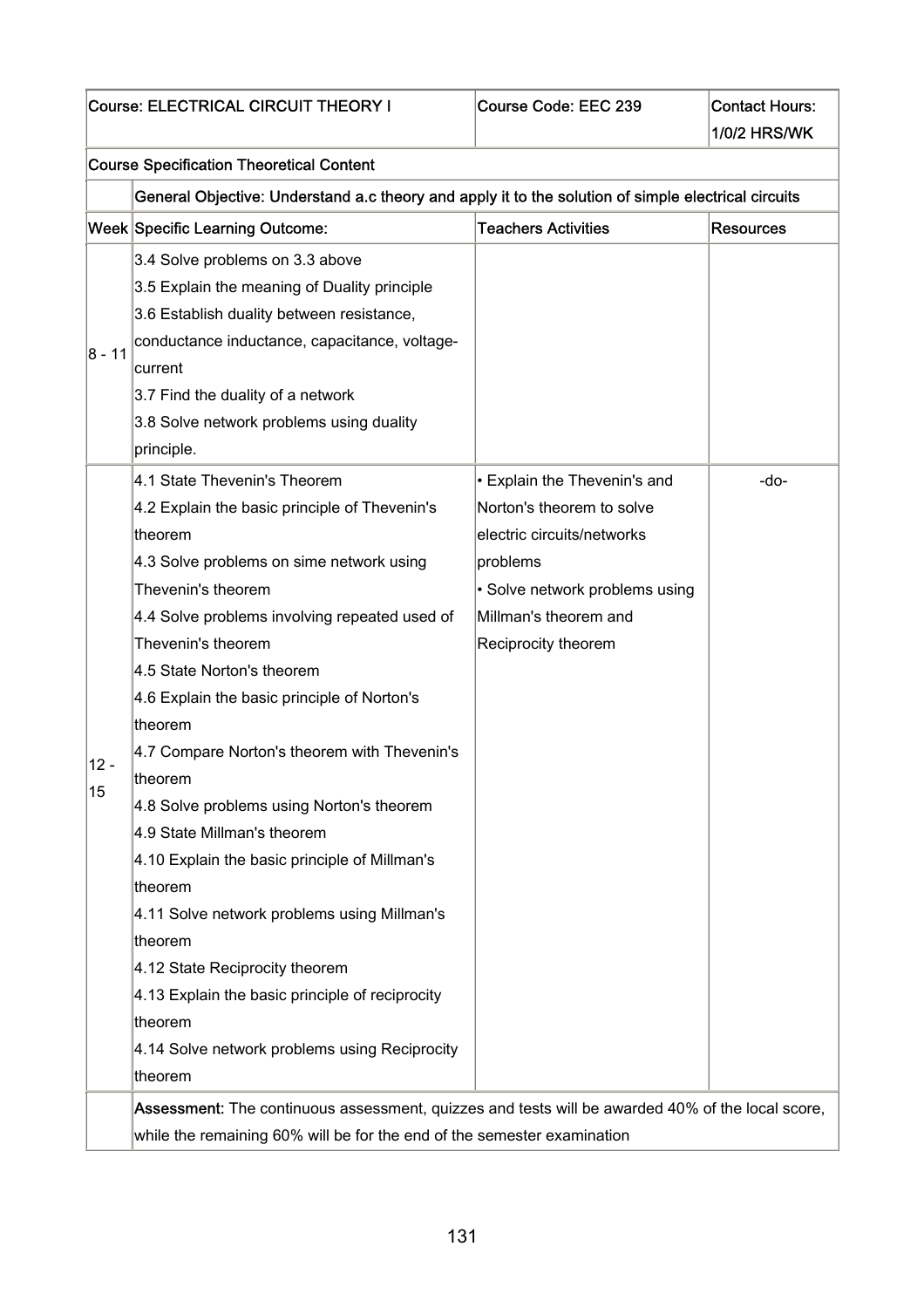## **Electric Circuit Theory II**

### EEC 249 ELECTRIC CIRCUIT THEORY II Y2/4TH SEMESTER 1/0/2 HRS/WEEK

### OUTCOMES:

On completion of this module, the students should be able to:

- 1. Understand the principle of power calculation in a.c circuits.
- 2. Understand the basic principles involved in three-phase systems and their applications
- 3. Understand and apply time domain analysis of RC, RL and RLC circuits
- 4. Understand and apply the concept of magnetic coupling

| PROGRAMME: ND IN ELECTRICAL/ELECTRONIC ENGINEERING TECHNOLOGY |                                                                                       |                            |                          |  |  |
|---------------------------------------------------------------|---------------------------------------------------------------------------------------|----------------------------|--------------------------|--|--|
|                                                               | Course: ELECTRIC CIRCUIT THEORY II                                                    | Course Code: EEC 249       | <b>Contact Hours: 30</b> |  |  |
|                                                               |                                                                                       |                            | <b>HOURS</b>             |  |  |
|                                                               | <b>Course Specification: Theoretical Content</b>                                      |                            |                          |  |  |
|                                                               | General Objective 1.0: Understand the principle of power calculation in a.c. circuits |                            |                          |  |  |
|                                                               | Week Specific Learning Outcome:                                                       | <b>Teachers Activities</b> | <b>Resources</b>         |  |  |
|                                                               | 1.1 Calculate power in A.C. circuits                                                  | Show how to calculate      | • Chalk, board,          |  |  |
|                                                               | containing:                                                                           | a. Power from a.c.         | textbooks, charts        |  |  |
|                                                               | a. Resistance;                                                                        | circuit                    | and calculator           |  |  |
|                                                               | b. Inductance;                                                                        | b. Explain various         |                          |  |  |
|                                                               | c. Capacitance;                                                                       | ways to get a.c.           |                          |  |  |
|                                                               | d. Combinations of (i.) - (iii)                                                       | parameters.                |                          |  |  |
|                                                               | 1.2 Explain power factor and factors                                                  | c. Discuss the use of      |                          |  |  |
|                                                               | affecting its value                                                                   | 3 phase a.c. power.        |                          |  |  |
| $1 - 3$                                                       | 1.3 Explain the following:                                                            | d. Show how to             |                          |  |  |
|                                                               | a. Apparent power;                                                                    | calculate various          |                          |  |  |
|                                                               | b. Reactive power;                                                                    | parameters in              |                          |  |  |
|                                                               | c. Active power.                                                                      | frequency domain.          |                          |  |  |
|                                                               | 1.4 Explain methods of power factor                                                   | e. Ecplain coupling.       |                          |  |  |
|                                                               | correction                                                                            |                            |                          |  |  |
|                                                               | 1.5 Solve problems on power factor, active                                            |                            |                          |  |  |
|                                                               | power, apparent power, reactive power and                                             |                            |                          |  |  |
|                                                               | power factor correction.                                                              |                            |                          |  |  |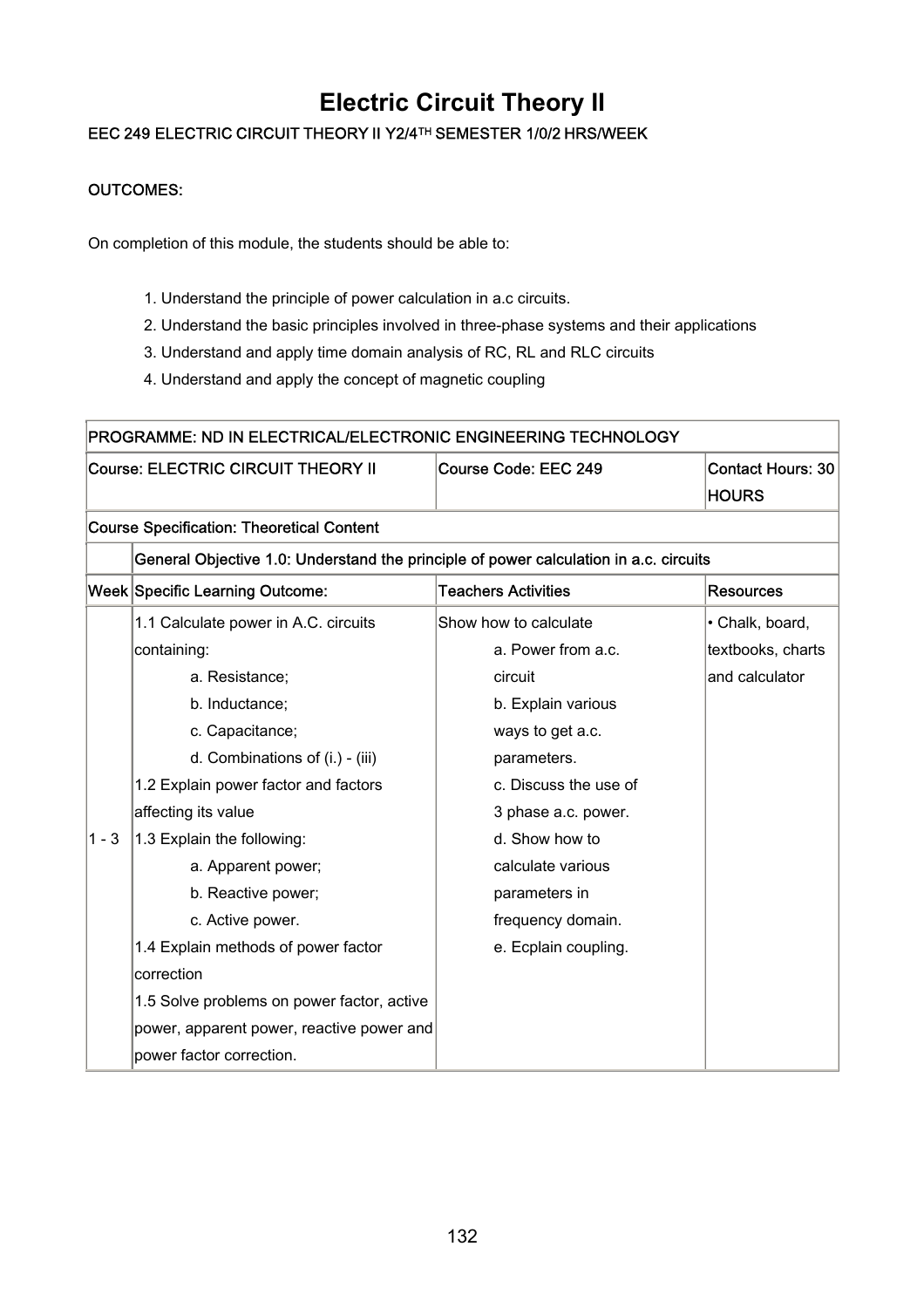|         |                                                                                                  | PROGRAMME: ND IN ELECTRICAL/ELECTRONIC ENGINEERING TECHNOLOGY |                                          |  |  |  |
|---------|--------------------------------------------------------------------------------------------------|---------------------------------------------------------------|------------------------------------------|--|--|--|
|         | <b>Course: ELECTRIC CIRCUIT THEORY II</b>                                                        | Course Code: EEC 249                                          | <b>Contact Hours: 30</b><br><b>HOURS</b> |  |  |  |
|         | <b>Course Specification: Theoretical Content</b>                                                 |                                                               |                                          |  |  |  |
|         | General Objective 2.0: Understand the basic principles involved in three-phase systems and their |                                                               |                                          |  |  |  |
|         | applications.                                                                                    |                                                               |                                          |  |  |  |
|         | Week Specific Learning Outcome:                                                                  | <b>Teachers Activities</b>                                    | <b>Resources</b>                         |  |  |  |
|         | 2.1 Define polyphase system                                                                      | • Ask the students to identify single                         | -do-                                     |  |  |  |
|         | 2.2 Explain the basic difference between                                                         | phase, three-phase (star and delta)                           |                                          |  |  |  |
|         | single phase and three-phase systems.                                                            | systems                                                       |                                          |  |  |  |
|         | 2.3 Explain the phase sequence of a three-                                                       | · Solve various problems on                                   |                                          |  |  |  |
|         | phase system.                                                                                    | polyphase system                                              |                                          |  |  |  |
|         | 2.4 State the advantages of 3-phase                                                              |                                                               |                                          |  |  |  |
|         | circuits.                                                                                        |                                                               |                                          |  |  |  |
|         | 2.5 Explain how 3-phase emf's are                                                                |                                                               |                                          |  |  |  |
|         | produced                                                                                         |                                                               |                                          |  |  |  |
| $4 - 7$ | 2.6 Distinguish between star and delta 3-                                                        |                                                               |                                          |  |  |  |
|         | phase system.                                                                                    |                                                               |                                          |  |  |  |
|         | 2.7 Derive the relationship between line                                                         |                                                               |                                          |  |  |  |
|         | and phase values of voltages and current                                                         |                                                               |                                          |  |  |  |
|         | in a star and delta connected windings.                                                          |                                                               |                                          |  |  |  |
|         | 2.8 Derive an expression for power in a 3-                                                       |                                                               |                                          |  |  |  |
|         | phase circuit (balanced and unbalanced).                                                         |                                                               |                                          |  |  |  |
|         | 2.9 Explain the 2-wattmeter and single-                                                          |                                                               |                                          |  |  |  |
|         | wattmeter methods of measuring 3-phase                                                           |                                                               |                                          |  |  |  |
|         | power.                                                                                           |                                                               |                                          |  |  |  |
|         | 2.10 Solve problems on 2.5 to 2.9.                                                               |                                                               |                                          |  |  |  |
|         | General Objective: 3.0 Understand and apply Time Domain analysis of RC, RL and RLC circuits.     |                                                               |                                          |  |  |  |
|         | Week Specific Learning Outcome:                                                                  | <b>Teachers Activities</b>                                    | <b>Resources</b>                         |  |  |  |
|         | 3.1 Explain the meaning of transients                                                            | • Teacher should illustrate domain                            | -do-                                     |  |  |  |
|         | 3.2 Sketch the growth and decay curves in                                                        | analysis of RC, RL, RLC circuit with                          |                                          |  |  |  |
|         | <b>RC</b> circuits                                                                               | appropriate diagrams and models                               |                                          |  |  |  |
|         | 3.3 Derive formulae for current & voltage                                                        |                                                               |                                          |  |  |  |
|         | growths and decay in RC circuits.                                                                |                                                               |                                          |  |  |  |
|         | 3.4 Define time constant                                                                         |                                                               |                                          |  |  |  |
|         | 3.5 Explain time constant in RC and                                                              |                                                               |                                          |  |  |  |
|         | circuits                                                                                         |                                                               |                                          |  |  |  |
|         | 3.6 Derive expressions for the growth and                                                        |                                                               |                                          |  |  |  |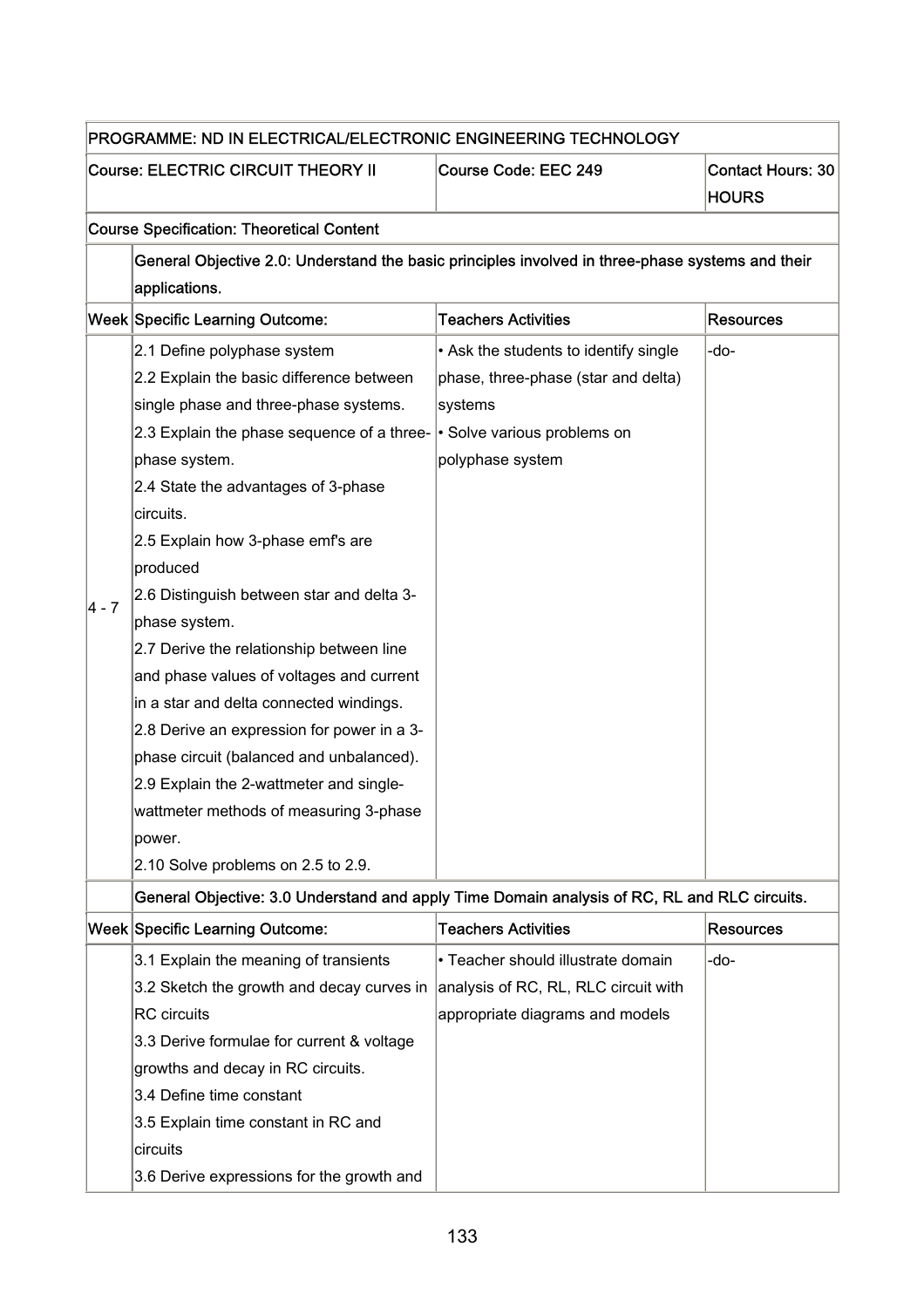|        | PROGRAMME: ND IN ELECTRICAL/ELECTRONIC ENGINEERING TECHNOLOGY                                 |                                    |                          |  |  |
|--------|-----------------------------------------------------------------------------------------------|------------------------------------|--------------------------|--|--|
|        | <b>Course: ELECTRIC CIRCUIT THEORY II</b>                                                     | Course Code: EEC 249               | <b>Contact Hours: 30</b> |  |  |
|        |                                                                                               |                                    | <b>HOURS</b>             |  |  |
|        | <b>Course Specification: Theoretical Content</b>                                              |                                    |                          |  |  |
|        | General Objective: 3.0 Understand and apply Time Domain analysis of RC, RL and RLC circuits.  |                                    |                          |  |  |
|        | <b>Week Specific Learning Outcome:</b>                                                        | <b>Teachers Activities</b>         | <b>Resources</b>         |  |  |
|        | decay of voltage and current in RL circuits.                                                  |                                    |                          |  |  |
|        | 3.7 Sketch curves for growth and decay of                                                     |                                    |                          |  |  |
|        | current and voltage in RL circuits.                                                           |                                    |                          |  |  |
|        | 3.8 Explain the need for connecting a                                                         |                                    |                          |  |  |
|        | resistor in parallel with an inductor                                                         |                                    |                          |  |  |
|        | 3.9 Derive expressions for growth and                                                         |                                    |                          |  |  |
|        | decay of current in RLC circuits.                                                             |                                    |                          |  |  |
|        | 3.10 Derive expressions for the time                                                          |                                    |                          |  |  |
|        | constant and natural frequency for RLC                                                        |                                    |                          |  |  |
|        | circuits.                                                                                     |                                    |                          |  |  |
|        | 3.11 Solve problems involving transients in                                                   |                                    |                          |  |  |
|        | RC., RL and RLC circuits.                                                                     |                                    |                          |  |  |
|        | General Objective 4.0: Understand and apply magnetic coupling phenomena                       |                                    |                          |  |  |
|        | <b>Week Specific Learning Outcome:</b>                                                        | <b>Teachers Activities</b>         | <b>Resources</b>         |  |  |
|        | 4.1 Describe magnetic coupling                                                                | • Ask the students to state        | -do-                     |  |  |
|        | 4.2 Define mutual Inductance                                                                  | applications of magnetic couplings |                          |  |  |
|        | 4.3 Determine the polarity of coupled coils                                                   |                                    |                          |  |  |
|        | 4.4 Define coefficient of coupling                                                            |                                    |                          |  |  |
|        | 4.5 Define an equivalent circuit for                                                          |                                    |                          |  |  |
| $12 -$ | magnetically coupled coils                                                                    |                                    |                          |  |  |
| 15     | 4.6 Define an ideal transformer                                                               |                                    |                          |  |  |
|        | 4.7 Use 4.5 to derive an equivalent circuit                                                   |                                    |                          |  |  |
|        | of an ideal transformer                                                                       |                                    |                          |  |  |
|        | 4.8 Explain with the aid of sketches, an                                                      |                                    |                          |  |  |
|        | equivalent circuit of a practical transformer.                                                |                                    |                          |  |  |
|        | Assessment: The continuous assessment, quizzes and tests will be award 40% of the total score |                                    |                          |  |  |
|        | while the remaining 60% will be for the end of semester examination score                     |                                    |                          |  |  |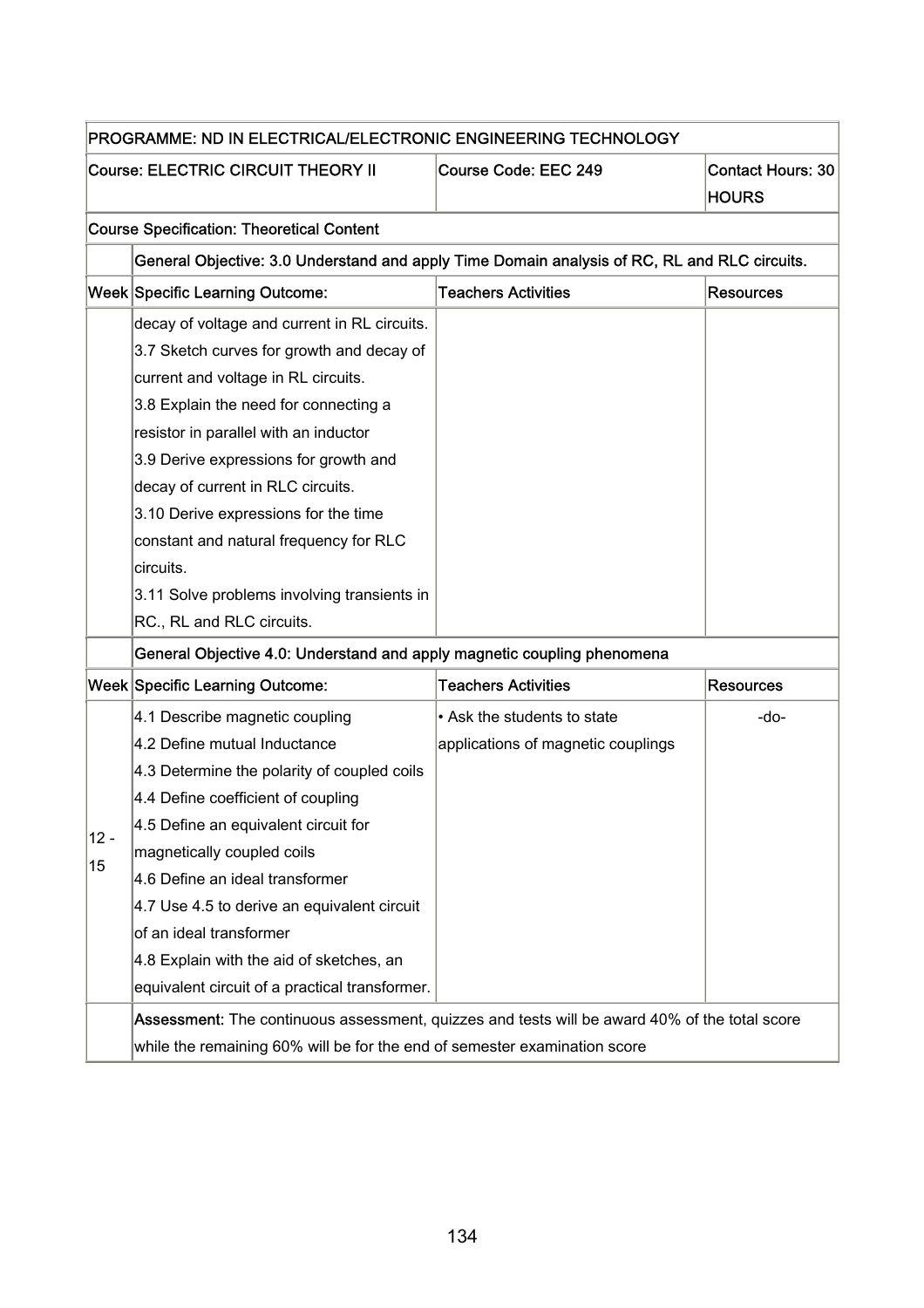# ELECTRONIC/TELECOMMUNICATION COURSES **Electronics I**

### EEC124 ELECTRONICS I Y1/2ND SEM 15 HOURS

### OUTCOMES:

On completion of this module, the student should be able to:

- 1. Appreciate the use of semiconductor devices in useful electronic applications.
- 2. Learn to build and test simple electronic circuits.
- 3. Be further motivated to learn more about how the devices work.

| PROGRAMME: ND IN ELECTRICAL/ELECTRONIC ENGINEERING TECHNOLOGY |                                                                                                         |                                              |                       |  |  |
|---------------------------------------------------------------|---------------------------------------------------------------------------------------------------------|----------------------------------------------|-----------------------|--|--|
| <b>Course: Electronics I</b>                                  |                                                                                                         | <b>Course Code: EEC 124</b>                  | <b>Contact Hours:</b> |  |  |
|                                                               |                                                                                                         |                                              | <b>15 HRS</b>         |  |  |
|                                                               | <b>Course Specification: Theoretical Content</b>                                                        |                                              |                       |  |  |
|                                                               | General Objective: Understand the operating characteristics of diodes, transistor, FET's and Thyristors |                                              |                       |  |  |
| Week Specific Learning Outcome:                               |                                                                                                         | <b>Teachers Activities</b>                   | <b>Resources</b>      |  |  |
|                                                               | 1.1 Outline energy levels in materials                                                                  | • The material in this module must be kept   | • Chalk, board,       |  |  |
|                                                               | and the electron as a carrier of electricity at a simple level related to bonding,                      |                                              | textbooks, and        |  |  |
|                                                               | or charge.                                                                                              | agitation due to temperature and the         | lecture notes         |  |  |
|                                                               | 1.2 Explain valence and conduction                                                                      | movement of free electrons constitute a      |                       |  |  |
|                                                               | bands                                                                                                   | current.                                     |                       |  |  |
|                                                               | 1.3 Explain Fermi energy levels                                                                         | • Explain polarity convention between flow   |                       |  |  |
|                                                               | 1.4 Distinguish between conductors,                                                                     | direction of charge and flow convention of   |                       |  |  |
| 1 - 4                                                         | semiconductors, and insulators, using                                                                   | current being opposite to each other.        |                       |  |  |
|                                                               | Fermi-energy level concept.                                                                             |                                              |                       |  |  |
|                                                               | 1.5 Explain intrinsic and extrinsic                                                                     |                                              |                       |  |  |
|                                                               | semiconductors.                                                                                         |                                              |                       |  |  |
|                                                               | 1.6 Explain carriers in semi-conductors                                                                 |                                              |                       |  |  |
|                                                               | 1.7 Define majority and minority carriers                                                               |                                              |                       |  |  |
|                                                               | 1.8 Outline the effect of temperature on                                                                |                                              |                       |  |  |
|                                                               | the conductivity of semi-conductors and                                                                 |                                              |                       |  |  |
|                                                               | conductors                                                                                              |                                              |                       |  |  |
|                                                               | 2.1 Identify the circuit symbols for PN                                                                 | • Power dissipation consideration must be    | -do-                  |  |  |
|                                                               | junction diode.                                                                                         | brought in at all levels of this course even |                       |  |  |
| 5 - 7                                                         | 2.2 Explain with the aid of suitable                                                                    | though it is not obvious.                    |                       |  |  |
|                                                               | sketches the forward and reverse and                                                                    |                                              |                       |  |  |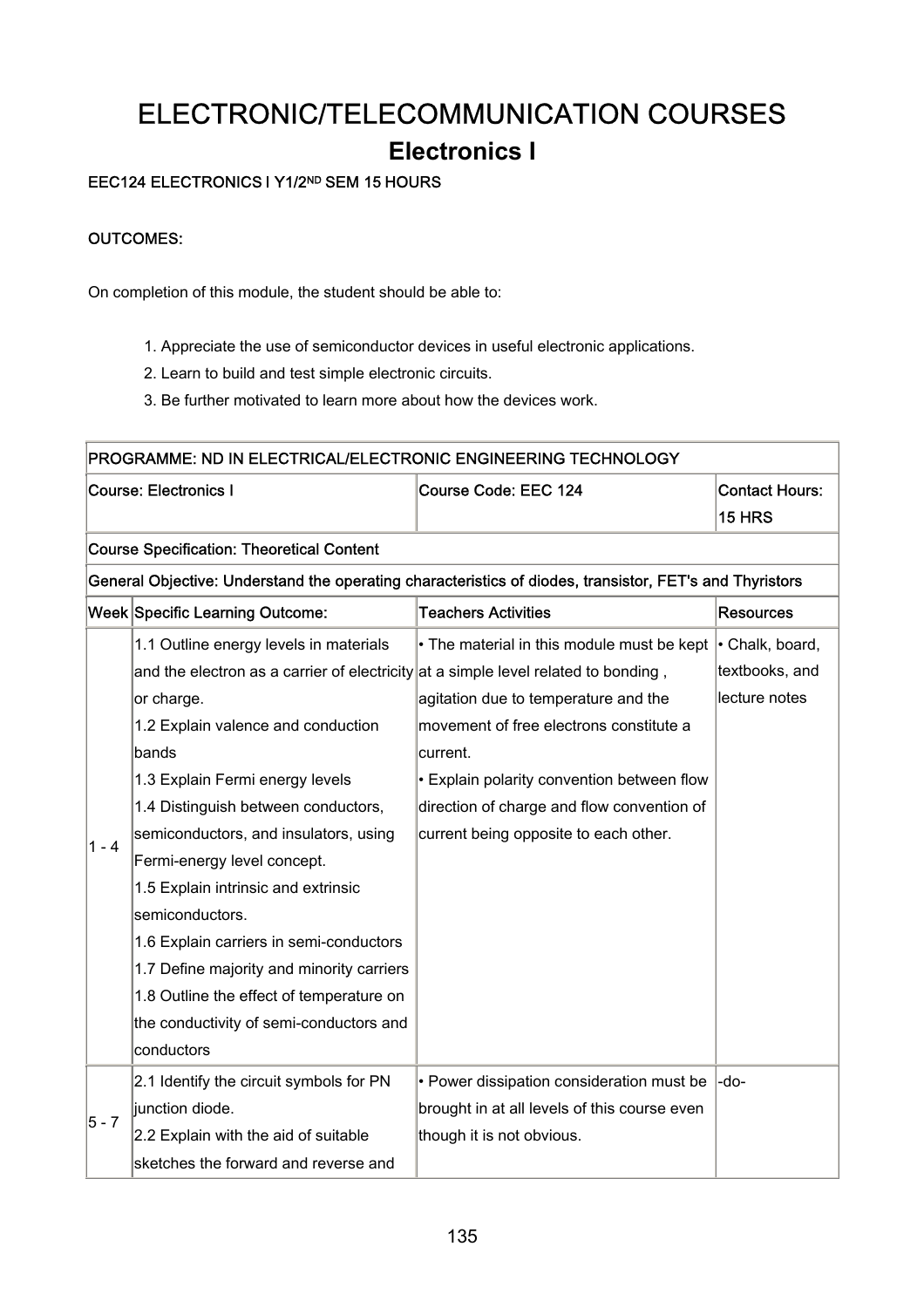| PROGRAMME: ND IN ELECTRICAL/ELECTRONIC ENGINEERING TECHNOLOGY |                                                                                                                                                                                                                                                                                                                                                                                                                                                                                                                                                                                                                   |                                                                                                         |                                 |  |
|---------------------------------------------------------------|-------------------------------------------------------------------------------------------------------------------------------------------------------------------------------------------------------------------------------------------------------------------------------------------------------------------------------------------------------------------------------------------------------------------------------------------------------------------------------------------------------------------------------------------------------------------------------------------------------------------|---------------------------------------------------------------------------------------------------------|---------------------------------|--|
|                                                               | <b>Course: Electronics I</b>                                                                                                                                                                                                                                                                                                                                                                                                                                                                                                                                                                                      | Course Code: EEC 124                                                                                    | <b>Contact Hours:</b><br>15 HRS |  |
|                                                               | <b>Course Specification: Theoretical Content</b>                                                                                                                                                                                                                                                                                                                                                                                                                                                                                                                                                                  |                                                                                                         |                                 |  |
|                                                               |                                                                                                                                                                                                                                                                                                                                                                                                                                                                                                                                                                                                                   | General Objective: Understand the operating characteristics of diodes, transistor, FET's and Thyristors |                                 |  |
|                                                               | Week Specific Learning Outcome:                                                                                                                                                                                                                                                                                                                                                                                                                                                                                                                                                                                   | <b>Teachers Activities</b>                                                                              | <b>Resources</b>                |  |
| $5 - 7$                                                       | zener characteristics of the PN junction<br>diode.<br>2.3 Explain zener diode characteristics<br>2.4 Identify the circuit symbols for zener<br>diode.<br>2.5 Explain the zener effect<br>phenomenon<br>2.6 Explain the applications of zener<br>diode (clipping, clamping, stabilization                                                                                                                                                                                                                                                                                                                          |                                                                                                         |                                 |  |
| $ 8 - 11 $                                                    | $etc.$ )<br>3.1 Explain the structure and operation<br>of a bipolar transistor (NPN and PNP)<br>3.2 Explain the biasing arrangements of<br>NPN and PNP bipolar transistors.<br>3.3 Explain the circuit configurations of<br>NPN and PNP bipolar transistors:<br>a. the common base<br>configuration<br>b. the common collector<br>configuration<br>c. the common emitter<br>configuration.<br>3.4 Sketch the static characteristic<br>curves of NPN and PNP bipolar<br>transistors for $3.3$ (i.) and $3.3$ (ii).<br>3.5 Determine the input and output<br>resistances, current and voltage gains<br>from $3.4$ . |                                                                                                         |                                 |  |
| $12 -$<br>15                                                  | 4.1 Explain basic structures of the<br>thyristor<br>4.2 Explain the working principles of the<br>thyristor.<br>4.3 List sample applications of the<br>thyristor                                                                                                                                                                                                                                                                                                                                                                                                                                                   |                                                                                                         |                                 |  |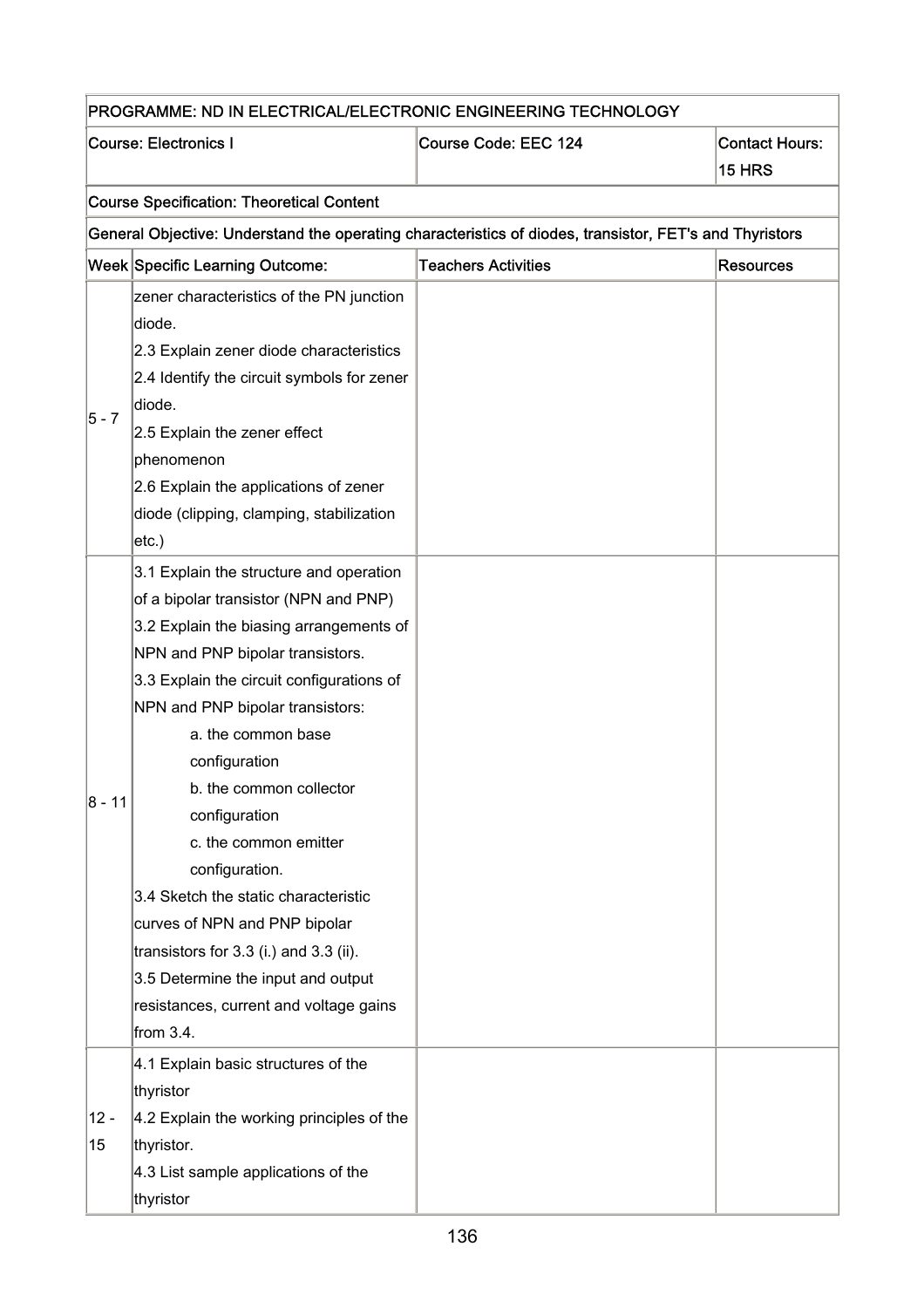## PROGRAMME: ND IN ELECTRICAL/ELECTRONIC ENGINEERING TECHNOLOGY

| Course: Electronics I                                                                                   |                                                                                                        | Course Code: EEC 124       | Contact Hours:   |  |  |  |
|---------------------------------------------------------------------------------------------------------|--------------------------------------------------------------------------------------------------------|----------------------------|------------------|--|--|--|
|                                                                                                         |                                                                                                        |                            | <b>15 HRS</b>    |  |  |  |
|                                                                                                         | <b>Course Specification: Theoretical Content</b>                                                       |                            |                  |  |  |  |
| General Objective: Understand the operating characteristics of diodes, transistor, FET's and Thyristors |                                                                                                        |                            |                  |  |  |  |
|                                                                                                         | Week Specific Learning Outcome:                                                                        | <b>Teachers Activities</b> | <b>Resources</b> |  |  |  |
| 12 -                                                                                                    | 4.4 State the advantages of the thyristor                                                              |                            |                  |  |  |  |
| 15                                                                                                      | switch over other types of electro-                                                                    |                            |                  |  |  |  |
|                                                                                                         | mechanical switches e.g. relay.                                                                        |                            |                  |  |  |  |
|                                                                                                         | Assessment The practical class will be awarded 40% of the total score. The continuous assessments,     |                            |                  |  |  |  |
|                                                                                                         | tests and quizzes will be 10% the total score, while the remaining 50% will be for the end of Semester |                            |                  |  |  |  |
| examination                                                                                             |                                                                                                        |                            |                  |  |  |  |

|          | PROGRAMME: ND IN ELECTRICAL/ELECTRONIC ENGINEERING TECHNOLOGY                                   |                                   |                                 |  |  |
|----------|-------------------------------------------------------------------------------------------------|-----------------------------------|---------------------------------|--|--|
|          | <b>Course: Electronics I</b>                                                                    | Course Code: EEC 124              | <b>Contact Hours: 30HRS</b>     |  |  |
|          |                                                                                                 |                                   | <b>PRACTICALS</b>               |  |  |
|          | <b>Course Specification: Practical tasks</b>                                                    |                                   |                                 |  |  |
|          | General Objective: Understand and apply the operating characteristics of Semi-conductor devices |                                   |                                 |  |  |
|          | Week Specific Learning Outcome:                                                                 | <b>Teachers Activities</b>        | <b>Resources</b>                |  |  |
|          | 1. Determine by experiment on PN                                                                | • Teacher should give             | • PN junction diodes, PNP and   |  |  |
|          | junction semi-inductor diode                                                                    | instructions that will assist the | NPN transistors, thyristor,     |  |  |
|          | characteristics using silicon and                                                               | students to successfully          | ammeter, voltmeter, Zener diode |  |  |
|          | germanium diode.                                                                                | carryout the experiments          | and cable                       |  |  |
|          | 2. Determine by experiment on the                                                               |                                   |                                 |  |  |
|          | forward and reverse characteristics                                                             |                                   |                                 |  |  |
|          | of a Zener diode                                                                                |                                   |                                 |  |  |
|          | 3. Perform experiment on the                                                                    |                                   |                                 |  |  |
|          | application of Zener diode of a                                                                 |                                   |                                 |  |  |
| $1 - 15$ | Zener diode                                                                                     |                                   |                                 |  |  |
|          | 4. Determine by experiment the                                                                  |                                   |                                 |  |  |
|          | static characteristics of NPN                                                                   |                                   |                                 |  |  |
|          | transistor in common-emitter (CE)                                                               |                                   |                                 |  |  |
|          | configuration                                                                                   |                                   |                                 |  |  |
|          | 5. Perform experiment to determine                                                              |                                   |                                 |  |  |
|          | the static characteristics of NPN                                                               |                                   |                                 |  |  |
|          | transistor in common-emitter (CE)                                                               |                                   |                                 |  |  |
|          | configuration                                                                                   |                                   |                                 |  |  |

6. Determine by experiment the

static characteristic of NPN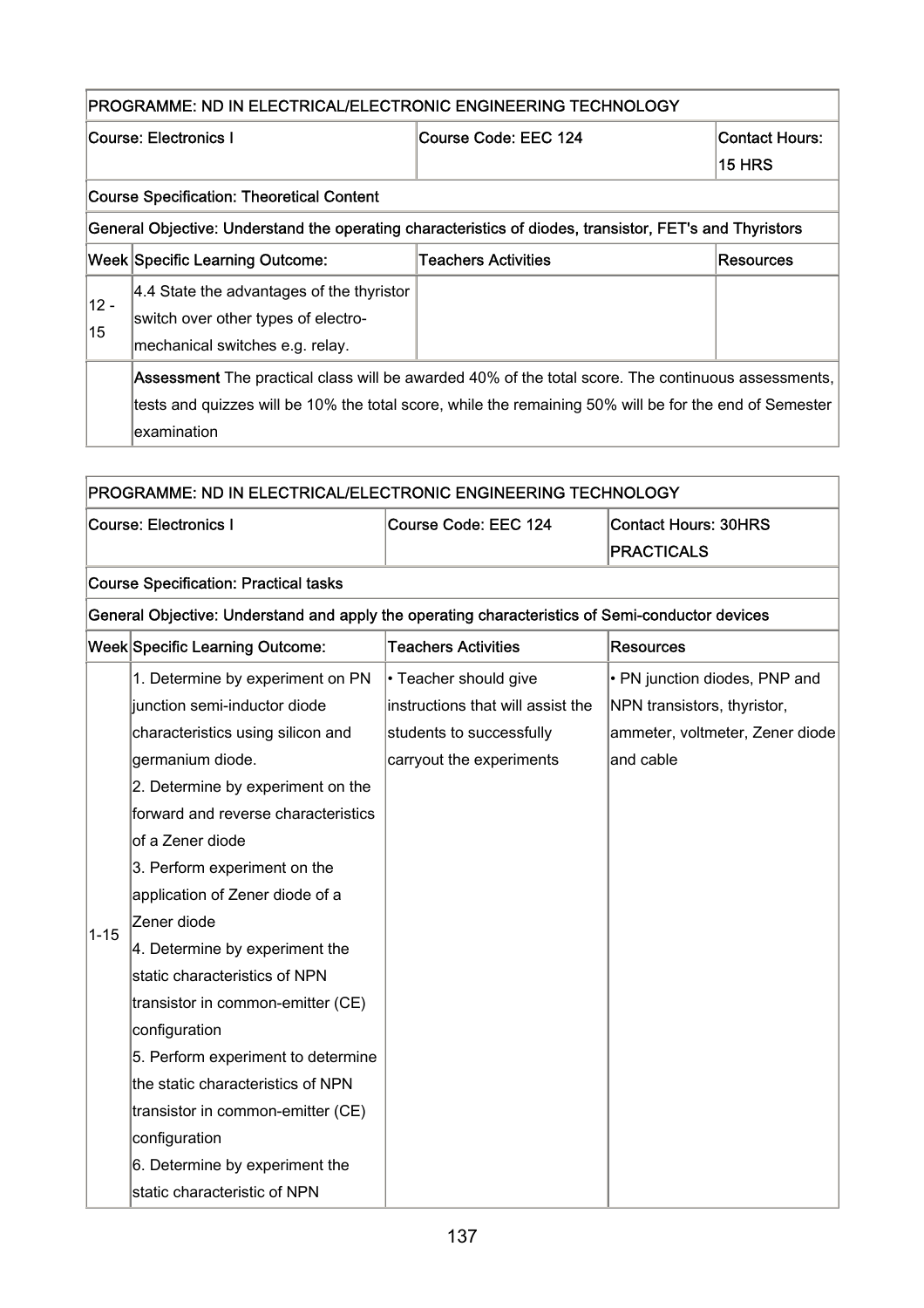|          | PROGRAMME: ND IN ELECTRICAL/ELECTRONIC ENGINEERING TECHNOLOGY                                          |                            |                             |  |
|----------|--------------------------------------------------------------------------------------------------------|----------------------------|-----------------------------|--|
|          | <b>Course: Electronics I</b>                                                                           | Course Code: EEC 124       | <b>Contact Hours: 30HRS</b> |  |
|          |                                                                                                        |                            | <b>PRACTICALS</b>           |  |
|          | <b>Course Specification: Practical tasks</b>                                                           |                            |                             |  |
|          | General Objective: Understand and apply the operating characteristics of Semi-conductor devices        |                            |                             |  |
|          | Week Specific Learning Outcome:                                                                        | <b>Teachers Activities</b> | <b>Resources</b>            |  |
|          | transistor in common base (CB)                                                                         |                            |                             |  |
|          | configuration                                                                                          |                            |                             |  |
|          | 7. Determine by experiment the                                                                         |                            |                             |  |
|          | static characteristics of PNP                                                                          |                            |                             |  |
|          | transistor in common base (CB)                                                                         |                            |                             |  |
|          | configuration.                                                                                         |                            |                             |  |
|          | 8. Determine by experiment the                                                                         |                            |                             |  |
|          | static characteristic of NPN                                                                           |                            |                             |  |
| $1 - 15$ | transistor in common collector (CC)                                                                    |                            |                             |  |
|          | configuration                                                                                          |                            |                             |  |
|          | 9. Determine by experiment the                                                                         |                            |                             |  |
|          | static characteristics of PNP                                                                          |                            |                             |  |
|          | transistor in common collector (CC)                                                                    |                            |                             |  |
|          | configuration.                                                                                         |                            |                             |  |
|          | 10. Perform experiment on the                                                                          |                            |                             |  |
|          | voltage vs. current characteristics of                                                                 |                            |                             |  |
|          | a thyristor                                                                                            |                            |                             |  |
|          | Assessment: The practical class will be awarded 40% of the total score. The continuous assessments,    |                            |                             |  |
|          | tests and quizzes will be 10% the total score, while the remaining 50% will be for the end of Semester |                            |                             |  |
|          | examination                                                                                            |                            |                             |  |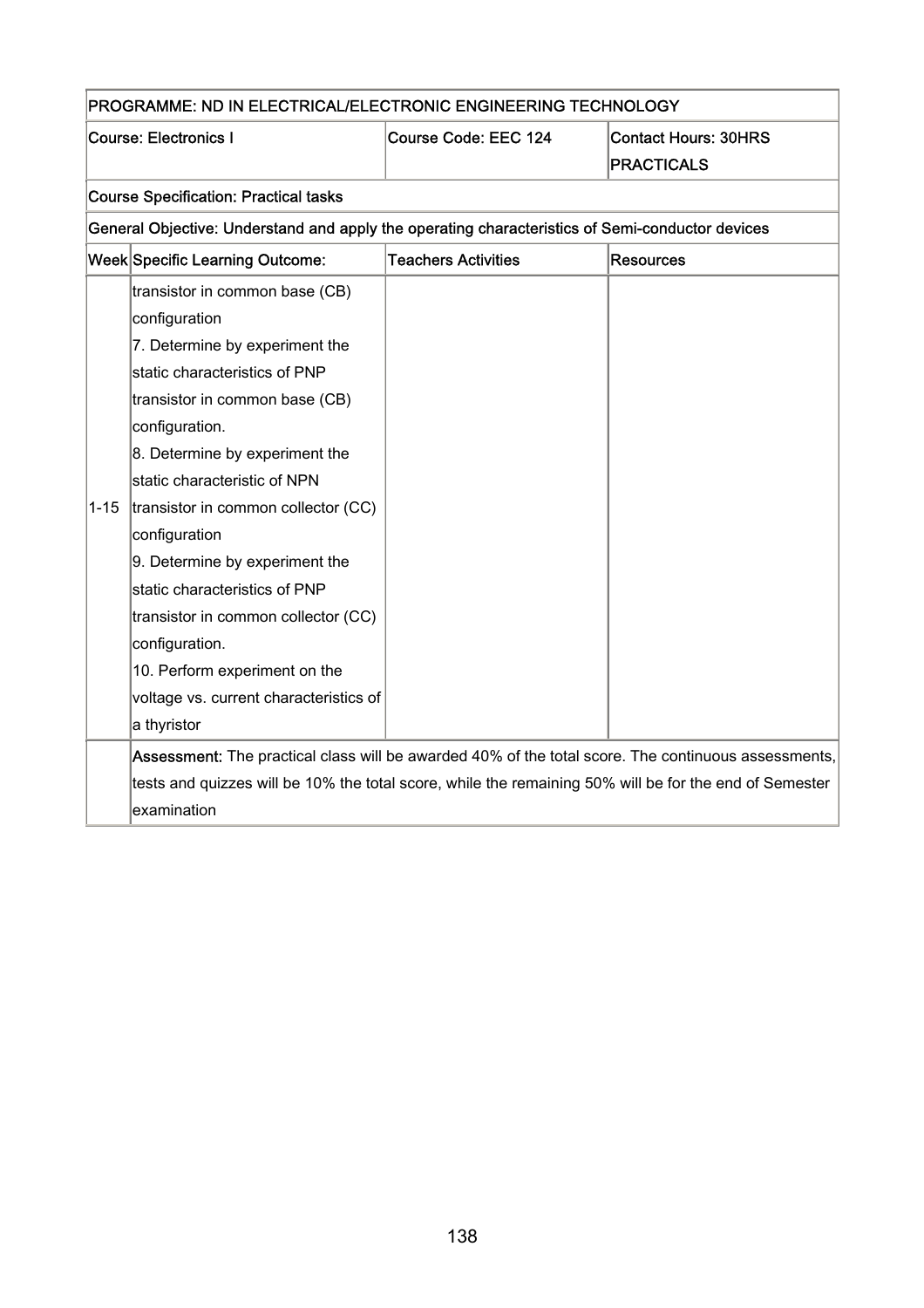## **Electronics II**

### EEC 234 ELECTRONICS II Y2/3rd SEM 1/0/2HRS/WK

### **OUTCOMES**

On completion of this course, the student should be able to:

1. Build and test simple electronic circuits made up of basic semi-conductor devices and used in electronic applications.

- 2. Understand the use of transistors in CE, CC, and CB circuits.
- 3. Have an understanding of Biasing, DC and AC coupling.
- 4. Appreciate the difference between Signal and Power amplifiers.

| <b>Course: Electronics II</b>                                                                                |                                              | Course Code: EEC 234                     | <b>Contact Hours: 15</b><br><b>HRS LECTURE</b> |  |  |
|--------------------------------------------------------------------------------------------------------------|----------------------------------------------|------------------------------------------|------------------------------------------------|--|--|
|                                                                                                              | <b>Course Specification: Practical tasks</b> |                                          |                                                |  |  |
| General Objective: Understand the basic semi-conductor devices and their applications in electronic circuits |                                              |                                          |                                                |  |  |
|                                                                                                              | <b>Week Specific Learning Outcome:</b>       | <b>Teachers Activities</b>               | <b>Resources</b>                               |  |  |
| $1 - 2$                                                                                                      | 1.1 Explain the basic constructional         | • Explain different types of biasing     | · Chalk, board, field                          |  |  |
|                                                                                                              | features of FET's (junction gate and         | arrangement of transistor amplifiers     | effect transistors,                            |  |  |
|                                                                                                              | insulated gate).                             | viz:                                     | textbooks, amplifier                           |  |  |
|                                                                                                              | 1.2 Plot the output and transfer             | a. fixed bias                            | circuits                                       |  |  |
|                                                                                                              | characteristics from given data.             | b. collector-base bias                   |                                                |  |  |
|                                                                                                              | 1.3 Determine mutual conductance and         | with out a decoupling                    |                                                |  |  |
|                                                                                                              | drain resistance for the device.             | capacitor                                |                                                |  |  |
|                                                                                                              | 1.4 State the precautions necessary          | c. potential divider                     |                                                |  |  |
| $3 - 7$                                                                                                      | when using FET's                             | bias junction FET                        |                                                |  |  |
|                                                                                                              | 1.5 Obtain voltage gain, input and           | simple bias                              |                                                |  |  |
|                                                                                                              | output resistance from output                | • Low-power amplifiers                   |                                                |  |  |
|                                                                                                              | $8 - 12$ characteristics.                    | • Draw the circuit diagram of a single   |                                                |  |  |
|                                                                                                              | 2.1 Explain dc biasing, dc & AC              | stage common emitter and common          |                                                |  |  |
|                                                                                                              | resistive load lines, Voltage/ Current /     | source transistor amplifiers having      |                                                |  |  |
|                                                                                                              | Power Gain of the stage for bipolar          | resistive load.                          |                                                |  |  |
| $13 -$                                                                                                       | transistors and Field Effect devices.        | • Repeat for transformer Loads, and      |                                                |  |  |
| 15                                                                                                           | 2.2 Explain the AC equivalent circuit of     | show effect on load line.                |                                                |  |  |
|                                                                                                              | a transistor in each configuration.          | • Draw equivalent circuits of amplifiers |                                                |  |  |
|                                                                                                              | 2.3 Calculate the Voltage, Current &         | in CC, CE, CB mode.                      |                                                |  |  |
|                                                                                                              | Power Gain of the stage                      | • Calculate the voltage and power        |                                                |  |  |
|                                                                                                              | 3.1 Explain the application and              | gains of the amplifiers for given data   |                                                |  |  |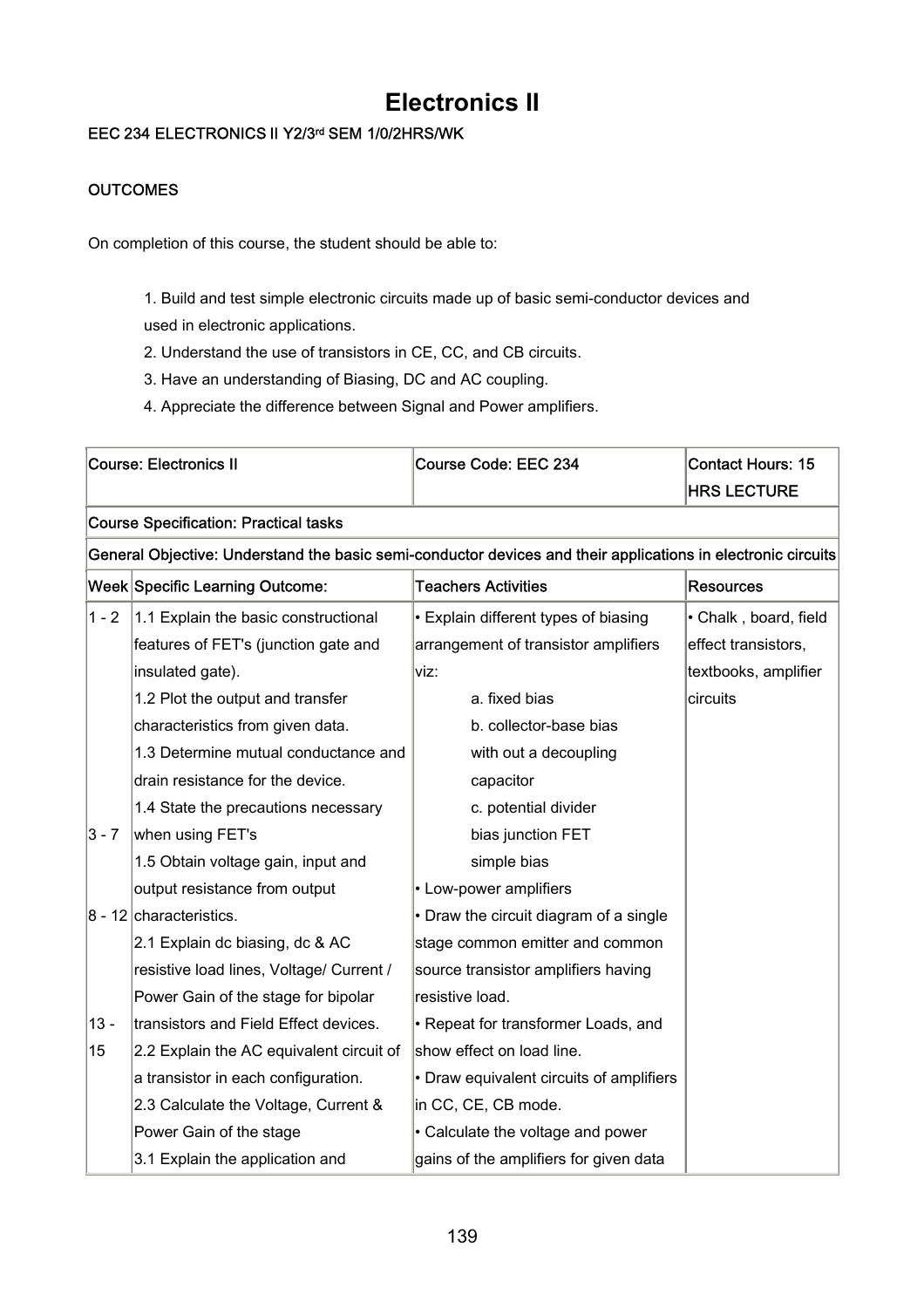#### Course Specification: Practical tasks

General Objective: Understand the basic semi-conductor devices and their applications in electronic circuits

|        | <b>Week Specific Learning Outcome:</b>                                                                 | <b>Teachers Activities</b>             | Resources |
|--------|--------------------------------------------------------------------------------------------------------|----------------------------------------|-----------|
|        | operation of a transformer coupling                                                                    | using equivalent circuit               |           |
|        | output stage operating in Class A, Class • Explain the principle of operation of                       |                                        |           |
|        | B push-pull configuration.                                                                             | the circuit.                           |           |
|        | 3.2 Explain why power is developed in                                                                  | • Use head-phone speakers and          |           |
| $13 -$ | the transistor and how to control it in                                                                | develop circuits that the students can |           |
| 15     | operation                                                                                              | build in the practical.                |           |
|        | 4.1 Develop complex (pre-amp/signal                                                                    |                                        |           |
|        | amp/power amp) amplifier circuits and                                                                  |                                        |           |
|        | determine the biasing, Gains and power                                                                 |                                        |           |
|        | delivered in Loud speakers.                                                                            |                                        |           |
|        | Assessment: The practical class will be awarded 40% of the total score. The continuous assessments,    |                                        |           |
|        | tests and quizzes will be 10% the total score, while the remaining 50% will be for the end of Semester |                                        |           |
|        | examination                                                                                            |                                        |           |

|                                 | <b>Course: Electronics II</b>                                |                               | <b>Course Code: EEC Contact Hours: 30HRS PRACTICALS</b> |  |  |
|---------------------------------|--------------------------------------------------------------|-------------------------------|---------------------------------------------------------|--|--|
|                                 |                                                              | 234                           |                                                         |  |  |
|                                 | <b>Course Specification: Practical tasks</b>                 |                               |                                                         |  |  |
|                                 | General Objective: Build and test simple electronic circuits |                               |                                                         |  |  |
| Week Specific Learning Outcome: |                                                              | Teachers Activities Resources |                                                         |  |  |
|                                 | 1.1 Determine by experiment the                              | $\cdot$ Check the             | • Field affect transistors, bipolar transistors,        |  |  |
|                                 | output and transfer characteristics                          | connection of the             | voltmeter, ammeter, resistors, transistors              |  |  |
|                                 | of $FET$                                                     | circuit made by               | cable, veroboard, oscilloscope, frequency               |  |  |
|                                 | 1.2 Determine by experiment the                              | students                      | counter/meter and stabilised power units                |  |  |
|                                 | d.c power dissipated by Class A, B,                          | $\cdot$ Ensure that the       |                                                         |  |  |
|                                 | AB and C amplifier                                           | students follow the           |                                                         |  |  |
| $1 - 15$                        | 1.3 Determine by experiment the                              | instruction strictly          |                                                         |  |  |
|                                 | power efficiency of Class A, B, AB,                          |                               |                                                         |  |  |
|                                 | and C amplifiers                                             |                               |                                                         |  |  |
|                                 | 1.4 Perform experiment in                                    |                               |                                                         |  |  |
|                                 | investigate the high frequency                               |                               |                                                         |  |  |
|                                 | response of an amplifier                                     |                               |                                                         |  |  |
|                                 | 1.5 Perform experiment to                                    |                               |                                                         |  |  |
|                                 | determine the low frequency                                  |                               |                                                         |  |  |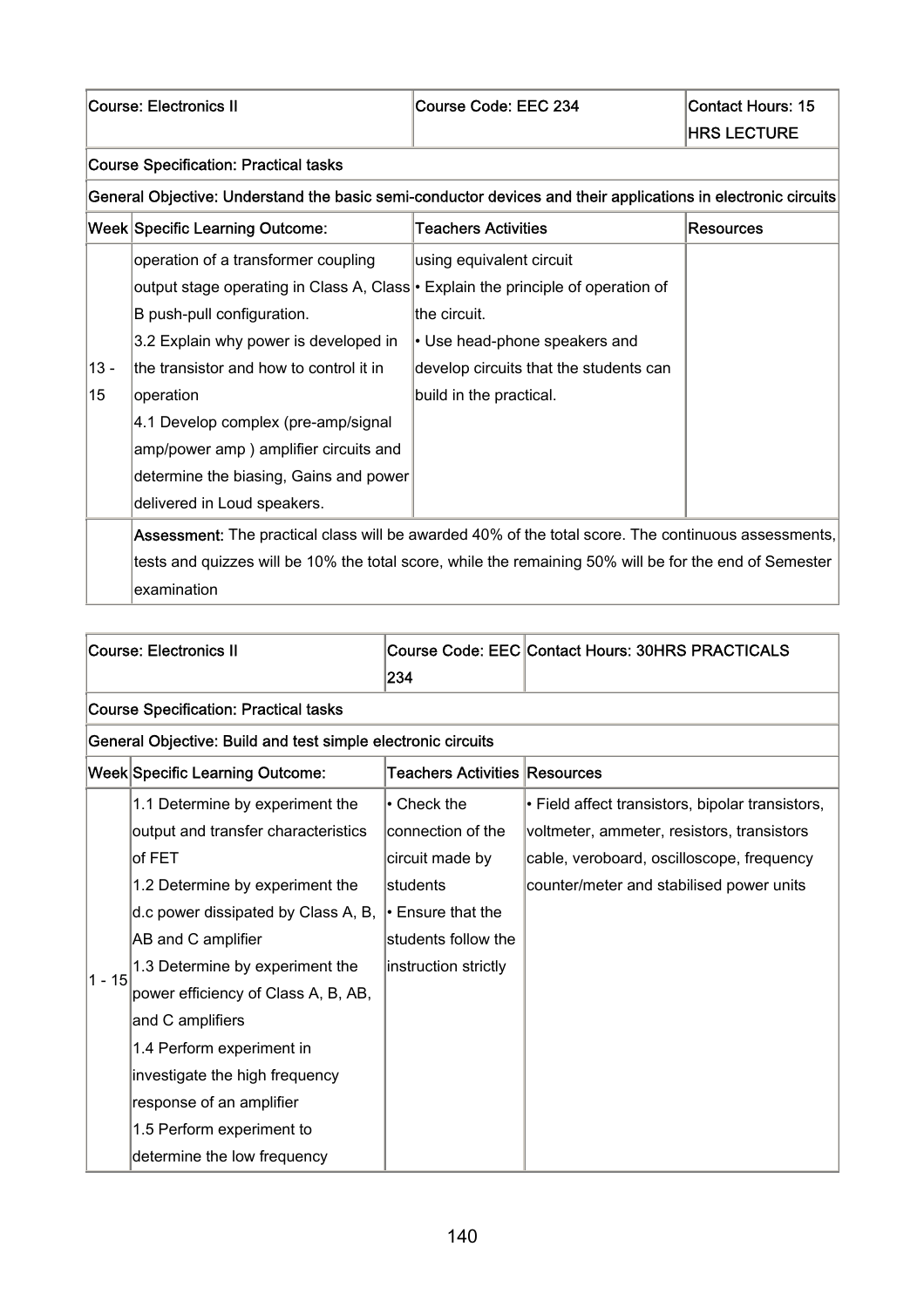| <b>Course: Electronics II</b> |                                                                                                        |                               | Course Code: EEC Contact Hours: 30HRS PRACTICALS |
|-------------------------------|--------------------------------------------------------------------------------------------------------|-------------------------------|--------------------------------------------------|
|                               |                                                                                                        | 234                           |                                                  |
|                               | <b>Course Specification: Practical tasks</b>                                                           |                               |                                                  |
|                               | General Objective: Build and test simple electronic circuits                                           |                               |                                                  |
|                               | Week Specific Learning Outcome:                                                                        | Teachers Activities Resources |                                                  |
|                               | response of an amplifier                                                                               |                               |                                                  |
|                               | 1.6 Perform experiment to                                                                              |                               |                                                  |
|                               | 1 - 15 investigate the power output, power                                                             |                               |                                                  |
|                               | gain, efficiency and non linearity                                                                     |                               |                                                  |
|                               | operation of power amplifier                                                                           |                               |                                                  |
|                               | Assessment: The practical class will be awarded 40% of the total score. The continuous assessments,    |                               |                                                  |
|                               | tests and quizzes will be 10% the total score, while the remaining 50% will be for the end of Semester |                               |                                                  |
|                               | lexamination                                                                                           |                               |                                                  |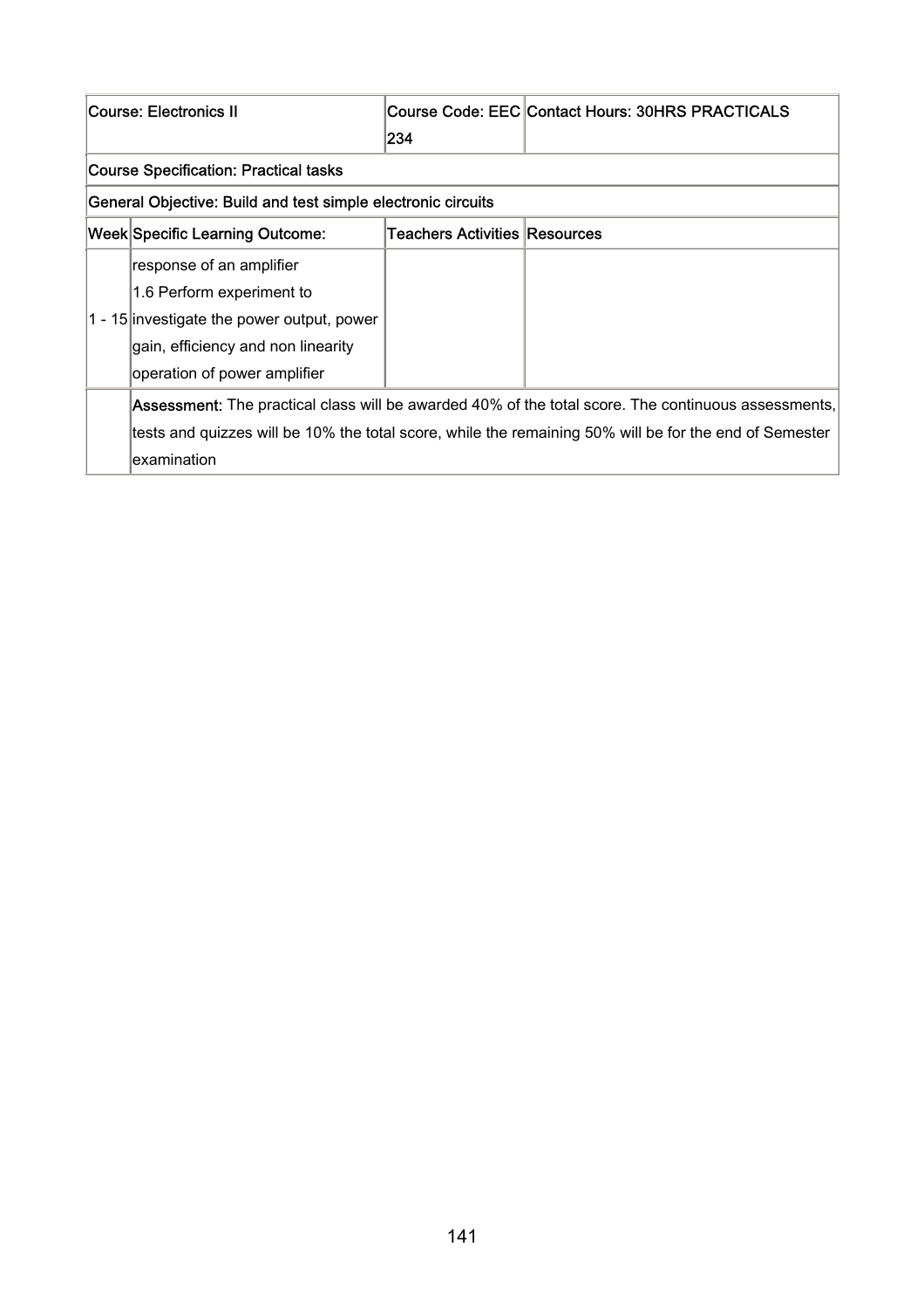## **Electronics III**

### EEC 244 ELECTRONICS III Y2/4<sup>th</sup> SEM 1/0/2 HRS/WK

### OUTCOME:

On completion of this module the student should have an understanding of feedback effects in electronic circuits and where they can be of benefit.

| <b>Course: Electronics III</b> |                                                   | Course Code: EEC 244                                                                             | Contact            |
|--------------------------------|---------------------------------------------------|--------------------------------------------------------------------------------------------------|--------------------|
|                                |                                                   |                                                                                                  | Hours: 15          |
|                                |                                                   |                                                                                                  | <b>HRS Lecture</b> |
|                                | <b>Course Specification: Theoretical contents</b> |                                                                                                  |                    |
|                                |                                                   | General Objective: Understand the feedback effects in electronic circuits and their applications |                    |
|                                | Week Specific Learning Outcome:                   | <b>Teacher's Notes</b>                                                                           | Resource           |
|                                | 1.1 Define Input and Output of a                  | • Draw the block diagram of a basic feedback                                                     |                    |
|                                | system, and understand it could mean              | • Instructor must use Industrial examples                                                        |                    |
|                                | many things in a given system. (e.g.              | wherever possible and bring visual                                                               |                    |
|                                | voltage, or current in an amplifier)              | components or demonstration to the lecture.                                                      |                    |
|                                | 1.2 Understand the general nature of              |                                                                                                  |                    |
|                                | positive and negative feedback in                 |                                                                                                  |                    |
| $1 - 3$                        | systems.                                          |                                                                                                  |                    |
|                                | 1.3 Show that the GAIN of a system is             |                                                                                                  |                    |
|                                | mainly determined by the feedback                 |                                                                                                  |                    |
|                                | function and independent of forward               |                                                                                                  |                    |
|                                | gain.                                             |                                                                                                  |                    |
|                                | 1.4 Explain the general expression for            |                                                                                                  |                    |
|                                | stage gain of a basic feedback in                 |                                                                                                  |                    |
|                                | amplifiers                                        |                                                                                                  |                    |
|                                | 1.5 Understand the effect of applying             | • Develop circuits based on an OPAMP and                                                         |                    |
|                                | negative feedback to an amplifier in              | RC components and show how the function is                                                       |                    |
|                                | relation to:                                      | obtained.                                                                                        |                    |
|                                | a. gain                                           | • Give demonstrations in the class using an                                                      |                    |
| $4 - 8$                        | b. gain stability                                 | Oscilloscope of the waveforms and frequency                                                      |                    |
|                                | c. bandwidth                                      | meter.                                                                                           |                    |
|                                | d. distortion                                     | • Show how the frequency can be changed.                                                         |                    |
|                                | e. noise                                          |                                                                                                  |                    |
|                                | f. input and output resistance in                 |                                                                                                  |                    |
|                                | a qualitative sense only.                         |                                                                                                  |                    |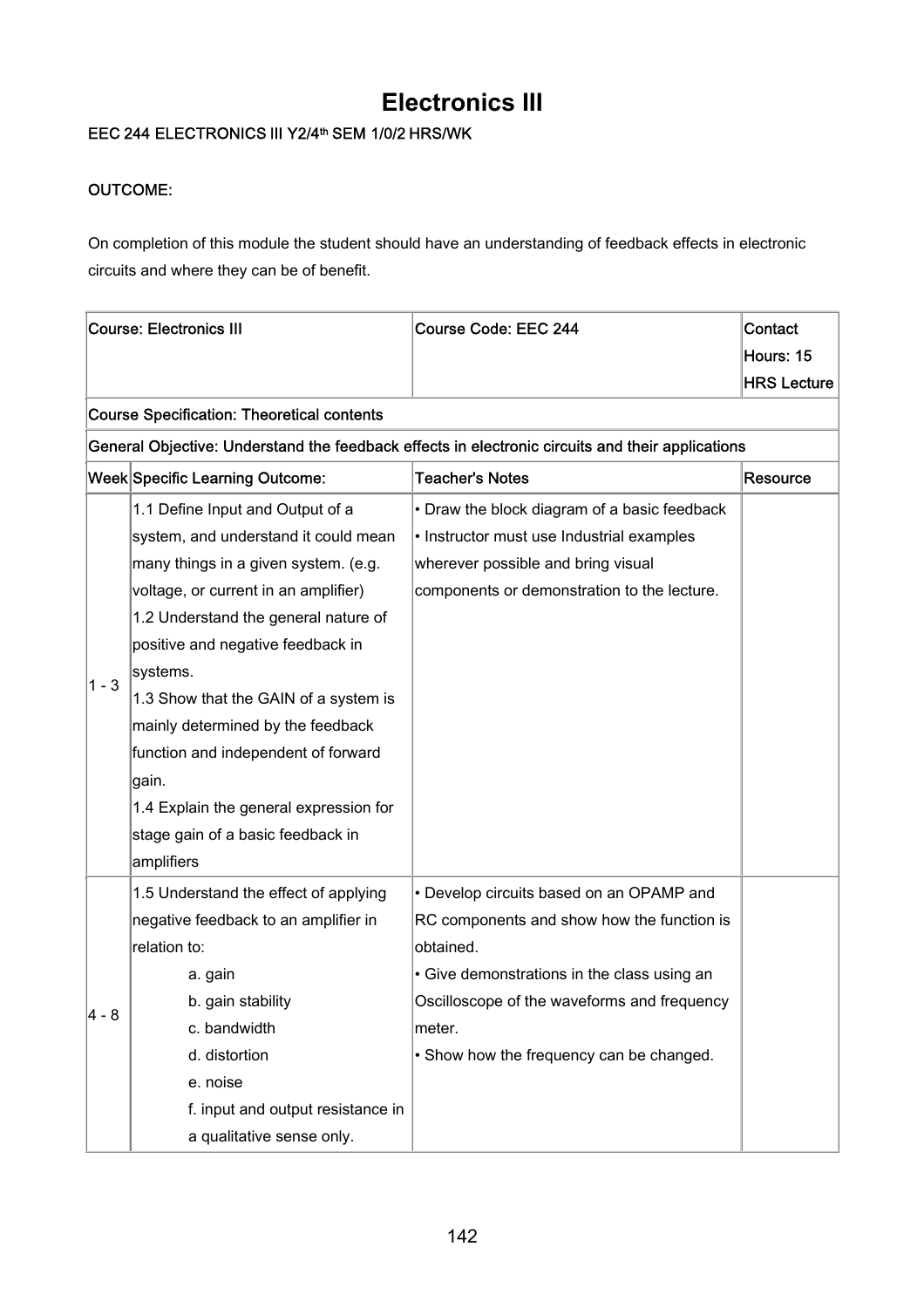| <b>Course: Electronics III</b>                            |                                                   | Course Code: EEC 244                                                                                   | Contact<br>Hours: 15 |
|-----------------------------------------------------------|---------------------------------------------------|--------------------------------------------------------------------------------------------------------|----------------------|
|                                                           |                                                   |                                                                                                        | <b>HRS Lecture</b>   |
|                                                           | <b>Course Specification: Theoretical contents</b> |                                                                                                        |                      |
|                                                           |                                                   | General Objective: Understand the feedback effects in electronic circuits and their applications       |                      |
| Week Specific Learning Outcome:<br><b>Teacher's Notes</b> |                                                   |                                                                                                        | Resource             |
|                                                           | 2.1 Understand the properties of a PID            |                                                                                                        |                      |
|                                                           | controller.                                       |                                                                                                        |                      |
|                                                           | 2.2 Appreciate where it can be used.              |                                                                                                        |                      |
|                                                           | 2.3 Understand the circuit of a simple            |                                                                                                        |                      |
| 4 - 8                                                     | PID controller as a (P)roportional,               |                                                                                                        |                      |
|                                                           | (I) ntegral, and (D) erivative function           |                                                                                                        |                      |
|                                                           | generator.                                        |                                                                                                        |                      |
|                                                           | 2.4 Appreciate it's widespread use in             |                                                                                                        |                      |
|                                                           | Industry.                                         |                                                                                                        |                      |
|                                                           | 3.1 Explain how oscillators can be                | • Show the beneficial non linearity of the zener                                                       |                      |
|                                                           | produced by an amplifier with positive            | effect on the transistor multivibrators leading to                                                     |                      |
|                                                           | feedback.                                         | voltage control frequency when the base is                                                             |                      |
|                                                           | 3.2 Explain the operation of:                     | driven more than 5 volts negative. This applies                                                        |                      |
|                                                           | - C oscillator                                    | to all transistors                                                                                     |                      |
|                                                           | L-C oscillator (Hartley &                         |                                                                                                        |                      |
|                                                           | <b>Colpitts Oscillators)</b>                      |                                                                                                        |                      |
|                                                           | 3.3 Describe methods of achieving                 |                                                                                                        |                      |
|                                                           | 9 - 15 frequency stability of oscillators e.g.    |                                                                                                        |                      |
|                                                           | piezo -electric crystal.                          |                                                                                                        |                      |
|                                                           | 4.1 Explain with the aid of suitable              |                                                                                                        |                      |
|                                                           | sketches the operation of the following           |                                                                                                        |                      |
|                                                           | multivibrators                                    |                                                                                                        |                      |
|                                                           | 4.2 Explain simple applications of                |                                                                                                        |                      |
|                                                           | multivibrators circuits.                          |                                                                                                        |                      |
|                                                           | 4.3 Solve simple problems on                      |                                                                                                        |                      |
|                                                           | multivibrators.                                   |                                                                                                        |                      |
|                                                           |                                                   | Assessment: The practical class will be awarded 40% of the total score. The continuous assessments,    |                      |
|                                                           |                                                   | tests and quizzes will be 10% the total score, while the remaining 50% will be for the end of Semester |                      |
|                                                           | examination                                       |                                                                                                        |                      |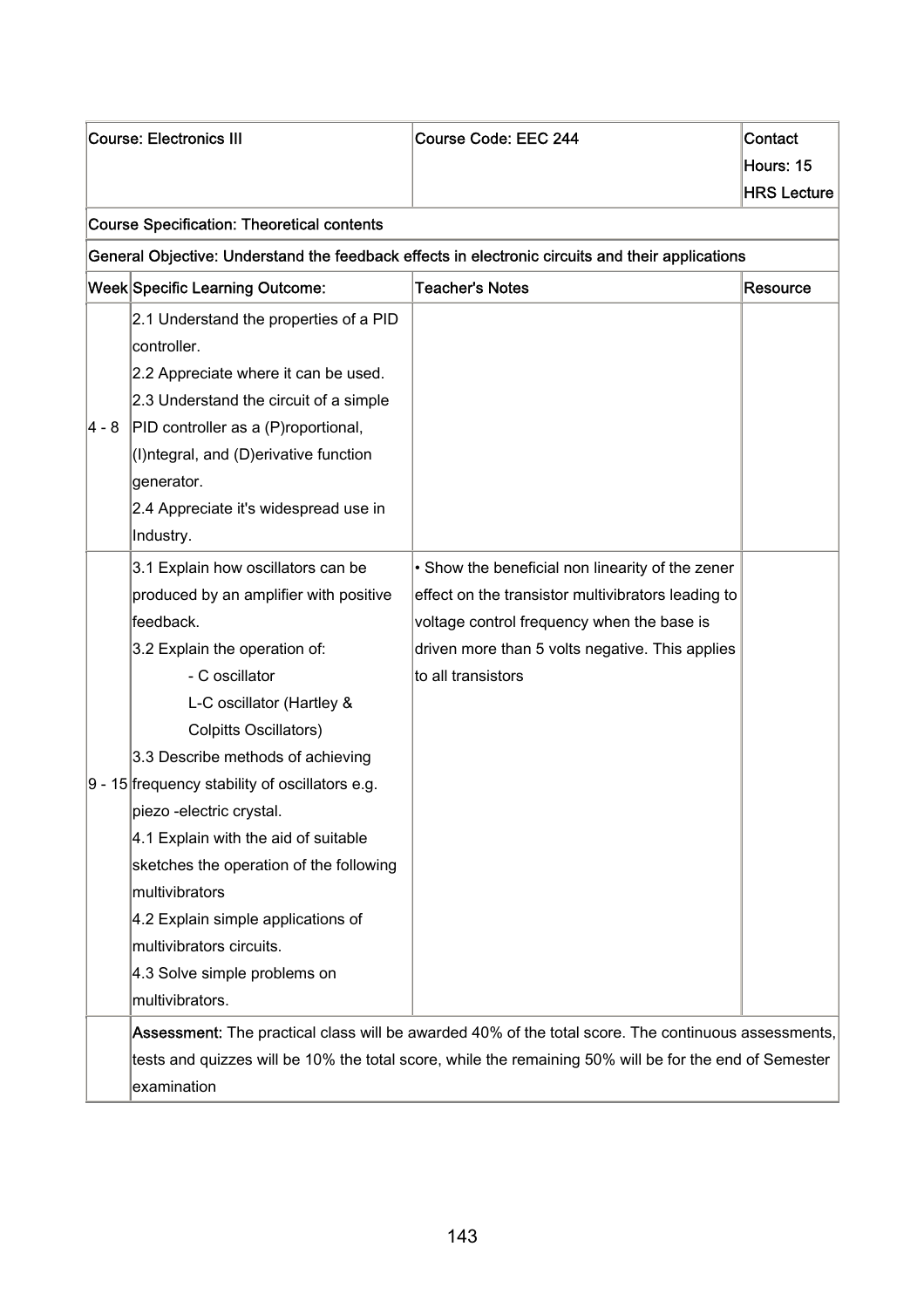### Course: Electronics III Course Code: EEC 244 Contact Hours:

30HRS Practicals

### Course Specification: Practical tasks

### General Objective: Investigate through laboratory experiments effects of Feedback in electronic circuits

| <b>Week Specific Learning Outcome:</b>                                                              | <b>Teachers Activities</b>            | <b>Resources</b> |
|-----------------------------------------------------------------------------------------------------|---------------------------------------|------------------|
| 1. Experiment to investigate the effect (i.e. on                                                    | • These assignments will require a    | · Oscilloscope,  |
| a distorted signal, input and output                                                                | good quality Oscilloscope with        | oscillators,     |
| impedances) of negative feedback on                                                                 | working trigger facilities.           | • op-amp, Multi- |
| amplifiers.                                                                                         | • The instructor should ensure that   | vibrator,        |
| 2. Experiment to investigate the conditions                                                         | the equipment is serviceable for      | • voltmeter,     |
| necessary for oscillation, and measure the                                                          | this purpose.                         | ammeter, cable   |
| frequency and amplitude of a sinusoidal signal                                                      | • The students must be made to        |                  |
| of an LC Colpitts oscillator.                                                                       | follow a set procedure to trigger the |                  |
| 3. Experiment to investigate the factors which                                                      | scope having selected the trigger     |                  |
| affect the operation of LC Hartley oscillator and source.                                           |                                       |                  |
| measure the frequency and amplitude of a                                                            | • These assignments are well          |                  |
| 1 - 15 generated signal.                                                                            | presented in the book called          |                  |
| 4. Experiment to investigate basic factors                                                          | . "A manual of Laboratory             |                  |
| which influence the operation of transistorised                                                     | Experiments in Electronics" by        |                  |
| astable multivibrator.                                                                              | C.O.OROGE, FNSE                       |                  |
| 5. Experiment to investigate the principle of                                                       | • Assignments may be varied           |                  |
| operation of a transistorised bistable                                                              | provided the outcomes are             |                  |
| multivibrator.                                                                                      | satisfied.                            |                  |
| 6. Experiment to investigate the operation of a                                                     |                                       |                  |
| transistorised monostable multivibrator.                                                            |                                       |                  |
| 7. Experiment to observe and measure both                                                           |                                       |                  |
| the input and output waveforms of a bridge                                                          |                                       |                  |
| rectifier and the effects of different filter circuits                                              |                                       |                  |
| Assessment: The practical class will be awarded 40% of the total score. The continuous assessments, |                                       |                  |

tests and quizzes will be 10% the total score, while the remaining 50% will be for the end of Semester examination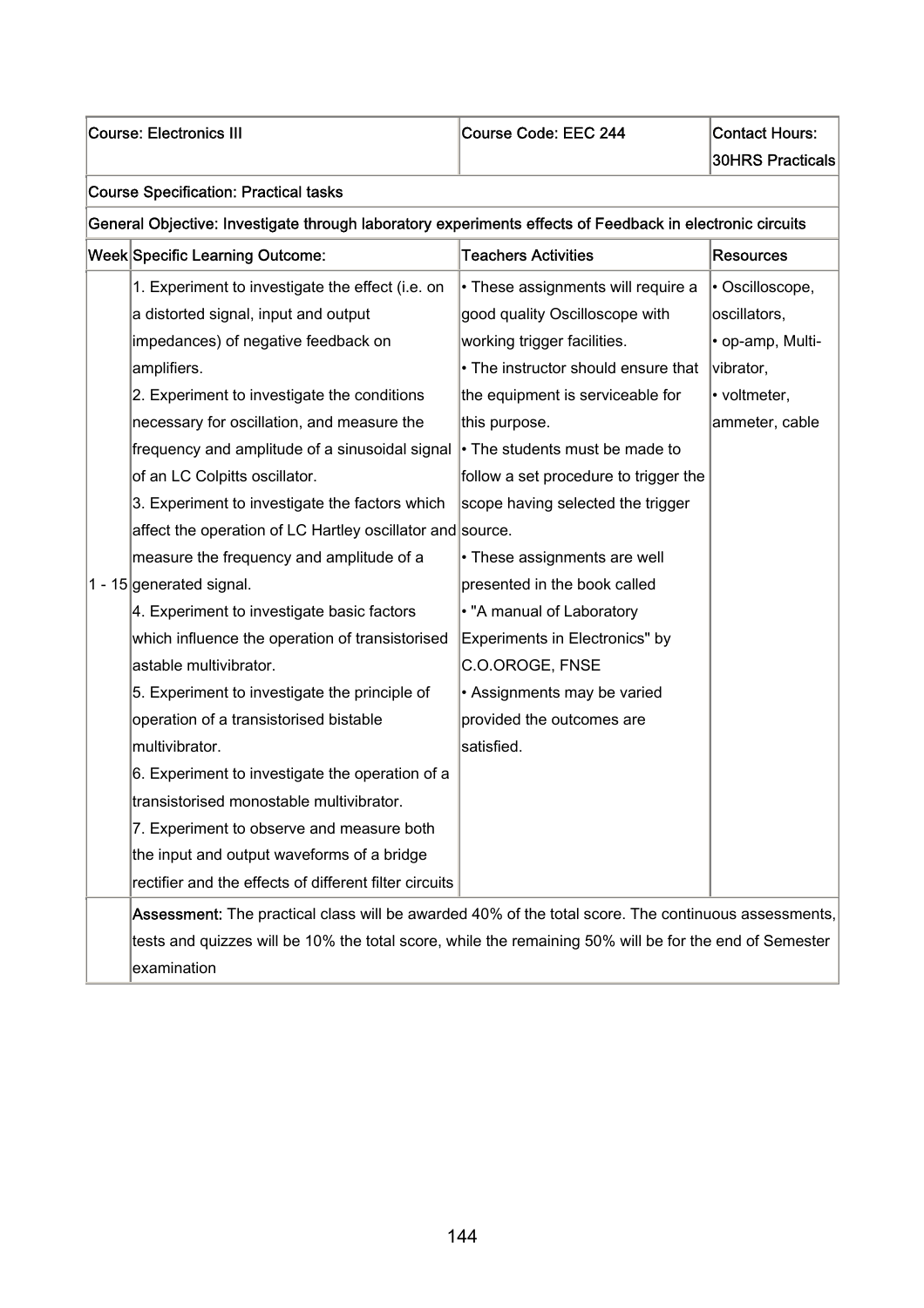## **Telecommunication Engineering I**

### EEC 128 TELECOMMUNICATION ENGINEERING I Y1.2ND SEMESTER 1/0/2 HRS/WK

#### OUTCOMES:

On completion of the module, the students should be able to:

- 1. Understand the basic principles of telecommunication system
- 2. Understand the principles of operation and application various transducers
- 3. Understand the basic principles of modulation and demodulation
- 4. Understand the principle of the radio receivers.

|                                                                            | PROGRAMME: ND IN ELECTRICAL/ELECTRONIC ENGINEERING TECHNOLOGY                                         |                                 |                                |  |  |
|----------------------------------------------------------------------------|-------------------------------------------------------------------------------------------------------|---------------------------------|--------------------------------|--|--|
|                                                                            | <b>Course: TELECOMMUNICATION</b>                                                                      | Course Code: EEC 128            | <b>Contact Hours: 15 Hrs</b>   |  |  |
|                                                                            | <b>ENGINEERING I</b>                                                                                  |                                 | <b>Lecture 30Hrs Practical</b> |  |  |
| Course Specification: Theoretical Content and Practical (Industrial visit) |                                                                                                       |                                 |                                |  |  |
|                                                                            | General Objective: 1.0 Understand the basic principles of telecommunication system                    |                                 |                                |  |  |
|                                                                            | Week Specific Learning Outcome:                                                                       | <b>Teachers Activities</b>      | <b>Resources</b>               |  |  |
|                                                                            | 1.1 Draw the block diagram of a simple                                                                | • Draw a typical Tele-          | • Students to visit NITEL      |  |  |
|                                                                            | communication system showing:-                                                                        | communication system and        | transmitter station &          |  |  |
|                                                                            | a. Input transducer;                                                                                  | explain how it works.           | Exchange, textbooks,           |  |  |
|                                                                            | b. Transmitter;                                                                                       | • Explain how a signal is       | chalk, board.                  |  |  |
| $1 - 2$                                                                    | c. Transmission channel;                                                                              | generated from the transducer.  |                                |  |  |
|                                                                            | d. Receivers;                                                                                         | • List various types of         |                                |  |  |
|                                                                            | e. Output transducer.                                                                                 | transducer that can be used for |                                |  |  |
|                                                                            | 1.2 Explain the function of the blocks listed telecommunications.                                     |                                 |                                |  |  |
|                                                                            | in 1.1 above.                                                                                         | • Explain the need for          |                                |  |  |
|                                                                            |                                                                                                       | modulation.                     |                                |  |  |
|                                                                            | General Objective: 2.0 Understand the principles of operation and application of various transducers. |                                 |                                |  |  |
|                                                                            | Week Specific Learning Outcome:                                                                       | <b>Teachers Activities</b>      | <b>Resources</b>               |  |  |
|                                                                            | 2.1 Describe sound transducers;                                                                       | • Explain the uses and          | • Students to visit            |  |  |
|                                                                            | a. Microphones                                                                                        | operations of transducers       | broadcasting stations,         |  |  |
|                                                                            | b. loud speakers                                                                                      |                                 | textbooks                      |  |  |
|                                                                            | 2.2 Explain, with the aid of diagrams, the                                                            |                                 |                                |  |  |
| $3 - 5$                                                                    | principles of operation and uses of:                                                                  |                                 |                                |  |  |
|                                                                            | a. Carbon microphone;                                                                                 |                                 |                                |  |  |
|                                                                            | b. Crystal microphone;                                                                                |                                 |                                |  |  |
|                                                                            | c. Moving coil                                                                                        |                                 |                                |  |  |
|                                                                            | loudspeaker;                                                                                          |                                 |                                |  |  |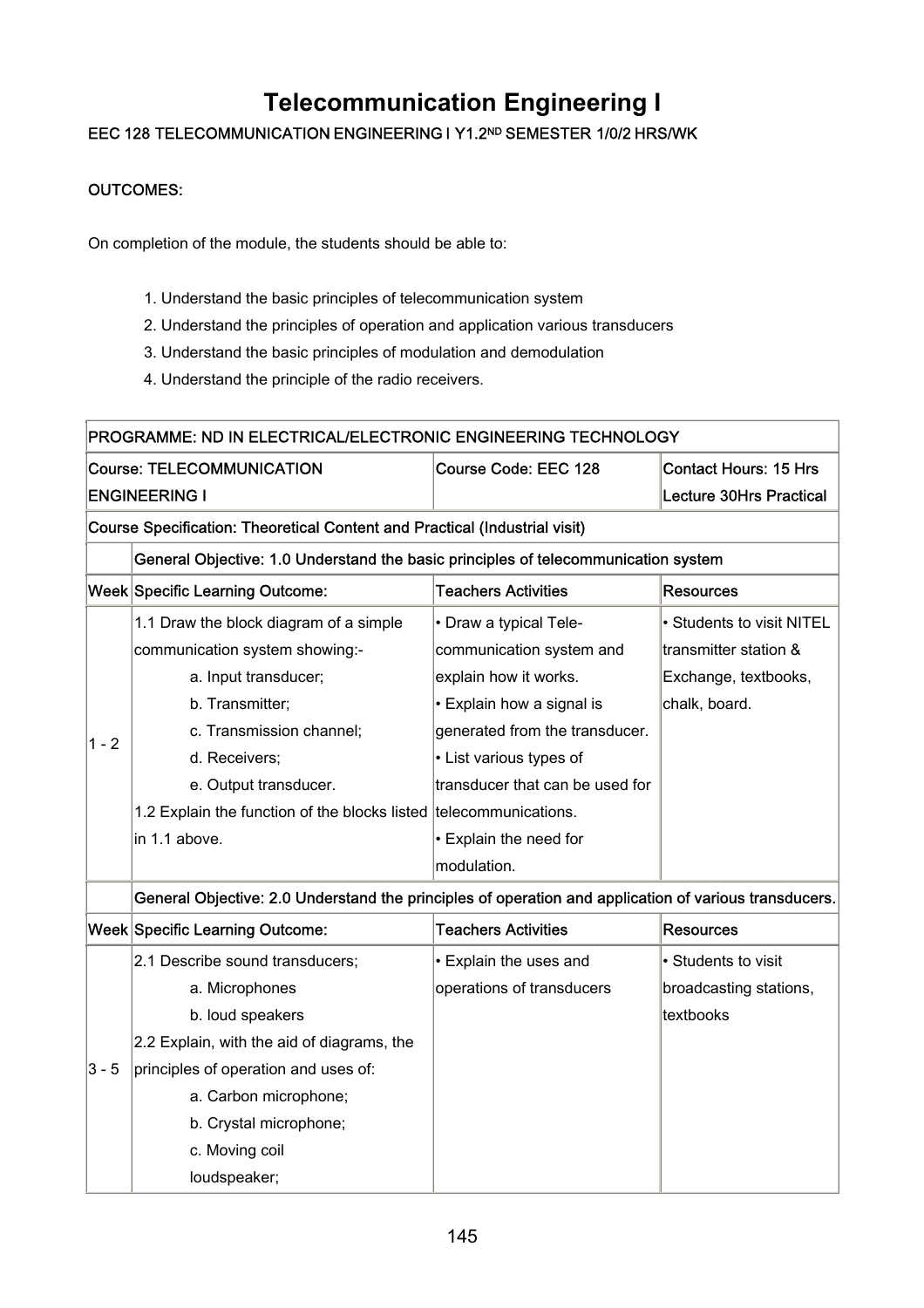|                                  | PROGRAMME: ND IN ELECTRICAL/ELECTRONIC ENGINEERING TECHNOLOGY                                         |                                |                                |  |  |
|----------------------------------|-------------------------------------------------------------------------------------------------------|--------------------------------|--------------------------------|--|--|
| <b>Course: TELECOMMUNICATION</b> |                                                                                                       | Course Code: EEC 128           | <b>Contact Hours: 15 Hrs</b>   |  |  |
|                                  | <b>ENGINEERING I</b>                                                                                  |                                | <b>Lecture 30Hrs Practical</b> |  |  |
|                                  | <b>Course Specification: Theoretical Content and Practical (Industrial visit)</b>                     |                                |                                |  |  |
|                                  | General Objective: 2.0 Understand the principles of operation and application of various transducers. |                                |                                |  |  |
|                                  | Week Specific Learning Outcome:                                                                       | <b>Teachers Activities</b>     | <b>Resources</b>               |  |  |
|                                  | d. Moving iron telephone                                                                              |                                |                                |  |  |
| $3 - 5$                          | receiver                                                                                              |                                |                                |  |  |
|                                  | e. Capacitor microphone                                                                               |                                |                                |  |  |
|                                  | General Objective: 3.0 Understand the basic principles of modulation and demodulation                 |                                |                                |  |  |
|                                  | <b>Week Specific Learning Outcome:</b>                                                                | <b>Teachers Activities</b>     | <b>Resources</b>               |  |  |
|                                  | 3.1 Explain the significance of modulation                                                            | • Discuss the applications of  |                                |  |  |
|                                  | and demodulation in communication                                                                     | modulation and demodulation to |                                |  |  |
|                                  | systems.                                                                                              | communication systems          |                                |  |  |
|                                  | 3.2 Explain the following modulation                                                                  |                                |                                |  |  |
|                                  | processes:-                                                                                           |                                |                                |  |  |
|                                  | a. Amplitude modulation;                                                                              |                                |                                |  |  |
|                                  | b. Frequency modulation.                                                                              |                                |                                |  |  |
| 6 - 7                            | 3.3 Explain the following regarding                                                                   |                                |                                |  |  |
|                                  | amplitude modulation:                                                                                 |                                |                                |  |  |
|                                  | a. side frequencies;                                                                                  |                                |                                |  |  |
|                                  | b. side band;                                                                                         |                                |                                |  |  |
|                                  | c. modulation index;                                                                                  |                                |                                |  |  |
|                                  | d. modulation envelope;                                                                               |                                |                                |  |  |
|                                  | e. bandwidth.                                                                                         |                                |                                |  |  |
|                                  | 3.4 Solve problems involving the following:                                                           |                                | - do -                         |  |  |
|                                  | a. Modulation index;                                                                                  |                                |                                |  |  |
|                                  | b. Bandwidth.                                                                                         |                                |                                |  |  |
|                                  | 3.5 Explain the following terms regarding                                                             |                                |                                |  |  |
|                                  | frequency modulation:-                                                                                |                                |                                |  |  |
|                                  | a. modulation index;                                                                                  |                                |                                |  |  |
| $8 - 9$                          | b. deviation ratio;                                                                                   |                                |                                |  |  |
|                                  | c. frequency deviation;                                                                               |                                |                                |  |  |
|                                  | d. system deviation;                                                                                  |                                |                                |  |  |
|                                  | e. frequency swing.                                                                                   |                                |                                |  |  |
|                                  | 3.6 Explain why F.M. has a wider                                                                      |                                |                                |  |  |
|                                  | bandwidth than A.M.                                                                                   |                                |                                |  |  |
|                                  | 3.7 Compare the parameters of F.M. with                                                               |                                |                                |  |  |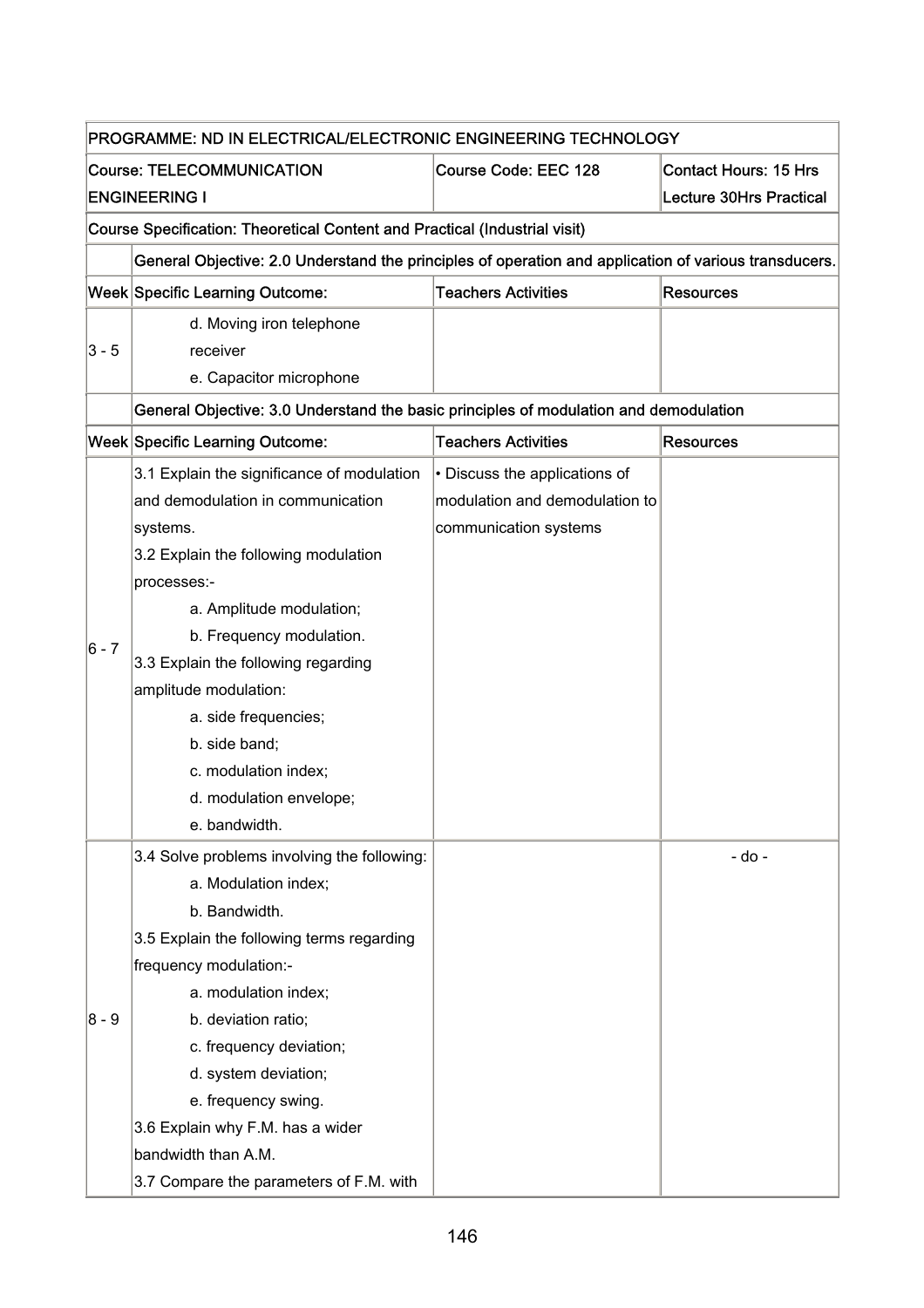|                      | <b>Course: TELECOMMUNICATION</b>                                                                       | Course Code: EEC 128          | <b>Contact Hours: 15 Hrs</b>   |  |
|----------------------|--------------------------------------------------------------------------------------------------------|-------------------------------|--------------------------------|--|
| <b>ENGINEERING I</b> |                                                                                                        |                               | <b>Lecture 30Hrs Practical</b> |  |
|                      | Course Specification: Theoretical Content and Practical (Industrial visit)                             |                               |                                |  |
|                      | General Objective: 3.0 Understand the basic principles of modulation and demodulation                  |                               |                                |  |
|                      | Week Specific Learning Outcome:                                                                        | <b>Teachers Activities</b>    | <b>Resources</b>               |  |
|                      | A.M.                                                                                                   |                               |                                |  |
| $8 - 9$              | 3.8 Solve problems involving 3.6 and 3.7                                                               |                               |                                |  |
|                      | above.                                                                                                 |                               |                                |  |
|                      | General Objective: 4.0 Understand the principles of amplitude modulation and frequency modulation.     |                               |                                |  |
|                      | Week Specific Learning Outcome:                                                                        | <b>Teachers Activities</b>    | <b>Resources</b>               |  |
|                      | 4.1 Explain the working principles of                                                                  | · Solve problems.             |                                |  |
| $10 - 11$            | amplitude demodulators                                                                                 |                               |                                |  |
|                      | 4.2 Explain the working principles of                                                                  |                               |                                |  |
|                      | frequency demodulators.                                                                                |                               |                                |  |
|                      | General Objective: 5.0 Understand the principles of operation of the radio receiver                    |                               |                                |  |
|                      | Week Specific Learning Outcome:                                                                        | <b>Teachers Activities</b>    | <b>Resources</b>               |  |
|                      | 5.1 Draw the block diagram of the                                                                      | • Draw Block diagram of radio | • Dismantle a TV set and       |  |
|                      | following radio receivers.                                                                             | receiver                      | show the components to         |  |
|                      | a. straight;                                                                                           |                               | students.                      |  |
|                      | b. superheterodyne.                                                                                    |                               |                                |  |
|                      | 5.2 Explain the function of each block                                                                 |                               |                                |  |
|                      | diagram in 5.1                                                                                         |                               |                                |  |
|                      | 5.3 Explain the choice of intermediate                                                                 |                               |                                |  |
|                      | frequency in the superheterodyne receiver.                                                             |                               |                                |  |
| $12 -$               | 5.4 Explain the following phenomena in                                                                 |                               |                                |  |
| 15                   | superheterodyne receiver:- a. adjacent                                                                 |                               |                                |  |
|                      | channel interference b. image interference.                                                            |                               |                                |  |
|                      | 5.5 Explain the use of double<br>superheterodyne to suppress image and                                 |                               |                                |  |
|                      | adjacent channel interferences.                                                                        |                               |                                |  |
|                      | 5.6 Explain the function of the automatic                                                              |                               |                                |  |
|                      | gain control (A.G.C.)                                                                                  |                               |                                |  |
|                      | 5.7 Explain with the aid of a block diagram,                                                           |                               |                                |  |
|                      | the working principle of an F.M. radio                                                                 |                               |                                |  |
|                      | receiver.                                                                                              |                               |                                |  |
|                      | Assessment: The practical class will be awarded 40% of the total score. The continuous assessments,    |                               |                                |  |
|                      | tests and quizzes will be 10% the total score, while the remaining 50% will be for the end of Semester |                               |                                |  |
|                      | examination                                                                                            |                               |                                |  |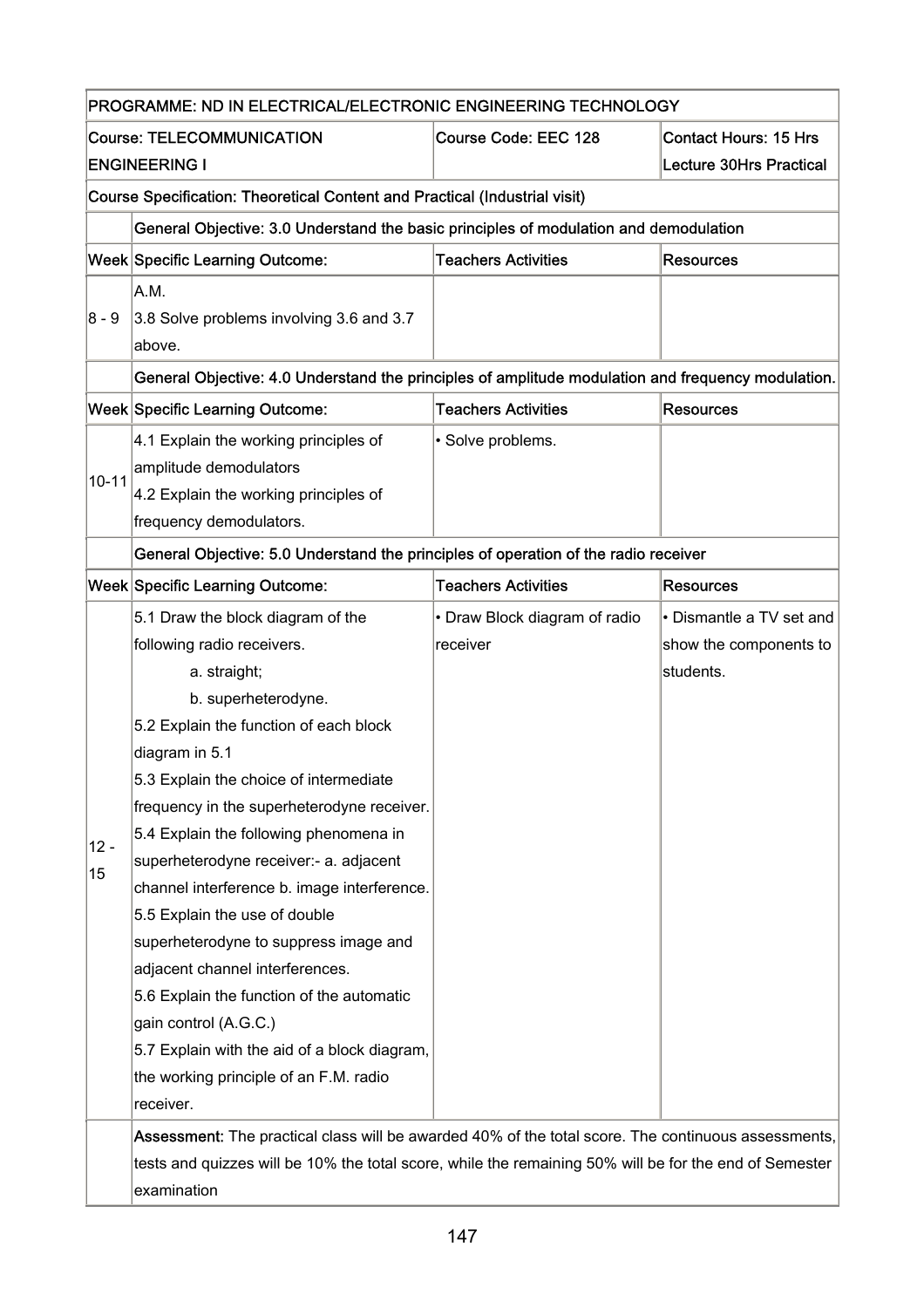## **Telecommunication Engineering II**

### EEC 238 TELECOMMUNICATION ENGINEERING II Y2/3rd SEMESTER 1/0/2 HRS/WK

#### OUTCOME:

On completion of the module, the students should be able to:

- 1. Know the principles of black and white television transmission
- 2. Know various frequency bands within the radio spectrum
- 3. Understand the principles of electromagnetic wave radiation
- 4. Understand the principles of radio wave propagation

|                     | Course: TELECOMMUNICATION ENGINEERING Course Code: EEC 238                            |                                 | <b>Contact Hours:</b> |  |  |
|---------------------|---------------------------------------------------------------------------------------|---------------------------------|-----------------------|--|--|
| Ш                   |                                                                                       |                                 | 1/0/2hrs/wks          |  |  |
|                     | <b>Course Specification Theoretical Content</b>                                       |                                 |                       |  |  |
|                     | General Objective 1.0: Know the principles of black and white television transmission |                                 |                       |  |  |
|                     | Week Specific Learning Outcome:                                                       | <b>Teachers Activities</b>      | <b>Resources</b>      |  |  |
|                     | Radio and Black/White T.V. Transmission                                               | • Explain principle and circuit | · Textbooks, board,   |  |  |
|                     | 1.1 Draw block diagrams of the following                                              | Diagrams of typical             | chalk, TV sets,       |  |  |
|                     | radio transmitters using:                                                             | Telephone circuit.              | frequency generator.  |  |  |
|                     | a. amplitude modulation;                                                              |                                 |                       |  |  |
|                     | b. frequency modulation.                                                              |                                 |                       |  |  |
| $1 - 3$             | 1.2 Explain the function of each block in 4.1.                                        |                                 |                       |  |  |
|                     | 1.3 Draw the block diagram of a television                                            |                                 |                       |  |  |
|                     | transmitter (black & white).                                                          |                                 |                       |  |  |
|                     | 1.4 Explain the function of each block in 4.3.                                        |                                 |                       |  |  |
|                     | 1.5 Explain how vision and sound signals                                              |                                 |                       |  |  |
|                     | are generated separately and transmitted                                              |                                 |                       |  |  |
|                     | together.                                                                             |                                 |                       |  |  |
|                     | General Objective 2.0: Know various frequency bands within the radio spectrum.        |                                 |                       |  |  |
|                     | Week Specific Learning Outcome:                                                       | <b>Teachers Activities</b>      | <b>Resources</b>      |  |  |
|                     | <b>Classification of Radio Frequencies</b>                                            | • Show the diagrams of          | -do-                  |  |  |
|                     | 2.1 List the frequency ranges allocated to                                            | different types of antenna and  |                       |  |  |
|                     | each of the following bands and their uses;                                           | show how Signals are            |                       |  |  |
| $\vert 4 - 7 \vert$ | a. (e.l.f.) extremely low                                                             | propagated.                     |                       |  |  |
|                     | frequency;                                                                            |                                 |                       |  |  |
|                     | b. (v.l.f.) very low frequency                                                        |                                 |                       |  |  |
|                     | c. (I.f.) low frequency;                                                              |                                 |                       |  |  |
|                     | d. (m.f.) medium frequency;                                                           |                                 |                       |  |  |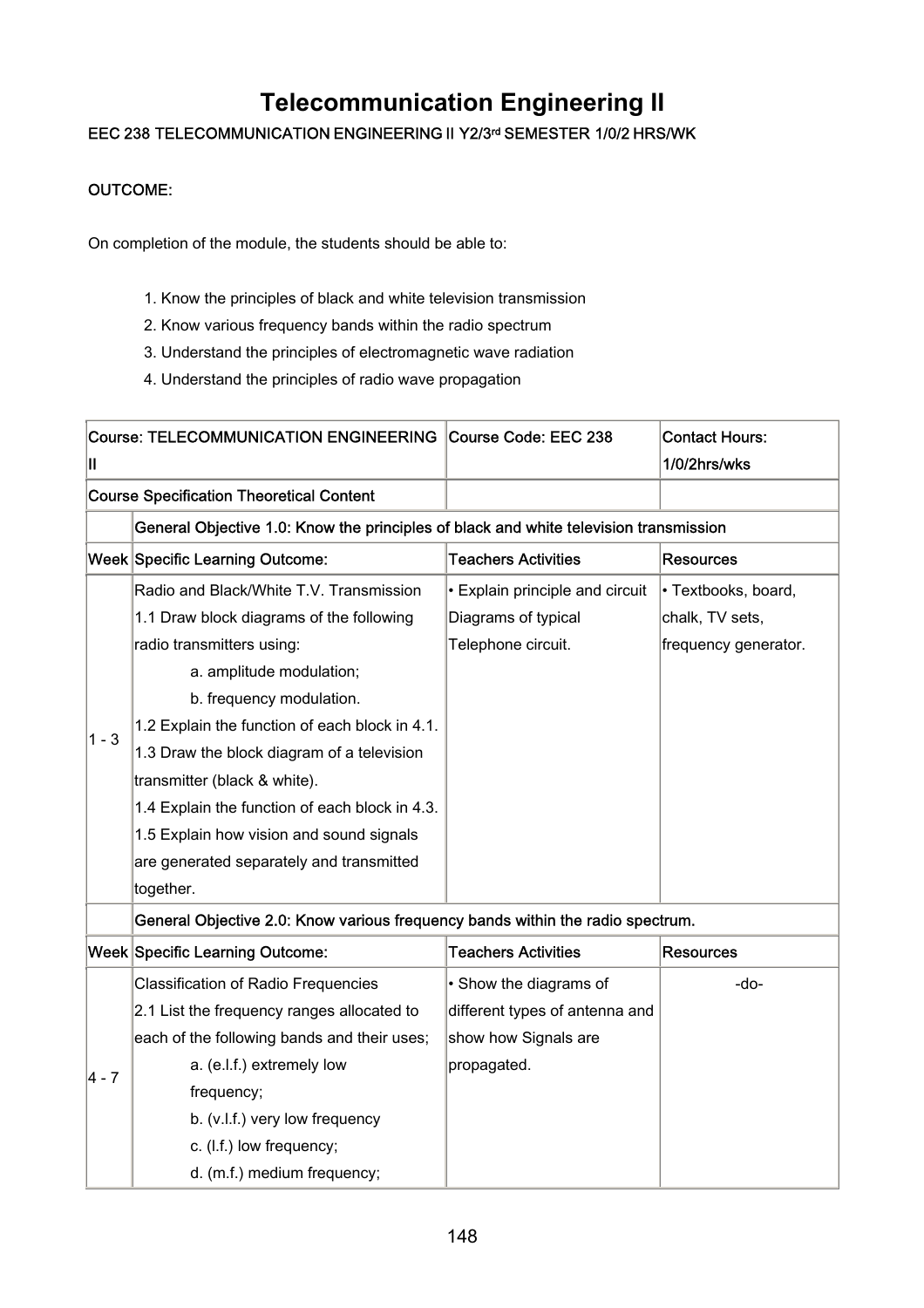|          | Course: TELECOMMUNICATION ENGINEERING Course Code: EEC 238                          |                                 | <b>Contact Hours:</b> |
|----------|-------------------------------------------------------------------------------------|---------------------------------|-----------------------|
| Ш        |                                                                                     |                                 | 1/0/2hrs/wks          |
|          | <b>Course Specification Theoretical Content</b>                                     |                                 |                       |
|          | General Objective 2.0: Know various frequency bands within the radio spectrum.      |                                 |                       |
|          | <b>Week Specific Learning Outcome:</b>                                              | <b>Teachers Activities</b>      | <b>Resources</b>      |
|          | e. (h.f.) high frequency;                                                           |                                 |                       |
|          | $f. (v.h.f.)$ very high                                                             |                                 |                       |
|          | frequency;                                                                          |                                 |                       |
|          | g. (u.h.f.) ultra high                                                              |                                 |                       |
| 4 - 7    | frequency;                                                                          |                                 |                       |
|          | h. (s.h.f.) super high                                                              |                                 |                       |
|          | frequency;                                                                          |                                 |                       |
|          | i. (e.h.f.) extremely high frequency.                                               |                                 |                       |
|          | General Objective 3.0: Understand the principles of electro-magnetic wave radiation |                                 |                       |
|          | <b>Week Specific Learning Outcome:</b>                                              | <b>Teachers Activities</b>      | <b>Resources</b>      |
|          | 3.1 Explain the function of an aerial as a                                          | • Ask students to identify      | · Aerials, textbooks, |
|          | radiator                                                                            | various, types and              | board, chalk, wave    |
|          | 3.2 Know the current and voltage distribution applications of aerial.               |                                 | guides and coaxial    |
|          | of a dipole                                                                         | • State the factors guiding the | cables                |
|          | 3.3 Explain aerial impedance and radiation                                          | choice of aerials               |                       |
|          | resistance.                                                                         |                                 |                       |
|          | 3.4 Define an isotropic radiator                                                    |                                 |                       |
|          | 3.5 Define the gain of an aerial                                                    |                                 |                       |
|          | 3.6 Define the beamwidth of an aerial                                               |                                 |                       |
|          | 3.7 Sketch the polar diagram or the radiation                                       |                                 |                       |
| $8 - 11$ | pattern of an aerial.                                                               |                                 |                       |
|          | 3.8 Sketch the horizontal and vertical plane                                        |                                 |                       |
|          | patterns of a horizontal and vertical dipole.                                       |                                 |                       |
|          | 3.9 Identify various types of aerials: e.g.                                         |                                 |                       |
|          | Yagi, Rhombic, etc.                                                                 |                                 |                       |
|          | 3.10 Sketch Yagi and rhombic aerials                                                |                                 |                       |
|          | 3.11 Explain the effect of frequency on aerial                                      |                                 |                       |
|          | dimensions and performance.                                                         |                                 |                       |
|          | 3.12 Explain the factors guiding the choice of                                      |                                 |                       |
|          | aerials.                                                                            |                                 |                       |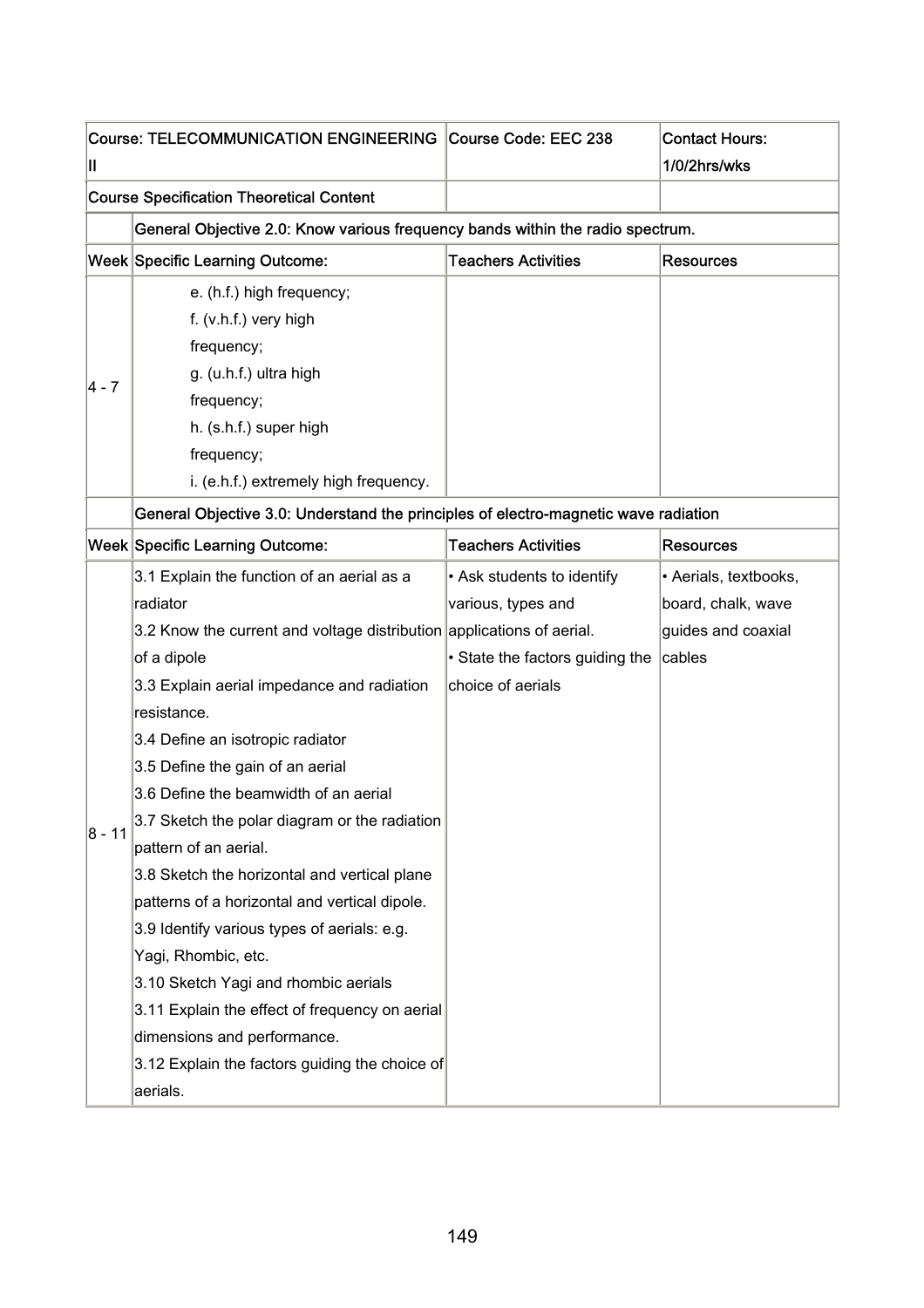| Ш      | Course: TELECOMMUNICATION ENGINEERING Course Code: EEC 238                                             |                              | <b>Contact Hours:</b><br>1/0/2hrs/wks |
|--------|--------------------------------------------------------------------------------------------------------|------------------------------|---------------------------------------|
|        | <b>Course Specification Theoretical Content</b>                                                        |                              |                                       |
|        | General Objective 4.0: Understand the principles of radio wave propagation                             |                              |                                       |
|        | <b>Week Specific Learning Outcome:</b>                                                                 | <b>Teachers Activities</b>   | <b>Resources</b>                      |
|        | 4.1 Explain the following terms in relation to                                                         | • Explain different types of | - do -                                |
|        | wave propagation;                                                                                      | wave propagation and their   |                                       |
|        | a. Ground waves;                                                                                       | purpose                      |                                       |
|        | b. Sky waves;                                                                                          |                              |                                       |
|        | c. Space waves.                                                                                        |                              |                                       |
|        | 4.2 Explain the existence and usefulness of                                                            |                              |                                       |
|        | the troposphere.                                                                                       |                              |                                       |
| $12 -$ | 4.3 Explain the effects of the troposphere on                                                          |                              |                                       |
| 15     | propagation below 30MHZ. Explain the                                                                   |                              |                                       |
|        | various layers of the ionosphere such as:                                                              |                              |                                       |
|        | a. The D-layer;                                                                                        |                              |                                       |
|        | b. The E-layer;                                                                                        |                              |                                       |
|        | c. The F-layer.                                                                                        |                              |                                       |
|        | 4.4 Explain critical and maximum usable                                                                |                              |                                       |
|        | frequency.                                                                                             |                              |                                       |
|        | 4.5 Explain optimum working frequency.                                                                 |                              |                                       |
|        | Solve problems involving wave propagation.                                                             |                              |                                       |
|        | Assessment: The practical class will be awarded 40% of the total score. The continuous assessments,    |                              |                                       |
|        | tests and quizzes will be 10% the total score, while the remaining 50% will be for the end of Semester |                              |                                       |
|        | lexamination                                                                                           |                              |                                       |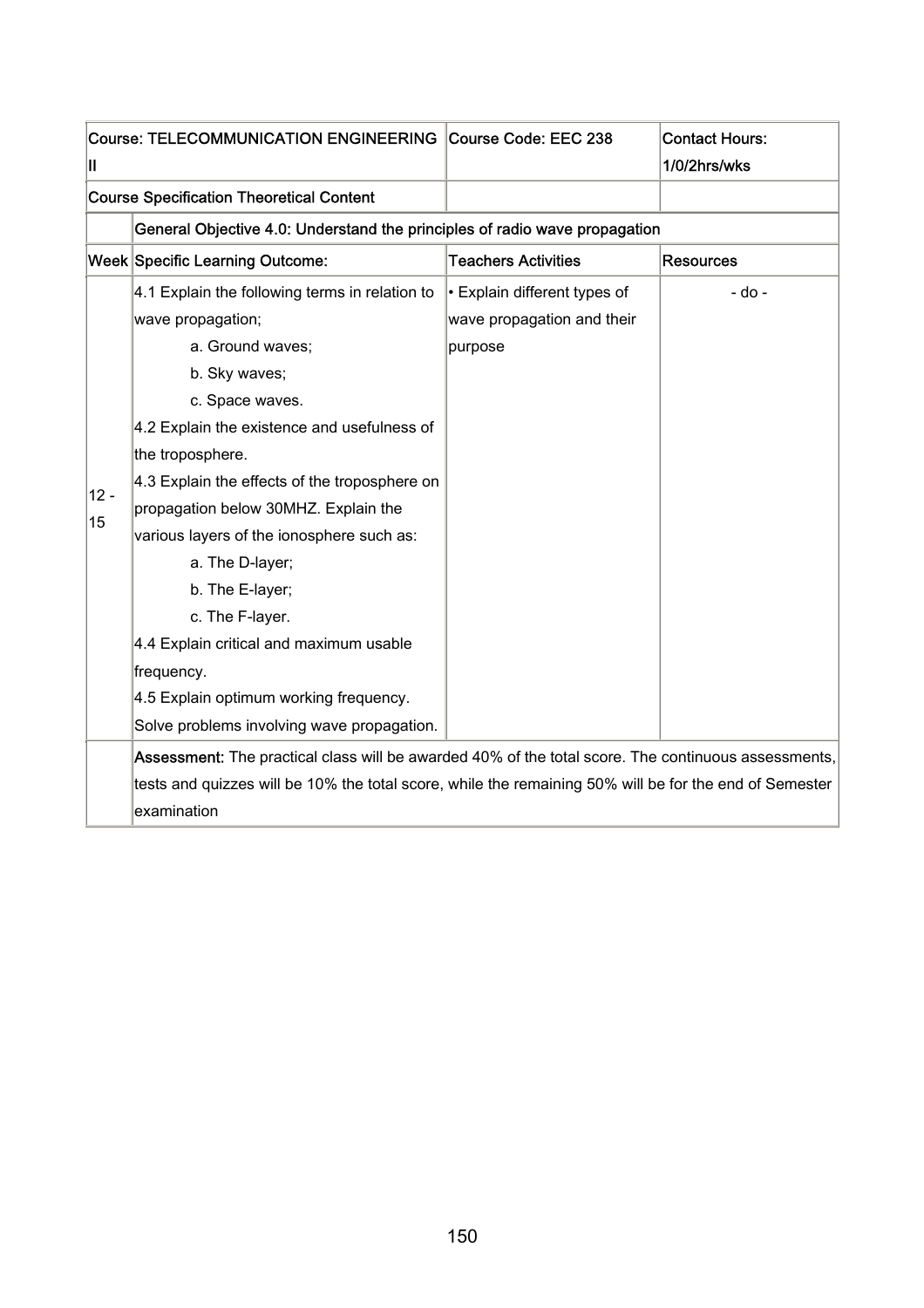|                                              | Course: Telecommunications Engineering II Course Code: EEC | 280                        | <b>Contact Hours: 30hrs Practicals</b>                                                                 |
|----------------------------------------------|------------------------------------------------------------|----------------------------|--------------------------------------------------------------------------------------------------------|
| <b>Course Specification: Practical tasks</b> |                                                            |                            |                                                                                                        |
|                                              |                                                            |                            | General Objective: Investigate and analyse the characteristics of simple telecommunication circuits    |
|                                              | <b>Week Specific Learning Outcome:</b>                     | <b>Teachers Activities</b> | <b>Resources</b>                                                                                       |
|                                              | 1.1 Perform experiment on amplitude                        | • Teachers should          | • AM and FM emonstration units,                                                                        |
|                                              | modulation with signals in audio                           | involve the students       | oscilloscope, frequency generator, RF                                                                  |
|                                              | frequency band                                             | in the experiments         | and AF demonstration units,                                                                            |
|                                              | 1.2 Perform experiment on amplitude                        | • Ask the students to      | superheterodyne receiver                                                                               |
|                                              | demodulation with AM modulated                             | submit their reports       |                                                                                                        |
|                                              | signal                                                     | for assessment             |                                                                                                        |
|                                              | 1.3 Perform experiment to determine                        |                            |                                                                                                        |
|                                              | the frequency deviation with FM                            |                            |                                                                                                        |
|                                              | modulated signal                                           |                            |                                                                                                        |
|                                              | 1.4 Carryout experiment on frequency                       |                            |                                                                                                        |
|                                              | 1 - 15 demodulation with FM modulated                      |                            |                                                                                                        |
|                                              | signals                                                    |                            |                                                                                                        |
|                                              | 1.5 Perform experiments on                                 |                            |                                                                                                        |
|                                              | superheterodyne radio receiver                             |                            |                                                                                                        |
|                                              | 1.6 Carryout experiment to determine                       |                            |                                                                                                        |
|                                              | impedance, radiation resistance, gain,                     |                            |                                                                                                        |
|                                              | beam-width and radiation power of                          |                            |                                                                                                        |
|                                              | aerials                                                    |                            |                                                                                                        |
|                                              | 1.7 Carryout experiment to determine                       |                            |                                                                                                        |
|                                              | the video, composite waveform and                          |                            |                                                                                                        |
|                                              | sync.pules of TV receiver circuits                         |                            |                                                                                                        |
|                                              |                                                            |                            | Assessment: The practical class will be awarded 40% of the total score. The continuous assessments,    |
|                                              |                                                            |                            | tests and quizzes will be 10% the total score, while the remaining 50% will be for the end of Semester |
|                                              | examination                                                |                            |                                                                                                        |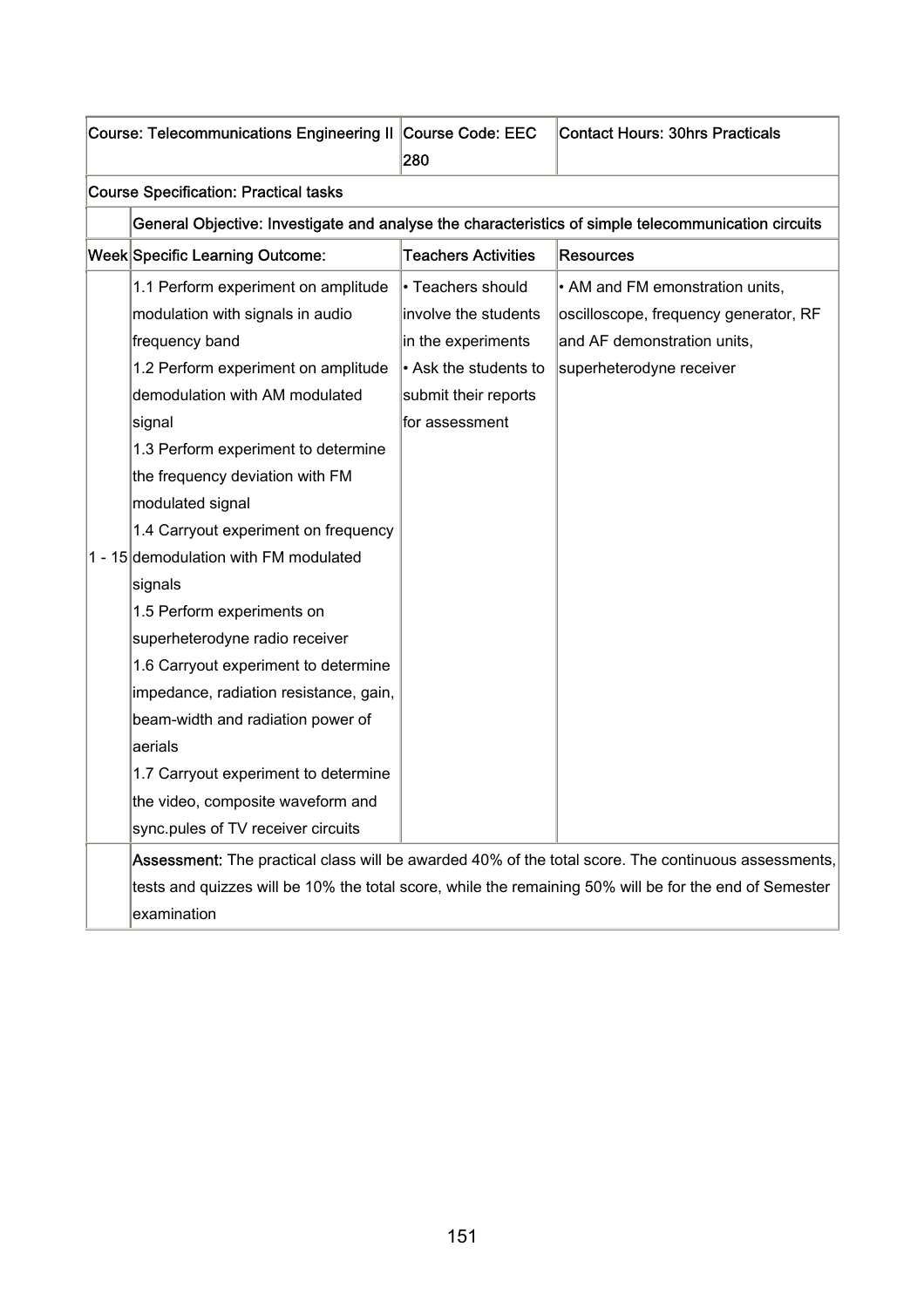# PROJECT **Project**

## EEC 280 PROJECT AND PROJECT REPORT WRITING Y2/4TH SEMESTER 0/0/3 HRS/WK

#### **OUTCOMES**

On completion of the module, the students should be able to:

- 1. Understand the practical constructional requirements of the project undertaken
- 2. Understand the standard format for project report writing

|         | <b>Course: PROJECT AND PROJECT REPORT WRITING</b>                                                     | Course Code: EEC 280            | Contact Hours:<br>45hrs/wks |
|---------|-------------------------------------------------------------------------------------------------------|---------------------------------|-----------------------------|
|         | <b>Course Specification: Theoretical Content</b>                                                      |                                 |                             |
|         | General Objective 1.0: Understand the practical constructional requirements of the project undertaken |                                 |                             |
|         | <b>Week Specific Learning Outcome:</b>                                                                | <b>Teachers Activities</b>      | <b>Resources</b>            |
|         | 1.1 Identify all the components in a given circuit                                                    | Teacher should give             | Chalk, board,               |
|         | 1.2 Explain the functionality of a schematic/block                                                    | every necessary                 | circuit diagrams,           |
|         | diagram given for the project.                                                                        | assistance to students          | layout and                  |
|         | 1.3 Plan the layout for the execution of the project on                                               | during supervision              | textbooks                   |
| $1 - 4$ | stage-by-stage basis.                                                                                 |                                 |                             |
|         | 1.4 Carry out the execution of the project as scheduled                                               |                                 |                             |
|         | in (1.3)                                                                                              |                                 |                             |
|         | 1.5 Test the functionality of the completed project.                                                  |                                 |                             |
|         | 1.6 Carry out correction of any detected error/faults                                                 |                                 |                             |
|         | General Objective 2.0: Understand the standard format for project report writing                      |                                 |                             |
|         | <b>Week Specific Learning Outcome:</b>                                                                | <b>Teachers Activities</b>      | <b>Resources</b>            |
|         | 2.1 Explain the purpose of each of the following sections                                             | $\cdot$ Explain to the students | - do -                      |
|         | of a project report.                                                                                  | the approved format of          |                             |
|         | a. Cover page                                                                                         | writing technical reports       |                             |
|         | b. Title page                                                                                         | · Show samples of               |                             |
|         | c. Approval page                                                                                      | project reports in the          |                             |
| $5 - 8$ | d. Declaration page                                                                                   | standard format                 |                             |
|         | e. Table of contents                                                                                  |                                 |                             |
|         | f. Acknowledgements                                                                                   |                                 |                             |
|         | g. Abstract/Summary                                                                                   |                                 |                             |
|         | h. List of symbols/abbreviations                                                                      |                                 |                             |
|         | i. List of tables                                                                                     |                                 |                             |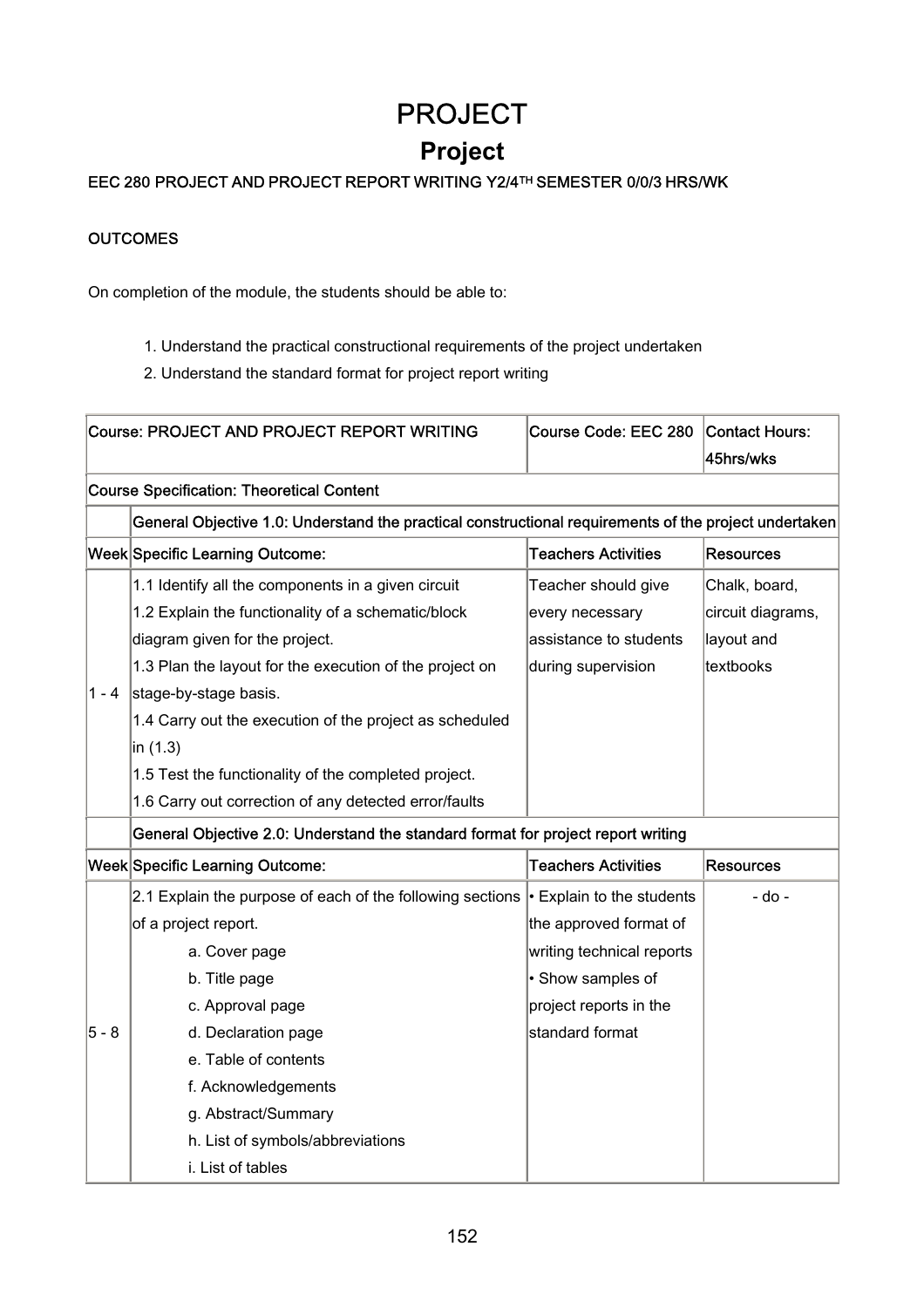| Course: PROJECT AND PROJECT REPORT WRITING | Course Code: EEC 280 Contact Hours: |  |
|--------------------------------------------|-------------------------------------|--|
|--------------------------------------------|-------------------------------------|--|

| Course Code: EEC 280 Contact Hours: |                   |
|-------------------------------------|-------------------|
|                                     | <i>A</i> Ehrebuke |

|       |                                                                                  |                            | 45hrs/wks        |  |
|-------|----------------------------------------------------------------------------------|----------------------------|------------------|--|
|       | <b>Course Specification: Theoretical Content</b>                                 |                            |                  |  |
|       | General Objective 2.0: Understand the standard format for project report writing |                            |                  |  |
|       | <b>Week Specific Learning Outcome:</b>                                           | <b>Teachers Activities</b> | <b>Resources</b> |  |
|       | j. List of figures                                                               |                            |                  |  |
|       | k. Body of the project report, divided into                                      |                            |                  |  |
|       | chapters                                                                         |                            |                  |  |
|       | I. References                                                                    |                            |                  |  |
|       | m. Appendices                                                                    |                            |                  |  |
|       | 2.2 Explain the standard format of writing items $(i) - (x)$ in                  |                            |                  |  |
|       | 2.1 above. Arrange the body of the project report,                               |                            |                  |  |
|       | according to the following chapters:                                             |                            |                  |  |
|       | 2.3 Explain the standard format of writing references in                         |                            |                  |  |
|       | regards to the following:                                                        |                            |                  |  |
| 5 - 8 | a. Textbooks                                                                     |                            |                  |  |
|       | b. journals                                                                      |                            |                  |  |
|       | c. past students' projects                                                       |                            |                  |  |
|       | d. lecturer notes                                                                |                            |                  |  |
|       | e. newspapers/magazine                                                           |                            |                  |  |
|       | f. seminars/workshops, etc                                                       |                            |                  |  |
|       | 2.4 Explain the standard format of presenting                                    |                            |                  |  |
|       | appendices in the form of                                                        |                            |                  |  |
|       | a. tables                                                                        |                            |                  |  |
|       | b. diagrams                                                                      |                            |                  |  |
|       | c. parts list, graphs, etc                                                       |                            |                  |  |
|       | Chapter I                                                                        | • Guide the students to    | - do -           |  |
|       | Introduction: Purpose and scope of the project, principle                        | present their project      |                  |  |
|       | of operation, limitation                                                         | reports in format of       |                  |  |
|       | Chapter 2                                                                        | technical report           |                  |  |
|       | Literature Review: Review of theory relating to the                              |                            |                  |  |
|       | project topic, review previous studies, methods or works                         |                            |                  |  |
|       | $9 - 15$ done by other authors or previous students' projects.                   |                            |                  |  |
|       | Chapter 3                                                                        |                            |                  |  |
|       | Construction: State-by-stage procedure for the                                   |                            |                  |  |
|       | construction, (including well-labelled working diagrams                          |                            |                  |  |
|       | and pictures (if need be).                                                       |                            |                  |  |
|       | Chapter 4                                                                        |                            |                  |  |
|       | Testing, Results and Discussion: Test procedures                                 |                            |                  |  |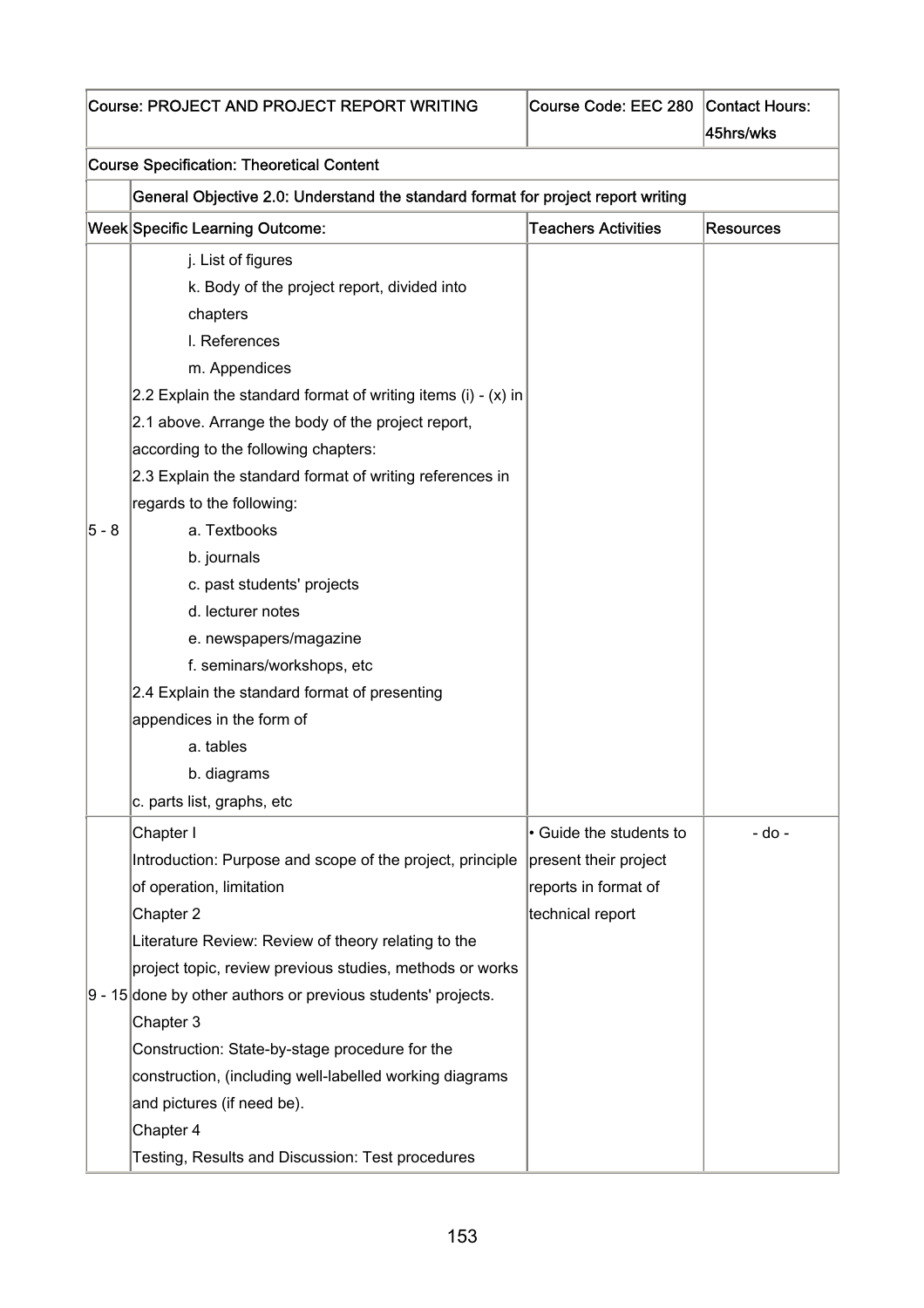| Course: PROJECT AND PROJECT REPORT WRITING                                                                  | Course Code: EEC 280 Contact Hours: | 45hrs/wks |
|-------------------------------------------------------------------------------------------------------------|-------------------------------------|-----------|
| Course Specification: Theoretical Content                                                                   |                                     |           |
| General Objective 2.0: Understand the standard format for project report writing                            |                                     |           |
| Week Specific Learning Outcome:                                                                             | Teachers Activities                 | Resources |
| (including safety precautions), Presentation of results                                                     |                                     |           |
| (including where necessary, tables graphs, calculators                                                      |                                     |           |
| $ etc\rangle$                                                                                               |                                     |           |
| 9 - 15 Chapter 5                                                                                            |                                     |           |
| Conclusion & Recommendation: Compare results with                                                           |                                     |           |
| theory, stating reasons for difference(s),                                                                  |                                     |           |
| recommendations for further work, if need be.                                                               |                                     |           |
| <b>Assessment:</b> The project, report writing and project defence will be awarded 100% of the total score. |                                     |           |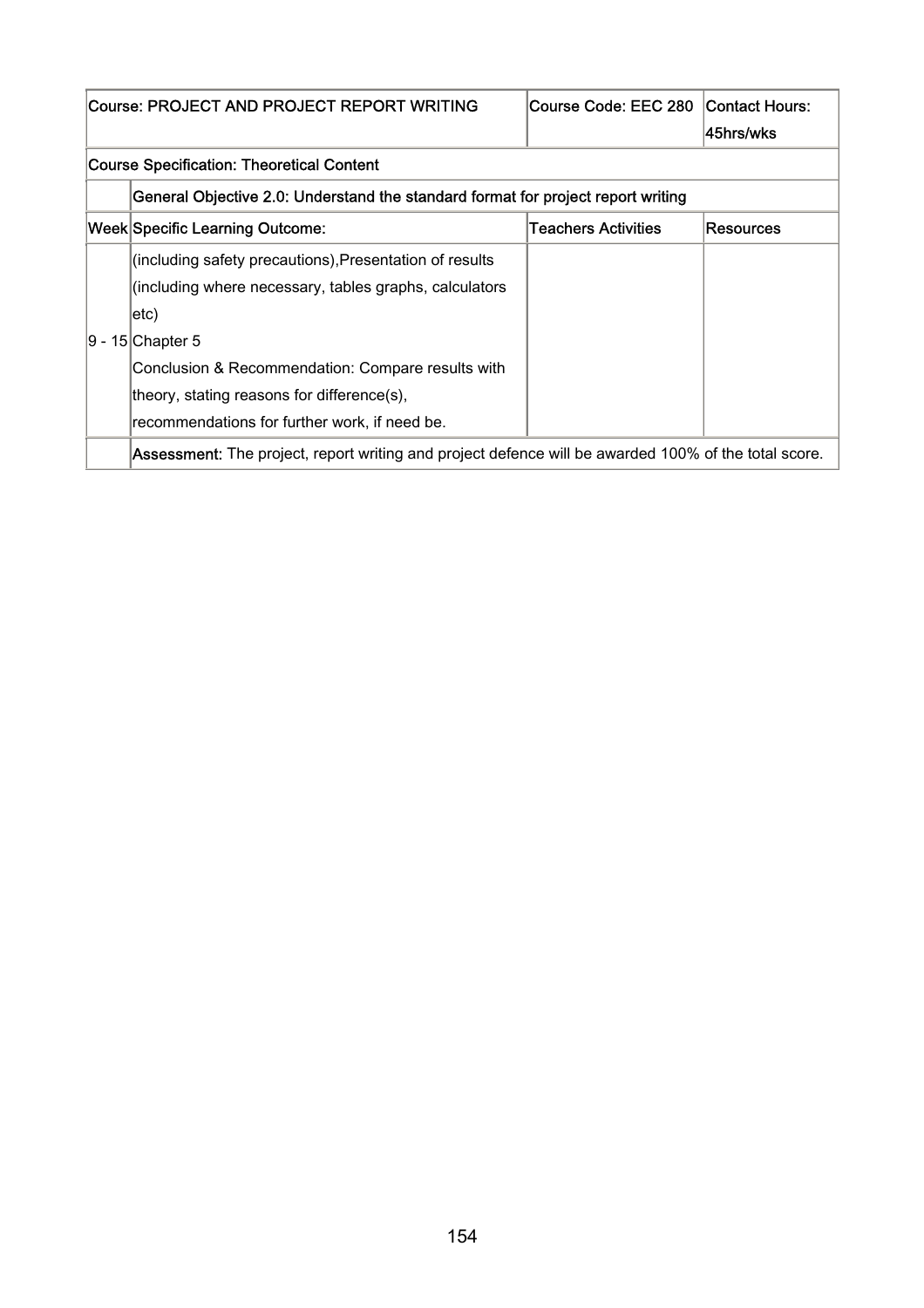# LIST OF MINIMUM RESOURCES

| S/NO                   | <b>ITEMS DESCRIPTION</b>         | <b>QUANTITY</b> |
|------------------------|----------------------------------|-----------------|
| $\mathbf 1$            | <b>Basic Electricity Kit</b>     | 10              |
| $\overline{2}$         | Ammeters (Various ranges)        | $\sqrt{5}$      |
| 0-25 A DC              |                                  | 10              |
| 0-25 A AC              |                                  | 10              |
| $\sqrt{3}$             | Milliameter                      |                 |
| 0-1000mADC             |                                  | 10              |
| 0-1000mAAC             |                                  | 10              |
| 4                      | Micrommeter                      |                 |
| 0-1000mADC             |                                  | 10              |
| 0-1000mAAC             |                                  | $10$            |
| 5                      | Voltmeter                        |                 |
| 0-500VDC               |                                  | 10              |
| 0-500VAC               |                                  | 10              |
| 6                      | Millivoltmeter                   |                 |
| 0-1000mVDC             |                                  | 10              |
| $\overline{7}$         | Variac                           | $\mathbf 5$     |
| 8                      | Ohmeter                          |                 |
| $0 - 5$ ohms           |                                  | 10              |
| 0-25 ohms              |                                  | 10              |
| 0-50 ohms (Multirange) |                                  | 10              |
| 9                      | Galvanometer (triple range)      |                 |
| 50-0-50mA              |                                  | 10              |
| 500-0-500mA            |                                  | 10              |
| 5-0-5 mA               |                                  | $10$            |
| 10                     | Wattmeter                        |                 |
| Single phase           |                                  | $\sqrt{5}$      |
| Three phase            |                                  | $\sqrt{5}$      |
| 11                     | Megger tester                    |                 |
| 12                     | Wheastone Bridge                 |                 |
| 13                     | Potentiometer                    | 5               |
| 14                     | <b>Electronic Traniner Units</b> | 5               |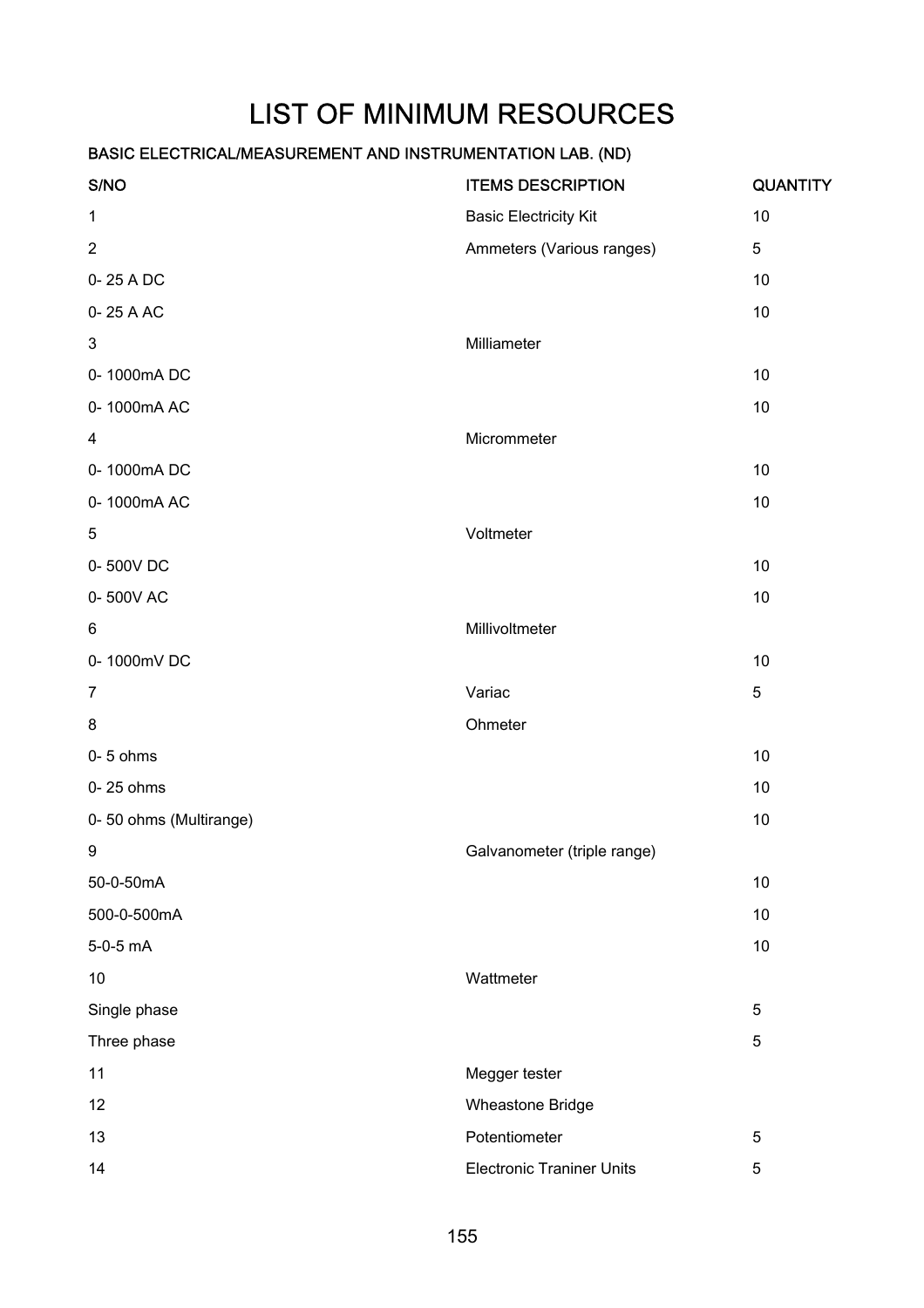| S/NO                                       | <b>ITEMS DESCRIPTION</b>                                              | <b>QUANTITY</b> |
|--------------------------------------------|-----------------------------------------------------------------------|-----------------|
| 15                                         | C R Oscillators                                                       | 5               |
| 16                                         | Experimental Trainer for AC and DC                                    | $\overline{2}$  |
| 17                                         | Rheostals (Various ranges)                                            | 20              |
| 18                                         | Earth-loop tester                                                     | 5               |
| <b>MACHINE LABORATORY (ND)</b>             |                                                                       |                 |
| 1.                                         | Motor Generator sets for laboratory use 2 units<br>(DC supply source) |                 |
| 2.                                         | Techogenerator                                                        | 5 units         |
| 3.                                         | DC motors:                                                            |                 |
| - Series                                   |                                                                       | 3               |
| - Shunt                                    |                                                                       | 3               |
| - Compound                                 |                                                                       | 3               |
| 4.                                         | <b>DC Generators</b>                                                  | 3               |
| - Self excited                             |                                                                       | $1 -$           |
|                                            |                                                                       | Separately      |
| excited                                    |                                                                       | $\overline{2}$  |
| - Shunt                                    |                                                                       | $\overline{2}$  |
| - Compound                                 |                                                                       | 3               |
| - Starters                                 |                                                                       |                 |
| 5.                                         | A. C. Motors:                                                         |                 |
| - single phase induction motors (assorted) |                                                                       | 5               |
|                                            | - 3 phase induction motor                                             | 3               |
| - Dynamometer set                          |                                                                       | $\overline{2}$  |
|                                            | - Direct on line starters                                             | 4               |
| - Star-delta starters                      |                                                                       | 4               |
| - Auto Transformer Starter                 |                                                                       | $\mathbf 1$     |
| 6.                                         | Transformers:                                                         |                 |
| - Demonstration unit                       |                                                                       | $\mathbf 1$     |
| - Single phase                             |                                                                       | 4               |
| - 3 phase                                  |                                                                       | 4               |
| - Transformer demonstrator/trainer unit    |                                                                       | 4               |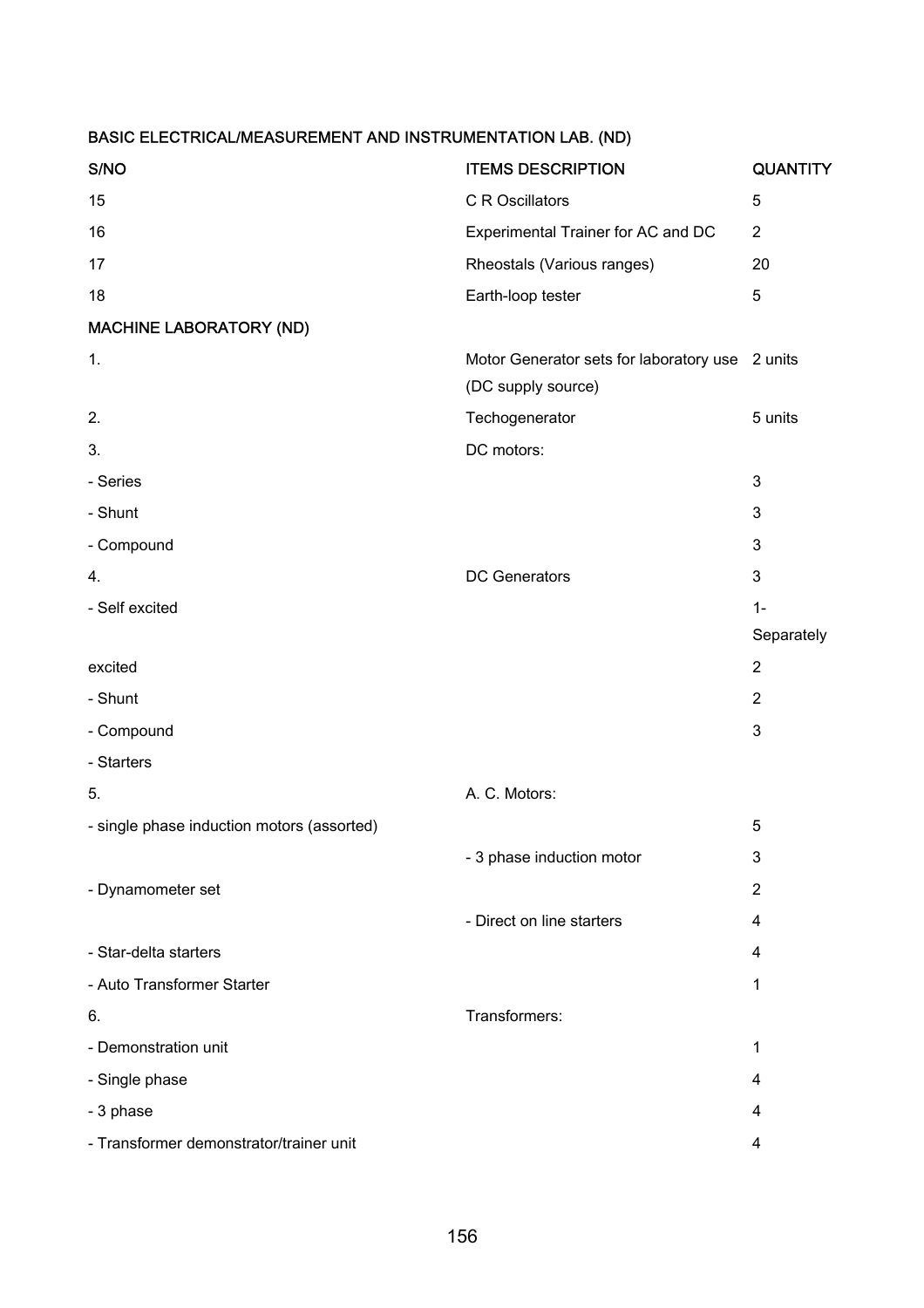| S/NO                             | <b>ITEMS DESCRIPTION</b>                         | <b>QUANTITY</b> |
|----------------------------------|--------------------------------------------------|-----------------|
| 7.                               | Variable resistance load                         | 5               |
| 8.                               | Variable inductive load                          | 5               |
| 9.                               | Variable capacitive load                         | $\overline{2}$  |
| 10.                              | Machine control panel trainer                    |                 |
| ELECTRICAL POWER LABORATORY (ND) |                                                  |                 |
| 1.                               | Demonstration units                              | $\overline{2}$  |
| 2.                               | Stabilizer power units                           |                 |
| 3.                               | Transformer (power)                              | $\mathbf{1}$    |
| 4.                               | Power factor meter                               | 5               |
| 5.                               | Wattmeter:                                       |                 |
| - Single                         |                                                  | $\mathbf 5$     |
| - 3 Phase                        |                                                  | 5               |
| 6.                               | Energy meter:                                    |                 |
| - Single                         |                                                  | 5               |
| - 3 Phase                        |                                                  | 5               |
| 7.                               | Voltmeter:                                       |                 |
| $-0 - 500$ DC                    |                                                  | 5               |
| $-0 - 500$ AC                    |                                                  | 5               |
| 8.                               | Ammeter:                                         |                 |
| $-0 - 15A$                       |                                                  | 10              |
| $-0 - 5A$                        |                                                  | 10              |
| $-0 - 30A$                       |                                                  | 5               |
| 9.                               | Clip-on ammeter                                  | 4               |
| 10.                              | Digital phase meter                              | $\overline{2}$  |
| 11.                              | Distribution and Transmission lines units 5 each |                 |
| 12.                              | Megger testers                                   | $\overline{2}$  |
| 13.                              | Multimeter (AVO)                                 | 5               |
| 14.                              | Universal multimeter (digital)                   | 3               |
| 15.                              | Tachometer (mechanical)                          | 3               |
| 16.                              | Stroboscope                                      | $\overline{2}$  |
| 17.                              | Phase sequence meter                             | $\overline{2}$  |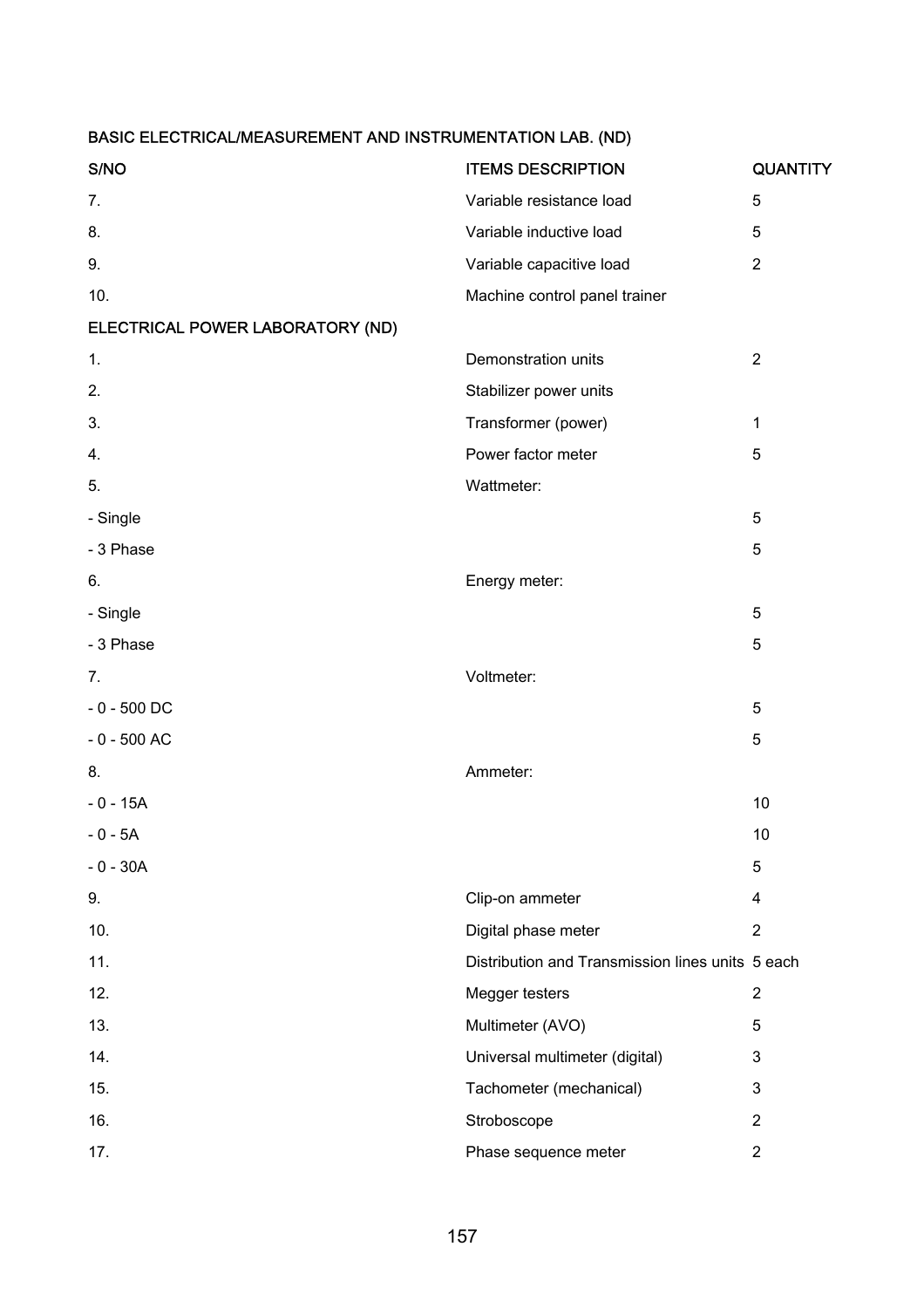| S/NO                                                                        | <b>ITEMS DESCRIPTION</b>                         | <b>QUANTITY</b> |  |
|-----------------------------------------------------------------------------|--------------------------------------------------|-----------------|--|
| ELECTRICAL MAINTENANCE AND REPAIR WORKSHOP (ND) & (HND)                     |                                                  |                 |  |
| 1.                                                                          | Bench vices                                      | 10              |  |
| 2.                                                                          | Pedestral drill                                  | $\overline{2}$  |  |
| 3.                                                                          | Electrical hand drill                            | 3               |  |
| 4.                                                                          | Electric cookers, fans, iron etc. (used<br>ones) | $\overline{7}$  |  |
| 5.                                                                          | Motors (assorted) used ones                      | 3               |  |
| 6.                                                                          | Generators (assorted) used                       | $\mathbf 1$     |  |
| 7.                                                                          | Starter:                                         |                 |  |
| - Direct online                                                             |                                                  | 3               |  |
| - Star delta                                                                |                                                  | 3               |  |
| - Auto Transformer                                                          |                                                  | $\mathbf{1}$    |  |
| 8.                                                                          | Coil winding equipment (Rewinding)               | $\overline{2}$  |  |
| 9.                                                                          | Refrigerator (used)                              | $\overline{2}$  |  |
| 10.                                                                         | Transformers (Power) used                        | $\mathbf 1$     |  |
| 11.                                                                         | Megger                                           | $\overline{2}$  |  |
| 12. Battery charging facilities                                             |                                                  |                 |  |
| Charger (trickle, constant current and constant<br>voltage charging system) |                                                  |                 |  |
| - Battery                                                                   |                                                  |                 |  |
| - Electrolytes                                                              |                                                  |                 |  |
| - Hydrometer                                                                |                                                  |                 |  |
| - Voltmeter (Volt-tester)                                                   |                                                  |                 |  |
| 13.                                                                         | - AVO meter or multi-meger                       | $\overline{2}$  |  |
| 14.                                                                         | Earth-loop tester                                | $\mathbf 1$     |  |
| Electrical Maintenance and Repair Workshop is<br>subdivided into:           |                                                  |                 |  |
| * Electrical Coil winding section                                           |                                                  |                 |  |
| * Domestic appliances section                                               |                                                  |                 |  |
| * Battery - charging section.                                               |                                                  |                 |  |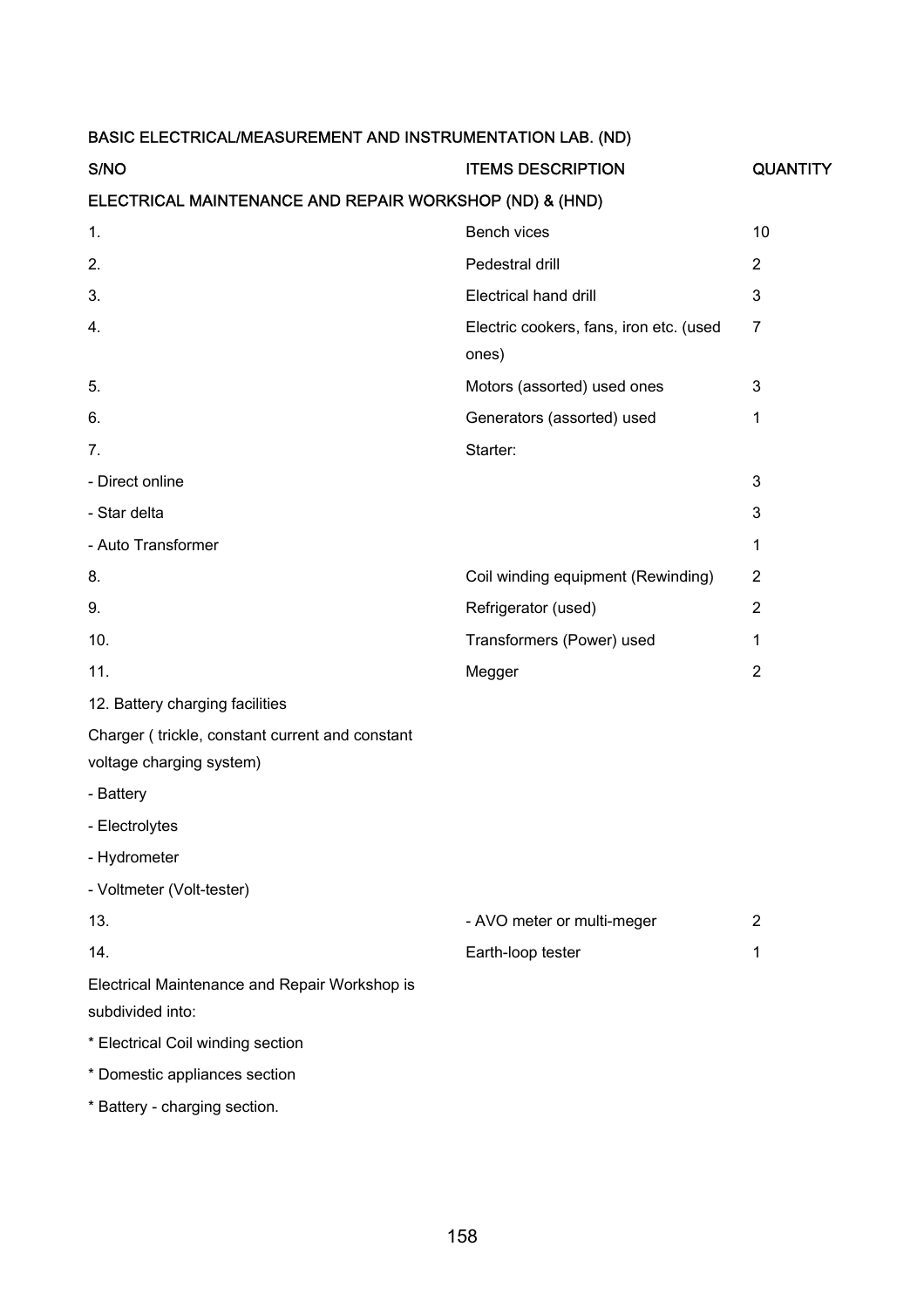| S/NO                                  | <b>ITEMS DESCRIPTION</b>                                                | <b>QUANTITY</b> |
|---------------------------------------|-------------------------------------------------------------------------|-----------------|
| ELECTRICAL INSTALLATION WORKSHOP (ND) |                                                                         |                 |
| 1.                                    | Wiring boards (1m x 2m)                                                 | 30              |
| 2.                                    | Pedestral drill                                                         | 1               |
| 3.                                    | Hand drill                                                              | 5               |
| 4.                                    | Electrician tool kits                                                   | 30 sets         |
| 5.                                    | Cable recessing tools                                                   | 5               |
| 6.                                    | Conduit bending machine, and<br>accessories                             | 5 sets          |
| 7.                                    | Bench vices                                                             | 5               |
| 8.                                    | Equipment for underground cable<br>installations                        | 2 sets          |
| 9.                                    | Tools for installation of metal conductors 2 sets<br>(e.g. MICC cables) |                 |
| 10.                                   | Earth leakage circuit breakers (ELCE)                                   | 5               |
| 11.                                   | Cable jointing kits for:                                                |                 |
| - Soldering pot & ladle               |                                                                         | $\overline{2}$  |
|                                       | - Soldering iron                                                        | 30              |
| - Modern Raychem joints               |                                                                         | 3               |
| - Blowlamp                            |                                                                         | 3 sets          |
| 12.                                   | Earth rods and accessories                                              | 5 sets          |
| 13.                                   | Simulated wall for vertical conduit and<br>metal cable installations    |                 |
| 14.                                   | Various sizes of PVC cables                                             |                 |
| 15.                                   | MICC cables and accessories                                             |                 |
| 16.                                   | Underground cables and accessories                                      |                 |
| 17.                                   | Trunking installation equipment                                         |                 |
| 18.                                   | Trunkings                                                               |                 |
| 19.                                   | Tray installation equipment                                             |                 |
| 20.                                   | Various consumables                                                     |                 |
| 21.                                   | Meggers                                                                 |                 |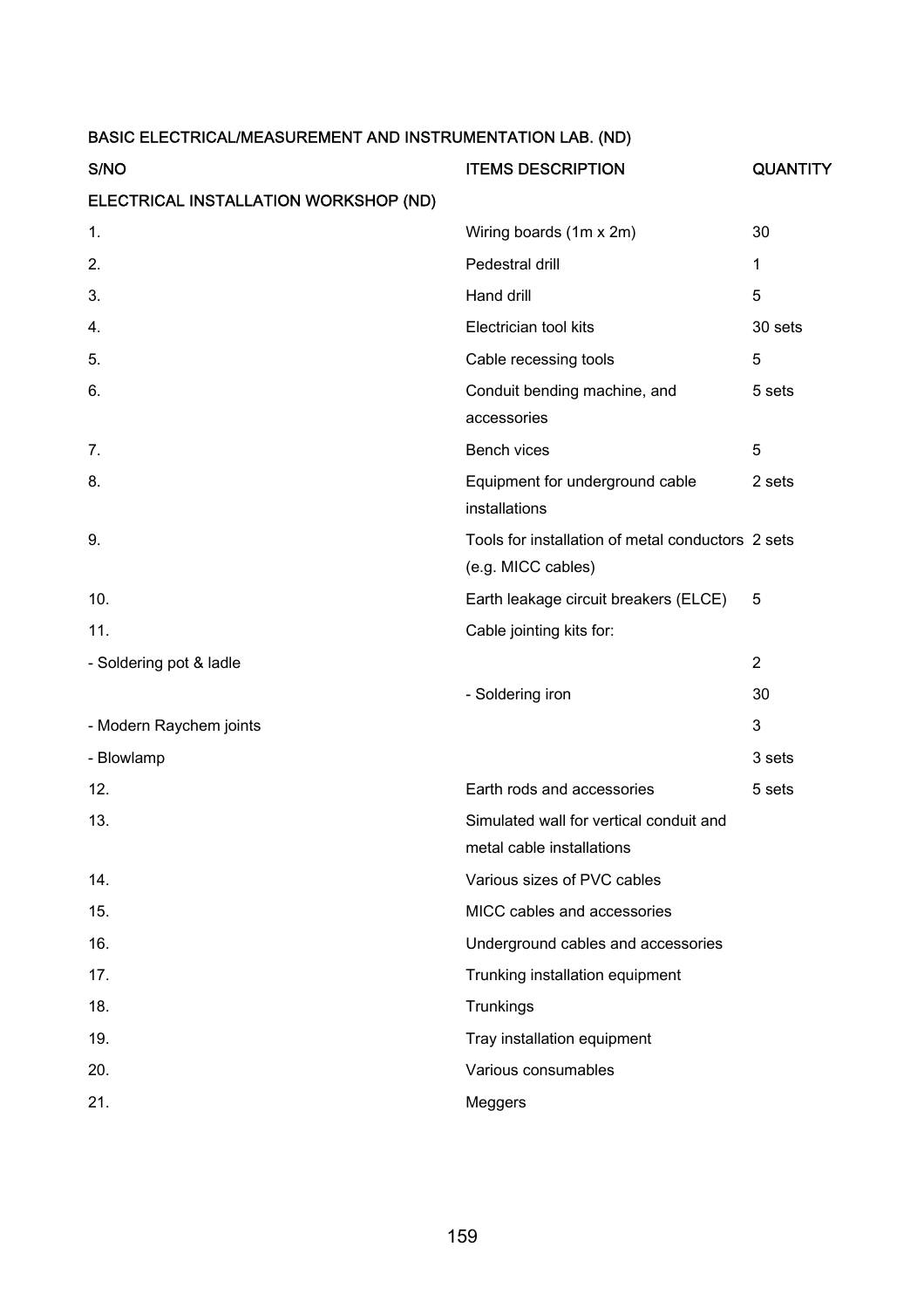| S/NO                                                                    | <b>ITEMS DESCRIPTION</b> | <b>QUANTITY</b> |
|-------------------------------------------------------------------------|--------------------------|-----------------|
| 22.                                                                     | Overhead line materials: |                 |
| - Safety belts                                                          |                          | 10              |
| - Conductor joint kits                                                  |                          | 10              |
| - Testing equipment for power line                                      |                          | $\overline{2}$  |
| - Earthing kits                                                         |                          | 3               |
| Electrical Installation Workshop is subdivided into:                    |                          |                 |
| * Surface, Conduit, Trunking and Ducting wiring<br>installation section |                          |                 |
| * Lighting and heating systems installation section                     |                          |                 |
| * Power Cable jointing and special installation section                 |                          |                 |
| (Underground and Overhead cable installation<br>section).               |                          |                 |

\* Electrical machines installation section.

## ELECTRONIC WORKSHOP (ND)

| AVO meter                                | 5                                        |
|------------------------------------------|------------------------------------------|
| Megger tester                            | 5                                        |
| Valve tester                             | 5                                        |
| <b>Transistor tester</b>                 | 5                                        |
| Galvanometer                             | 5                                        |
| kit, bench-stand, and desoldering tool   |                                          |
| Soldering iron (assorted)                | 30                                       |
| Radio set ive - 3; dead                  | 5                                        |
| TV (Black & White) sets (live - 2, dead) | 5                                        |
| TV set colour (HND only)                 | $\overline{2}$                           |
| Amplifiers                               | 5                                        |
| Microphones                              | 5                                        |
| Transceivers                             | $\overline{2}$                           |
| Receivers                                | 5                                        |
| Player decks                             | 5                                        |
| Electronic technician tool kits          | 30                                       |
|                                          | Soldering programme complete with tool 5 |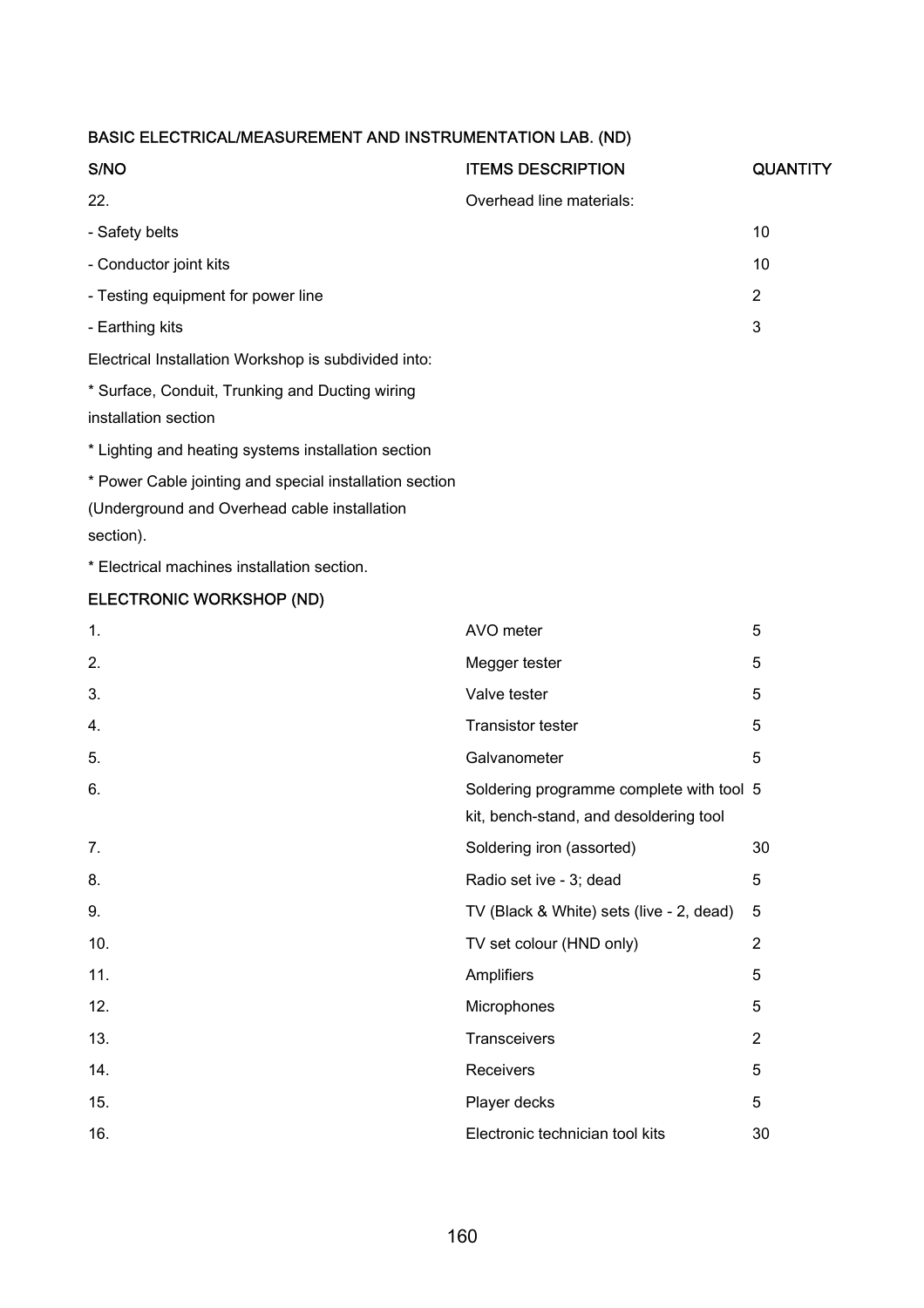## S/NO GUANTITY ITEMS DESCRIPTION CUANTITY

17. Video set (HND only)

Electronic Workshop is subdivided into:

- \* Radio receiver & audio systems servicing section
- \* Television receiver & Video player servicing section
- \* Mobile and fixed Telephone sets servicing section.

#### ELECTRONIC/COMMUNICATION LABORATORY (ND)

| 1.                                    | Semi conductor kit                           | 5            |
|---------------------------------------|----------------------------------------------|--------------|
| 2.                                    | Electrical and thermionic fundamentals       | 5            |
|                                       | laboratory kits                              |              |
| 3.                                    | Communication receivers demonstration 5      |              |
|                                       | units (radio, including transistor receiver) |              |
| 4.                                    | Experimental trainer for electronic          | 5            |
|                                       | circuits                                     |              |
| 5.                                    | Transistor amplifier demonstrator            | 10           |
| 6.                                    | Oscilloscopes:                               |              |
| - Single trace 5MHz Probe             |                                              |              |
| - Dual trace 15 MHz                   |                                              | 5            |
| - Storage screen display Oscilloscope |                                              | $\mathbf{1}$ |
| 7.                                    | Signal generators (AF, RF)                   | 5 each       |
| 8.                                    | Valve tester                                 |              |
| 9.                                    | <b>Transistor tester</b>                     | 5            |
| 10.                                   | Power supply unit 0-60v/3A                   | 10 units     |
| 11.                                   | Amplifiers                                   | 5            |
| 12.                                   | Sweep generator                              | 5            |
| 13.                                   | Multirange DC voltmeters                     | 10           |
| 14.                                   | Multirange AC voltmeter                      | 20           |
| 15.                                   | Multirange AC ammeter                        | 20           |
| 16.                                   | Multirange DC ammeter                        | 20           |
| 17.                                   | Circuit construction deck                    | 20           |
| 18.                                   | DC power supply out-put 0 - 20V/0-2A         | 10           |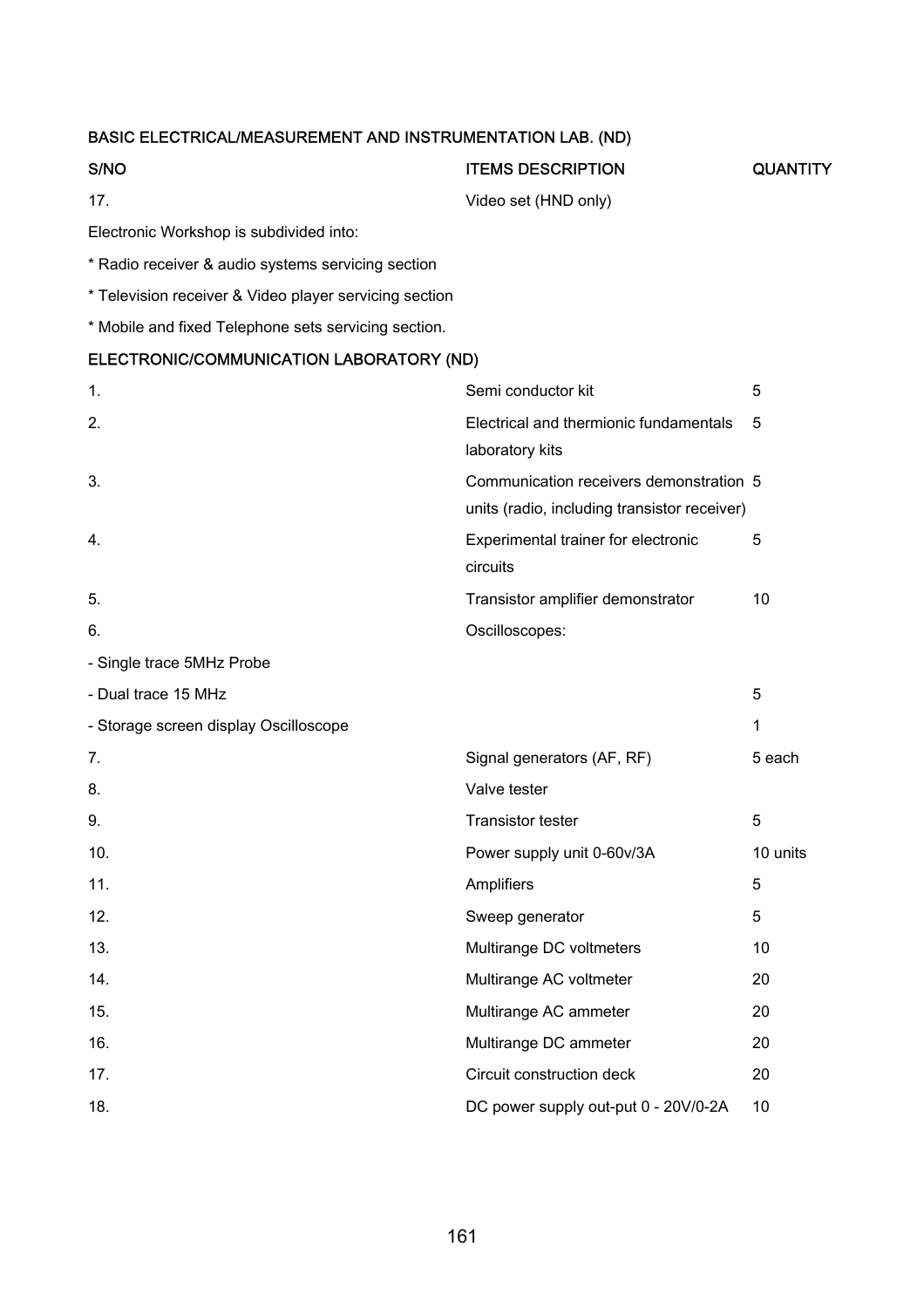| <b>ITEMS DESCRIPTION</b>         | <b>QUANTITY</b> |
|----------------------------------|-----------------|
| Milliammeter:                    |                 |
|                                  | 5               |
|                                  | 5               |
| Microammeter:                    |                 |
|                                  | 10              |
|                                  | 10              |
| Millivolmeter                    |                 |
|                                  | 10              |
| Galvanometer (triple pole range) |                 |
|                                  | 10              |
|                                  | 10              |
|                                  | 10              |
| RLC bridge                       | 10              |
| Avometer (Model-8)               | 5               |
|                                  |                 |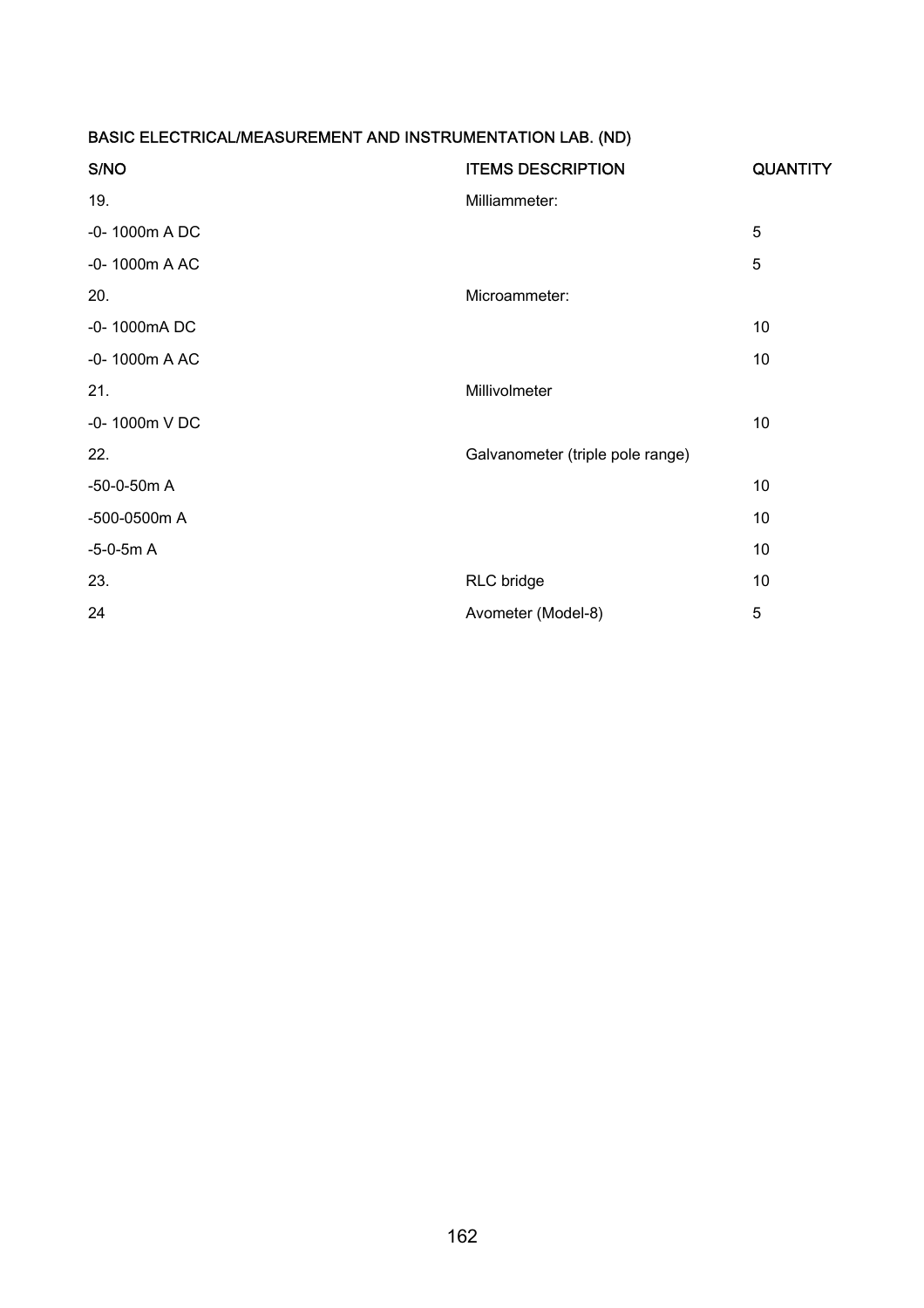## LIST OF BOOKS (ND)

#### Recommended List of Books for Electronics:

- 1. Operational Amplifiers G.B. Clayton
- 2. Advance Industrial Electronics Morris
- 3. Digital Integrated Electronics Taub & Schilling
- 4. Integrated Electronics Millman Halkias
- 5. Introduction to Switching Theory and Logical Design F.J. Hill, G.R. Peterson
- 6. Introduction to Digital Computer Technology Mashelsky
- 7. Systematic Analogue Computer Programme Charleswor Fletcher.

#### Radar and Wave

- 1. Radar Detection and Tracking System S. A. Hovanessian
- 2. Introduction to Radar System Skoluik
- 3. Foundation of Microwave Engineering Collin
- 4. Microwave Transmission J. A. Staniforth

#### Communication Engineering

- 1. Transmission Systems M. T. Hills, B.G. Evans
- 2. Telecommunication Brown & Glazier
- 3. Electronics & Radio Engineering Terman
- 4. Electronics Communication System Kennedy
- 5. Principles of Communication System Taub & Schilling
- 6. Radio & Line TX A & B D. C. Green
- 7. Principles of Digital Communication G. J. Marshall
- 8. Signal Processing, Modulation and Noise Betts.
- 9. Electrical Communication Meadow
- 10. Signals, Antenna, Wave Transmission, Noise, Modulation F. R. Connors.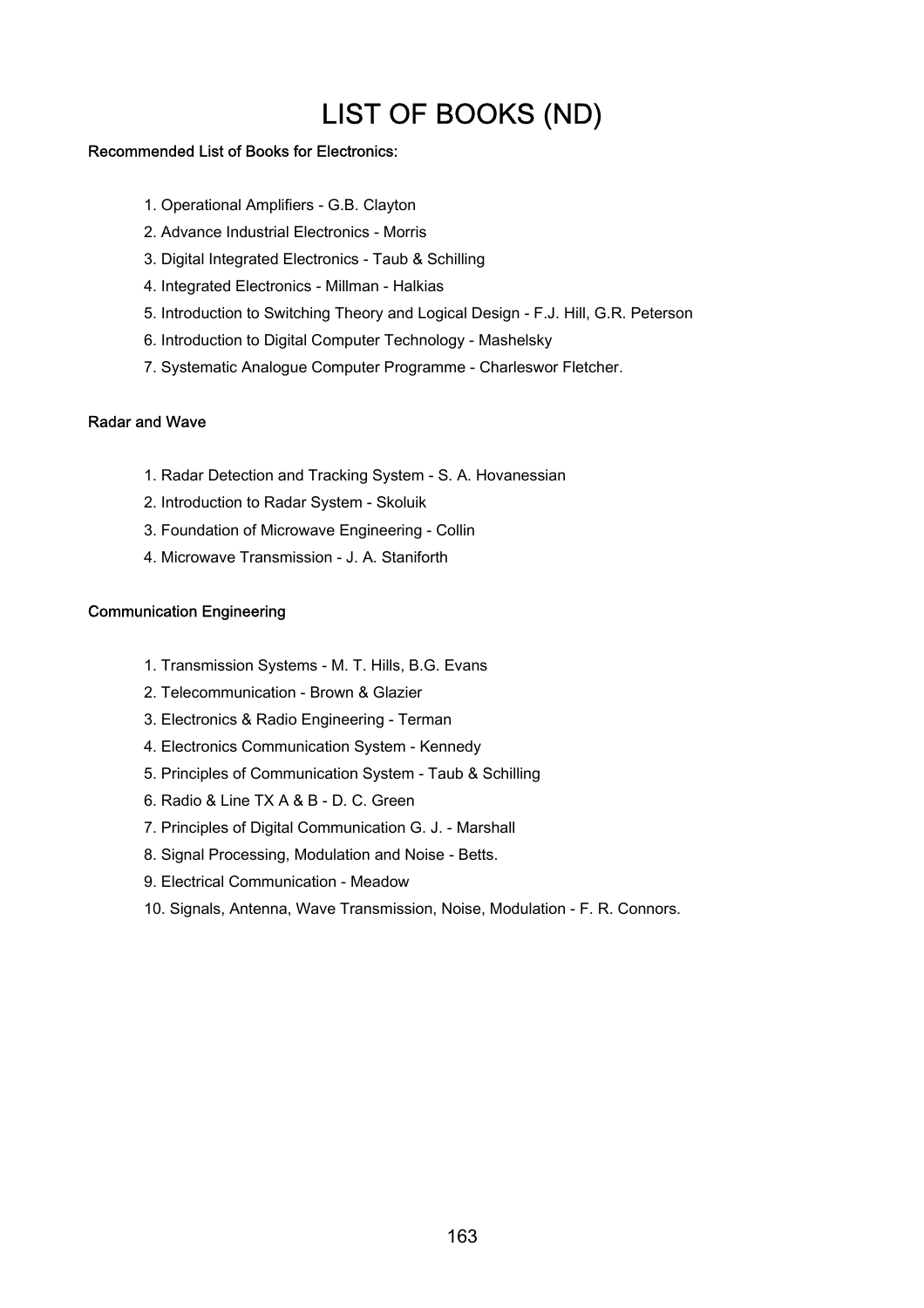#### Recommended List of Books for Circuit Theory

- 1. Circuit Devices and Systems Smith
- 2. Telecommunication Principles for final students 1 & 2 Knight
- 3. Advanced Electrical Engineering Morton
- 4. Problems in Electrical Circuit Theory R. G. Meadows
- 5. Network Analysis and Synthesis KUO
- 6. Higher Electrical Engineering Shepherd, Morton, Spence.
- 7. Networks By F.R. Connor
- 8. Circuit Theory Vol. 1 & 2
- 9. Electrical Technology E. Hughes.

#### Electrical Machines

- 1. Electrical Machinery Fritzgerald and Kuo
- 2. Electrical Machines Drapper
- 3. Alternating Current Machine M. G. Say
- 4. Direct Current Machine M.G. Say and E. O. Taylor
- 5. Introduction to Electrical Machines Daniel
- 6. Electrical Technology (ND only) Hughes
- 7. Higher Electrical Engineering by Shepherd, Morton, Spence

#### Electrical Power Engineering

- 1. Electric Power Systems (Third Ed.) B. M. Weedy
- 2. Electrical Power Systems, Vols. I & II A. E. Guile & W. Paterson
- 3. Electric Power Transmission and Distribution P. J. Freeman
- 4. Generation, Transmission and Utilization of Electrical Energy A. T. Starr
- 5. Transmission and Distribution of Electrical Power H. T. Cotton
- 6. Elements of Power System Analysis (4th Ed) William T. Stephenson
- 7. Electric Power System: Design and Analysis Mohammed El-Hawary
- 8. Electrical Power System: Wadhwa CL
- 9. Electric Energy Systems Theory: An Introduction Elgend O. I.
- 10. Elements of Power Systems O. I. Elgend

#### NATIONAL DIPLOMA AND HIGHER NATIONAL DIPLOMA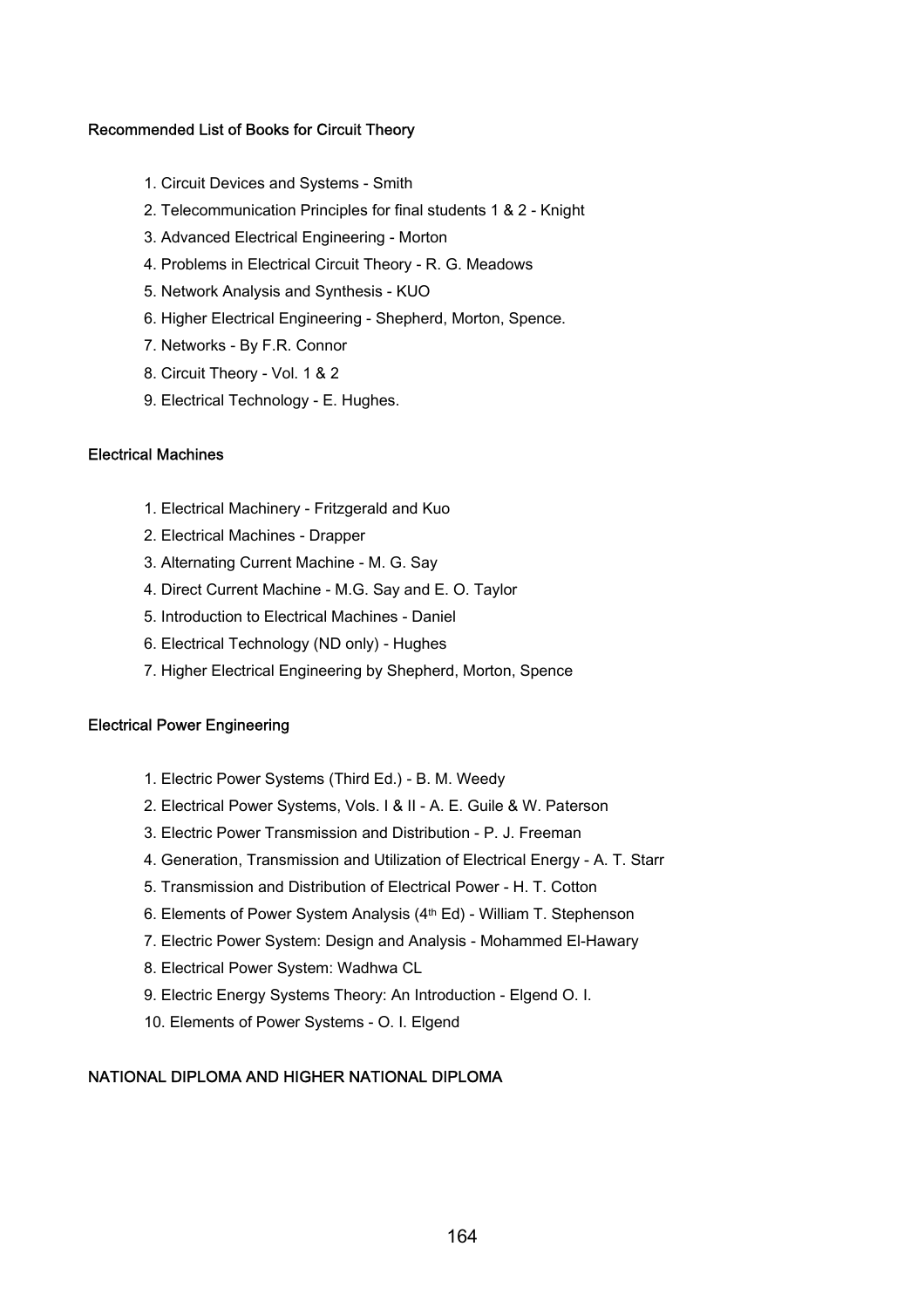# GUIDELINES FOR TEXT BOOK WRITERS

The following guidelines are suggestions from the Engineering Committees to the writers of the textbooks for the new curricula. They are intended to supplement the detailed syllabuses which have been produced, and which define the content and level of the courses.

Authors should bear in minds that the curriculum has been designed to give the students a broad understanding of applications in industry and commerce, and this is reflected in the curriculum objectives.

- One book should be produced for each syllabus
- Page size should be A4
- The front size should be 12 point for normal text and 14 point where emphasis is need
- Line spacing should be set to 1.5 lines
- Headings and subheadings should be emboldened
- Photographs, diagrams and charts should used extensively thought the book, and these items must be up-to-date

• In all cases the material must be related to industry and commerce, using real life examples wherever possible so that the book is just a theory book. It must help the students to see the subject in the content of the 'real word"

• The philosophy of the courses is one of an integrated approach to theory and practice, and as such the books should reflect this by not making and artificial divided between theory and practice.

• Illustrations should labeled and numbered.

• Examples should drawn from Nigeria wherever possible, so that the information is set in a country context.

• Each chapter should end with student self-assessment quotations (SAG) so that student can check their own master of the subject.

• Accurate instructions should be given for any practical work having first conducted the practical to check that the instructions do indeed work

• The books must have a proper index or table of contents, a list of references and an introduction based on the overall course philosophy and aims of the syllabus.

• Symbols and units must be listed and a unified approach used throughout the book

• In case of queries regarding the contents of the books and the depth of information, the author must contact the relevant curriculum committee via the National Board for technical Education.

• The final draft version of the books should be submitted to Nigerian members of the curriculum working groups for their comments regarding the content in relation to the desired syllabus.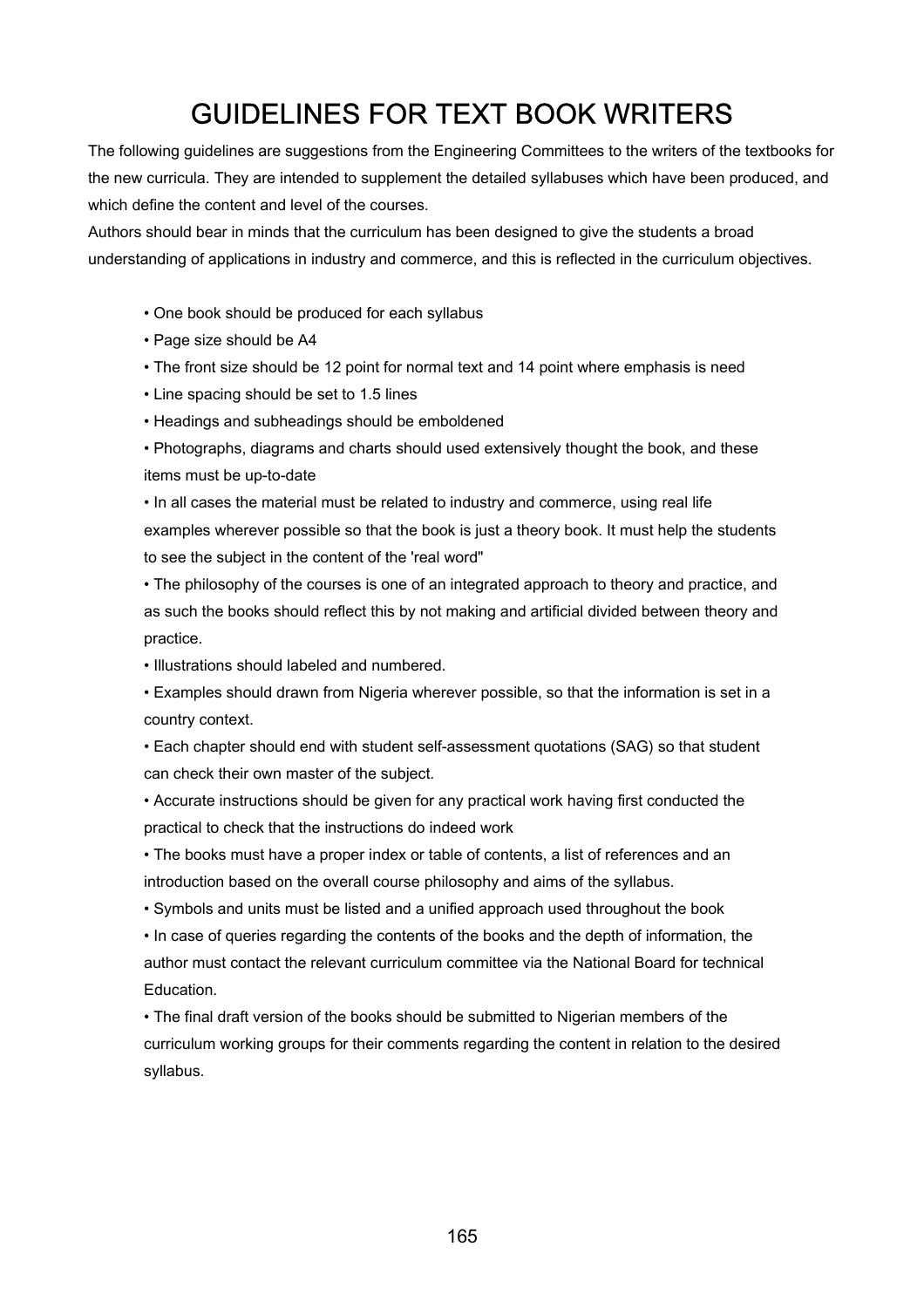# LIST OF PARTICIPANTS

## UNESCO-NIGERIA PROJECT IN SUPPORT OF REVITILISATION OF TECHNICAL AND VOCATIONAL EDUCATION IN NIGERIA

#### PROJECT TEAM MEMBERS

|                | S/No. NAME           | <b>DESIGNATION</b>                                                                |
|----------------|----------------------|-----------------------------------------------------------------------------------|
| 1              |                      | Engr. Dr. Nuru A. Yakubu National Project Coordinator & Executive Secretary, NBTE |
| $\overline{2}$ | Dr. M.S. Abubakar    | <b>Technical Coordinator</b>                                                      |
| 3              | Engr. S.C. Odumah    | Curriculum Development Coordinator                                                |
| 4              | Mr. B.N. Niriyus     | Staff Development Coordinator                                                     |
| 5              | Engr. Dr. S.N. Mumah | Information & Communication Technology Coordinator                                |
| 6              | Isa Alhaji Sulaimanu | Project Accountant                                                                |
| 7              | Mal. A.D.K. Muhammad | Project Officer                                                                   |

#### Curriculum Review Team Members for Information and Communication Technology (ND/HND Programmes)

|                              | S/No. NAME                            | <b>ADDRESS</b>                                             |
|------------------------------|---------------------------------------|------------------------------------------------------------|
| 1                            | Engr. Dr. S.N. Mumah                  | Kaduna Polytechnic, Kaduna (ICT Coordinator)               |
| 1                            |                                       | Dr. (Mrs) A.O. Osofisan University of Ibadan( Team Leader) |
| 2                            | Dr. (Mrs) Iyabo Fagbulu UNESCO, Abuja |                                                            |
| 3                            | Mrs A. Olarewaju                      | HTCC, Kaduna Polytechnic, Kaduna                           |
| 4                            | Mr. A. Adekigbe                       | Federal Polytechnic, Ede                                   |
| 5                            | Dr. O.E. Osuagwa                      | Federal University of Technology, Owerri                   |
| 6                            | Dr. E.R. Adagunodo                    | O.A.U. Ile-Ife                                             |
| 2 <sup>nd</sup> PHASE REVIEW |                                       |                                                            |
| 1                            | Mrs A. Olarewaju                      | HTCC, Kaduna Polytechnic, Kaduna                           |
| 2                            | Engr. E.C. Onyeiwu                    | <b>ECO Project Services, Kaduna</b>                        |